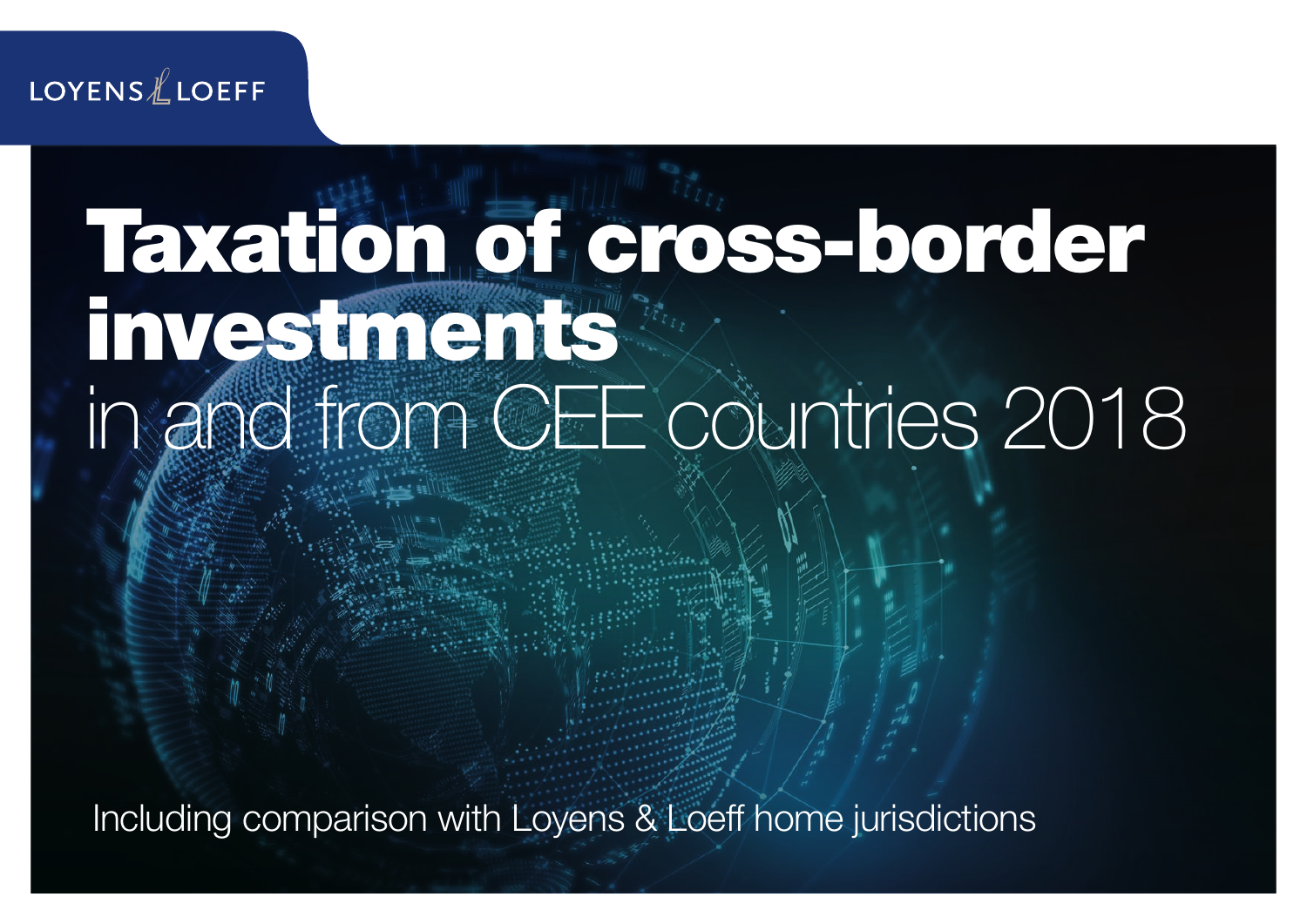#### © Loyens & Loeff N.V. 2018

All rights reserved. No part of this publication may be reproduced, stored in a retrieval system or in an automated database or disclosed in any form or by any means (electronic, mechanical, photocopy, recording or otherwise) without the prior written permission of Loyens & Loeff N.V.

Insofar as it is permitted, pursuant to Section 16b of the Dutch Copyright Act 1912 (Auteurswet 1912) in conjunction with the Decree of 20 June 1974, Dutch Bulletin of Acts and Decrees 351, as most recently amended by the Decree of 22 December 1997, Dutch Bulletin of Acts and Decrees 764 and Section 17 of the Dutch Copyright Act 1912, to make copies of parts of this publication, the compensation stipulated by law must be remitted to Stichting Reprorecht (the Dutch Reprographic Reproduction Rights Foundation, PO Box 3060, 2130 KB Hoofddorp, the Netherlands). For reproductions of one or more parts of this publication in anthologies, readers or other compilations (Section 16 of the Dutch Copyright Act 1912), please contact the publisher.

This publication does not constitute tax or legal advice and the contents thereof may not be relied upon. Each person should seek advice based on his or her particular circumstances. Although this publication was composed with the greatest possible diligence, Loyens & Loeff N.V., the contributing firms and any individuals involved cannot accept liability or responsibility for the results of any actions taken on the basis of this publication without their cooperation, including any errors or omissions. The contributions to this book contain personal views of the authors and therefore do not reflect the opinion of Loyens & Loeff N.V.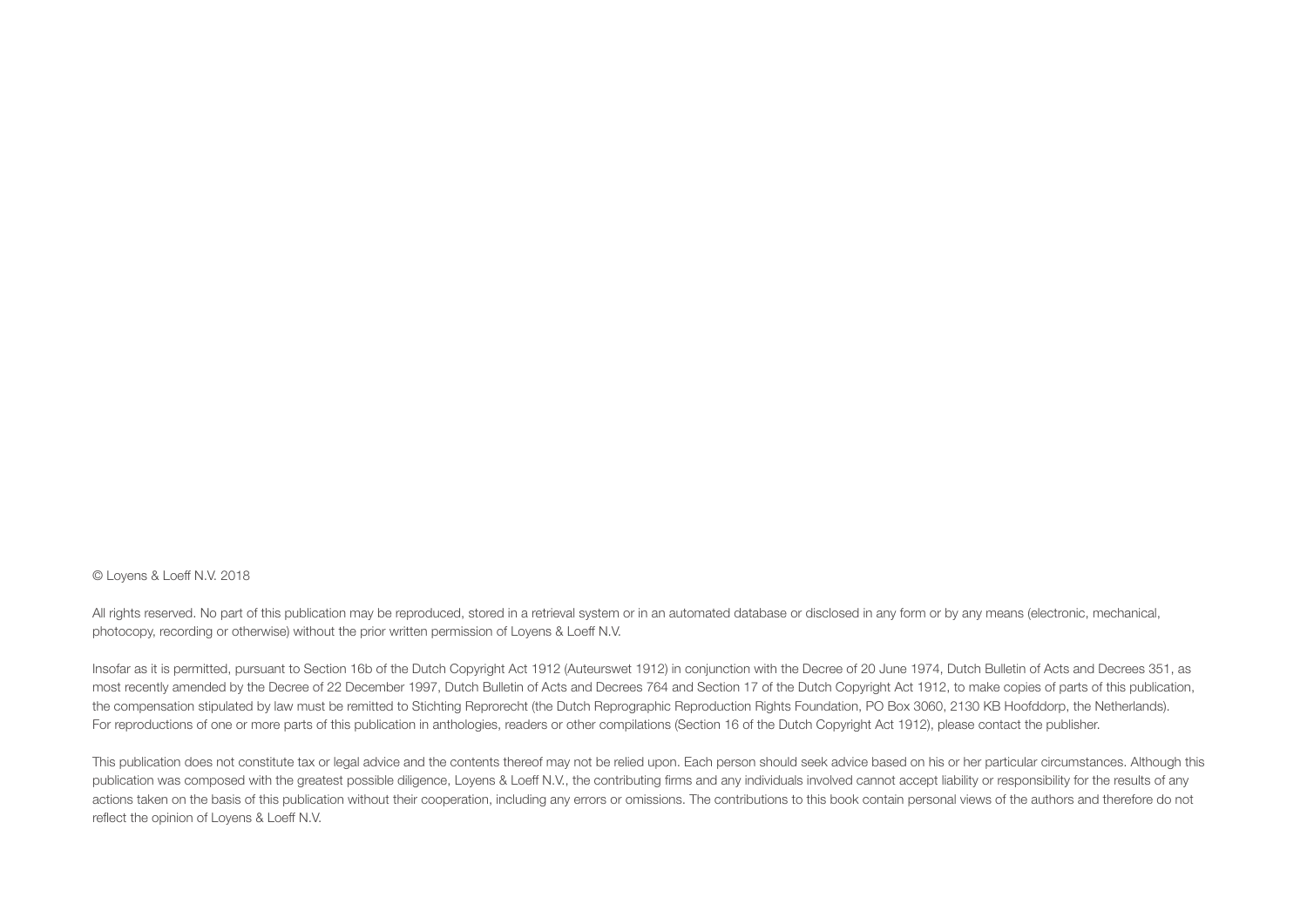#### Introduction

#### Loyens & Loeff

Loyens & Loeff is a leading firm and a natural choice when selecting a legal and tax partner if you are doing business in or from our home markets of the Netherlands, Belgium, Luxembourg and Switzerland. Our expertise includes the tax and legal aspects of mergers and acquisitions, restructurings, IPOs, structured and project financing, real estate investments, leasing transactions, intellectual property rights and much more. With a hundred-year track record of international (corporate) tax advice, today our team consists of high-level specialists including 350 international tax lawyers and 500 corporate/regulatory lawyers working from our offices in all the major global financial centres.

Through this integrated office network, you have access to Loyens & Loeff's full-service legal expertise across multiple time zones, complemented by our many country desks, each of which boasts specialists experienced in structuring investments around the world. And our reach goes further still, leveraging strong, long-standing relationships with other leading independent law firms and tax consultants in Europe, the United States, Russia and beyond.

This makes Loyens & Loeff the logical choice for large and medium-size enterprises, as well as banks and other financial institutions that operate on the international stage. The evidence is clear, with Loyens & Loeff winning the Who's Who Global Corporate Tax Firm 2016 Award and coming out top for tax advice in the 2015 editions of Legal 500, Chambers Global, Chambers Europe and World Tax.

#### A team for Central and Eastern Europe (CEE)

Since the accession of many new countries to the European Union, there has been an increase in the flow of inbound and outbound investments across these new member states. In order to establish a clearer picture of developments in the CEE region, Loyens & Loeff in 2002 created a dedicated team of expert attorneys and tax advisers, each with extensive experience in advising clients on transactions specifically relating to the CEE market.

The CEE team has since been involved in many investment structures taking place in the newer EU countries, in no small part due to the fact that the Netherlands and Luxembourg often provide an ideal location for (intermediary) holdings or financing companies.

#### A comparison of CEE countries

The CEE team has developed and maintained this concise and practical publication so tax practitioners can compare the main features of the tax regimes of our home markets and the most recent members of the European Union (listed below). It is intended as a tool for an initial comparison, with specific reference to holding companies that may also engage in financing and/or licensing activities, taking into account the impact of EU GAAR. This document should not be used as a substitute for obtaining local tax advice.

We hope that this publication will find its permanent place on the desks of practitioners involved in international tax planning in relation to these countries, and we gratefully acknowledge the contributions of each firm (listed below) who provided information on the various jurisdictions.

Additional information regarding the regimes in the selected jurisdictions may be obtained by contacting the undersigned or the contributing firms via their websites shown below.

| Belgium         | Lovens & Loeff                             | loyensloeff.com    |
|-----------------|--------------------------------------------|--------------------|
| <b>Bulgaria</b> | Djingov, Gouginski, Kyutchukov & Velichkov | dgkv.com           |
| Croatia         | LeitnerLeitner                             | leitnerleitner.hr  |
| Cyprus          | Elias Neocleous & Co LLC                   | neo.law            |
| Czech Republic  | White & Case LLP                           | whitecase.com      |
| Estonia         | Sorainen                                   | sorainen.ee        |
| Hungary         | Jalsovszky                                 | jalsovszky.com     |
| Latvia          | Sorainen                                   | sorainen.lv        |
| Lithuania       | Sorainen                                   | sorainen.lt        |
| Luxembourg      | Loyens & Loeff                             | loyensloeff.com    |
| Malta           | Francis J. Vassallo & Associates Limited   | fivassallo.com     |
| Poland          | <b>MDDP Tax Advisory Company</b>           | mddp.pl            |
| Romania         | Nestor Nestor Diculescu Kingston Petersen  | nndkp.com          |
| Slovakia        | PRK Partners s.r.o.                        | prkpartners.sk     |
| Slovenia        | LeitnerLeitner                             | leitnerleitner.com |
| Switzerland     | Lovens & Loeff                             | loyensloeff.ch     |
| The Netherlands | Lovens & Loeff                             | loyensloeff.com    |

The information contained in this publication is based on the applicable laws in effect as per 1 January 2018.

#### Yours sincerely,

Bartjan Zoetmulder (partner & team leader), Robert Wintgens (senior associate & team member), Arthur Smeijer (associate & team member) and Jasper Algera (associate & team member)

bartjan.zoetmulder@loyensloeff.com robert.wintgens@loyensloeff.com arthur.smeijer@loyensloeff.com jasper.algera@loyensloeff.com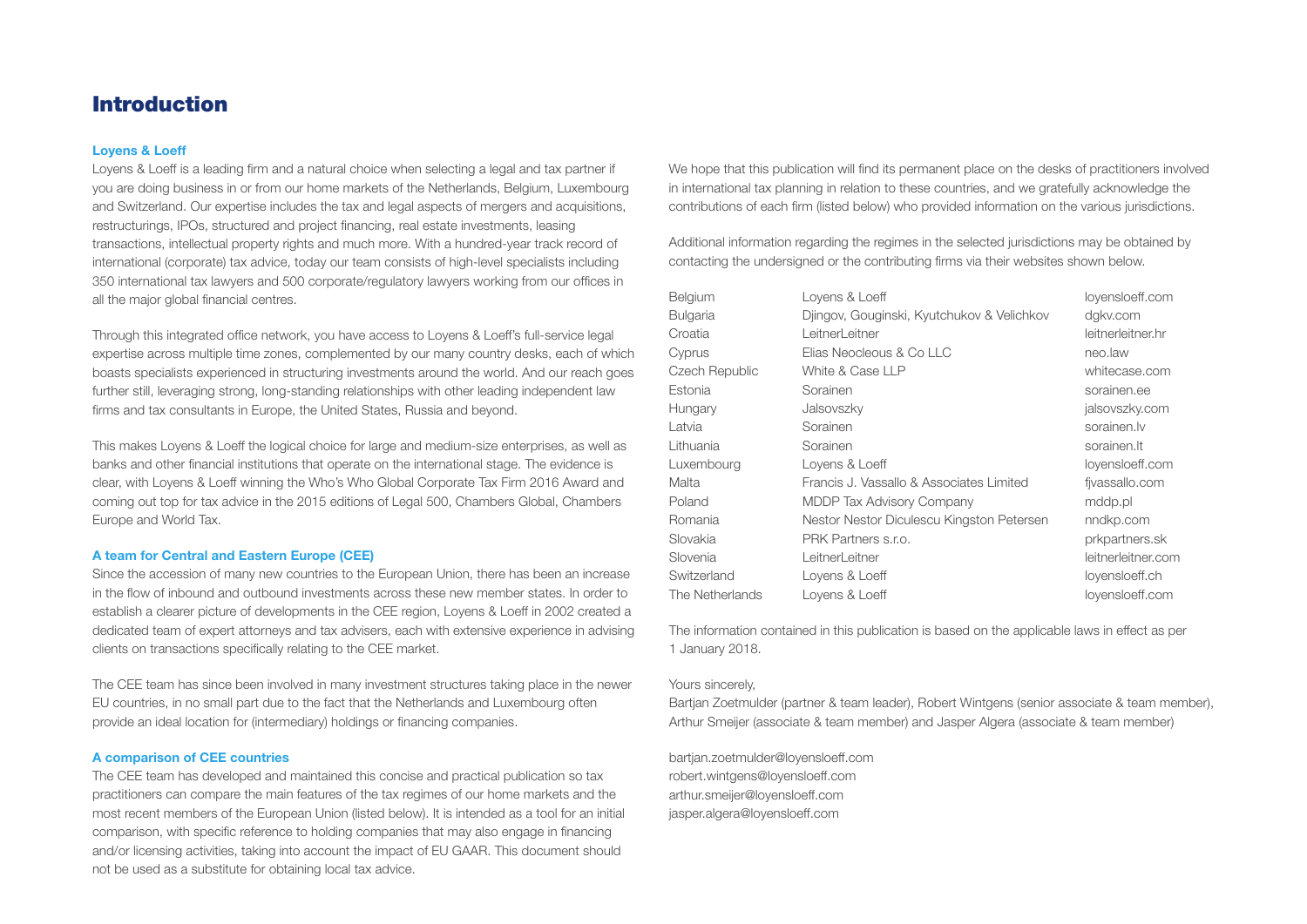## LOYENSLLOEFF

#### Contributing firms







**JALSOVSZKY** 

leitnerleitner tax audit advisory

LOYENSLLOEFF

**MDDP** 





attorneys at law



#### **WHITE & CASE**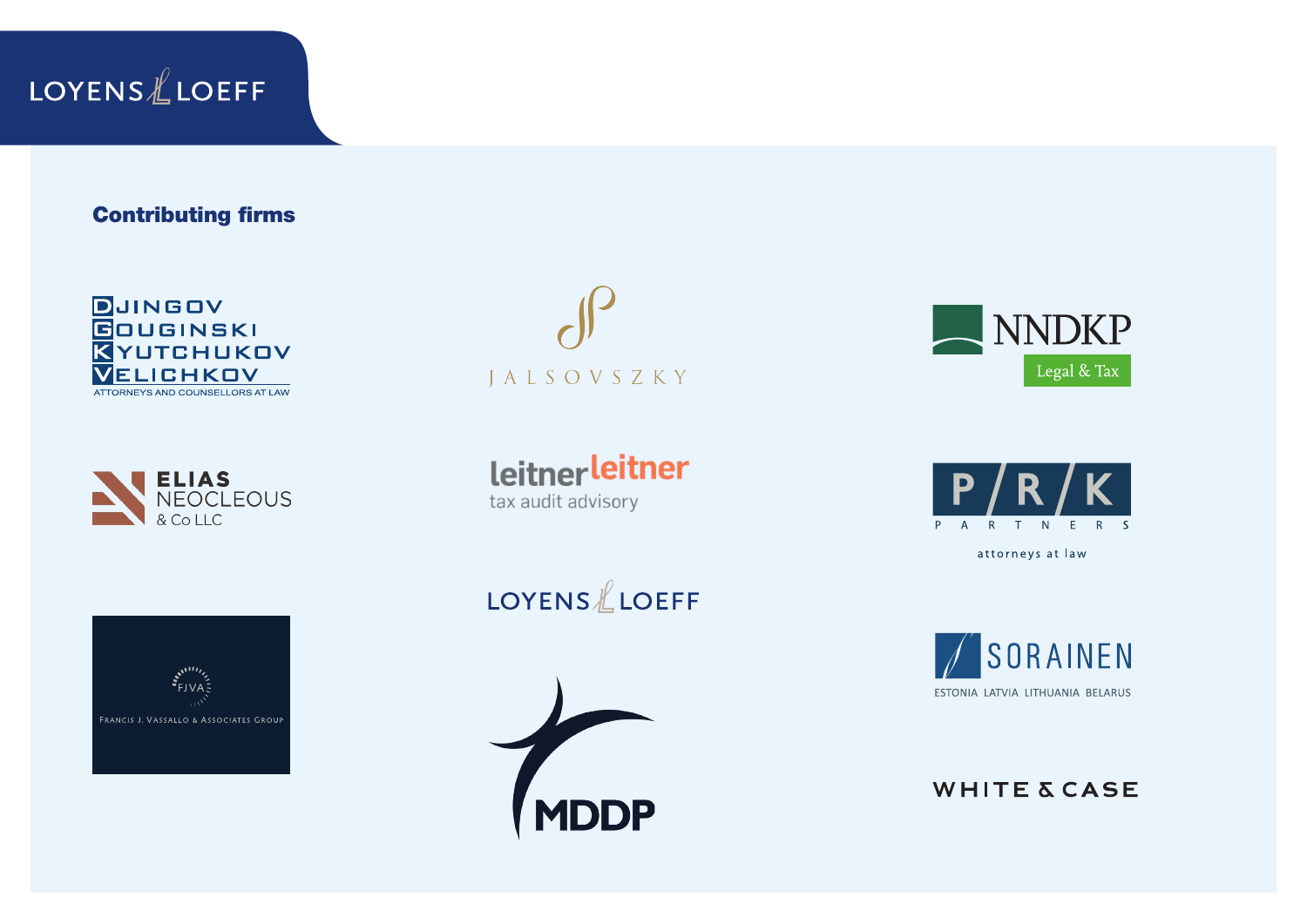#### Table of contents

#### **Part I - Belgium, the Netherlands, Luxembourg, Switzerland**

| 1. |     | Capital tax/stamp duty/real estate transfer tax/real estate tax | 8  |
|----|-----|-----------------------------------------------------------------|----|
| 2. |     | Corporate income tax (CIT)                                      | 10 |
|    | 2.1 | CIT and wealth taxes                                            | 10 |
|    | 2.2 | Dividend regime (participation exemption)                       | 14 |
|    | 2.3 | Gains on shares (participation exemption)                       | 18 |
|    | 2.4 | Losses on shares                                                | 20 |
|    | 2.5 | Costs relating to the participation                             | 21 |
|    | 2.6 | Currency exchange results                                       | 23 |
|    | 2.7 | Tax rulings                                                     | 24 |
|    | 2.8 | Loss carry over rules                                           | 26 |
|    | 2.9 | Group taxation for CIT purposes                                 | 27 |
| З. |     | Withholding taxes payable by the holding company                | 28 |
|    | 3.1 | Withholding tax on dividends paid by the holding company        | 28 |
|    | 3.2 | Withholding tax on interest paid by the holding company         | 32 |
|    | 3.3 | Withholding tax on royalties paid by the holding company        | 33 |
| 4. |     | Non-resident capital gains taxation – domestic legislation and  |    |
|    |     | tax treaties                                                    | 34 |
| 5. |     | Anti-abuse provisions / CFC rules                               | 36 |
| 6. |     | Tax and investment incentives                                   | 38 |
| 7. |     | MLI and income tax treaties                                     | 39 |

#### Part II - Bulgaria, Czech Republic, Hungary, Poland, Romania

| 1. | Capital tax/stamp duty/real estate transfer tax/real estate tax                                                                                                                                                                                                                                                                      | 41                                                 |
|----|--------------------------------------------------------------------------------------------------------------------------------------------------------------------------------------------------------------------------------------------------------------------------------------------------------------------------------------|----------------------------------------------------|
| 2. | Corporate income tax (CIT)<br>CIT and wealth taxes<br>2.1<br>2.2<br>Dividend regime (participation exemption)<br>2.3<br>Gains on shares (participation exemption)<br>2.4<br>Losses on shares<br>2.5<br>Costs relating to the participation<br>2.6<br>Currency exchange results<br>2.7<br>Tax rulings<br>2.8<br>Loss carry over rules | 45<br>45<br>48<br>52<br>54<br>55<br>56<br>57<br>60 |
| З. | Group taxation for CIT purposes<br>2.9<br>Withholding taxes payable by the holding company<br>Withholding tax on dividends paid by the holding company<br>3.1<br>Withholding tax on interest paid by the holding company<br>3.2<br>Withholding tax on royalties paid by the holding company<br>3.3                                   | 62<br>64<br>64<br>69<br>72                         |
| 4. | Non-resident capital gains taxation - domestic legislation and<br>tax treaties                                                                                                                                                                                                                                                       | 75                                                 |
| 5. | Anti-abuse provisions / CFC rules                                                                                                                                                                                                                                                                                                    | 77                                                 |
| 6. | Tax and investment incentives                                                                                                                                                                                                                                                                                                        | 84                                                 |
| 7. | MLI and income tax treaties                                                                                                                                                                                                                                                                                                          | 88                                                 |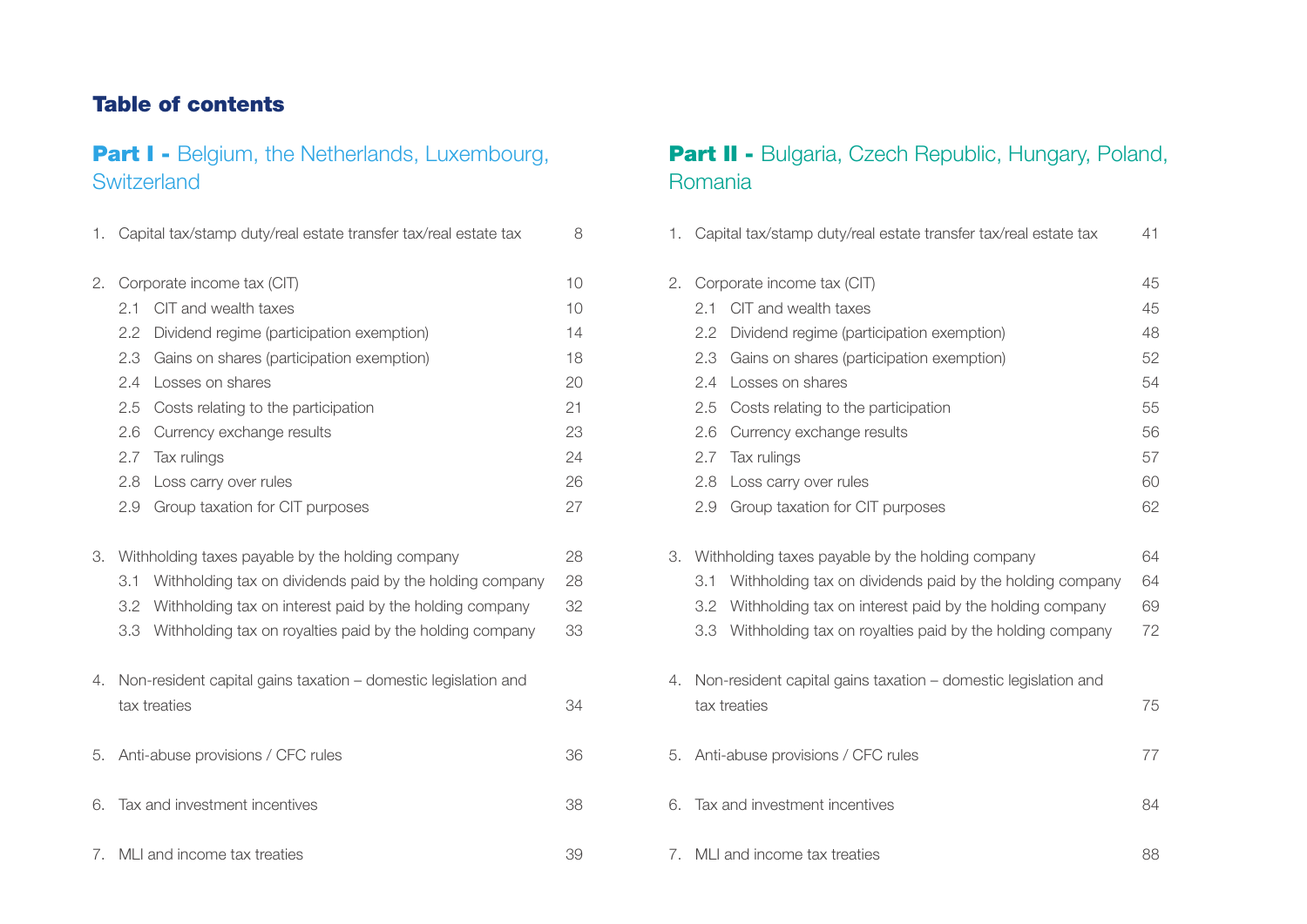#### Table of contents

## Part III - Slovakia, Cyprus, Estonia, Latvia

| 1. |     | Capital tax/stamp duty/real estate transfer tax/real estate tax | 91  |
|----|-----|-----------------------------------------------------------------|-----|
| 2. |     | Corporate income tax (CIT)                                      | 93  |
|    | 2.1 | CIT and wealth taxes                                            | 93  |
|    | 2.2 | Dividend regime (participation exemption)                       | 94  |
|    | 2.3 | Gains on shares (participation exemption)                       | 96  |
|    | 2.4 | Losses on shares                                                | 97  |
|    | 2.5 | Costs relating to the participation                             | 98  |
|    | 2.6 | Currency exchange results                                       | 99  |
|    | 2.7 | Tax rulings                                                     | 100 |
|    | 2.8 | Loss carry over rules                                           | 102 |
|    | 2.9 | Group taxation for CIT purposes                                 | 103 |
| 3. |     | Withholding taxes payable by the holding company                | 105 |
|    | 3.1 | Withholding tax on dividends paid by the holding company        | 105 |
|    | 3.2 | Withholding tax on interest paid by the holding company         | 107 |
|    | 3.3 | Withholding tax on royalties paid by the holding company        | 108 |
| 4. |     | Non-resident capital gains taxation – domestic legislation and  |     |
|    |     | tax treaties                                                    | 110 |
| 5. |     | Anti-abuse provisions / CFC rules                               | 111 |
| 6. |     | Tax and investment incentives                                   | 114 |
| 7. |     | MLI and income tax treaties                                     | 116 |

## Part IV - Lithuania, Malta, Slovenia, Croatia

| 1. |     | Capital tax/stamp duty/real estate transfer tax/real estate tax | 118 |
|----|-----|-----------------------------------------------------------------|-----|
| 2. |     | Corporate income tax (CIT)                                      | 120 |
|    | 2.1 | CIT and wealth taxes                                            | 120 |
|    | 2.2 | Dividend regime (participation exemption)                       | 121 |
|    | 2.3 | Gains on shares (participation exemption)                       | 125 |
|    | 2.4 | Losses on shares                                                | 127 |
|    | 2.5 | Costs relating to the participation                             | 128 |
|    | 2.6 | Currency exchange results                                       | 129 |
|    | 2.7 | Tax rulings                                                     | 130 |
|    | 2.8 | Loss carry over rules                                           | 131 |
|    | 2.9 | Group taxation for CIT purposes                                 | 132 |
| 3. |     | Withholding taxes payable by the holding company                | 134 |
|    | 3.1 | Withholding tax on dividends paid by the holding company        | 134 |
|    | 3.2 | Withholding tax on interest paid by the holding company         | 137 |
|    | 3.3 | Withholding tax on royalties paid by the holding company        | 138 |
| 4. |     | Non-resident capital gains taxation – domestic legislation and  |     |
|    |     | tax treaties                                                    | 139 |
| 5. |     | Anti-abuse provisions / CFC rules                               | 140 |
| 6. |     | Tax and investment incentives                                   | 143 |
| 7. |     | MLI and income tax treaties                                     | 145 |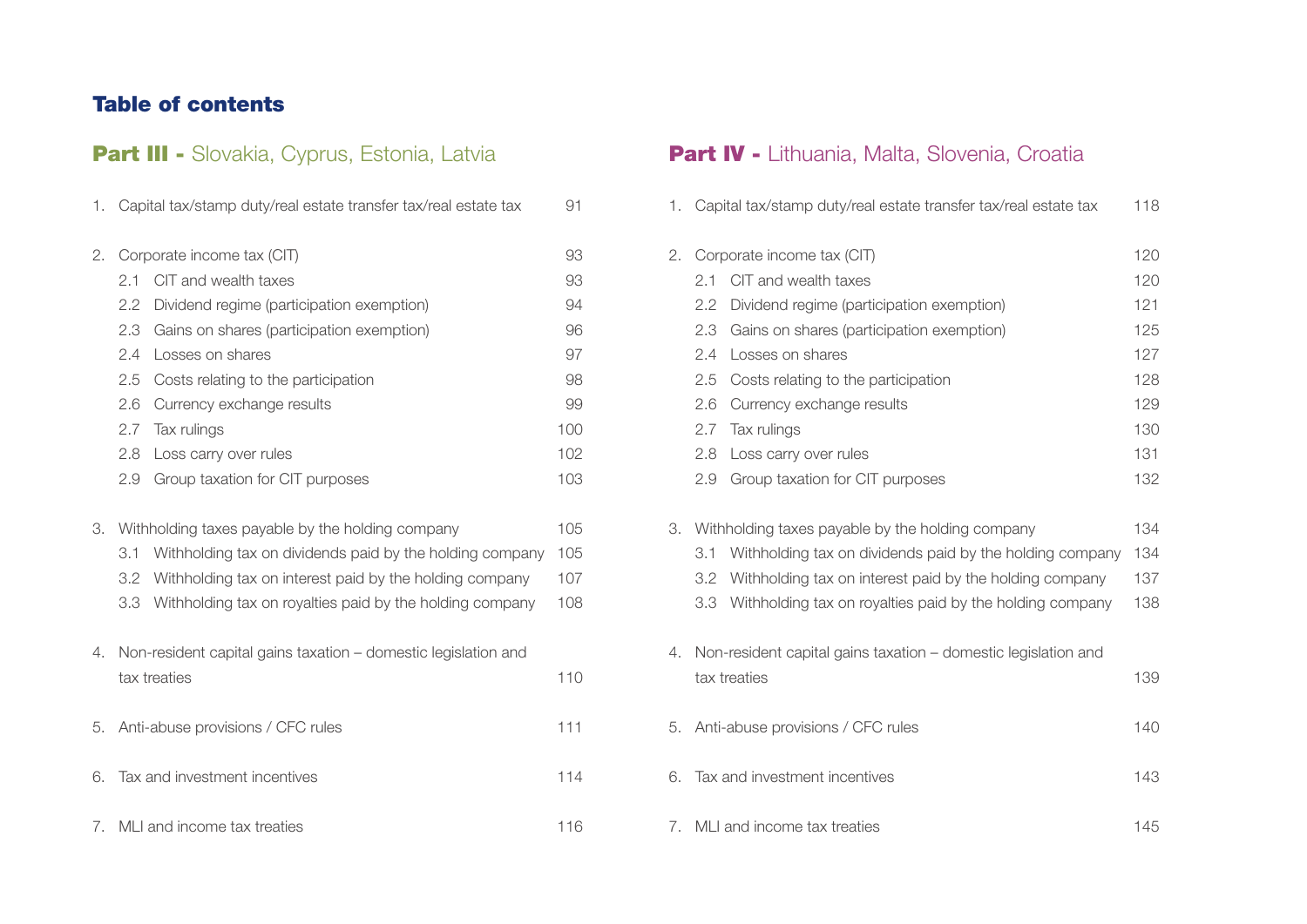**LOYENS LOEFF** 

# Part I

Belgium, the Netherlands, Luxembourg, Switzerland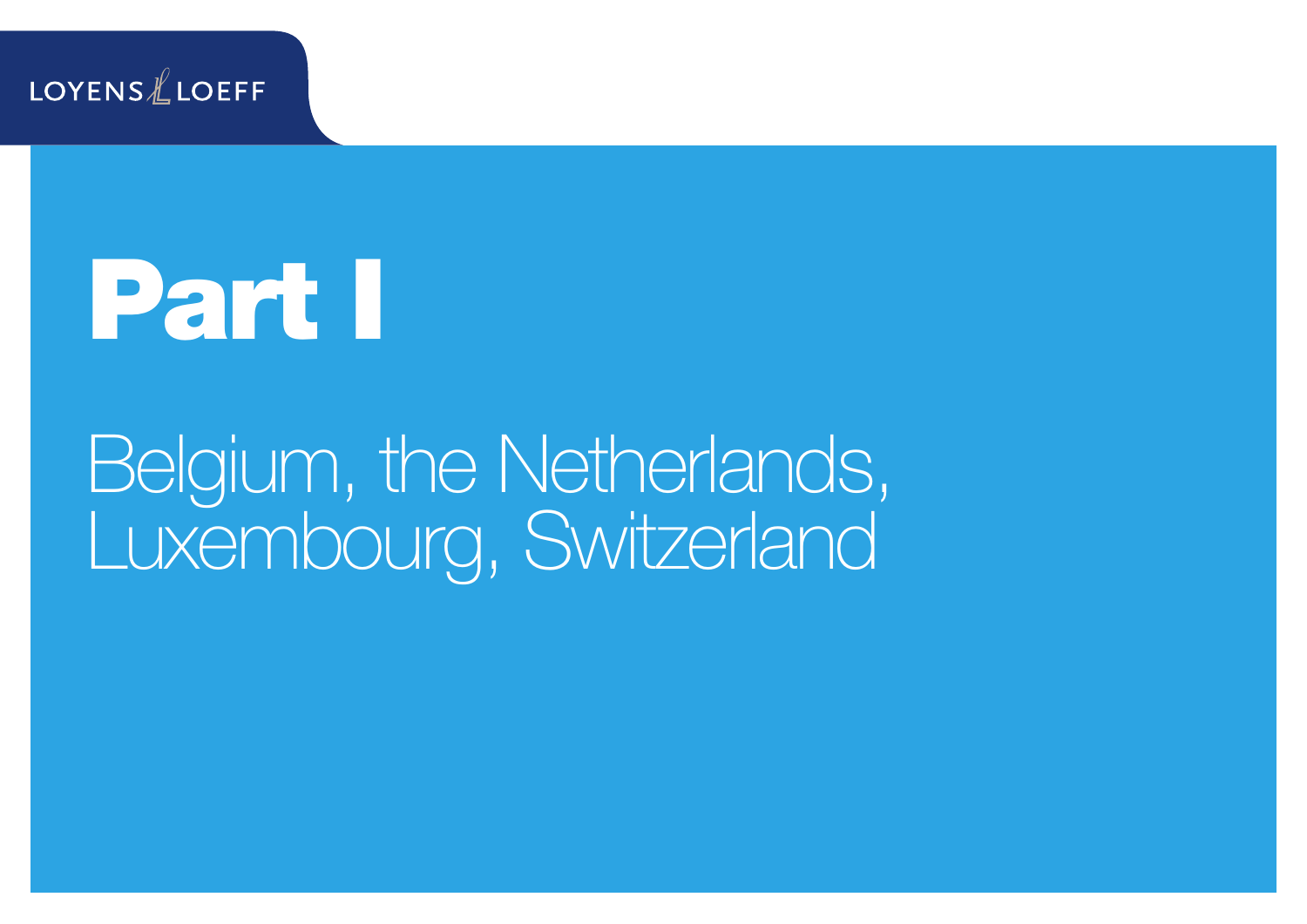## <span id="page-7-0"></span>1. Capital tax / stamp duty / real estate transfer tax / real estate tax

| <b>Capital tax</b><br><b>Capital tax</b><br>There is no tax on capital contributions in the<br>There is no capital contribution tax in Belgium.<br>Netherlands.<br><b>Stamp duty</b><br>There is a flat fee of EUR 50.<br><b>Stamp duty</b><br>There is no stamp duty in the Netherlands.                                                                                                                                                                                                                                                                                                                                                                                                                                                                                                                                                                                                                                                                                                                                                                                                                                           | <b>Capital tax</b><br>There is no ad valorem tax on capital                                                                                                                                                                                                                                                                                                                                                                                                                                                                                                                                                                                                                                                                                                                                                                                                                                                                                                                                                                                                               | <b>Capital tax</b><br>1% (stamp duty) of the amount contributed                                                                                                                                                                                                                                                                                                                                                                                                                                                                                                                                                                                                                                                                                                                                                                                                                                |
|-------------------------------------------------------------------------------------------------------------------------------------------------------------------------------------------------------------------------------------------------------------------------------------------------------------------------------------------------------------------------------------------------------------------------------------------------------------------------------------------------------------------------------------------------------------------------------------------------------------------------------------------------------------------------------------------------------------------------------------------------------------------------------------------------------------------------------------------------------------------------------------------------------------------------------------------------------------------------------------------------------------------------------------------------------------------------------------------------------------------------------------|---------------------------------------------------------------------------------------------------------------------------------------------------------------------------------------------------------------------------------------------------------------------------------------------------------------------------------------------------------------------------------------------------------------------------------------------------------------------------------------------------------------------------------------------------------------------------------------------------------------------------------------------------------------------------------------------------------------------------------------------------------------------------------------------------------------------------------------------------------------------------------------------------------------------------------------------------------------------------------------------------------------------------------------------------------------------------|------------------------------------------------------------------------------------------------------------------------------------------------------------------------------------------------------------------------------------------------------------------------------------------------------------------------------------------------------------------------------------------------------------------------------------------------------------------------------------------------------------------------------------------------------------------------------------------------------------------------------------------------------------------------------------------------------------------------------------------------------------------------------------------------------------------------------------------------------------------------------------------------|
| Real estate transfer tax<br>The sale of real estate in full ownership (or<br>Real estate transfer tax<br>The transfer of Dutch real estate is subject<br>the sale of residual property rights, such as<br>usufruct or bare ownership) is subject to a 10%<br>to real estate transfer tax at the level of the<br>(Flemish region) or 12.5% (Brussels Capital<br>acquirer. The tax rate is 6%. A 2% rate applies<br>for residential units. The transfer of shares in an<br>and Walloon Regions) transfer tax, unless VAT<br>entity that holds at least 30% Dutch real estate<br>applies. A contribution of real estate into a<br>company compensated with shares is exempt<br>may also be subject to real estate transfer tax.<br>from transfer tax unless it concerns a private<br>dwelling, subject to conditions. This transfer<br><b>Real estate tax</b><br>Real estate tax is due over the value as assessed<br>tax is computed on the acquisition value of the<br>real estate or its fair market value, whichever is<br>by the municipality. The tax rate is a certain<br>higher.<br>percentage of that value (rates may vary). | contributions in Luxembourg. The incorporation<br>of a Luxembourg company is subject to a fixed<br>registration duty of EUR 75.<br><b>Stamp duty</b><br>No ad valorem stamp duty is levied upon the<br>transfer of shares in a Luxembourg company.<br>Transfer of a receivable to a Luxembourg<br>company should be monitored in order to avoid<br>ad valorem registration duty.<br><b>Real estate transfer tax</b><br>In general, the transfer of ownership in<br>Luxembourg real estate triggers aggregate<br>transfer duty of 10% (for real estate situated<br>in Luxembourg City) and 7% (for real estate<br>located outside of Luxembourg City).<br>The aforementioned transfer duty will also be<br>applicable upon indirect transfers of real estate<br>via the transfer of interest in a partnership<br>owning real estate. The transfer of real estate to<br>a company in exchange for shares may benefit<br>from reduced transfer duties. Certain exemptions<br>are available regarding transfers occurring in the<br>course of internal group reorganizations. | (fair market value) with a minimum equal to the<br>nominal value of the shares issued.<br>Exemptions<br>Exemptions apply, inter alia, in the following<br>cases:<br>- share capital up to an amount of CHF 1<br>million;<br>immigration of a company; and<br>on the basis of the Merger Act and a Circular<br>issued by the Swiss federal tax authorities<br>concerning the tax consequences of this law,<br>exemptions are available for:<br>(i) mergers, divisions transformations;<br>contributions of separate business<br>(ii)<br>activity or qualifying participations, and<br>(iii) financial restructurings up to an amount<br>of CHF 10 million.<br>For exemptions based on the Merger Act and<br>the Circular issued in relation thereto, it is highly<br>recommended to obtain an advance tax ruling.<br><b>Stamp duty</b><br>See Section 2.3, sub-section 'Transfer stamp<br>tax'. |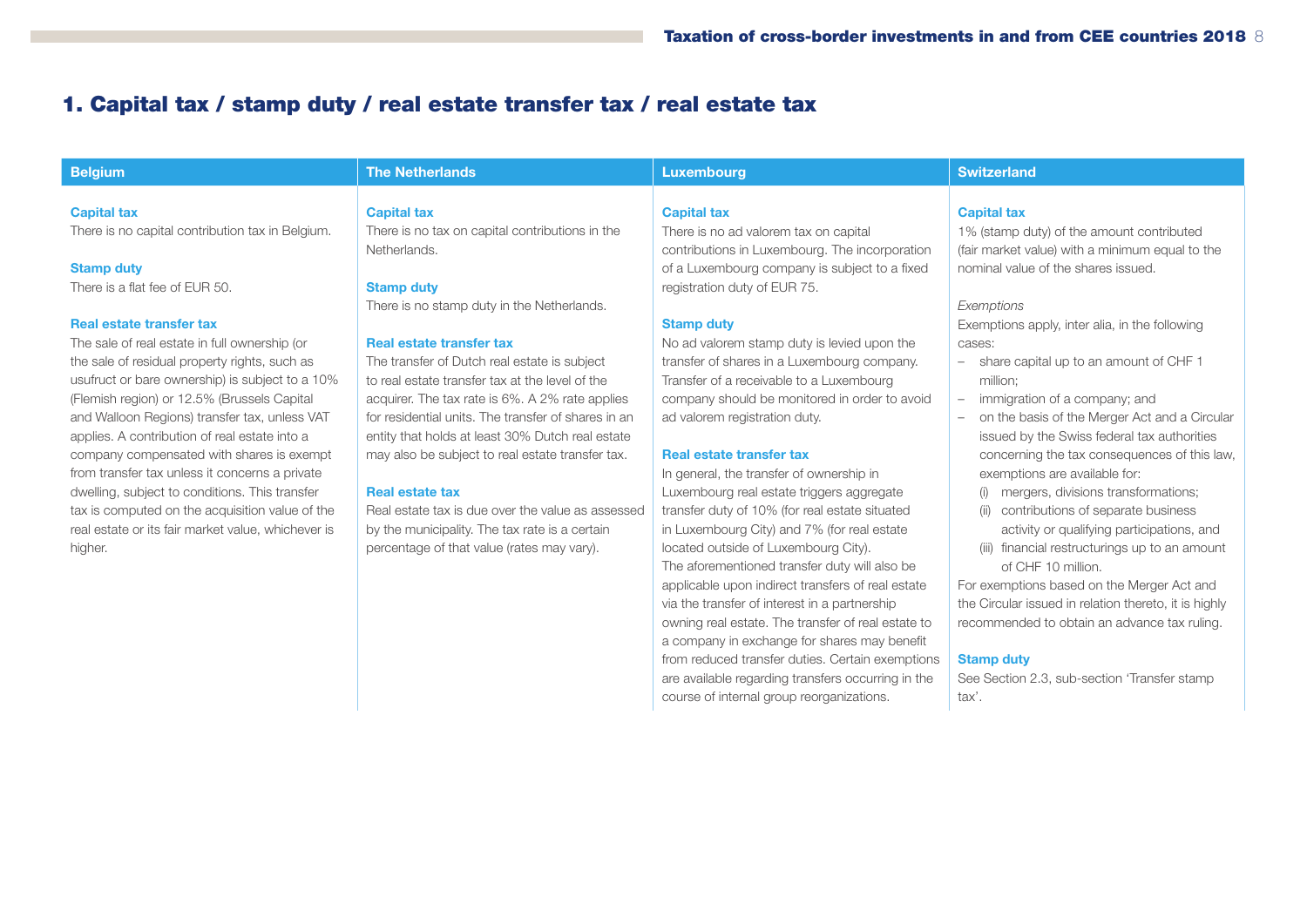| <b>Belgium</b> | <b>The Netherlands</b> | Luxembourg                                                                                                                                                                                                                                                                                                                                                                                                                                                                                                                                                                                                                                     | <b>Switzerland</b>                                                                                                                                                                                                                                                                                                                                                                                                                                                                                                                                              |
|----------------|------------------------|------------------------------------------------------------------------------------------------------------------------------------------------------------------------------------------------------------------------------------------------------------------------------------------------------------------------------------------------------------------------------------------------------------------------------------------------------------------------------------------------------------------------------------------------------------------------------------------------------------------------------------------------|-----------------------------------------------------------------------------------------------------------------------------------------------------------------------------------------------------------------------------------------------------------------------------------------------------------------------------------------------------------------------------------------------------------------------------------------------------------------------------------------------------------------------------------------------------------------|
|                |                        | <b>Real estate tax</b><br>Luxembourg municipalities levy a real estate tax<br>on Luxembourg real estate based on the real<br>estate's unit value. The unit value is determined<br>pursuant to specific legislative provisions and is<br>typically much lower than the actual market value<br>(generally 5% to 10% of actual market value).<br>The basic rate of real estate tax varies from<br>0.7% to 1% (depending on the classification<br>of the property) and is multiplied by municipal<br>coefficients fixed by each municipality which<br>depends on the classification of the real estate<br>(for Luxembourg city from 250% to 750%). | <b>Real estate transfer tax</b><br>No real estate transfer tax is levied at the federal<br>level. Most cantons levy a real estate transfer<br>tax. For the calculations of the tax, real estate is<br>usually valued at its market value or fiscal value.<br>Tax rates depend on the canton / community in<br>which real estate is situated and vary from 0% to<br>3.5%. In addition to that, land register costs and<br>tax fees on mortgages may apply. Exemptions<br>may apply for mergers, divisions, transformations<br>or other qualifying restructuring. |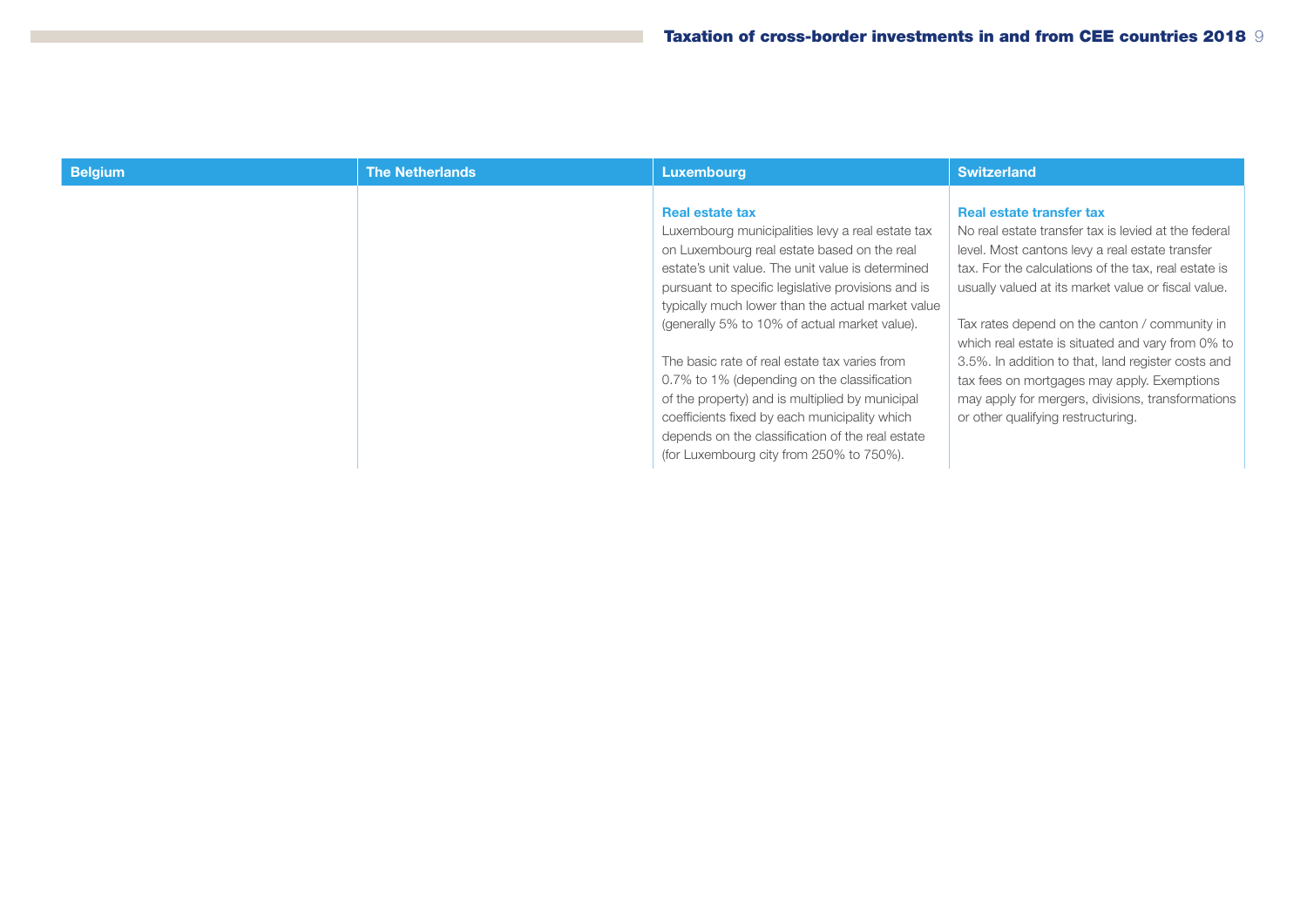#### <span id="page-9-1"></span><span id="page-9-0"></span>2. Corporate income tax (CIT) 2.1 CIT and wealth taxes

| <b>Belgium</b>                                                                                                                                                                                                                                                                                                                                                                                                                                                                                                                                                                                                                                                                                                                                                                                                                                                              | <b>The Netherlands</b>                                                                                                                                                                                                                                                                                             | <b>Luxembourg</b>                                                                                                                                                                                                                                                                                                                                                                                                                                                                                                                                                                                                                                                                                                                                                                                            | <b>Switzerland</b>                                                                                                                                                                                                                                                                                                                                                                                                                                                                                                                                                                                                                                                                            |
|-----------------------------------------------------------------------------------------------------------------------------------------------------------------------------------------------------------------------------------------------------------------------------------------------------------------------------------------------------------------------------------------------------------------------------------------------------------------------------------------------------------------------------------------------------------------------------------------------------------------------------------------------------------------------------------------------------------------------------------------------------------------------------------------------------------------------------------------------------------------------------|--------------------------------------------------------------------------------------------------------------------------------------------------------------------------------------------------------------------------------------------------------------------------------------------------------------------|--------------------------------------------------------------------------------------------------------------------------------------------------------------------------------------------------------------------------------------------------------------------------------------------------------------------------------------------------------------------------------------------------------------------------------------------------------------------------------------------------------------------------------------------------------------------------------------------------------------------------------------------------------------------------------------------------------------------------------------------------------------------------------------------------------------|-----------------------------------------------------------------------------------------------------------------------------------------------------------------------------------------------------------------------------------------------------------------------------------------------------------------------------------------------------------------------------------------------------------------------------------------------------------------------------------------------------------------------------------------------------------------------------------------------------------------------------------------------------------------------------------------------|
| 29.58% (29% increased by a crisis surcharge<br>of 2%). Please note that the government is<br>contemplating a gradual general reduction of<br>the CIT rate to 25%. The CIT rate will further<br>decrease to 25% as from 2020. Under certain<br>conditions, SMEs can benefit from a reduced<br>rate of 20.4% on the first tranche of €100,000<br>taxable income.<br><b>Minimum taxable base</b><br>30% of the taxable income exceeding a first<br>tranche of €1 million will qualify as a minimum<br>effective taxable basis. The minimum taxable<br>basis will be determined as follows:<br>1. The taxable basis is determined and (in this<br>order) the following are deducted: exempt<br>dividends, patent income deduction,<br>innovation deduction and investment<br>deduction.<br>2. If after those deductions, the remaining<br>taxable basis exceeds €1 million, the | 25%<br>Reduced rate of 20% for the first EUR 200,000<br>of taxable profits.<br>The new Dutch government announced that it<br>intends to reduce the CIT rates to 24% and 19%<br>in 2019, 22.5% and 17.5% in 2020, and to 21%<br>and 16% in 2021.<br><b>Wealth tax</b><br>There is no wealth tax in the Netherlands. | Effective combined maximum rate applicable<br>to profits is 26.01% in 2018, of national CIT,<br>municipal business tax (Luxembourg City rate)<br>and contribution to the unemployment fund. In<br>addition, companies that have an annual taxable<br>income of maximum EUR 25,000 are subject to<br>CIT at a reduced rate of 15%.<br><b>Minimum tax</b><br>As from 2016, the previously applied minimum<br>corporate tax was abolished and replaced by a<br>minimum annual net wealth tax.<br>Net wealth tax<br>Annual net wealth tax is levied on the net assets<br>of a company as per January 1 of each year.<br>The first EUR 500 million of taxable net wealth<br>is taxed at a rate of 0.5% and a reduced rate of<br>0.05% applies to any excess.<br>Participations that qualify for the participation | Taxes are levied at three levels, the federal,<br>cantonal and communal levels.<br>Taxes are deductible for calculating taxable<br>income. Consequently, effective tax rates are<br>lower than the statutory rates.<br><b>Federal</b><br>The federal statutory CIT rate is 8.5%.<br>The effective rate of federal CIT is approximately<br>7.8%.<br><b>Cantonal and communal tax</b><br>Rates vary per canton and municipality.<br>The combined statutory cantonal and communal<br>tax rates generally vary between 5% and 25%.<br>The communal tax is levied as a percentage of<br>the cantonal tax and follows the same rules.<br><b>Total</b><br>The total (federal, cantonal and communal) |
| following deductions can only be applied<br>to 70% of the taxable basis exceeding €1<br>million, in the following order: the current year<br>notional interest deduction, the carry-forward<br>dividends received deduction, the carry-<br>forward innovation deduction, the carry-<br>forward losses, and finally, the carry-forward<br>notional interest deduction.<br>The excess deductions are carried forward to                                                                                                                                                                                                                                                                                                                                                                                                                                                       |                                                                                                                                                                                                                                                                                                                    | exemption on dividends are exempt from net<br>wealth tax. See Section 2.2 below for the<br>applicable conditions, except for the 12 months<br>holding period requirement which is not<br>applicable for the exemption from net wealth tax.                                                                                                                                                                                                                                                                                                                                                                                                                                                                                                                                                                   | effective CIT rate generally ranges between 12%<br>and 25%.<br>Capital tax (=net wealth tax)<br>Annual cantonal and communal capital tax<br>is levied on the net equity of a company.<br>The effective rates generally range between<br>0.001% and 0.18%.                                                                                                                                                                                                                                                                                                                                                                                                                                     |
| the following years. An exception to the minimal                                                                                                                                                                                                                                                                                                                                                                                                                                                                                                                                                                                                                                                                                                                                                                                                                            |                                                                                                                                                                                                                                                                                                                    |                                                                                                                                                                                                                                                                                                                                                                                                                                                                                                                                                                                                                                                                                                                                                                                                              |                                                                                                                                                                                                                                                                                                                                                                                                                                                                                                                                                                                                                                                                                               |

taxable basis exists for carry-forward tax losses incurred by start-up companies during the first four taxable periods.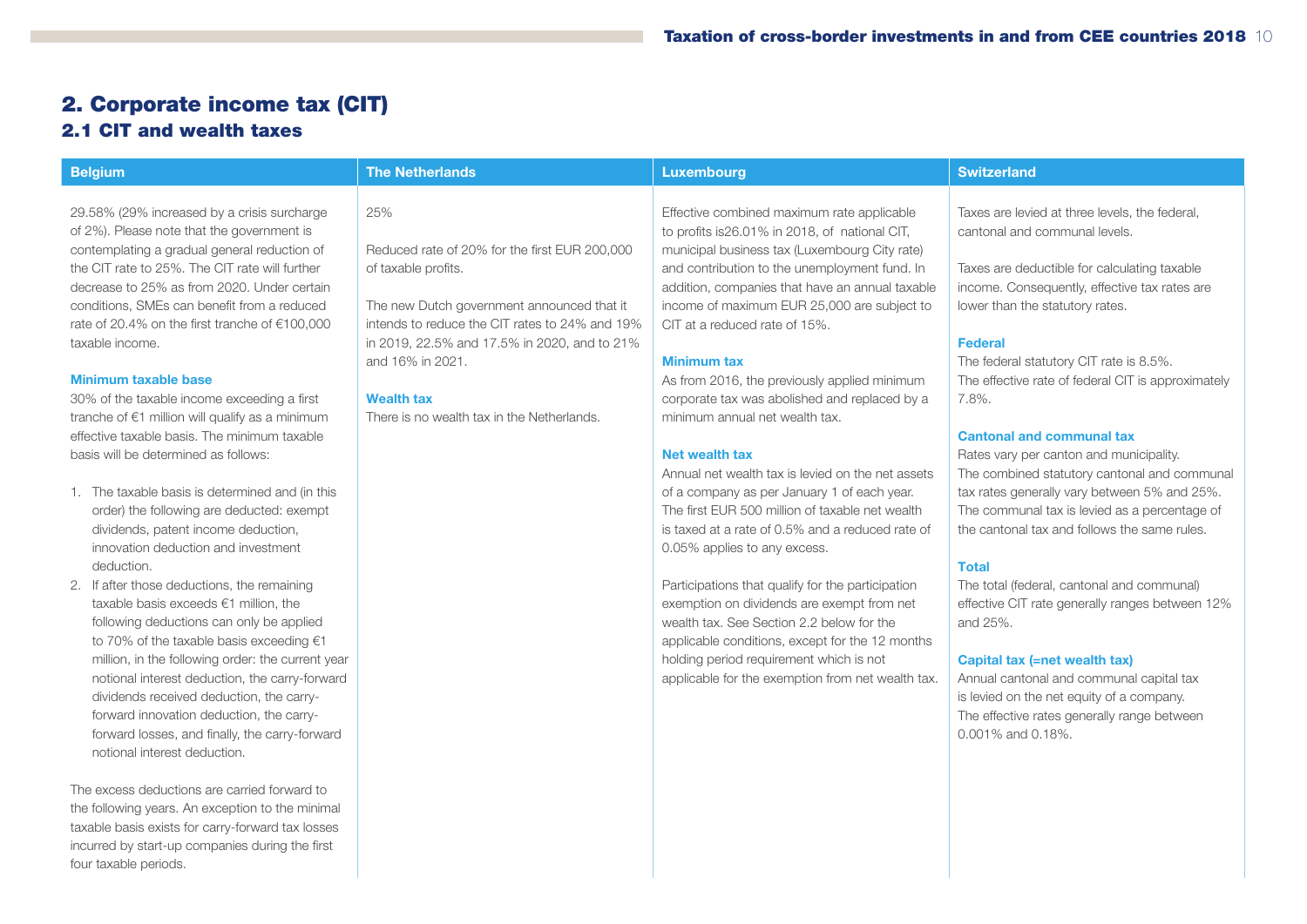| <b>Belgium</b>                                     | <b>The Netherlands</b> | <b>Luxembourg</b>                                   | <b>Switzerland</b> |
|----------------------------------------------------|------------------------|-----------------------------------------------------|--------------------|
|                                                    |                        |                                                     |                    |
| <b>Notional interest deduction</b>                 |                        | Minimum net wealth tax                              |                    |
| The notional interest deduction may further        |                        | Companies having their statutory seat or place of   |                    |
| reduce the effective tax rate, depending on        |                        | effective management in Luxembourg                  |                    |
| the company's equity position. The notional        |                        | (i) whose assets consist for more than 90% of       |                    |
| interest deduction allows Belgian companies        |                        | financial fixed assets, transferable securities and |                    |
| to deduct a notional amount from their taxable     |                        | cash items ('Financial Assets') and                 |                    |
| income. The notional amount is calculated on       |                        | (ii) exceeds EUR 350,000 are subject to an          |                    |
| the incremental risk capital which equals 1/5 of   |                        | annual minimum net wealth tax of EUR 4.815.         |                    |
| the positive difference between the net equity     |                        |                                                     |                    |
| at the beginning of the year concerned and the     |                        | In case the two abovementioned thresholds are       |                    |
| net equity at the beginning of the fifth preceding |                        | not met, the amount of minimum net wealth tax       |                    |
| year. Specific conditions apply.                   |                        | due depends on the balance sheet total of the       |                    |
|                                                    |                        | taxpayer at the end of the relevant fiscal year,    |                    |
| <b>Fairness tax</b>                                |                        | with a minimum of EUR 535 and a maximum of          |                    |
| A holding company that is not considered a         |                        | EUR 32,100.                                         |                    |
| so-called small company according to the           |                        |                                                     |                    |
| Belgian corporate law was subject to 'fairness     |                        |                                                     |                    |
| tax' of 5.15% on its distributed dividends.        |                        |                                                     |                    |
| The Belgian Constitutional Court however has       |                        |                                                     |                    |
| declared the fairness tax unconstitutional. As     |                        |                                                     |                    |
| a result of this decision, the fairness tax is not |                        |                                                     |                    |
| applicable anymore as of 1 January 2018.           |                        |                                                     |                    |
|                                                    |                        |                                                     |                    |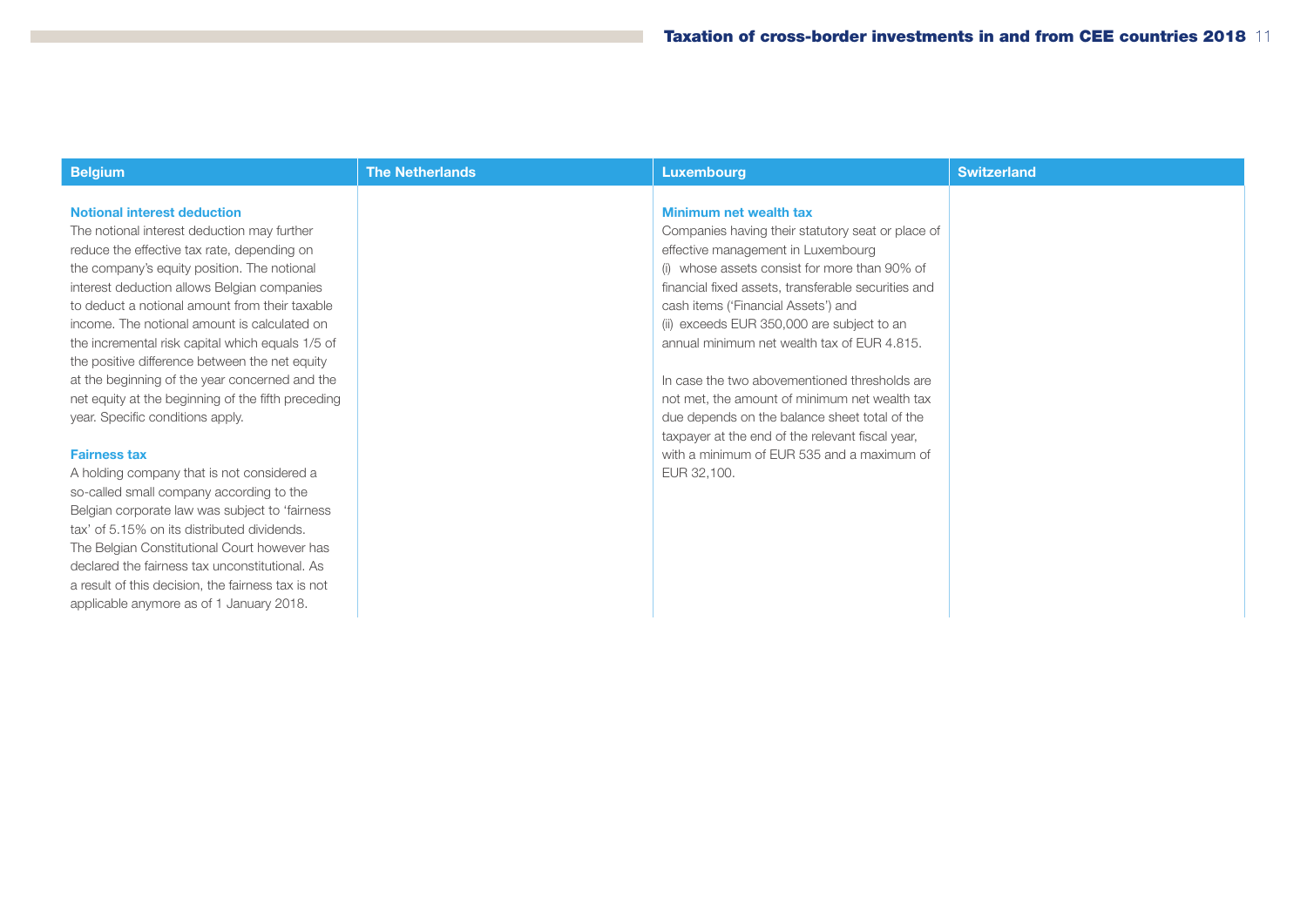| <b>Belgium</b>                                                                                                                                                                                                                                                                                                                                                                                                                                                                                                                                                                                                                                                                                          | <b>The Netherlands</b> | <b>Luxembourg</b> | <b>Switzerland</b> |
|---------------------------------------------------------------------------------------------------------------------------------------------------------------------------------------------------------------------------------------------------------------------------------------------------------------------------------------------------------------------------------------------------------------------------------------------------------------------------------------------------------------------------------------------------------------------------------------------------------------------------------------------------------------------------------------------------------|------------------------|-------------------|--------------------|
| <b>Liquidation reserve</b><br>A so-called small company according<br>to the Belgian corporate law is, under<br>certain conditions, allowed to include a<br>'liquidation reserve' in its financial accounts.<br>Such 'liquidation reserve' is constituted of<br>the profit after taxes of a certain financial year<br>which is allocated to an unavailable reserve<br>account. At the time the 'liquidation reserve'<br>is reported in the financial accounts, that profit<br>is taxed at a separate CIT rate of 10%, the<br>so-called 'advanced taxation'. The advanced<br>taxation relates to the financial year in which the<br>'liquidation reserve' has been reported in the<br>financial accounts. |                        |                   |                    |
| <b>Minimum Remuneration</b><br>Each company that does not pay a minimum<br>annual remuneration of the lower of $\in$ 45,000<br>or the taxable basis to one of its individual<br>managers will have to pay a separate tax equal<br>to 5% on the deficit. This separate tax does<br>not apply to small companies during their first<br>four tax periods and is tax deductible. For<br>affiliated companies of which at least half of the<br>directors are the same people, the total amount<br>of the minimum director fee has to amount to<br>EUR 75,000 and the separate tax would be due<br>by the company with the highest taxable basis.                                                             |                        |                   |                    |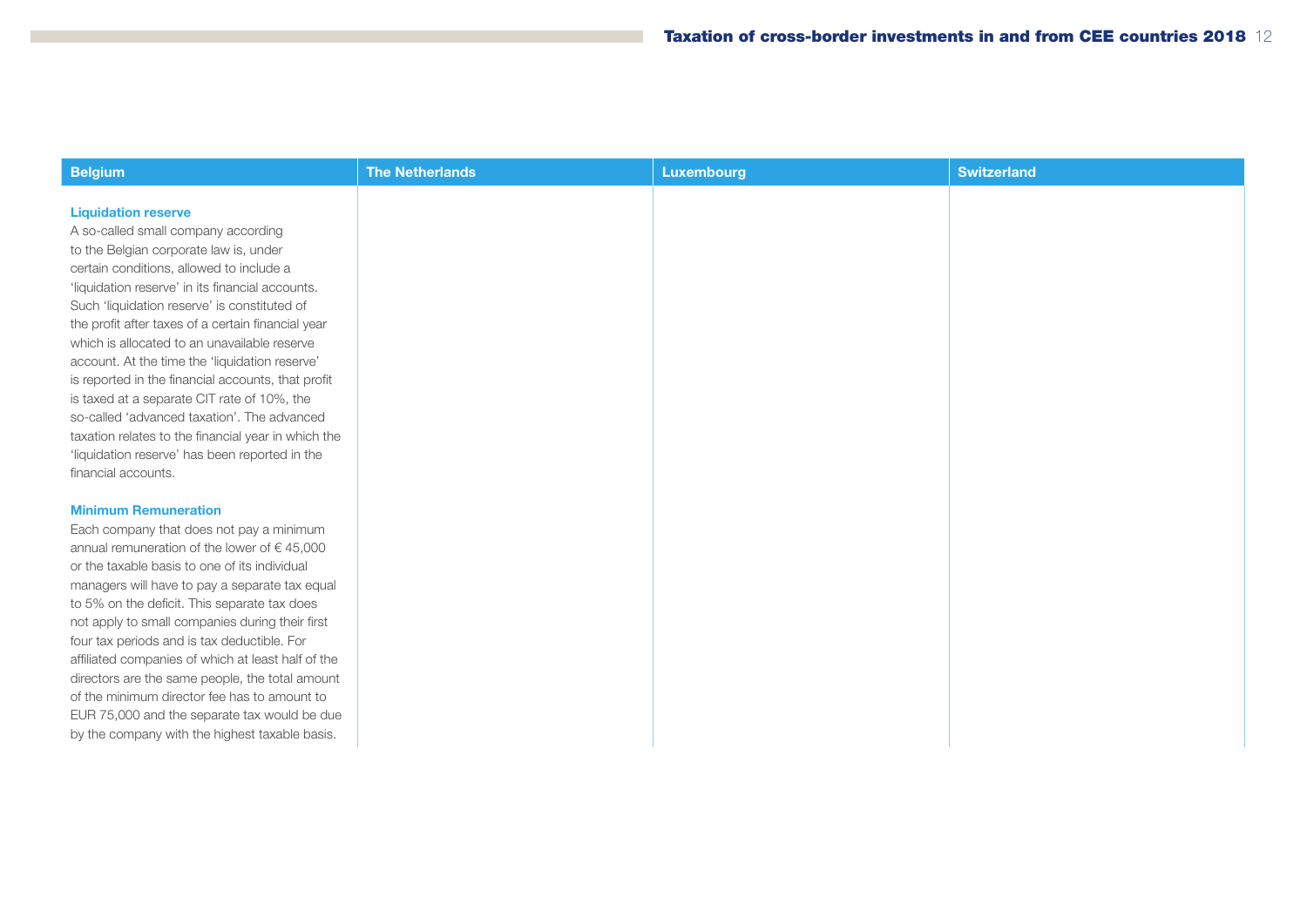| <b>Belgium</b>                                                                                                                                                                                                                                                                                                                                                                             | <b>The Netherlands</b> | <b>Luxembourg</b> | <b>Switzerland</b> |
|--------------------------------------------------------------------------------------------------------------------------------------------------------------------------------------------------------------------------------------------------------------------------------------------------------------------------------------------------------------------------------------------|------------------------|-------------------|--------------------|
| <b>Wealth taxes</b><br>There is in principle no general wealth tax in<br>Belgium.                                                                                                                                                                                                                                                                                                          |                        |                   |                    |
| The Belgian Parliament adopted an act<br>introducing a tax on securities and trading<br>accounts. It concerns an annual tax of 0.15%<br>on certain financial instruments held by Belgian<br>residents and non-residents on Belgian or foreign<br>securities and trading accounts that have a value<br>in excess of $\epsilon$ 500,000. The tax would be due<br>for the first time in 2018. |                        |                   |                    |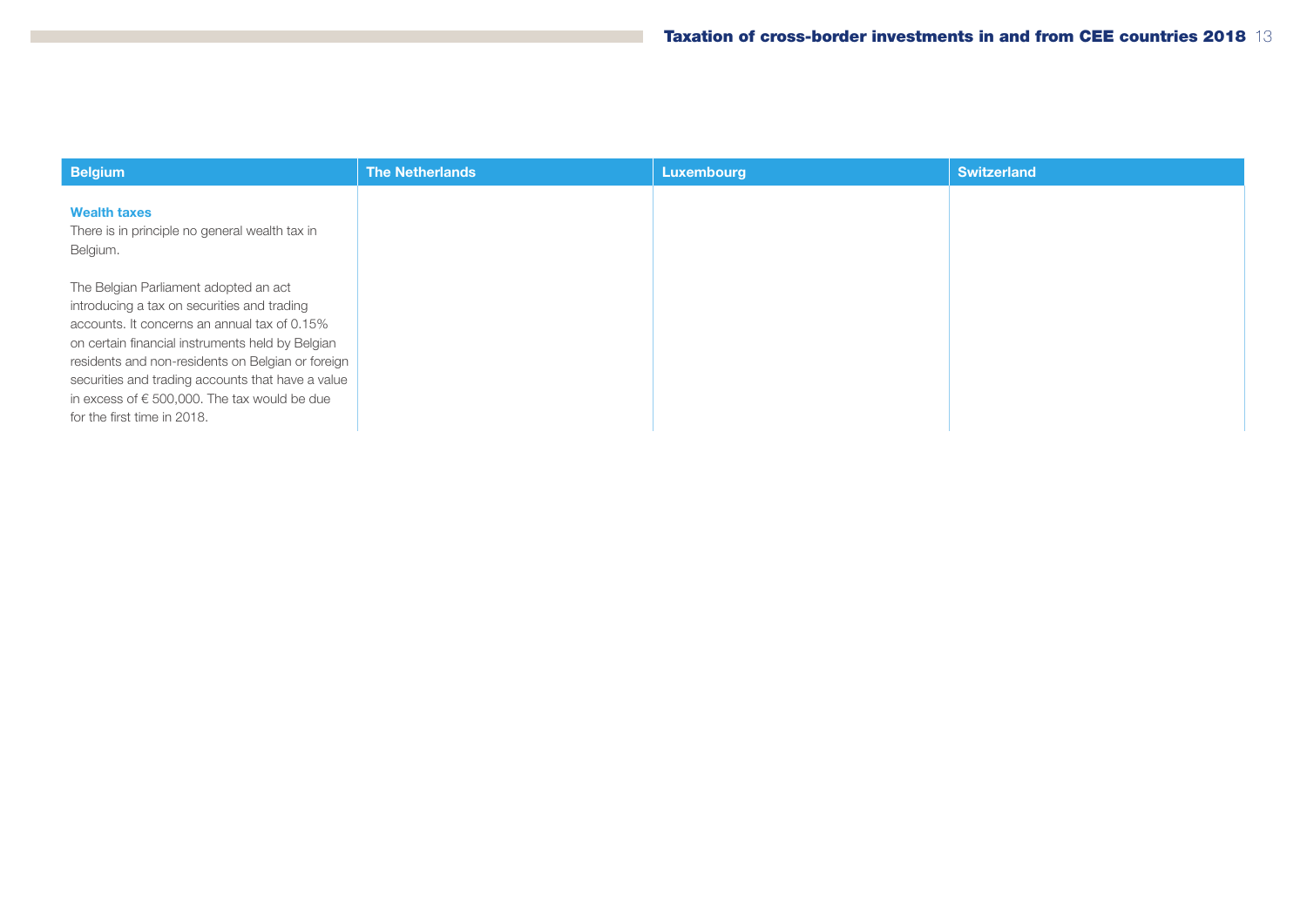| <b>Belgium</b>                                                                                                                                                                                                                                                                                                                                                                                                                                                                                                                                                                                                                                                                                                                                                                                                                                                                                                                                                                                                                                                                                                                                                                                                                                                                                                                                                                                                                                 | <b>The Netherlands</b>                                                                                                                                                                                                                                                                                                                                                                                                                                                                                                                                                                                                                                                                                                                                                                                                                                                                                                                                                                                                                                                                                                                                                                                                                                                                                                                                                                                                                                                                              | Luxembourg                                                                                                                                                                                                                                                                                                                                                                                                                                                                                                                                                                                                                                                                                                                                                                                                                                                                                                                                                                                                                                                                      | <b>Switzerland</b>                                                                                                                                                                                                                                                                                                                                                                                                                                                                                                                                                                                                                                                                                                                                                                                                                                                                                                                                                                                                                                                                                                                                                                                                                                                                                                                                                                                                                                                       |
|------------------------------------------------------------------------------------------------------------------------------------------------------------------------------------------------------------------------------------------------------------------------------------------------------------------------------------------------------------------------------------------------------------------------------------------------------------------------------------------------------------------------------------------------------------------------------------------------------------------------------------------------------------------------------------------------------------------------------------------------------------------------------------------------------------------------------------------------------------------------------------------------------------------------------------------------------------------------------------------------------------------------------------------------------------------------------------------------------------------------------------------------------------------------------------------------------------------------------------------------------------------------------------------------------------------------------------------------------------------------------------------------------------------------------------------------|-----------------------------------------------------------------------------------------------------------------------------------------------------------------------------------------------------------------------------------------------------------------------------------------------------------------------------------------------------------------------------------------------------------------------------------------------------------------------------------------------------------------------------------------------------------------------------------------------------------------------------------------------------------------------------------------------------------------------------------------------------------------------------------------------------------------------------------------------------------------------------------------------------------------------------------------------------------------------------------------------------------------------------------------------------------------------------------------------------------------------------------------------------------------------------------------------------------------------------------------------------------------------------------------------------------------------------------------------------------------------------------------------------------------------------------------------------------------------------------------------------|---------------------------------------------------------------------------------------------------------------------------------------------------------------------------------------------------------------------------------------------------------------------------------------------------------------------------------------------------------------------------------------------------------------------------------------------------------------------------------------------------------------------------------------------------------------------------------------------------------------------------------------------------------------------------------------------------------------------------------------------------------------------------------------------------------------------------------------------------------------------------------------------------------------------------------------------------------------------------------------------------------------------------------------------------------------------------------|--------------------------------------------------------------------------------------------------------------------------------------------------------------------------------------------------------------------------------------------------------------------------------------------------------------------------------------------------------------------------------------------------------------------------------------------------------------------------------------------------------------------------------------------------------------------------------------------------------------------------------------------------------------------------------------------------------------------------------------------------------------------------------------------------------------------------------------------------------------------------------------------------------------------------------------------------------------------------------------------------------------------------------------------------------------------------------------------------------------------------------------------------------------------------------------------------------------------------------------------------------------------------------------------------------------------------------------------------------------------------------------------------------------------------------------------------------------------------|
| Dividends received are fully exempt from CIT if<br>the participation meets the following cumulative<br>conditions:<br>i. minimum participation of at least 10% or with<br>acquisition value of EUR 2.5 million;<br>ii. held (or commitment to hold) in full property<br>for at least 12 months;<br>iii. subject-to-tax requirement: dividends will not<br>be exempt if distributed by:<br>a) a company that is not subject to Belgian<br>CIT or to a similar foreign CIT or that is<br>established in a country, the normal tax<br>regime of which is substantially more<br>advantageous than the normal Belgian tax<br>regime;<br>b) a finance company, a treasury company or<br>an investment company subject to a tax<br>regime that deviates from the normal tax<br>regime;<br>c) a regulated real estate company or a non-<br>resident company (i) the main purpose<br>of which is to acquire or construct real<br>estate property and make it available on<br>the market, or to hold participations in<br>entities that have a similar purpose, (ii) that<br>is required to distribute part of its income to<br>its shareholders, and (iii) that benefits from a<br>regime which deviates from the normal tax<br>regime in its country of residence;<br>d) a company receiving foreign non-dividend<br>income that is subject to a separate tax<br>regime deviating from the normal tax regime<br>in the company's country of residence; | Dividends are fully exempt from CIT under<br>the participation exemption if the following<br>requirements are met:<br>i. the holding company itself or a related<br>party holds a participation of at least 5% of,<br>generally, the nominal paid-up share capital<br>(or, in certain circumstances, 5% of the<br>voting rights) of a company with a capital<br>divided into shares (the 'Minimum Threshold<br>Test').<br>If a qualifying participation drops below<br>the threshold of 5%, this requirement will<br>be considered to be met for a period of<br>three years, provided that the participation<br>qualified for the participation exemption for<br>an uninterrupted period of at least one year<br>prior thereto;<br>ii. one of the following three tests is met:<br>a) the holding company's objective with<br>respect to its participation is to obtain<br>a return that is higher than a return that<br>may be expected from regular asset<br>management (the 'Motive Test').<br>The Motive Test is a facts-and-<br>circumstances test that will be met when<br>the holding company aims to obtain a<br>return on its subsidiary that exceeds<br>a portfolio investment return. This is<br>generally considered to be the case,<br>for instance, if the holding company<br>interferes with the manage- ment of the<br>subsidiary or if the holding company (or<br>its parent company) fulfils an essential<br>function for the benefit of the business<br>enterprise of the group. | Dividends (including liquidation distributions)<br>derived from a participation are fully exempt from<br>CIT if the following cumulative conditions are<br>met:<br>- a minimum participation of at least 10% or<br>with an acquisition price of at least EUR 1.2<br>million is held;<br>the participation is held in (i) a capital<br>$-$<br>company that is fully subject to Luxembourg<br>CIT or a comparable foreign tax (i.e. a tax<br>rate of at least 9% and a comparable tax<br>base; a 'Comparable Tax') or (ii) an EU<br>entity that qualifies for the benefits of the EU<br>Parent-Subsidiary Directive; and<br>on the distribution date, the holding<br>company must have held a qualifying<br>participation continuously for at least 12<br>months (or must commit itself to hold such a<br>participation for at least 12 months).<br>See, however, under Section 5 below regarding<br>the potential application of the GAAR and the<br>anti-hybrid rule to income derived from EU<br>entities that fall within the scope of the EU<br>Parent-Subsidiary Directive. | For dividends, relief from federal, cantonal and<br>communal income tax is granted ('Participation<br>Reduction') in case:<br>- dividends derived from a participation of<br>which at least 10% of the nominal share<br>capital is held;<br>dividends derived from profit rights to at least<br>$ \,$<br>10% of the profits and reserves; or<br>the shares have a fair market value of at least<br>CHF 1 million.<br>Relief is granted in the form of a reduction<br>of tax for the part that is attributable to the<br>'net dividends' (and 'net capital gains'; see<br>Section 2.3 below). The 'net dividends' (and<br>'net capital gains') are calculated as the sum<br>of dividends (and capital gains) derived from<br>qualifying participations less a proportional<br>part of the finance expenses and less related<br>general expenses. Related general expenses are<br>deemed to be 5% of the participation income,<br>unless a lower amount can be demonstrated.<br>On the cantonal and communal level, a holding<br>company can benefit from a special tax regime<br>entailing a full tax exemption on all its income<br>(the 'Holding Status'), provided that:<br>(i) the statutory purpose of the company is the<br>long-term management of participations;<br>(ii) the company has no commercial activities in<br>Switzerland: and<br>(iii) the company's assets consist of at least<br>2/3 participations or it has at least 2/3<br>participation income. |

## <span id="page-13-0"></span>2.2 Dividend regime (participation exemption)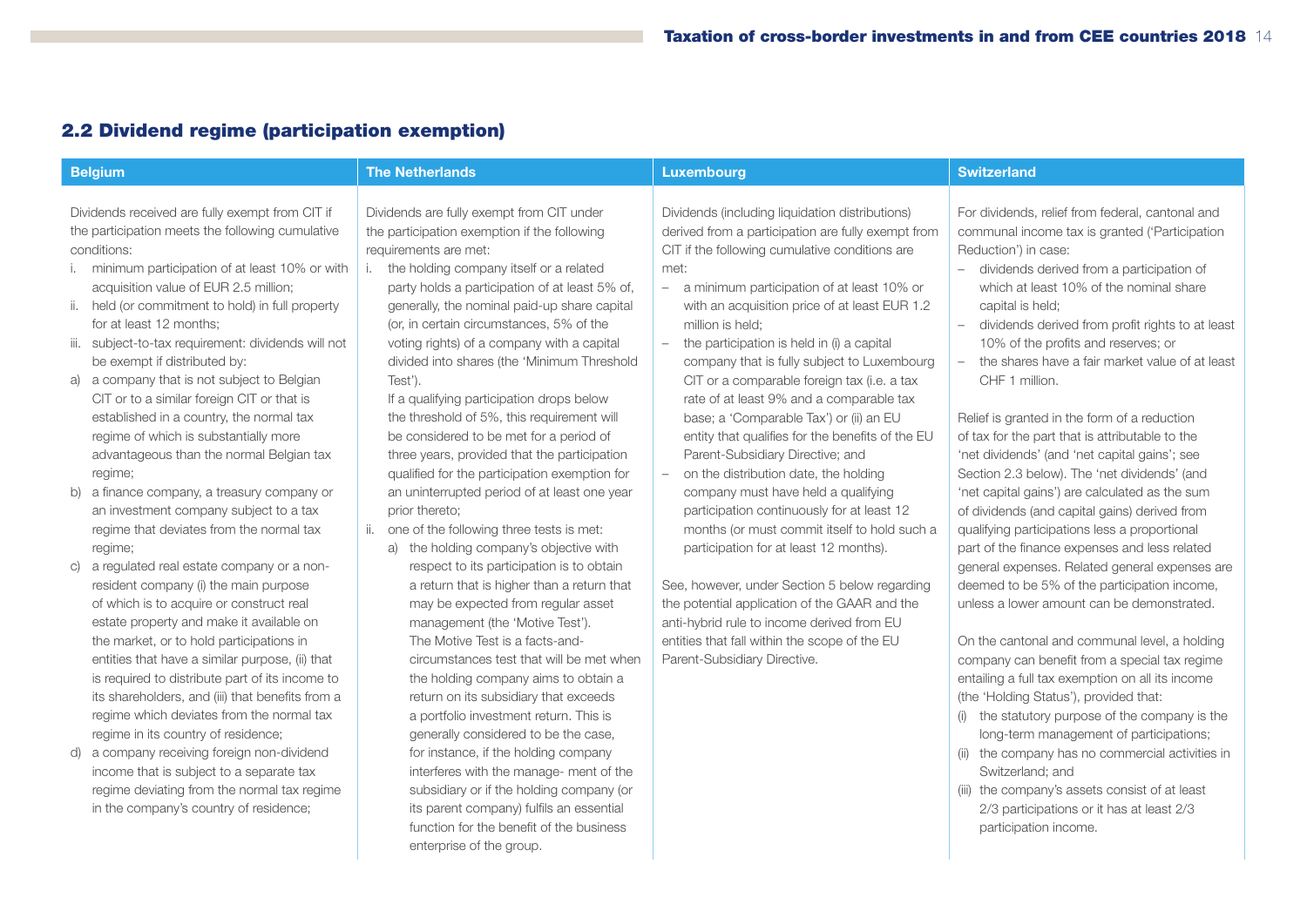tax benefit reasons were relevant for such decision (subjective element); and

|    | <b>Belgium</b>                                    | <b>The Netherlands</b>                        | <b>Luxembourg</b>                                     | <b>Switzerland</b>                                   |
|----|---------------------------------------------------|-----------------------------------------------|-------------------------------------------------------|------------------------------------------------------|
|    |                                                   |                                               |                                                       |                                                      |
|    | e) a company realising profits through one or     | If more than 50% of the consolidated          | <b>Impact EU GAAR</b>                                 | It is expected that the Holding Status will be       |
|    | more foreign branches subject in global to a      | assets of the subsidiary consist of           | Effective 1 January 2016, the general anti- abuse     | abolished as of 1 January 2020 (expected)            |
|    | tax assessment regime that is substantially       | shareholdings of less than 5%, or if the      | rule (GAAR) and the anti-hybrid rule in the EU        | during the so-called Swiss Tax proposal 17           |
|    | more advantageous than the Belgian regime;        | subsidiary (together with its subsidiaries)   | Parent-Subsidiary Directive were                      | (TP 17).                                             |
| f) | an intermediary company (re)distributing          | predominantly functions as a group            | implemented into Luxembourg domestic law.             |                                                      |
|    | dividend income of which 10% or more is           | financing, leasing or licencing company,      |                                                       | Possibility for tax neutral step-up in asset basis   |
|    | 'contaminated' pursuant to the above rules;       | the Motive Test is deemed to be failed;       | Pursuant to the GAAR, the participation               | (advance tax ruling is recommended to obtain         |
|    | g) a company, to the extent it has deducted or    | b) the direct and indirect assets of the      | exemption and the dividend withholding tax            | legal certainty).                                    |
|    | can deduct such income from its profits; or       | subsidiary generally consist of less          | exemption in respect of dividends received            |                                                      |
|    | h) a company, that distributes income that        | than 50% of 'low-taxed free passive           | from / paid to an EU entity that falls within the     | Companies not qualifying for the Holding Status      |
|    | is related to a legal act or a series of legal    | investments' (the 'Asset Test').              | scope of the EU Parent-Subsidiary Directive           | can still benefit from tax relief in the form of the |
|    | acts, of which the tax administration has         | An asset is a 'low-taxed free passive         | is denied in case the main or one of the main         | Participation Reduction on the federal, cantonal     |
|    | demonstrated, taking into account all             | investment' if (i) it is a passive investment | purposes of an arrangement is to obtain a             | and communal level under the above-mentioned         |
|    | relevant facts and circumstances and              | that is not reasonably required within the    | tax advantage that would defeat the object or         | conditions. The Participation Reduction indirectly   |
|    | except proof to the contrary, that the legal      | enterprise carried out by its owner and (ii)  | purpose of the EU Parent-Subsidiary Directive         | leads to a full exemption from CIT on dividends      |
|    | act or series of legal acts are not genuine       | the income from such asset is effectively     | and such arrangement lacks economic reality,          | derived from qualifying participations if properly   |
|    | (i.e., that are not put into place for valid      | taxed at a rate of less than 10%. Real        | i.e. is not 'genuine' but instead a purely artificial | structured.                                          |
|    | commercial reasons which reflect economic         | estate is always considered to be a           | arrangement. Pursuant to the anti-hybrid rule,        |                                                      |
|    | reality) and have been put in place with          | good asset for purposes of the Asset          | the participation exemption in respect of dividend    | <b>Impact EU GAAR</b>                                |
|    | the main goal or one of the main goals to         | Test (regardless of its function within       | income derived from an EU entity that falls within    | The EU GAAR is not applicable for Switzerland        |
|    | obtain the deduction or one of the benefits       | the owner's enterprise and regardless         | the scope of the EU Parent- Subsidiary Directive      | as Switzerland is not part of the EU.                |
|    | of the Parent-Subsidiary Directive in another     | of taxation). For purposes of the 50%         | does not apply if and to the extent the payment       | However, Switzerland has an established              |
|    | Member State of the European Union.               | threshold of the Asset Test, the fair         | is deductible in the jurisdiction of the EU payer.    | practice of the Swiss federal supreme court          |
|    |                                                   | market value of the assets is decisive.       |                                                       | regarding tax avoidance. A transaction is            |
|    | The Belgian tax authorities have published a list | Assets that are used for group financing,     |                                                       | disregarded for Swiss tax purposes based on          |
|    | of countries the standard tax regime of which is  | leasing or licensing activities are generally |                                                       | this practice if:                                    |
|    | deemed to be substantially more advantageous      | deemed to be passive, unless they form        |                                                       | (i) the legal form chosen by the participants is     |
|    | than the Belgian regime. Generally, this will     | part of an active financing or leasing        |                                                       | abnormal, peculiar or artificial, in all cases,      |
|    | be the case if the standard nominal tax rate      | enterprise as described in Dutch law, or      |                                                       | completely inappropriate to the economic             |
|    | or the effective tax rate is lower than 15%.      | are for 90% or more financed with loans       |                                                       | facts (objective element);                           |
|    | However, the tax regimes of EU countries          | from third parties; or                        |                                                       | (ii) the decision regarding legal form appears       |
|    | are deemed not to be more advantageous,           |                                               |                                                       | to be chosen solely with the intention of            |
|    | irrespective of the applicable rates.             |                                               |                                                       | receiving a tax benefit, i.e. no other than          |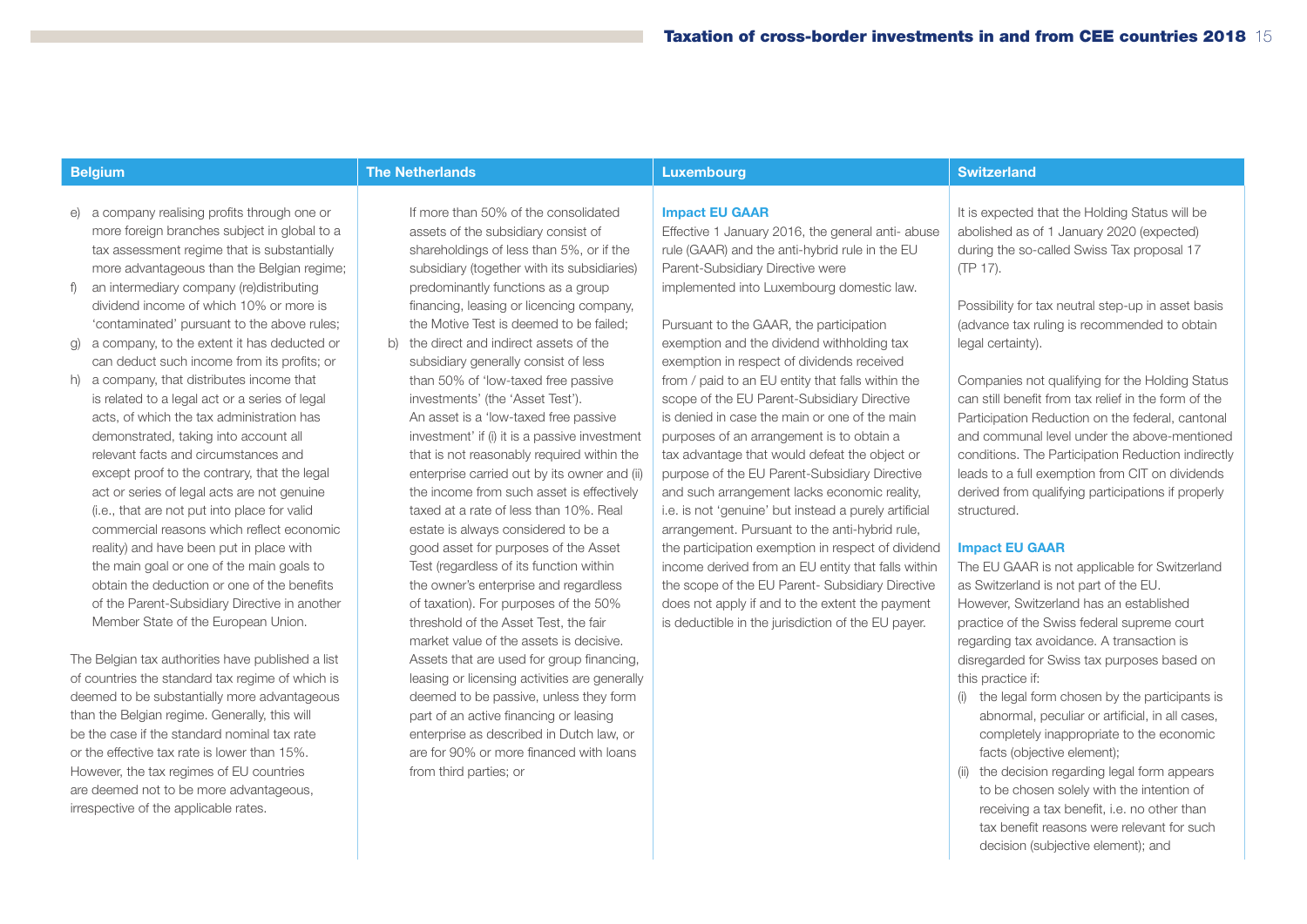| <b>Belgium</b>                                                                                                                                                                                                                                                                                                                                                                                                                                                                                                                                                                                                                                                                                                               | <b>The Netherlands</b>                                                                                                                                                                                                                                                                                                                                                                                                                                                                                                                                                                                                                                                                                                                                                                                                                                                                                                                                                                                                                                                                                                                                                                                                                                                                                                                                   | <b>Luxembourg</b>                                                                                                                                                                                                                                                                                                                                                                                                                                                                                                                                                                                                                                                                                                                                                                                                                                                                                                           | <b>Switzerland</b>                                                                                                                                                                                                                                                                            |
|------------------------------------------------------------------------------------------------------------------------------------------------------------------------------------------------------------------------------------------------------------------------------------------------------------------------------------------------------------------------------------------------------------------------------------------------------------------------------------------------------------------------------------------------------------------------------------------------------------------------------------------------------------------------------------------------------------------------------|----------------------------------------------------------------------------------------------------------------------------------------------------------------------------------------------------------------------------------------------------------------------------------------------------------------------------------------------------------------------------------------------------------------------------------------------------------------------------------------------------------------------------------------------------------------------------------------------------------------------------------------------------------------------------------------------------------------------------------------------------------------------------------------------------------------------------------------------------------------------------------------------------------------------------------------------------------------------------------------------------------------------------------------------------------------------------------------------------------------------------------------------------------------------------------------------------------------------------------------------------------------------------------------------------------------------------------------------------------|-----------------------------------------------------------------------------------------------------------------------------------------------------------------------------------------------------------------------------------------------------------------------------------------------------------------------------------------------------------------------------------------------------------------------------------------------------------------------------------------------------------------------------------------------------------------------------------------------------------------------------------------------------------------------------------------------------------------------------------------------------------------------------------------------------------------------------------------------------------------------------------------------------------------------------|-----------------------------------------------------------------------------------------------------------------------------------------------------------------------------------------------------------------------------------------------------------------------------------------------|
| Note that under circumstances exceptions to<br>one or some of the subject-to-tax requirements<br>are available for e.g. EU-based finance<br>companies and investment companies that<br>redistribute at least 90% of their net income.<br>Also for certain intermediary companies,<br>exceptions to the exclusion from the participation<br>exemption may apply. The same is true for<br>companies with low taxed foreign branches.<br><b>Impact EU GAAR</b><br>Directives 2014/86/EU and 2015/121/EU<br>were implemented in Belgium by introducing<br>anti-hybrid and GAAR provisions in both the<br>dividends received deduction (see above) and<br>the provisions regarding the withholding tax<br>exemption on dividends. | the subsidiary is subject to an adequate<br>$\circ$<br>levy according to Dutch tax standards<br>(the 'Subject-To-Tax Test') Generally a<br>participation is considered to be subject<br>to an adequate levy if it is subject to<br>a tax on profits levied at a rate of at<br>least 10%. However, certain tax base<br>differences, such as the absence of any<br>limitations on interest deduction, a too<br>broad participation exemption, deferral<br>of taxation until distribution of profits, or<br>deductible dividends, may cause a profit<br>tax to disqualify as an adequate levy,<br>unless the effective tax rate according to<br>Dutch tax standards is at least 10%.<br>If the Minimum Threshold Test, as<br>referred to in 2.2 (i) hereof, is met but the<br>remaining conditions of the participation<br>exemption are not, a credit will be<br>granted for the underlying tax paid by the<br>participation at a maximum rate of 5%<br>(except for qualifying EU participations,<br>for which the actual tax can be credited).<br>Based on case law, the participation<br>exemption also applies to option rights<br>and warrants if, upon exercise, the holder<br>would hold a qualifying participation; and<br>iii. the payment received from the subsidiary<br>is not deductible for CIT purposes in the<br>country of the subsidiary. | Even if the GAAR and/or anti-hybrid rule is<br>applicable, the participation exemption can still<br>apply if the EU subsidiary meets the Comparable<br>Tax test.<br>Note that many tax treaties concluded by<br>Luxembourg grant a participation exemption for<br>dividends under conditions different than those<br>listed above.<br>Once the minimum threshold and holding period<br>are met, newly acquired shares of a qualifying<br>participation will immediately qualify for the<br>participation exemption.<br>Dividends (excluding liquidation distributions)<br>derived from a participation which meets the<br>subject-to- tax requirement, but not (all of) the<br>remaining conditions, are exempt for 50%.<br>Such partial exemption only applies if the<br>participation is held in a company that is resident<br>in a treaty country or is a qualifying entity under<br>the EU Parent-Subsidiary Directive. | (iii) the method chosen by the participants had<br>effectively lead to a substantial tax benefit<br>(factual element).<br>Whether the Swiss tax avoidance practice<br>applies in connection with a transaction,<br>it is subject to a specific analysis of the<br>circumstances in each case. |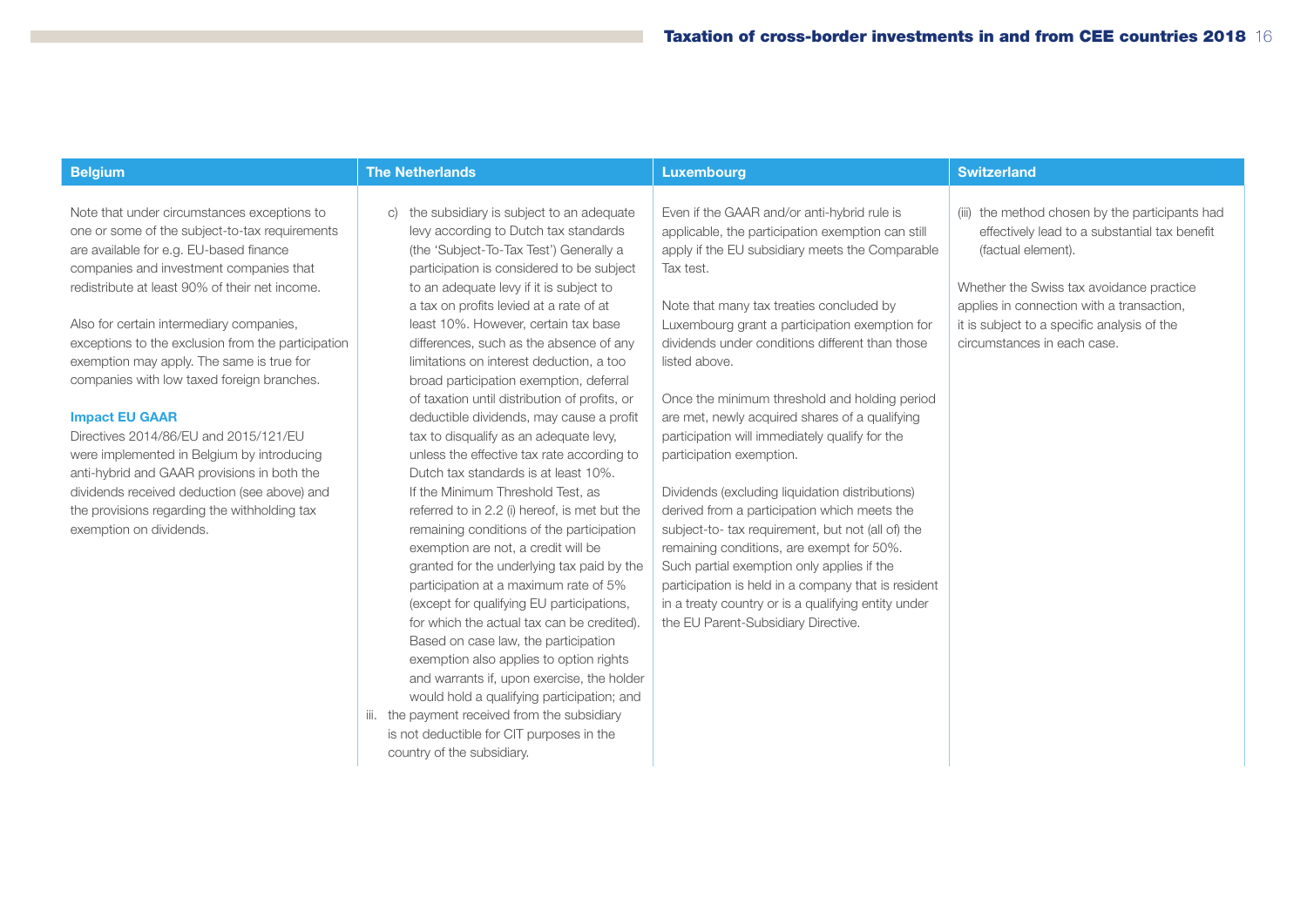| <b>Belgium</b> | <b>The Netherlands</b>                                                                                                                                                                                                                                                                                                                                                                                                                                                       | <b>Luxembourg</b> | <b>Switzerland</b> |
|----------------|------------------------------------------------------------------------------------------------------------------------------------------------------------------------------------------------------------------------------------------------------------------------------------------------------------------------------------------------------------------------------------------------------------------------------------------------------------------------------|-------------------|--------------------|
|                | <b>Impact EU GAAR</b><br>The Netherlands did not implement the EU<br>GAAR into the participation exemption regime<br>for inbound dividends. In addition, the Dutch<br>government takes the position that bilateral tax<br>treaties concluded by the Netherlands are in<br>principle not affected by the implementation of<br>the EU GAAR.                                                                                                                                    |                   |                    |
|                | However, the anti-hybrid rule in the EU Parent-<br>Subsidiary Directive was implemented into<br>the Dutch participation exemption regime and<br>applies as from 1 January 2016. As a result,<br>the participation exemption does not apply<br>to remunerations of or payments by a body<br>in which the participation is held insofar this<br>remuneration or payment can by law or in fact<br>be deducted directly or indirectly from the base<br>of the profit tax levied. |                   |                    |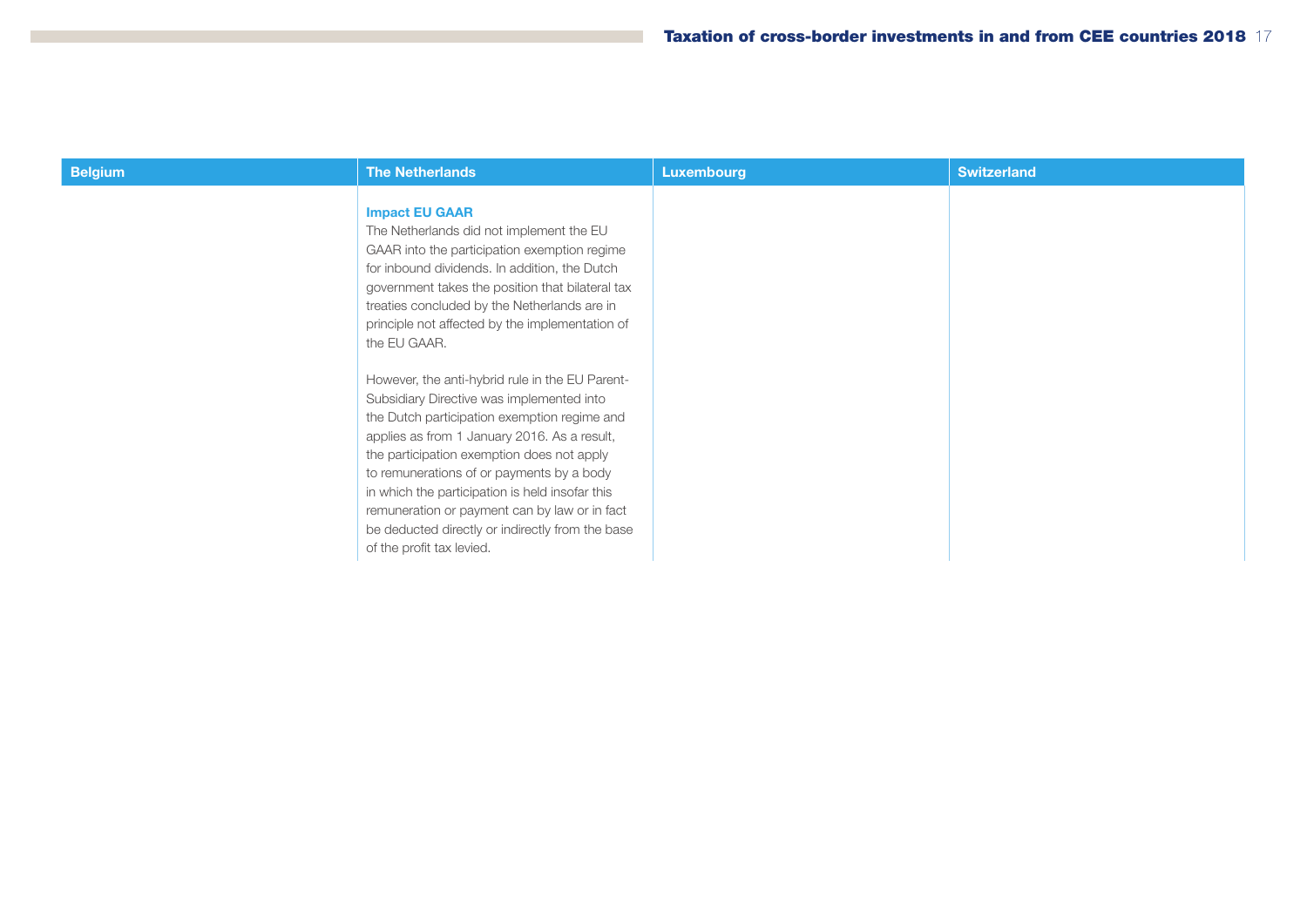#### <span id="page-17-0"></span>2.3 Gains on shares (participation exemption)

| <b>Belgium</b>                                                                                                                                                                                                                                                                                                                                                                                                                                                                                                                                                                                                                                                                                                                                                                                                                                                                                                                                                                                                                                                                                                                                                                                                                                                                                               | <b>The Netherlands</b>                                                                                                                                                                                                                                                                                                                                                                        | <b>Luxembourg</b>                                                                                                                                                                                                                                                                                                                                                                                                                                                                                                                                                                                                                                                                                                                                                                                                                                                                                                                                                                                                                                                                                                                                                                                                                                                                                                                                                | <b>Switzerland</b>                                                                                                                                                                                                                                                                                                                                                                                                                                                                                                                                                                                                                                                                                                                                                                                                                                                                                                                                                                                                                                                                                                                                                                                                                                                                                                                                                                                                                |
|--------------------------------------------------------------------------------------------------------------------------------------------------------------------------------------------------------------------------------------------------------------------------------------------------------------------------------------------------------------------------------------------------------------------------------------------------------------------------------------------------------------------------------------------------------------------------------------------------------------------------------------------------------------------------------------------------------------------------------------------------------------------------------------------------------------------------------------------------------------------------------------------------------------------------------------------------------------------------------------------------------------------------------------------------------------------------------------------------------------------------------------------------------------------------------------------------------------------------------------------------------------------------------------------------------------|-----------------------------------------------------------------------------------------------------------------------------------------------------------------------------------------------------------------------------------------------------------------------------------------------------------------------------------------------------------------------------------------------|------------------------------------------------------------------------------------------------------------------------------------------------------------------------------------------------------------------------------------------------------------------------------------------------------------------------------------------------------------------------------------------------------------------------------------------------------------------------------------------------------------------------------------------------------------------------------------------------------------------------------------------------------------------------------------------------------------------------------------------------------------------------------------------------------------------------------------------------------------------------------------------------------------------------------------------------------------------------------------------------------------------------------------------------------------------------------------------------------------------------------------------------------------------------------------------------------------------------------------------------------------------------------------------------------------------------------------------------------------------|-----------------------------------------------------------------------------------------------------------------------------------------------------------------------------------------------------------------------------------------------------------------------------------------------------------------------------------------------------------------------------------------------------------------------------------------------------------------------------------------------------------------------------------------------------------------------------------------------------------------------------------------------------------------------------------------------------------------------------------------------------------------------------------------------------------------------------------------------------------------------------------------------------------------------------------------------------------------------------------------------------------------------------------------------------------------------------------------------------------------------------------------------------------------------------------------------------------------------------------------------------------------------------------------------------------------------------------------------------------------------------------------------------------------------------------|
| Gains realised by the holding company on the<br>alienation of shares are fully exempt from Belgian<br>CIT, to the extent that potential income derived<br>from those shares would be exempt under the<br>dividend participation exemption (see 2.2 above)<br>and provided that the shares have been held in<br>full property for at least 12 months.<br>Only the net gain realised will be exempt,<br><i>i.e.</i> after the deduction of the alienation costs<br>(e.g. notary fees, bank fees, commissions,<br>publicity costs, consultancy costs, etc.).<br>A specific anti-abuse provision applies to capital<br>gains on shares following a temporarily tax-<br>exempt exchange of shares at the occasion of<br>which the subject-to-tax requirement was not<br>fulfilled.<br>The minimum participation requirement does not<br>apply to insurance and reinsurance companies<br>that hold participations to hedge their liabilities.<br>Any holding company that meets the<br>minimum participation and the 'subject-to-<br>tax' requirement but that does not meet the<br>requirement to hold the shares in full property<br>for at least 12 months, is subject to tax at a rate<br>of 25.75% (25% increased by a crisis surcharge<br>of 3%) tax on gains realised on the alienation of<br>those shares. | Gains realised on the alienation of a participation<br>(including foreign exchange results) are fully<br>exempt from CIT under the same conditions<br>as described under Section 2.2 above for<br>dividends.<br>Gains realised on option rights and warrants are<br>exempt pursuant to the participation exemption<br>if, upon exercise, the holder would hold a<br>qualifying participation. | Gains (including currency exchange gains)<br>realised on the alienation of a participation are<br>exempt from CIT under the following conditions:<br>$-$ a minimum participation of 10% or with an<br>acquisition price of at least EUR 6 million is<br>held:<br>the participation is held in (i) a capital<br>$-$<br>company that is fully subject to Luxembourg<br>CIT or a comparable foreign tax (i.e. a tax<br>rate of at least 9% and a comparable tax<br>base) or (ii) an EU entity qualifying under the<br>EU Parent- Subsidiary Directive; and<br>on the date on which the capital gain is<br>$-$<br>realised, the holding company has held<br>a qualifying participation continuously for<br>at least 12 months (or must commit itself<br>to hold such a participation for at least 12<br>months).<br>Once the minimum threshold and holding period<br>are met, newly acquired shares of a qualifying<br>participation will immediately qualify for the<br>participation exemption.<br>The capital gains exemption described in<br>this paragraph does not apply to the extent<br>of previously deducted expenses and write-<br>offs relating to the respective participation<br>(recapture). Such a recapture can in principle<br>be offset against any carry forward losses<br>(e.g. resulting from previously deducted<br>expenses and write-offs). | For capital gains, relief from federal, cantonal<br>and communal income tax is granted in the form<br>of the Participation Reduction (see Section 2.2<br>above) under the following conditions:<br>- the shares disposed of represent at least<br>10% of the participation's nominal share<br>capital or the capital gain derives from profit<br>rights to at least 10% of the profits and<br>reserves; and<br>- the shares or profit rights disposed of must<br>have been held for at least 12 months.<br>If, after the sale of at least 10% of a qualifying<br>participation, the remaining participation falls<br>below the 10% threshold, relief from federal<br>tax will still apply if the fair market value of the<br>remaining participation is at least CHF 1 million.<br>On the cantonal and communal level, a holding<br>company can qualify for the Holding Status,<br>entailing a full tax exemption on all its income.<br>See Section 2.2 above for the conditions and<br>contemplated changes in the future.<br>Companies not qualifying for the Holding Status<br>can still benefit from tax relief in the form of<br>the Participation Reduction on the federal,<br>cantonal and communal level if the conditions<br>mentioned above are met. The Participation<br>Reduction indirectly leads to a full exemption<br>from CIT on capital gains derived from qualifying<br>participations if properly structured. |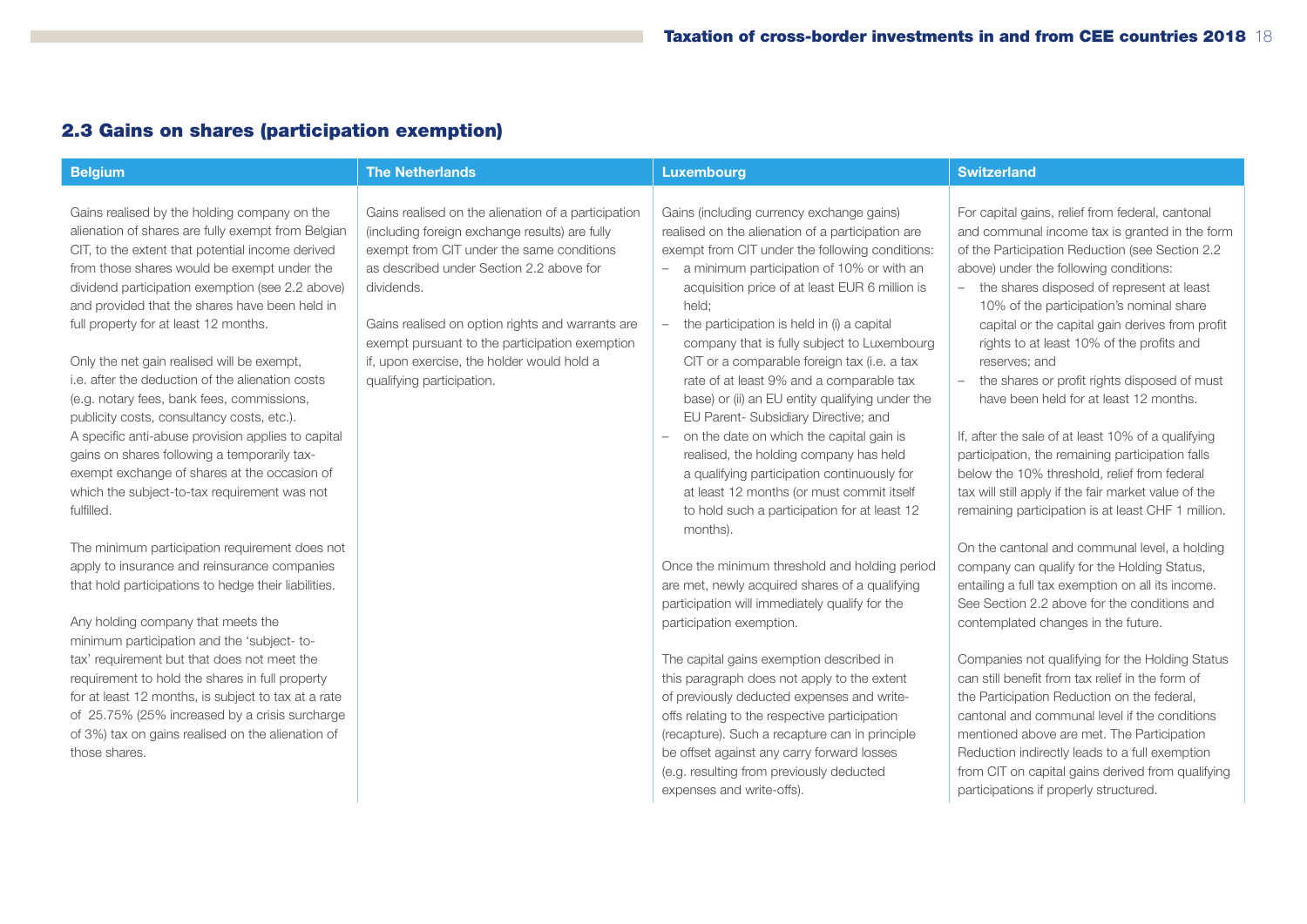| <b>Belgium</b>                                                                                                                                                                                                                                                                                                                                                                                                                                                                                    | <b>The Netherlands</b> | Luxembourg                                                                                        | <b>Switzerland</b>                                                                                                                                                                                                                                                                                                                                                                                                                                                                                                                                                                                                                                                                                                                                                                                                                                                                                                                                                                                |
|---------------------------------------------------------------------------------------------------------------------------------------------------------------------------------------------------------------------------------------------------------------------------------------------------------------------------------------------------------------------------------------------------------------------------------------------------------------------------------------------------|------------------------|---------------------------------------------------------------------------------------------------|---------------------------------------------------------------------------------------------------------------------------------------------------------------------------------------------------------------------------------------------------------------------------------------------------------------------------------------------------------------------------------------------------------------------------------------------------------------------------------------------------------------------------------------------------------------------------------------------------------------------------------------------------------------------------------------------------------------------------------------------------------------------------------------------------------------------------------------------------------------------------------------------------------------------------------------------------------------------------------------------------|
| <b>Unrealised gains</b><br>Unrealised gains are exempt from CIT<br>(i) to the extent that they are booked in an<br>unavailable reserve account and<br>to the extent that - should the gains not<br>be booked – they do not correspond to<br>previously deducted losses.<br>If shares are later disposed of, the reserve<br>account can be released without triggering any<br>CIT, provided the gain relates to a participation<br>that meets the 'subject-to-tax' requirement<br>described above. |                        | The anti-hybrid rule and the GAAR do not apply<br>to the capital gains exemption described above. | <b>Transfer stamp tax</b><br>The transfer of ownership of taxable securities<br>can be subject to transfer stamp tax at a rate<br>of up to 0.15% on securities issued by a Swiss<br>issuer and up to 0.3% on securities issued by a<br>non-Swiss issuer, calculated on the fair market<br>value of the securities transferred if a Swiss<br>securities dealer for transfer stamp tax purposes<br>is a party or an intermediary to the transaction.<br>Shares, bonds, notes, participation certificates<br>and profit sharing certificates in Swiss or in<br>foreign corporations, as well as participations in<br>limited liability companies or cooperatives and<br>collective investment schemes are considered<br>taxable securities.<br>Swiss companies owning taxable securities with<br>a book value in excess of CHF 10 million qualify<br>as securities dealers for transfer stamp tax<br>purposes.<br>A number of exemptions are available to facilitate<br>intra-group reorganisations. |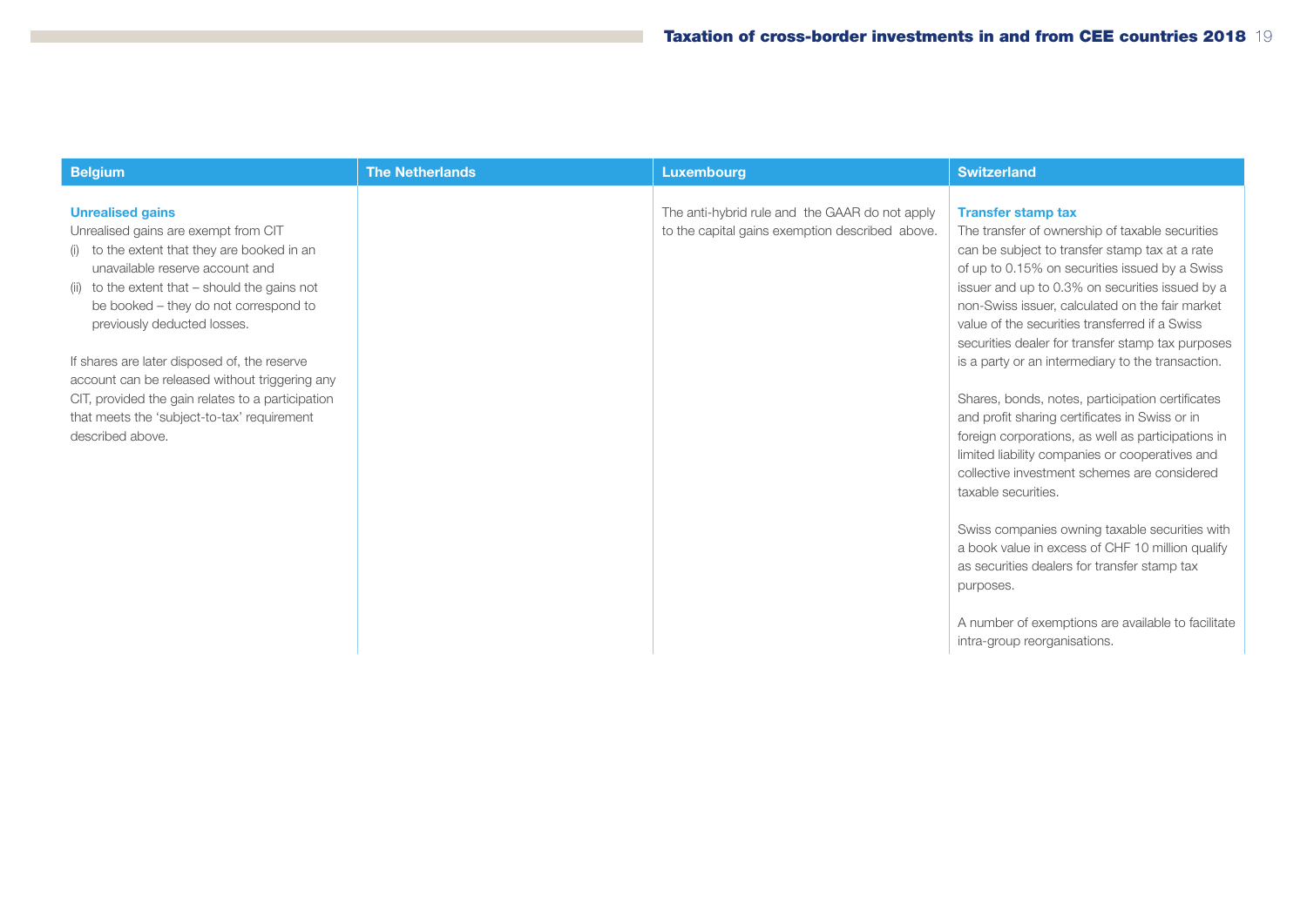#### <span id="page-19-0"></span>2.4 Losses on shares

| <b>Belgium</b>                                                                                                                                                                                                                               | <b>The Netherlands</b>                                                                                                                                                                                                                                                                                                                                                                | <b>Luxembourg</b>                                                                                                                                                                                                                                                                                                                                                                                                                                                                                                                                                                                                                                                                       | <b>Switzerland</b>                                                                                                                                                                                                                                                                                                                                                                                                                                         |
|----------------------------------------------------------------------------------------------------------------------------------------------------------------------------------------------------------------------------------------------|---------------------------------------------------------------------------------------------------------------------------------------------------------------------------------------------------------------------------------------------------------------------------------------------------------------------------------------------------------------------------------------|-----------------------------------------------------------------------------------------------------------------------------------------------------------------------------------------------------------------------------------------------------------------------------------------------------------------------------------------------------------------------------------------------------------------------------------------------------------------------------------------------------------------------------------------------------------------------------------------------------------------------------------------------------------------------------------------|------------------------------------------------------------------------------------------------------------------------------------------------------------------------------------------------------------------------------------------------------------------------------------------------------------------------------------------------------------------------------------------------------------------------------------------------------------|
| Losses incurred on a participation, both realised<br>and unrealised, cannot be deducted, except for<br>(realised) losses incurred upon liquidation of the<br>subsidiary up to the amount of the paid-up share<br>capital of that subsidiary. | Losses on shares qualifying for the participation<br>exemption are not deductible, except in the<br>event of a liquidation of the participation (subject)<br>to stringent conditions).<br>Losses incurred on option rights and warrants<br>are not deductible in case the participation<br>exemption applies in respect of such option<br>rights and warrants. See Section 2.3 above. | Losses on the disposal of shares qualifying for<br>the participation exemption are tax deductible.<br>Write-offs on a participation (including currency<br>exchange losses) are deductible in a year, to<br>the extent the write-offs exceed the tax exempt<br>income realised from said participation in the<br>same year.<br>Tax deductible write-offs may be recaptured<br>in a future year if a capital gain is realized on<br>the alienation of the respective participation.<br>See Section 2.3 above.<br>Note that impairments on receivables granted<br>to a participation are assimilated to a write-off of<br>the participation and subject to the same rule of<br>recapture. | Losses are deductible, unless anti-abuse rules<br>apply. Losses can be carried forward for seven<br>years. Loss carry back is not possible.<br>Upon realisation of a capital gain, any earlier<br>depreciation needs to be recovered before<br>applying the participation reduction.<br>Write-downs of qualifying participations can be<br>scrutinised by the tax authorities and added<br>back to taxable profit in case they are no longer<br>justified. |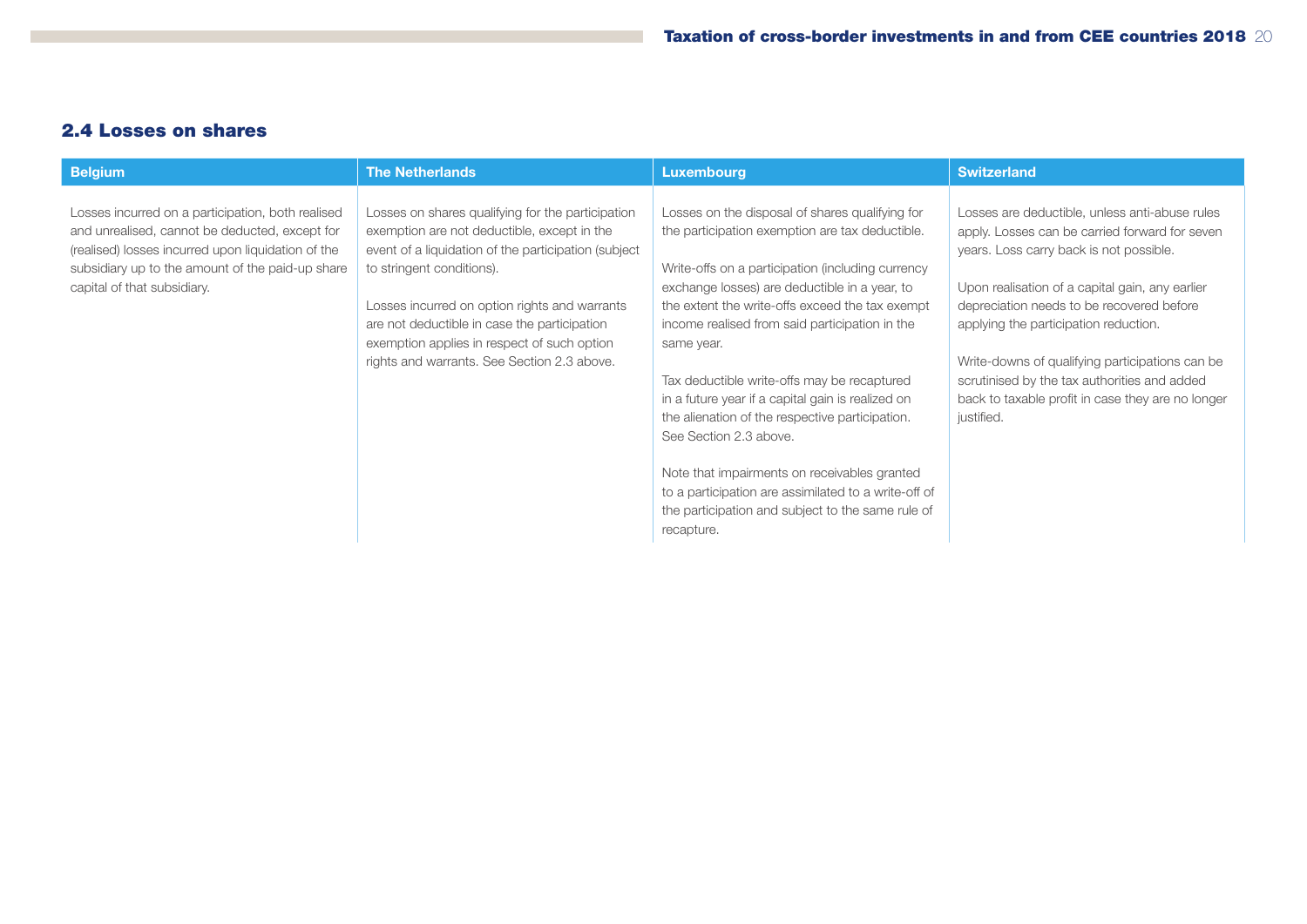#### <span id="page-20-0"></span>2.5 Costs relating to the participation

| <b>Belgium</b>                                                                                                                                                                                                                                                                                                                                                | <b>The Netherlands</b>                                                                                                                                                                                                                                                                                                                                                                                                                                                                                                                                                                                                                                                                                                                                                                                                                                                                                                                                                                                                                                                                                                                                                                                                                                                                                                                                                                    | <b>Luxembourg</b>                                                                                                                                                                                                                                                                                                                                                                                                  | <b>Switzerland</b>                                                                                                                                                                                                                                                                                                                                                              |
|---------------------------------------------------------------------------------------------------------------------------------------------------------------------------------------------------------------------------------------------------------------------------------------------------------------------------------------------------------------|-------------------------------------------------------------------------------------------------------------------------------------------------------------------------------------------------------------------------------------------------------------------------------------------------------------------------------------------------------------------------------------------------------------------------------------------------------------------------------------------------------------------------------------------------------------------------------------------------------------------------------------------------------------------------------------------------------------------------------------------------------------------------------------------------------------------------------------------------------------------------------------------------------------------------------------------------------------------------------------------------------------------------------------------------------------------------------------------------------------------------------------------------------------------------------------------------------------------------------------------------------------------------------------------------------------------------------------------------------------------------------------------|--------------------------------------------------------------------------------------------------------------------------------------------------------------------------------------------------------------------------------------------------------------------------------------------------------------------------------------------------------------------------------------------------------------------|---------------------------------------------------------------------------------------------------------------------------------------------------------------------------------------------------------------------------------------------------------------------------------------------------------------------------------------------------------------------------------|
| Costs relating to the acquisition and/or the<br>management of the participation are deductible<br>under the normal conditions.<br>Such costs generally include interest expenses<br>related to acquisition debt. However, a debt-to-<br>equity ratio of 5:1 should be observed for loans<br>granted by, e.g., related companies. Certain<br>exceptions exist. | Costs relating to the acquisition or the sale of a<br>participation are not deductible.<br>Other costs relating to the participation, such<br>as interest expenses on acquisition debt, are in<br>principle tax deductible.<br>However, the deduction of expenses on<br>acquisition debt may be restricted pursuant to<br>one of the following rules:<br>- the acquisition debt rules, which restrict,<br>under certain circumstances, the deduction<br>of expenses on debt incurred in connection<br>with the acquisition, or increase, of an<br>interest in a Dutch target company, where<br>the target company<br>(i) is included in a CIT consolidation with the<br>acquirer; or<br>(ii) enters into a legal (de)merger with<br>the acquirer as a result of which the<br>acquisition debt and the assets of the<br>target company are, for CIT purposes,<br>held by the same entity;<br>the excessive participation interest rules,<br>which restrict the deduction of excessive<br>financing costs with respect to participations<br>qualifying for the participation exemption. As<br>a general rule, excessive participation interest<br>exists if the aggregate historic cost price of<br>the participations exceeds the fiscal equity of<br>the taxpayer.<br>The excessive participation interest is non-<br>deductible if and to the extent it exceeds<br>EUR 750,000 per year; | Costs relating to a qualifying participation are<br>generally deductible. However, the deduction of<br>such costs is permitted only to the extent that<br>they exceed the exempt income derived from the<br>respective participation in that year.<br>Note that the deducted costs may be recaptured<br>if a capital gain is realised on the alienation of the<br>respective participation. See Section 2.3 above. | All expenses are in principle deductible.<br>However, due to the method used for calculating<br>the Participation Reduction (see Section 2.2)<br>above), expenses that are allocable to dividends<br>and capital gains derived from qualifying<br>participations are effectively not deductible.<br>Certain debt-to-equity ratios and safe harbour<br>interest rules may apply. |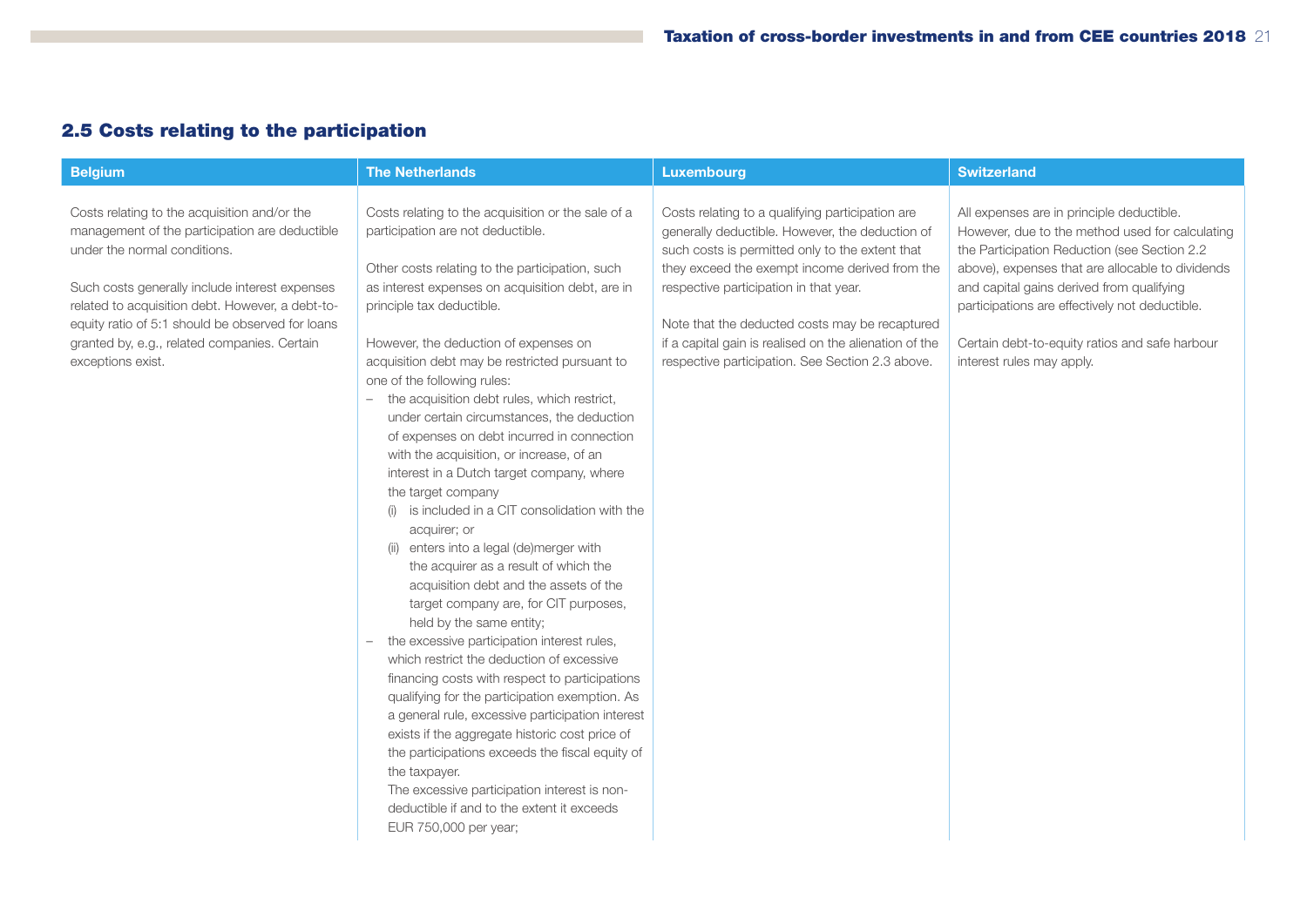| <b>Belgium</b> | <b>The Netherlands</b>                                                                                                                                                                                                                                                                                                                                                                                                                                                                                                                                                                                                                                                                                                                                                                              | <b>Luxembourg</b> | <b>Switzerland</b> |
|----------------|-----------------------------------------------------------------------------------------------------------------------------------------------------------------------------------------------------------------------------------------------------------------------------------------------------------------------------------------------------------------------------------------------------------------------------------------------------------------------------------------------------------------------------------------------------------------------------------------------------------------------------------------------------------------------------------------------------------------------------------------------------------------------------------------------------|-------------------|--------------------|
|                | the anti-base erosion rules which restrict,<br>$\overline{\phantom{a}}$<br>under certain circumstances, the deduction<br>of expenses on related party debt incurred in<br>connection with certain tainted transactions,<br>including the distribution of a dividend to a<br>related party, or the acquisition of shares in<br>a company which is a related party following<br>the acquisition; or<br>the hybrid debt criteria, as developed under<br>$\qquad \qquad -$<br>case law.<br>Subject to advance confirmation from the Dutch<br>tax authorities, the participation exemption will<br>apply upon request to gains and losses on<br>financial instruments entered into by the Dutch<br>holding company to hedge its currency risk with<br>respect to its participations or acquisition debt. |                   |                    |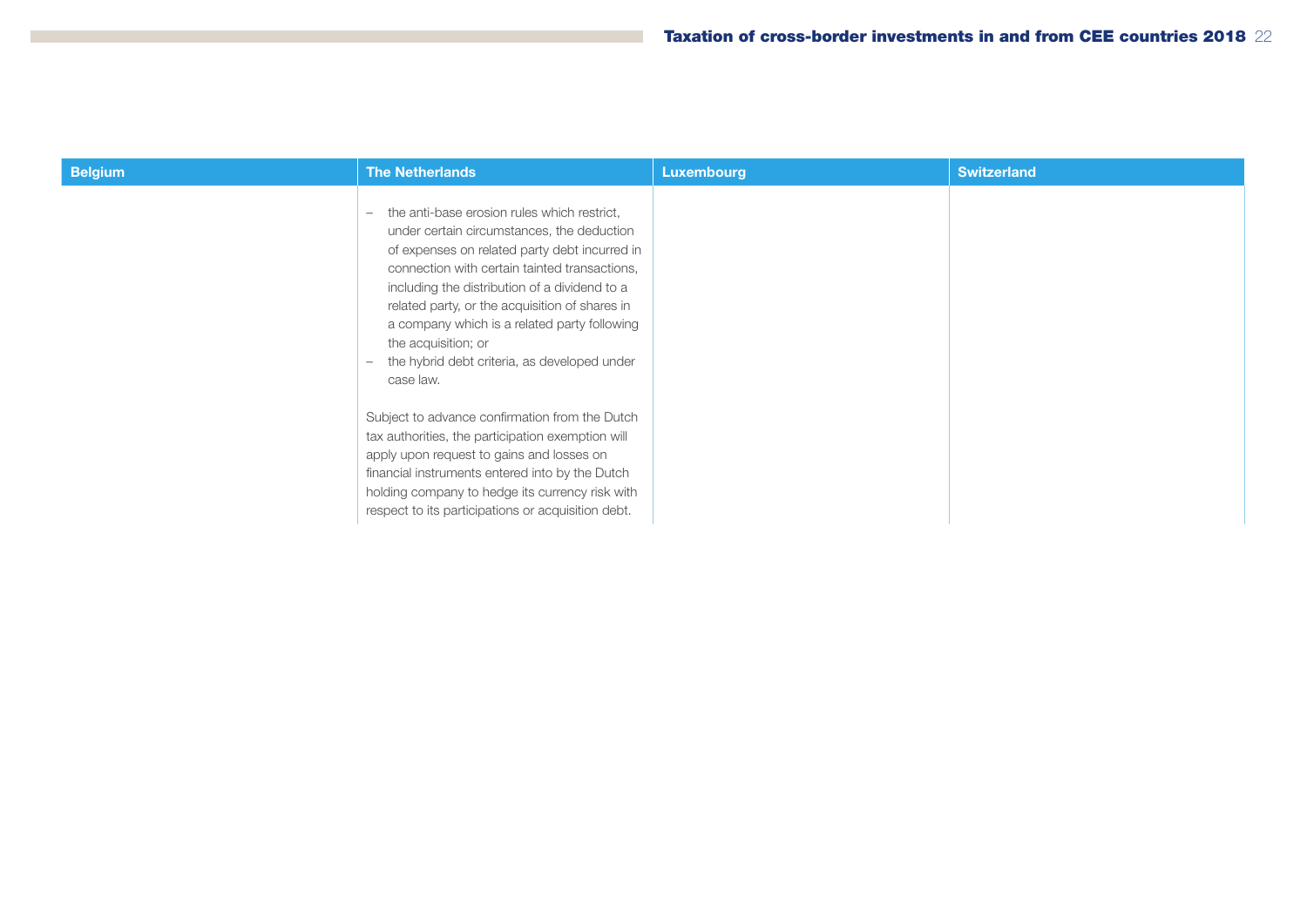#### <span id="page-22-0"></span>2.6 Currency exchange results

| <b>Belgium</b>                                                                                                                                                                                                                                                                                                                                                                                                                                              | <b>The Netherlands</b>                                                                                                                                                                                                       | Luxembourg                                                                                                                                                                                                                                                                                                                                                                                                                                                                                                            | <b>Switzerland</b>                                                                                                                                                                                                                                                                                                                                                                                                                                                                                                                                                                                                                    |
|-------------------------------------------------------------------------------------------------------------------------------------------------------------------------------------------------------------------------------------------------------------------------------------------------------------------------------------------------------------------------------------------------------------------------------------------------------------|------------------------------------------------------------------------------------------------------------------------------------------------------------------------------------------------------------------------------|-----------------------------------------------------------------------------------------------------------------------------------------------------------------------------------------------------------------------------------------------------------------------------------------------------------------------------------------------------------------------------------------------------------------------------------------------------------------------------------------------------------------------|---------------------------------------------------------------------------------------------------------------------------------------------------------------------------------------------------------------------------------------------------------------------------------------------------------------------------------------------------------------------------------------------------------------------------------------------------------------------------------------------------------------------------------------------------------------------------------------------------------------------------------------|
| Currency exchange gains and losses realised on<br>cash and receivables are taxable / deductible<br>in accordance with the ordinary CIT provisions.<br>Currency exchange results realised in relation<br>to other assets are taxed in accordance with<br>the tax provisions applicable to such assets.<br>For example, currency exchange gains / losses<br>realised in relation to capital gains / losses<br>realised on shares are exempt / non-deductible. | Currency exchange gains and losses are in<br>principle taxable / deductible.<br>Certain exceptions apply, e.g. if the currency<br>exchange result relates to a subsidiary that<br>qualifies for the participation exemption. | In general, currency exchange results<br>are recognised for tax purposes as either<br>taxable income or tax deductible expenses.<br>Exchange gains realised in respect of qualifying<br>participations are tax exempt whereas previously<br>deducted exchange losses in respect of a<br>qualifying participation are tax deductible to the<br>extent such exchange loss exceeds tax exempt<br>income from the relevant participation in the<br>same year but subject to the recapture rule.<br>See Section 2.3 above. | Swiss resident companies can use a different<br>currency than Swiss Francs (CHF) as functional<br>currency. Translation differences that arise from<br>the translation of financial statements kept in<br>another functional currency (e.g. USD or EUR)<br>into Swiss Francs presentation currency are, in<br>principle, tax neutral for corporate income tax<br>purposes. Such translation differences should be<br>recognised in the company's equity.<br>Currency exchange results that arise from<br>transactions (transaction in another currency<br>than functional currency) have an influence on<br>the company's net income. |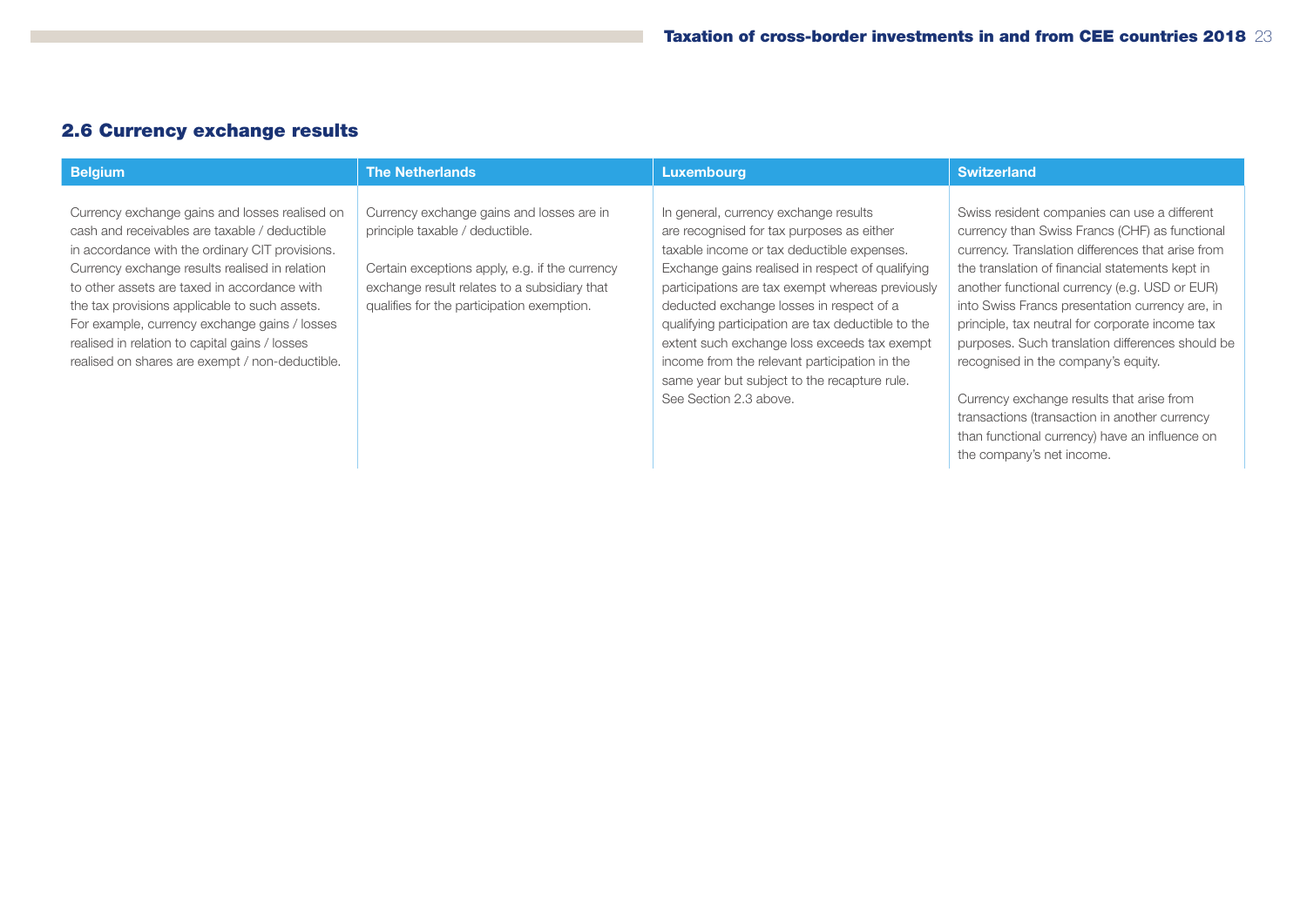#### <span id="page-23-0"></span>2.7 Tax rulings

| <b>Belgium</b>                                                                                                                                                                                                                                                                                                                                                                                                                                                                                                                                                                                                                                                                                                                                                                                                                                                                                                                                                                                                                                                                                                                                                                                                                                                                                                                                                                   | <b>The Netherlands</b>                                                                                                                                                                                                                                                                                                                                                                                                                                                                                                                                                                                                                                                           | <b>Luxembourg</b>                                                                                                                                                                                                                                                                                                                                                                                                                                                                                                                                                                                                                                                                                                                                                                                                                                                                                                                                                                                                                                                                                                                                                                     | <b>Switzerland</b>                                                                                                                                                                                                                                                                                                                                                                                                                                                                                                                                                                                                                                                                                                                                                                                                                                                                                                                                                                                                                                                                                                                                                                                                                                                                    |
|----------------------------------------------------------------------------------------------------------------------------------------------------------------------------------------------------------------------------------------------------------------------------------------------------------------------------------------------------------------------------------------------------------------------------------------------------------------------------------------------------------------------------------------------------------------------------------------------------------------------------------------------------------------------------------------------------------------------------------------------------------------------------------------------------------------------------------------------------------------------------------------------------------------------------------------------------------------------------------------------------------------------------------------------------------------------------------------------------------------------------------------------------------------------------------------------------------------------------------------------------------------------------------------------------------------------------------------------------------------------------------|----------------------------------------------------------------------------------------------------------------------------------------------------------------------------------------------------------------------------------------------------------------------------------------------------------------------------------------------------------------------------------------------------------------------------------------------------------------------------------------------------------------------------------------------------------------------------------------------------------------------------------------------------------------------------------|---------------------------------------------------------------------------------------------------------------------------------------------------------------------------------------------------------------------------------------------------------------------------------------------------------------------------------------------------------------------------------------------------------------------------------------------------------------------------------------------------------------------------------------------------------------------------------------------------------------------------------------------------------------------------------------------------------------------------------------------------------------------------------------------------------------------------------------------------------------------------------------------------------------------------------------------------------------------------------------------------------------------------------------------------------------------------------------------------------------------------------------------------------------------------------------|---------------------------------------------------------------------------------------------------------------------------------------------------------------------------------------------------------------------------------------------------------------------------------------------------------------------------------------------------------------------------------------------------------------------------------------------------------------------------------------------------------------------------------------------------------------------------------------------------------------------------------------------------------------------------------------------------------------------------------------------------------------------------------------------------------------------------------------------------------------------------------------------------------------------------------------------------------------------------------------------------------------------------------------------------------------------------------------------------------------------------------------------------------------------------------------------------------------------------------------------------------------------------------------|
| The application of the participation exemption<br>regime does not require obtaining a ruling,<br>although in principle this would be possible.<br>As from 1 January 2017, Belgium (and all other<br>EU Member States) is required to automatically<br>exchange certain information on cross-border<br>tax rulings and advanced pricing agreements<br>(APAs) issued on or after 1 January 2017.<br>In addition, certain tax rulings and APAs issued,<br>amended or renewed after 1 January 2012 that<br>were still valid on or after 1 January 2014 are<br>also subject to exchange. Belgium is technically<br>not yet required to automatically exchange tax<br>rulings and APAs since it did not implement<br>this requirement into domestic tax law as per<br>today. However, the Minister of Finance has<br>announced that the Belgian tax authorities will<br>automatically exchange cross-border rulings and<br>APAs issued as from 1 January 2015.<br>Belgium has also committed itself to exchange<br>cross-border rulings and APAs issued as<br>from 1 January 2010 if still valid on or after<br>1 January 2014. This commitment was<br>made in the OECD framework regarding<br>the mandatory exchange information on tax<br>rulings. The categories of tax rulings on which<br>information must be exchanged are identified in<br>the OECD BEPS Action 5 Final Report. | The application of the participation exemption<br>regime does not require obtaining an advance<br>tax ruling (ATR), although this is possible.<br>ATRs are regularly granted in relation to the<br>participation exemption, non-resident taxation<br>and the dividend withholding taxation rules (see<br>Sections 3.1 and 4 below).<br>As from 1 January 2017, the Netherlands is<br>required to automatically exchange certain<br>information on tax rulings and advanced pricing<br>agreements (APAs) issued on or after 1 January<br>2017. In addition, the Netherlands did also<br>exchange certain tax rulings and APAs issued,<br>amended or renewed after 1 January 2012. | Luxembourg law provides for the possibility to<br>request confirmation from the tax authorities in<br>relation to the application of Luxembourg tax<br>law to an anticipated transaction. Such request<br>may relate to, among others, the application of<br>the participation exemption (e.g. the comparable<br>tax test), transfer pricing matters and any other<br>tax matters that may be relevant for a holding<br>company (e.g. financing).<br>A request for confirmation is subject to<br>payment of a fee to the authorities ranging from<br>EUR 3,000 to EUR 10,000 (depending on the<br>complexity of the request). Any confirmation<br>obtained is binding on the tax authorities and is<br>valid for a period of maximum five fiscal years<br>(subject to accuracy of the facts presented,<br>subsequent changes to the facts and changes in<br>national, EU or international law).<br>In respect of debt-funded intragroup finance<br>activities, certain conditions must be met in order<br>to obtain advance confirmation.<br>Luxembourg is required to automatically<br>exchange certain information on tax rulings and<br>advanced pricing agreements within the EU. | The application of the Participation Reduction<br>has to be claimed in the tax return and does not<br>require a tax ruling.<br>Similarly, the cantonal / communal Holding<br>Status (see Sections 2.2 and 2.3 above) has to<br>be claimed in the tax return and does not require<br>a tax ruling. However, in practice, it is advisable<br>to request a tax ruling for application of the<br>Holding Status in advance.<br>Switzerland started spontaneously exchanging<br>information on advance tax rulings as of<br>1 January 2018 for tax years 2018 onwards.<br>Not only new rulings but also existing rulings<br>applicable as from 1 January 2010 that are still<br>applicable on 1 January 2018 are subject to<br>the spontaneous exchange. The spontaneous<br>exchange of information on advance tax<br>rulings by Switzerland is based on the OECD<br>Convention on Mutual Administrative Assistance<br>in Tax Matters (MAC) and exchange may take<br>place to the countries where the MAC has<br>entered into force. The MAC as well as the<br>required Swiss domestic legislation (the Swiss<br>Tax Administrative Assistance Ordinance) for<br>the spontaneous exchange of information<br>on advance tax rulings entered into force in<br>Switzerland on 1 January 2017. |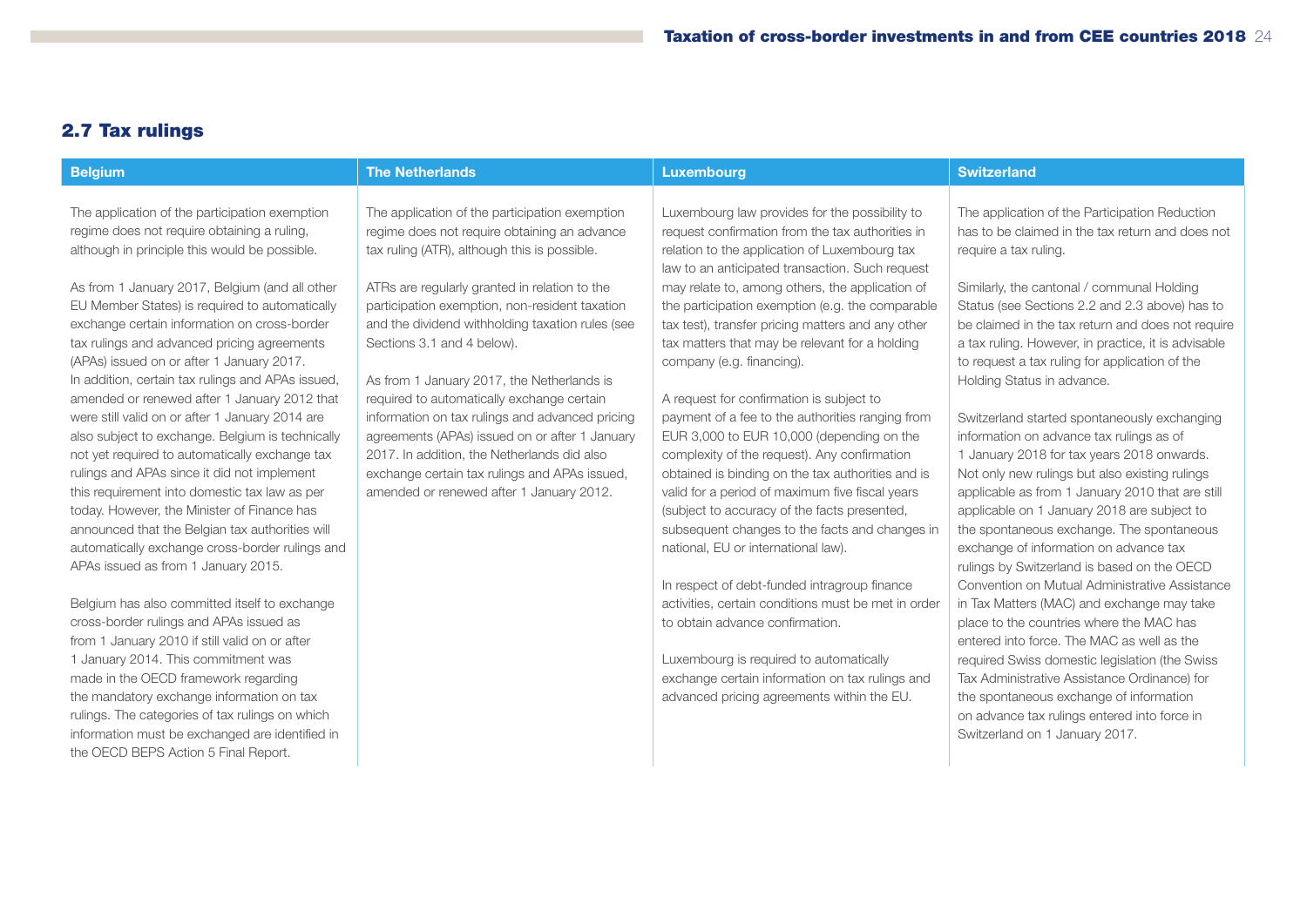| <b>Belgium</b> | <b>The Netherlands</b> | Luxembourg | <b>Switzerland</b>                                                                                                                                                                                                                                                                                                                                                                                                                                                                     |
|----------------|------------------------|------------|----------------------------------------------------------------------------------------------------------------------------------------------------------------------------------------------------------------------------------------------------------------------------------------------------------------------------------------------------------------------------------------------------------------------------------------------------------------------------------------|
|                |                        |            | Rulings which will be subject to the spontaneous<br>exchange of information include, inter alia, rulings<br>that carry a significant risk of base erosion and<br>profit shifting such as, inter alia, ruling confirming<br>the application of Swiss tax regimes (holding,<br>domiciliary, mixed, principal company tax status,<br>Swiss finance branch regime), unilateral transfer<br>pricing rulings or rulings regarding the attribution<br>of income to a permanent establishment. |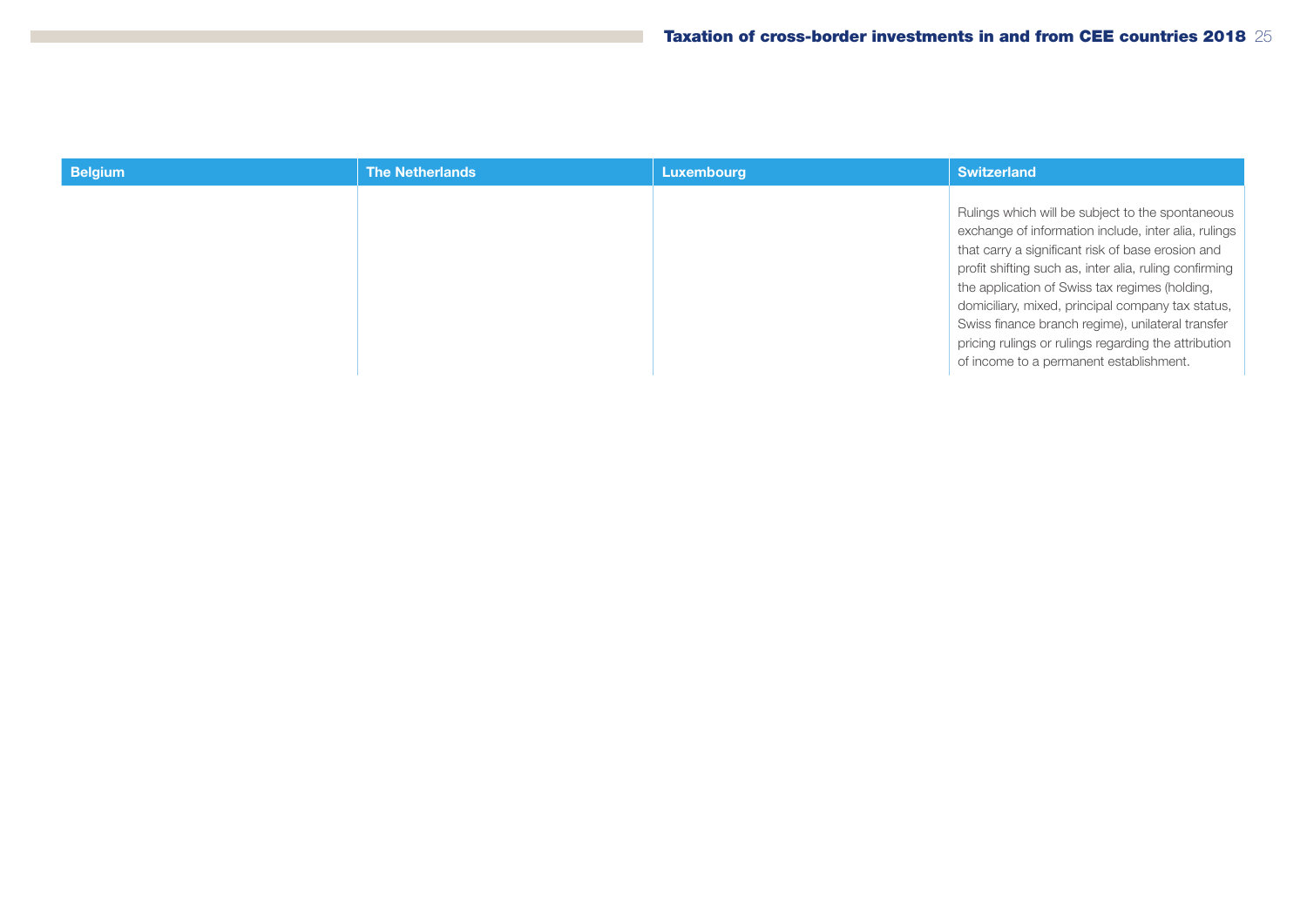#### <span id="page-25-0"></span>2.8 Loss carry over rules

| <b>Belgium</b>                                                                                                                                                                                                                                                                                                                                                                                                                                                                                                                                                                                                                                                                                                                                                                                                                                                                                                                                                                                                                                                                                                    | <b>The Netherlands</b>                                                                                                                                                                                                                                                                                                                                                                                                                                                                                                                                                                                                                                                                                                                                                                                                                                                                                                                                                                                                                                                                                                                                                                                                                               | <b>Luxembourg</b>                                                                                                                                                              | <b>Switzerland</b>                                                                                                                                                |
|-------------------------------------------------------------------------------------------------------------------------------------------------------------------------------------------------------------------------------------------------------------------------------------------------------------------------------------------------------------------------------------------------------------------------------------------------------------------------------------------------------------------------------------------------------------------------------------------------------------------------------------------------------------------------------------------------------------------------------------------------------------------------------------------------------------------------------------------------------------------------------------------------------------------------------------------------------------------------------------------------------------------------------------------------------------------------------------------------------------------|------------------------------------------------------------------------------------------------------------------------------------------------------------------------------------------------------------------------------------------------------------------------------------------------------------------------------------------------------------------------------------------------------------------------------------------------------------------------------------------------------------------------------------------------------------------------------------------------------------------------------------------------------------------------------------------------------------------------------------------------------------------------------------------------------------------------------------------------------------------------------------------------------------------------------------------------------------------------------------------------------------------------------------------------------------------------------------------------------------------------------------------------------------------------------------------------------------------------------------------------------|--------------------------------------------------------------------------------------------------------------------------------------------------------------------------------|-------------------------------------------------------------------------------------------------------------------------------------------------------------------|
| <b>Carry back</b><br>Loss carry back is not permitted in Belgium.<br><b>Carry forward</b><br>The ordinary losses may be carried forward<br>indefinitely. In case of mergers / demergers the<br>carry forward losses are reduced in accordance<br>with the fiscal net value of the newly formed /<br>surviving company.<br>In case of acquisition or change of control of<br>a company, the losses carried forward are<br>not deductible from the profits made during<br>that taxable period, nor from profits made<br>during subsequent taxable periods, unless it is<br>proven that the change of control is justified by<br>legitimate financial or economic needs of the<br>company. The concept of 'legitimate needs' is<br>not defined in the Belgian Income Tax Code.<br>A circular from the Belgian tax authorities<br>clarifies that 'legitimate needs' are deemed to<br>be fulfilled when, in case of change of control<br>of a company in financial or economic distress,<br>there is conservation of the employment and the<br>activities exercised by the enterprise before the<br>change of control. | Tax losses can generally be carried back one<br>year, and carried forward nine years.<br>Certain restrictions apply, for example with<br>respect to holding company losses.<br>A company generally qualifies as holding<br>company if it is (almost) entirely engaged in<br>holding participations and/or in (directly or<br>indirectly) financing related entities during<br>(almost) the entire relevant year. A holding<br>company loss can generally only be offset<br>against profits that qualify also as holding<br>company profit, whereas the balance of<br>intercompany receivables minus intragroup<br>debts may not be increased (unless motivated by<br>business reasons).<br>Furthermore, restrictions apply if the ultimate<br>interest in the taxpayer changed substantially<br>(i.e. 30% or more) compared to the start of the<br>oldest loss year. After such change, the losses<br>will in principle be forfeited, unless certain<br>conditions are met (amongst others, the total<br>size of the taxpayer's activities should not be<br>reduced to less than 30% and there is no<br>intention to decrease the activities to less than<br>30%, compared to the activities at the beginning<br>of the oldest loss financial year). | Loss carry back is not permitted in Luxembourg.<br>Loss carry forward is limited in time to 17 years.<br>Losses incurred prior to 2017 can be carried<br>forward indefinitely. | Losses for tax purposes can be carried forward<br>for a period of up to seven business years.<br>No offset of losses carried forward in case of tax<br>avoidance. |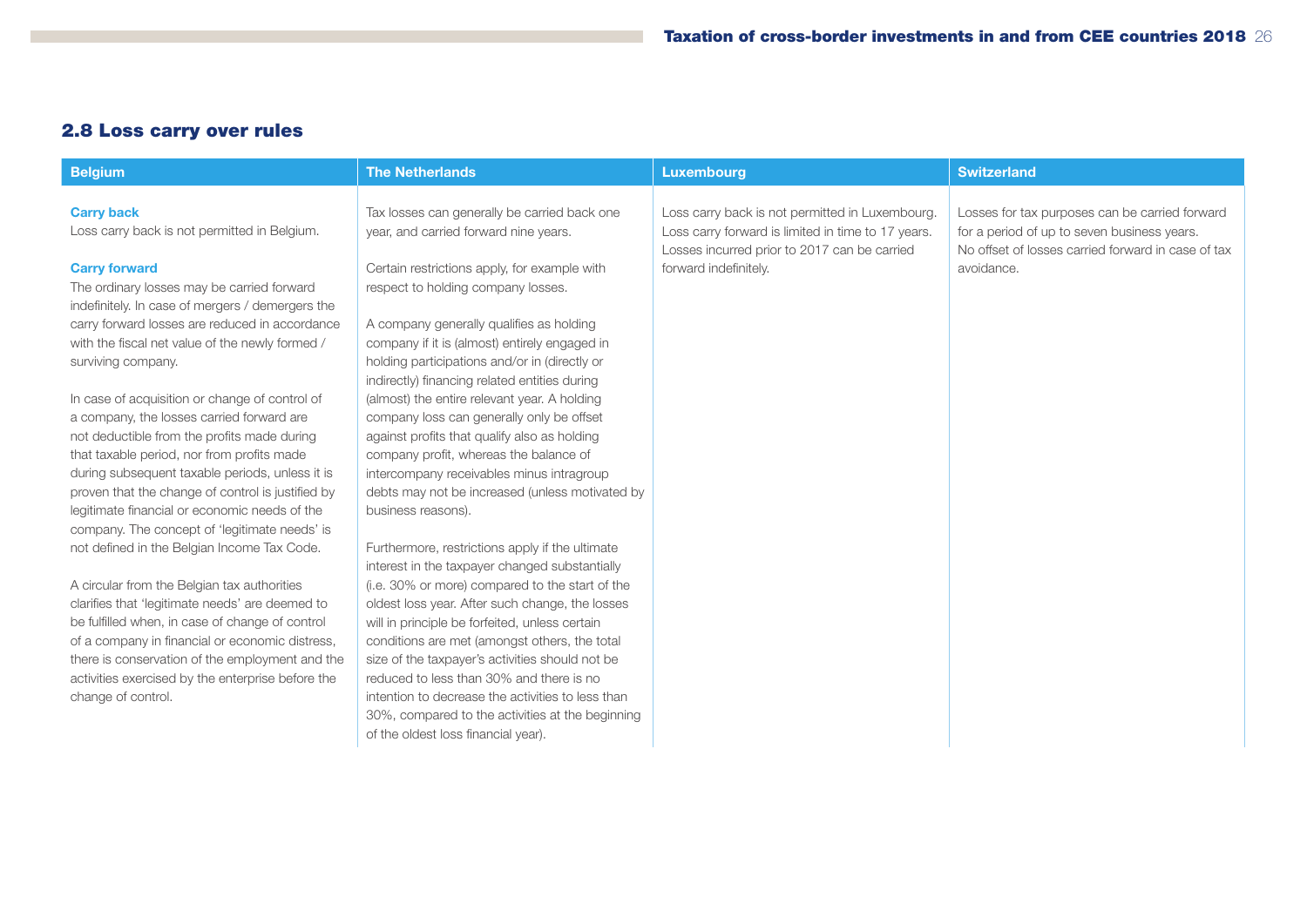## <span id="page-26-0"></span>2.9 Group taxation for CIT purposes

| <b>Belgium</b>                                                                                                                                                                                                                                                                                             | <b>The Netherlands</b>                                                                                                                                                                                                                                                                                                                                                                                                                                                                                                                                                                                                                                                                                                                                                                                                                                                                                                                                                                                                                                                                       | <b>Luxembourg</b>                                                                                                                                                                                                                                                                                                                                                                                                                                                                                                                                                                                                                                                      | <b>Switzerland</b>                                                                     |
|------------------------------------------------------------------------------------------------------------------------------------------------------------------------------------------------------------------------------------------------------------------------------------------------------------|----------------------------------------------------------------------------------------------------------------------------------------------------------------------------------------------------------------------------------------------------------------------------------------------------------------------------------------------------------------------------------------------------------------------------------------------------------------------------------------------------------------------------------------------------------------------------------------------------------------------------------------------------------------------------------------------------------------------------------------------------------------------------------------------------------------------------------------------------------------------------------------------------------------------------------------------------------------------------------------------------------------------------------------------------------------------------------------------|------------------------------------------------------------------------------------------------------------------------------------------------------------------------------------------------------------------------------------------------------------------------------------------------------------------------------------------------------------------------------------------------------------------------------------------------------------------------------------------------------------------------------------------------------------------------------------------------------------------------------------------------------------------------|----------------------------------------------------------------------------------------|
| There is currently no group taxation regime<br>for CIT purposes. Please note that a CIT<br>consolidation regime is introduced as of 2019<br>which allows the deduction by a Belgian<br>taxpayer of a tax loss incurred in Belgium<br>by another qualifying taxpayer via a group<br>contribution agreement. | The Netherlands has a group taxation regime<br>for CIT purposes; the fiscal unity regime. A fiscal<br>unity can be formed if (amongst other criteria)<br>the Dutch parent entity holds at least 95% of the<br>legal and economic ownership of each of the<br>subsidiaries to be included.<br>A fiscal unity can also be formed between two<br>Dutch sister entities with an EU parent entity and<br>between a Dutch parent entity and its indirect<br>Dutch subsidiary, which is held through an EU<br>entity.                                                                                                                                                                                                                                                                                                                                                                                                                                                                                                                                                                               | Fiscal unity (on a 'vertical' or 'horizontal' basis) is<br>possible for corporate income tax and municipal<br>business tax but not for net wealth tax purposes.<br>A fiscal unity must be requested for a period of<br>at least five years.<br><b>Vertical fiscal unity</b><br>Taxable Luxembourg companies or Luxembourg<br>permanent establishments of foreign companies<br>(subject to a tax corresponding to Luxembourg<br>corporate income tax)('Qualifying PE'), the<br>shares of which are owned (directly or indirectly)                                                                                                                                       | There is no group taxation system in Switzerland<br>for corporate income tax purposes. |
|                                                                                                                                                                                                                                                                                                            | Under the fiscal unity regime, CIT is levied from<br>the parent entity, as if the fiscal unity entities<br>are one entity. This means that losses of one<br>entity can, within the fiscal unity, be offset<br>against profits of another entity within the fiscal<br>unity. Intragroup transactions are in principle<br>disregarded within the fiscal unity.<br>Several anti-abuse rules apply, for example<br>regarding offsetting (pre-)fiscal unity losses and<br>shifting assets with hidden reserves within the<br>fiscal unity.<br>On 22 February 2018, the Court of Justice of the<br>European Union delivered its verdict in two Dutch<br>cases about the consequences of an earlier<br>CJEU judgment for the Dutch fiscal unity regime<br>(C-398/16 and C-399/16). The State Secretary<br>for Finance has announced that certain benefits<br>of the fiscal unity regime will be removed so that<br>there is no difference between Dutch companies<br>in the fiscal unity and non-resident companies.<br>These rules will enter into force retroactively as<br>from 25 October 2017. | for at least 95% by another taxable Luxembourg<br>company or Qualifying PE, may form a vertical<br>fiscal unity with the parent company.<br><b>Horizontal fiscal unity</b><br>Taxable Luxembourg resident sister companies<br>or Qualifying PEs, the common parent (directly<br>or indirectly) of which is neither a Luxembourg<br>resident nor has a Luxembourg permanent<br>establishment, may form a horizontal<br>fiscal unity without their parent company.<br>The aforementioned parent company (or its<br>permanent establishment) must however be tax<br>resident in the European Economic Area and be<br>subject to a tax corresponding to Luxembourg<br>CIT. |                                                                                        |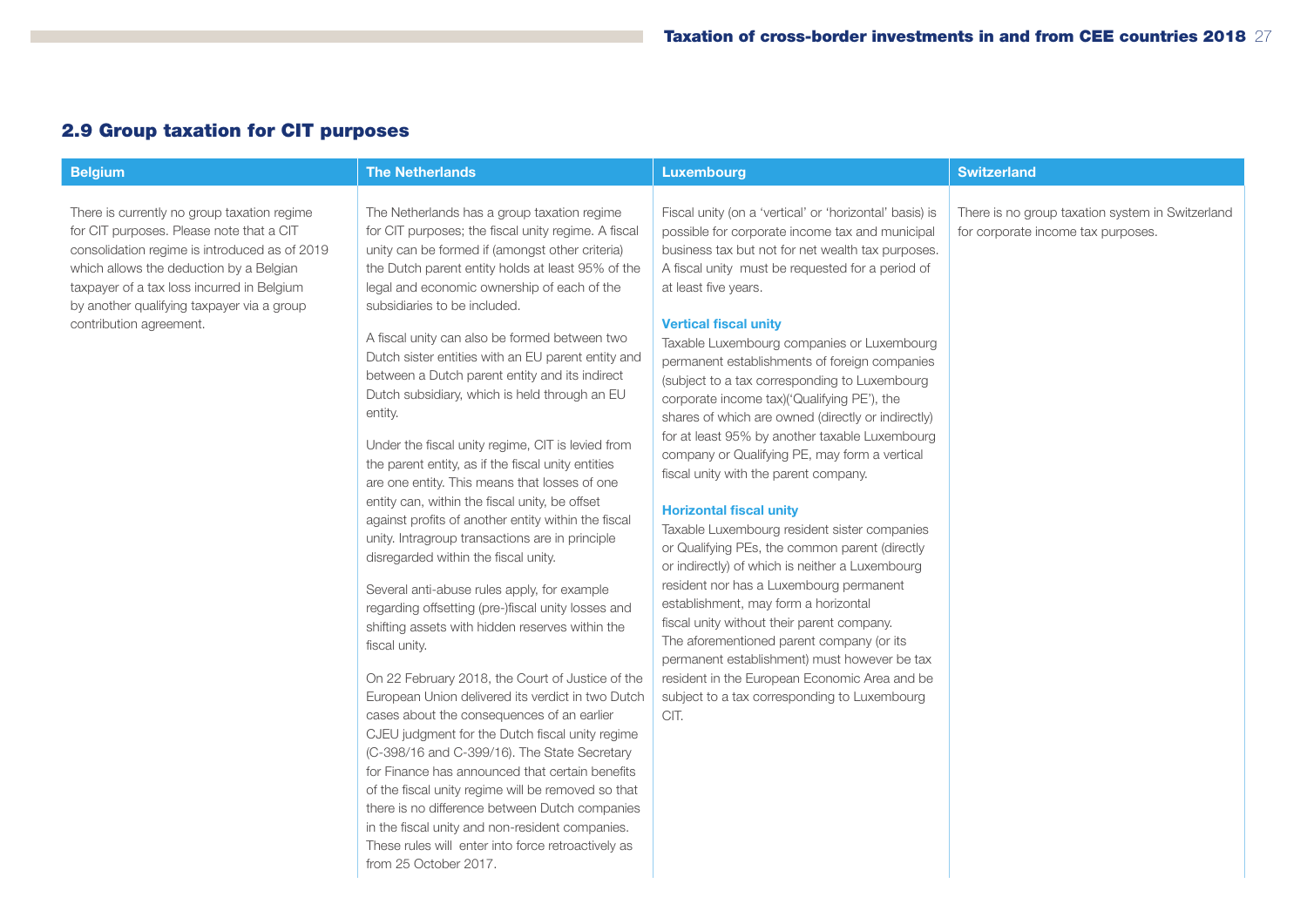#### <span id="page-27-1"></span><span id="page-27-0"></span>3. Withholding taxes payable by the holding company 3.1 Withholding tax on dividends paid by the holding company

| The domestic withholding tax rate on dividends<br>15%, which may be reduced by virtue of tax<br>The domestic dividend withholding tax rate is<br>and liquidation distributions is generally 30%,<br>generally 15%, which may be reduced by virtue<br>treaties to 0-10%.<br>which may be reduced by virtue of tax treaties.<br>of tax treaties to, generally, 5%. A domestic<br>Switzerland and the EU on the automatic<br>As of 2018, the Netherlands has made<br>exchange of financial account information<br>Note that, under certain circumstances, a<br>exemption applies if:<br>(a) the dividend distribution is made to (i) a fully<br>(CH/EU Agreement). For qualifying parent<br>'fairness tax' will be levied from the Belgian<br>substantial changes to its dividend withholding<br>tax regime concerning (i) the treatment of Dutch<br>taxable Luxembourg resident company,<br>holding company upon distribution of dividends<br>(see Section 2.1 above for details). The 'fairness<br>cooperatives, and (ii) the introduction of a new<br>(ii) an EU entity qualifying under the EU<br>possible under certain conditions.<br>tax' does not apply to liquidation distributions.<br>broad exemption for distributions to substantial<br>Parent-Subsidiary Directive, (iii) a permanent<br>establishment of one of the above qualifying<br>If a distribution is made to a Swiss resident<br>shareholders.<br>entities, (iv) a Swiss resident company<br>An exemption from withholding tax applies if<br>the (liquidation) distribution is made to a parent<br>Profit distributions by a Dutch cooperative<br>subject to Swiss CIT without being exempt,<br>company established in the EU or a tax treaty<br>are not subject to Dutch dividend withholding<br>(v) a company which is resident in an EEA<br>tax, unless it concerns profit distributions by a<br>country or a country with which Luxembourg<br>country, or to a Belgian permanent establishment<br>at source can be obtained.<br>of such a company, provided that the tax treaty<br>so-called holding cooperative. A cooperative<br>has concluded a tax treaty and which<br>(or another agreement) contains an exchange of<br>qualifies as a holding cooperative if its actual<br>is subject to a tax comparable to the<br>activities usually consist for 70% or more of<br>information clause and provided that the EU/tax<br>Luxembourg corporate tax (i.e. a tax rate<br>holding participations or of group financing<br>of 9.5% and a comparable tax base); (vi) a<br>for qualifying parent companies. Certain<br>treaty company:<br>- holds (or commits to hold) a participation<br>activities. This is determined based on balance<br>permanent establishment of a corporation<br>or of a co-operative company resident<br>of at least 10% of the share capital of the<br>sheet totals, but also taking into account types<br>ownership test).<br>in an EEA Member State other than an<br>distributing company for a period of at least<br>of assets and liabilities, turnover, profit generating<br>EU Member State; and<br>activities and time spent by employees.<br>In addition, in respect of each dividend<br>one year;<br>is tax resident in an EU country / tax treaty<br>(b) the recipient of the dividend has held or<br>No Dutch dividend withholding tax is due on<br>country under that country's domestic tax<br>commits itself to continue to hold a direct<br>which is subject to very strict deadlines for<br>distributions to members of the cooperative<br>law and under the tax treaties concluded by<br>participation in the Luxembourg company of<br>submitting the required forms. | <b>Belgium</b>                     | <b>The Netherlands</b>                          | <b>Luxembourg</b>                            | <b>Switzerland</b>                                                                                                                                                                                                                                                                                                                                                                                                                                                                                                                                                                                                                                                                |
|----------------------------------------------------------------------------------------------------------------------------------------------------------------------------------------------------------------------------------------------------------------------------------------------------------------------------------------------------------------------------------------------------------------------------------------------------------------------------------------------------------------------------------------------------------------------------------------------------------------------------------------------------------------------------------------------------------------------------------------------------------------------------------------------------------------------------------------------------------------------------------------------------------------------------------------------------------------------------------------------------------------------------------------------------------------------------------------------------------------------------------------------------------------------------------------------------------------------------------------------------------------------------------------------------------------------------------------------------------------------------------------------------------------------------------------------------------------------------------------------------------------------------------------------------------------------------------------------------------------------------------------------------------------------------------------------------------------------------------------------------------------------------------------------------------------------------------------------------------------------------------------------------------------------------------------------------------------------------------------------------------------------------------------------------------------------------------------------------------------------------------------------------------------------------------------------------------------------------------------------------------------------------------------------------------------------------------------------------------------------------------------------------------------------------------------------------------------------------------------------------------------------------------------------------------------------------------------------------------------------------------------------------------------------------------------------------------------------------------------------------------------------------------------------------------------------------------------------------------------------------------------------------------------------------------------------------------------------------------------------------------------------------------------------------------------------------------------------------------------------------------------------------------------------------------------------------------------------------------------------------------------------------------------------------------------------------------------------------------------------------------------------------------------------------------------------------------------------------------------------------------------------------------------------------------------------------------------------------------------------------------------------------------------------------------------|------------------------------------|-------------------------------------------------|----------------------------------------------|-----------------------------------------------------------------------------------------------------------------------------------------------------------------------------------------------------------------------------------------------------------------------------------------------------------------------------------------------------------------------------------------------------------------------------------------------------------------------------------------------------------------------------------------------------------------------------------------------------------------------------------------------------------------------------------|
| annual profits or the liquidation proceeds of<br>at least EUR 1.2 million for an uninterrupted<br>is incorporated in a legal form listed in the<br>annex to the EU Parent-Subsidiary Directive<br>the cooperative, alone or together with related<br>period of at least 12 months (or must commit<br>or a similar legal form (for a tax treaty<br>persons or in a collaborating group.<br>itself to hold such a participation for at least<br>country); and<br>12 months).<br>years.<br>is, in its country of tax residence, subject to<br>Under the domestic rules, a 0% rate applies<br>CIT or a similar tax without benefiting from<br>if a distribution is made by a Dutch company<br>See Section 5 below regarding the potential<br>or cooperative to a substantial shareholder<br>a regime that deviates from the normal tax<br>application of the GAAR to dividend distributions<br>established in:<br>to EU corporate shareholders.<br>regime.                                                                                                                                                                                                                                                                                                                                                                                                                                                                                                                                                                                                                                                                                                                                                                                                                                                                                                                                                                                                                                                                                                                                                                                                                                                                                                                                                                                                                                                                                                                                                                                                                                                                                                                                                                                                                                                                                                                                                                                                                                                                                                                                                                                                                                                                                                                                                                                                                                                                                                                                                                                                                                                                                                                                 | that country with third countries; | that have an entitlement of less than 5% of the | at least 10% or with an acquisition price of | 35%, which may be (partially or fully) refunded by<br>virtue of tax treaties or the Agreement between<br>companies a reduction or exemption at source is<br>company, a full refund can be obtained or, in<br>case a participation of at least 20% is held and a<br>notification procedure is followed, an exemption<br>Furthermore, under the tax treaties with various<br>countries, an exemption at source is available<br>strict requirements have to be met (beneficial<br>distribution, a notification procedure applies<br>For an exemption at source pursuant to a tax<br>treaty or the CH/EU Agreement, approval must<br>be requested in advance which is valid for three |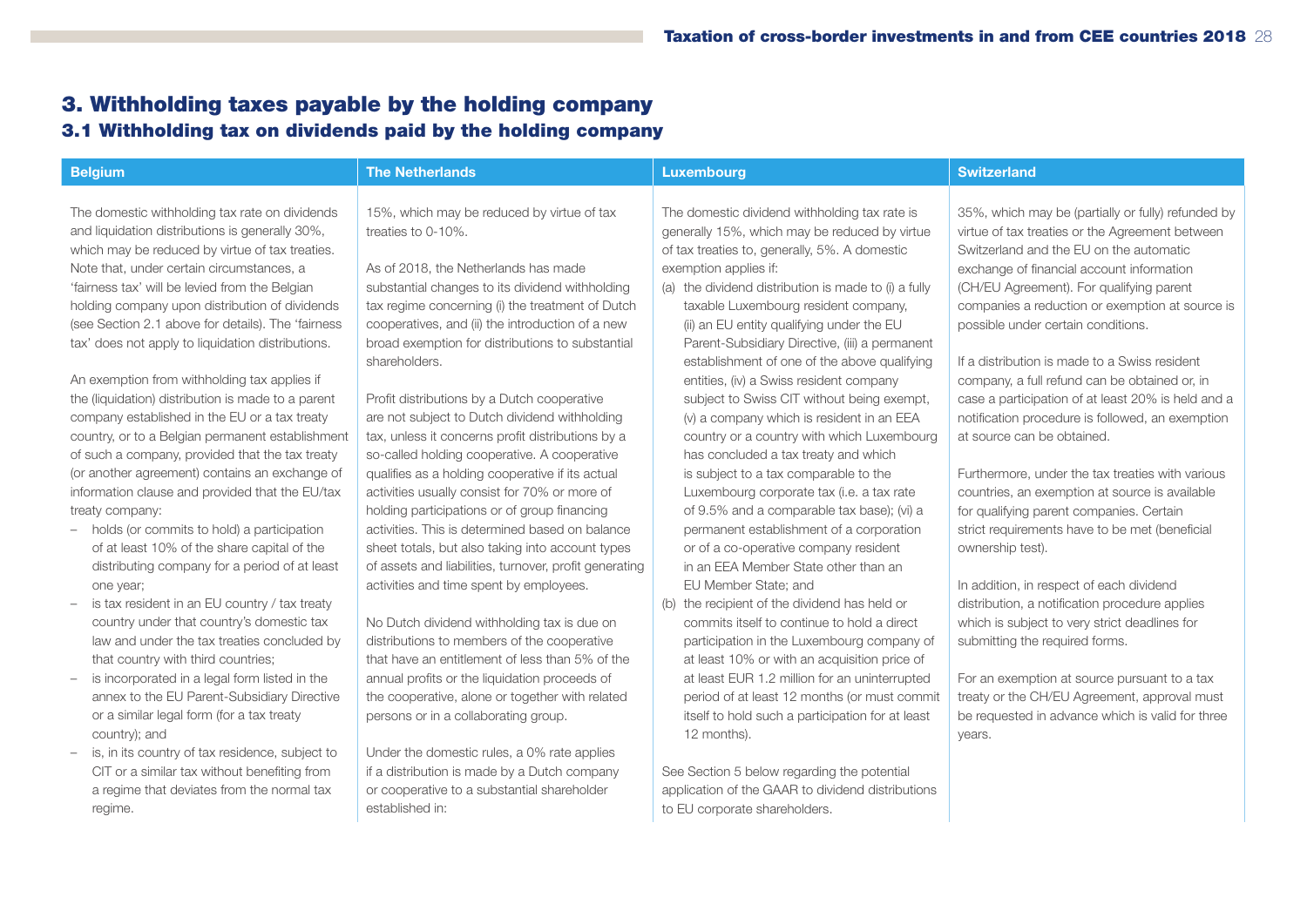| <b>Belgium</b>                                                                                                                                                                                                                                                                                                                                                                                                                                                                                                                                                                                                                                                                                                                                                                                                                                                                                                                                                                                                                                                                                                                                                                                                                                                                                                                                                                | <b>The Netherlands</b>                                                                                                                                                                                                                                                                                                                                                                                                                                                                                                                                                                                                                                                                                                                                                                                                                                                                                                                                                                                                                                                                                                                                                                                                                                       | Luxembourg                                                                                                                                                                                                                                                                                                                                                                                                                                                                                                                                                                                                                                                                                                                                                                                                                                                                                                                                                                                                                                                                                          | <b>Switzerland</b>                                                                                                                                                                                                                                                                                                                                                                                                                                                                                                                                                                                                                          |
|-------------------------------------------------------------------------------------------------------------------------------------------------------------------------------------------------------------------------------------------------------------------------------------------------------------------------------------------------------------------------------------------------------------------------------------------------------------------------------------------------------------------------------------------------------------------------------------------------------------------------------------------------------------------------------------------------------------------------------------------------------------------------------------------------------------------------------------------------------------------------------------------------------------------------------------------------------------------------------------------------------------------------------------------------------------------------------------------------------------------------------------------------------------------------------------------------------------------------------------------------------------------------------------------------------------------------------------------------------------------------------|--------------------------------------------------------------------------------------------------------------------------------------------------------------------------------------------------------------------------------------------------------------------------------------------------------------------------------------------------------------------------------------------------------------------------------------------------------------------------------------------------------------------------------------------------------------------------------------------------------------------------------------------------------------------------------------------------------------------------------------------------------------------------------------------------------------------------------------------------------------------------------------------------------------------------------------------------------------------------------------------------------------------------------------------------------------------------------------------------------------------------------------------------------------------------------------------------------------------------------------------------------------|-----------------------------------------------------------------------------------------------------------------------------------------------------------------------------------------------------------------------------------------------------------------------------------------------------------------------------------------------------------------------------------------------------------------------------------------------------------------------------------------------------------------------------------------------------------------------------------------------------------------------------------------------------------------------------------------------------------------------------------------------------------------------------------------------------------------------------------------------------------------------------------------------------------------------------------------------------------------------------------------------------------------------------------------------------------------------------------------------------|---------------------------------------------------------------------------------------------------------------------------------------------------------------------------------------------------------------------------------------------------------------------------------------------------------------------------------------------------------------------------------------------------------------------------------------------------------------------------------------------------------------------------------------------------------------------------------------------------------------------------------------------|
| Dividends will not be exempt from withholding<br>tax if the dividends are related to a legal act<br>or a series of legal acts, of which the tax<br>administration has demonstrated, taking into<br>account all relevant facts and circumstances and<br>except proof to the contrary, that the legal act or<br>series of legal acts are not genuine (i.e., that are<br>not put into place for valid commercial reasons<br>which reflect economic reality) and have been<br>put in place with the main goal or one of the<br>main goals to obtain the exemption or one of<br>the benefits of the Parent-Subsidiary Directive in<br>another member state of the European Union.<br>A separate exemption from withholding tax<br>applies to dividends distributed by a resident<br>company to resident and non-resident<br>companies located in the EEA or a tax treaty<br>country providing for exchange of information<br>that hold a participation in the distributing<br>company's capital of less than 10% and with<br>an acquisition value of at least $\epsilon$ 2.5 million for<br>an uninterrupted period of at least 12 months<br>(or commitment to hold), to the extent that<br>the receiving entity cannot credit Belgian<br>withholding tax and that it meets subject-to-tax<br>requirements. The receiving entity must certify<br>the fulfilment of the conditions. | (i) the Netherlands, provided the shareholder<br>can apply the participation exemption with<br>regard to the dividend distribution or is<br>included in a CIT consolidation with the<br>distributing company;<br>either the EU/EEA or a country with which<br>(ii)<br>the Netherlands has concluded a tax treaty<br>that includes a dividend article; provided<br>the shareholder could have applied the<br>participation exemption had it been a tax<br>resident in the Netherlands.<br>However, the exemption does not apply if (i) the<br>interest in the Dutch entity is held with the main<br>purpose or one of the main purposes to avoid<br>Dutch dividend withholding tax and (ii) there is an<br>artificial arrangement in place. An arrangement<br>is considered artificial if it is not put in place for<br>valid business reasons that reflect economic<br>reality. Additional conditions apply, dependent on<br>the specific facts and circumstances.<br>Liquidation distributions and payments upon<br>repurchase of shares are treated as ordinary<br>dividends to the extent they exceed the average<br>recognised capital contributed on the shares of<br>the Dutch company. An exemption may apply for<br>the repurchase of listed shares. | The full or partial liquidation of a Luxembourg<br>company is treated as a capital gain transaction<br>and is, therefore, not subject to dividend<br>withholding tax.<br>A repurchase and cancellation by a Luxembourg<br>company of part of its own shares is not<br>subject to dividend withholding tax if it qualifies<br>as a 'partial liquidation'. The repurchase and<br>immediate cancellation of all shares held by one<br>of the shareholders, who thereby ceases to be<br>a shareholder of the Luxembourg company,<br>constitutes a partial liquidation. Under current<br>practice, the repurchase and cancellation of an<br>entire class of shares constitutes, under certain<br>circumstances, a partial liquidation as well.<br>The liquidation of a Luxembourg company or a<br>repurchase of shares may, however, trigger non-<br>resident capital gains tax. See Section 4 below.<br><b>Impact EU GAAR</b><br>Please note that anti-abuse regulations<br>implementing EU GAAR also apply on exemption<br>from withholding tax on outbound dividends. See<br>comments in Section 2.2. | Switzerland will continue to apply its strict anti-<br>abuse provisions (beneficial owner test) also<br>under the CH/EU Agreement.<br>Contributed capital and share premium can be<br>repaid free of dividend withholding tax, provided<br>that certain strict formalities are complied with<br>(inter alia, booked in a separate account in the<br>books of the company, periodically reported to<br>the Federal Tax Administration).<br><b>Impact EU GAAR</b><br>See Section 2.2, Sub-section 'Impact EU<br>GAAR'.<br><b>Impact ATAD - GAAR</b><br>The EU ATAD is not applicable for Switzerland as<br>Switzerland is not part of the EU. |
| Reduced withholding tax rates are available<br>for distributions by so-called small companies<br>according to Belgian corporate law, particularly:                                                                                                                                                                                                                                                                                                                                                                                                                                                                                                                                                                                                                                                                                                                                                                                                                                                                                                                                                                                                                                                                                                                                                                                                                            | Under Dutch tax treaties liquidation distributions<br>and payments upon a repurchase of shares are<br>sometimes classified as a capital gain and not as<br>a dividend.                                                                                                                                                                                                                                                                                                                                                                                                                                                                                                                                                                                                                                                                                                                                                                                                                                                                                                                                                                                                                                                                                       |                                                                                                                                                                                                                                                                                                                                                                                                                                                                                                                                                                                                                                                                                                                                                                                                                                                                                                                                                                                                                                                                                                     |                                                                                                                                                                                                                                                                                                                                                                                                                                                                                                                                                                                                                                             |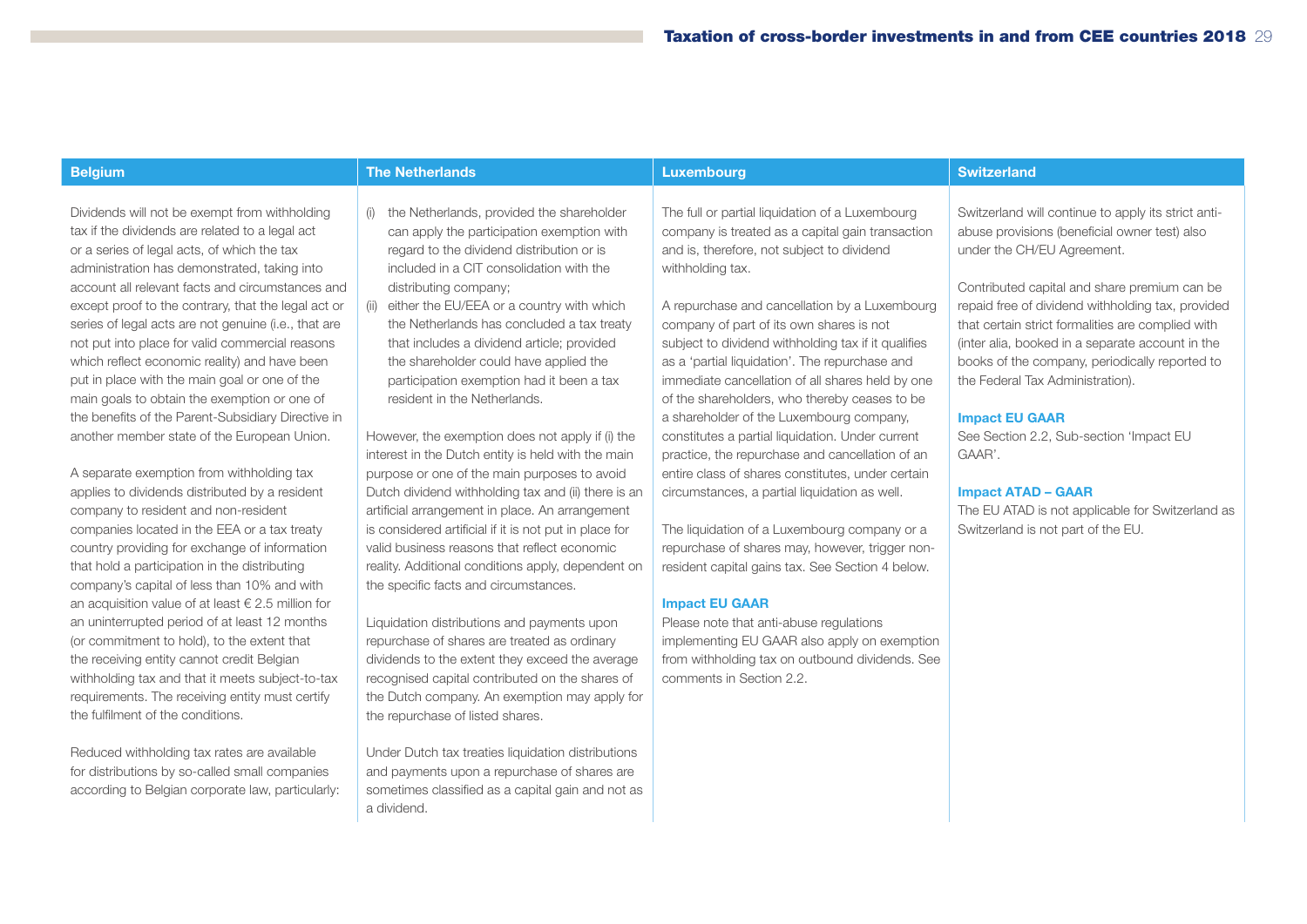| <b>Belgium</b>                                                                                                                                                                                                                                                                                                                                                                                                                                                                                                                                                                                                                                                                                                                                                                                                                                                                                                                                                                                                                                                                                                                                                                                                                                       | <b>The Netherlands</b>                                                                                                                                                                                                                                                                                                                                                                                                                                                                                                                                                                                                                                                                                                                                                                                                                                                                                                                                                                                                                                                                                                                                                                                                                                                                        | <b>Luxembourg</b>                                                                                                                                                                                                                                                                                                                                                                                                                                                                                                                                                                                                                                                                                                                                                                                                                                                                                                                               | <b>Switzerland</b> |
|------------------------------------------------------------------------------------------------------------------------------------------------------------------------------------------------------------------------------------------------------------------------------------------------------------------------------------------------------------------------------------------------------------------------------------------------------------------------------------------------------------------------------------------------------------------------------------------------------------------------------------------------------------------------------------------------------------------------------------------------------------------------------------------------------------------------------------------------------------------------------------------------------------------------------------------------------------------------------------------------------------------------------------------------------------------------------------------------------------------------------------------------------------------------------------------------------------------------------------------------------|-----------------------------------------------------------------------------------------------------------------------------------------------------------------------------------------------------------------------------------------------------------------------------------------------------------------------------------------------------------------------------------------------------------------------------------------------------------------------------------------------------------------------------------------------------------------------------------------------------------------------------------------------------------------------------------------------------------------------------------------------------------------------------------------------------------------------------------------------------------------------------------------------------------------------------------------------------------------------------------------------------------------------------------------------------------------------------------------------------------------------------------------------------------------------------------------------------------------------------------------------------------------------------------------------|-------------------------------------------------------------------------------------------------------------------------------------------------------------------------------------------------------------------------------------------------------------------------------------------------------------------------------------------------------------------------------------------------------------------------------------------------------------------------------------------------------------------------------------------------------------------------------------------------------------------------------------------------------------------------------------------------------------------------------------------------------------------------------------------------------------------------------------------------------------------------------------------------------------------------------------------------|--------------------|
| a 15% rate applies if the dividend relates to<br>shares issued after 1 July 2013, the capital<br>increase by which the shares were issued<br>was done in cash and specific additional<br>conditions are met;<br>dividends distributed out of a small<br>company's 'liquidation reserve' (see<br>Section 2.1 above for details) are subject to<br>withholding at a rate of (i) 20% in case the<br>distribution occurs within the first five years<br>after the 'liquidation reserve' was reported<br>in the financial accounts; and (ii) 5% in case<br>the distribution occurs after the 'liquidation<br>reserve' has been reported in the financial<br>accounts for at least five years;<br>liquidation distributions paid out of a small<br>company's 'liquidation reserve' (already<br>taxed at 10%) are exempt from withholding<br>tax if certain conditions are fulfilled.<br>The reimbursement of paid-up capital is<br>in principle exempt from withholding tax.<br>For dividend withholding tax purposes, paid-<br>up capital reimbursements are deemed to<br>derive proportionally from paid-up capital<br>and from taxed reserves (incorporated and<br>non-incorporated into capital) and exempt<br>reserves incorporated into the capital. | As a result, if such treaty is applicable, the<br>Netherlands may not be allowed to levy any tax<br>on the proceeds upon liquidation or repurchase<br>of shares.<br><b>Impact EU GAAR</b><br>The EU GAAR is not implemented in the dividend<br>withholding tax act.<br>As per 1 January 2016, the Netherlands<br>implemented the EU GAAR for outbound<br>dividends via the existing non-resident CIT rules.<br>The Dutch non-resident CIT rules are reworded<br>to bring them in line with the EU GAAR by<br>providing that there should not be an artificial<br>arrangement. The existing principal purpose(s)<br>test in the Dutch non-resident CIT rules remains.<br>An artificial arrangement is considered not to be<br>present if there are business reasons reflecting<br>economic reality.<br>In order to avoid application of the<br>adjusted Dutch non-resident CIT rules, it is<br>recommendable that:<br>- sound commercial reasons for the<br>transactions undertaken are present;<br>legal form corresponds to the economic<br>$\overline{\phantom{0}}$<br>substance of the structure.<br>Regarding intermediate holding companies with<br>a linking function, it is recommended to verify<br>whether the company needs to satisfy the Dutch<br>minimum substance requirements. | <b>Impact ATAD - GAAR</b><br>The bill of law to implement the provisions of the<br>EU Directive 2016/1164 on anti-tax avoidance<br>(ATAD I) in Luxembourg law was made available<br>on 20 June 2018. Subject to parliamentary<br>approval, Luxembourg will introduce controlled<br>foreign corporation (CFC), interest deduction<br>limitation and anti-hybrid rules.<br>It will also modify its existing general anti-abuse<br>rule and, exit tax provisions (see section 5).<br>The wording of the existing domestic GAAR<br>provision is brought in line with the ATAD's<br>wording, introducing the concept of non-genuine<br>arrangement. It will suffice for a tax advantage to<br>be one of the main purposes of the arrangement<br>to be caught under the GAAR. The revised<br>GAAR applies to all direct taxes, for corporate as<br>well as individual taxpayers.<br>It will require case law to further refine its<br>interpretation. |                    |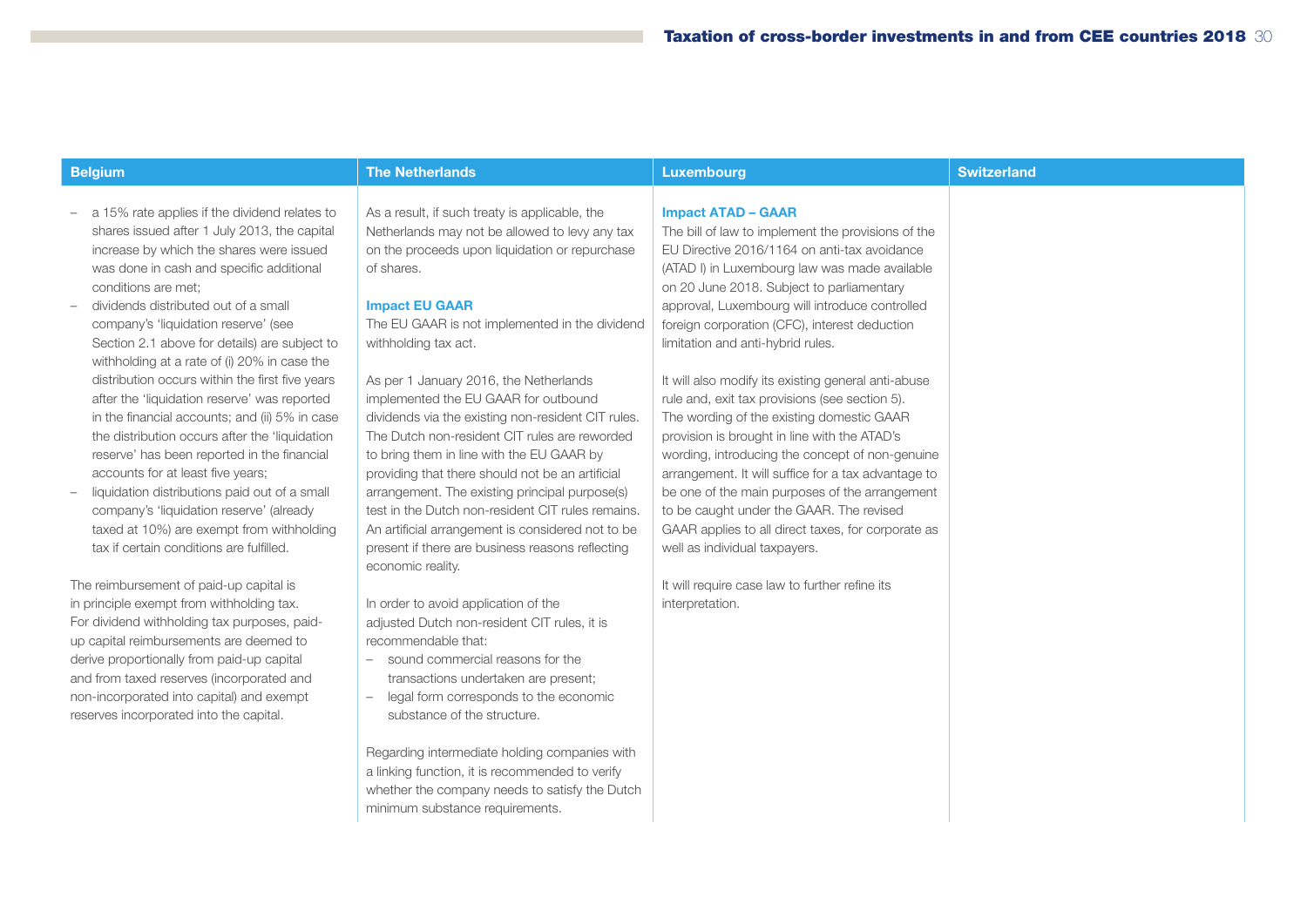| <b>Belgium</b>                                                                                                                                                                                                                                                                              | <b>The Netherlands</b>                                                                                                                                                                                                                                                     | <b>Luxembourg</b> | <b>Switzerland</b> |
|---------------------------------------------------------------------------------------------------------------------------------------------------------------------------------------------------------------------------------------------------------------------------------------------|----------------------------------------------------------------------------------------------------------------------------------------------------------------------------------------------------------------------------------------------------------------------------|-------------------|--------------------|
| The reduction of capital is only allocated to paid-<br>up capital in the proportion of the paid-up capital<br>in the total capital increased by certain reserves.<br>The portion allocated to the reserves is deemed<br>to be a dividend and subject to withholding tax<br>(if applicable). | <b>Impact ATAD - GAAR</b><br>The Netherlands indicated that it will not<br>implement the general (ATAD) principal purpose<br>test separately, based on the view that the abuse<br>of law-doctrine as developed in Dutch case law<br>achieves the same goal as set by ATAD. |                   |                    |
| <b>Impact EU GAAR</b><br>See Section 2.2.                                                                                                                                                                                                                                                   |                                                                                                                                                                                                                                                                            |                   |                    |
| Impact ATAD – principal purpose test<br>The impact of the ATAD principal purpose test<br>should in principle be limited as the current<br>Belgian GAAR already provides for a principal<br>purpose test.                                                                                    |                                                                                                                                                                                                                                                                            |                   |                    |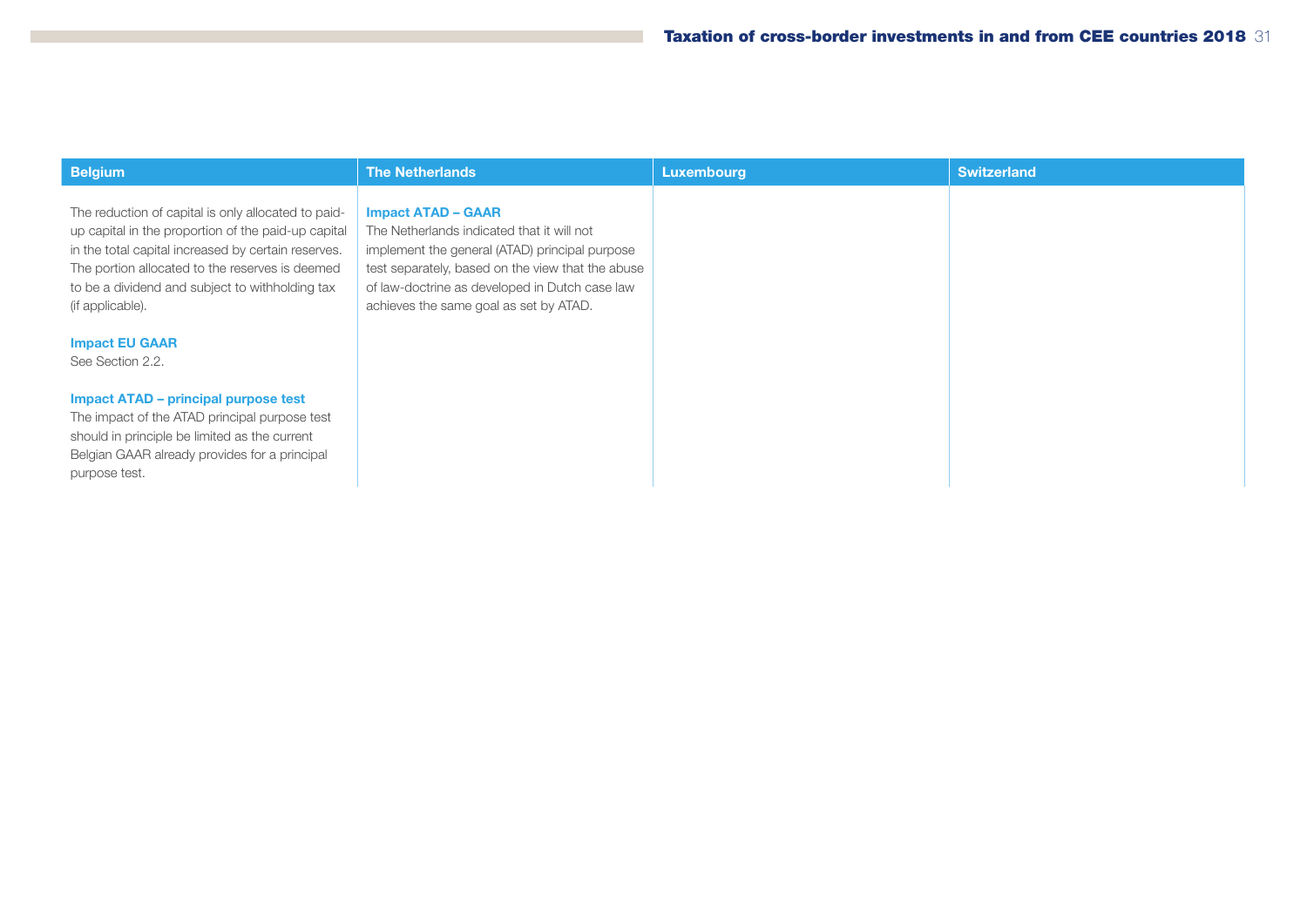#### <span id="page-31-0"></span>3.2 Withholding tax on interest paid by the holding company

| <b>Belgium</b>                                                                                                                                                                                                                                                                                                                                                                                                                                                                                                                                                                                                                                                                                                                                                                                                                                                                             | <b>The Netherlands</b>                                                                                                                                                                                                                                                                                                                                                                                                                                                                                                                                                                                                                                                                                                                                                                                                                                      | <b>Luxembourg</b>                                                                                                                                                                                                                                                                                                                                                                                                      | <b>Switzerland</b>                                                                                                                                                                                                                                                                                                                                                                                                                                                                                                                                                                                                                                                                               |
|--------------------------------------------------------------------------------------------------------------------------------------------------------------------------------------------------------------------------------------------------------------------------------------------------------------------------------------------------------------------------------------------------------------------------------------------------------------------------------------------------------------------------------------------------------------------------------------------------------------------------------------------------------------------------------------------------------------------------------------------------------------------------------------------------------------------------------------------------------------------------------------------|-------------------------------------------------------------------------------------------------------------------------------------------------------------------------------------------------------------------------------------------------------------------------------------------------------------------------------------------------------------------------------------------------------------------------------------------------------------------------------------------------------------------------------------------------------------------------------------------------------------------------------------------------------------------------------------------------------------------------------------------------------------------------------------------------------------------------------------------------------------|------------------------------------------------------------------------------------------------------------------------------------------------------------------------------------------------------------------------------------------------------------------------------------------------------------------------------------------------------------------------------------------------------------------------|--------------------------------------------------------------------------------------------------------------------------------------------------------------------------------------------------------------------------------------------------------------------------------------------------------------------------------------------------------------------------------------------------------------------------------------------------------------------------------------------------------------------------------------------------------------------------------------------------------------------------------------------------------------------------------------------------|
| The domestic interest withholding tax rate is<br>generally 30%, which may be reduced to<br>0-10% by virtue of tax treaties and domestic<br>exemptions (e.g. registered bonds and interest<br>payments to banks).<br>0% withholding tax on interest payments to a<br>qualifying EU company ('Beneficiary'), provided<br>that:<br>(i) the Beneficiary holds or commits to hold<br>directly or indirectly at least 25% of the share<br>capital of the debtor (or vice versa) for a<br>period of at least one year; or<br>(ii) a third EU company holds or commits to<br>hold directly or indirectly at least 25% of<br>respectively the share capital of the Belgian<br>debtor and that of the Beneficiary for a<br>period of at least one year.<br>Interest payments to a non-EU branch of an EU<br>company do not qualify for the 0% rate.<br><b>Impact ATAD - GAAR</b><br>See Section 3.1. | The Netherlands does not levy withholding tax<br>on interest payments, unless interest is paid<br>on a debt instrument that is treated as equity<br>for Dutch tax purposes. In that case, dividend<br>withholding tax is due at a rate of 15% (subject<br>to reduction under tax treaties). An exemption<br>is available under the same conditions as<br>mentioned under 3.1 above for regular dividend<br>distributions. Under certain circumstances, a<br>non-resident recipient of Dutch source interest<br>income may be subject to non-resident CIT in<br>the Netherlands; see under 4 below.<br>The Netherlands has announced that it intends<br>to introduce a withholding tax on interest as of<br>2020 in the case of interest payments to "low tax<br>jurisdictions" and in the case of "abuse".<br><b>Impact ATAD - GAAR</b><br>See Section 3.1. | Non-existent for payments to non-residents,<br>except for profit-sharing interest which, under<br>certain circumstances, is subject to 15%<br>withholding tax (subject to reduction under tax<br>treaties).<br>Interest payments made by a Luxembourg<br>paying agent to Luxembourg resident individuals<br>are subject to a 20% final Luxembourg<br>withholding tax.<br><b>Impact ATAD - GAAR</b><br>See Section 3.1. | Withholding tax at a rate of 35% is levied on<br>interest payments by for instance banks and<br>similar financial institutions, or interest paid on<br>bonds, notes and similar securities.<br>If properly structured and documented interest<br>paid by an ordinary holding company on an<br>intercompany loan is not subject to withholding<br>tax, unless the loan is profit sharing or qualified<br>as hidden equity. Certain safe harbor interest<br>rules may apply on intercompany loans.<br>The withholding tax rate can be reduced by<br>virtue of a tax treaty.<br><b>Impact ATAD - GAAR</b><br>The EU ATAD is not applicable for Switzerland as<br>Switzerland is not part of the EU. |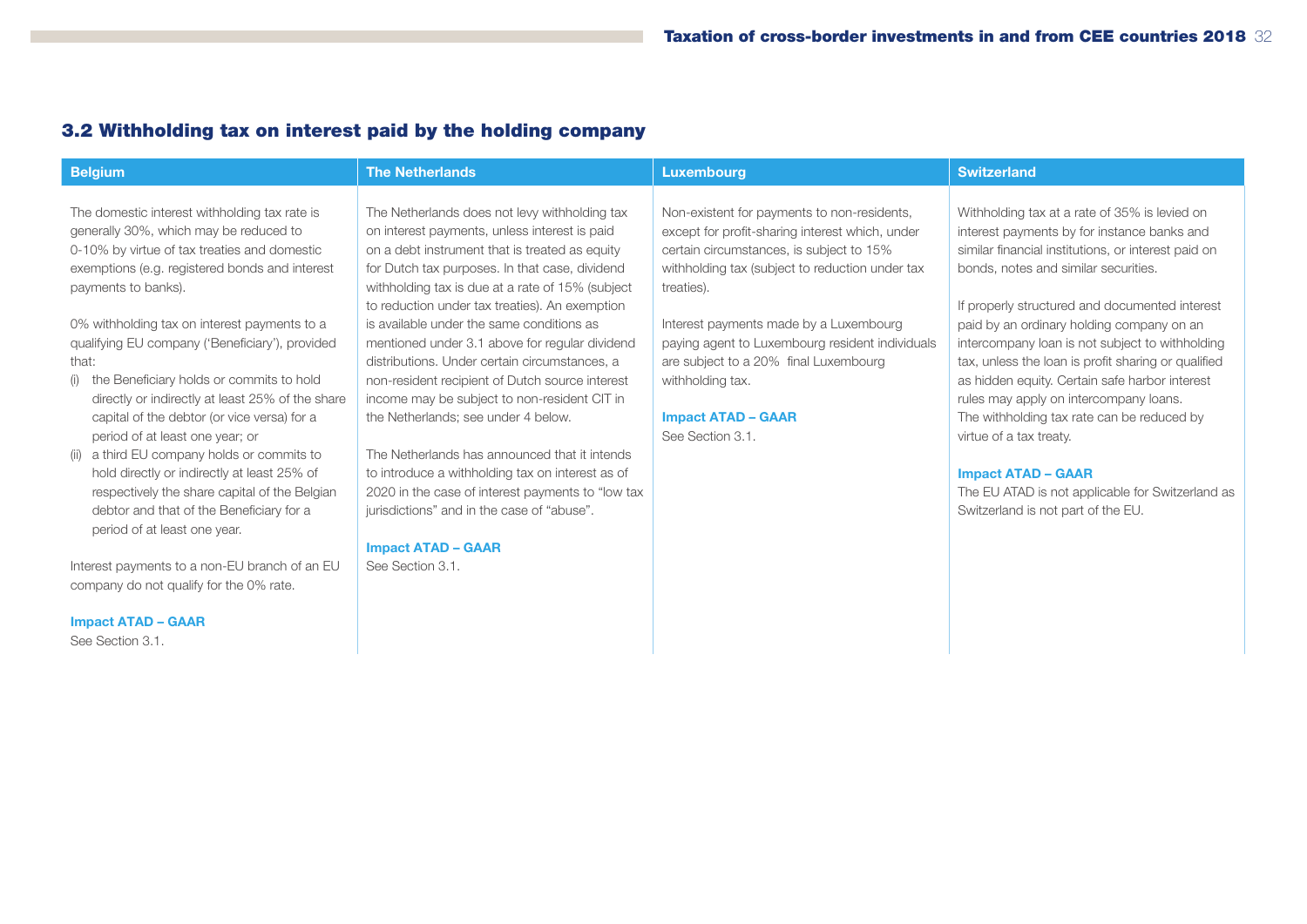#### <span id="page-32-0"></span>3.3 Withholding tax on royalties paid by the holding company

| <b>Belgium</b>                                          | <b>The Netherlands</b>                            | Luxembourg                                      | <b>Switzerland</b>                               |
|---------------------------------------------------------|---------------------------------------------------|-------------------------------------------------|--------------------------------------------------|
| 30%, which may be reduced by virtue of tax<br>treaties. | None.                                             | None.                                           | None.                                            |
|                                                         | The Netherlands has announced that it intends     | Note that income paid to a non-resident that    | <b>Impact ATAD - GAAR</b>                        |
| 0% withholding tax to qualifying EU companies           | to introduce a withholding tax on interest as of  | is derived from an independent artistic or      | The EU ATAD is not applicable for Switzerland as |
| under similar conditions as set forth in Section        | 2020 in the case of interest payments to "low tax | literary activity that is or has been conducted | Switzerland is not part of the EU.               |
| 3.2 above.                                              | jurisdictions" and in the case of "abuse".        | or put to use in Luxembourg is subject to 10%   |                                                  |
|                                                         |                                                   | withholding tax.                                |                                                  |
| <b>Impact ATAD - GAAR</b>                               | <b>Impact ATAD - GAAR</b>                         |                                                 |                                                  |
| See Section 3.1.                                        | See Section 3.1.                                  | <b>Impact ATAD - GAAR</b>                       |                                                  |
|                                                         |                                                   | See Section 3.1.                                |                                                  |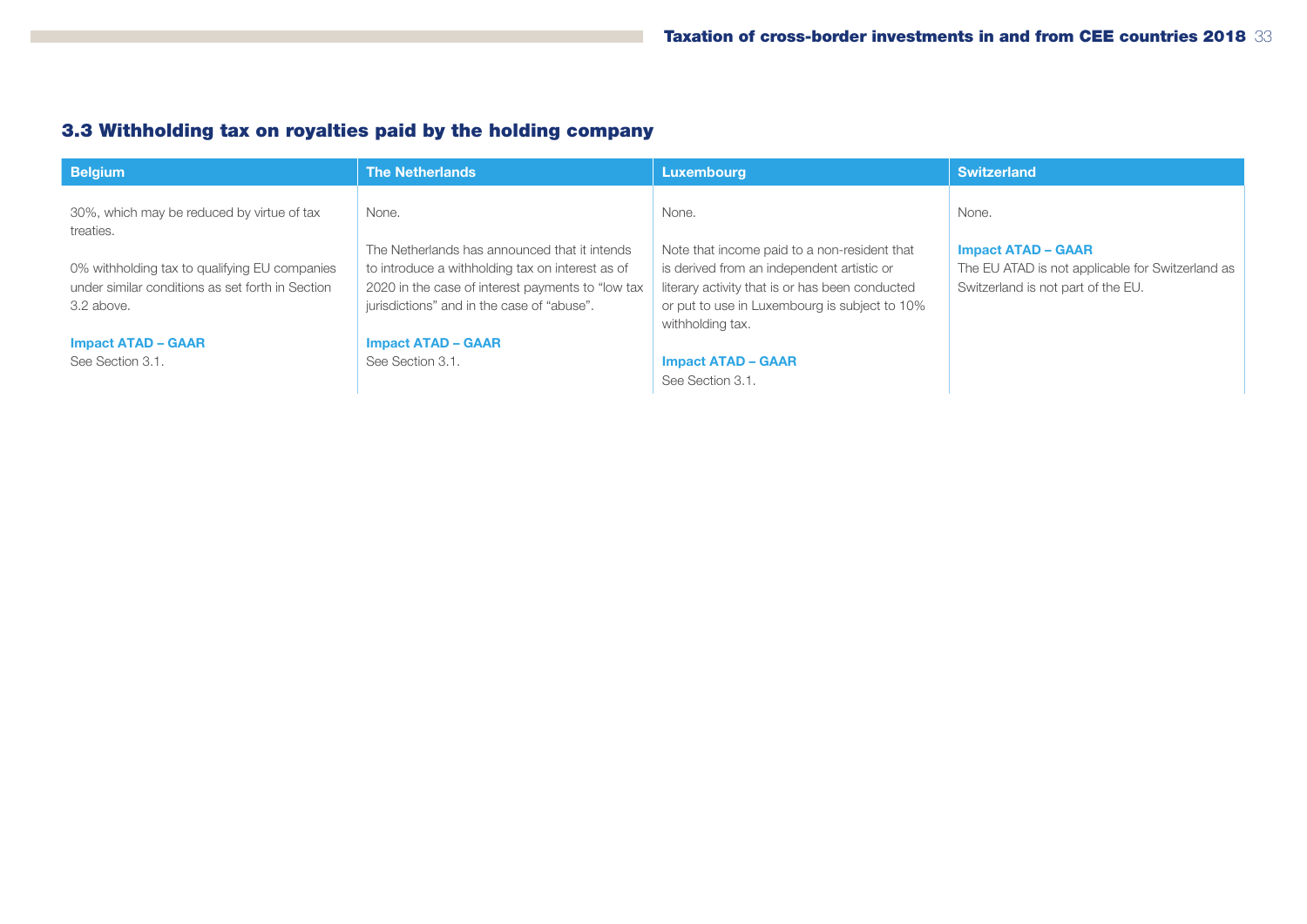## <span id="page-33-0"></span>4. Non-resident capital gains taxation – domestic legislation and tax treaties

| <b>Belgium</b>                                                                                                                                                                                                                                                                              | <b>The Netherlands</b>                                                                                                                                                                                                                                                                                                                                                                                                                                                                                                                                                                                                                                                                                                                                                                                                                                                                                                                                                                                                                                                                                                                                                                                                                                                                                                  | <b>Luxembourg</b>                                                                                                                                                                                                                                                                                                                                                                                                                                                                                                                                                                                                                                    | <b>Switzerland</b>                                                                                                                                        |
|---------------------------------------------------------------------------------------------------------------------------------------------------------------------------------------------------------------------------------------------------------------------------------------------|-------------------------------------------------------------------------------------------------------------------------------------------------------------------------------------------------------------------------------------------------------------------------------------------------------------------------------------------------------------------------------------------------------------------------------------------------------------------------------------------------------------------------------------------------------------------------------------------------------------------------------------------------------------------------------------------------------------------------------------------------------------------------------------------------------------------------------------------------------------------------------------------------------------------------------------------------------------------------------------------------------------------------------------------------------------------------------------------------------------------------------------------------------------------------------------------------------------------------------------------------------------------------------------------------------------------------|------------------------------------------------------------------------------------------------------------------------------------------------------------------------------------------------------------------------------------------------------------------------------------------------------------------------------------------------------------------------------------------------------------------------------------------------------------------------------------------------------------------------------------------------------------------------------------------------------------------------------------------------------|-----------------------------------------------------------------------------------------------------------------------------------------------------------|
| Gains realised by non-resident entities in respect<br>of shares in a Belgian company are not taxable.<br>Gains realised by non-resident individuals in<br>respect of shares in a Belgian company are<br>taxable under certain circumstances (if there is<br>no adequate treaty protection). | Capital gains realised by non-residents on<br>the alienation of shares in a Dutch company<br>are subject to Dutch taxation if the following<br>conditions are cumulatively met:<br>- the non-resident holds at the time of the<br>alienation directly or indirectly an interest<br>of 5% or more in the Dutch company (a<br>'substantial interest');<br>the substantial interest is held with (one of)<br>the main purpose(s) to avoid Dutch<br>personal income tax and/or Dutch dividend<br>withholding tax; and<br>there is an artificial arrangement in place.<br>$\overline{\phantom{m}}$<br>An arrangement is considered as artificial if it<br>does not reflect economic reality.<br>Capital gains realized by non-resident individuals<br>on the alienation of shares in a Dutch company<br>are subject to Dutch taxation if that individual<br>- together with his or her partner - directly or<br>indirectly holds an equity interest in the Dutch<br>company of 5% or more, unless that equity<br>interest is attributable to a business enterprise of<br>the individual.<br>If the above-mentioned conditions are met, the<br>non-resident taxation also applies to distributions<br>made by the Dutch company, as well as income<br>derived from loans granted by the non-resident<br>to the Dutch company. | Gains realised by non-residents on the alienation<br>of a substantial interest in a Luxembourg<br>company (more than 10%), including<br>distributions received upon liquidation and<br>proceeds from a redemption of shares, are<br>taxable if the gain is realised within a period of six<br>months following the acquisition of the shares.<br>Other rules apply in case the non-resident<br>transferor was resident in Luxembourg for at<br>least 15 years in the past.<br>In general, where a tax treaty is applicable,<br>taxation Luxembourg will in principle be<br>attributed restricted from levying its non-resident<br>capital gains tax. | Gains realised by non-resident individuals or<br>companies on the disposal of shares in a Swiss<br>company are normally not subject to Swiss<br>taxation. |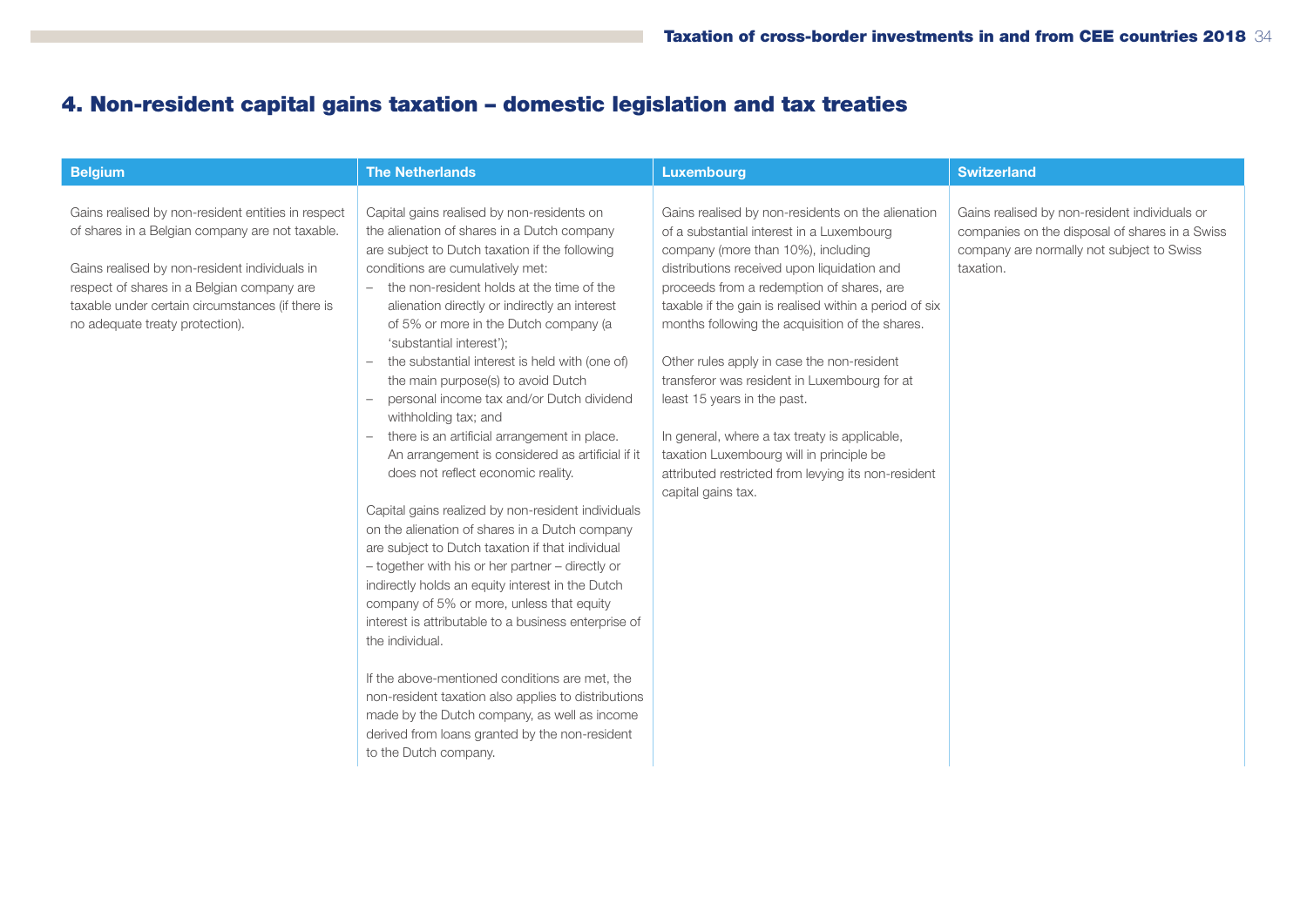| <b>Belgium</b> | <b>The Netherlands</b>                                                                                                                                                                                                                                                                       | <b>Luxembourg</b> | <b>Switzerland</b> |
|----------------|----------------------------------------------------------------------------------------------------------------------------------------------------------------------------------------------------------------------------------------------------------------------------------------------|-------------------|--------------------|
|                | If the non-resident taxation applies to a non-<br>resident individual, 25% personal income tax is<br>levied on all income derived from the substantial<br>interest (including capital gains and dividends) on<br>a net basis.                                                                |                   |                    |
|                | If the non-resident taxation applies to a<br>non-resident entity which holds the substantial<br>interest to avoid Dutch personal income tax, CIT<br>is levied at 25% on all income (i.e. dividends,<br>capital gains and interest income) from the<br>substantial interest (on a net basis). |                   |                    |
|                | If the non-resident taxation applies to a<br>non-resident entity which holds the substantial<br>interest to avoid Dutch personal income tax,<br>CIT is levied at 25% on all income from the<br>substantial interest (on a net basis).                                                        |                   |                    |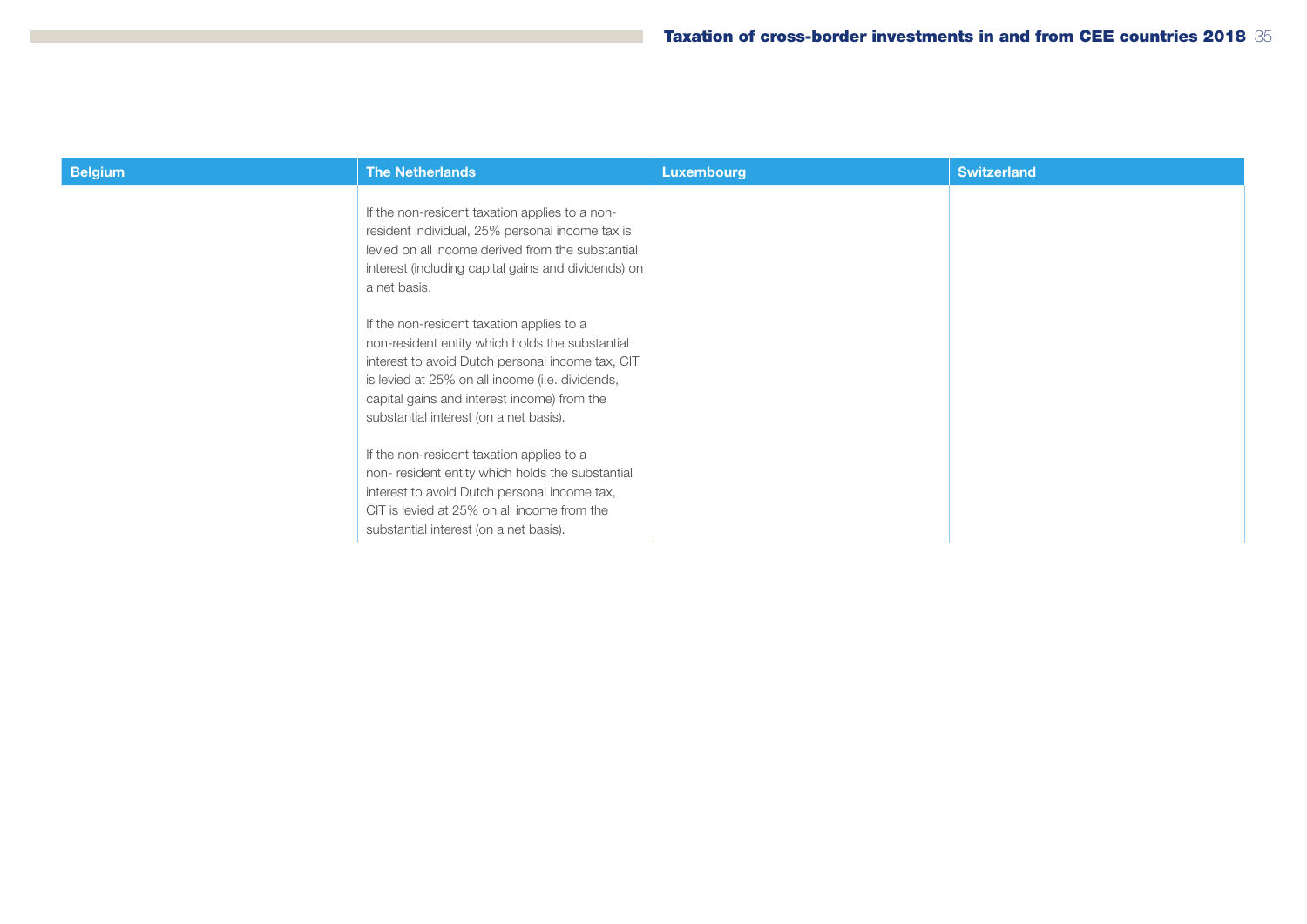## <span id="page-35-0"></span>5. Anti-abuse provisions / CFC rules

| <b>Belgium</b>                                                                                                                                                                                                                            | <b>The Netherlands</b>                                                                                                                                                                                                                      | <b>Luxembourg</b>                                                                                                                                                                                                                       | <b>Switzerland</b>                                                                                                                                                                                                                                                                              |
|-------------------------------------------------------------------------------------------------------------------------------------------------------------------------------------------------------------------------------------------|---------------------------------------------------------------------------------------------------------------------------------------------------------------------------------------------------------------------------------------------|-----------------------------------------------------------------------------------------------------------------------------------------------------------------------------------------------------------------------------------------|-------------------------------------------------------------------------------------------------------------------------------------------------------------------------------------------------------------------------------------------------------------------------------------------------|
| See under 2.2 above for the subject-to-tax rules<br>under the participation exemption, which, read<br>together, have the same effect as anti-abuse<br>provisions and contain an actual anti-abuse<br>provision.                           | An annual mark-to-market revaluation applies<br>to a substantial (25% or more) investment in a<br>low-taxed subsidiary of which the assets consist,<br>directly or indirectly, for 90% or more of 'low-<br>taxed free passive investments'. | Luxembourg law provides for a GAAR that<br>allows the Luxembourg Tax Authorities to<br>re-characterize transactions as tax avoidance<br>schemes.<br>Since 2016, the participation exemption from the                                    | The 1962 Anti-Abuse Decree and certain<br>Circulars stipulate unilateral anti-abuse<br>measures. They contain specific anti-abuse rules<br>for foreign controlled Swiss companies that claim<br>the benefits of Swiss tax treaties for income<br>which they receive from abroad. The 1962 Anti- |
| Belgian tax law is familiar with the sham doctrine<br>and it also contains a general anti- abuse<br>provision which is aimed at combating purely tax<br>driven structures.                                                                | Anti-abuse rules with respect to the deductibility<br>of interest apply (see Section 2.5 above) and<br>the participation exemption in relation to hybrid<br>instruments (see Section 2.2 iii above).                                        | EU Parent-Subsidiary Directive can be denied<br>where the structure does not exist for bona<br>fide commercial reasons and forms part of an<br>arrangement or scheme, the main purpose of<br>which is to obtain a tax benefit.          | Abuse Decree was recently partially abolished.<br>Under new rules Switzerland will no longer<br>verify whether specific requirements to treaty<br>entitlement are met (e.g. beneficial ownership)<br>for inbound transactions as such verification will                                         |
| <b>Impact ATAD - CFC legislation</b><br>ATAD I and ATAD II are transposed into Belgian<br>tax law by implementing measures relating<br>to CFC rules based on Model B (entry into<br>force in 2019), which aim to tax certain type of      | An exemption or reduction of Dutch dividend<br>withholding tax may be denied based on the<br>so called 'anti-dividend-stripping' rules in the<br>Dividend Tax Act.                                                                          | However, the domestic exemptions from<br>dividend withholding tax have no such anti-<br>abuse provisions.                                                                                                                               | solely be handled by the source state. The 1962<br>Anti-Abuse Decree still applies, however, to<br>abusive transactions.<br>Also under certain tax treaties, anti-abuse rules                                                                                                                   |
| non-distributed profits realized by the CFC in the<br>hands of the Belgian parent company (subject to<br>conditions).                                                                                                                     | The rules described in Section 3.1 above.<br>which subject certain distributions by a Dutch<br>cooperative to Dutch dividend withholding tax,<br>effectively constitute an anti-abuse measure.                                              | <b>Impact ATAD - CFC legislation</b><br>To the extent that a Luxembourg company<br>can establish that it does not perform<br>significant functions related to the CFC's                                                                 | apply.<br>Switzerland has no CFC rules in place and does<br>not plan to introduce such regulations.                                                                                                                                                                                             |
| <b>Impact ATAD - thin capitalisation rules /</b><br><b>EBITDA</b><br>ATAD I and ATAD II are transposed into Belgian<br>tax law by implementing measures relating to<br>interest deduction limitation (entry into force                    | The same applies to the non-resident capital<br>gains taxation rules described under Section 4<br>above.<br>A general concept of abuse of law (fraus legis)                                                                                 | activities, there should not be an adverse tax<br>impact in Luxembourg. In all cases, adequate<br>documentation of activities and/or functions is<br>recommended.                                                                       | <b>Impact ATAD - CFC legislation</b><br>The EU ATAD is not applicable for Switzerland as<br>Switzerland is not part of the EU.                                                                                                                                                                  |
| in 2020). This interest deduction limitation rule<br>foresees that exceeding borrowing costs will be<br>deductible only up to the higher of 30% of the<br>taxpayer's EBITDA or the threshold amount of<br>$\epsilon$ 3 million.           | applies based on case law.<br><b>Impact ATAD - CFC legislation</b><br>The Netherlands has indicated it will most<br>likely choose Model A with respect to the                                                                               | <b>Impact ATAD</b><br>Interest Deduction Limitation: The rule should not<br>impact the deductibility of interest in relation to<br>back-to-back financing activities on a standalone<br>basis. All companies that have other activities | Impact ATAD - thin capitalisation rules /<br><b>EBITDA</b><br>The EU ATAD is not applicable for Switzerland as<br>Switzerland is not part of the EU.                                                                                                                                            |
| <b>Impact ATAD - hybrid mismatch rules</b><br>ATAD I and ATAD II are transposed into Belgian<br>tax law by implementing measures relating to<br>neutralizing hybrid mismatches (entry into force<br>in 2019 or 2022 for reverse hybrids). | CFC-rule that has to be implemented pursuant<br>to the ATAD I. Legislative proposals on ATAD I<br>implementation are expected during the course<br>of 2018.                                                                                 | should assess the impact of this rule, and where<br>necessary adapt. This rule does not affect the<br>generally applicable absence of withholding tax<br>on interest, nor the debt qualification for net<br>wealth tax purposes.        | <b>Impact ATAD - hybrid mismatch rules</b><br>The EU ATAD is not applicable for Switzerland as<br>Switzerland is not part of the EU.                                                                                                                                                            |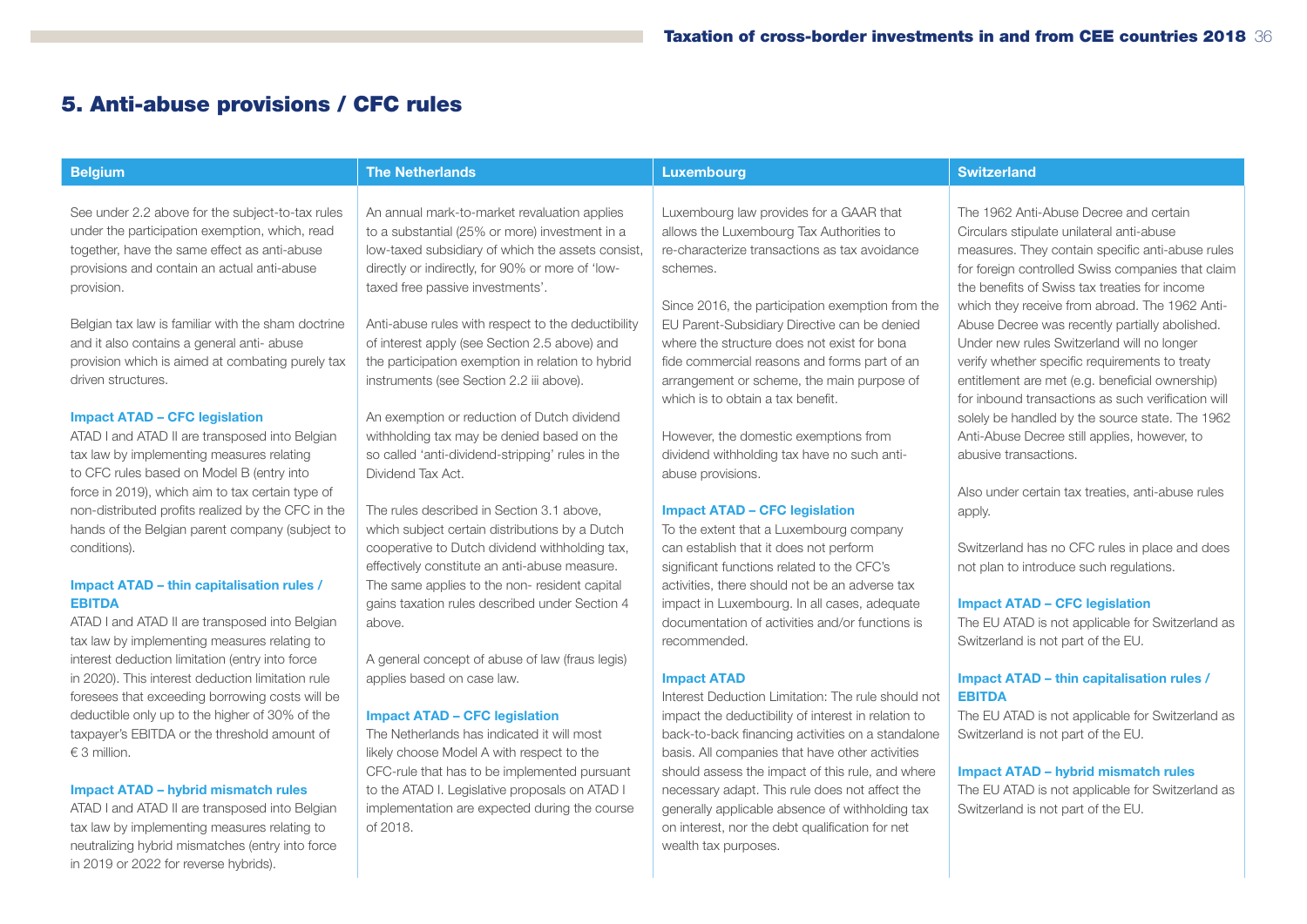| <b>Impact ATAD - thin capitalisation rules /</b><br><b>Impact ATAD</b><br><b>EBITDA</b><br>Anti-Hybrid rules: Intra-EU hybrid mismatches<br>The new Dutch government announced that the<br>were already targeted by the denial of the<br>rules prescribed by ATAD with respect to the<br>Luxembourg participation exemption if the<br>earnings stripping interest deduction limitation<br>payment was deductible at payer level. Under<br>will be implemented without a group escape<br>the new rules, Luxembourg payer companies<br>and without grandfathering. The deduction of<br>may be confronted with the non-deductibility of<br>net borrowing costs is limited to the highest of<br>interest. This rule does not affect the generally |  |
|-----------------------------------------------------------------------------------------------------------------------------------------------------------------------------------------------------------------------------------------------------------------------------------------------------------------------------------------------------------------------------------------------------------------------------------------------------------------------------------------------------------------------------------------------------------------------------------------------------------------------------------------------------------------------------------------------------------------------------------------------|--|
| (i) 30% of the earnings before interest, taxes,<br>applicable absence of withholding tax on<br>depreciation and amortisation (EBITDA) and<br>interest, nor the debt versus equity qualification<br>(ii) an amount of EUR 1 million. It will be possible<br>of financial instruments for Luxembourg net<br>to carry forward non-deductible interest.<br>wealth tax purposes.                                                                                                                                                                                                                                                                                                                                                                   |  |
| <b>Impact ATAD - hybrid mismatch rules</b><br><b>Impact ATAD</b><br>The Netherlands indicated that they will address<br>Exit Tax rules (as from 2020): The 5 year limit<br>the hybrid mismatch rules in a separate law<br>on the payment deferral may adversely impact<br>proposal which will be published later (and will<br>migrations and transfer of activities to another<br>enter into force as from 1 January 2020).<br>EU/EEA member state. Conversely, the explicit<br>entitlement to a step-up equal to the arm's<br>length exit value in the Member State of exit may<br>provide welcome certainty for such transactions.                                                                                                          |  |
| <b>Additional measures:</b><br>In addition to the implementation of the ATAD,<br>the bill of law includes:<br>- an amendment to the domestic interpretation<br>of the permanent establishment concept,<br>in order to mitigate the possibility of double<br>non-taxation with tax treaty jurisdictions, and<br>- the abolishment of the domestic roll-over<br>relief for a lender that converts loans into<br>shares issued by its debtor.                                                                                                                                                                                                                                                                                                    |  |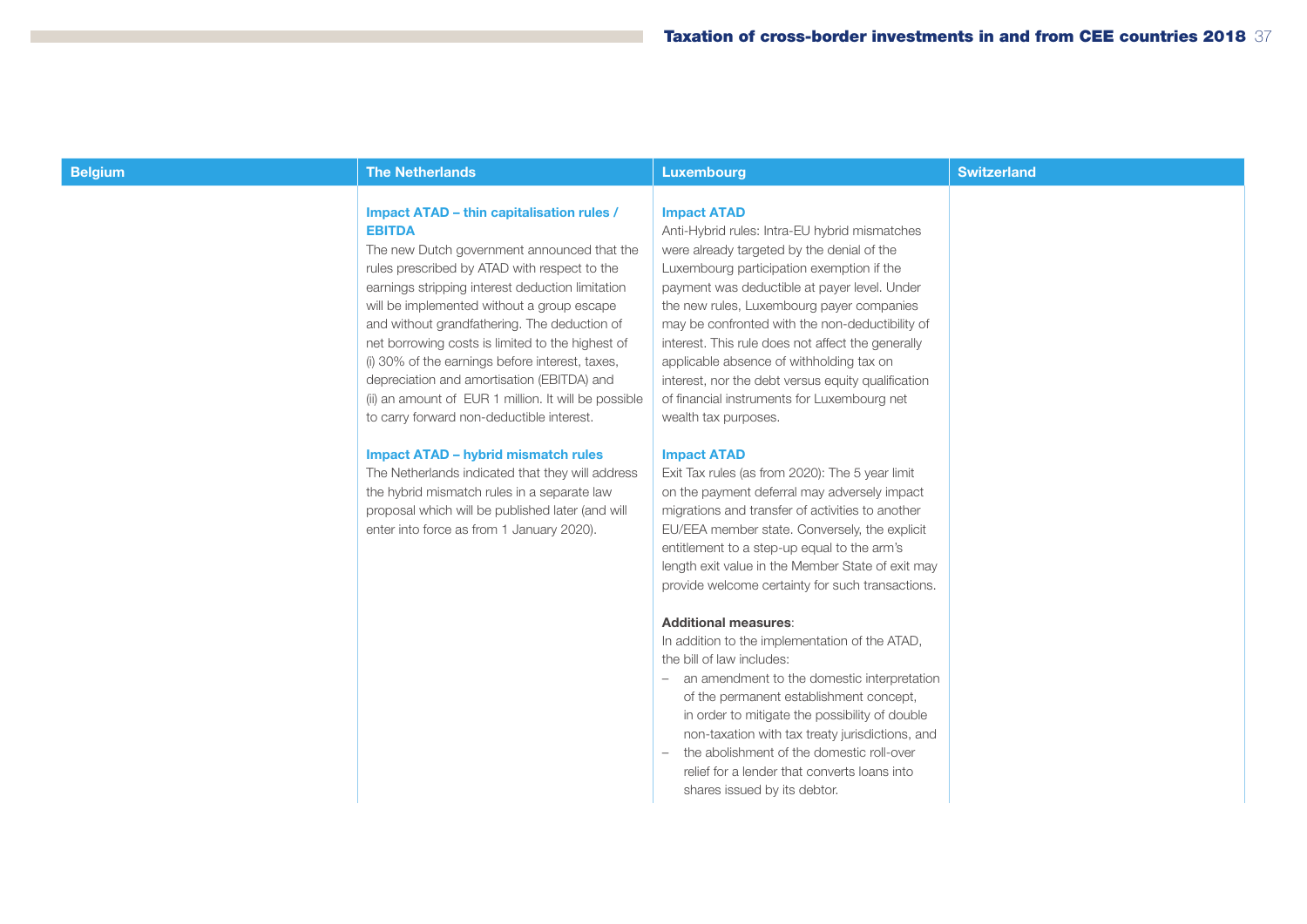### 6. Tax and investment incentives

| <b>Belgium</b>                                                                                                                                                                                                                                                                                                                                                                                                                                                                                                                                                                                                                                                                                                                                                                                                                                                                                                                                                                                                                                                                                                                                                                                                | <b>The Netherlands</b>                                                                                                                                                                                                                                                                                                                                                                                                                                                                                                                                                                                                                                                                                                                                                                             | <b>Luxembourg</b>                                                                                                                                                                                                                                                                                                                                                                                                                                                                                                                                                                                                                                                                                                                                                                                                                               | <b>Switzerland</b>                                                                                                                                                                                    |
|---------------------------------------------------------------------------------------------------------------------------------------------------------------------------------------------------------------------------------------------------------------------------------------------------------------------------------------------------------------------------------------------------------------------------------------------------------------------------------------------------------------------------------------------------------------------------------------------------------------------------------------------------------------------------------------------------------------------------------------------------------------------------------------------------------------------------------------------------------------------------------------------------------------------------------------------------------------------------------------------------------------------------------------------------------------------------------------------------------------------------------------------------------------------------------------------------------------|----------------------------------------------------------------------------------------------------------------------------------------------------------------------------------------------------------------------------------------------------------------------------------------------------------------------------------------------------------------------------------------------------------------------------------------------------------------------------------------------------------------------------------------------------------------------------------------------------------------------------------------------------------------------------------------------------------------------------------------------------------------------------------------------------|-------------------------------------------------------------------------------------------------------------------------------------------------------------------------------------------------------------------------------------------------------------------------------------------------------------------------------------------------------------------------------------------------------------------------------------------------------------------------------------------------------------------------------------------------------------------------------------------------------------------------------------------------------------------------------------------------------------------------------------------------------------------------------------------------------------------------------------------------|-------------------------------------------------------------------------------------------------------------------------------------------------------------------------------------------------------|
| Tax shelter for audio-visual productions<br>The already existing tax shelter for audio-visual<br>productions has been reformed. The new regime<br>applies to agreements concluded between<br>investors and producers of audio- visual works<br>as from 1 January 2015. In such an agreement<br>the investor commits to (partly) fund the<br>production and in return the producer commits<br>to deliver a tax shelter certificate after finalising<br>the production.<br>However, the investor is able to preliminarily<br>exempt from tax an amount equal to 310% of<br>the amounts he has agreed to provide during<br>the tax year in which the agreement was entered<br>into.<br><b>Start-ups</b><br>In addition, there are certain tax incentives for<br>investments in start-ups (e.g. a personal income<br>tax reduction with respect to investments in<br>start-ups and a reduced interest withholding tax<br>rate for start-up related loans).<br><b>Innovation income deduction</b><br>Under the innovation income deduction regime,<br>companies that invest in their own R&D, benefit<br>from a tax deduction of up to 85% of the net<br>innovation income resulting from their R&D<br>activities. | There are several tax and investment incentives<br>in the Netherlands.<br>For example, the Dutch tax regime includes the<br>so-called fiscal investment institution (FBI), which<br>should serve as a tax neutral vehicle through<br>which individual investors can pool their portfolio<br>investments.<br>Another example is the 'innovation box', which<br>ensures that a company's income resulting from<br>innovation is taxed at a reduced corporate tax<br>rate of 7% (instead of 25%).<br>There are also several other tax incentives for<br>specific types of investments (e.g. a deduction<br>for energy-related investments and accelerated<br>depreciation).<br>In addition, the Netherlands has an extensive<br>double tax treaty network and bilateral<br>investment treaty network. | For taxpayers involved in commercial, industrial,<br>mining or artisanal activities, Luxembourg<br>provides for various tax incentives in areas<br>including R&D (e.g. promotion of research,<br>development and innovation: the new IP regime<br>entered into force on 1 January 2018, shipping<br>and clean technologies. It also provides for an<br>incentive tax regime in relation to employment<br>of skilled workers so-called expatriate regime,<br>professional training and recruitment of<br>unemployed persons.<br>The most commonly used incentives are tax<br>credits (e.g. investment tax credit, regime in<br>relation to workers) or exemption (e.g. patent<br>box) whereas cash grants and interest subsidies<br>are favoured to support R&D activities and<br>are not subject to onerous formal application<br>requirements. | Several tax and investment incentives are<br>available, for example full or partial tax holidays<br>on federal and cantonal / communal level in<br>certain areas if certain conditions are fulfilled. |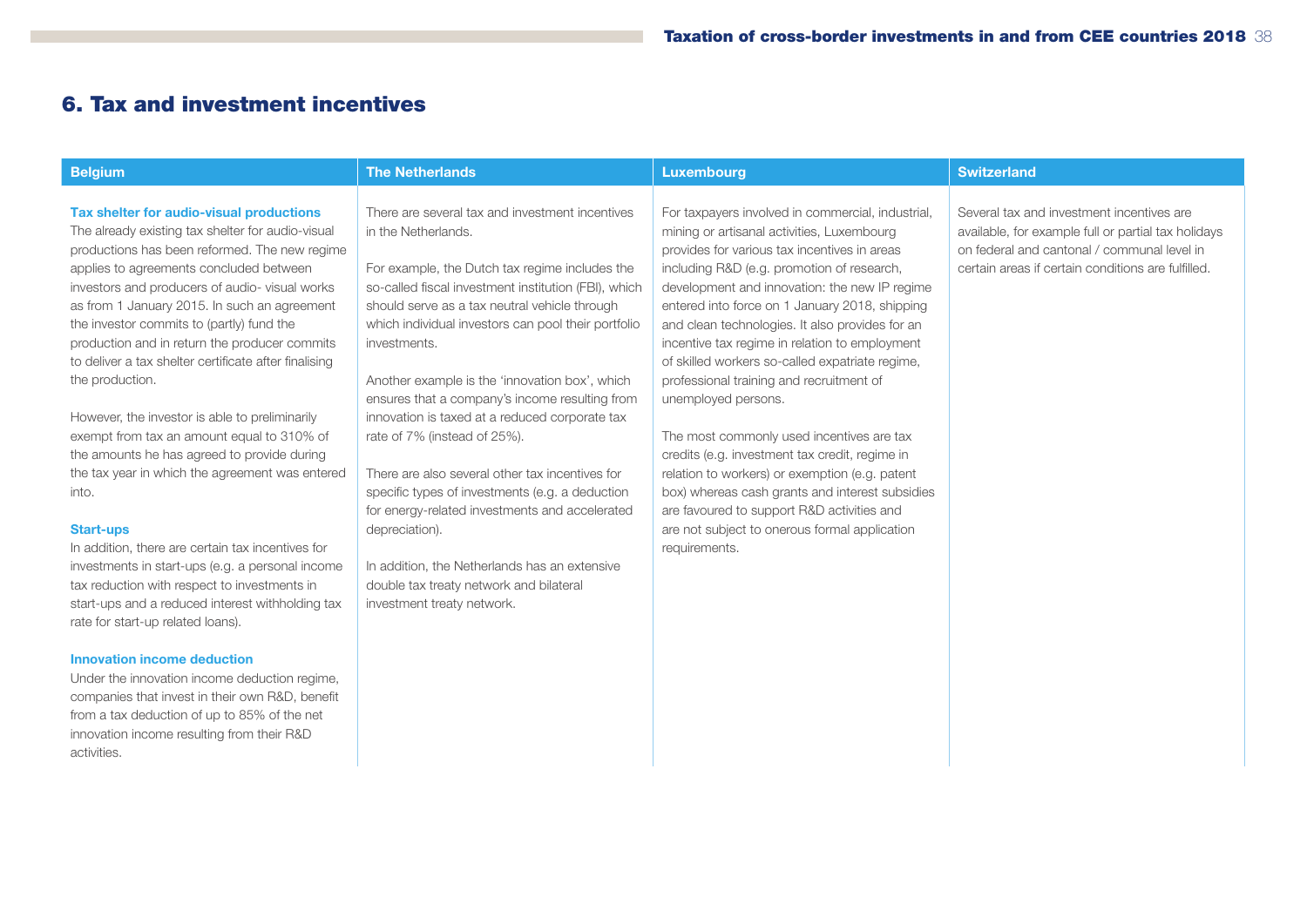### 7. MLI and income tax treaties

| The Belgian Minister of Finance signed the<br>The Netherlands signed the MLI on 7 June 2017.<br>Since the beginning of 2018, the MLI has                                                                                                                                                                                                                                                                                                                                                                                                                                                                                                                                                                                                                                                                                                                                                                                                                                                                                                                                                                                                                                                                                                                                                                                                                                                                                                                                                                                                                                                                                                                                                                                                                                                                                                                                                                                                                                                                                                                                                                                                                                                                                                                                                                |                                                                                                                                                                                                                                                                                                                                                                                                                                                                                                                                                                                                                                                                                                                                                                                                                                                                                                |
|---------------------------------------------------------------------------------------------------------------------------------------------------------------------------------------------------------------------------------------------------------------------------------------------------------------------------------------------------------------------------------------------------------------------------------------------------------------------------------------------------------------------------------------------------------------------------------------------------------------------------------------------------------------------------------------------------------------------------------------------------------------------------------------------------------------------------------------------------------------------------------------------------------------------------------------------------------------------------------------------------------------------------------------------------------------------------------------------------------------------------------------------------------------------------------------------------------------------------------------------------------------------------------------------------------------------------------------------------------------------------------------------------------------------------------------------------------------------------------------------------------------------------------------------------------------------------------------------------------------------------------------------------------------------------------------------------------------------------------------------------------------------------------------------------------------------------------------------------------------------------------------------------------------------------------------------------------------------------------------------------------------------------------------------------------------------------------------------------------------------------------------------------------------------------------------------------------------------------------------------------------------------------------------------------------|------------------------------------------------------------------------------------------------------------------------------------------------------------------------------------------------------------------------------------------------------------------------------------------------------------------------------------------------------------------------------------------------------------------------------------------------------------------------------------------------------------------------------------------------------------------------------------------------------------------------------------------------------------------------------------------------------------------------------------------------------------------------------------------------------------------------------------------------------------------------------------------------|
| MLI on 7 June 2017 on behalf of the federal<br>been signed by 76 signatories covering 78<br>jurisdictions. On 3 July 2018 the Luxembourg<br>government and the governments of the regions<br>The Netherlands has largely accepted all<br>and communities.<br>government submitted the bill for ratification of<br>provisions in the MLI, with limited reservations.<br>the MLI to parliament. The positions taken on<br>With regard to article 5 (Application of Methods<br>Belgium submitted a list of 98 of its tax treaties<br>for Elimination of Double Taxation), the<br>the MLI do not deviate from the provisional list of<br>that it designated as 'Covered Tax Agreements'.<br>choices and reservations notified by Luxembourg<br>Netherlands has chosen option A (disallow the<br>1 January 2020).<br>The tax treaties concluded with Germany, Japan,<br>exemption method for income that is exempt<br>to the OECD in June 2017.<br>Norway and the Netherlands were not notified.<br>or subject to a reduced treaty rate in the other<br>jurisdiction). With regard to article 7 (Prevention<br>Luxembourg chose to apply the principal<br>Currently, Belgium has mainly taken the position<br>to only implement the BEPS minimum standards<br>of Treaty Abuse), the Netherlands has chosen<br>purpose test which denies the benefits that<br>would otherwise be provided under tax treaties<br>through the MLI.<br>the 'principal purpose test' without 'limitation on<br>standards.<br>when the principal purposes of transaction was<br>benefits'.<br>The MLI has to be ratified via legislation to<br>to obtain such benefits.<br>The Netherlands will not apply article 11 (savings<br>be adopted in the federal parliament and the<br>parliaments of the regions and communities. As<br>clause). The Netherlands published a legislative<br>Regarding withholding tax on dividends, the<br>of 1 April 2018, Belgium has not published any<br>proposal for the ratification of the MLI on<br>Luxembourg indicated that it will not apply the<br>article 8 of the MLI related to dividend transfers<br>(draft) proposal for the ratification of the MLI.<br>20 December 2017. Ratification is expected in<br>the course of 2018.<br>transactions to its double tax treaties.<br>standard. | Switzerland signed the MLI on 7 June 2017.<br>The Federal Council submitted the Convention<br>for public consultation in December 2017,<br>which will end on 9 April 2018. Entry into force<br>is not anticipated prior to 2019 (thus becoming<br>effective for tax periods beginning on or after<br>Switzerland expressed reservations on the<br>majority of the articles of the MLI, i.e. committed<br>to the application of only the minimum<br>Note that Switzerland made a general<br>reservation that it might choose to implement<br>the BEPS minimum standards by way of bilateral<br>negotiations of its tax treaties instead of the<br>mechanisms introduced by the MLI.<br>Switzerland notified to apply the switch-over<br>clause, i.e. option A, in relation to article 5. With<br>regard to article 7, Switzerland will apply the<br>Principal Purpose Test (PPT) as the minimum |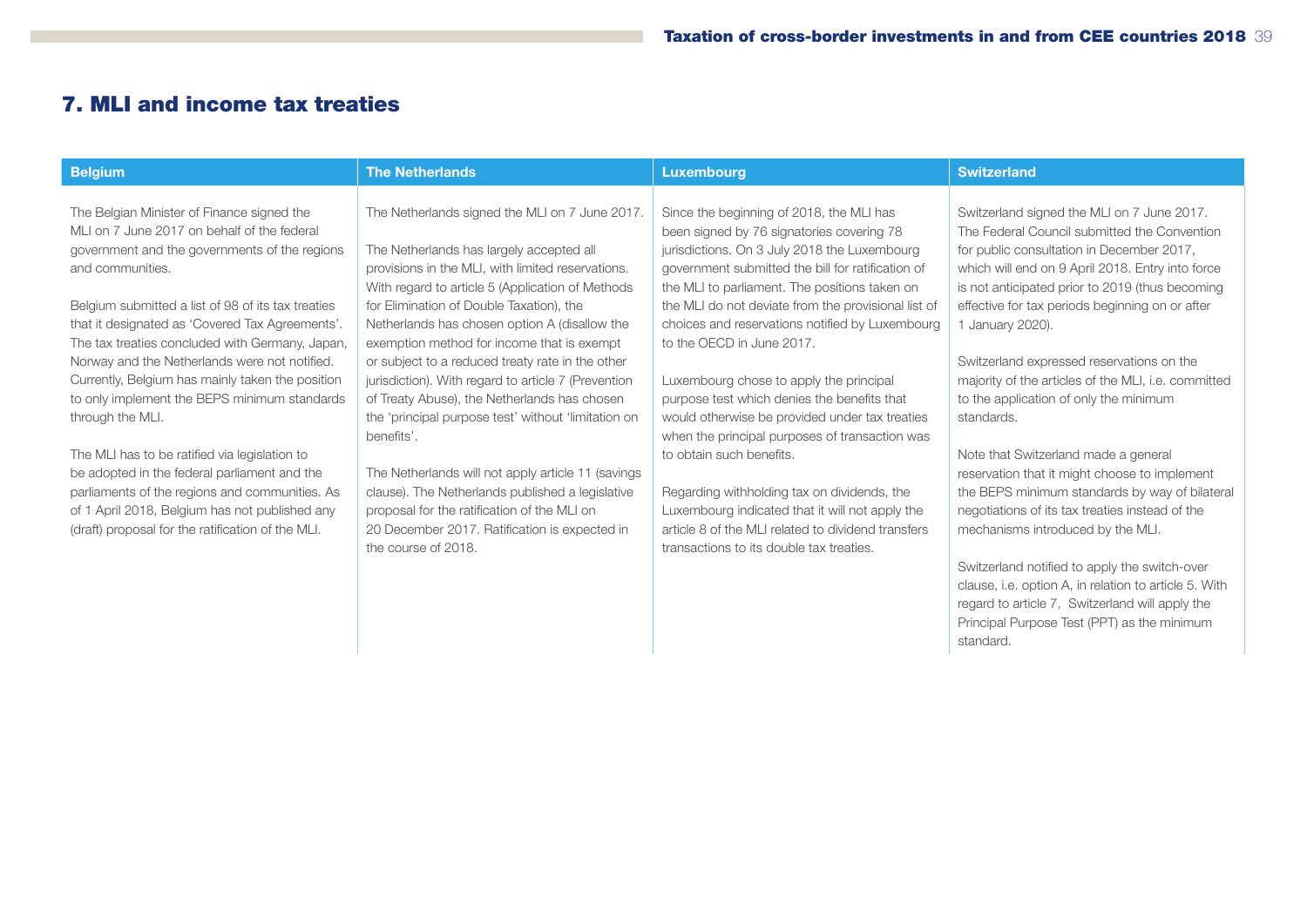**LOYENS LOEFF** 

# Part II

# Bulgaria, Czech Republic, Hungary, Poland, Romania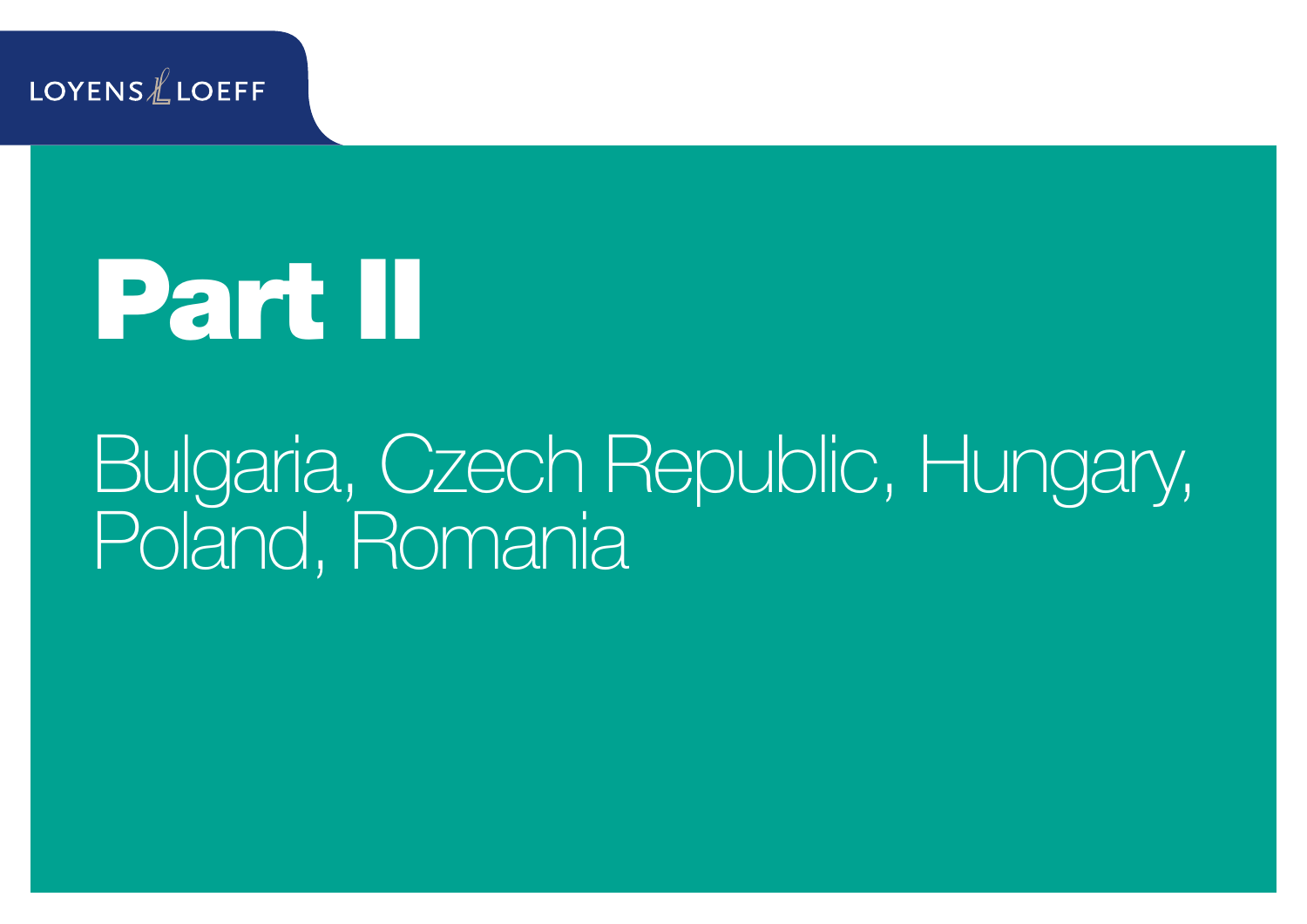# 1. Capital tax / stamp duty / real estate transfer tax / real estate tax

| <b>Bulgaria</b>                                                                                                                                                                                                                                                                                                                                                                                                                                                                                                                                                                                                                                                                                                                                                                                                                                                                                                                                                                                                                                                                     | <b>Czech Republic</b>                                                                                                                                                                                                                                                                                                                                                                                                                                                                                                                                                                                                                                                                                                                                                                                                                                                                                                                                                                                                                  | <b>Hungary</b>                                                                                                                                                                                                                                                                                                                                                                                                                                                                                                                                                                                                                                                                                                                                                                                                                                                                                                          | <b>Poland</b>                                                                                                                                                                                                                                                                                                                                                                                                                                                                                                                                                                                                                                                                                                                                                                                                                                                                                                                                                                                              | <b>Romania</b>                                                                                                                                                                                                                                                                                                                                                                                                                                                                                                                                                                                                                                                                                                                                                                                                                                                                                                                                                                |
|-------------------------------------------------------------------------------------------------------------------------------------------------------------------------------------------------------------------------------------------------------------------------------------------------------------------------------------------------------------------------------------------------------------------------------------------------------------------------------------------------------------------------------------------------------------------------------------------------------------------------------------------------------------------------------------------------------------------------------------------------------------------------------------------------------------------------------------------------------------------------------------------------------------------------------------------------------------------------------------------------------------------------------------------------------------------------------------|----------------------------------------------------------------------------------------------------------------------------------------------------------------------------------------------------------------------------------------------------------------------------------------------------------------------------------------------------------------------------------------------------------------------------------------------------------------------------------------------------------------------------------------------------------------------------------------------------------------------------------------------------------------------------------------------------------------------------------------------------------------------------------------------------------------------------------------------------------------------------------------------------------------------------------------------------------------------------------------------------------------------------------------|-------------------------------------------------------------------------------------------------------------------------------------------------------------------------------------------------------------------------------------------------------------------------------------------------------------------------------------------------------------------------------------------------------------------------------------------------------------------------------------------------------------------------------------------------------------------------------------------------------------------------------------------------------------------------------------------------------------------------------------------------------------------------------------------------------------------------------------------------------------------------------------------------------------------------|------------------------------------------------------------------------------------------------------------------------------------------------------------------------------------------------------------------------------------------------------------------------------------------------------------------------------------------------------------------------------------------------------------------------------------------------------------------------------------------------------------------------------------------------------------------------------------------------------------------------------------------------------------------------------------------------------------------------------------------------------------------------------------------------------------------------------------------------------------------------------------------------------------------------------------------------------------------------------------------------------------|-------------------------------------------------------------------------------------------------------------------------------------------------------------------------------------------------------------------------------------------------------------------------------------------------------------------------------------------------------------------------------------------------------------------------------------------------------------------------------------------------------------------------------------------------------------------------------------------------------------------------------------------------------------------------------------------------------------------------------------------------------------------------------------------------------------------------------------------------------------------------------------------------------------------------------------------------------------------------------|
| <b>Capital tax</b><br>There is no capital contribution tax in<br>Bulgaria.<br><b>Stamp duty</b><br>An insignificant amount of state<br>fees is due upon the registration in<br>the commercial register of a newly<br>incorporated company, announcement<br>of corporate documents (by-laws,<br>annual financial statements, etc.) and<br>any subsequent corporate changes,<br>including (i) a new shareholder<br>in a limited liability company, or<br>(ii) the increase of the capital of any<br>commercial company. Transfer of<br>shares in a limited liability company<br>requires notarisation of the content<br>and signatures on the transfer<br>agreement which triggers payment of<br>notary fees. Notary fees also apply for<br>in-kind capital contributions.<br><b>Real estate transfer tax</b><br>Transfer of real estate or establishment<br>of limited rights in rem over real estate<br>is subject to municipal transfer tax of<br>between 0.1% to 3.0%, chargeable on<br>the higher between:<br>the agreed purchase price; and<br>the tax evaluation of the asset. | <b>Capital tax</b><br>There is no capital contribution tax in<br>the Czech Republic.<br><b>Stamp duty</b><br>The registration of a new company<br>in the commercial register and<br>subsequent changes, including the<br>change of a shareholder or increase /<br>decrease of registered capital, trigger<br>a minor stamp duty (CZK 2,000 -<br>$12,000$ ).<br>If a notarial deed is required (e.g. for<br>establishment of a company, increase<br>/ decrease of registered capital etc.),<br>notarial fees are calculated based on<br>certain criteria (e.g. registered capital)<br>and may vary significantly.<br>Real estate transfer tax (renamed<br>to Tax on the acquisition of real<br>estate as of 2014)<br>Acquisition of real estate assets is,<br>generally, subject to the real estate<br>transfer tax of 4%. As of 1 November<br>2016, the tax is generally payable<br>by the transferee (previously, it was<br>generally payable by the transferor).<br>Transfers of shares in a real estate<br>company are not taxable. | <b>Capital tax</b><br>There is no capital (contribution) tax in<br>Hungary.<br><b>Stamp duty</b><br>Stamp duty is levied on the registration<br>of any changes made to the data<br>of the Company Register, including<br>transformations (incorporation of<br>companies is not subject to stamp<br>duty).<br>Stamp duty is, for instance, levied on<br>an amount of:<br>- HUF 100,000 (approx. EUR 325)<br>in the case of the registration of a<br>private stock company;<br>- HUF 600,000 in the case of<br>registration of a European<br>company;<br>- HUF 500,000 stamp duty applies<br>for the transformation of a private<br>stock company into public stock<br>company;<br>- HUF 50,000 in the case of the<br>registration of a branch office;<br>- HUF 50,000 in the case of<br>registering a representative office;<br>- Fixed registration duty of<br>HUF 15,000 applies for further<br>amendments of the AoA. | <b>Capital tax</b><br>In general, a capital contribution to a<br>Polish company is subject to 0.5%<br>capital tax. The tax base is the value<br>of share capital increase resulting from<br>the contribution; the share premium is<br>not subject to tax.<br>Increase of a company's share capital<br>is not subject to tax if:<br>- as a result of the contribution the<br>company acquires a majority of<br>voting rights in another company<br>(or the acquiring company that<br>prior to the contribution already<br>holds majority voting rights in<br>the acquired company receives<br>additional voting rights), or<br>the object of the contribution is an<br>$\equiv$<br>enterprise or an organised part of<br>enterprise of the company.<br>Mergers of companies and<br>transformation of a limited liability<br>company into a joint stock company<br>(and vice versa) are not subject to<br>transfer tax. Conversion of a company<br>into partnerships may in some cases<br>be subject to tax. | <b>Capital tax</b><br>There is no capital contribution tax in<br>Romania.<br><b>Stamp duty</b><br>As of 1 February 2017 companies<br>are no longer required to pay<br>registration fees or other fees<br>regarding the registration of new<br>elements during the existence of a<br>company.<br><b>Real estate transfer tax</b><br>Real estate transfer has to be<br>done pursuant to agreements<br>authenticated by public notary.<br>There is no real estate transfer tax;<br>however, real estate transfers are<br>subject to notary fees ranging from<br>2.2% (but not less than RON 150)<br>on the values up to RON 15,000, to<br>0.44% plus RON 5,080 on the values<br>exceeding RON 600,001, depending<br>on the (i) purchase price or (ii) the<br>evaluation of the asset determined by<br>the public notary authority (whichever<br>is the greater). Furthermore, a 0.5%<br>registration fee of the real estate with<br>the Land Book is to be paid by the<br>buyer. |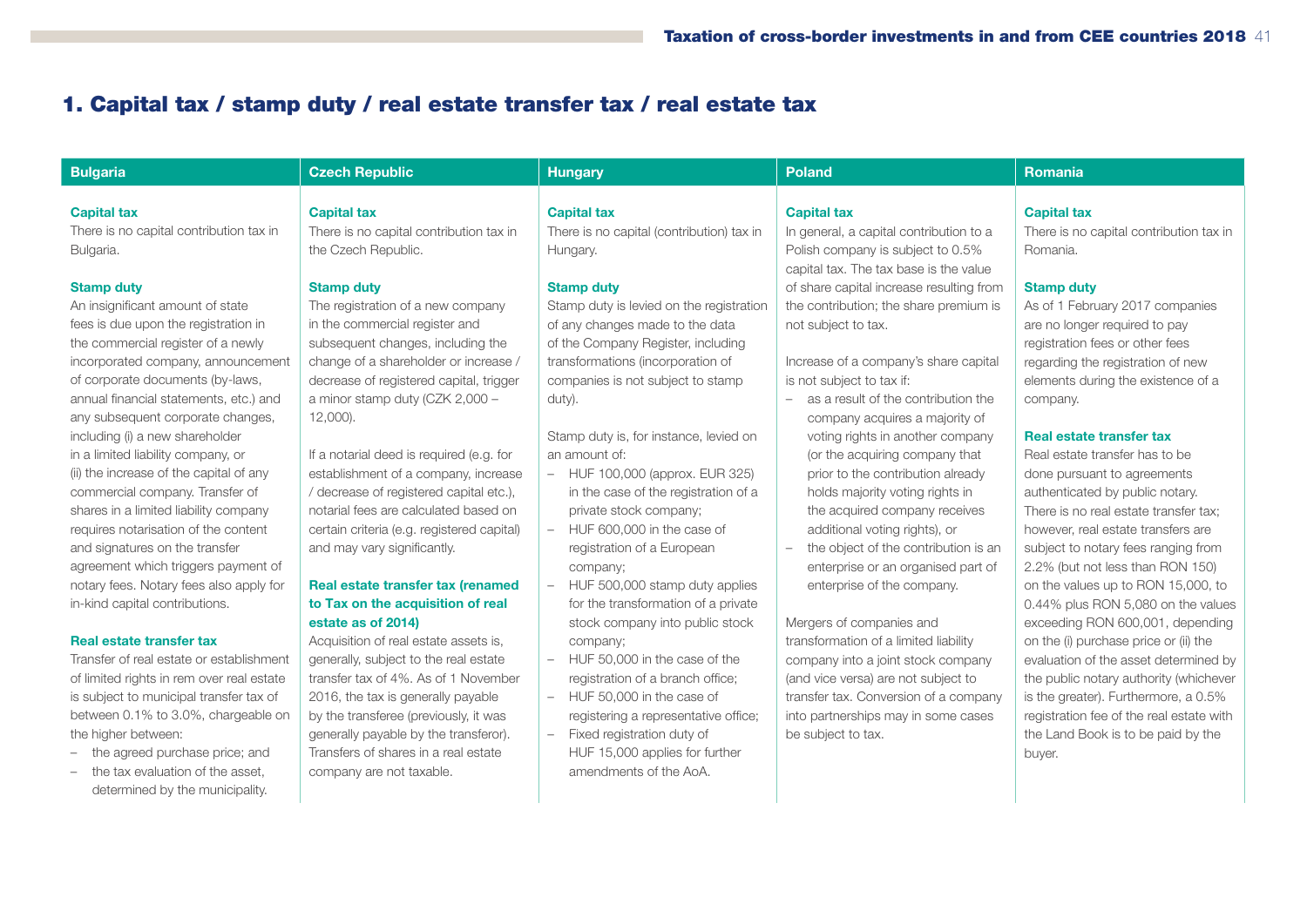| <b>Bulgaria</b>                                                                                                                                                                                                                                                                                                                                                                                                                                                                                                                                                                                                                            | <b>Czech Republic</b>                                                                                                                                                                                                                                                                                                                                                                                                                                                                                                                                         | <b>Hungary</b>                                                                                                                                                                                                                                                                                                                                                                                                                                                                                                                                                                                          | <b>Poland</b>                                                                                                                                                                                                                                                                                                                                                                                                                                                                                                                                                        | <b>Romania</b>                                                                                                                                                                                                                                                                                                                                                                                                                                                                                                                                                                                                                                           |
|--------------------------------------------------------------------------------------------------------------------------------------------------------------------------------------------------------------------------------------------------------------------------------------------------------------------------------------------------------------------------------------------------------------------------------------------------------------------------------------------------------------------------------------------------------------------------------------------------------------------------------------------|---------------------------------------------------------------------------------------------------------------------------------------------------------------------------------------------------------------------------------------------------------------------------------------------------------------------------------------------------------------------------------------------------------------------------------------------------------------------------------------------------------------------------------------------------------------|---------------------------------------------------------------------------------------------------------------------------------------------------------------------------------------------------------------------------------------------------------------------------------------------------------------------------------------------------------------------------------------------------------------------------------------------------------------------------------------------------------------------------------------------------------------------------------------------------------|----------------------------------------------------------------------------------------------------------------------------------------------------------------------------------------------------------------------------------------------------------------------------------------------------------------------------------------------------------------------------------------------------------------------------------------------------------------------------------------------------------------------------------------------------------------------|----------------------------------------------------------------------------------------------------------------------------------------------------------------------------------------------------------------------------------------------------------------------------------------------------------------------------------------------------------------------------------------------------------------------------------------------------------------------------------------------------------------------------------------------------------------------------------------------------------------------------------------------------------|
| However, this is not relevant upon<br>capital contributions, because if<br>transferred as in-kind contribution to<br>the capital of a Bulgarian company,<br>such a transfer will be exempt from<br>such municipal tax. Transfer of going<br>concern is also not subject<br>to such tax.<br><b>Real estate tax</b><br>The real estate tax for non-residential<br>real estate assets owned by legal<br>entities is calculated on the higher<br>value between their book value and<br>their tax evaluation and the real estate<br>tax for residential real estate assets<br>owned by legal entities is calculated on<br>their tax evaluation. | <b>Real estate tax</b><br>The real estate tax is payable by the<br>owner based on the area of land or the<br>size of a building taking into account<br>the attractiveness of the location.<br>The tax rate is, generally, defined as a<br>fixed amount per square metre.<br>The real estate tax compliance is<br>somewhat burdensome but the tax<br>itself does not usually represent a<br>material cost.<br>CZK 1 = € 0.03922 (2 January 2018)<br>It should be noted that the new<br>civil code came into effect as of<br>1 January 2014. The new civil code | If the registered capital of the company<br>is changed, the stamp duty is levied<br>at 40% of the incorporation fees<br>applicable for the given company type<br>(see above).<br><b>Real estate transfer tax</b><br>The transfer of property is subject to<br>transfer tax payable by the purchaser,<br>calculated on the market value of the<br>property transferred.<br>The real estate transfer tax is 4% up to<br>HUF 1 billion (approx. EUR 3,200,000),<br>while the rate on the excess is<br>only 2%. These are altogether<br>capped at HUF 200 million (approx.<br>EUR 733,000) per real estate. | <b>Stamp duty</b><br>The sale of shares and partnership<br>interests in Polish entities is subject to<br>1% tax, which is payable by the buyer.<br>Sale of shares in joint stock companies<br>may be exempt from the 1% tax under<br>certain conditions, e.g. if a brokerage<br>house acts as intermediary in the<br>transaction.<br>In general, the granting of loans is<br>subject to 2% transfer tax.<br>There are exemptions for:<br>- loans granted by foreign entities<br>that carry on activities in the area<br>of granting bank loans and regular<br>loans: | <b>Real estate tax</b><br>A local tax on buildings is payable<br>by the owner. The tax is levied on<br>the building's taxable value (which<br>could be the book value or the value<br>determined based on an appraisal<br>report), at rates varying between<br>0.08% and 0.2% for residential<br>buildings, between 0.2% and<br>1.3% in the case of non-residential<br>buildings and at 0.4% in the case<br>of buildings used for the purpose of<br>agricultural activities. If the building<br>has not been appraised during the<br>past three years, the rate is of 5%.<br>The annual tax is determined based<br>on the building's taxable value as of |
| The rate of the tax is determined by<br>the respective Municipal Council and<br>may vary in the range between 0.01%<br>and 0.45%. In case right of use is<br>granted over the real estate asset, tax<br>obligor for the real estate tax is the<br>acquirer of the limited right in rem.<br>Tax obligor for real estates, owned<br>by the State or a municipality, is the<br>person that manages the real estate.<br>Pursuant to a new rule effective as of<br>1 January 2017, the concessionaire<br>shall be the tax obligor if a concession<br>has been awarded.                                                                          | introduced significant amendments<br>to Czech civil law which were also<br>reflected in the Czech tax regulation.<br>The new regulations should be taken<br>into account when doing business in<br>the Czech Republic.                                                                                                                                                                                                                                                                                                                                        | Real estate traders, funds, REITs and<br>leasing companies may be subject to<br>a flat rate 2% transfer tax under certain<br>conditions.<br>The acquisition of a building site may<br>be exempt from transfer tax if the<br>purchaser builds a residential building<br>on the real property within four years.<br>Transfer tax is not only levied on the<br>acquisition of real estate but also<br>on the acquisition of shares in a real<br>estate company, if:                                                                                                                                        | loans recognised as financial<br>$\overline{\phantom{0}}$<br>services exempt from VAT; and<br>- shareholder loans (no minimum<br>shareholding is required).<br>Nevertheless, loans granted to a<br>partnership by its partners are always<br>subject to 0.5% tax (such loans cannot<br>benefit from the exemption).<br><b>Real estate transfer tax</b><br>Sale of real estate is subject to 2%<br>transfer tax only if the transaction is<br>outside the scope of VAT or is exempt<br>from VAT.                                                                      | 31 December of the previous year,<br>being valid throughout the following<br>year.<br>A local tax on land is payable by the<br>owners of land. The maximum rate is<br>RON 2.0706 per m2 for land located<br>in urban areas, while for land located<br>outside urban areas, the rate per m2<br>is up to RON 0.01456.<br>RON $1 = 60.2146(1)$ January 2018)                                                                                                                                                                                                                                                                                                |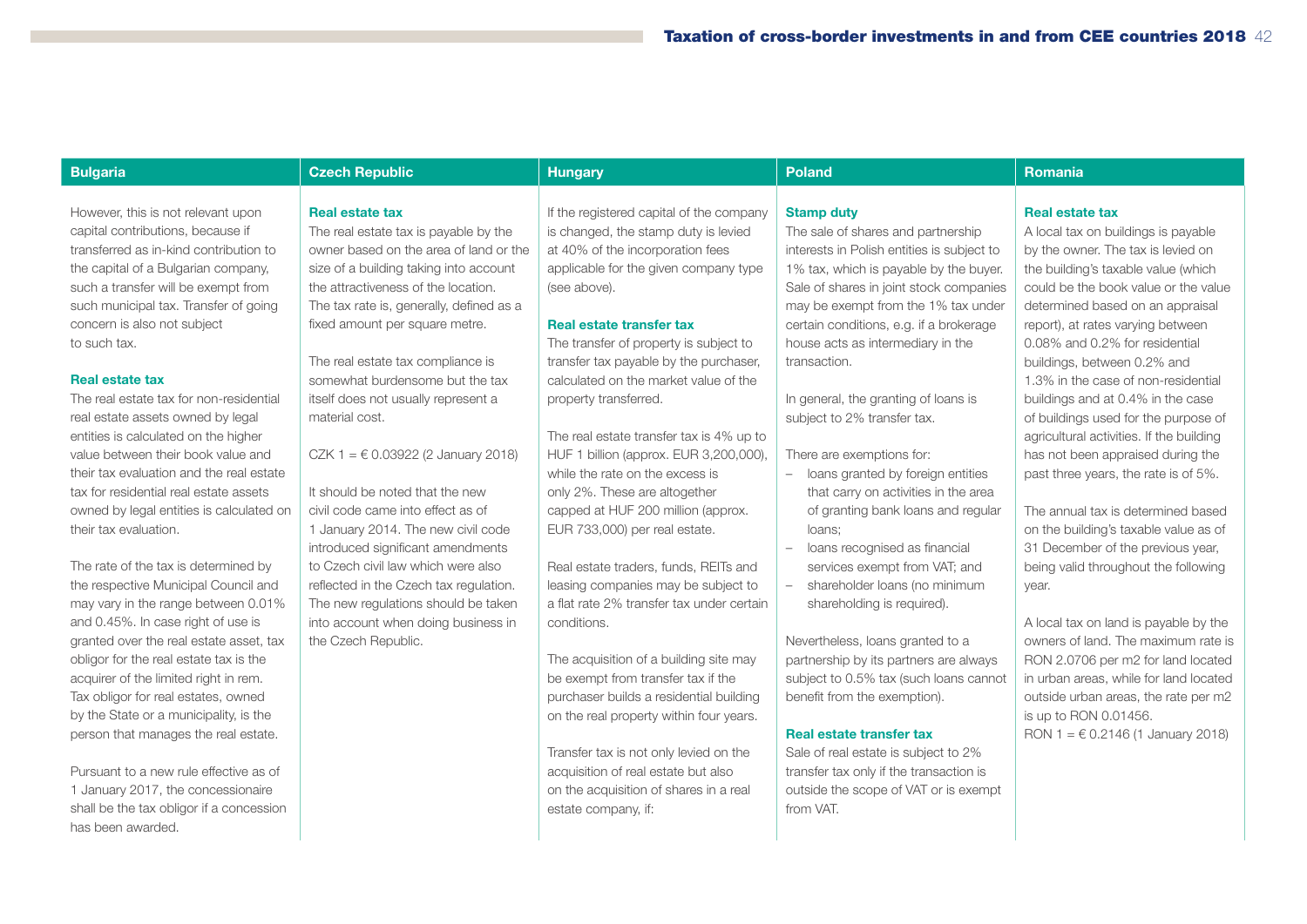| <b>Bulgaria</b>                                                                                                                                                                                                                                                                                                                                                                    | <b>Czech Republic</b> | <b>Hungary</b>                                                                                                                                                                                                                                                                                                                                                                                                                                                                                                                                                                                                                                                                                                                                                                                                                                                                                                                                                                                                                                                                                                                                                                                                  | <b>Poland</b>                                                                                                                                                                                                                                                                                                                                                                                                                                                                                                                                                                                                                                                                                                                                                                                                                                                   | Romania |
|------------------------------------------------------------------------------------------------------------------------------------------------------------------------------------------------------------------------------------------------------------------------------------------------------------------------------------------------------------------------------------|-----------------------|-----------------------------------------------------------------------------------------------------------------------------------------------------------------------------------------------------------------------------------------------------------------------------------------------------------------------------------------------------------------------------------------------------------------------------------------------------------------------------------------------------------------------------------------------------------------------------------------------------------------------------------------------------------------------------------------------------------------------------------------------------------------------------------------------------------------------------------------------------------------------------------------------------------------------------------------------------------------------------------------------------------------------------------------------------------------------------------------------------------------------------------------------------------------------------------------------------------------|-----------------------------------------------------------------------------------------------------------------------------------------------------------------------------------------------------------------------------------------------------------------------------------------------------------------------------------------------------------------------------------------------------------------------------------------------------------------------------------------------------------------------------------------------------------------------------------------------------------------------------------------------------------------------------------------------------------------------------------------------------------------------------------------------------------------------------------------------------------------|---------|
| Where a concession for extraction has<br>been awarded, the tax obligor shall<br>be the owner, except for the cases<br>where the concessionaire has been<br>granted with the right of use of the real<br>estate. Real estate with tax evaluation<br>not higher than BGN 1,680 (approx.<br>EUR 860) is exempted from real estate<br>tax.<br>BGN $1 = \epsilon$ 0.511292 (fixed rate) |                       | - the shares obtained (either by<br>the acquirer alone or altogether<br>with close relatives or its related<br>companies, as the case may be)<br>reach 75% of all the shares.<br>A real estate company is a business<br>association that:<br>- owns real estate located in<br>Hungary for more than 75% of<br>the overall assets (liquid assets,<br>financial receivables, loans,<br>deferred income and accrued<br>expenses excluded), taking into<br>account the book values of the<br>assets as registered in the balance<br>sheet at the balance sheet date; or<br>- has a direct or indirect share<br>of at least 75% in a business<br>association that owns real estate<br>located in Hungary for more than<br>75% of the overall assets (liquid<br>assets and financial receivables<br>excluded), taking into account<br>the book values of the assets as<br>registered in the balance sheet at<br>the balance sheet date.<br>The transfer tax is levied on the market<br>value of the real estate, prorated to the<br>shares being acquired.<br>On certain conditions, the transfer<br>of real estate or shares in real estate<br>companies between related parties<br>may be exempt from transfer tax. | <b>Real estate tax</b><br>The real estate tax generally applies to<br>the owners, perpetual usufructuaries<br>and freeholders of properties. The tax<br>applies to (i) land, (ii) buildings or parts<br>thereof and (iii) constructions or parts<br>thereof connected with business<br>activities. RET is payable to local<br>authorities, which set RET rates within<br>the statutory maximum rates.<br>The maximum RET rates in 2017:<br>- on land used for business<br>activities - PLN 0.91 per m2 (i.e.<br>PLN 9,100 per ha);<br>- on buildings or parts thereof used<br>for business activities - PLN 23,10<br>per m2 of usable surface;<br>- on constructions or parts thereof<br>used for business activities -<br>2% tax on the initial value of a<br>construction, adopted for tax<br>depreciation purposes.<br>PLN $1 = 60.2404$<br>(19 April 2018). |         |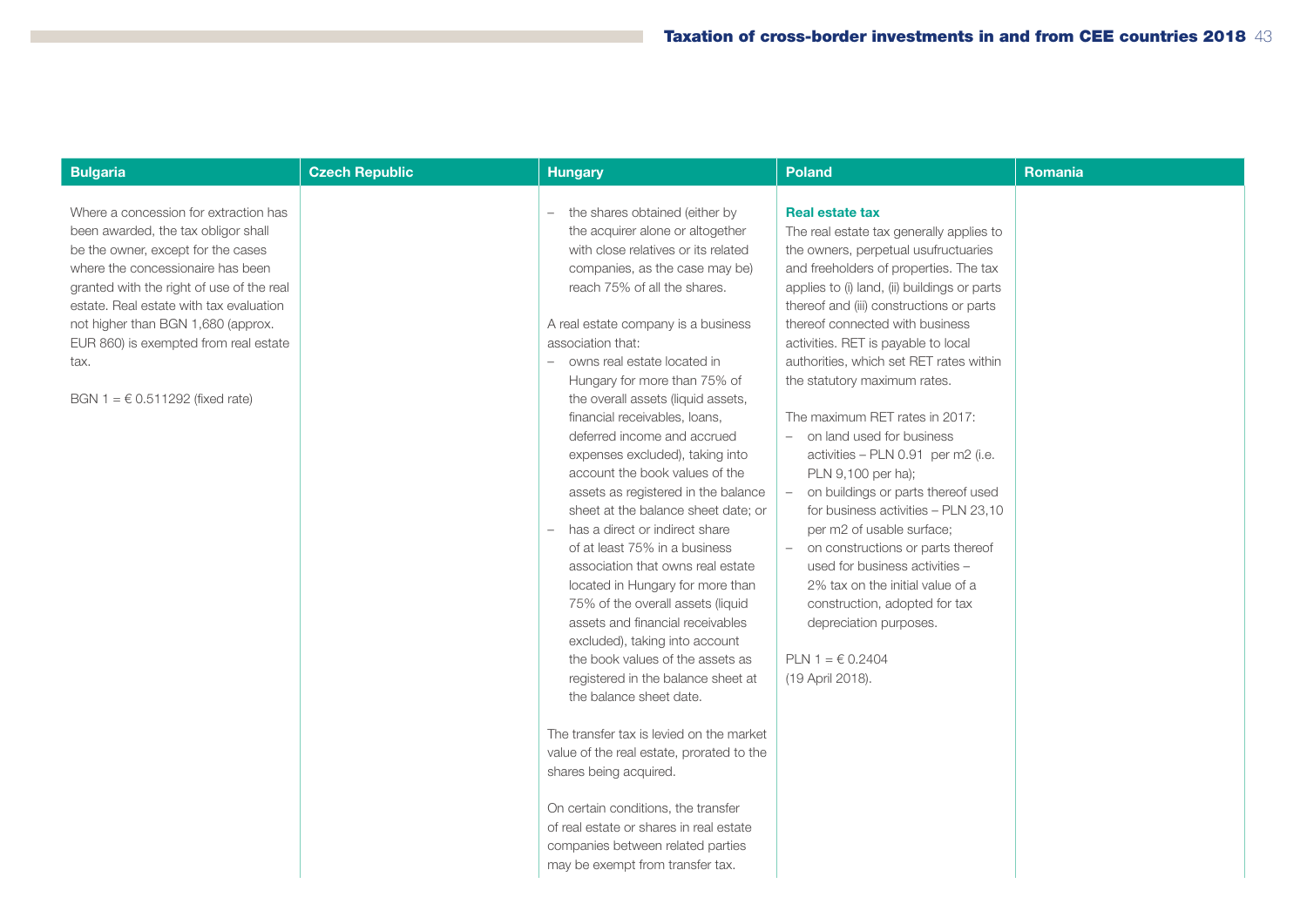| Bulgaria | <b>Czech Republic</b> | <b>Hungary</b>                                                                                                                                                                                                                                                                                              | <b>Poland</b> | Romania |
|----------|-----------------------|-------------------------------------------------------------------------------------------------------------------------------------------------------------------------------------------------------------------------------------------------------------------------------------------------------------|---------------|---------|
|          |                       | <b>Building tax</b><br>It may be imposed by local<br>municipalities. It is an annual levy<br>on the owners of buildings and<br>advertising spaces, registered as such<br>as of 1 January of the given tax year.                                                                                             |               |         |
|          |                       | The legislation fixes the upper limit<br>of the rate at HUF 1,100 (approx.<br>EUR 3.5) / m2 or at 3.6% of the<br>adjusted market value $(= 50\% \text{ of the})$<br>market value) of the building and at<br>HUF 12,000 (approx. EUR 3.5) / m2 of<br>the advertising space                                   |               |         |
|          |                       | <b>Tax on land</b><br>The owner of land situated in the<br>territory of an urban area may be taxed<br>by the relevant local municipalities.<br>The upper limit of the tax is fixed at<br>HUF 200 (approx. EUR 0.6) /m2 or at<br>3% of the adjusted market value (=<br>50% of the market value) of the land. |               |         |
|          |                       | HUF $1 = \text{\textsterling} 0.0032 \text{ (* } 2017)$                                                                                                                                                                                                                                                     |               |         |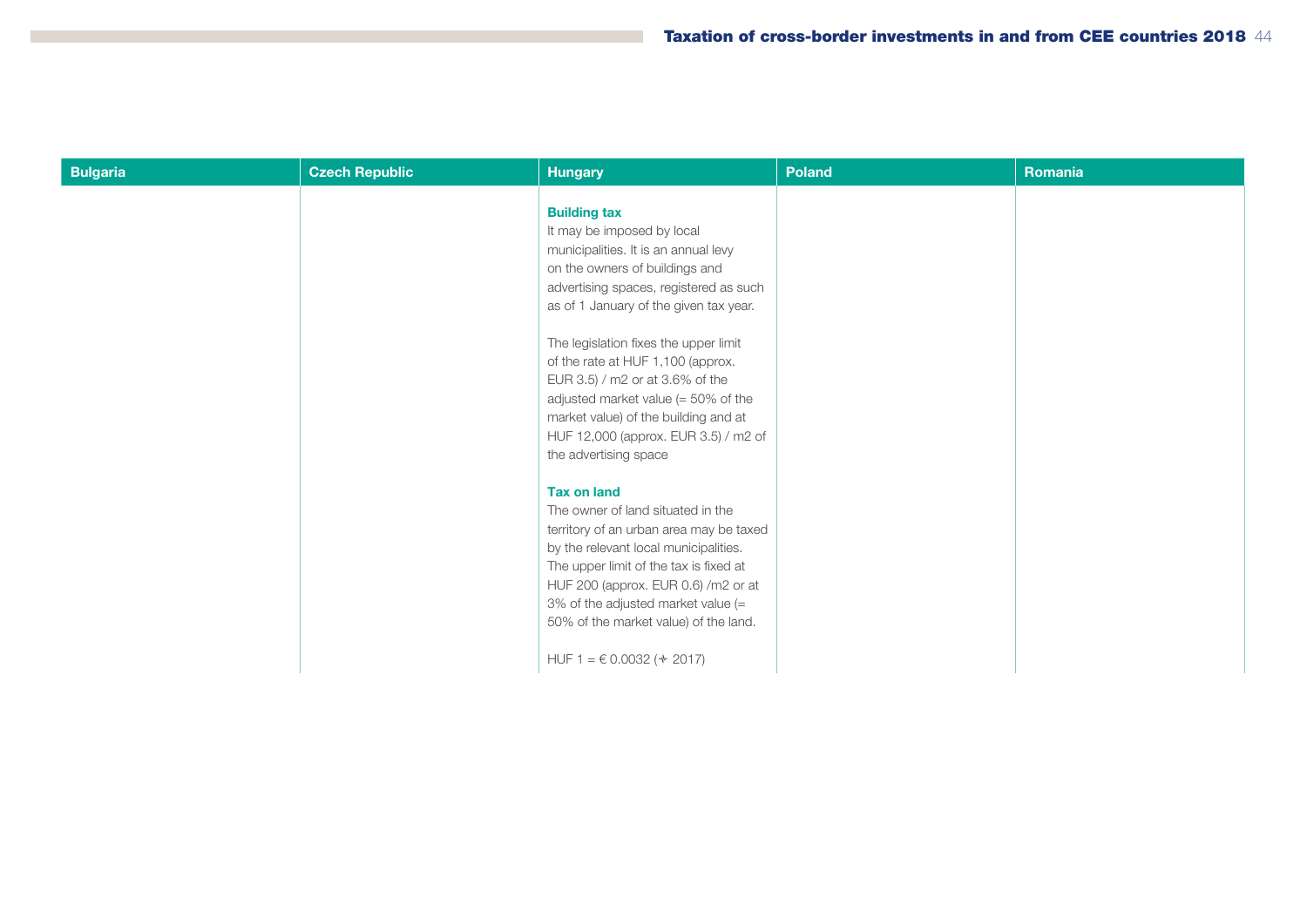#### 2. Corporate income tax (CIT) 2.1 CIT and wealth taxes

| The general CIT rate is 19% for tax<br>The general CIT rate is flat 9%.<br>The general CIT rate is 19%. A<br>The general CIT rate is 16%.<br>The general CIT rate in 2018 is 10%.<br>periods from 2010 onwards.<br>company is regarded a Polish tax<br>Resident companies are taxed on their<br>Licensing incentive<br>resident if it has either its registered<br>worldwide income. The taxable base is<br>A special rate of 5% applies to<br>50% of the profit from royalty revenues<br>office or place of management in<br>profits for non-deductible expenses<br>computed on the basis of accounting<br>taxable profits of certain investment<br>may be deducted from the CIT base.<br>Poland. A Polish resident company<br>and non-taxable income.<br>funds (generally retail funds or<br>The amount of the reduction may not<br>is subject to CIT on its worldwide<br>profit by adjusting it for tax purposes.                                                                                                                                                                                                                                                                                                                                                                                                                                                                                                                                                                                                                                                                                                                                                                                                                                                                                                                                                                                                                                                                                                                                                                                                                                                                                                                                                                                                                                                                                                                                                                                                                                                                                                                                                                                                                                                                                                                                                                                                                                                                                                                                                                                                                                                                                  |                                                                            |
|-------------------------------------------------------------------------------------------------------------------------------------------------------------------------------------------------------------------------------------------------------------------------------------------------------------------------------------------------------------------------------------------------------------------------------------------------------------------------------------------------------------------------------------------------------------------------------------------------------------------------------------------------------------------------------------------------------------------------------------------------------------------------------------------------------------------------------------------------------------------------------------------------------------------------------------------------------------------------------------------------------------------------------------------------------------------------------------------------------------------------------------------------------------------------------------------------------------------------------------------------------------------------------------------------------------------------------------------------------------------------------------------------------------------------------------------------------------------------------------------------------------------------------------------------------------------------------------------------------------------------------------------------------------------------------------------------------------------------------------------------------------------------------------------------------------------------------------------------------------------------------------------------------------------------------------------------------------------------------------------------------------------------------------------------------------------------------------------------------------------------------------------------------------------------------------------------------------------------------------------------------------------------------------------------------------------------------------------------------------------------------------------------------------------------------------------------------------------------------------------------------------------------------------------------------------------------------------------------------------------------------------------------------------------------------------------------------------------------------------------------------------------------------------------------------------------------------------------------------------------------------------------------------------------------------------------------------------------------------------------------------------------------------------------------------------------------------------------------------------------------------------------------------------------------------------------------------|----------------------------------------------------------------------------|
| <b>Wealth taxes</b><br>funds investing in certain securities).<br>exceed 50% of the pre-tax profits of<br>income.<br>Also a special rate of 0% applies<br>There is no wealth tax in Romania.<br>Collective investment schemes that<br>the given tax year.<br>have been admitted to public offering<br>to taxable profits of pension funds.<br>A lowered 15% CIT rate applies<br>in the Republic of Bulgaria, national<br>Domestic source income subject to a<br>Minimum tax base<br>to so-called 'small taxpayers' (i.e.<br>final withholding tax is not included in<br>If both the pre-tax profit and the<br>entities whose sales revenue.<br>investment funds and special purpose<br>the CIT base.<br>including output VAT, for the previous<br>investment companies shall be exempt<br>tax base of an entity are less than<br>from CIT.<br>the 'minimum tax base', i.e. 2%<br>year didn't exceed the equivalent<br>in PLN of EUR 1.2 million and for<br>Resident companies (i.e. legal entities<br>of the entity's total revenues and<br>Alternative final corporate taxes<br>seated or having a place of effective<br>are adjusted by certain items (e.g.<br>taxpayers starting business activity,<br>management in the Czech Republic)<br>in their first tax year. There are some<br>are levied on some categories of<br>income attributable to a permanent<br>are taxed on their worldwide income.<br>restrictions to benefit from 15% CIT<br>expenses. The taxed expense, when<br>establishment abroad, certain<br>properly documented, and the tax are<br>The tax base is computed based<br>percentage of shareholder loans), the<br>rate for taxpayers who were subject to<br>deductible for profit tax purposes.<br>on the accounting profit based on<br>minimum tax base will apply, unless<br>restructuring.<br>the Czech accounting standards.<br>the taxpayer chooses to provide a<br>Out-of-pocket expenses related to<br>The accounting profit is then adjusted<br>special declaration detailing its cost<br>Non-resident companies are subject<br>to CIT only on income from Polish<br>business activity, social expenses,<br>and income structure to the tax<br>for tax purposes.<br>rendered in-kind expenses (including<br>sources (i.e. earned in Poland), unless<br>authority proving that its general tax<br>expenses for contributions for<br><b>Wealth taxes</b><br>base is accurate. This rule does not<br>a double tax treaty (DTT) provides<br>There is no wealth tax in the Czech<br>voluntary health and social security,<br>apply in the pre-company period and<br>otherwise.<br>'Life' insurance and certain expenses<br>Republic.<br>in the first tax year.<br>for food vouchers) and expenses<br>Income of Polish investment and<br>rendered in-kind related to company<br>pension funds, as well as Polish-<br>assets used for private purposes by<br>sourced income of foreign investment<br>company employees, are subject to<br>and pension funds fulfilling certain<br>the 10% alternative final corporate tax.<br>conditions, may be exempt from CIT<br>in Poland Poland (the CIT exemption is<br><b>Wealth taxes</b><br>not applicable in case of some funds | The taxable base for CIT purposes is<br>determined by adjusting accounting |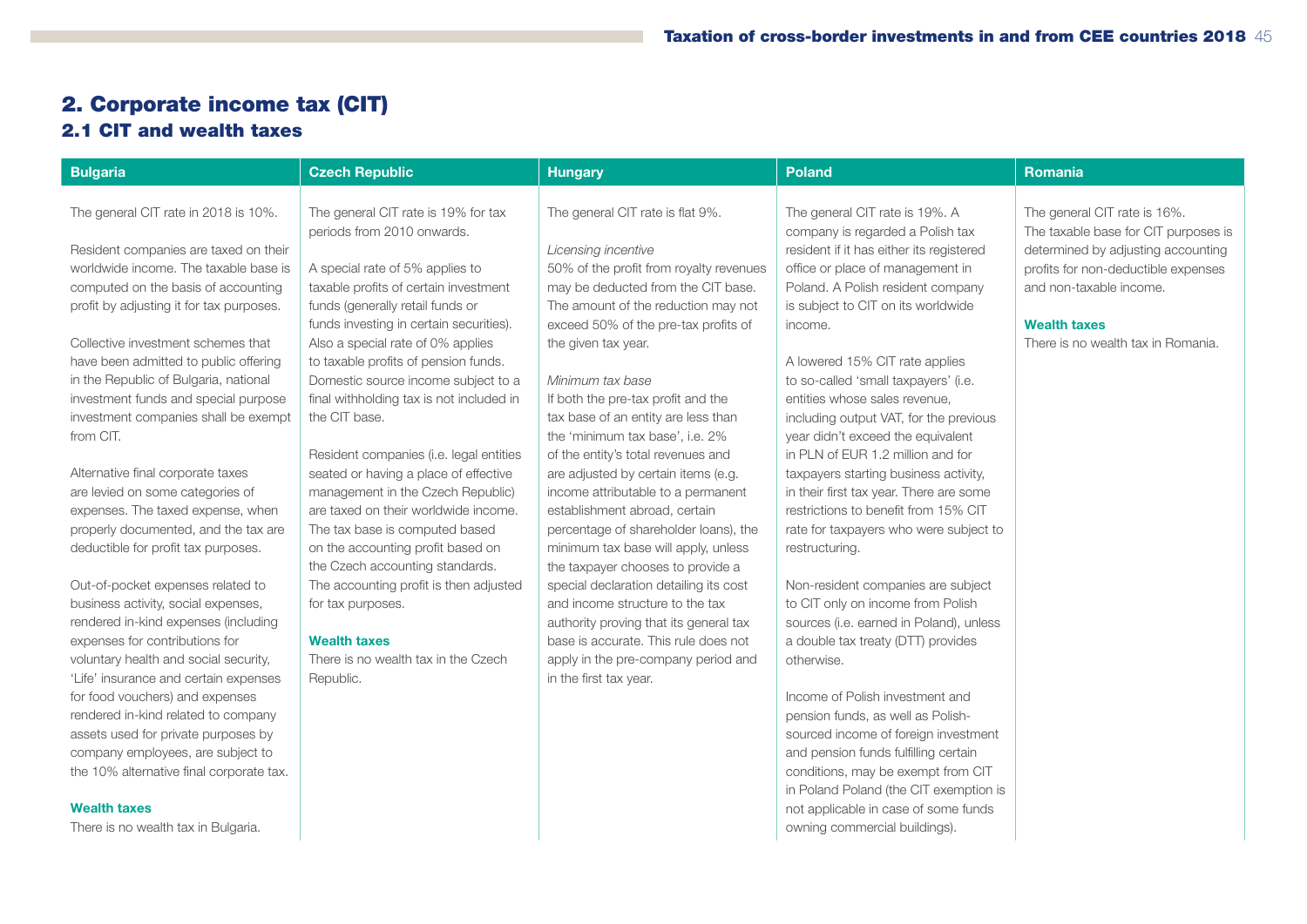| <b>Bulgaria</b> | <b>Czech Republic</b> | <b>Hungary</b>                                                                                                                                                                                                                                                                                                                                                                                                                                                                                                                                                                                                                                                                                                                                                                                                                                                     | Poland                                                                                                                                                                                                                                                                                                                                                                                                                                                                                                                                                                                                                                                                                                                                                                                                                                                                                                                                                                                                                        | Romania |
|-----------------|-----------------------|--------------------------------------------------------------------------------------------------------------------------------------------------------------------------------------------------------------------------------------------------------------------------------------------------------------------------------------------------------------------------------------------------------------------------------------------------------------------------------------------------------------------------------------------------------------------------------------------------------------------------------------------------------------------------------------------------------------------------------------------------------------------------------------------------------------------------------------------------------------------|-------------------------------------------------------------------------------------------------------------------------------------------------------------------------------------------------------------------------------------------------------------------------------------------------------------------------------------------------------------------------------------------------------------------------------------------------------------------------------------------------------------------------------------------------------------------------------------------------------------------------------------------------------------------------------------------------------------------------------------------------------------------------------------------------------------------------------------------------------------------------------------------------------------------------------------------------------------------------------------------------------------------------------|---------|
|                 |                       | Foreign tax credit<br>In the absence of a treaty, unilateral<br>relief is provided by way of a credit for<br>income taxes paid abroad.<br>Unilateral credit relief will be<br>determined separately for each item<br>of foreign-source income. The credit<br>will be limited to 90% of the foreign tax<br>and cannot exceed the Hungarian tax<br>burden on the relevant income.<br>Local business tax<br>Hungarian companies are subject to<br>local business tax, at a maximum rate<br>of 2%. The tax base is fundamentally<br>the turnover, less costs of goods sold<br>and cost of mediated services (which<br>are subject to certain limitations) and<br>costs of materials, subcontractor fees<br>and direct R&D costs.<br>Interest and royalty income are not<br>subject to local business tax.<br><b>Wealth taxes</b><br>There is no wealth tax in Hungary. | Starting from 2018, CIT taxpayers<br>have to calculate income from capital<br>gains separately from other income<br>(e.g. operational income). Therefore, if<br>the taxpayer earns income from<br>only one of these sources, and in<br>the second source incurs a tax loss<br>- income from one source is taxed<br>without deducting the loss incurred on<br>the second source of revenue.<br>Minimum CIT on commercial<br>properties (Minimum Tax)<br>Starting from 2018, Minimum Tax<br>on commercial real estate properties<br>(office buildings, shopping malls,<br>department stores, markets, boutiques<br>and other buildings) which initial<br>value exceeds PLN 10 million was<br>introduced. The tax is paid on a<br>monthly basis. The monthly rate is<br>0.035% and tax base is determined as<br>initial value of building for tax purpose<br>decreased by PLN 10 million.<br>Minimum Tax may be deducted<br>from advance payments on CIT and<br>annual CIT liability in a year for which<br>Minimum Tax was due. |         |
|                 |                       |                                                                                                                                                                                                                                                                                                                                                                                                                                                                                                                                                                                                                                                                                                                                                                                                                                                                    |                                                                                                                                                                                                                                                                                                                                                                                                                                                                                                                                                                                                                                                                                                                                                                                                                                                                                                                                                                                                                               |         |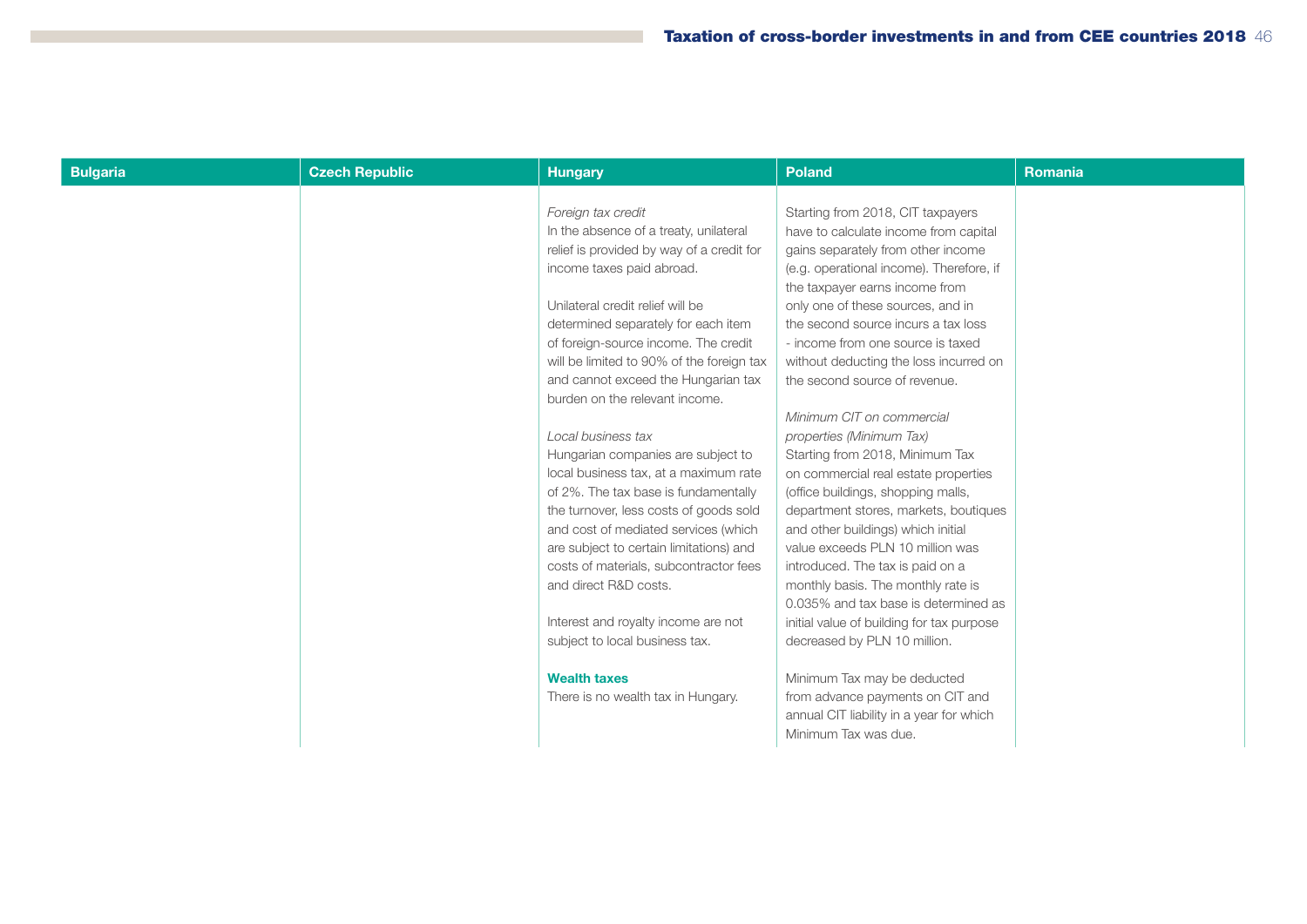| <b>Bulgaria</b> | <b>Czech Republic</b> | <b>Hungary</b> | Poland                                                                                                                                                                                                                                | Romania |
|-----------------|-----------------------|----------------|---------------------------------------------------------------------------------------------------------------------------------------------------------------------------------------------------------------------------------------|---------|
|                 |                       |                | It is planned to extend in 2019<br>Minimum Tax to all of the buildings<br>leased to third-parties. Moreover, tax<br>base will be calculated as cumulative<br>value of buildings owned by the<br>taxpayer decreased by PLN 10 million. |         |
|                 |                       |                | <b>Wealth taxes</b><br>There is no wealth tax in Poland.                                                                                                                                                                              |         |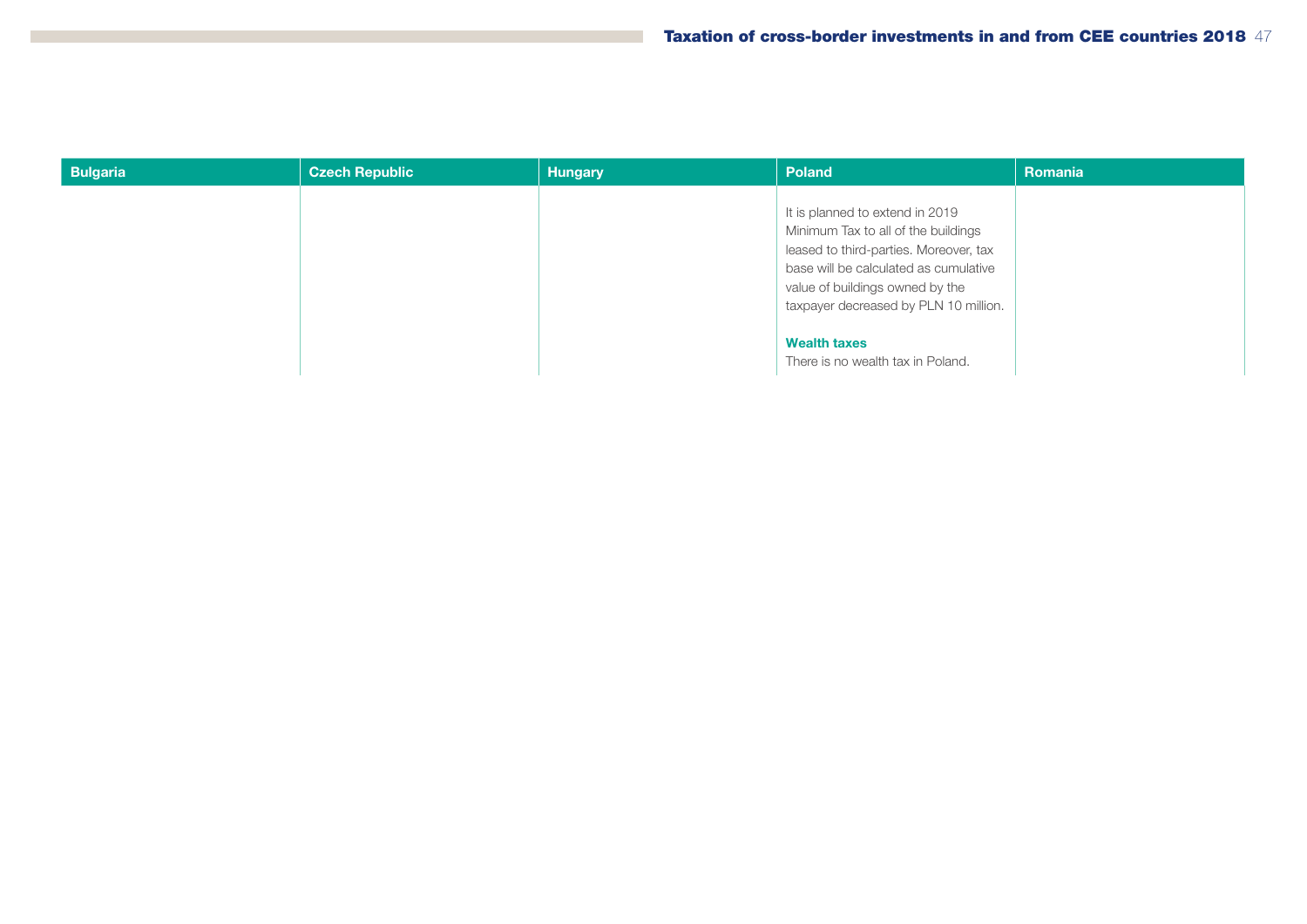# 2.2 Dividend regime (participation exemption)

| Bulgaria                                                                                                                                                                                                                                                                                                                                                                                                                                                                                                                                                                                                                                                                                                                                                                                                                                                                                                                                                                                                                                                                          | <b>Czech Republic</b>                                                                                                                                                                                                                                                                                                                                                                                                                                                                                                                                                                                                                                                                                                                                                                                                                                                                                                                                                                                                                                                                                                                    | <b>Hungary</b>                                                                                                                                                                                                                                                                                                                                                                                                                                                                                                                                                                                                                                                                                                                                                                         | <b>Poland</b>                                                                                                                                                                                                                                                                                                                                                                                                                                                                                                                                                                                                                                                                                                                                                                                                                                                                                                                                                 | <b>Romania</b>                                                                                                                                                                                                                                                                                                                                                                                                                                                                                                                                                                                                                                                                                                                                                                                                                                                                                                                                                                                                                                     |
|-----------------------------------------------------------------------------------------------------------------------------------------------------------------------------------------------------------------------------------------------------------------------------------------------------------------------------------------------------------------------------------------------------------------------------------------------------------------------------------------------------------------------------------------------------------------------------------------------------------------------------------------------------------------------------------------------------------------------------------------------------------------------------------------------------------------------------------------------------------------------------------------------------------------------------------------------------------------------------------------------------------------------------------------------------------------------------------|------------------------------------------------------------------------------------------------------------------------------------------------------------------------------------------------------------------------------------------------------------------------------------------------------------------------------------------------------------------------------------------------------------------------------------------------------------------------------------------------------------------------------------------------------------------------------------------------------------------------------------------------------------------------------------------------------------------------------------------------------------------------------------------------------------------------------------------------------------------------------------------------------------------------------------------------------------------------------------------------------------------------------------------------------------------------------------------------------------------------------------------|----------------------------------------------------------------------------------------------------------------------------------------------------------------------------------------------------------------------------------------------------------------------------------------------------------------------------------------------------------------------------------------------------------------------------------------------------------------------------------------------------------------------------------------------------------------------------------------------------------------------------------------------------------------------------------------------------------------------------------------------------------------------------------------|---------------------------------------------------------------------------------------------------------------------------------------------------------------------------------------------------------------------------------------------------------------------------------------------------------------------------------------------------------------------------------------------------------------------------------------------------------------------------------------------------------------------------------------------------------------------------------------------------------------------------------------------------------------------------------------------------------------------------------------------------------------------------------------------------------------------------------------------------------------------------------------------------------------------------------------------------------------|----------------------------------------------------------------------------------------------------------------------------------------------------------------------------------------------------------------------------------------------------------------------------------------------------------------------------------------------------------------------------------------------------------------------------------------------------------------------------------------------------------------------------------------------------------------------------------------------------------------------------------------------------------------------------------------------------------------------------------------------------------------------------------------------------------------------------------------------------------------------------------------------------------------------------------------------------------------------------------------------------------------------------------------------------|
| National<br>Dividends received from other resident<br>companies are exempt from income<br>tax, except for dividends distributed by<br>REITs, as well as cases qualifying as<br>hidden distribution of profit.<br>International<br>Inbound dividends derived by a<br>Bulgarian resident are part of the<br>taxable base of the receiving company<br>and taxed at the normal CIT rate.<br>Dividends distributed by foreign<br>entities that are tax residents of an<br>EU-member state, or a country, which<br>is a party to the Agreement for the<br>European Economic Area, are exempt<br>from CIT except for cases qualifying as<br>hidden distribution of profit and except<br>for dividends from distribution of profits<br>by EU or EEA based subsidiaries<br>as far as such distributed amounts<br>are expenses deductible for tax<br>purposes at the level of the distributing<br>subsidiary and/or lead to decrease of<br>its taxable financial result regardless<br>of how these amounts have been<br>booked accounting-wise at the level of<br>the distributing company. | National<br>A domestic distribution of dividends is<br>exempt from taxation if the recipient<br>is a company of a qualifying legal<br>form, beneficial owner and holds at<br>least 10% of the registered capital<br>of the distributing company for an<br>uninterrupted period of 12 months<br>(this holding period can be fulfilled<br>subsequently). Both companies must<br>have one of the forms listed in the<br>Parent- Subsidiary Directive or be a<br>cooperative (družstvo), the parent<br>company may also be Czech trust<br>fund, municipality, association of<br>municipalities or a family foundation.<br>International<br>Inbound dividends derived by a<br>Czech resident company constitute a<br>separate tax base that is subject to a<br>15% CIT.<br>Moreover, dividends received and<br>beneficially owned by a Czech<br>resident company from an EU resident<br>subsidiary are exempt in the Czech<br>Republic if the recipient holds at<br>least 10% of the registered capital<br>of the distributing company for an<br>uninterrupted period of 12 months<br>(this holding period can be fulfilled<br>subsequently). | National and international<br>Dividends received by Hungarian<br>companies either from Hungarian or<br>from foreign (both EU and non-EU)<br>subsidiaries are exempt from CIT<br>(except for dividends received from<br>CFCs) based on Hungarian domestic<br>law.<br>CFC rules<br>See Section 5 for the definition of CFC.<br>CFCs undistributed profits<br>In certain cases, the undistributed<br>profit of a CFC from certain income<br>types (e.g. interest, capital payments,<br>related party transactions) calculated<br>under Hungarian rules (as if the CFC<br>was a Hungarian tax resident) are<br>considered as corporate tax base<br>increasing items for the Hungarian<br>CFC shareholder companies.<br>Income from dividends received from a<br>CFC is taxable in Hungary. | National and international<br>Dividends received by a resident<br>company from:<br>(i) a resident company is:<br>CIT exempt provided that<br>certain conditions are met<br>(i.e. at least 10% shareholding<br>(as an owner), holding shares<br>for an uninterrupted period<br>of two years (the two years'<br>holding period does not have<br>to be met upfront); or<br>subject to 19% withholding CIT<br>if these conditions are not met:<br>(ii) a non-resident 'privileged' (e.g. EU,<br>EEA, Swiss) company is:<br>CIT exempt provided that<br>certain conditions are met<br>(i.e. at least 10% (for Swiss)<br>company - at least 25%)<br>shareholding (as an owner),<br>holding shares for an<br>uninterrupted period of two<br>years (the two-year holding<br>period does not have to<br>be met upfront); the above<br>exemption does not apply if<br>dividend is received as a result<br>of liquidation of the legal entity<br>making the payments; or | National<br>Dividend payments between resident<br>companies are subject to a 5% final<br>withholding tax. This rate is cut down<br>to 0% in case of a shareholding of<br>minimum 10% maintained for at least<br>one uninterrupted year. Dividends<br>are tax exempt in the hands of the<br>recipient.<br>International<br>Dividends received by a Romanian<br>company from a non-resident<br>company are included in the ordinary<br>income of the recipient company and<br>taxed at the general tax rate.<br>However, under the domestic law,<br>foreign-source dividends paid by a<br>subsidiary from another EU Member<br>State or a non-EU country with<br>which Romania has concluded a<br>double tax treaty, to its Romanian<br>parent company are exempt from tax<br>in Romania if the Romanian recipient<br>company meets the following<br>conditions:<br>it holds at least 10% of the<br>$ \,$<br>distributing company's shares;<br>the holding has existed for an<br>uninterrupted period of one year<br>prior to the distribution date. |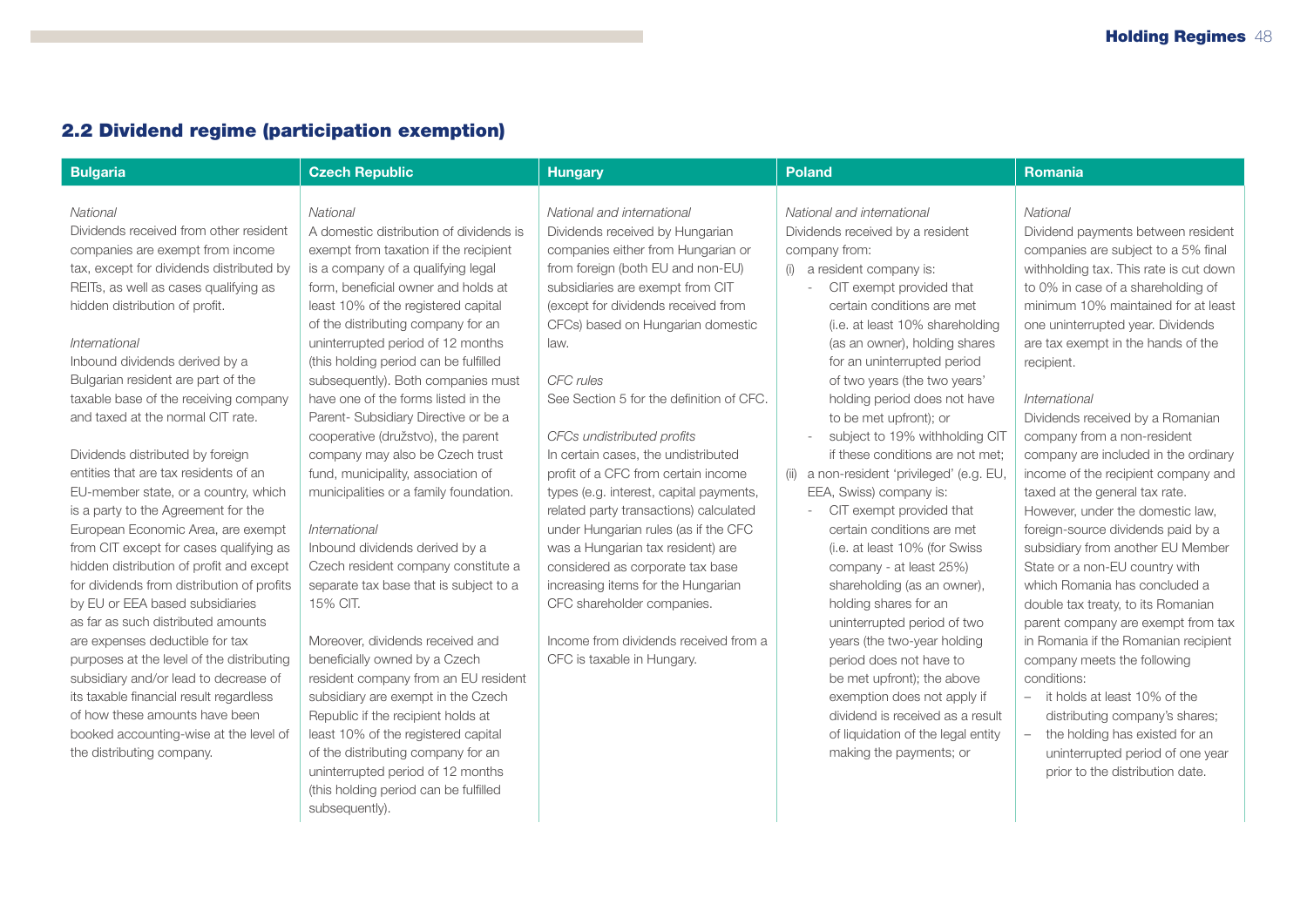| <b>Bulgaria</b>                                                                                                                                                                                                                                                                                                                                                                                                                                                                                                                                                                                                       | <b>Czech Republic</b>                                                                                                                                                                                                                                                                                                                                                                                                                                                                                                                                                                                                                                                                                                                                                                                                                                                                                                                                                                                                                                                                                                                                             | <b>Hungary</b>                                                                                                                                                                                                                                                                                                                                                                                                                                                                                                                                                                                                                                                                                                                                                                                                                                                                                                                                                               | <b>Poland</b>                                                                                                                                                                                                                                                                                                                                                                                                                                                                                                                                                                                                                                                                                                                                                                                                                                                                                                                                                                                                                                                                                                                                                                                   | Romania                                                                                                                                                                                                                                                                                                                                                                                                                                                                                                                                    |
|-----------------------------------------------------------------------------------------------------------------------------------------------------------------------------------------------------------------------------------------------------------------------------------------------------------------------------------------------------------------------------------------------------------------------------------------------------------------------------------------------------------------------------------------------------------------------------------------------------------------------|-------------------------------------------------------------------------------------------------------------------------------------------------------------------------------------------------------------------------------------------------------------------------------------------------------------------------------------------------------------------------------------------------------------------------------------------------------------------------------------------------------------------------------------------------------------------------------------------------------------------------------------------------------------------------------------------------------------------------------------------------------------------------------------------------------------------------------------------------------------------------------------------------------------------------------------------------------------------------------------------------------------------------------------------------------------------------------------------------------------------------------------------------------------------|------------------------------------------------------------------------------------------------------------------------------------------------------------------------------------------------------------------------------------------------------------------------------------------------------------------------------------------------------------------------------------------------------------------------------------------------------------------------------------------------------------------------------------------------------------------------------------------------------------------------------------------------------------------------------------------------------------------------------------------------------------------------------------------------------------------------------------------------------------------------------------------------------------------------------------------------------------------------------|-------------------------------------------------------------------------------------------------------------------------------------------------------------------------------------------------------------------------------------------------------------------------------------------------------------------------------------------------------------------------------------------------------------------------------------------------------------------------------------------------------------------------------------------------------------------------------------------------------------------------------------------------------------------------------------------------------------------------------------------------------------------------------------------------------------------------------------------------------------------------------------------------------------------------------------------------------------------------------------------------------------------------------------------------------------------------------------------------------------------------------------------------------------------------------------------------|--------------------------------------------------------------------------------------------------------------------------------------------------------------------------------------------------------------------------------------------------------------------------------------------------------------------------------------------------------------------------------------------------------------------------------------------------------------------------------------------------------------------------------------------|
| With regard to withholding tax on<br>inbound dividends, local entities are<br>entitled to a tax credit for any tax on<br>dividends levied abroad, even if no<br>treaty exists. The tax credit is limited<br>up to the amount of the respective<br>Bulgarian tax on dividends and is<br>separately determined for each<br>country.<br><b>Impact EU GAAR</b><br>Because of the existing tax evasion<br>rules in force having broader scope<br>the EU GAAR was considered covered<br>in the Bulgarian tax law with no need<br>for amendments in that respect. Thus,<br>no specific impact of the EU GAAR is<br>expected. | Both companies must have a specified<br>legal form, be EU residents and be<br>subject to tax higher than 0%.<br>Dividends received by a Czech<br>resident company from its subsidiary<br>resident in Norway, Iceland or<br>Lichtenstein are tax exempt under<br>similar conditions.<br>The exemption does not apply to<br>dividends distributed from a Czech<br>subsidiary in liquidation (for further<br>conditions please see Section 3.1).<br>The exemption can also be applied,<br>if a Czech resident company receives<br>dividends from a company, that:<br>is a tax resident of a state that has<br>concluded a tax treaty with the<br>Czech Republic;<br>has a legal form similar to a Czech<br>$\overline{\phantom{m}}$<br>joint stock company or a limited<br>liability company or cooperative;<br>and of which<br>the parent-subsidiary relationship<br>is fulfilled (10% for at least 12<br>months); and<br>the subsidiary is subject to CIT of<br>12% or more.<br>The exemption does not apply to<br>dividends received by a Czech<br>parent company from its subsidiary in<br>liquidation (irrespective of the place of<br>seat of the subsidiary). | <b>Impact EU GAAR</b><br>Hungary's withholding tax regime is<br>not based on the Parent-Subsidiary<br>Directive (PSD). According to domestic<br>regulations Hungary does not levy<br>withholding tax on dividends (and<br>interest or royalties) paid to foreign<br>entities irrespective of the location<br>of the recipient or the degree of<br>ownership.<br>Similarly, the participation exemption<br>for dividends received by Hungarian<br>entities is not based on the PSD either.<br>as Hungary exempts all dividends<br>received except for dividends from<br>CFCs.<br>Hungary so far did not specifically<br>implement the PSD GAAR.<br>However, Hungarian domestic<br>legislation already contained GAARs<br>and a PSD SAAR in the form of the<br>CITA's 'dividend' definition which<br>provides that the received dividend<br>shall not be considered as dividend in<br>case the contributing party deducts<br>the respective amount from CIT as<br>expenditure. | - CIT exempt in Poland on the<br>basis of a tax treaty or subject<br>to 19% CIT in Poland (with<br>possibility to apply foreign tax<br>credit) – if the above conditions<br>are not met;<br>(iii) a non-resident 'unprivileged'<br>company is:<br>CIT exempt in Poland on the<br>$\sim$<br>basis of a tax treaty; or<br>subject to 19% CIT in Poland<br>(with possibility to apply foreign<br>tax credit).<br><b>Foreign tax credit</b><br>Tax credit (both direct and underlying)<br>in respect of foreign tax withheld on<br>dividends may also be applicable,<br>depending on a number of<br>requirements under both domestic<br>rules and treaties. Based on domestic<br>rules:<br>- Direct, proportional ordinary tax<br>credit may be used when income<br>of a Polish tax resident is taxed<br>abroad and that income is not tax<br>exempt in Poland.<br>- Additional underlying, proportional<br>tax credit is applicable whenever<br>a company which is a Polish tax<br>resident holds a minimum of 75%<br>shares in an entity taxed on its<br>worldwide income in any treaty<br>country outside the EU / EEA /<br>Switzerland for an uninterrupted<br>period of two years and there is | Until the one-year period is met,<br>dividends are subject to tax (at 16%).<br>In the case of dividends received<br>from other EU Member States, such<br>tax can be claimed back later from<br>the state.<br><b>Impact EU GAAR</b><br>The Romanian Fiscal Code enforced<br>on 1 January 2016, contains<br>provisions which implemented the<br>Parent-Subsidiary Directive GAAR<br>word by word. The tax authorities'<br>focus on scrutinising the applicability<br>of tax exemptions under Parent-<br>Subsidiary Directive could increase. |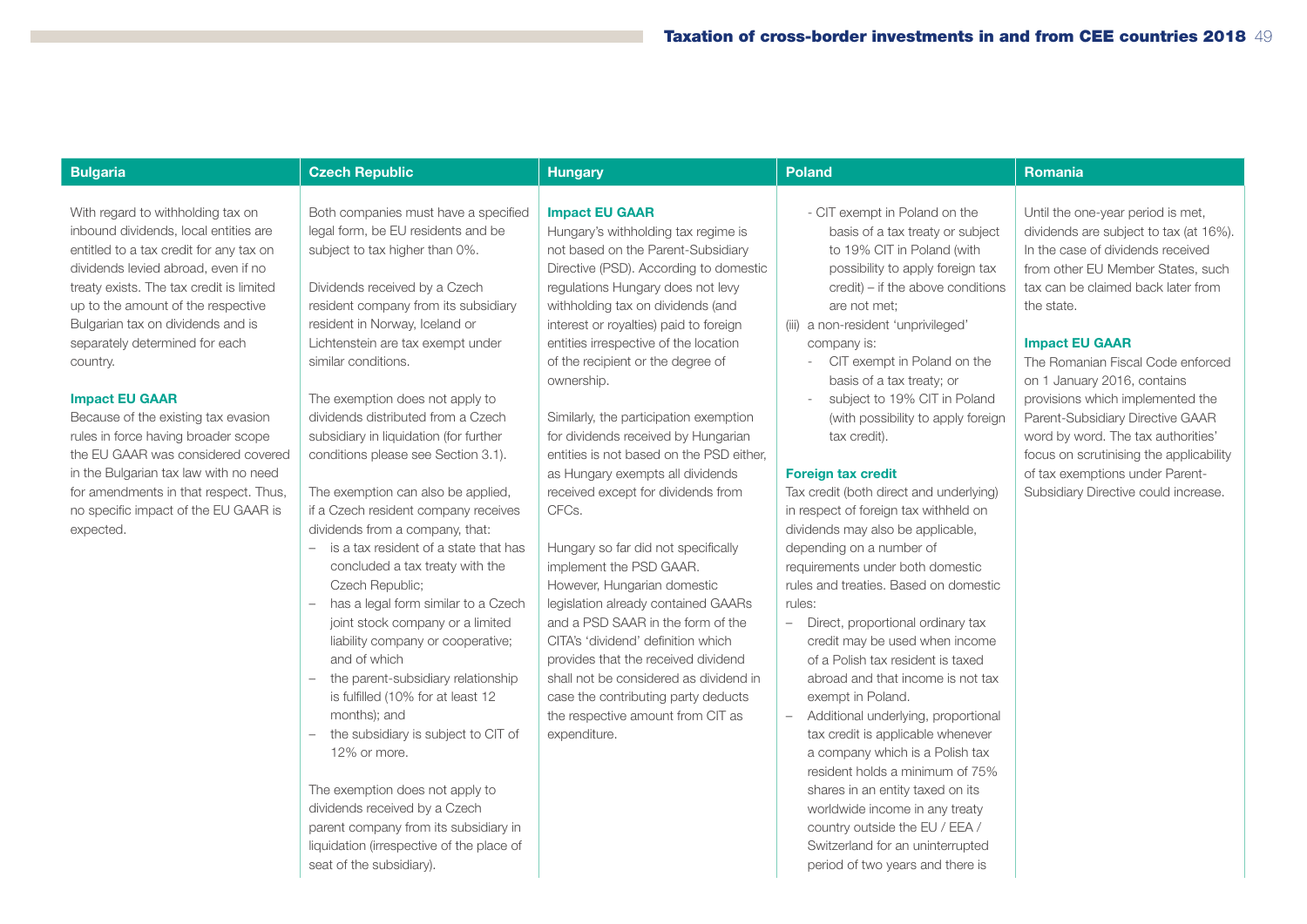| <b>Bulgaria</b> | <b>Czech Republic</b>                    | <b>Hungary</b> | <b>Poland</b>                             | <b>Romania</b> |
|-----------------|------------------------------------------|----------------|-------------------------------------------|----------------|
|                 | The participation exemption also does    |                | a tax treaty in place. In any case,       |                |
|                 | not apply should either the holding      |                | the foreign tax credit cannot             |                |
|                 | company or the subsidiary (regardless    |                | exceed the Polish CIT amount on           |                |
|                 | of tax residency) be tax exempt from     |                | the foreign dividends.                    |                |
|                 | CIT or similar tax, or if they choose to |                |                                           |                |
|                 | be tax exempt or receive similar tax     |                | <b>Impact EU GAAR</b>                     |                |
|                 | advantage.                               |                | Poland has introduced regulations         |                |
|                 |                                          |                | implementing PSD GAAR. Under the          |                |
|                 | As of 1 July 2017, the participation     |                | anti-abuse rule, the tax exemption for    |                |
|                 | exemption also does not apply to         |                | inbound dividends and the exemption       |                |
|                 | received dividends in case these         |                | from withholding tax on outbound          |                |
|                 | were tax deductible at the level         |                | dividends would not apply if dividends    |                |
|                 | of the subsidiary. The rule should       |                | were connected with an agreement, a       |                |
|                 | apply to dividends received as of        |                | transaction, or a legal action or series  |                |
|                 | 1 January 2017.                          |                | of related legal actions, where the       |                |
|                 |                                          |                | main or one of the main purposes was      |                |
|                 | <b>Impact EU GAAR</b>                    |                | benefiting from these tax exemptions      |                |
|                 | The Czech Tax Law was not amended        |                | and such transactions or legal actions    |                |
|                 | as to explicitly include the EU GAAR.    |                | do not reflect the economic reality       |                |
|                 | Czech tax law is generally considered    |                | and are used with the sole intention of   |                |
|                 | to already include sufficient GAAR (see  |                | obtaining a tax benefit detrimental to    |                |
|                 | below).                                  |                | the substance and main purpose of         |                |
|                 |                                          |                | the PSD. For the purpose of the above     |                |
|                 | In the Czech Tax Law the following       |                | rule, it is considered that a transaction |                |
|                 | general concepts of combating abuse      |                | or a legal action does not reflect the    |                |
|                 | of tax rules apply:                      |                | economic reality if it is not performed   |                |
|                 | (i) substance over form principle; and   |                | for justified economic reasons. In        |                |
|                 | (ii) abuse of law concept.               |                | particular, this concerns transferring    |                |
|                 |                                          |                | the ownership of shares of a dividend-    |                |
|                 | The substance over form principle        |                | paying entity or in earning revenue       |                |
|                 | was included in the tax law from         |                | by that entity which is then paid as a    |                |
|                 | 1992, i.e. for its entire modern         |                | dividend.                                 |                |
|                 | existence. Pursuant to this rule, the    |                |                                           |                |
|                 | Tax Authorities are entitled to assess   |                |                                           |                |
|                 | tax based on factual merits of an        |                |                                           |                |
|                 | operation (actual intentions of the      |                |                                           |                |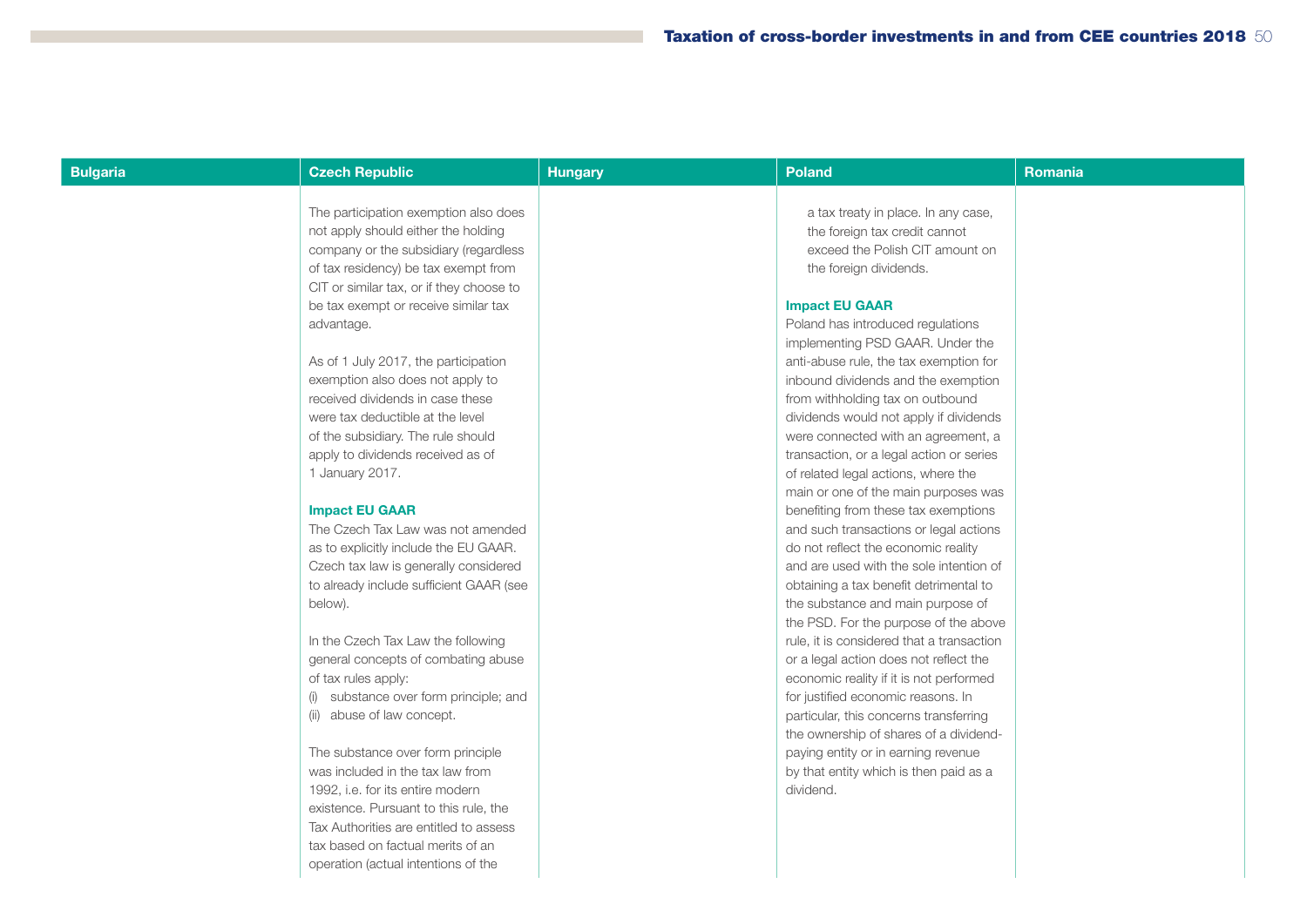| <b>Czech Republic</b><br><b>Bulgaria</b>                                                                                                                                                                                                                                                                                                                                                                                                                                                                                                                                                                                                                                                                                                                                                                                                                                                                                                                                                                                                                                                                                                                                                | <b>Hungary</b> | <b>Poland</b>                                                                                                                                                                                                                                                                                                                                                                                                                                                                       | Romania |
|-----------------------------------------------------------------------------------------------------------------------------------------------------------------------------------------------------------------------------------------------------------------------------------------------------------------------------------------------------------------------------------------------------------------------------------------------------------------------------------------------------------------------------------------------------------------------------------------------------------------------------------------------------------------------------------------------------------------------------------------------------------------------------------------------------------------------------------------------------------------------------------------------------------------------------------------------------------------------------------------------------------------------------------------------------------------------------------------------------------------------------------------------------------------------------------------|----------------|-------------------------------------------------------------------------------------------------------------------------------------------------------------------------------------------------------------------------------------------------------------------------------------------------------------------------------------------------------------------------------------------------------------------------------------------------------------------------------------|---------|
| parties) regardless of how the<br>operation is organised from a formal<br>legal perspective. The case law<br>gradually limited the actual usage of<br>this principle in favour of the abuse of<br>law concept.<br>The abuse of law concept generally<br>originates from Czech constitutional<br>law and started to be adopted to the<br>tax cases by the Czech Supreme<br>Administrative Court from approx.<br>2004. The concept is applied on a<br>strictly case-by-case basis and in<br>general to operations without sound<br>non-tax business motivations that are<br>predominantly designed to derive tax<br>benefits (including, as the case may<br>be, reduction of WHT rate under DTT<br>or tax exemption under the EU Parent-<br>Subsidiary Directive).<br>The application of the abuse of law<br>concept is generally in line with the<br>case law on abuse of law applied by<br>the Court of Justice of the European<br>Union.<br>There is a legislative proposal which<br>should explicitly include GAAR into<br>the Czech Tax Procedural Code as<br>of 2019. However, it is expected that<br>there would be no material change to<br>the current practice described above. |                | The introduction of PSD GAAR may<br>significantly increase the interest<br>of the Polish tax authorities in the<br>examination of applicability of the<br>PSD tax exemption to outbound<br>dividends. Given the vague wording<br>of the Polish provisions implementing<br>PSD GAAR, it is expected that they<br>may raise controversies and the<br>specific prerequisites of applying the<br>PSD GAAR will be shaped mainly by<br>jurisprudence of Polish administrative<br>courts. |         |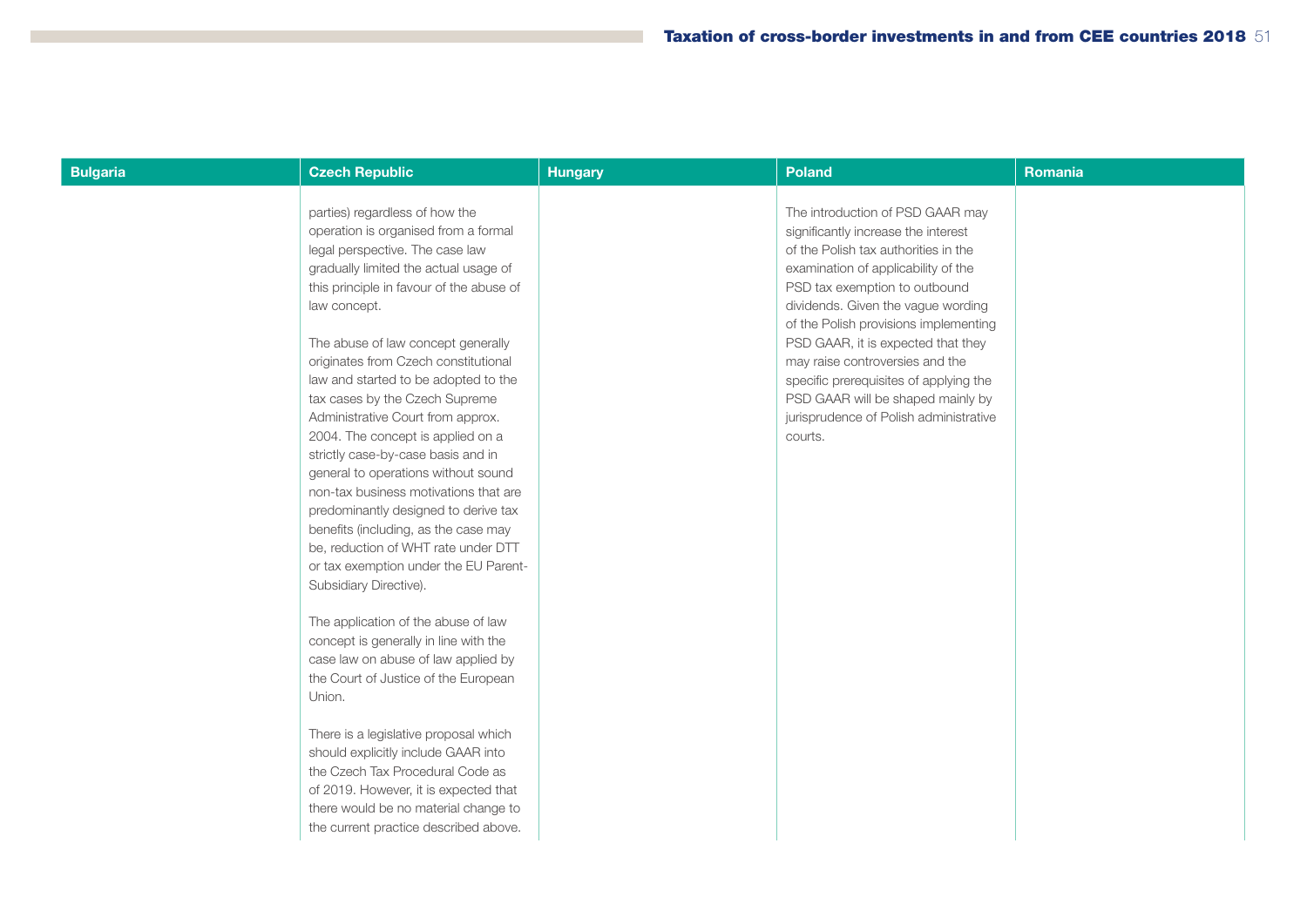### 2.3 Gains on shares (participation exemption)

| <b>Bulgaria</b>                                                                                                                                                                                                                                                                                                                                                                                                                                                                                                     | <b>Czech Republic</b>                                                                                                                                                                                                                                                                                                                                                                                                                                                                                                                                                                                                                                                                                                                                                                                                                                                                                                                                                                                                                                                                                                                                                | <b>Hungary</b>                                                                                                                                                                                                                                                                                                                                                                                                                                                                                                                                                                                                                                                                                                                                                                                                                                                                                                                                                                                                                                | <b>Poland</b>                                                                                                                                                                                                                                                                                                                                                          | Romania                                                                                                                                                                                                                                                                                                                                                                                                                                                                                                                                                                                                                                                                                                                                                                                                                                                                                                                                    |
|---------------------------------------------------------------------------------------------------------------------------------------------------------------------------------------------------------------------------------------------------------------------------------------------------------------------------------------------------------------------------------------------------------------------------------------------------------------------------------------------------------------------|----------------------------------------------------------------------------------------------------------------------------------------------------------------------------------------------------------------------------------------------------------------------------------------------------------------------------------------------------------------------------------------------------------------------------------------------------------------------------------------------------------------------------------------------------------------------------------------------------------------------------------------------------------------------------------------------------------------------------------------------------------------------------------------------------------------------------------------------------------------------------------------------------------------------------------------------------------------------------------------------------------------------------------------------------------------------------------------------------------------------------------------------------------------------|-----------------------------------------------------------------------------------------------------------------------------------------------------------------------------------------------------------------------------------------------------------------------------------------------------------------------------------------------------------------------------------------------------------------------------------------------------------------------------------------------------------------------------------------------------------------------------------------------------------------------------------------------------------------------------------------------------------------------------------------------------------------------------------------------------------------------------------------------------------------------------------------------------------------------------------------------------------------------------------------------------------------------------------------------|------------------------------------------------------------------------------------------------------------------------------------------------------------------------------------------------------------------------------------------------------------------------------------------------------------------------------------------------------------------------|--------------------------------------------------------------------------------------------------------------------------------------------------------------------------------------------------------------------------------------------------------------------------------------------------------------------------------------------------------------------------------------------------------------------------------------------------------------------------------------------------------------------------------------------------------------------------------------------------------------------------------------------------------------------------------------------------------------------------------------------------------------------------------------------------------------------------------------------------------------------------------------------------------------------------------------------|
| Capital gains on the sale of shares<br>are included in the taxable base of<br>resident companies and taxed at the<br>normal CIT rate, except for capital<br>gains from transfer of certain financial<br>instruments (including of shares<br>in collective investment schemes<br>and national investment funds, and<br>of shares, rights and government<br>securities, performed on a regulated<br>market within the meaning of the Law<br>on Financial Instruments Market),<br>which decrease the financial result. | Capital gains are part of the general<br>tax base and subject to CIT at the<br>ordinary rate.<br>Certain participations (especially<br>investments held for trade) are also<br>subject to fair market revaluation<br>accounting. Revaluation gains on such<br>participations are subject to tax unless<br>the below exemption applies.<br>Capital gains realised on sale of shares<br>in domestic or foreign companies can<br>be exempt from taxation if the seller<br>is a beneficial owner of such income<br>and has held at least 10% of the<br>registered capital of the subsidiary for<br>an uninterrupted period of 12 months<br>(this holding period can be fulfilled<br>subsequently).<br>In respect of the sale of a Czech<br>subsidiary, both companies must<br>have one of the forms listed in the<br>Parent-Subsidiary Directive or be a<br>cooperative (družstvo), the parent<br>company may also be a Czech trust<br>fund, a municipality, an association of<br>municipalities or a family foundation.<br>In respect of the sale of an EU<br>subsidiary, both companies must have<br>a specified legal form, be EU residents<br>and be subject to tax. | Gains realised on a shareholding<br>in another (Hungarian or foreign)<br>company are in principle subject to<br>CIT (9%).<br>However, capital gains on the<br>sale and the retirement as in- kind<br>contribution of the so called 'reported'<br>participations are exempt from CIT,<br>unless held in a CFC. (Note: capital<br>losses on the reported participations<br>will not be recognisable for tax<br>purposes.)<br>To qualify as reported participation, the<br>participation should reach the following<br>requirements:<br>- the participation has been held for<br>at least one year; and<br>- has been reported to the tax<br>authority within 75 days of<br>acquisition.<br>Foreign companies holding shares<br>could also avail of the participation<br>exemption on capital gains, if they<br>transfer their place of effective<br>management to Hungary and acquire<br>Hungarian tax residence. In such case,<br>the shares should be reported to the<br>Hungarian tax authority within 75 days<br>from the date of transfer. | Capital gains from the disposal of<br>shares are subject to 19%/15% (for<br>"small-taxpayers" and taxpayers in a<br>first tax year) CIT.<br>Starting from 2018, capital gains from<br>the disposal of shares cannot be<br>aggregated with other income (e.g.<br>income from operating activity) and<br>should be calculated separately within<br>capital gains source. | Capital gains obtained from the<br>sale of shares held in a Romanian<br>legal entity or a foreign legal entity<br>established in a state with which<br>Romania has concluded a DTT are<br>exempt from CIT, if the taxpayer has<br>held at least 10% of the relevant<br>entity's share capital for a minimal<br>uninterrupted period of one year<br>as of the date of share transfer.<br>Otherwise, capital gains are treated<br>as ordinary business income and<br>taxed accordingly.<br><b>Liquidation</b><br>Income obtained by a Romanian<br>company from the liquidation of<br>another Romanian legal person or<br>of a foreign legal entity established<br>in a state with which Romania has<br>concluded a DTT are exempt from<br>CIT provided that it has held at least<br>10% of the liquidated entity's share<br>capital for an uninterrupted period of<br>one year. Otherwise, such income is<br>subject to the general 16% CIT. |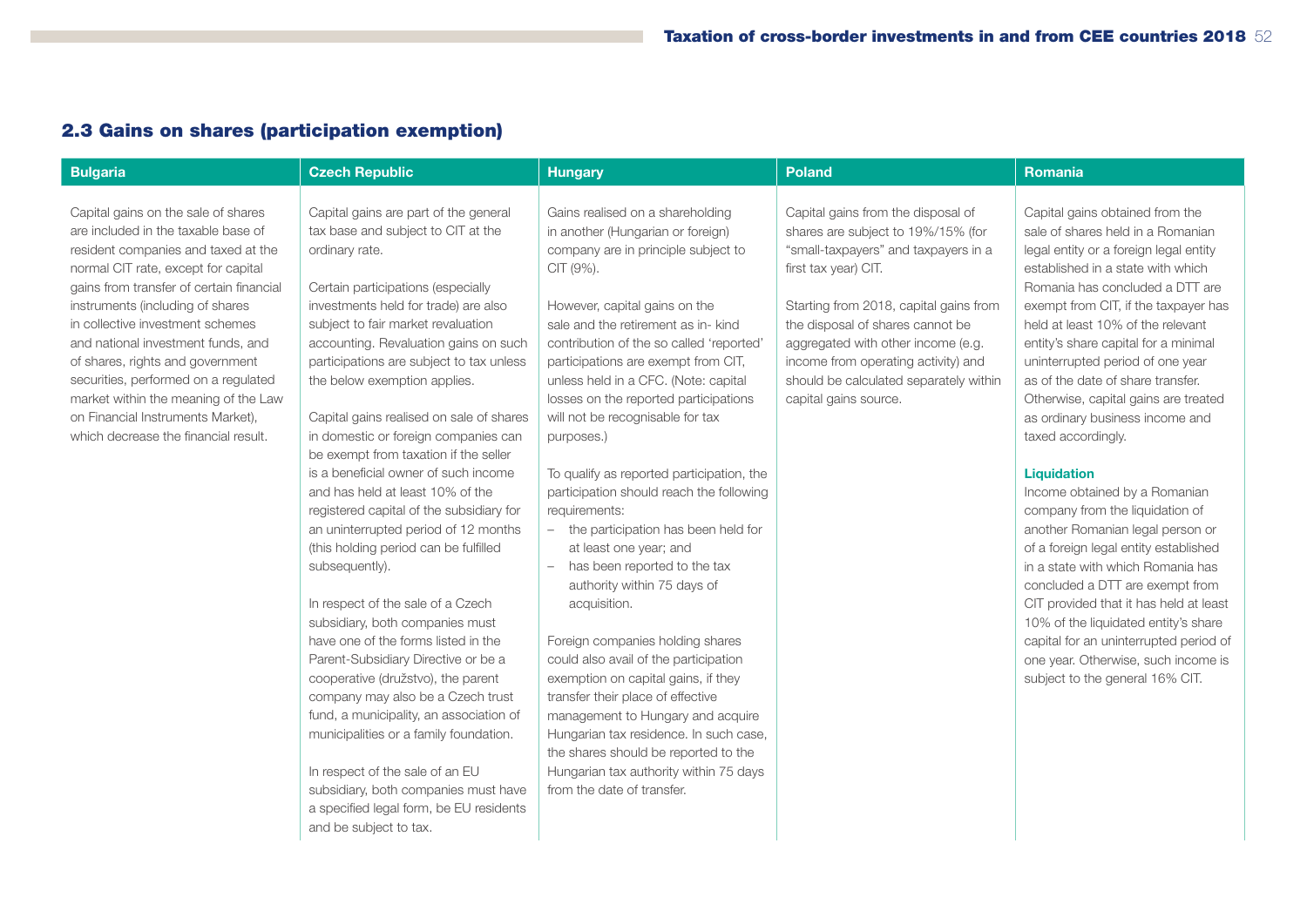| <b>Czech Republic</b>                                                                                                                                                                                                                                                                                                                                                                                                                                                                                                                                                                                                                                                                                                                                                                                                                  | <b>Hungary</b>                                                                                                                                                                                                                                                                                                                                                                                                                                                                                                                                                                                                                                                                                                                                                      | <b>Poland</b> | Romania |
|----------------------------------------------------------------------------------------------------------------------------------------------------------------------------------------------------------------------------------------------------------------------------------------------------------------------------------------------------------------------------------------------------------------------------------------------------------------------------------------------------------------------------------------------------------------------------------------------------------------------------------------------------------------------------------------------------------------------------------------------------------------------------------------------------------------------------------------|---------------------------------------------------------------------------------------------------------------------------------------------------------------------------------------------------------------------------------------------------------------------------------------------------------------------------------------------------------------------------------------------------------------------------------------------------------------------------------------------------------------------------------------------------------------------------------------------------------------------------------------------------------------------------------------------------------------------------------------------------------------------|---------------|---------|
| In respect of the sale of companies<br>from other countries, the exemption<br>applies as long as<br>- the subsidiary is a tax resident of<br>a state that has concluded a tax<br>treaty with the Czech Republic;<br>the subsidiary has a legal form<br>similar to a Czech joint stock<br>company or a limited liability<br>company or cooperative;<br>the parent-subsidiary relationship<br>is fulfilled (10% for at least 12<br>months); and<br>the subsidiary is subject to CIT of<br>at least 12%.<br>The exemption does not apply to the<br>gains on the sale of a Czech subsidiary<br>in liquidation.<br>Furthermore, the exemption does not<br>apply to the gains on sale of shares<br>that were purchased as a part of<br>business enterprise.<br>The participation exemption also does<br>not apply, should either the holding | Other than the above, there is a<br>general CIT exemption for gains on<br>shares realised due to a<br>- reduction of capital, or<br>- a termination without legal<br>succession, excluding all CFC<br>subsidiaries irrespective whether<br>the acquisition of the participation<br>was reported or not.<br>This exemption is also available for<br>reported participations even within one<br>year.<br>A deferral of CIT can also be sought<br>on gains in the case of a preferential<br>transformation or preferential<br>exchange of shares under certain<br>conditions, largely in line with the EC<br>Merger Directive.<br>Tax incentives via preferential<br>transformations are applicable<br>provided that the transactions had<br>actual economic purposes. |               |         |
| company or the subsidiary be tax<br>exempt from CIT or similar tax, if they<br>choose to be tax exempt or receive<br>similar tax advantage, or if they are<br>subject to CIT at the rate of 0%.                                                                                                                                                                                                                                                                                                                                                                                                                                                                                                                                                                                                                                        |                                                                                                                                                                                                                                                                                                                                                                                                                                                                                                                                                                                                                                                                                                                                                                     |               |         |
|                                                                                                                                                                                                                                                                                                                                                                                                                                                                                                                                                                                                                                                                                                                                                                                                                                        |                                                                                                                                                                                                                                                                                                                                                                                                                                                                                                                                                                                                                                                                                                                                                                     |               |         |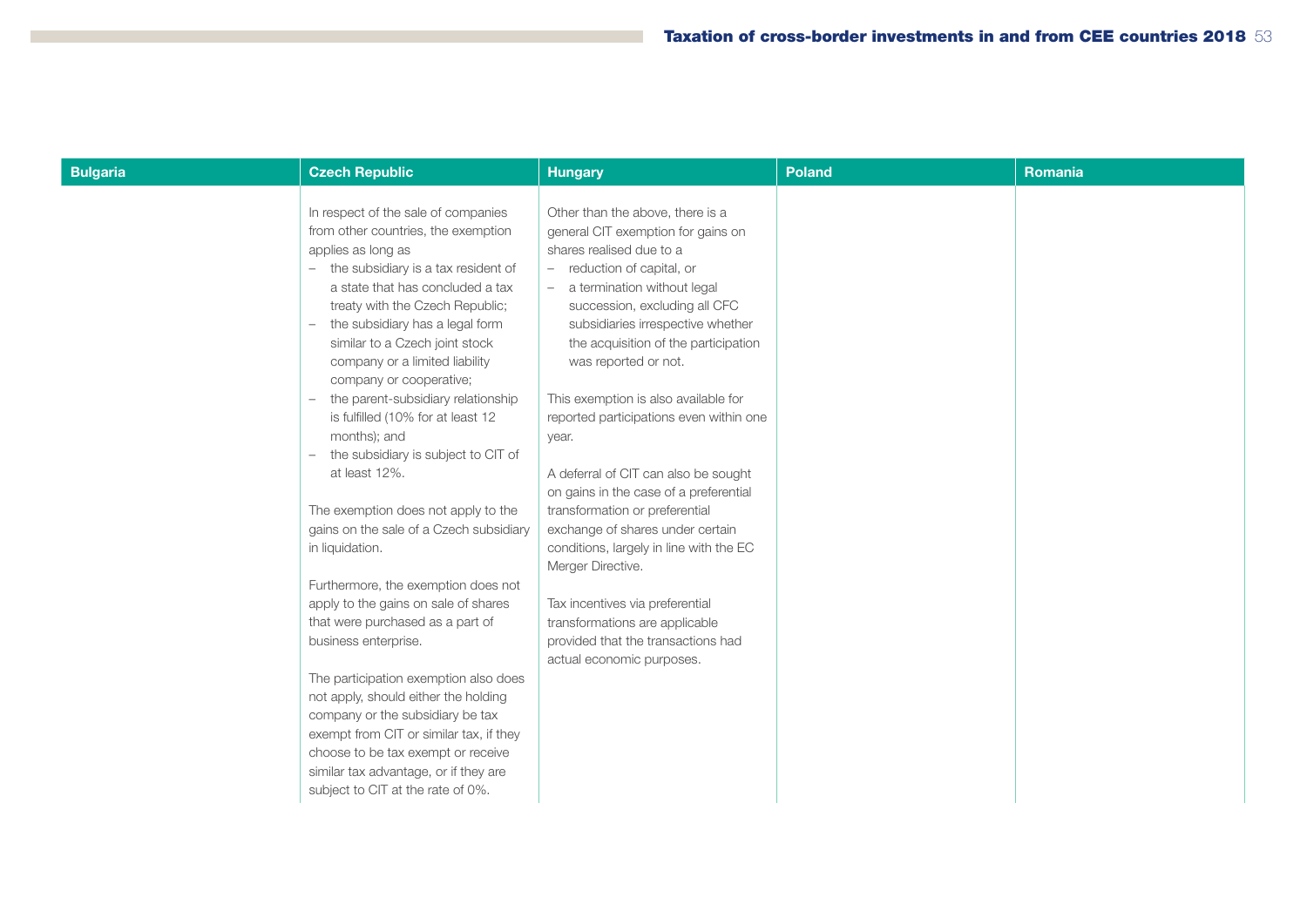#### 2.4 Losses on shares

| <b>Bulgaria</b>                                                                                                                                                                                                                                                                                                                                                                                                                                                            | <b>Czech Republic</b>                                                                                                                                                                                                                                                                                                              | <b>Hungary</b>                                                                                                                                                                                                                                                               | <b>Poland</b>                                                                                                                                                                                                                                                                                                                                                                 | Romania                                                                                                                                                                                                                                                                                                                                     |
|----------------------------------------------------------------------------------------------------------------------------------------------------------------------------------------------------------------------------------------------------------------------------------------------------------------------------------------------------------------------------------------------------------------------------------------------------------------------------|------------------------------------------------------------------------------------------------------------------------------------------------------------------------------------------------------------------------------------------------------------------------------------------------------------------------------------|------------------------------------------------------------------------------------------------------------------------------------------------------------------------------------------------------------------------------------------------------------------------------|-------------------------------------------------------------------------------------------------------------------------------------------------------------------------------------------------------------------------------------------------------------------------------------------------------------------------------------------------------------------------------|---------------------------------------------------------------------------------------------------------------------------------------------------------------------------------------------------------------------------------------------------------------------------------------------------------------------------------------------|
| Capital losses are deductible for tax<br>purposes except for losses from<br>transfer of certain financial instruments<br>(including shares in collective<br>investment schemes and national<br>investment funds, shares, rights and<br>government securities, performed on<br>a regulated market within the meaning<br>of the Law on Financial Instruments<br>Market), for which the effect from the<br>loss is neutralised through adjustment<br>of the financial result. | Capital losses are generally not<br>deductible. However, losses arising<br>from the sale of shares held for trade<br>(except for shares representing<br>controlling or significant influence =<br>holding of at least 20%) and losses<br>resulting from revaluation of such<br>investments to fair market value<br>are deductible. | Capital losses on shares are generally<br>deductible.<br>However, the impairment, and losses<br>and even currency exchange losses<br>realised on participations in a CFC or<br>on reported participations (see Section<br>2.3 above) are not deductible for CIT<br>purposes. | Tax loss on disposal of shares within<br>capital gains source cannot be<br>offset with income from other source<br>(e.g. income from operating activity).<br>Tax loss from each source can be<br>carried forward for five following tax<br>years and settled against profit from<br>the same source of revenue (up to<br>50% of tax loss from given year in one<br>tax year). | Capital losses on shares as result of<br>their sale or evaluation according to<br>accounting regulations are deductible<br>for CIT purposes, if the taxpayer has<br>not held at least 10% of the relevant<br>entity's share capital for a minimum<br>uninterrupted period of one year.<br>Otherwise, capital losses may not be<br>deducted. |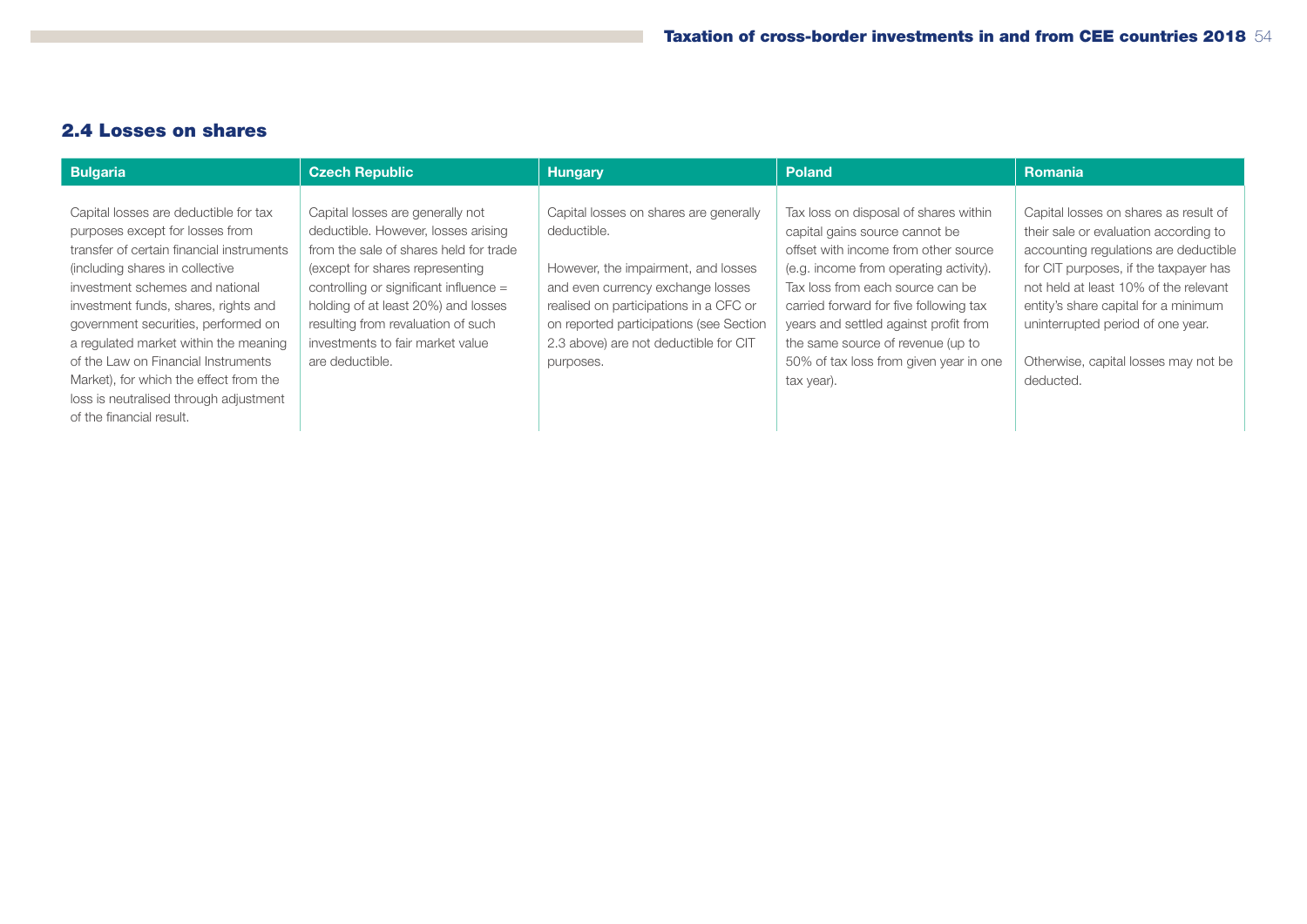### 2.5 Costs relating to the participation

| <b>Bulgaria</b>                                                                                                                                                                                                                                            | <b>Czech Republic</b>                                                                                                                                                                                                                                                                                                                                                                                                                                                                                                                                                                                                                                                                                                                                                                                                                                                                                                                                                                                    | <b>Hungary</b>                                                                                                                                                                                                                                                                                                                                                                                                                                                                                                                                                                                                     | <b>Poland</b>                                                                                                                                                                                                                                                                                                                                                                                                                                                                                                                                                                                                                                                                                                                                                                                                                                           | Romania                                                                                                                                                                                                                              |
|------------------------------------------------------------------------------------------------------------------------------------------------------------------------------------------------------------------------------------------------------------|----------------------------------------------------------------------------------------------------------------------------------------------------------------------------------------------------------------------------------------------------------------------------------------------------------------------------------------------------------------------------------------------------------------------------------------------------------------------------------------------------------------------------------------------------------------------------------------------------------------------------------------------------------------------------------------------------------------------------------------------------------------------------------------------------------------------------------------------------------------------------------------------------------------------------------------------------------------------------------------------------------|--------------------------------------------------------------------------------------------------------------------------------------------------------------------------------------------------------------------------------------------------------------------------------------------------------------------------------------------------------------------------------------------------------------------------------------------------------------------------------------------------------------------------------------------------------------------------------------------------------------------|---------------------------------------------------------------------------------------------------------------------------------------------------------------------------------------------------------------------------------------------------------------------------------------------------------------------------------------------------------------------------------------------------------------------------------------------------------------------------------------------------------------------------------------------------------------------------------------------------------------------------------------------------------------------------------------------------------------------------------------------------------------------------------------------------------------------------------------------------------|--------------------------------------------------------------------------------------------------------------------------------------------------------------------------------------------------------------------------------------|
| In principle, all expenses related to<br>the business operations of the taxable<br>persons and supported by sufficient<br>documentation are tax deductible.<br>Interest expenses would be regulated<br>by the thin capitalisation rule (see<br>Section 5). | Generally, costs related to the holding<br>of any participation/share (e.g. interest<br>on a loan, shareholder costs) are tax<br>non-deductible.<br>Interest on loans received as far as<br>six months before an acquisition of<br>a subsidiary are tax non-deductible,<br>unless it is proved and specifically<br>documented by a taxpayer that such<br>loan is unrelated to the shareholding.<br>Non-deductible indirect costs related<br>to the participation are deemed<br>equal to 5% of the actual received<br>dividends; unless it is proved that<br>the actual incurred indirect costs are<br>lower. However, these provisions<br>apply only in respect to participations<br>in companies that fulfill Parent-<br>Subsidiary conditions, i.e. EU, Iceland,<br>Norway and Lichtenstein companies,<br>and companies residing in countries<br>with which the Czech Republic<br>concluded a valid tax treaty, with the<br>10% ownership for 12 months criteria<br>fulfilled, etc. (see Section 2.2). | Generally all costs and expenses<br>related to the business operations are<br>tax deductible. Costs relating to the<br>participation are generally deductible,<br>but thin capitalisation rules apply to<br>interest expenses (see Section 5).<br>Cost relating to the purchase of<br>participations however may become<br>non-deductible if the acquisition<br>is followed by the merger with the<br>target (debt push-down) based on<br>the general anti-avoidance rules<br>(see Section 5). Deductibility of cost<br>following a debt-push down should<br>always be secured by a binding<br>advance tax ruling. | Polish tax law does not provide for<br>rules pertaining to costs relating to<br>the participation. Thus, deductibility of<br>such costs should be analysed on a<br>case-by-case basis.<br>Expenses incurred on the disposal of<br>a capital asset are deductible for the<br>seller.<br>Starting from 2018 interest on loans<br>taken to acquire shares in the Target<br>cannot be tax deductible after the<br>merger of the acquiring company and<br>the Target (and in case of some other<br>forms of restructuring). Thus, as tax<br>deductible costs cannot be regarded<br>interest resulting from the debt push<br>down transactions, which were applied<br>during acquisition of the companies.<br>Starting from 2018, interest on<br>profit participating loans is not tax<br>deductible.<br>See Section 5 for the thin-<br>capitalisation rules. | The legislation does not contain<br>specific provisions on the<br>deductibility of costs related to<br>holding participation / shareholding.<br>Such deductibility is currently<br>debatable and open to various<br>interpretations. |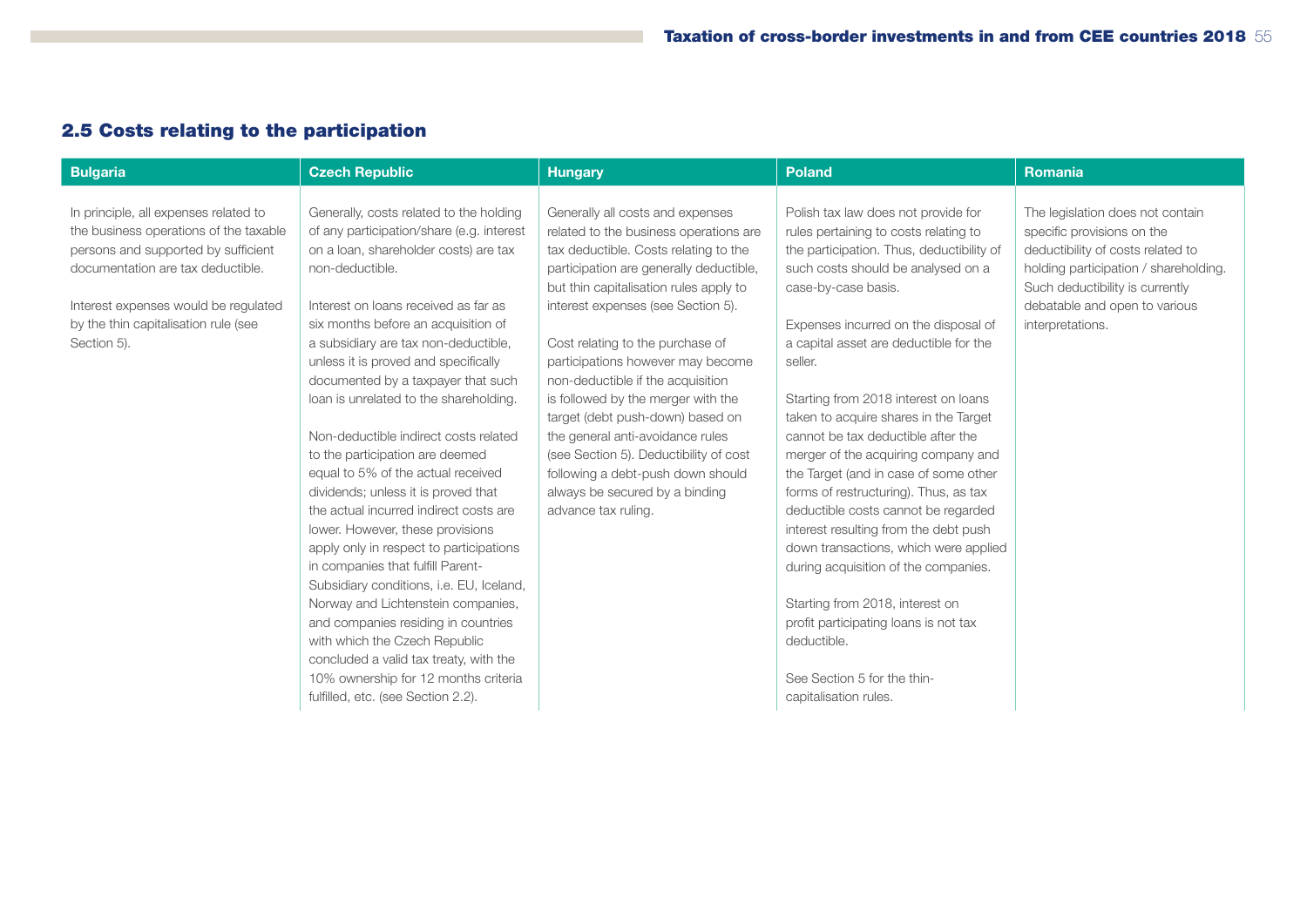### 2.6 Currency exchange results

| <b>Bulgaria</b>                                                                                                                                                                             | <b>Czech Republic</b>                                                                                                                                        | <b>Hungary</b>                                                                                                                                                                                                                                                                                                                                                                                                                                                                                                                                                                                                                                                 | <b>Poland</b>                                                                                                                                                                                                                                                                                                                                                                                                                        | <b>Romania</b>                                                                                                                                                                                                                                                         |
|---------------------------------------------------------------------------------------------------------------------------------------------------------------------------------------------|--------------------------------------------------------------------------------------------------------------------------------------------------------------|----------------------------------------------------------------------------------------------------------------------------------------------------------------------------------------------------------------------------------------------------------------------------------------------------------------------------------------------------------------------------------------------------------------------------------------------------------------------------------------------------------------------------------------------------------------------------------------------------------------------------------------------------------------|--------------------------------------------------------------------------------------------------------------------------------------------------------------------------------------------------------------------------------------------------------------------------------------------------------------------------------------------------------------------------------------------------------------------------------------|------------------------------------------------------------------------------------------------------------------------------------------------------------------------------------------------------------------------------------------------------------------------|
| Currency exchange losses / gains from<br>the valuation of monetary assets are<br>considered deductible losses / taxable<br>income for the purpose of adjustment<br>of the financial result. | Both realised and unrealised currency<br>exchange results are generally<br>accounted for in the profit-loss<br>account and are taxable or tax<br>deductible. | Generally currency exchange losses/<br>gains are recognised for CIT purposes.<br>In addition, unrealised exchange<br>fluctuation is also subject to taxation.<br>It is possible, however, to defer the<br>CIT effects of unrealised currency<br>exchange results of fixed financial<br>assets and long-term liabilities until the<br>currency exchange result is actually<br>realised, provided that the transactions<br>are not hedged. The deferral of the tax<br>effects is the taxpayer's choice.<br>Currency exchange losses realised on<br>participations so-called 'registered'<br>or 'reported' participations are not<br>deductible for CIT purposes. | Positive currency exchange differences<br>constitute taxable revenues and<br>negative currency exchange<br>differences constitute tax deductible<br>costs.<br>Taxpayers are allowed to choose the<br>method of settlement of currency<br>exchange differences for CIT<br>purposes. They can opt for settlement<br>according to either the rules provided<br>in accountancy regulations or separate<br>rules provided in the CIT Act. | Currency exchange results registered<br>in accounts are treated as ordinary<br>revenues/expenses.<br>The net foreign exchange losses<br>are part of the exceeding borrowing<br>costs which are subject to limited<br>deductibility (see thin capitalization<br>rules). |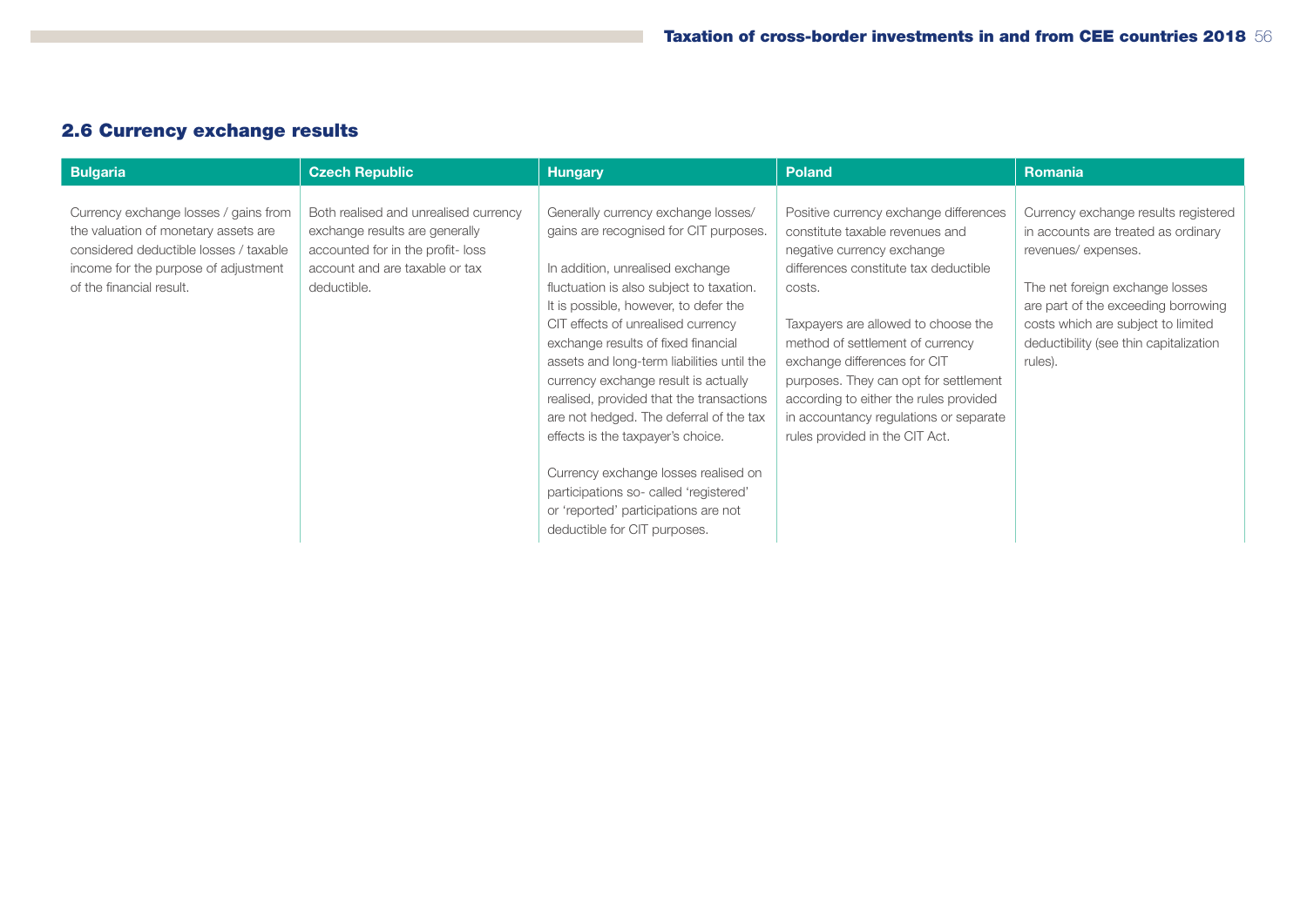### 2.7 Tax rulings

| <b>Bulgaria</b>                                                                                                                                                                                                                                                                                                                                                                                                                                                                                                                                                                                       | <b>Czech Republic</b>                                                                                                                                                                                                                                                                                                                                                                                                                                                                                                                                                                                                                                                                                                                                                                                                                                                                                                                                                                                                                                                                                  | <b>Hungary</b>                                                                                                                                                                                                                                                                                                                                                                                                                                                                                                                                                                                                                                                                                                                                                                                                                                                                                                                                                                                                                                                                                                                                                                                                                                                                                                                                                                            | <b>Poland</b>                                                                                                                                                                                                                                                                                                                                                                                                                                                                                                                                                                                                                                                                                                                                                                                                                                                                                                                                                                                                                                                                                                                                                                                                                                                                             | Romania                                                                                                                                                                                                                                                                                                                                                                                                                                                                                                                                                                                                                                                                                                                                                      |
|-------------------------------------------------------------------------------------------------------------------------------------------------------------------------------------------------------------------------------------------------------------------------------------------------------------------------------------------------------------------------------------------------------------------------------------------------------------------------------------------------------------------------------------------------------------------------------------------------------|--------------------------------------------------------------------------------------------------------------------------------------------------------------------------------------------------------------------------------------------------------------------------------------------------------------------------------------------------------------------------------------------------------------------------------------------------------------------------------------------------------------------------------------------------------------------------------------------------------------------------------------------------------------------------------------------------------------------------------------------------------------------------------------------------------------------------------------------------------------------------------------------------------------------------------------------------------------------------------------------------------------------------------------------------------------------------------------------------------|-------------------------------------------------------------------------------------------------------------------------------------------------------------------------------------------------------------------------------------------------------------------------------------------------------------------------------------------------------------------------------------------------------------------------------------------------------------------------------------------------------------------------------------------------------------------------------------------------------------------------------------------------------------------------------------------------------------------------------------------------------------------------------------------------------------------------------------------------------------------------------------------------------------------------------------------------------------------------------------------------------------------------------------------------------------------------------------------------------------------------------------------------------------------------------------------------------------------------------------------------------------------------------------------------------------------------------------------------------------------------------------------|-------------------------------------------------------------------------------------------------------------------------------------------------------------------------------------------------------------------------------------------------------------------------------------------------------------------------------------------------------------------------------------------------------------------------------------------------------------------------------------------------------------------------------------------------------------------------------------------------------------------------------------------------------------------------------------------------------------------------------------------------------------------------------------------------------------------------------------------------------------------------------------------------------------------------------------------------------------------------------------------------------------------------------------------------------------------------------------------------------------------------------------------------------------------------------------------------------------------------------------------------------------------------------------------|--------------------------------------------------------------------------------------------------------------------------------------------------------------------------------------------------------------------------------------------------------------------------------------------------------------------------------------------------------------------------------------------------------------------------------------------------------------------------------------------------------------------------------------------------------------------------------------------------------------------------------------------------------------------------------------------------------------------------------------------------------------|
| There is no regime for binding advance<br>rulings. However, it is common<br>practice to direct written inquiries to<br>the revenue authorities to solve an<br>open question or get confirmation on a<br>certain taxation practice or duty.<br>The rulings of the Executive Director<br>of the National Revenue Agency are<br>not binding on persons outside the<br>revenue administration. If, however,<br>a taxpayer acts in accordance with a<br>ruling and the ruling is later decided<br>to be inconsistent with the law, no<br>penalties (including interest) can be<br>applied to the taxpayer. | There is no general advance ruling<br>system in the Czech Republic.<br>The tax authorities may issue a<br>binding ruling on a taxpayer's request<br>regarding the possibility to utilise the<br>tax loss after the substantial change<br>in the structure of shareholders (see<br>Section 2.8).<br>Moreover, a taxpayer may request the<br>tax authority for a binding assessment<br>on whether prices agreed upon with<br>related parties are at arm's length.<br>The whole group structure must be<br>disclosed.<br>Additional areas where binding<br>tax rulings can be issued are<br>technical appreciation of assets,<br>R&D deduction and two other areas<br>relating to individuals and non- profit<br>organisations. In addition, the binding<br>ruling can be issued on whether a<br>taxable supply, in terms of a correct<br>classification, is subject to general or<br>reduced tax rate or reverse charge<br>mechanism for the VAT purposes.<br>A fee of CZK 10,000 will be charged<br>for the filing of a request. None of<br>those are frequently used because of<br>practical problems. | Binding tax rulings may be requested<br>by taxpayers and foreign entities in<br>relation to any type of tax provided the<br>ruling relates to the tax consequences<br>of a future transaction, and a detailed<br>description is provided. Binding tax<br>rulings may be obtained also for<br>transactions not qualifying as future<br>transactions; this ruling would be<br>available in connection with CIT, local<br>business tax and personal income<br>tax issues. The Ministry for National<br>Economy must generally issue a<br>ruling within 90 days, which can be<br>extended with 60 days. If the taxpayer<br>requests for an accelerated procedure,<br>the ruling is issued within 60 days,<br>which may be extended with 30 days.<br>The fee for the ruling is HUF 5 million<br>(approx. EUR 16,200) in an ordinary<br>procedure, and HUF 8 million in an<br>accelerated procedure.<br>The ruling issued is effective for the<br>five following tax years, or until the<br>legislation relevant for the transaction<br>changes. The taxpayer may request<br>the extension of the ruling for a further<br>two tax years.<br>Further to the 'ordinary' binding ruling<br>described above, a so-called 'long-<br>term binding ruling' is also available<br>for larger taxpayers fulfilling certain<br>conditions. The 'long-term' ruling<br>would be referred to CIT issues only. | The tax authorities may issue a ruling<br>at the request of a current or future<br>taxpayer. The request sets out the<br>facts, the question and the taxpayer's<br>opinion on the case.<br>There are two types of tax rulings:<br>general tax rulings, issued by the<br>Minister of Finance, which are aimed<br>to unify the interpretation of tax law<br>application and individual tax rulings,<br>issued on individual request in a<br>particular case.<br>A positive individual tax ruling<br>issued by the Head of the National<br>Treasury Information (HNTI) contains<br>confirmation of the taxpayer's position<br>via either the HNTI's opinion on the<br>applicable tax treatment together with<br>supporting argumentation, or just a<br>pure confirmation of the applicant's<br>standpoint. If a ruling is negative, it is<br>possible to appeal and challenge it<br>before tax courts. A tax ruling should<br>generally be issued by the HNTI within<br>three months of filing the application.<br>In more complicated cases, the HNTI<br>is entitled to extend the deadline.<br>However, the three-month deadline is<br>generally kept by the tax authorities.<br>results from the fact that acting in<br>line with the tax ruling cannot be held<br>against the applicant. | Advance tax rulings and transfer<br>pricing rulings may be issued by tax<br>authorities. The rulings are binding<br>on the tax authorities.<br>Under the law, advance tax rulings<br>are to be issued within three<br>months and are subject to a fee of<br>EUR 5,000 for large taxpayers and<br>EUR 3,000 for other categories of<br>taxpayers.<br>Transfer pricing rulings are to be<br>issued in 12 months (18 months if<br>it refers to a bi/multilateral ruling)<br>and are subject to fees up to<br>EUR 20,000.<br>In practice, the above-mentioned<br>terms are usually prolonged.<br>Although possible under the law, tax<br>rulings have thus far seldom been<br>obtained in practice as they are time<br>consuming and administratively<br>taxing. |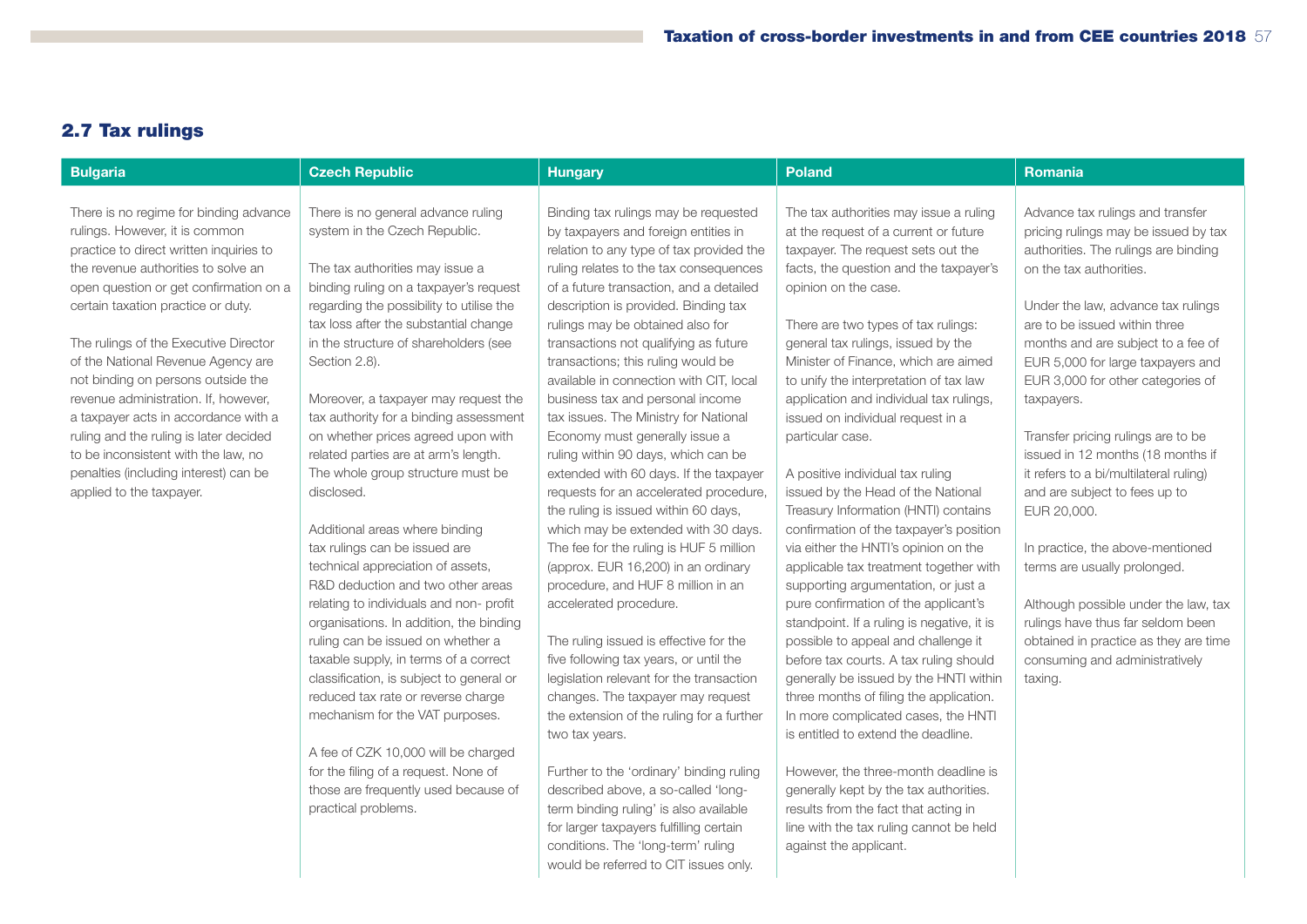| <b>Bulgaria</b> | <b>Czech Republic</b>                                                                                                                                                   | <b>Hungary</b>                                                                                                                                                                                                                                                                                                                                                                                                                                                                                                                                                                                                                                                                                                                                                                                                                                                                                                                                                                                                                                     | <b>Poland</b>                                                                                                                                                                                                                                                                                                                                                                                                                                                                                                                                                                                                                                                                                                                                                                                                                                                                                                                                                                                                                                                                                                                                                                                                                                                      | Romania |
|-----------------|-------------------------------------------------------------------------------------------------------------------------------------------------------------------------|----------------------------------------------------------------------------------------------------------------------------------------------------------------------------------------------------------------------------------------------------------------------------------------------------------------------------------------------------------------------------------------------------------------------------------------------------------------------------------------------------------------------------------------------------------------------------------------------------------------------------------------------------------------------------------------------------------------------------------------------------------------------------------------------------------------------------------------------------------------------------------------------------------------------------------------------------------------------------------------------------------------------------------------------------|--------------------------------------------------------------------------------------------------------------------------------------------------------------------------------------------------------------------------------------------------------------------------------------------------------------------------------------------------------------------------------------------------------------------------------------------------------------------------------------------------------------------------------------------------------------------------------------------------------------------------------------------------------------------------------------------------------------------------------------------------------------------------------------------------------------------------------------------------------------------------------------------------------------------------------------------------------------------------------------------------------------------------------------------------------------------------------------------------------------------------------------------------------------------------------------------------------------------------------------------------------------------|---------|
|                 | There is also a possibility to apply for<br>an opinion of the General Finance<br>Directorate on interpretative issues,<br>but such opinions are not legally<br>binding. | The 'long-term' ruling would remain in<br>force for three financial years (including<br>the year of request) and cannot be<br>extended, even if the underlying tax<br>laws change.<br>The fee for the 'long-term' ruling is<br>HUF 8 million in an ordinary procedure,<br>and HUF 11 million in an accelerated<br>procedure.<br>The taxpayer and the foreign entity<br>may request<br>the ascertainment that an already<br>existing binding ruling is still<br>applicable despite due legislative<br>or factual changes if these<br>changes have no substantial effect<br>on the conclusion of the ruling;<br>to extend the scope of the already<br>existing binding ruling with an<br>additional two years (excluding<br>long-term binding rulings);<br>simultaneously the ascertainment<br>of the applicability of the binding<br>ruling and the extension of the<br>scope thereof.<br>Related parties may request the<br>National Tax Authority to issue an<br>advance ruling (APA) on the transfer<br>pricing aspects of a future transaction. | This implies that as long as the<br>applicant acts in line with the tax<br>ruling:<br>- no tax penal proceedings will<br>be initiated against persons<br>responsible for tax matters;<br>- no penalty interest will be charged<br>if any tax is due;<br>- applicant will not have to pay any<br>tax arrears that have arisen as a<br>result of acting in line with the tax<br>ruling. This tax exemption is only<br>applicable if the transaction or<br>other event has been performed<br>after the receipt of the ruling; that<br>is why receiving the ruling before<br>the transaction is so crucial.<br>Generally speaking the protection<br>lasts until the tax ruling is changed<br>or dismissed by the tax authorities<br>(e.g. if they find it incorrect or the law<br>changes). Detailed rules are provided<br>in this respect. An appeal procedure is<br>available.<br>Similar protection applies in case of<br>general tax rulings, however it is not<br>possible to challenge them to the tax<br>court.<br>The protection resulting from the tax<br>ruling does not apply inter alia in case<br>the facts or the future event described<br>in the tax ruling is a part of activities<br>being subject to decision issued under<br>the GAAR regulations. |         |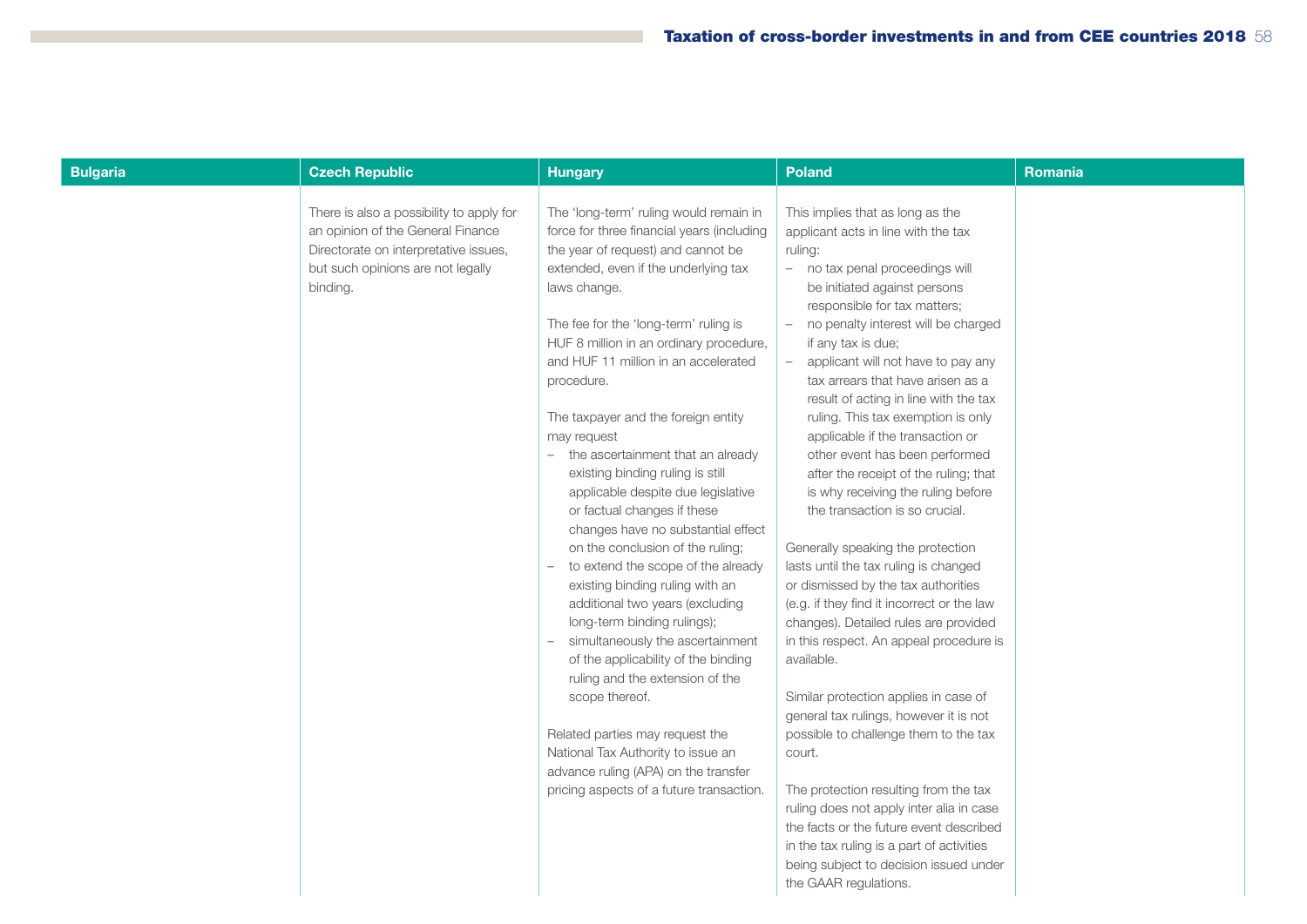| <b>Bulgaria</b> | <b>Czech Republic</b> | <b>Hungary</b>                                                                                                                                                                                                                                     | <b>Poland</b>                                                                                                                                                                                                                                                                                                                         | Romania |
|-----------------|-----------------------|----------------------------------------------------------------------------------------------------------------------------------------------------------------------------------------------------------------------------------------------------|---------------------------------------------------------------------------------------------------------------------------------------------------------------------------------------------------------------------------------------------------------------------------------------------------------------------------------------|---------|
|                 |                       | The National Tax Authority must issue<br>a ruling within 120 days. This period<br>may be extended twice, each time for<br>a further 60 days.<br>The advance ruling is binding for<br>all tax authorities, unless relevant<br>circumstances change. | Moreover, tax authority shall refuse to<br>issue the tax ruling if there is a justified<br>suspicion that facts or the future<br>event described in the tax ruling may<br>be subject to decision issued under<br>the GAAR regulations or there is an<br>general tax ruling issued by Ministry of<br>Finance in the same legal regime. |         |
|                 |                       | The advance ruling on transfer pricing<br>is valid for a pre-determined period of<br>three to five years. Upon request, this<br>period can be extended once for a                                                                                  | There is also an advance ruling<br>system applicable to transfer pricing<br>arrangements (APA).                                                                                                                                                                                                                                       |         |
|                 |                       | further three years.                                                                                                                                                                                                                               | Additionally, in order to secure the tax<br>payer's position against application of<br>the general anti-abuse clause (GAAR)<br>the taxpayer may apply to the Head<br>of National Treasury Administration<br>for the so- called protective opinion<br>disallowing application of the GAAR.                                             |         |
|                 |                       |                                                                                                                                                                                                                                                    | Proceedings aimed to issue an opinion<br>of this kind are conducted under<br>special rules, and the applicant has<br>to pay a fee of PLN 20,000 (approx.<br>EUR 5,000).                                                                                                                                                               |         |
|                 |                       |                                                                                                                                                                                                                                                    | An opinion should be issued within<br>six months of the application filing<br>date. A refusal to issue an opinion<br>is appealable to the competent<br>administrative courts.                                                                                                                                                         |         |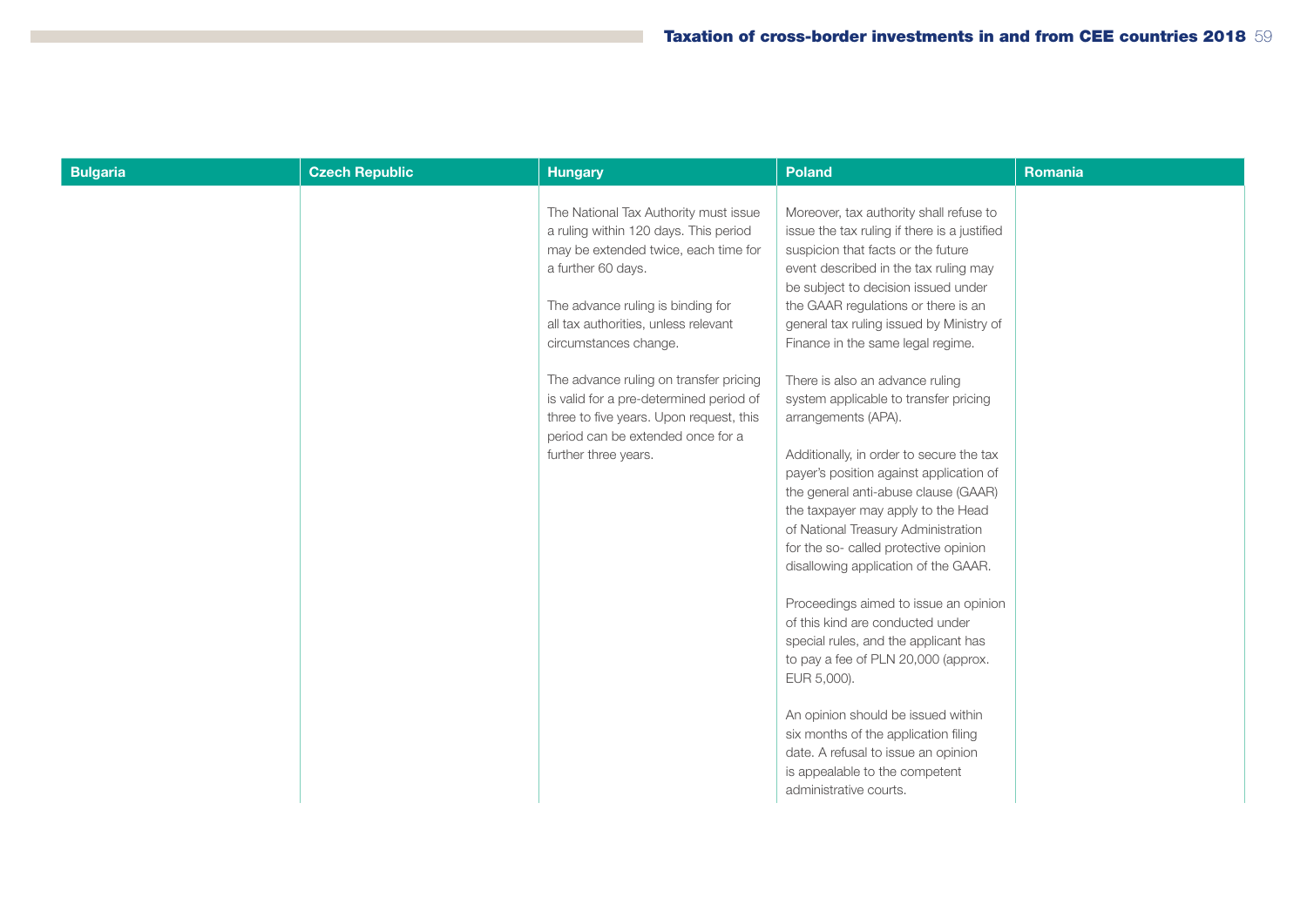#### 2.8 Loss carry over rules

| <b>Bulgaria</b>                         | <b>Czech Republic</b>                      | <b>Hungary</b>                              | <b>Poland</b>                           | Romania                             |
|-----------------------------------------|--------------------------------------------|---------------------------------------------|-----------------------------------------|-------------------------------------|
| <b>Carry back</b>                       | <b>Carry back</b>                          | <b>Carry back</b>                           | <b>Carry back</b>                       | <b>Carry back</b>                   |
| Loss carry back is not permitted in     | Loss carry back is not permitted in        | In general, no carry back is permitted      | Loss carry back is not permitted in     | Loss carry back is not permitted in |
| Bulgaria.                               | the Czech Republic.                        | in Hungary. However, taxpayers              | Poland.                                 | Romania.                            |
|                                         |                                            | operating in the agricultural sector        |                                         |                                     |
| <b>Carry forward</b>                    | <b>Carry forward</b>                       | may account deferred losses by self-        | <b>Carry forward</b>                    | <b>Carry forward</b>                |
| The ordinary losses may be carried      | Losses may be carried forward for          | revision or by correcting the amount        | Losses may be carried forward for a     | Losses may be carried forward for   |
| forward to offset taxable profit earned | five tax periods. However, special         | of tax paid in the previous two tax         | maximum of five subsequent years,       | seven years.                        |
| in the five succeeding calendar years.  | limitations apply in the case of a         | years by reducing the pre-tax profit        | but not more than 50% of each           |                                     |
| In case of mergers / demergers the      | substantial change in a shareholding       | of the preceding two tax years by the       | year's loss may be utilised in a single |                                     |
| newly formed / surviving company is     | structure (a substantial change is         | amount of the deferred loss; losses         | subsequent tax year. However, tax loss  |                                     |
| not allowed to carry forward losses     | any change which affects more than         | carried back per year cannot exceed         | from one source of revenue cannot be    |                                     |
| formed by a merging company.            | 25% of the registered share capital or     | the 30% of the relevant tax year's          | offset with income from other source    |                                     |
|                                         | voting rights or results in a substantial  | pretax profit, however, if the taxpayer     | of revenue.                             |                                     |
|                                         | influence of a shareholder), de/mergers    | fails to exercise this option, or transfers |                                         |                                     |
|                                         | and transfers of enterprises.              | only part of the loss to the debit of the   |                                         |                                     |
|                                         | Losses can be transferred in mergers       | previous two tax years, the general         |                                         |                                     |
|                                         | and transfers of enterprises if EU         | loss carry forward rules may be             |                                         |                                     |
|                                         | Merger Directive conditions are fulfilled. | applied to the remainder.                   |                                         |                                     |
|                                         |                                            |                                             |                                         |                                     |
|                                         |                                            | <b>Carry forward</b>                        |                                         |                                     |
|                                         |                                            | From 2004, Hungary has allowed the          |                                         |                                     |
|                                         |                                            | carry forward of tax losses indefinitely.   |                                         |                                     |
|                                         |                                            | From 2015, the time limit to use tax        |                                         |                                     |
|                                         |                                            | losses has been reduced to five tax         |                                         |                                     |
|                                         |                                            | years. Tax losses from the tax years        |                                         |                                     |
|                                         |                                            | before 2015 may be carried forward          |                                         |                                     |
|                                         |                                            | and utilised according to the rules in      |                                         |                                     |
|                                         |                                            | force on 31 December 2014, but are          |                                         |                                     |
|                                         |                                            | only available until 2025.                  |                                         |                                     |
|                                         |                                            |                                             |                                         |                                     |
|                                         |                                            | When accrued losses are deducted.           |                                         |                                     |
|                                         |                                            | losses carried forward from earlier         |                                         |                                     |
|                                         |                                            | years must be written off first.            |                                         |                                     |
|                                         |                                            |                                             |                                         |                                     |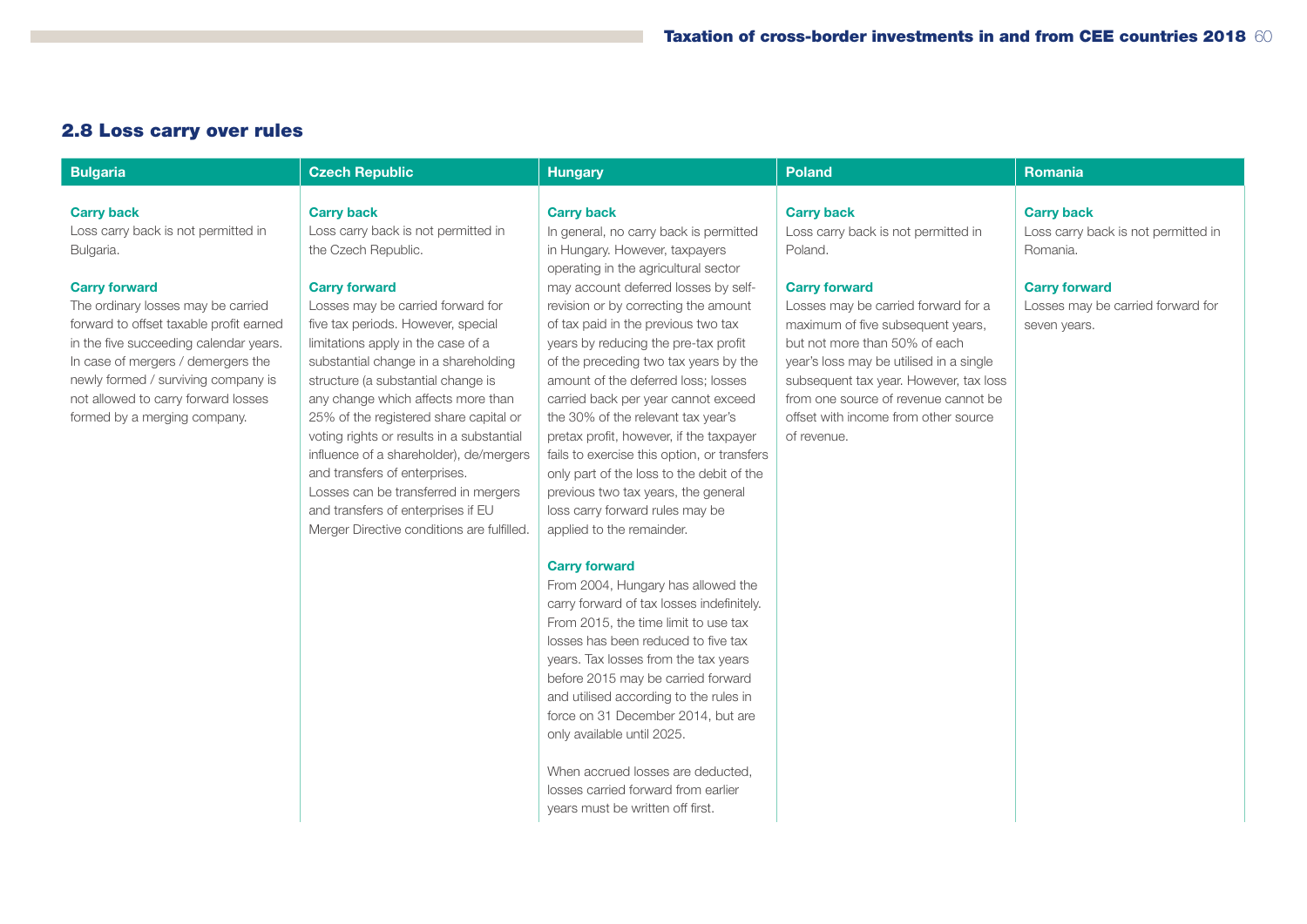| <b>Bulgaria</b> | <b>Czech Republic</b> | <b>Hungary</b>                                                                                                                                                                                                                                                                                    | Poland | Romania |
|-----------------|-----------------------|---------------------------------------------------------------------------------------------------------------------------------------------------------------------------------------------------------------------------------------------------------------------------------------------------|--------|---------|
|                 |                       | Carried forward losses are deductible<br>up to 50% of the relevant year's CIT<br>base (as calculated without the losses<br>carried forward) per year.                                                                                                                                             |        |         |
|                 |                       | In the case of corporate restructurings<br>and acquisitions, losses can be carried<br>forward by the successor company<br>only if certain conditions are fulfilled<br>with respect to carrying on and<br>generating income from the business<br>activity of the acquired or successor<br>company. |        |         |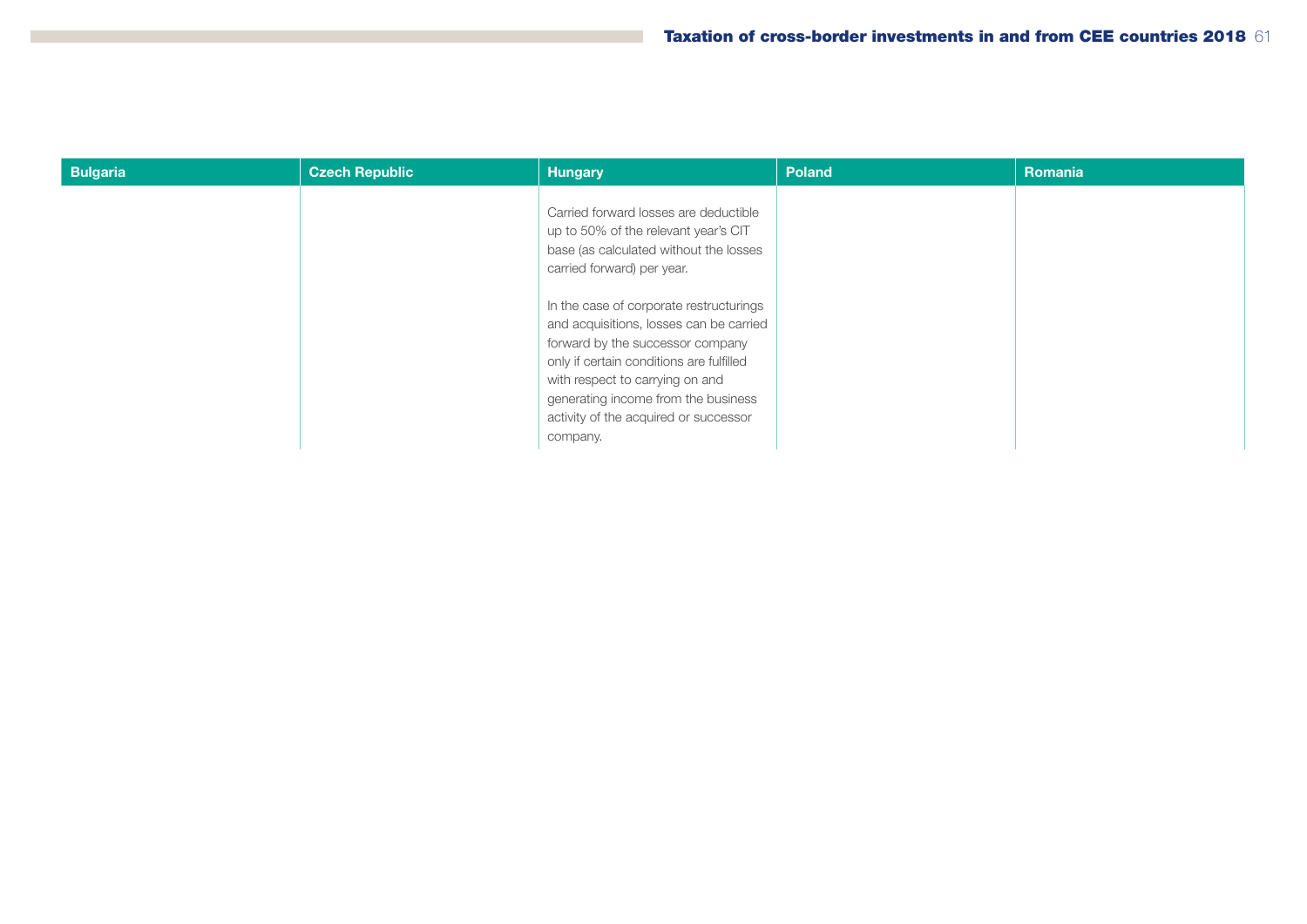### 2.9 Group taxation for CIT purposes

| <b>Bulgaria</b>                                        | <b>Czech Republic</b>                                  | <b>Hungary</b>                                         | <b>Poland</b>                                                                                                                                                                                                                                                                                                                                                                                                                                                                                                                                                                                                                                                                                                               | Romania                                                |
|--------------------------------------------------------|--------------------------------------------------------|--------------------------------------------------------|-----------------------------------------------------------------------------------------------------------------------------------------------------------------------------------------------------------------------------------------------------------------------------------------------------------------------------------------------------------------------------------------------------------------------------------------------------------------------------------------------------------------------------------------------------------------------------------------------------------------------------------------------------------------------------------------------------------------------------|--------------------------------------------------------|
| There is no group taxation regime for<br>CIT purposes. | There is no group taxation regime for<br>CIT purposes. | There is no group taxation regime for<br>CIT purposes. | A 'tax capital group' (tax consolidated<br>group) may be formed for CIT<br>purposes in Poland. Taxable income<br>for the group is calculated by<br>combining the income and losses of<br>all the companies. A tax consolidated<br>group formed and registered with the<br>relevant tax authorities is treated as a<br>separate taxpayer for CIT purposes.                                                                                                                                                                                                                                                                                                                                                                   | There is no group taxation regime for<br>CIT purposes. |
|                                                        |                                                        |                                                        | The basic requirements for obtaining<br>the status of a tax capital group are<br>the following:<br>- A tax capital group may be formed<br>only by limited liability or joint-<br>stock companies based in Poland,<br>provided that average share capital<br>is not lower than PLN 500,000.<br>- The holding company should hold<br>at least 75% of the shares in the<br>other group companies.<br>Subsidiary companies cannot<br>$\overline{\phantom{0}}$<br>be shareholders in the holding<br>company or other subsidiary<br>companies in the group.<br>- None of the members of the group<br>can have tax liabilities towards the<br>Treasury (e.g. VAT, CIT).<br>The holding company and the<br>$\overline{\phantom{0}}$ |                                                        |
|                                                        |                                                        |                                                        | subsidiaries have agreed to<br>establish the capital group for at<br>least three tax years by means of a<br>notarial deed. The tax agreement<br>must be filed with the tax office.                                                                                                                                                                                                                                                                                                                                                                                                                                                                                                                                          |                                                        |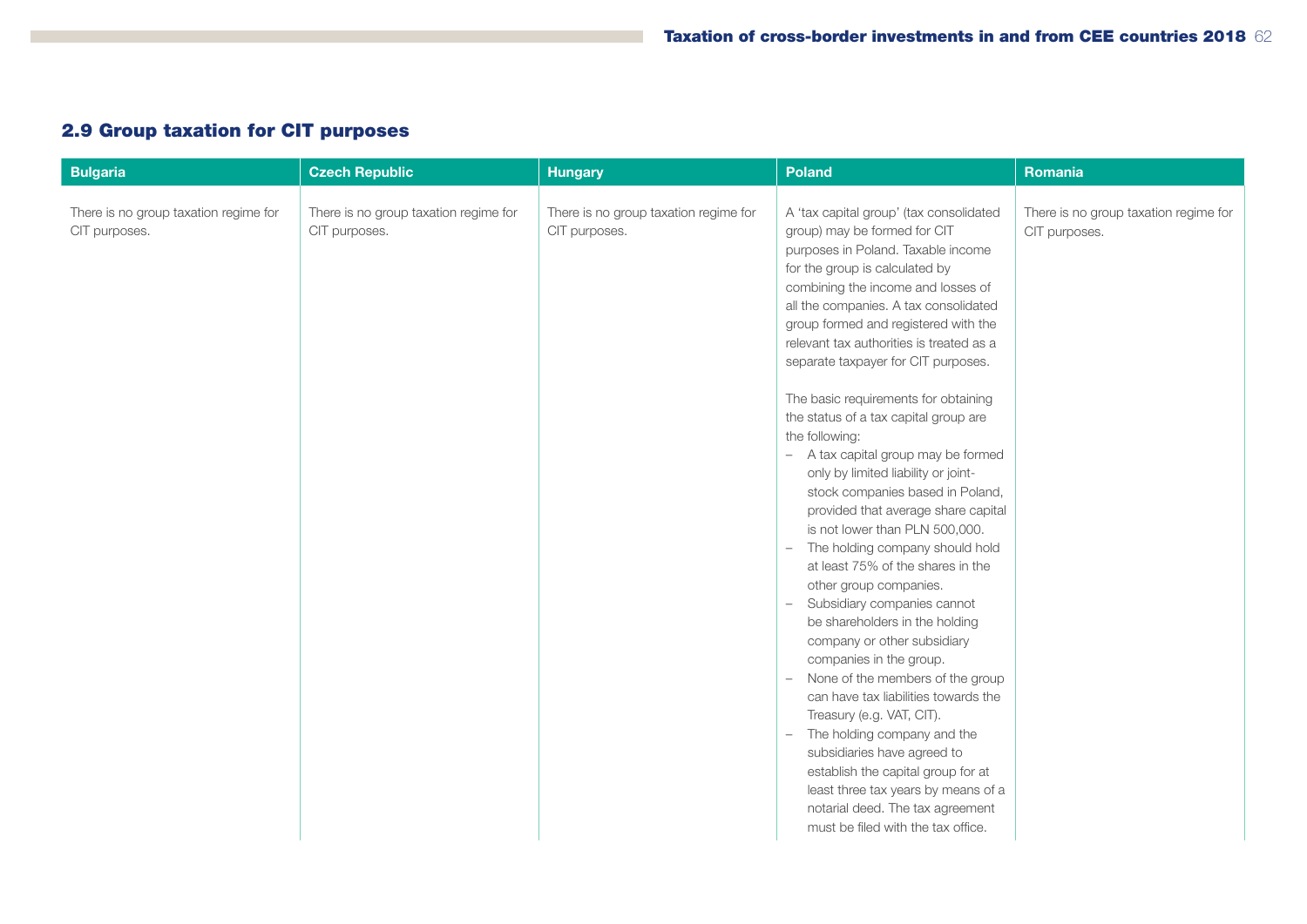| <b>Bulgaria</b> | <b>Czech Republic</b> | <b>Hungary</b> | <b>Poland</b>                                                                                                                                                                                                                                                                                                                                                                                                                                                                                                                                                                                                                                                                                                                                                                                                                                                                                | Romania |
|-----------------|-----------------------|----------------|----------------------------------------------------------------------------------------------------------------------------------------------------------------------------------------------------------------------------------------------------------------------------------------------------------------------------------------------------------------------------------------------------------------------------------------------------------------------------------------------------------------------------------------------------------------------------------------------------------------------------------------------------------------------------------------------------------------------------------------------------------------------------------------------------------------------------------------------------------------------------------------------|---------|
|                 |                       |                | After the creation of the tax<br>consolidated group, the companies<br>forming this group should additionally<br>satisfy the following requirements:<br>- None of the companies included<br>in the group can singularly benefit<br>from tax exemptions (excluding<br>VAT exemptions).<br>- The annual level of the group's<br>profitability cannot be less than<br>2%.<br>Companies in the group cannot<br>$-$<br>maintain relationships with<br>companies from outside the group<br>resulting in a breach of transfer<br>pricing restrictions.<br>If all the above-mentioned restrictions<br>are met the tax capital group may take<br>advantage of the benefit i.e.the losses<br>of some of the members of the tax<br>capital group can be set off against the<br>taxable income of its other members.<br>Tax capital group can lose the status<br>of taxpayer retroactively (from the date |         |
|                 |                       |                | of registration as a tax group) in case                                                                                                                                                                                                                                                                                                                                                                                                                                                                                                                                                                                                                                                                                                                                                                                                                                                      |         |
|                 |                       |                | of breach of certain conditions. In such<br>a case, companies forming tax capital<br>group are obliged to reconcile CIT as<br>independent taxpayers retroactively for                                                                                                                                                                                                                                                                                                                                                                                                                                                                                                                                                                                                                                                                                                                        |         |
|                 |                       |                | past years. Tax capital group members<br>will be obliged to set intra-group<br>transaction terms at arm's length.                                                                                                                                                                                                                                                                                                                                                                                                                                                                                                                                                                                                                                                                                                                                                                            |         |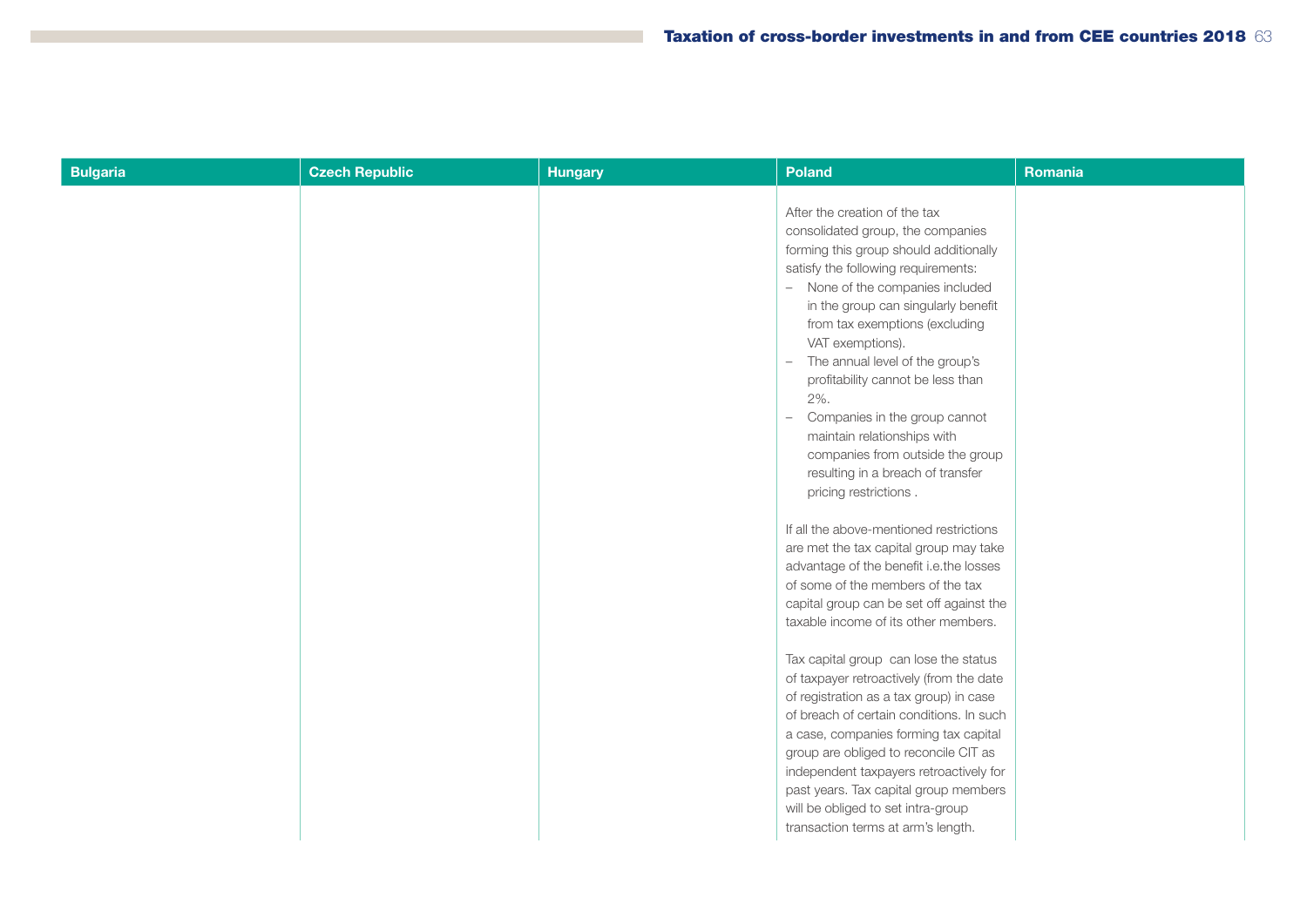#### 3. Withholding taxes payable by the holding company 3.1 Withholding tax on dividends paid by the holding company

| <b>Bulgaria</b>                                                                                                                                                                                                                                                                                                                                                                                                                                                                                                                                                                                                                                                                                                                                                                                                                                                                                                                                                                                                                                                                                              | <b>Czech Republic</b>                                                                                                                                                                                                                                                                                                                                                                                                                                                                                                                                                                                                                                                                                                                                                                                                                                                                                                                                                                                                                                 | <b>Hungary</b>                                                                                                                                                                                                                                                                                                                                                                                                                                                                                                                                                        | <b>Poland</b>                                                                                                                                                                                                                                                                                                                                                                                                                                                                                                                                                                                                                                                                                                                                                                                                                                                                                                                                                                                                                                                                           | Romania                                                                                                                                                                                                                                                                                                                                                                                                                                                                                                                                                                                                                                                                                                                                                                                                                                                                                                                                                                                                                                                                                                                           |
|--------------------------------------------------------------------------------------------------------------------------------------------------------------------------------------------------------------------------------------------------------------------------------------------------------------------------------------------------------------------------------------------------------------------------------------------------------------------------------------------------------------------------------------------------------------------------------------------------------------------------------------------------------------------------------------------------------------------------------------------------------------------------------------------------------------------------------------------------------------------------------------------------------------------------------------------------------------------------------------------------------------------------------------------------------------------------------------------------------------|-------------------------------------------------------------------------------------------------------------------------------------------------------------------------------------------------------------------------------------------------------------------------------------------------------------------------------------------------------------------------------------------------------------------------------------------------------------------------------------------------------------------------------------------------------------------------------------------------------------------------------------------------------------------------------------------------------------------------------------------------------------------------------------------------------------------------------------------------------------------------------------------------------------------------------------------------------------------------------------------------------------------------------------------------------|-----------------------------------------------------------------------------------------------------------------------------------------------------------------------------------------------------------------------------------------------------------------------------------------------------------------------------------------------------------------------------------------------------------------------------------------------------------------------------------------------------------------------------------------------------------------------|-----------------------------------------------------------------------------------------------------------------------------------------------------------------------------------------------------------------------------------------------------------------------------------------------------------------------------------------------------------------------------------------------------------------------------------------------------------------------------------------------------------------------------------------------------------------------------------------------------------------------------------------------------------------------------------------------------------------------------------------------------------------------------------------------------------------------------------------------------------------------------------------------------------------------------------------------------------------------------------------------------------------------------------------------------------------------------------------|-----------------------------------------------------------------------------------------------------------------------------------------------------------------------------------------------------------------------------------------------------------------------------------------------------------------------------------------------------------------------------------------------------------------------------------------------------------------------------------------------------------------------------------------------------------------------------------------------------------------------------------------------------------------------------------------------------------------------------------------------------------------------------------------------------------------------------------------------------------------------------------------------------------------------------------------------------------------------------------------------------------------------------------------------------------------------------------------------------------------------------------|
| Dividends paid to non-resident<br>companies are subject to final<br>withholding tax of 5%, unless a lower<br>tax treaty rate applies.<br>A special exemption from withholding<br>taxation (save for cases of hidden<br>distribution of profit) is provided for<br>dividends distributed to companies<br>that are tax residents of an EU<br>Member tax residents in an EU<br>Member State, or a country which<br>is a party to the Agreement for the<br>European Economic Area.<br><b>Liquidation / Share repurchase</b><br>Liquidation quotas are subject to<br>withholding tax at the rate of 5%<br>chargeable on the balance between<br>the market value of the quotas and<br>the documented acquisition price of<br>the respective shares. This rule applies<br>unless a tax treaty relief applies.<br>A special exemption from withholding<br>taxation (save for cases of hidden<br>distribution of profit) is provided<br>for liquidation quotas distributed<br>to company tax residents of an EU<br>Member State, or a country which<br>is a party to the Agreement for the<br>European Economic Area. | Dividend payments from resident<br>companies to other resident<br>companies are subject to a 15% final<br>withholding tax. Double taxation is<br>avoided by not including dividends,<br>which were subject to a 15%<br>withholding tax in the general tax base<br>of receiving companies.<br>A domestic distribution of dividends<br>can be exempt from taxation if the<br>recipient - beneficial owner - holds<br>at least 10% of the registered capital<br>of the distributing company for an<br>uninterrupted period of 12 months<br>(this holding period can be fulfilled<br>subsequently). Both companies must<br>have one of the forms listed in the<br>Parent-Subsidiary Directive or be a<br>cooperative (družstvo), the parent<br>company may also be a Czech trust<br>fund, a municipality, an association of<br>municipalities or a family foundation.<br>The exemption does not apply to<br>dividends distributed from a Czech<br>subsidiary in liquidation, unless<br>distributed by such a subsidiary to EU<br>resident parent company. | Hungary does not impose withholding<br>taxes on dividend distributions (even<br>to tax haven countries) unless the<br>recipient is a private individual.<br>Dividend distributions to individuals are<br>subject to 15% dividend withholding<br>tax, unless limited by a tax treaty<br>to a lower rate, and health fund<br>contribution obligations capped at<br>HUF 450,000 (approx. EUR 1,400)<br>/ year may apply.<br><b>Impact EU GAAR</b><br>See our comments in Section 2.2<br>above.<br><b>Impact ATAD - GAAR</b><br>See our comments in Section 2.2<br>above. | Dividends paid by a resident company<br>to:<br>non-resident 'privileged' (e.g. EU,<br>(i)<br>EEA, Swiss) parent company are:<br>withholding tax exempt<br>provided that certain<br>conditions are met (i.e. at least<br>10% (for Swiss company - at<br>least 25%) shareholding (as<br>an owner), holding shares for<br>an uninterrupted period of two<br>years - this condition does not<br>have to be met upfront);<br>taxed according to relevant tax<br>treaty - if these conditions are<br>not met:<br>(ii) non-resident 'unprivileged' parent<br>company is taxed according<br>to relevant tax treaty or 19%<br>withholding tax if no tax treaty can<br>be applied.<br>To benefit from the lower withholding<br>rate (or exemption), a certificate<br>of tax residency must be provided<br>by the company receiving the<br>dividends. Additionally, in order to<br>apply the exemption resulting from<br>EU Parent-Subsidiary regime, a<br>written confirmation is required from<br>the company receiving the dividends<br>stating that it fulfills requirements for<br>exemption. | Outbound dividends paid by<br>Romanian companies are subject<br>to withholding of 5% unless the EU<br>Parent-Subsidiary Directive (see<br>below) or a different treaty rate<br>applies.<br>Dividends distributed to companies<br>resident in EU are exempt of tax<br>providing that at the distribution<br>moment the recipient holds a<br>participation of at least 10% in the<br>share capital of the distributing<br>company for at least one continuous<br>year (the EU Parent-Subsidiary<br>Directive). Until the one-year period is<br>met, dividends are subject to tax (at<br>5%) which can later be claimed back<br>from the state.<br><b>Liquidation / Share repurchase</b><br>In case the liquidation share of a<br>Romanian company is lower than<br>the paid-in capital, there is no<br>withholding on the paid-out amount.<br>In the opposite case, the amount<br>of the liquidation share exceeding<br>the paid-in capital would be subject<br>to withholding if remitted to non-<br>residents, however the provisions of<br>the tax treaties would prevail.<br>Redemption of shares is not taxable<br>as dividend |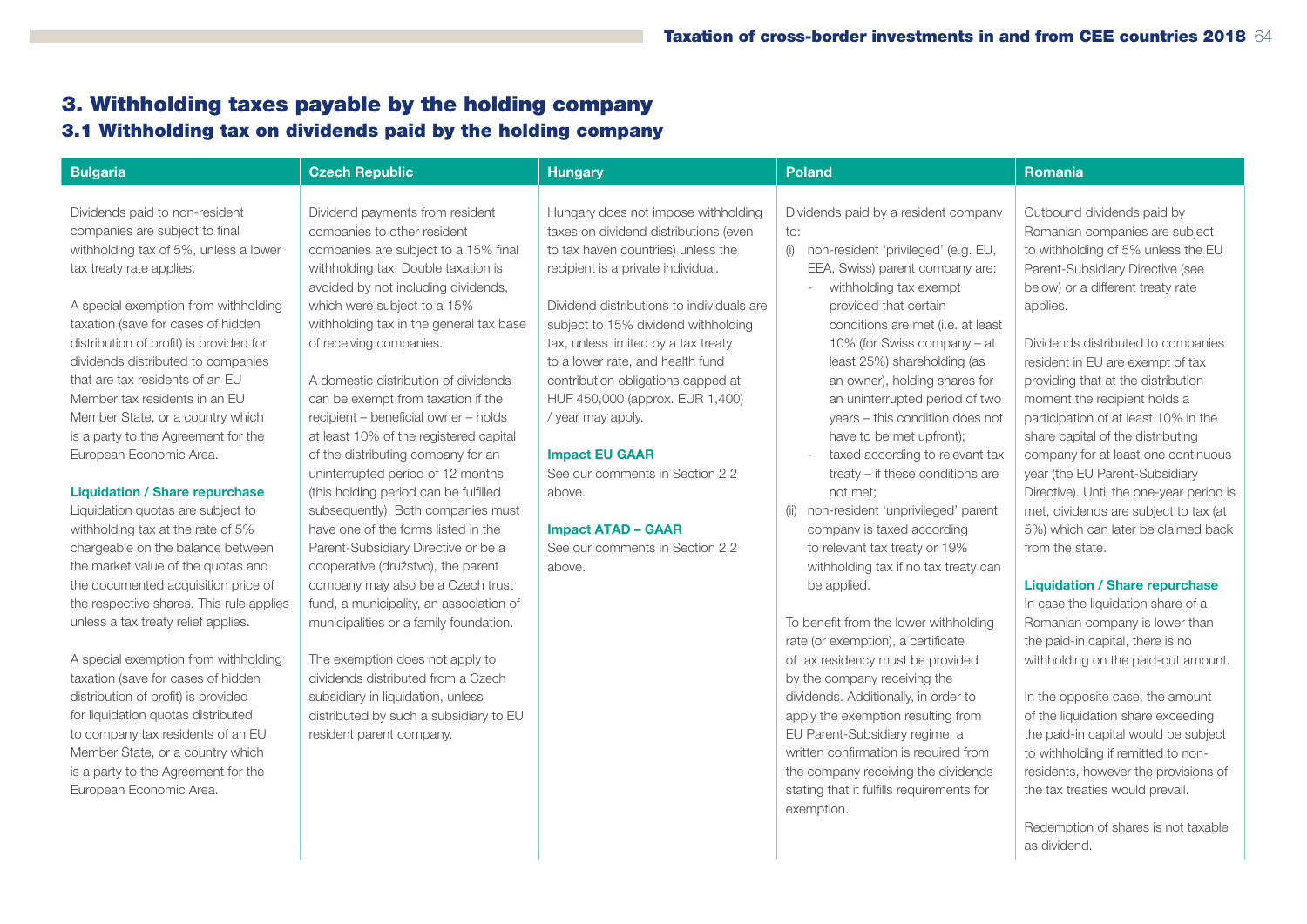| <b>Bulgaria</b>                         | <b>Czech Republic</b>                    | <b>Hungary</b> | <b>Poland</b>                            | <b>Romania</b>                          |
|-----------------------------------------|------------------------------------------|----------------|------------------------------------------|-----------------------------------------|
|                                         |                                          |                |                                          |                                         |
| Income from liquidation quotas          | Dividends paid to a non-EU or non-       |                | <b>Liquidation / Share repurchase</b>    | <b>Impact EU GAAR</b>                   |
| obtained by a contractual fund is not   | EEA country with whom the Czech          |                | Starting from 2018, participation        | The Romanian Fiscal Code enforced       |
| subject to withholding taxation.        | Republic does not have a tax treaty      |                | exemption regime does not apply          | on 1 January 2016, contains             |
|                                         | in place (DTT or TIEA (bilateral or      |                | to income earned on redemption of        | provisions which implemented the        |
| Upon redemption / repurchase of         | multilateral)), or in cases that the tax |                | shares or liquidation proceeds           | Parent-Subsidiary Directive GAAR        |
| shares, the company shall form a        | residency is not ascertained, are        |                |                                          | word by word. The tax authorities'      |
| reserve in the amount of the nominal    | subject to a withholding tax of 35%.     |                | Although incomes from redemption of      | focus on scrutinising the applicability |
| value of all the repurchased shares.    |                                          |                | shares and liquidation proceeds are      | of tax exemptions under Parent-         |
| This reserve may be distributed among   | Dividends paid to other non-             |                | no longer exempt based on the CIT        | Subsidiary Directive could increase.    |
| the shareholders only in case of        | resident companies are subject to a      |                | Act, they still may be withholding tax   |                                         |
| reduction of the capital by the amount  | withholding tax of 15%, which may        |                | exempt in Poland based on the double     | <b>Impact ATAD - principal purpose</b>  |
| of the repurchased shares, or may be    | be reduced by virtue of tax treaties or  |                | tax treaty concluded by Poland or may    | test                                    |
| used for increase of the capital.       | Parent-Subsidiary exemptions (under      |                | be subject to withholding tax at lower   | Certain ATAD provisions have been       |
|                                         | same conditions as mentioned above).     |                | rate determined in the given tax treaty. | transposed into the Romanian tax        |
| <b>Impact EU GAAR</b>                   |                                          |                |                                          | law as of January 2018, including the   |
| Because of the existing tax evasion     | The exemptions also do not apply,        |                | The income of a Polish tax resident      | general anti-abuse rule applicable      |
| rules in force having broader scope the | should either the holding company        |                | company from disposal of shares for      | to an arrangement or a series of        |
| EU GAAR was considered covered in       | or the subsidiary (regardless of tax     |                | the purpose of redemption (voluntary     | arrangements which, with regard to      |
| the Bulgarian tax law with no need for  | residency) be tax exempt from CIT        |                | redemption) is subject to 19%/15%        | all relevant facts and circumstances.   |
| amendments in that respect. Thus, no    | or similar tax, if they choose to be     |                | (for "small taxpayers or taxpayers in a  | are not genuine, having been            |
| specific impact of the EU GAAR is       | tax exempt or receive similar tax        |                | first tax year) CIT within capital gains | undertaken for the main purpose         |
| expected.                               | advantage, or if they are subject to CIT |                | sources and cannot be aggregated         | of, or having as one of the main        |
|                                         | at the rate of 0%.                       |                | with other income (e.g. income from      | purposes, obtaining a tax advantage     |
|                                         |                                          |                | operating activity).                     | that defeats the object or purpose of   |
|                                         | <b>Liquidation / Share repurchase</b>    |                |                                          | the applicable tax law.                 |
|                                         | Liquidation share proceeds exceeding     |                |                                          |                                         |
|                                         | the paid-in capital (or the acquisition  |                |                                          |                                         |
|                                         | costs of the share) are subject to a     |                |                                          |                                         |
|                                         | withholding tax of 15%. This rate        |                |                                          |                                         |
|                                         | can be reduced by virtue of most tax     |                |                                          |                                         |
|                                         | treaties.                                |                |                                          |                                         |
|                                         |                                          |                |                                          |                                         |
|                                         | Redemption / repurchase of shares        |                |                                          |                                         |
|                                         | is generally not considered a partial    |                |                                          |                                         |
|                                         | liquidation.                             |                |                                          |                                         |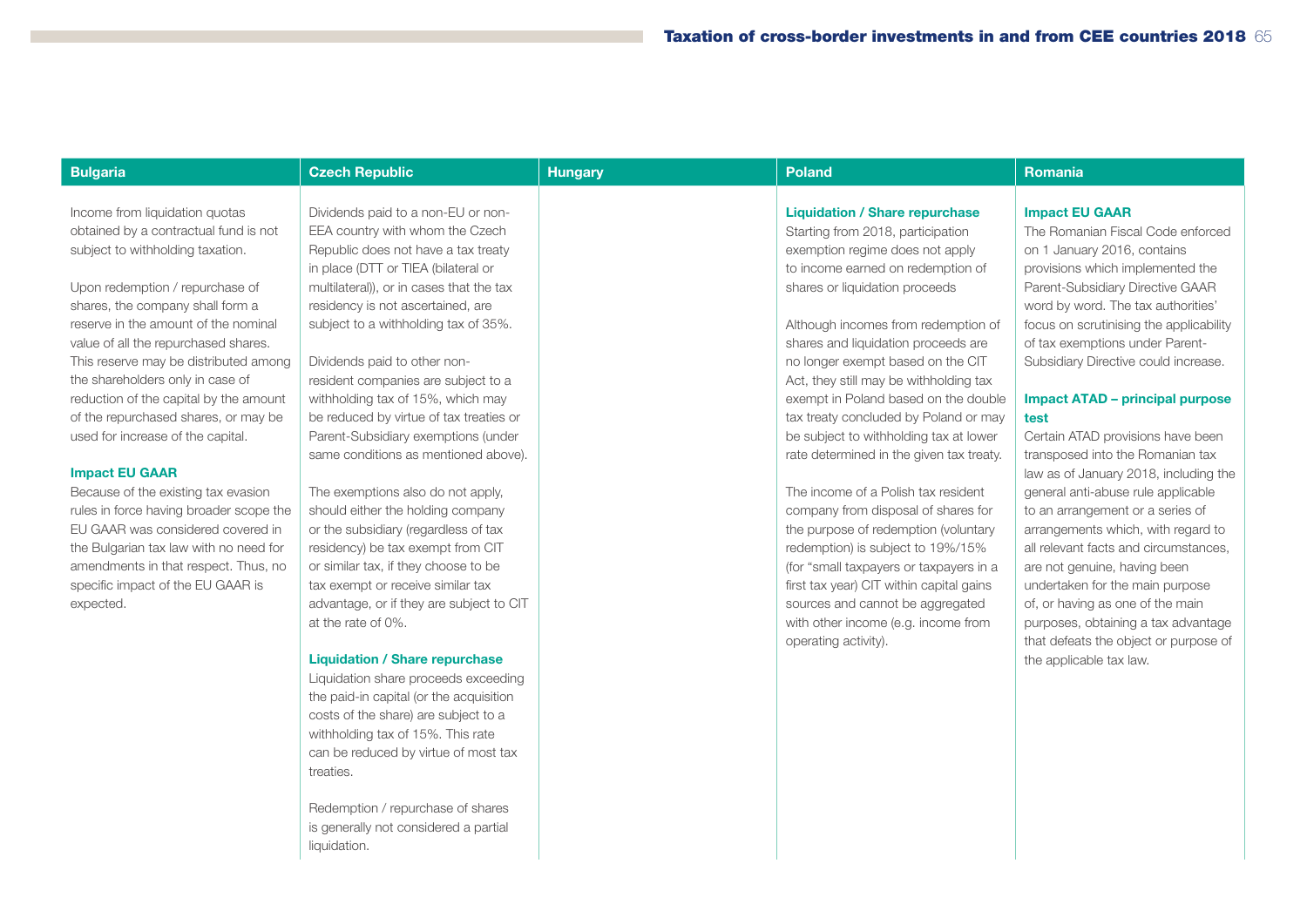| <b>Bulgaria</b>                                                                                                                                                                                                                                                                                                                                                                                                                                                                                                                                                                                                                                                                                                                                                                                                                                                                                                                                                                                                                                                                                                                       | <b>Czech Republic</b>                                                                                      | <b>Hungary</b> | <b>Poland</b>                                                                                                                                                                                                                                                                                                                                                                                                                             | Romania                                                                                                                                      |
|---------------------------------------------------------------------------------------------------------------------------------------------------------------------------------------------------------------------------------------------------------------------------------------------------------------------------------------------------------------------------------------------------------------------------------------------------------------------------------------------------------------------------------------------------------------------------------------------------------------------------------------------------------------------------------------------------------------------------------------------------------------------------------------------------------------------------------------------------------------------------------------------------------------------------------------------------------------------------------------------------------------------------------------------------------------------------------------------------------------------------------------|------------------------------------------------------------------------------------------------------------|----------------|-------------------------------------------------------------------------------------------------------------------------------------------------------------------------------------------------------------------------------------------------------------------------------------------------------------------------------------------------------------------------------------------------------------------------------------------|----------------------------------------------------------------------------------------------------------------------------------------------|
| <b>Impact ATAD - principal purpose</b><br>test<br>No information was found in the public<br>domain on developments relevant<br>to ATAD as at 21 June 2018 and<br>in particular on any proposals for<br>amendments of the tax legislation or<br>announcement by the government in<br>that respect. It should be noted that<br>the provision of Article 6, paragraph<br>1 from ATAD containing the ATAD<br>principal purpose test has similar<br>wording as the EU GAAR under<br>Council Directive (EU) 2015/121,<br>which was considered covered in<br>the Bulgarian tax law with no need for<br>amendments in that respect because<br>of the existing tax evasion rules in<br>force having broader scope. However,<br>based on the official position of<br>Bulgaria on the Multilateral Convention<br>(MLI), it should be mentioned that<br>Bulgaria has chosen to adopt the<br>"principal purpose test plus simplified<br>limitation of benefits" option. Such<br>choice could be considered as<br>indicator that some changes in the<br>local legislation in view of the principal<br>purpose test under ATAD could be<br>expected. | <b>Impact EU GAAR</b><br>See Section 2.2.<br><b>Impact ATAD - GAAR</b><br>Same as EU GAAR, see Section 2.2 |                | <b>Impact EU GAAR</b><br>Beneficial ownership clause is included<br>in many tax treaties concluded by<br>Poland (for example in tax treaty<br>with the Netherlands, with Sweden).<br>Therefore, in order to apply withholding<br>tax rate/exemption arising from DTT,<br>recipient should be beneficial owner or<br>received dividends.<br>Provisions implementing the ATAD<br>Directive were introduced to Polish tax<br>law as of 2018. | Specifically, the above-mentioned<br>arrangements are to be disregarded<br>when calculating the tax liabilities<br>attributed to a taxpayer. |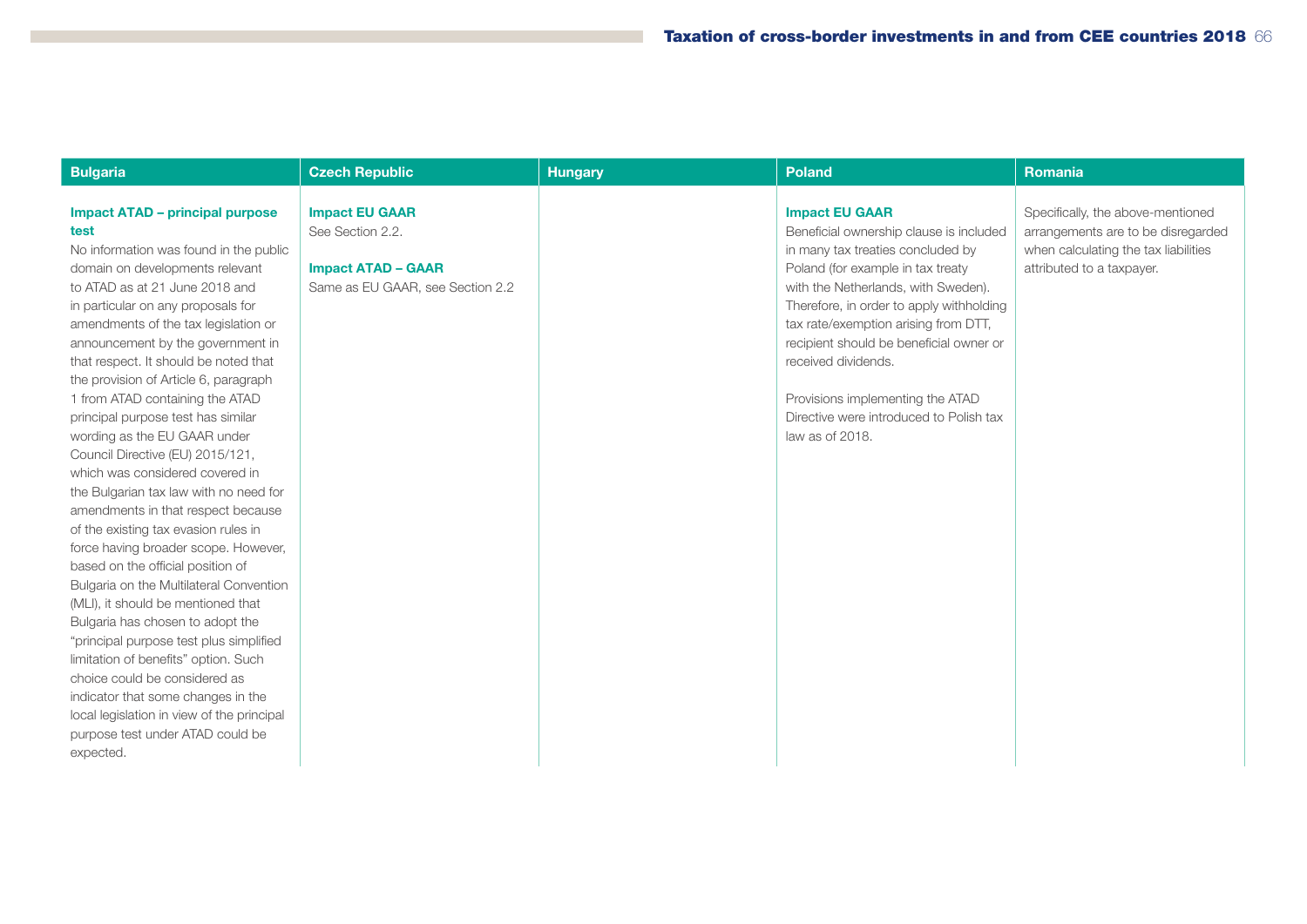### 3.2 Withholding tax on interest paid by the holding company

| Bulgaria                                   | <b>Czech Republic</b>                       | <b>Hungary</b>                             | <b>Poland</b>                            | <b>Romania</b>                         |
|--------------------------------------------|---------------------------------------------|--------------------------------------------|------------------------------------------|----------------------------------------|
|                                            |                                             |                                            |                                          |                                        |
| In general, interests paid to non-         | Interest paid to a resident of a non-EU     | Based on domestic tax law (which is        | There is a 20% withholding tax on        | In general, interest paid to non-      |
| residents are subject to a final           | or non-EEA country with whom the            | applicable irrespective of tax treaties or | interest paid to foreign lenders that    | residents is subject to a final        |
| withholding tax at a rate of 10%,          | Czech Republic does not have a tax          | the EU Interest and Royalties Directive)   | may be reduced by virtue of tax          | withholding tax of 16%, unless a       |
| unless a lower treaty rate applies.        | treaty in place (DTT or TIEA (bilateral     | there is no withholding tax on interest    | treaties. The reduced withholding        | lower treaty rate applies. A 50%       |
| In order to benefit from treaty benefits   | or multilateral)), or in cases that the tax | paid to a corporate entity.                | tax rate is applicable provided that     | tax rate applies to interest paid to a |
| (i.e. lower withholding tax rates), the    | residency is not ascertained, is subject    |                                            | a certificate of tax residency of the    | state with which Romania has not       |
| recipient of the income must acquire       | to a withholding tax of 35%.                | <b>Impact ATAD - GAAR</b>                  | foreign beneficial owner is provided.    | concluded a legal instrument under     |
| an advance approval (tax clearance)        |                                             | The ATAD GAAR should not have an           | Poland implemented the Interest and      | which the exchange of information      |
| from the Bulgarian revenue authorities.    | Withholding tax of 15% applies to           | impact as no withholding tax is levied     | Royalties Directive. Therefore, interest | can be performed, if such transaction  |
|                                            | interest paid to other foreign lenders.     | on interest paid to a corporate entity.    | payments between parent and              | qualifies as artificial.               |
| A foreign tax resident of an EU country    | This rate can be reduced by virtue of       |                                            | subsidiary, subsidiary and parent and    |                                        |
| or a country that is a party to the        | most tax treaties.                          |                                            | between direct sister companies (in      | Interest obtained from Romania by      |
| Agreement for the European Economic        |                                             |                                            | all cases a minimum 25% interest         | companies resident in EU is exempt     |
| Area and is liable for payment of          | The EU Interest and Royalties Directive     |                                            | and two-year holding period is           | from withholding tax provided that     |
| Bulgarian withholding tax on interest,     | is implemented in the Czech law.            |                                            | required) are free from withholding tax, | the beneficial owner of interest       |
| royalties, capital gains, etc. has the     | The interest payments to (i) EU, Swiss,     |                                            | assuming that the receiving company      | has held at least 25% in the share     |
| option to recalculate the tax due.         | Norwegian or Icelandic (effective from      |                                            | is beneficial owner of the interest. If  | capital of the payer for at least two  |
| The tax that would be due after the        | 1 May 2004) and (ii) Lichtenstein           |                                            | the interest rate on a loan is not at    | continuous years ending as of the      |
| recalculation is equal to the tax that a   | (effective from 1 January 2016)             |                                            | arm's length, the excess payment         | date of interest payment.              |
| local Bulgarian entity would be liable     | recipients are exempt from withholding      |                                            | may potentially be challenged as         |                                        |
| to pay (i.e. the foreign resident shall be | tax if the Interest and Royalties           |                                            | not deductible under general rules.      | <b>Impact ATAD</b>                     |
| entitled to deduct expenses related to     | Directive criteria are met.                 |                                            | However, such payment may not be         | Certain ATAD provisions have been      |
| the generated income, etc.) This right     |                                             |                                            | automatically reclassified as a dividend | transposed into the Romanian tax       |
| is exercised through filing an annual      |                                             |                                            | payment.                                 | law as of January 2018, including the  |
| declaration form.                          |                                             |                                            |                                          | general anti-abuse rule applicable     |
|                                            |                                             |                                            | Under Polish CIT regulations             | to an arrangement or a series of       |
| The above option is not available to       |                                             |                                            | transposing the EU Interest and          | arrangements which, with regard to     |
| residents of non-EU-countries that         |                                             |                                            | Royalties Directive regime and under     | all relevant facts and circumstances.  |
| are parties to the Agreement for the       |                                             |                                            | most treaties the interest that is paid  | are not genuine, having been           |
| European Economic Area which have          |                                             |                                            | to a related party which exceeds the     | undertaken for the main purpose        |
| not executed a tax treaty with Bulgaria    |                                             |                                            | arm's length level may not benefit       | of, or having as one of the main       |
| in effect, or the treaty executed does     |                                             |                                            | from the lower withholding tax rates     | purposes, obtaining a tax advantage    |
| not contain provisions for exchange        |                                             |                                            | (applicable under the EU Interest and    | that defeats the object or purpose of  |
| of information or cooperation upon         |                                             |                                            | Royalties Directive regime or relevant   | the applicable tax law.                |
| collection of taxes.                       |                                             |                                            | treaties) for the part exceeding the     |                                        |

market level.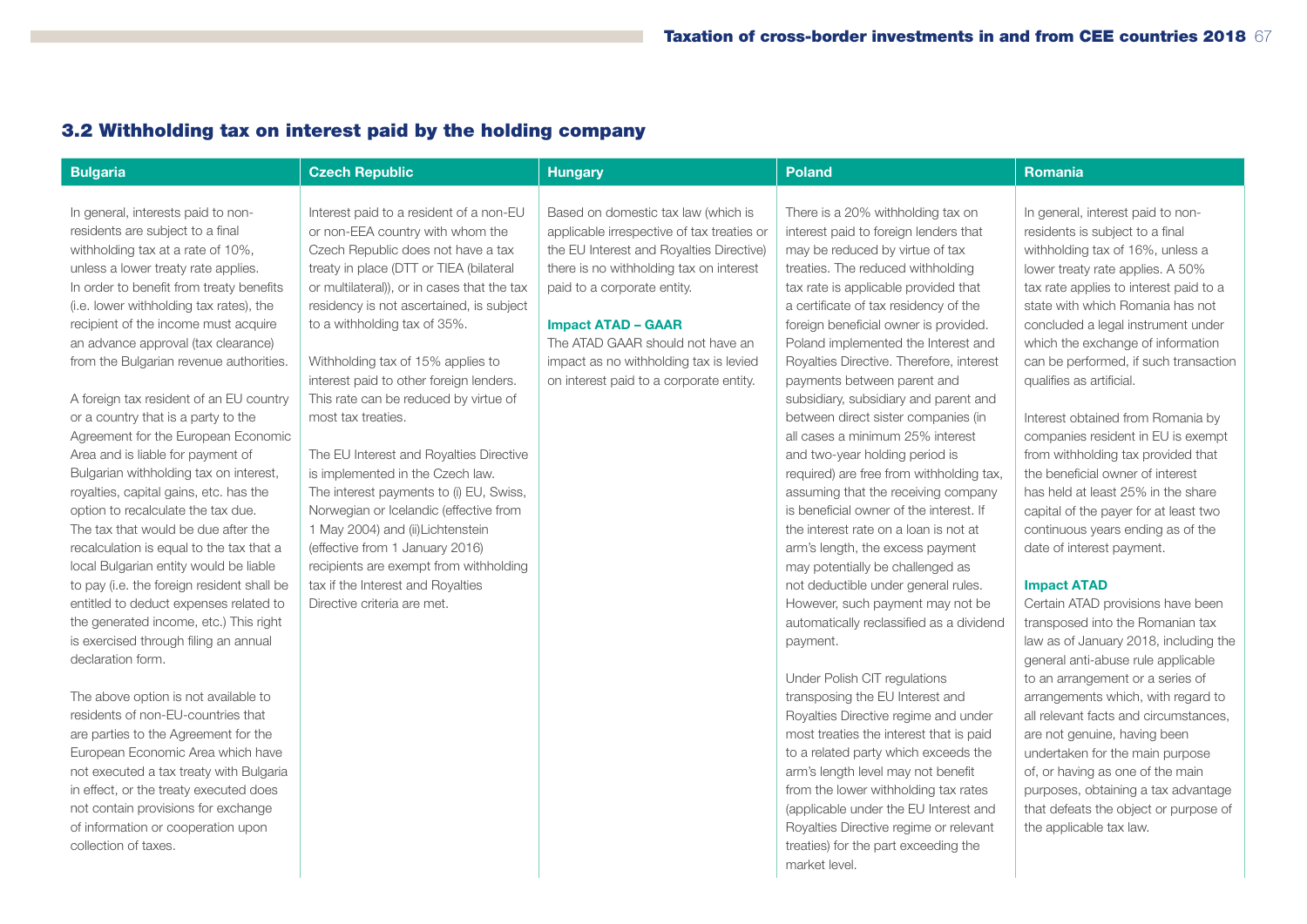| <b>Bulgaria</b>                         | <b>Czech Republic</b>                     | <b>Hungary</b> | <b>Poland</b>                           | Romania                              |
|-----------------------------------------|-------------------------------------------|----------------|-----------------------------------------|--------------------------------------|
|                                         |                                           |                |                                         |                                      |
| Following expiry of the agreed          | The exemption can be applied              |                | <b>Impact ATAD - GAAR</b>               | Specifically, the above-mentioned    |
| transitional period for Bulgaria,       | provided that the recipient (beneficial   |                | In order to benefit from withholding    | arrangements are to be disregarded   |
| interest and royalty income payable     | owner of interest payment) and the        |                | tax exemption, recipient of interest    | when calculating the tax liabilities |
| by a Bulgarian tax resident entity      | interest payer are directly related       |                | shall be beneficial owner of received   | attributed to a taxpayer.            |
| to an associated company from           | (direct shareholding or voting power      |                | interest. Beneficial ownership clause   |                                      |
| another Member State shall enjoy full   | of at least 25%; if a person meets the    |                | is also included in many tax treaties   |                                      |
| exemption from Bulgarian withholding    | criteria in respect to more entities, all |                | concluded by Poland (for example in     |                                      |
| tax from 2015 onwards in compliance     | these entities are considered directly    |                | tax treaty with the Netherlands, with   |                                      |
| with the Interest and Royalty Directive | related) for an uninterrupted period      |                | Sweden).                                |                                      |
| (Directive 2003/49/EC).                 | of at least 24 months (can be fulfilled   |                |                                         |                                      |
|                                         | subsequently) and only if the interest    |                | Provisions implementing the ATAD        |                                      |
| For purposes of application of the      | payment (income) is not attributable      |                | Directive were introduced to Polish tax |                                      |
| exemption, the law provides that        | to a permanent establishment located      |                | law.                                    |                                      |
| one entity is considered associated     | (i) in the Czech Republic or (ii) in a    |                |                                         |                                      |
| with another entity should one of the   | country other than EU country, EEA        |                |                                         |                                      |
| following conditions be fulfilled as of | country or Switzerland.                   |                |                                         |                                      |
| accrual of the income for a preceding   |                                           |                |                                         |                                      |
| uninterrupted period of at least two    | Prior decision of the tax authorities is  |                |                                         |                                      |
| years:                                  | necessary to apply the exemption.         |                |                                         |                                      |
| Entity (A) holds at least 25% in the    |                                           |                |                                         |                                      |
| capital of entity (B).                  | <b>Impact ATAD - GAAR</b>                 |                |                                         |                                      |
| Entity (B) holds at least 25% in the    | Same as EU GAAR, see Section 2.2.         |                |                                         |                                      |
| capital of entity (A).                  |                                           |                |                                         |                                      |
| - A third entity (C), which is either a |                                           |                |                                         |                                      |
| local company or a company tax          |                                           |                |                                         |                                      |
| resident of another Member State,       |                                           |                |                                         |                                      |
| holds at least 25% in the capital       |                                           |                |                                         |                                      |
| both of entity (A) and entity (B).      |                                           |                |                                         |                                      |
|                                         |                                           |                |                                         |                                      |
| Interest and royalty income might be    |                                           |                |                                         |                                      |
| exempt from withholding tax prior to    |                                           |                |                                         |                                      |
| the expiration of the minimum two-      |                                           |                |                                         |                                      |
| year term in case ownership over the    |                                           |                |                                         |                                      |
| required minimum of share capital is    |                                           |                |                                         |                                      |
| not interrupted as of the moment of     |                                           |                |                                         |                                      |
| accrual of the income.                  |                                           |                |                                         |                                      |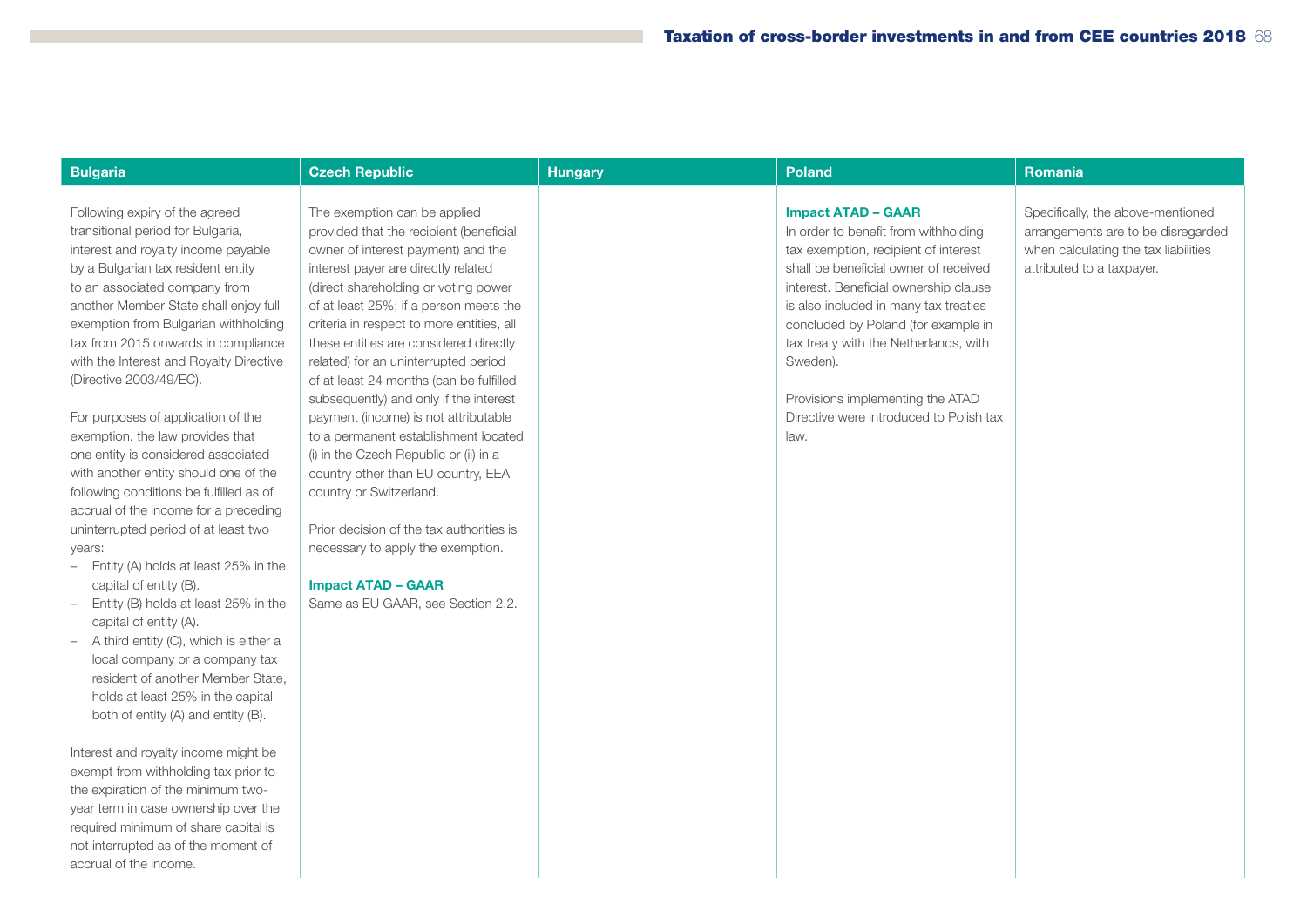| <b>Bulgaria</b>                                                                  | <b>Czech Republic</b> | <b>Hungary</b> | <b>Poland</b> | Romania |
|----------------------------------------------------------------------------------|-----------------------|----------------|---------------|---------|
|                                                                                  |                       |                |               |         |
| However, if the possession of the                                                |                       |                |               |         |
| required minimum capital is interrupted                                          |                       |                |               |         |
| prior to the expiration of the minimum<br>two-year term, the general rate of 10% |                       |                |               |         |
| shall apply to the interest income and                                           |                       |                |               |         |
| royalties.                                                                       |                       |                |               |         |
|                                                                                  |                       |                |               |         |
| The withholding tax due shall be                                                 |                       |                |               |         |
| adjusted as if the tax rate was 10%. In                                          |                       |                |               |         |
| relation to the difference between due                                           |                       |                |               |         |
| and paid in withholding tax, default                                             |                       |                |               |         |
| interest shall accrue for the period as                                          |                       |                |               |         |
| of the date on which the withholding                                             |                       |                |               |         |
| tax should have been paid and the                                                |                       |                |               |         |
| date of its effective payment. Foreign                                           |                       |                |               |         |
| entities that meet the requirements for                                          |                       |                |               |         |
| exemption, but nevertheless have their                                           |                       |                |               |         |
| interest and royalty income levied at                                            |                       |                |               |         |
| 10%, could request and get a refund                                              |                       |                |               |         |
| of overpaid tax not later than one year                                          |                       |                |               |         |
| of the request thereof.                                                          |                       |                |               |         |
| The relevant companies must have a                                               |                       |                |               |         |
| legal form listed in the EU Interest and                                         |                       |                |               |         |
| Royalties Directive and be subject to a                                          |                       |                |               |         |
| CIT without the option for exemption.                                            |                       |                |               |         |
| Whenever the beneficiary of the                                                  |                       |                |               |         |
| income is a permanent establishment                                              |                       |                |               |         |
| of a foreign entity, the exemption shall                                         |                       |                |               |         |
| be applied in case                                                               |                       |                |               |         |
| such permanent establishment<br>$-$                                              |                       |                |               |         |
| is established in another EU                                                     |                       |                |               |         |
| Member State and is a permanent                                                  |                       |                |               |         |
| establishment of foreign entity from                                             |                       |                |               |         |
| a Member State; and                                                              |                       |                |               |         |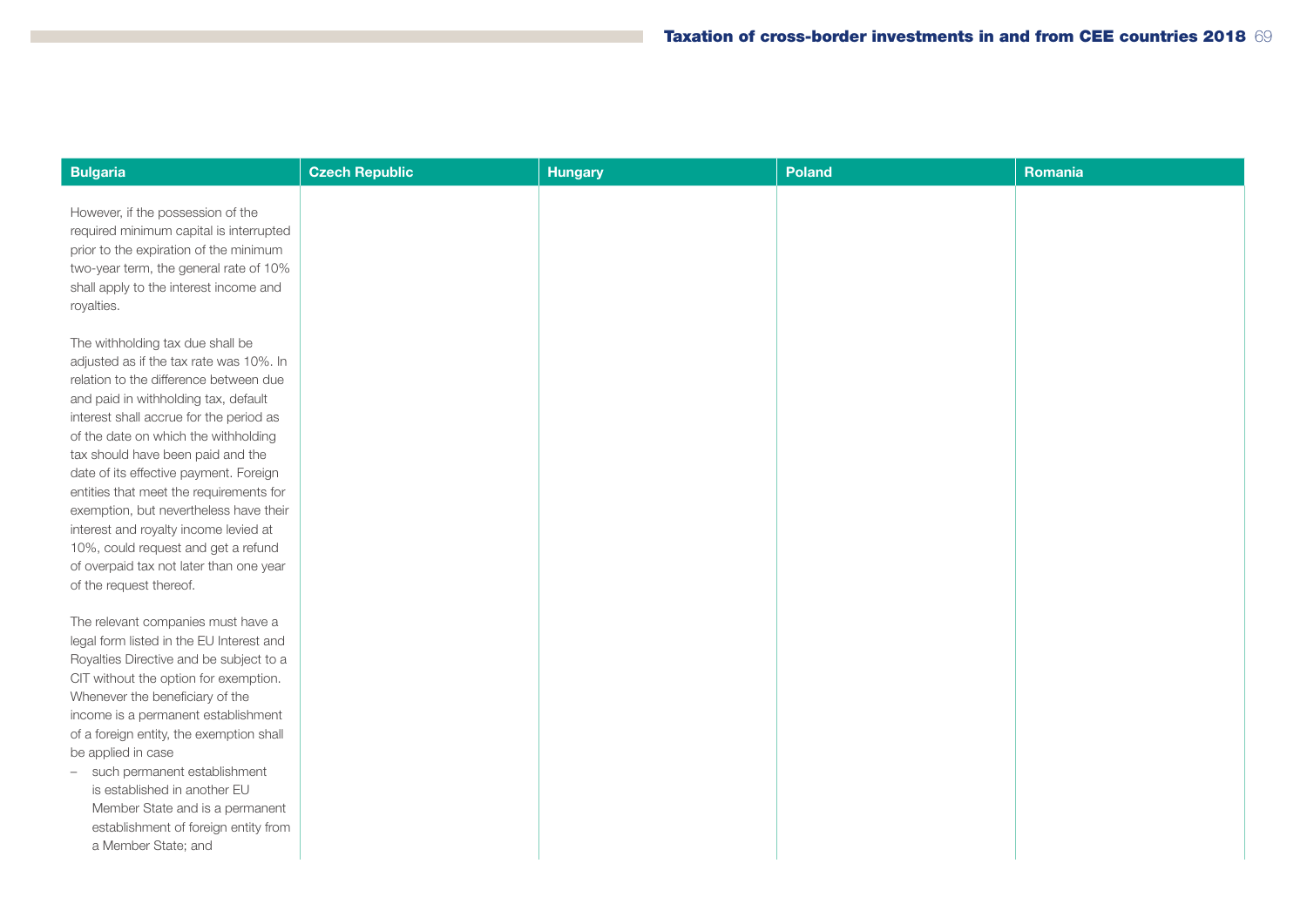| <b>Bulgaria</b>                                                                                                                                                                                                                                                                                                                                                                                                                                                                                                                                                                                                                                                                                                                                                                  | <b>Czech Republic</b> | <b>Hungary</b> | <b>Poland</b> | Romania |
|----------------------------------------------------------------------------------------------------------------------------------------------------------------------------------------------------------------------------------------------------------------------------------------------------------------------------------------------------------------------------------------------------------------------------------------------------------------------------------------------------------------------------------------------------------------------------------------------------------------------------------------------------------------------------------------------------------------------------------------------------------------------------------|-----------------------|----------------|---------------|---------|
| the local payer of the income is<br>$\overline{\phantom{m}}$<br>associated with the foreign entity<br>to whose permanent establishment<br>the income is paid.                                                                                                                                                                                                                                                                                                                                                                                                                                                                                                                                                                                                                    |                       |                |               |         |
| In addition full tax exemption is<br>available also for (i) interest income<br>of foreign corporate lenders under<br>a loan extended to the State or<br>the municipalities, on which no<br>bonds will be issued, as well as for<br>(ii) interest income of foreign corporate<br>investors from bonds or other debt<br>securities, issued by the State or<br>the municipalities or local entities<br>and traded on a regulated market in<br>Bulgaria or in other Member State of<br>the EU or in a state party to the EEA<br>Agreement and (iii) interest income of<br>foreign lender issuer of bonds or other<br>debt securities when he is an EU/EEA<br>tax resident who has issued the bonds<br>/ debt securities with the aim to lend<br>the proceeds to local entity and the |                       |                |               |         |
| bonds / debt securities are admitted<br>for trade on a regulated market in<br>Bulgaria or in other Member State of<br>the EU or in a state party to the EEA<br>Agreement.                                                                                                                                                                                                                                                                                                                                                                                                                                                                                                                                                                                                        |                       |                |               |         |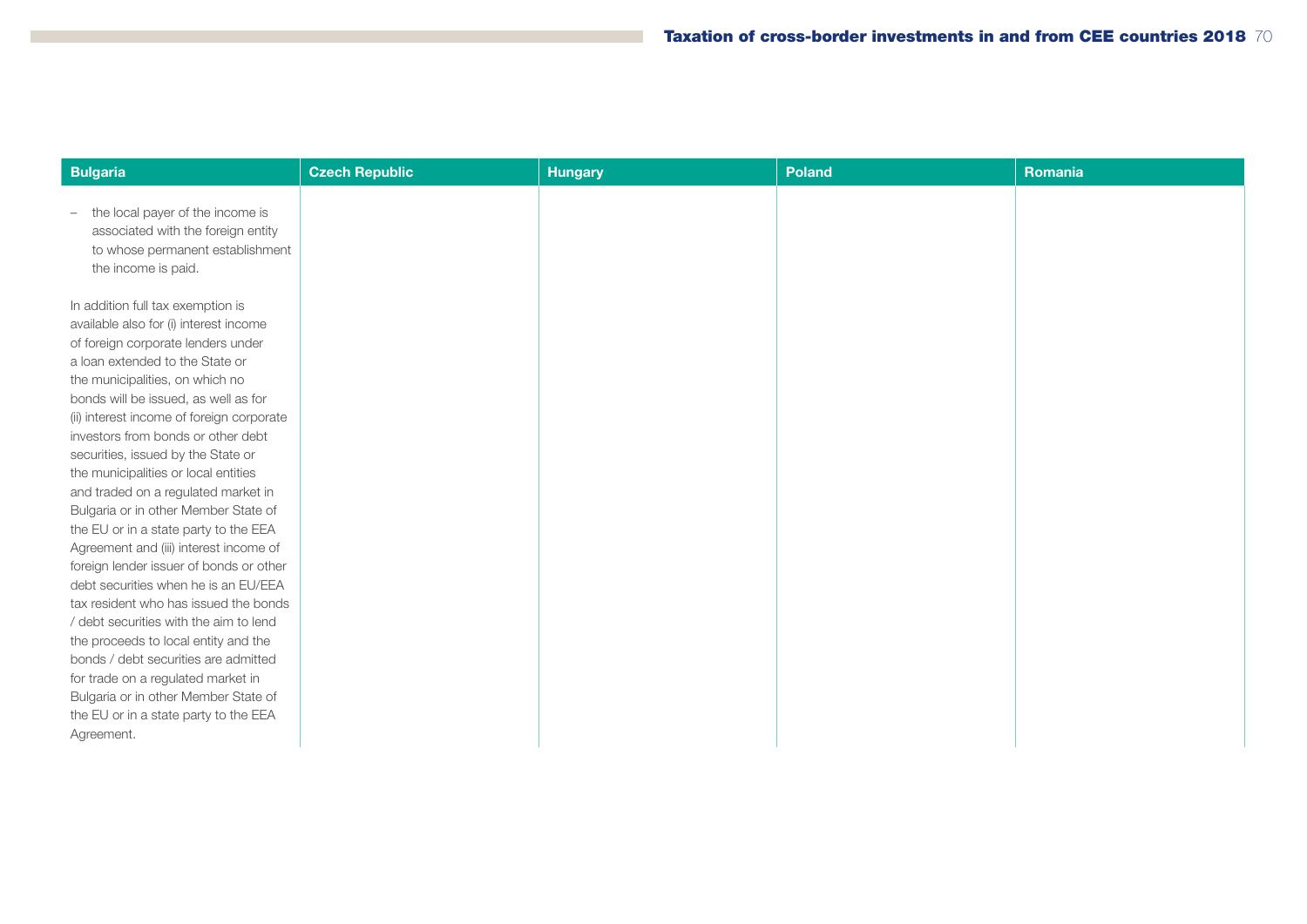| <b>Bulgaria</b>                                                                                                                                                                                                                                                                                                                                                                                                                                                                                                                                                                                                                                                                                                                                                                                                                                                                                                               | <b>Czech Republic</b> | <b>Hungary</b> | <b>Poland</b> | Romania |
|-------------------------------------------------------------------------------------------------------------------------------------------------------------------------------------------------------------------------------------------------------------------------------------------------------------------------------------------------------------------------------------------------------------------------------------------------------------------------------------------------------------------------------------------------------------------------------------------------------------------------------------------------------------------------------------------------------------------------------------------------------------------------------------------------------------------------------------------------------------------------------------------------------------------------------|-----------------------|----------------|---------------|---------|
| <b>Impact ATAD - principal purpose</b><br>test<br>No information was found in the public<br>domain on developments relevant<br>to ATAD as at 21 June 2018 and<br>in particular on any proposals for<br>amendments of the tax legislation or<br>announcement by the government in<br>that respect. It should be noted that<br>the provision of Article 6, paragraph<br>1 from ATAD containing the ATAD<br>principal purpose test has similar<br>wording as the EU GAAR under<br>Council Directive (EU) 2015/121,<br>which was considered covered in<br>the Bulgarian tax law with no need<br>for amendments in that respect<br>because of the existing tax evasion<br>rules in force having broader scope.<br>However, based on the official position<br>of Bulgaria on the MLI, it should be<br>mentioned that Bulgaria has chosen to<br>adopt the "principal purpose test plus<br>simplified limitation of benefits" option. |                       |                |               |         |
| Such choice could be considered as<br>indicator that some changes in the<br>local legislation in view of the principal<br>purpose test under ATAD could be                                                                                                                                                                                                                                                                                                                                                                                                                                                                                                                                                                                                                                                                                                                                                                    |                       |                |               |         |
| expected.                                                                                                                                                                                                                                                                                                                                                                                                                                                                                                                                                                                                                                                                                                                                                                                                                                                                                                                     |                       |                |               |         |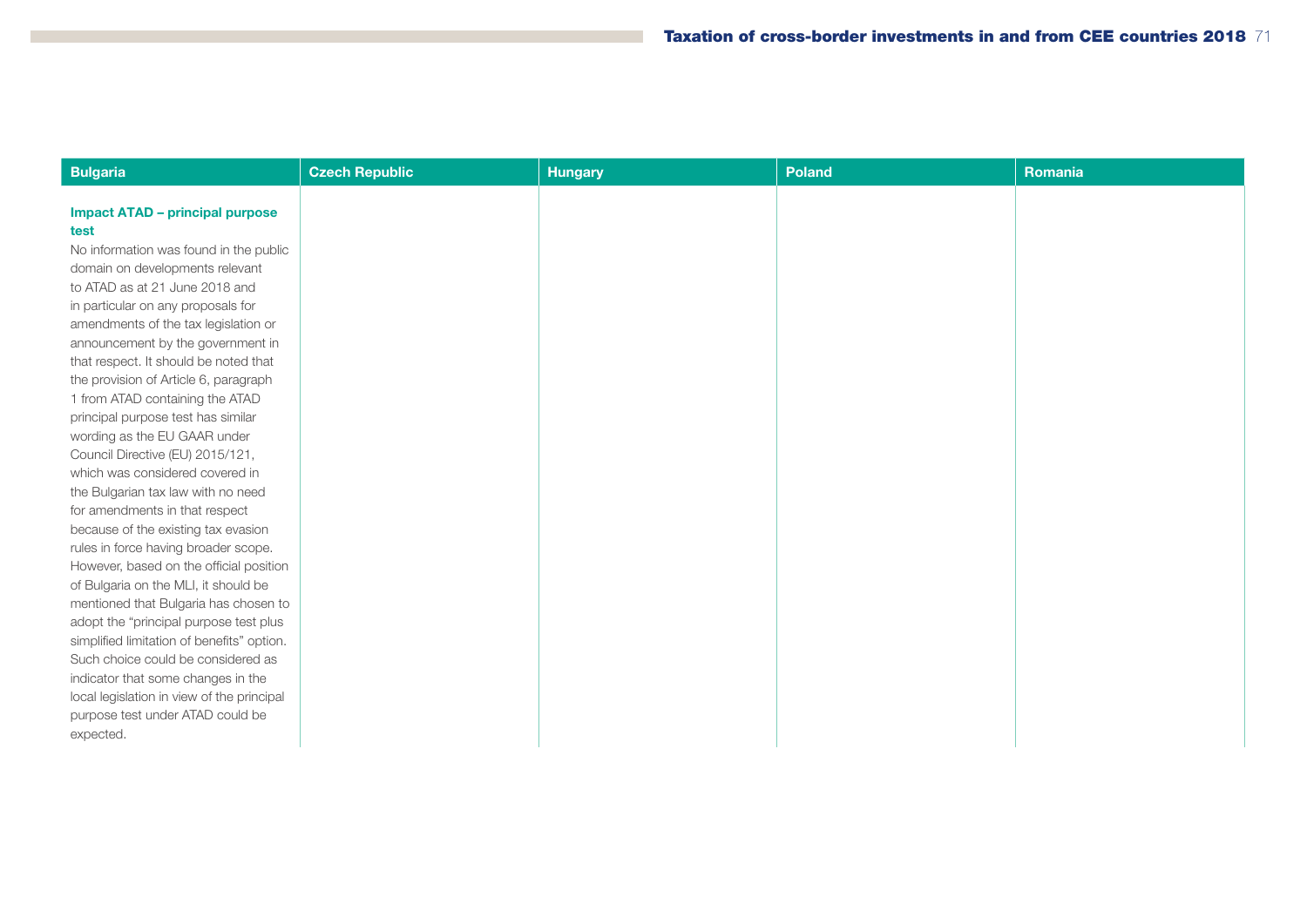### 3.3 Withholding tax on royalties paid by the holding company

| <b>Bulgaria</b>                                                                                                                                                                                                                                                                                                                                                                                                                                                                                                                                                                                                                                                                                                                                                                                                                                                                                                                                                                                                                                                                                                                                   | <b>Czech Republic</b>                                                                                                                                                                                                                                                                                                                                                                                                                                                                                                                                                                                                                                                                                                                                                                                                                                                                                                                        | <b>Hungary</b>                                                                                                                                                                                                                                                                                                                                                  | <b>Poland</b>                                                                                                                                                                                                                                                                                                                                                                                                                                                                                                                                                                                                                                                                                                                                                                                                                                                                                                                                                                                                                                                                                                                                                                                                                                     | Romania                                                                                                                                                                                                                                                                                                                                                                                                                                                                                                                                                                                                                                                                                                                                                                                                                                                                                                                                                                                                                                                                                                                                                                                |
|---------------------------------------------------------------------------------------------------------------------------------------------------------------------------------------------------------------------------------------------------------------------------------------------------------------------------------------------------------------------------------------------------------------------------------------------------------------------------------------------------------------------------------------------------------------------------------------------------------------------------------------------------------------------------------------------------------------------------------------------------------------------------------------------------------------------------------------------------------------------------------------------------------------------------------------------------------------------------------------------------------------------------------------------------------------------------------------------------------------------------------------------------|----------------------------------------------------------------------------------------------------------------------------------------------------------------------------------------------------------------------------------------------------------------------------------------------------------------------------------------------------------------------------------------------------------------------------------------------------------------------------------------------------------------------------------------------------------------------------------------------------------------------------------------------------------------------------------------------------------------------------------------------------------------------------------------------------------------------------------------------------------------------------------------------------------------------------------------------|-----------------------------------------------------------------------------------------------------------------------------------------------------------------------------------------------------------------------------------------------------------------------------------------------------------------------------------------------------------------|---------------------------------------------------------------------------------------------------------------------------------------------------------------------------------------------------------------------------------------------------------------------------------------------------------------------------------------------------------------------------------------------------------------------------------------------------------------------------------------------------------------------------------------------------------------------------------------------------------------------------------------------------------------------------------------------------------------------------------------------------------------------------------------------------------------------------------------------------------------------------------------------------------------------------------------------------------------------------------------------------------------------------------------------------------------------------------------------------------------------------------------------------------------------------------------------------------------------------------------------------|----------------------------------------------------------------------------------------------------------------------------------------------------------------------------------------------------------------------------------------------------------------------------------------------------------------------------------------------------------------------------------------------------------------------------------------------------------------------------------------------------------------------------------------------------------------------------------------------------------------------------------------------------------------------------------------------------------------------------------------------------------------------------------------------------------------------------------------------------------------------------------------------------------------------------------------------------------------------------------------------------------------------------------------------------------------------------------------------------------------------------------------------------------------------------------------|
| Royalties paid to non-residents are<br>subject to a final withholding tax at<br>a rate of 10%, unless a lower treaty<br>rate applies following a tax clearance<br>procedure.<br>A foreign tax resident of an EU-<br>country or a country that is a party<br>to the Agreement for the European<br>Economic Area, liable for payment of<br>Bulgarian withholding tax on interest,<br>royalties, capital gains, etc. has the<br>option to recalculate the tax due.<br>The tax that would be due after the<br>recalculation is equal to the tax that a<br>local Bulgarian entity would be liable<br>to pay (i.e. the foreign resident shall be<br>entitled to deduct expenses related to<br>the generated income, etc.) This right<br>is exercised through filing an annual<br>declaration form.<br>The above option is not available to<br>residents of non-EU countries that<br>are parties to the Agreement for the<br>European Economic Area which have<br>not executed a tax treaty with Bulgaria<br>in effect, or the treaty executed does<br>not contain provisions for exchange<br>of information or cooperation upon<br>collection of taxes. | Payments for the use or the right to<br>use, of industrial rights, software,<br>know-how and copyrights paid<br>to a resident of a non-EU or non-<br>EEA country with whom the Czech<br>Republic does not have a tax treaty<br>in place (DTT or TIEA (bilateral or<br>multilateral)), or in cases that the tax<br>residency is not ascertained, are<br>subject to a withholding tax of 35%.<br>Withholding tax of 15% applies to<br>the above types of income paid to<br>other non-resident recipients. This tax<br>rate can be reduced by virtue of the<br>relevant tax treaty.<br>The EU Interest and Royalties Directive<br>is implemented in the Czech law:<br>The royalty payments to EU, Swiss,<br>Norwegian or Icelandic (effective from<br>1 January 2011) and (ii) Lichtenstein<br>(effective from 1 January 2016)<br>recipients are exempt from withholding<br>tax if the EU Interest and Royalties<br>Directive criteria are met. | Based on domestic tax law (which is<br>applicable irrespective of tax treaties or<br>the EU Interest and Royalties Directive)<br>there is no withholding tax on royalties<br>paid to a corporate entity.<br><b>Impact ATAD - GAAR</b><br>The ATAD GAAR should not have an<br>impact as no withholding tax is levied<br>on royalties paid to a corporate entity. | There is a 20% withholding tax on<br>royalties paid to foreign recipients<br>that may be reduced by virtue of tax<br>treaties. In order to obtain a reduction<br>of the withholding rate, a certificate of<br>tax residence is required.<br>See Section 3.2 for the transposition<br>of the Interest and Royalties Directive.<br>The rules set out in Section 3.2 apply<br>to the payment of royalties.<br>If the foreign company is not covered<br>by a tax treaty and it provides certain<br>intangible services, e.g. advisory,<br>accounting, legal, marketing,<br>management of data processing and<br>HR (other than qualified as royalties)<br>to a Polish resident company, a 20%<br>domestic withholding tax rate is<br>applicable as well. In the case of treaty<br>protected service providers, income<br>from the provision of such services<br>falls under business profits and thus<br>may not be taxed in Poland unless<br>the service provider generates its<br>income through a Polish permanent<br>establishment. Nevertheless, the<br>Polish service recipient should be<br>provided with a tax certificate of the<br>foreign service provider in order not to<br>withhold 20% withholding tax under<br>the tax treaty regime. | Royalties paid to non-resident<br>companies are subject to a 16% final<br>withholding tax, unless a lower treaty<br>rate applies. A 50% tax rate applies<br>to royalties paid to a state with<br>which Romania has not concluded<br>a legal instrument under which<br>the exchange of information can<br>be performed, if such transaction<br>qualifies as artificial. See information<br>in Section 3.2 for the implementation<br>of the EU Interest and Royalties<br>Directive. The same conditions apply.<br><b>Impact ATAD - GAAR</b><br>Certain ATAD provisions have been<br>transposed into the Romanian tax<br>law as of January 2018, including the<br>general anti-abuse rule applicable<br>to an arrangement or a series of<br>arrangements which, with regard to<br>all relevant facts and circumstances.<br>are not genuine, having been<br>undertaken for the main purpose<br>of, or having as one of the main<br>purposes, obtaining a tax advantage<br>that defeats the object or purpose of<br>the applicable tax law. Specifically,<br>the above-mentioned arrangements<br>are to be disregarded when<br>calculating the tax liabilities attributed<br>to a taxpayer. |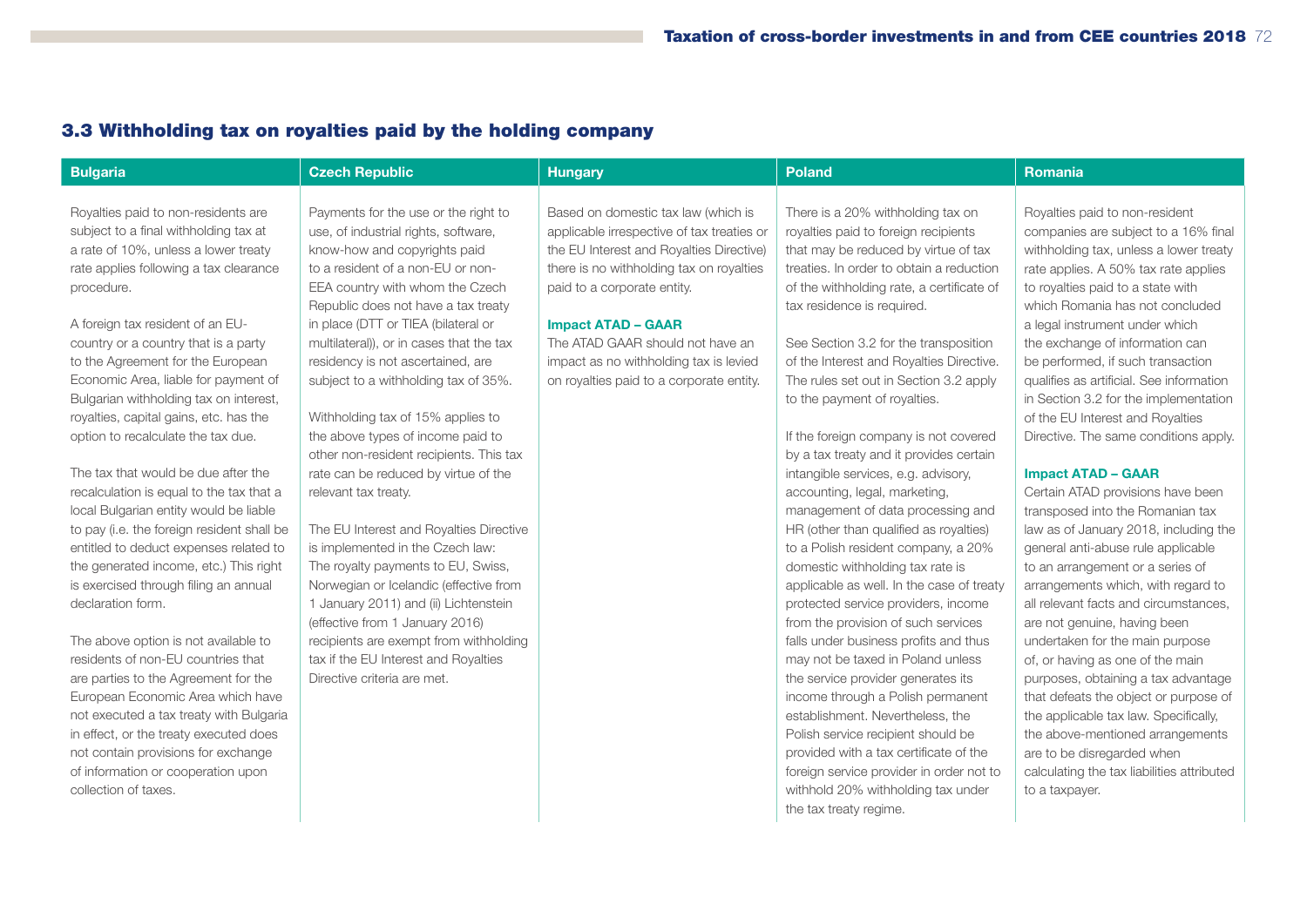| <b>Bulgaria</b>                                                                                                                                                                                                                                                                                                                                                                                                                                                                                                                                                                                                                                                                                                                                                                                                                                                                                                                                                                                                                                                                                                                 | <b>Czech Republic</b>                                                                                                                                                                                                                                                                                                                                                                                                                                                                                                                                                                                                                                                                                                                                  | <b>Hungary</b> | Poland                                                                                                                                                                                                                                                                                                                                                                                                                    | <b>Romania</b> |
|---------------------------------------------------------------------------------------------------------------------------------------------------------------------------------------------------------------------------------------------------------------------------------------------------------------------------------------------------------------------------------------------------------------------------------------------------------------------------------------------------------------------------------------------------------------------------------------------------------------------------------------------------------------------------------------------------------------------------------------------------------------------------------------------------------------------------------------------------------------------------------------------------------------------------------------------------------------------------------------------------------------------------------------------------------------------------------------------------------------------------------|--------------------------------------------------------------------------------------------------------------------------------------------------------------------------------------------------------------------------------------------------------------------------------------------------------------------------------------------------------------------------------------------------------------------------------------------------------------------------------------------------------------------------------------------------------------------------------------------------------------------------------------------------------------------------------------------------------------------------------------------------------|----------------|---------------------------------------------------------------------------------------------------------------------------------------------------------------------------------------------------------------------------------------------------------------------------------------------------------------------------------------------------------------------------------------------------------------------------|----------------|
| With reference to the implementation<br>of the EU Interest and Royalties<br>Directive, as of 1 January 2015<br>royalties are exempt from withholding<br>tax, if the respective qualifying<br>requirements have been met.<br>The qualifying requirements as to<br>associated parties, minimum holding<br>period and equity participation are the<br>same as outlined for interest payments<br>in Section 3.2 above.<br>In addition to the exceptions provided<br>for in Article 4 of the Directive,<br>Bulgarian law sets forth three<br>additional exceptions to the application<br>of the exemption from withholding<br>tax on interest and royalties and the<br>entitlement to tax refund in case of<br>withheld tax subject to exemption,<br>namely when the income:<br>represents expenses of a<br>permanent establishment in<br>Bulgaria not deductible for tax<br>purposes, save for expenses for<br>interests which are regulated by<br>the thin cap rule;<br>is accrued by a foreign entity<br>from a country which is not a<br>Member State, through a Bulgarian<br>permanent establishment of such<br>foreign entity; | The exemption can be applied<br>provided that the recipient (beneficial<br>owner of royalty payment) and the<br>payer are directly related (direct<br>shareholding or voting power of at<br>least 25%; if a person meets the<br>criteria in respect to more entities, all<br>these entities are considered directly<br>related) for 24 months (can be fulfilled<br>subsequently) and only if the royalty<br>payment (income) is not attributable<br>to a permanent establishment located<br>(i) in the Czech Republic or (ii) in a<br>country other than EU country, EEA<br>country or Switzerland.<br>Prior decision of the tax authorities is<br>necessary to apply the exemption.<br><b>Impact ATAD - GAAR</b><br>Same as EU GAAR, see Section 2.2. |                | <b>Impact ATAD - GAAR</b><br>In order to benefit from withholding<br>tax exemption, recipient of royalties<br>shall be beneficial owner of received<br>interest. Beneficial ownership clause<br>is also included in many tax treaties<br>concluded by Poland (for example in<br>tax treaty with the Netherlands, with<br>Germany).<br>Provisions implementing the ATAD<br>Directive were introduced to Polish tax<br>law. |                |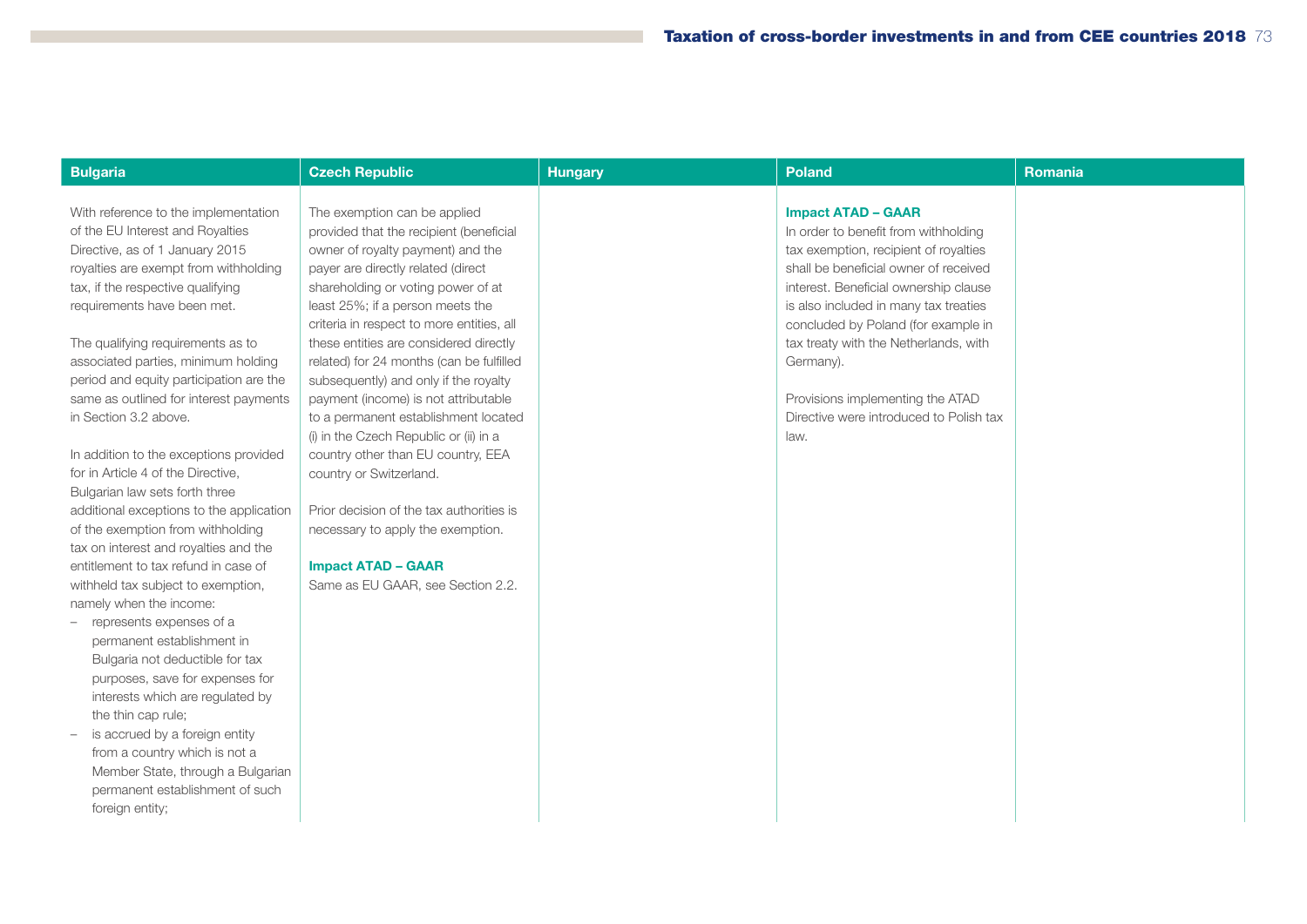| <b>Bulgaria</b>                                                                                                                                                | <b>Czech Republic</b> | <b>Hungary</b> | Poland | <b>Romania</b> |
|----------------------------------------------------------------------------------------------------------------------------------------------------------------|-----------------------|----------------|--------|----------------|
| - is from transactions where the<br>main motive or one of the main<br>motives for execution of the<br>transaction is deviation from or<br>evasion of taxation. |                       |                |        |                |
| <b>Impact ATAD - principal purpose</b><br>test<br>See our comment re ATAD PPT under<br>3.1 and 3.2 above.                                                      |                       |                |        |                |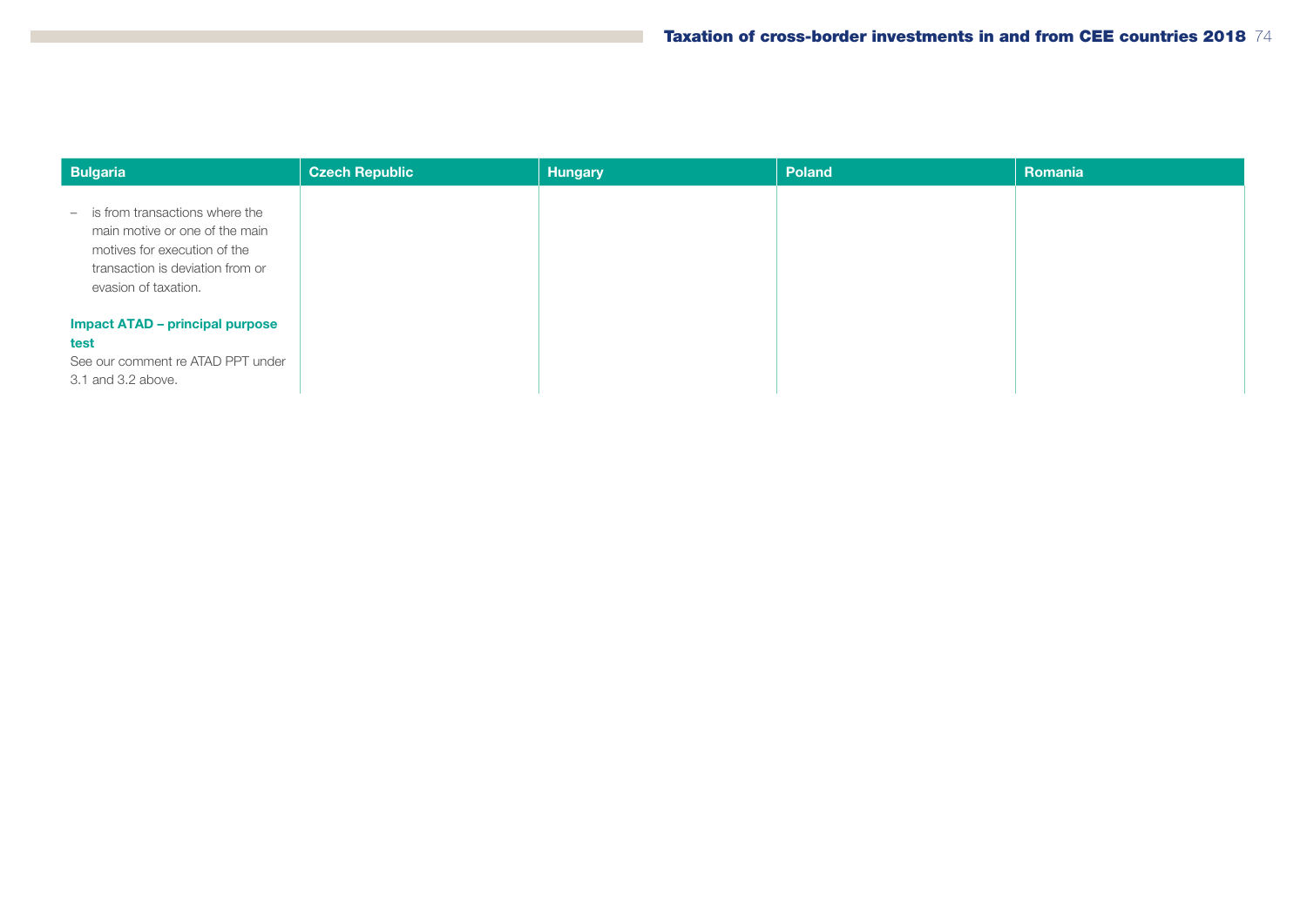# 4. Non-resident capital gains taxation – domestic legislation and tax treaties

| <b>Bulgaria</b>                                                                                                                                                                                                                                                                                                                                                                                                                                                                                                                                                                                                                                                                                                                                                                                          | <b>Czech Republic</b>                                                                                                                                                                                                                                                                                                                                                                                                                                                                                                                                                                                                                                                                                                                                                                                                                                                       | <b>Hungary</b>                                                                                                                                                                                                                                                                                                                                                                                                                                                                                                                                                                                                                                                                                                                                                                                                                                                                                                                                                                                                               | <b>Poland</b>                                                                                                                                                                                                                                                                                                                                                                                                                                                                                                                                                                                                                                                                                                                                                                                                                                                                                                                                                                                                                                                                                                                                                                                               | Romania                                                                                                                                                                                                                                                                                                                                                                                                                                                                                                                                                                                                                                                                                                                                                                                                                                                                                                                                                                                                                                                                                                                                                                                                                           |
|----------------------------------------------------------------------------------------------------------------------------------------------------------------------------------------------------------------------------------------------------------------------------------------------------------------------------------------------------------------------------------------------------------------------------------------------------------------------------------------------------------------------------------------------------------------------------------------------------------------------------------------------------------------------------------------------------------------------------------------------------------------------------------------------------------|-----------------------------------------------------------------------------------------------------------------------------------------------------------------------------------------------------------------------------------------------------------------------------------------------------------------------------------------------------------------------------------------------------------------------------------------------------------------------------------------------------------------------------------------------------------------------------------------------------------------------------------------------------------------------------------------------------------------------------------------------------------------------------------------------------------------------------------------------------------------------------|------------------------------------------------------------------------------------------------------------------------------------------------------------------------------------------------------------------------------------------------------------------------------------------------------------------------------------------------------------------------------------------------------------------------------------------------------------------------------------------------------------------------------------------------------------------------------------------------------------------------------------------------------------------------------------------------------------------------------------------------------------------------------------------------------------------------------------------------------------------------------------------------------------------------------------------------------------------------------------------------------------------------------|-------------------------------------------------------------------------------------------------------------------------------------------------------------------------------------------------------------------------------------------------------------------------------------------------------------------------------------------------------------------------------------------------------------------------------------------------------------------------------------------------------------------------------------------------------------------------------------------------------------------------------------------------------------------------------------------------------------------------------------------------------------------------------------------------------------------------------------------------------------------------------------------------------------------------------------------------------------------------------------------------------------------------------------------------------------------------------------------------------------------------------------------------------------------------------------------------------------|-----------------------------------------------------------------------------------------------------------------------------------------------------------------------------------------------------------------------------------------------------------------------------------------------------------------------------------------------------------------------------------------------------------------------------------------------------------------------------------------------------------------------------------------------------------------------------------------------------------------------------------------------------------------------------------------------------------------------------------------------------------------------------------------------------------------------------------------------------------------------------------------------------------------------------------------------------------------------------------------------------------------------------------------------------------------------------------------------------------------------------------------------------------------------------------------------------------------------------------|
| Capital gains from any transaction on<br>shares and other securities issued by<br>Bulgarian companies are included in<br>the resident company's ordinary tax<br>base (except for gains from sales of<br>financial instruments such as shares<br>in collective investment schemes and<br>national investment funds, shares,<br>rights and government securities,<br>performed on a regulated market<br>within the meaning of the Law on<br>Financial Instruments Market which are<br>exempt).<br>Most tax treaties, to which Bulgaria is<br>a party, give the right to charge gains<br>from the sale of a shareholding interest<br>to the state of residency of the receiver<br>of this income.<br>Foreign beneficiaries are subject to<br>a 10% withholding tax rate, unless a<br>treaty relief applies. | Capital gains arising from the sale of<br>a shareholding interest in a Czech<br>company by a Czech non-resident<br>company are treated as Czech- source<br>income and subject to the ordinary CIT<br>rate in the Czech Republic, unless a<br>tax treaty provides otherwise, which is,<br>however, mostly the case.<br>Gains on the sale of shares in a non-<br>Czech company realised by a Czech<br>non-resident would be regarded as<br>Czech source income provided that<br>the buyer of the shares is a Czech<br>resident or a Czech permanent<br>establishment of a Czech non-resident<br>and the shares are considered as<br>tradable securities according to Czech<br>tax law. In such case the capital gain<br>would be subject to the ordinary CIT<br>rate in the Czech Republic, unless a<br>tax treaty provides otherwise, which is,<br>however, mostly the case. | Capital gains realised by non-<br>residents on the transfer of shares<br>(or business quota) in a Hungarian<br>resident company are, in principle, not<br>taxable in Hungary.<br>However, if the company is a real<br>estate company, the capital gains<br>realised at the alienation of its shares<br>by a non-resident could be taxable in<br>Hungary at 9%.<br>Alienation for the purposes of this rule<br>includes: sale, in-kind contribution,<br>transfer without consideration or the<br>withdrawal of shares through a capital<br>decrease.<br>A company qualifies as a real estate<br>company if:<br>the value of Hungarian real estate<br>exceeds 75% of the aggregate<br>book value of the total assets<br>shown in its financial statement<br>either individually or on a group<br>level (including the taxpayer, its<br>Hungarian tax resident related<br>companies and the foreign related<br>companies having a Hungarian<br>permanent establishment either<br>with or without Hungarian real<br>estate); and | Capital gains from the alienation of<br>shares in a resident company held by<br>non-residents are taxed in accordance<br>with respective provisions of the tax<br>treaty, i.e. either:<br>CIT exempt in Poland and taxed in<br>$\overline{\phantom{0}}$<br>the country of non-resident; or<br>subject to 19%/15% (applies to<br>$ \,$<br>"small-taxpayers" and taxpayers<br>in their first tax year) CIT in Poland<br>if the assets of resident company<br>consist wholly or principally of<br>immovable property situated in<br>Poland (so-called "real estate<br>clause").<br>In general, where a tax treaty is<br>applicable, taxation will in principle be<br>attributed to the country where the<br>non-resident seller (shareholder) is<br>resident by virtue of the applicable tax<br>treaty.<br>Therefore, CIT taxation of capital gains<br>arising from disposal of shares in<br>Polish resident company and realized<br>by seller being non-Polish tax resident<br>shall be taxed in Poland:<br>- if real estate clause is applicable<br>(under relevant tax treaty or under<br>Polish CIT Act if no tax treaty is<br>concluded between Poland and<br>country of tax residence of the<br>seller). | Capital gains derived by a non-<br>resident company without a<br>Romanian permanent establishment<br>from the sale of immovable property<br>located in Romania are taxable at the<br>general CIT rate. See Section 2.3 for<br>the taxation of capital gains derived<br>by a non-resident company from the<br>sale of shares in a Romanian entity.<br>The following types of income are not<br>subject to Romanian withholding tax:<br>income derived by non-resident<br>collective placement bodies<br>without legal personality from the<br>transfer of securities or shares<br>held directly or indirectly in a<br>Romanian legal entity;<br>income derived by non-residents<br>on foreign capital markets from<br>the transfer of shares held<br>in Romanian companies or<br>securities issued by Romanian<br>residents.<br>Most tax treaties of Romania allocate<br>the right to tax gains from the sale<br>of a shareholding interest to the<br>state of residency of the receiver of<br>this income. Nevertheless, several<br>tax treaties allocate the right to tax<br>gains from the sale of a shareholding<br>interest in a real estate company to<br>the state where the said real estate is<br>located (i.e. Romania). |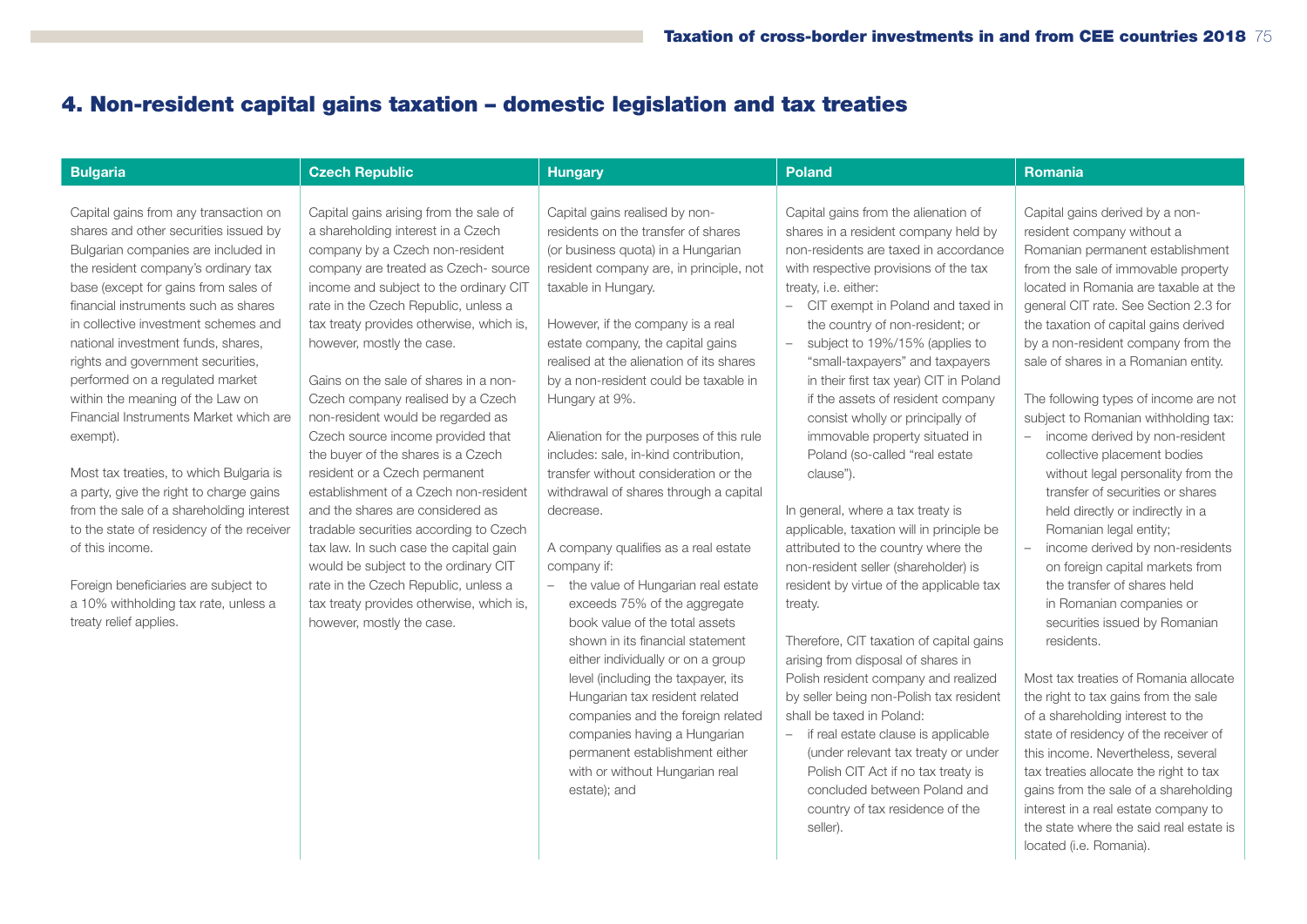| <b>Bulgaria</b> | <b>Czech Republic</b> | <b>Hungary</b>                                                                                                                                                                                                                                                                                                                                                                 | Poland                                                                                                                                                                                                                                                                                                                                                                                                                                                                               | Romania                                                                                                                                                                                                                                                                                                                                                                                                            |
|-----------------|-----------------------|--------------------------------------------------------------------------------------------------------------------------------------------------------------------------------------------------------------------------------------------------------------------------------------------------------------------------------------------------------------------------------|--------------------------------------------------------------------------------------------------------------------------------------------------------------------------------------------------------------------------------------------------------------------------------------------------------------------------------------------------------------------------------------------------------------------------------------------------------------------------------------|--------------------------------------------------------------------------------------------------------------------------------------------------------------------------------------------------------------------------------------------------------------------------------------------------------------------------------------------------------------------------------------------------------------------|
|                 |                       | any of the shareholders of the<br>$-$<br>taxpayer or of a group member<br>is resident for at least one day<br>in the tax year in a non-treaty<br>foreign country, or in a treaty<br>country where the tax treaty allows<br>Hungarian taxation on such capital<br>gains.<br>These rules do not apply if the<br>real estate company is listed on a<br>recognised stock exchange. | in case of sale of shares in listed<br>companies if the seller is tax<br>resident in the non-treaty country<br>Many tax treaties provides real estate<br>clause like tax treaty concluded<br>between Poland and Luxembourg or<br>tax treaty concluded between Poland<br>and Germany. On the other hand,<br>there are several tax treaties without<br>above clause as tax treaty concluded<br>between Poland and Netherlands or<br>tax treaty concluded between Poland<br>and Cyprus. | Under the ATAD rules, implemented<br>in the domestic law on 1 January<br>2018, in the context of a transfer<br>of assets, tax residency and/or<br>economic activity carried out through<br>a permanent establishment for<br>which Romania loses the right to<br>tax, if the market value of the assets<br>transferred is higher than their tax<br>value, the difference represents a<br>profit subject to 16% CIT. |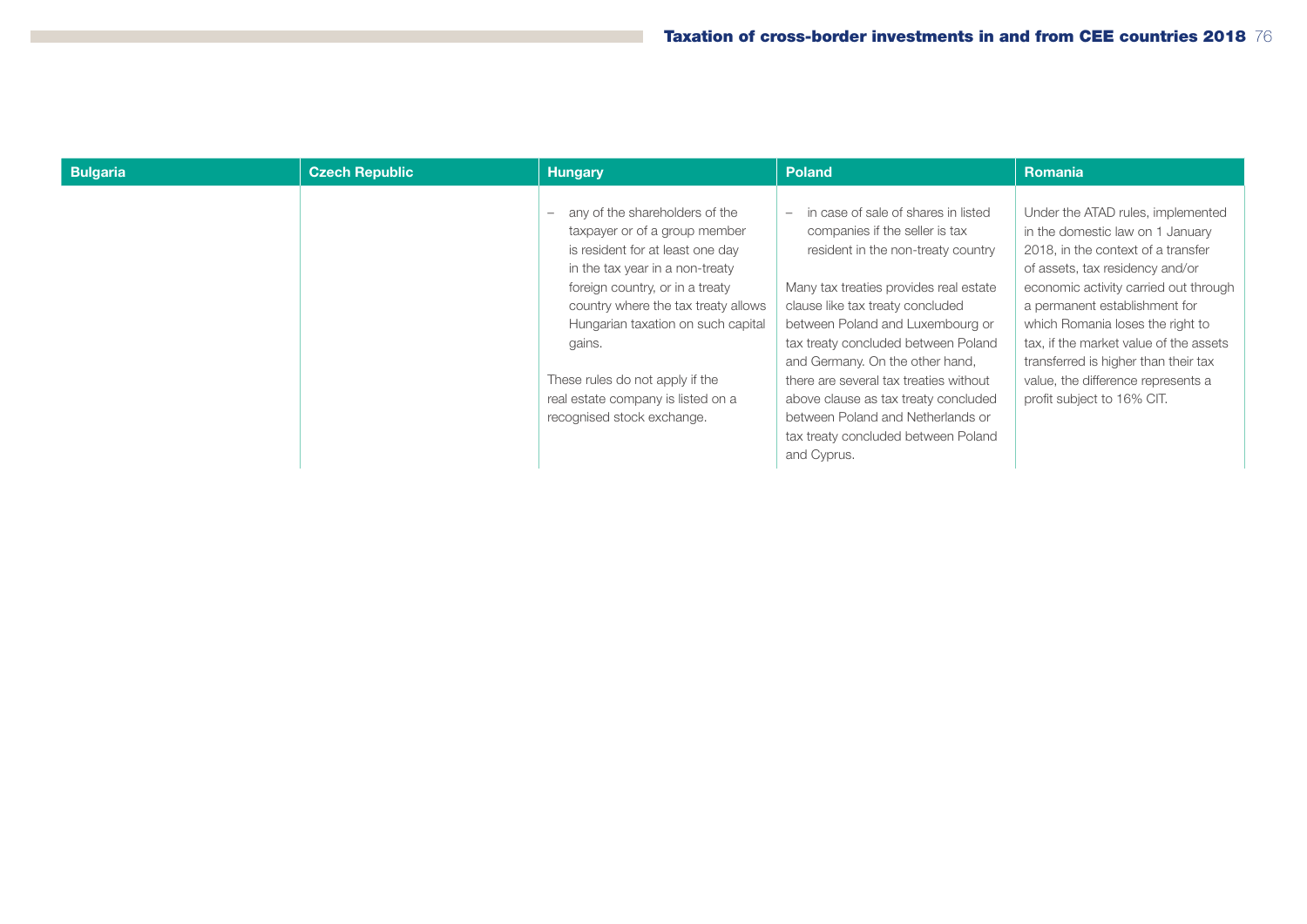# 5. Anti-abuse provisions / CFC rules

| <b>Bulgaria</b>                          | <b>Czech Republic</b>                      | <b>Hungary</b>                                                    | <b>Poland</b>                            | <b>Romania</b>                         |
|------------------------------------------|--------------------------------------------|-------------------------------------------------------------------|------------------------------------------|----------------------------------------|
| <b>CFC rules</b>                         | <b>CFC rules</b>                           | <b>CFC rules</b>                                                  | <b>CFC rules</b>                         | <b>CFC rules</b>                       |
| There is no CFC legislation.             | There is no CFC legislation.               | New Hungarian CFC rules introduced                                | The Polish residents (both individuals   | On 1 January 2018, new rules           |
|                                          |                                            | as of 2017 are the (partial)                                      | and legal persons) are obliged to        | have been introduced regarding         |
| Thin capitalisation rules                | Thin capitalisation rules                  | implementation of the CFC rules as                                | report income derived from Controlled    | the taxation of controlled foreign     |
|                                          |                                            |                                                                   |                                          |                                        |
| The deduction of interest paid on        | Under the Czech Income Taxes Act,          | set forth in the Council Directive (EU)                           | Foreign Corporations (CFCs) in a         | companies, whereby a taxpayer          |
| loans taken from shareholders or         | financial expenses (interest on loans      | 2016/1164 (ATAD).                                                 | separate tax return and tax that         | should include in its taxable base,    |
| third parties (minus the total amount    | and other related financial expenses       |                                                                   | income at the rate of 19%.               | in proportion with its holding in      |
| of interest income received) is limited  | (bank fees, etc.)) are not deductible,     | A foreign company will constitute a                               |                                          | the controlled foreign company,        |
| to 75% of the positive financial result  | if they (i) relate to profit sharing loans | CFC if:                                                           | A CFC must meet the following criteria   | the latter's non-distributed income    |
| (without taking into account interest    | or (ii) exceed the 4:1 debt to equity      | - the Hungarian tax resident                                      | cumulatively:                            | derived from the following categories: |
| income and expenses) of the tax          | ratio (6:1 ratio for banks and insurance   | company holds (directly or                                        | (1) a Polish resident solely or together | Interest or any other income<br>(i)    |
| obligor.                                 | companies) in respect of related party     | indirectly) more than 50% of its                                  | with related entities holds, directly    | generated by financial assets;         |
|                                          | loans. Profit sharing loans provided       | shares or holds the majority of its                               | or indirectly, for an uninterrupted      | (ii) Royalties or any other income     |
| However, the rules only apply if the     | by related parties are included in         | voting rights or is entitled to more                              | period of not less than 30 days,         | generated from intellectual            |
| borrowed capital of the company          | calculation of debt to equity ratio,       | than 50% of its profits ('economic                                | specific interest in that company -      | property;                              |
| exceeds the equity of the company at     | however, the ratio is not applied to       | influence test'); and                                             | more than 50% share in (i) equity,       | (iii) Dividends and income from the    |
| 3 to 1 debt-to-equity ratio. Interest on | financial expenses from these profit       | the effective tax rate on the foreign<br>$\overline{\phantom{0}}$ | (ii) voting rights in the management     | disposal of shares;                    |
| bank loans and interest paid under       | sharing loans as they are already fully    | company's profits is less than 50%                                | or constituting bodies or (iii) profits, | (iv) Income from financial leasing;    |
| financial lease agreements is only       | non-deductible, Back-to-back loans         | of the hypothetical tax that it would                             | (2) at least 33% of the revenues         | (v) Income from insurance, banking     |
| subject to thin capitalisation rules     | (i.e. loans provided by an unrelated       | have paid, had it been a Hungarian                                | earned by the foreign company are        | and other financial activities;        |
| where the arrangement is between         | party A to an unrelated party B that       | taxpayer in a similar situation                                   | passive,                                 | (vi) Income from invoicing companies   |
| related parties. The thin cap rules do   | are provided under the condition that a    | ('effective tax rate'); unless                                    | (3) actually paid CIT by foreign         | that earn sales and services           |
| not apply to credit institutions.        | directly corresponding loan or deposit     | the foreign company carries out                                   | company is lower than difference         | income from goods and services         |
|                                          | is provided to party A by party C while    | actual business activities in its                                 | between Polish CIT, which would          | purchased from and sold to             |
| <b>Transfer pricing rules</b>            | party C and party B are related for        | country of residence ('actual                                     | have been due if such foreign            | associated enterprises, and add        |
| The revenue authorities may make         | Czech tax purposes) are subject to         | economic activity test'). 'Actual                                 | company had been Polish                  | no or little economic value.           |
| an adjustment to the profit arising      | thin capitalisation rules as related party | economic activity' shall mean that                                | taxpayer, and CIT actually paid          |                                        |
| from a transaction between related       | loans subject to a 4:1 or 6:1 debt to      | at least 50% of the combined                                      | in its country of incorporation or       | A company is considered a              |
| or between unrelated persons if          | equity ratio.                              | revenue of the foreign company's                                  | management.                              | controlled foreign company under       |
| such persons have concluded the          |                                            | related parties resident in the                                   |                                          | the conditions provided in ATAD.       |
| transaction under conditions that are    |                                            | same country derives from                                         | A CFC entails:                           |                                        |
| not at arm's length.                     |                                            | manufacturing, processing,                                        |                                          |                                        |
|                                          |                                            |                                                                   | (1) each company having its              |                                        |
|                                          |                                            | agricultural activities, commercial                               | registered office or management          |                                        |
|                                          |                                            | services, investment activities, or                               | in the country included in the list of   |                                        |
|                                          |                                            | commercial activities performed                                   | countries and territories applying       |                                        |
|                                          |                                            | with own assets and employees.                                    | harmful venue tax competition,           |                                        |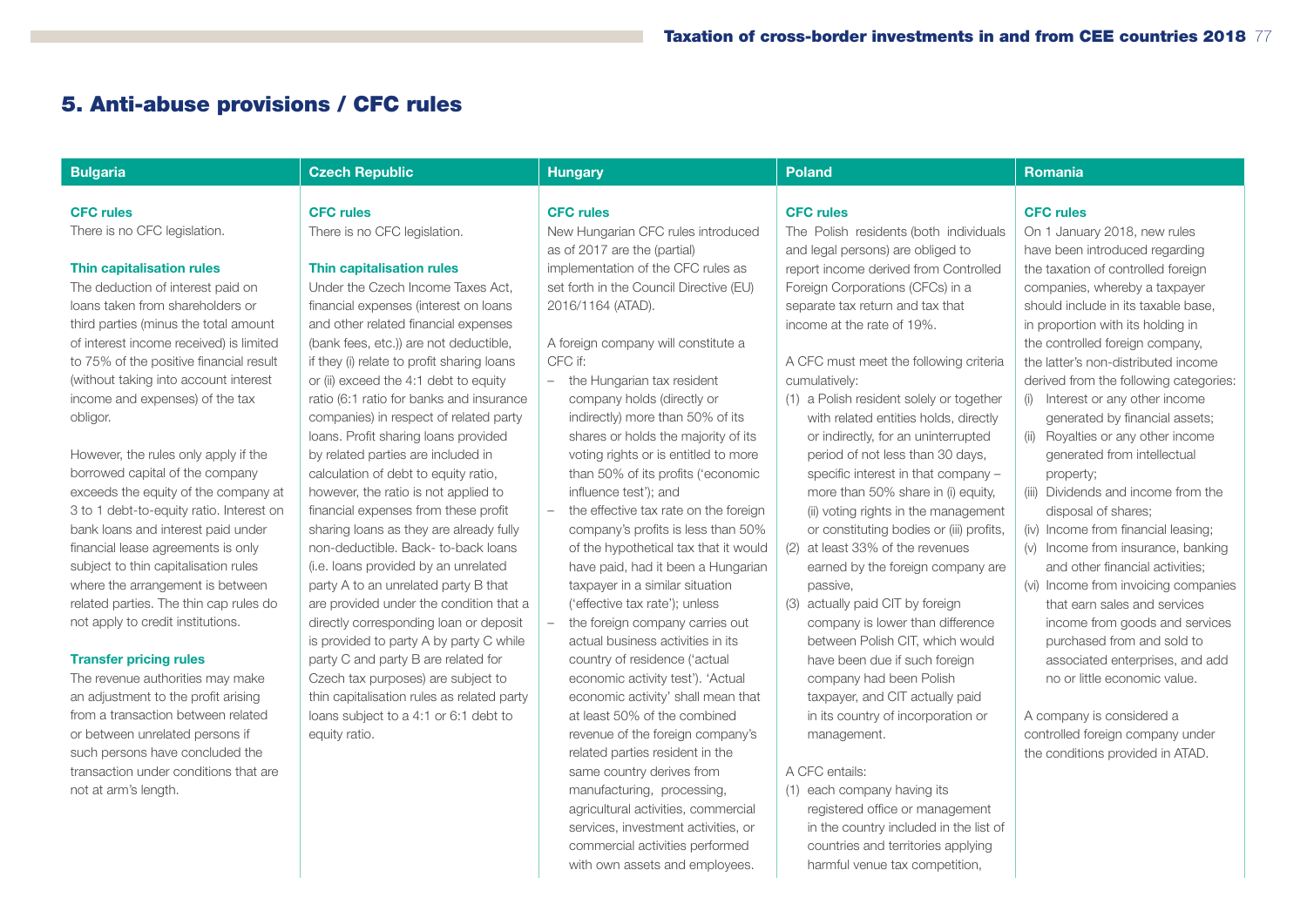| <b>Bulgaria</b>                                                                                                                                                                                                                                                                                                                                                                                                                                                                                                                                                                                                                                                                                                                                                                                                                                                                                                                                                                         | <b>Czech Republic</b>                                                                                                                                                                                                                                                                                                                                                                                                                                                                                                                                                                                                                                                                                                                                                                                                                                                                                                                                                                                                                                 | <b>Hungary</b>                                                                                                                                                                                                                                                                                                                                                                                                                                                                                                                                                                                                                                                                                                                                                                                                                                                                                                                                                              | <b>Poland</b>                                                                                                                                                                                                                                                                                                                                                                                                                                                                                                                                                                                                                                                                                                                                                                                                                                                                                                                                                                                                                                                                                | <b>Romania</b>                                                                                                                                                                                                                                                                                                                                                                                                                                                                                                                                                                                                                                                                                                                                                                                                                                                                                                                             |
|-----------------------------------------------------------------------------------------------------------------------------------------------------------------------------------------------------------------------------------------------------------------------------------------------------------------------------------------------------------------------------------------------------------------------------------------------------------------------------------------------------------------------------------------------------------------------------------------------------------------------------------------------------------------------------------------------------------------------------------------------------------------------------------------------------------------------------------------------------------------------------------------------------------------------------------------------------------------------------------------|-------------------------------------------------------------------------------------------------------------------------------------------------------------------------------------------------------------------------------------------------------------------------------------------------------------------------------------------------------------------------------------------------------------------------------------------------------------------------------------------------------------------------------------------------------------------------------------------------------------------------------------------------------------------------------------------------------------------------------------------------------------------------------------------------------------------------------------------------------------------------------------------------------------------------------------------------------------------------------------------------------------------------------------------------------|-----------------------------------------------------------------------------------------------------------------------------------------------------------------------------------------------------------------------------------------------------------------------------------------------------------------------------------------------------------------------------------------------------------------------------------------------------------------------------------------------------------------------------------------------------------------------------------------------------------------------------------------------------------------------------------------------------------------------------------------------------------------------------------------------------------------------------------------------------------------------------------------------------------------------------------------------------------------------------|----------------------------------------------------------------------------------------------------------------------------------------------------------------------------------------------------------------------------------------------------------------------------------------------------------------------------------------------------------------------------------------------------------------------------------------------------------------------------------------------------------------------------------------------------------------------------------------------------------------------------------------------------------------------------------------------------------------------------------------------------------------------------------------------------------------------------------------------------------------------------------------------------------------------------------------------------------------------------------------------------------------------------------------------------------------------------------------------|--------------------------------------------------------------------------------------------------------------------------------------------------------------------------------------------------------------------------------------------------------------------------------------------------------------------------------------------------------------------------------------------------------------------------------------------------------------------------------------------------------------------------------------------------------------------------------------------------------------------------------------------------------------------------------------------------------------------------------------------------------------------------------------------------------------------------------------------------------------------------------------------------------------------------------------------|
| Related companies are defined as<br>follows:<br>the entities, one of which partici-<br>$\overline{\phantom{0}}$<br>pates in the management of the<br>other or of its subsidiary, as well<br>as the entities, in the management<br>or controlling body of which<br>participates the same person;<br>a company or person holding more<br>than 5% of the voting shares in a<br>company;<br>a person exercising control over<br>the other:<br>persons directly or indirectly<br>controlled by a third party or its<br>subsidiary;<br>the persons exercising common<br>control over a third party or its<br>subsidiary;<br>persons, one of whom is a trade<br>representative of the other;<br>persons, one of whom has made a<br>donation to the other:<br>persons, participating directly or<br>$\overline{\phantom{m}}$<br>indirectly in the management,<br>control or capital of a third party or<br>parties, and therefore they could<br>agree on terms differing from the<br>usual; and | The non-deductible interest under<br>thin capitalisation rules received<br>by a Czech tax non-resident may<br>be reclassified and treated as a<br>dividend for withholding tax purposes<br>(the reclassification must also be<br>allowed by the respective tax treaty).<br>Consequently, the non-deductible<br>interest for the Czech borrowing<br>company may then be subject to<br>dividend withholding tax. This does not<br>apply to interest received by EU, EEA<br>or Swiss tax residents.<br><b>Transfer pricing rules</b><br>Related parties for the purposes of<br>the transfer pricing rules are broadly<br>defined in relation to 25% share in<br>the capital or voting rights of the<br>other party. Generally, all related party<br>transactions should be carried on at<br>arm's length prices. Otherwise, the<br>tax authorities could adjust the tax<br>base of a company by an ascertained<br>difference between actual and arm's<br>length price.<br>OECD and EU transfer pricing rules<br>were translated and published officially | As an exception, a foreign company<br>meeting the above conditions will not<br>constitute a CFC if at least 25% of the<br>foreign company's shares are held on<br>each day of the tax year by a company<br>or its affiliate that has been listed on<br>a recognised stock exchange for at<br>least five years on the first day of the<br>tax year.<br>It is the Hungarian taxpayer who is<br>liable to prove appropriately that the<br>foreign company does not qualify as<br>a CFC.<br>Also, the Hungarian taxpayer is liable<br>to keep an appropriate register on<br>all transactions falling within the<br>scope of the CFC rules. The register<br>should include, among others, the<br>main elements of the transaction, the<br>contracting parties involved (name,<br>trade registry number, tax ID, etc.)<br>and the terms and conditions of the<br>agreement (scope, starting date, etc.).<br>The lack of documentation would incur<br>penalty payment obligations. | as published by the Minister of<br>Finance in the relevant regulation<br>(i.e. regardless of the type of<br>revenue earned by the company,<br>of the share of a Polish resident in<br>such a company or of the fact that<br>the company carries on genuine<br>business activity), and<br>(2) each company having its<br>registered office or management in<br>a country other than that indicated<br>in the list referred to above, with<br>which neither Poland nor the<br>EU concluded an international<br>agreement providing legal basis for<br>exchange of tax information.<br>Revenues of a passive nature shall<br>include dividend and other revenues<br>on participation in the profits of legal<br>persons, revenues on the transfer<br>of shares, receivables, interest and<br>benefits on any type of loans, sureties<br>and guarantees, as well as revenues<br>on copyrights and industrial property<br>rights - including those on the transfer<br>of the said rights, and revenues on the<br>transfer and realisation of rights under<br>financial instruments. The catalogue | Thin capitalisation rules<br>Under the ATAD provisions<br>implemented in the Romanian law<br>on 1 January 2018, the exceeding<br>borrowing costs (as defined in ATAD)<br>above the deductible EUR 200,000<br>threshold, are deductible within<br>the limit of 10% of EBITDA. If this<br>calculation basis is negative or<br>equal to zero, the said costs are<br>non-deductible and are reported to<br>further periods for an unlimited time<br>frame under the same deduction<br>conditions.<br>Standalone entities (as defined in<br>ATAD) have the right to fully deduct<br>the exceeding borrowing costs in<br>the fiscal period in which they are<br>incurred.<br><b>Transfer pricing rules</b><br>Related persons for transfer pricing<br>rules are:<br>parties who have a direct<br>$\equiv$<br>or indirect (including the<br>participation of an associated<br>person) share of at least 25% of<br>the value / number of shares or |
|                                                                                                                                                                                                                                                                                                                                                                                                                                                                                                                                                                                                                                                                                                                                                                                                                                                                                                                                                                                         |                                                                                                                                                                                                                                                                                                                                                                                                                                                                                                                                                                                                                                                                                                                                                                                                                                                                                                                                                                                                                                                       |                                                                                                                                                                                                                                                                                                                                                                                                                                                                                                                                                                                                                                                                                                                                                                                                                                                                                                                                                                             |                                                                                                                                                                                                                                                                                                                                                                                                                                                                                                                                                                                                                                                                                                                                                                                                                                                                                                                                                                                                                                                                                              |                                                                                                                                                                                                                                                                                                                                                                                                                                                                                                                                                                                                                                                                                                                                                                                                                                                                                                                                            |
| local and foreign person (as well<br>as the shareholders therein),<br>with whom the local person has<br>executed a deal, when:                                                                                                                                                                                                                                                                                                                                                                                                                                                                                                                                                                                                                                                                                                                                                                                                                                                          | by the Ministry of Finance but they<br>are not incorporated in law and,<br>therefore, they are not legally binding.<br>As a result, there are no contemporary<br>documentation requirements. See<br>Section 2.7 for tax ruling policy on                                                                                                                                                                                                                                                                                                                                                                                                                                                                                                                                                                                                                                                                                                                                                                                                              |                                                                                                                                                                                                                                                                                                                                                                                                                                                                                                                                                                                                                                                                                                                                                                                                                                                                                                                                                                             | of the passive revenues in 2018<br>was extended to i.a. related-party<br>transactions, where foreign company<br>does not generate economic added<br>value or this value is negligible;                                                                                                                                                                                                                                                                                                                                                                                                                                                                                                                                                                                                                                                                                                                                                                                                                                                                                                       | voting rights in the other party or<br>controls it; or<br>parties in which a third person<br>(an individual or a legal entity)<br>holds directly or indirectly                                                                                                                                                                                                                                                                                                                                                                                                                                                                                                                                                                                                                                                                                                                                                                             |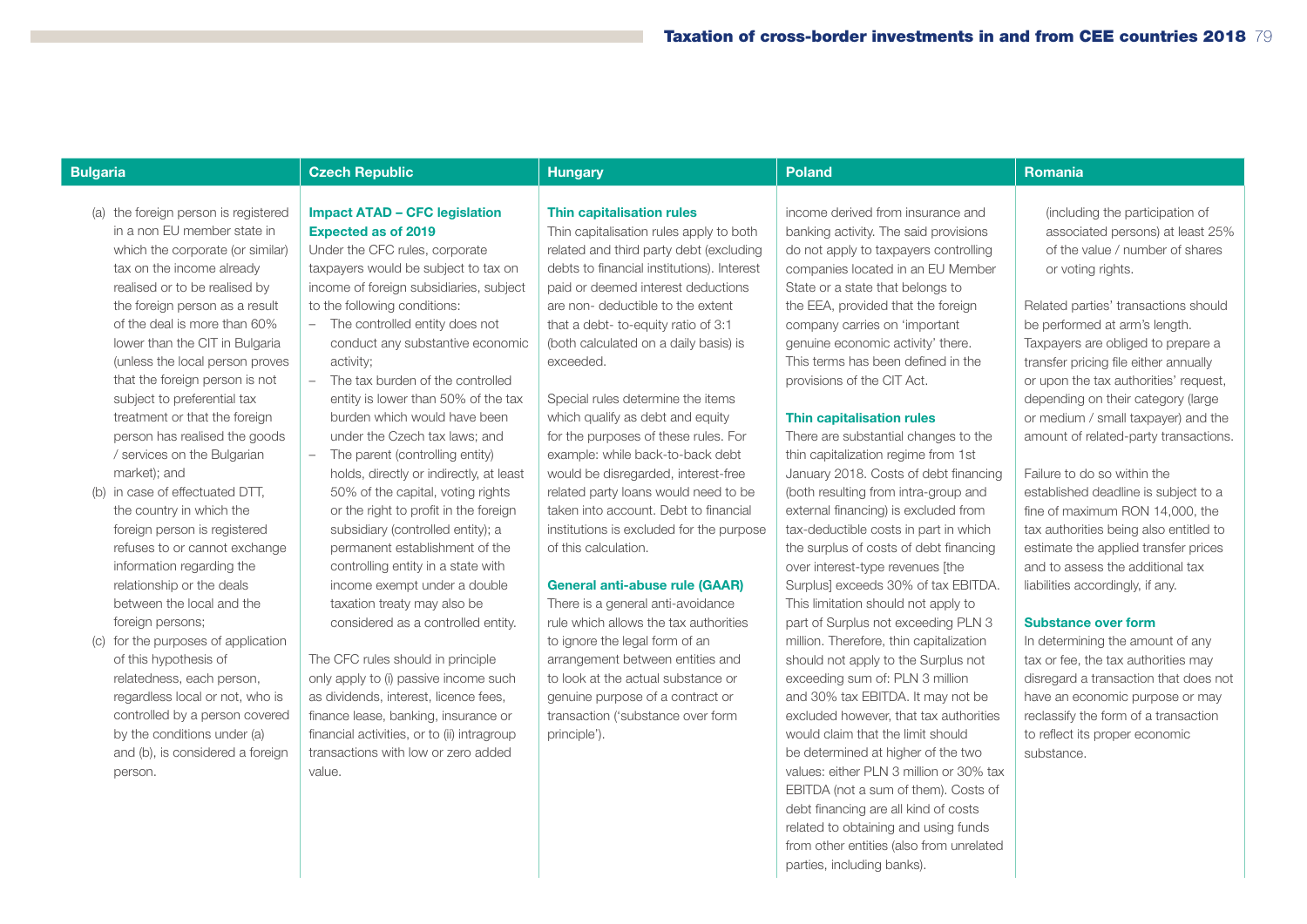| <b>Bulgaria</b>                                                                                                                                                                                                                                                                                                                                                                                                                                                                                                                                                                                                                                                                                                                                                                                                                                                                                                                                                             | <b>Czech Republic</b> | <b>Hungary</b>                                                                                                                                                                                                                                                       | <b>Poland</b>                                                                                                                                                                                                                                                                                                                                                                                                                                                                                                                                                                                                                                                                                                                                                                                                         | Romania                                                                                                                                                                                                                                                                                                                                                                                                                                                                                                                                                                                                                                                                                                                                                                                    |
|-----------------------------------------------------------------------------------------------------------------------------------------------------------------------------------------------------------------------------------------------------------------------------------------------------------------------------------------------------------------------------------------------------------------------------------------------------------------------------------------------------------------------------------------------------------------------------------------------------------------------------------------------------------------------------------------------------------------------------------------------------------------------------------------------------------------------------------------------------------------------------------------------------------------------------------------------------------------------------|-----------------------|----------------------------------------------------------------------------------------------------------------------------------------------------------------------------------------------------------------------------------------------------------------------|-----------------------------------------------------------------------------------------------------------------------------------------------------------------------------------------------------------------------------------------------------------------------------------------------------------------------------------------------------------------------------------------------------------------------------------------------------------------------------------------------------------------------------------------------------------------------------------------------------------------------------------------------------------------------------------------------------------------------------------------------------------------------------------------------------------------------|--------------------------------------------------------------------------------------------------------------------------------------------------------------------------------------------------------------------------------------------------------------------------------------------------------------------------------------------------------------------------------------------------------------------------------------------------------------------------------------------------------------------------------------------------------------------------------------------------------------------------------------------------------------------------------------------------------------------------------------------------------------------------------------------|
| Accordingly, for the purposes<br>of application of this<br>hypothesis of relatedness,<br>foreign entities operating in<br>Bulgaria through a PE / fixed<br>base, or foreign individuals<br>realising income from Bulgarian<br>source through a fixed base<br>are considered local persons<br>for the transactions carried<br>through the PE / fixed base.<br>Transfer pricing rules also apply to<br>branches or permanent establishments<br>of non-resident companies in Bulgaria.<br><b>Impact ATAD - CFC legislation</b><br>Implementing of ATAD in Bulgaria<br>would introduce CFC rules in the<br>local legislation (as there is no CFC<br>legislation in Bulgaria currently).<br>No information was found in the public<br>domain on developments relevant<br>to ATAD as at 21 March 2018 and<br>in particular on any proposals for<br>amendments of the tax legislation or<br>announcement by the government on<br>any opt-outs in respect to the ATAD<br>CFC rules. |                       | Under an additional general<br>anti-avoidance provision, costs,<br>expenditures and losses related to<br>a contract or a transaction are not<br>deductible for CIT purposes if the<br>purpose of the contract or transaction<br>is mainly to achieve tax advantages. | All interest which is not deducted in<br>a given year due to thin capitalization<br>limitations may be fully deducted in<br>five subsequent tax years - within<br>limits binding in these years. Some<br>exceptions apply, including lack of<br>possibility to carry forward interest<br>in the case of merger, demerger or<br>transformation.<br>Under transitional provisions, previous<br>thin capitalization rules will still apply<br>in 2018 to loans/credits actually<br>transferred before January 1st, 2018.<br>Starting from January 1st, 2019 all<br>interest, regardless on which loan it is<br>accrued, will be subject to actual thin<br>capitalization rules.<br>Financial entities (banks, credit<br>institutions, insurance companies) are<br>not subject to new thin capitalization<br>limitations. | Also, in case of transactions qualified<br>as artificial (i.e. transactions which do<br>not have economic substance and<br>cannot be used within the frame of<br>usual economic activities, performed<br>with the main purpose to avoid taxes<br>or to obtain tax advantages) the<br>provisions of the relevant double tax<br>treaties (DTTs) are not applicable.<br><b>Impact ATAD - CFC legislation /</b><br>thin capitalisation rules / EBITDA<br>/ hybrid mismatch rules<br>The new rules concerning CFCs and<br>thin capitalization need to be taken<br>into account in structures involving<br>foreign subsidiaries of Romanian<br>companies and when implementing<br>financing transactions. The hybrid<br>mismatch rules have not been<br>transposed into the Romanian law<br>yet. |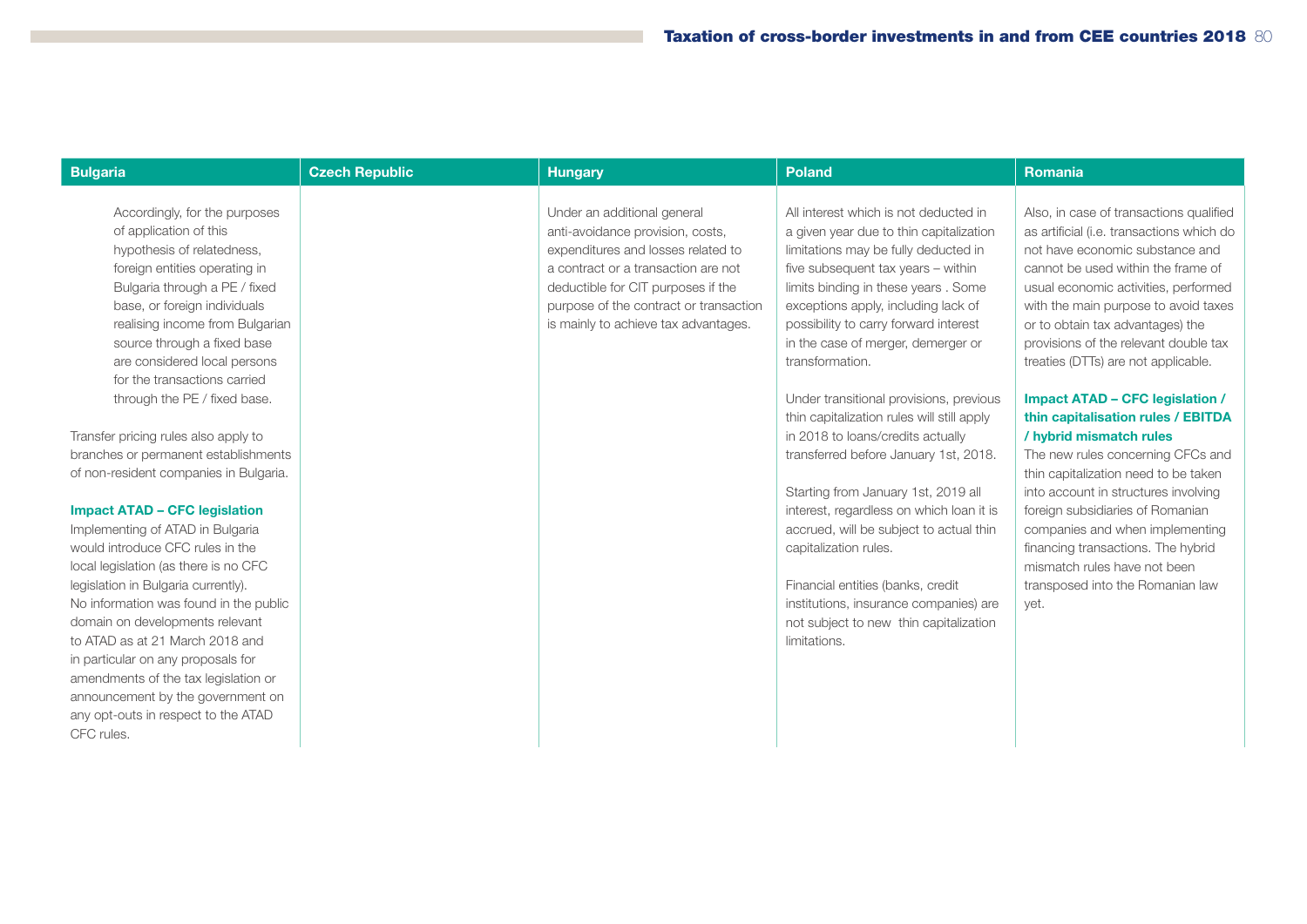| <b>Bulgaria</b>                                                                                                                                                                                                                                                                                                                                                                                                                                                                                                                                                                                                                                                                                                                                                                                                                                                                                   | <b>Czech Republic</b>                                                                                                                                                                                                                                                                                                                                                                                                                                                                                                                                                                                                                                                                                                                                                                                                                                                                                                                                                                          | <b>Hungary</b>                                                                                                                                                                                                                                                                                                                                                                                                                                                                                                                                                                                                                                                                                                                                                                                                                                                                                                                                                                                                                                                                                                                     | <b>Poland</b>                                                                                                                                                                                                                                                                                                                                                                                                                                                                                                                                                                                                                                                                                                                                                                                                                                                                                                                                                                                                                                                                                                                                                                   | Romania |
|---------------------------------------------------------------------------------------------------------------------------------------------------------------------------------------------------------------------------------------------------------------------------------------------------------------------------------------------------------------------------------------------------------------------------------------------------------------------------------------------------------------------------------------------------------------------------------------------------------------------------------------------------------------------------------------------------------------------------------------------------------------------------------------------------------------------------------------------------------------------------------------------------|------------------------------------------------------------------------------------------------------------------------------------------------------------------------------------------------------------------------------------------------------------------------------------------------------------------------------------------------------------------------------------------------------------------------------------------------------------------------------------------------------------------------------------------------------------------------------------------------------------------------------------------------------------------------------------------------------------------------------------------------------------------------------------------------------------------------------------------------------------------------------------------------------------------------------------------------------------------------------------------------|------------------------------------------------------------------------------------------------------------------------------------------------------------------------------------------------------------------------------------------------------------------------------------------------------------------------------------------------------------------------------------------------------------------------------------------------------------------------------------------------------------------------------------------------------------------------------------------------------------------------------------------------------------------------------------------------------------------------------------------------------------------------------------------------------------------------------------------------------------------------------------------------------------------------------------------------------------------------------------------------------------------------------------------------------------------------------------------------------------------------------------|---------------------------------------------------------------------------------------------------------------------------------------------------------------------------------------------------------------------------------------------------------------------------------------------------------------------------------------------------------------------------------------------------------------------------------------------------------------------------------------------------------------------------------------------------------------------------------------------------------------------------------------------------------------------------------------------------------------------------------------------------------------------------------------------------------------------------------------------------------------------------------------------------------------------------------------------------------------------------------------------------------------------------------------------------------------------------------------------------------------------------------------------------------------------------------|---------|
| <b>Impact ATAD - thin capitalisation</b><br>rules / EBITDA<br>As noted above, under the Bulgarian<br>thin cap rule the deduction of interest<br>paid on loans taken from shareholders<br>or third parties (minus the total amount<br>of interest income received) is limited<br>to 75% of the positive financial result<br>(without taking into account interest<br>income and expenses) of the tax<br>obligor, i.e. 75% of its EBITDA. In view<br>of the interest limitation rule (Article<br>4 ATAD) amongst others, limiting<br>the exceeding borrowing costs to<br>30% from EBITDA amendments in<br>the Bulgarian thin cap rule could be<br>expected. No information was found<br>in the public domain on developments<br>relevant to ATAD as at 21 March 2018<br>and in particular on any proposals for<br>amendments of the local legislation in<br>respect to the Bulgarian thin cap rule. | Under the CFC regime, the foreign tax<br>should be set-off against domestic tax<br>in and the subsequent distribution of<br>profits by the controlled company to<br>the controlling company should not be<br>subject to Czech taxation anymore.<br><b>Impact ATAD - thin capitalisation</b><br>rules / EBITDA<br>(Expected as of 2019)<br>Under the new rules, interest costs<br>should only be deductible up to the<br>higher of the following amounts: 30%<br>of EBITDA and CZK 80 million per<br>annum (the de minimis rule).<br>It should be possible to carry forward<br>non-deductible interest cost (without<br>any time limitation) and to deduct it up<br>to the limit above in later years.<br>The interest deductibility limitation<br>should not apply to financial<br>undertakings or standalone entities.<br>The existing thin capitalisation rules<br>limiting the tax deductibility of interest<br>on related-party financing should apply<br>in parallel as well (see above). | The 'abuse of law' doctrine applies in<br>Hungary to contracts and transactions<br>entered into or performed. This means<br>that rights and transactions must<br>be exercised and carried out<br>properly and lawfully, in line with<br>their specific purpose and in line<br>with the constitutional obligation<br>of contributing to public spending.<br>The doctrine allows the tax authorities<br>to assess on the basis of all relevant<br>facts and circumstances, tax liabilities<br>stemming from contracts, transactions<br>or other arrangements that are<br>considered to have the sole purpose<br>of circumventing tax provisions and<br>avoiding taxes.<br><b>Transfer pricing rules</b><br>The transfer pricing rules are generally<br>based on the OECD guidelines and<br>state that transactions between related<br>parties must be at arm's length for<br>taxation purposes. Transfer prices<br>must be documented.<br>In addition, related party status also<br>applies where a controlling influence<br>on business and financial policy exists<br>between two entities based on their<br>identical management. | Beside thin capitalization rules<br>presented above, a new limitation for<br>recognition of costs of debt financing<br>was introduced from 2018. Based on<br>it, if the costs of debt financing<br>exceeds market creditworthiness of<br>the taxpayer (value of the financing,<br>which could be granted by unrelated<br>parties), tax authorities may<br>determine the taxpayer's income/<br>loss under transfer pricing regulations.<br>Collaterals obtained from related<br>parties and relationships with related<br>parties should not be taken into<br>account when determining market<br>creditworthiness of the taxpayer.<br><b>Transfer pricing rules</b><br>The Polish CIT Law contains transfer<br>pricing regulations. Such regulations<br>authorise the tax authorities to<br>assess the income on the transaction<br>between related parties if the<br>authorities consider it as being not<br>at arm's length. In addition, Polish<br>taxpayers must prepare transfer<br>pricing documentation regarding<br>transactions with related parties as<br>well as with entities from low-tax<br>jurisdictions listed in the Regulations of<br>the Minister of Finance. |         |
|                                                                                                                                                                                                                                                                                                                                                                                                                                                                                                                                                                                                                                                                                                                                                                                                                                                                                                   |                                                                                                                                                                                                                                                                                                                                                                                                                                                                                                                                                                                                                                                                                                                                                                                                                                                                                                                                                                                                | <b>Impact ATAD - CFC-legislation /</b><br>thin capitalisation rules / EBITDA /<br>hybrid mismatch rules                                                                                                                                                                                                                                                                                                                                                                                                                                                                                                                                                                                                                                                                                                                                                                                                                                                                                                                                                                                                                            |                                                                                                                                                                                                                                                                                                                                                                                                                                                                                                                                                                                                                                                                                                                                                                                                                                                                                                                                                                                                                                                                                                                                                                                 |         |
|                                                                                                                                                                                                                                                                                                                                                                                                                                                                                                                                                                                                                                                                                                                                                                                                                                                                                                   |                                                                                                                                                                                                                                                                                                                                                                                                                                                                                                                                                                                                                                                                                                                                                                                                                                                                                                                                                                                                | See comments above.                                                                                                                                                                                                                                                                                                                                                                                                                                                                                                                                                                                                                                                                                                                                                                                                                                                                                                                                                                                                                                                                                                                |                                                                                                                                                                                                                                                                                                                                                                                                                                                                                                                                                                                                                                                                                                                                                                                                                                                                                                                                                                                                                                                                                                                                                                                 |         |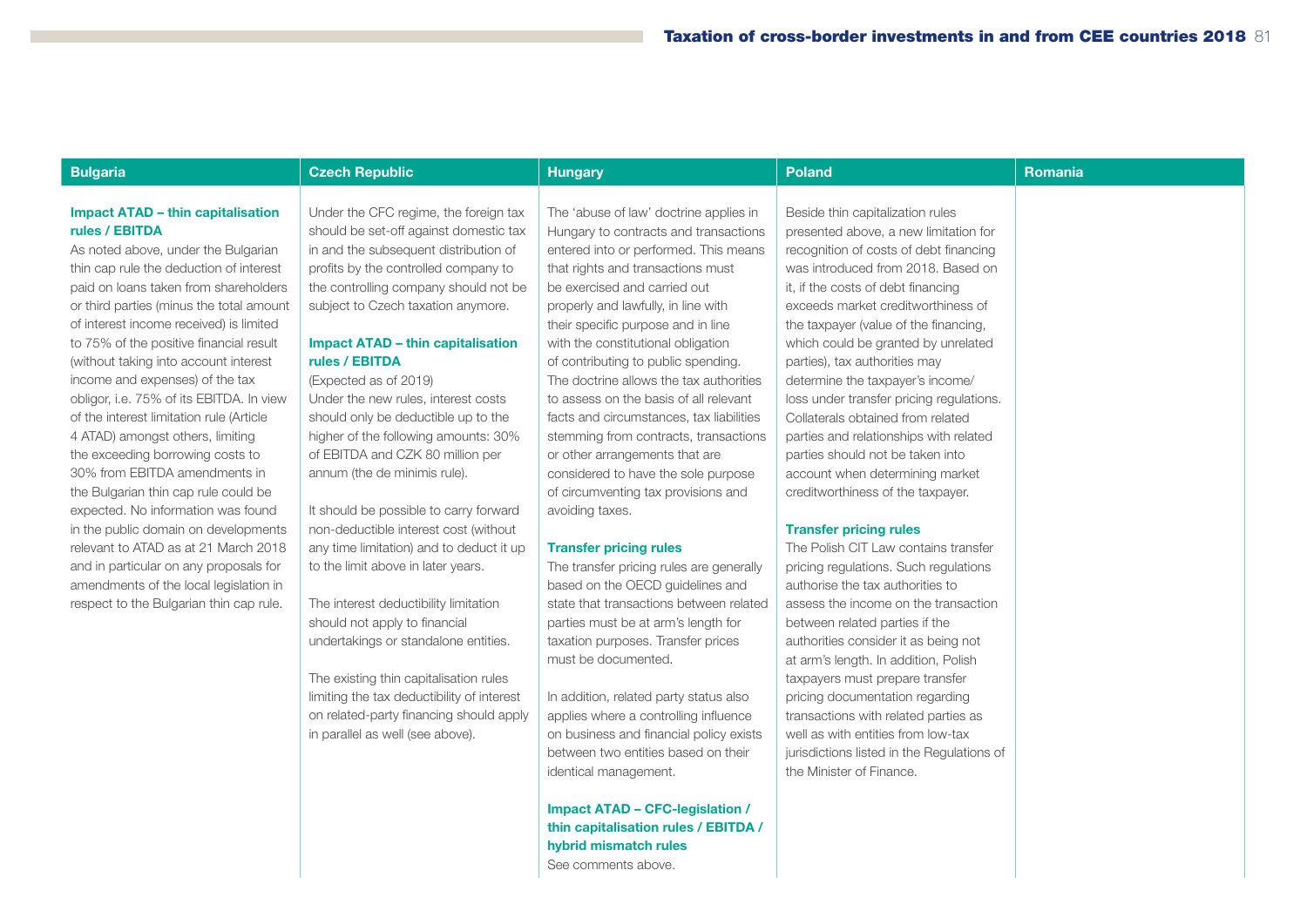| <b>Bulgaria</b>                          | <b>Czech Republic</b>                     | <b>Hungary</b> | <b>Poland</b>                            | Romania |
|------------------------------------------|-------------------------------------------|----------------|------------------------------------------|---------|
|                                          |                                           |                |                                          |         |
| <b>Impact ATAD -</b>                     | <b>Impact ATAD -</b>                      |                | Also, taxpayer is obliged to             |         |
| hybrid mismatch rules                    | hybrid mismatch rules                     |                | declare in annual CIT return about       |         |
| In respect to hybrid mismatch rules      | (Expected as of 2020)                     |                | obligation to prepare transfer pricing   |         |
| it should be mentioned that the rule     | There is a legislative proposal which     |                | documentation and submit written         |         |
| under Council Directive 2014/86/ EU      | is expected to come into force as of      |                | statement that required transfer-pricing |         |
| of 8 July 2014 amending PSD outlined     | 2020. Under this proposal, the tax        |                | documentation was prepared for a         |         |
| under 2.2 above was implemented in       | advantageous effects of qualifying        |                | given tax year.                          |         |
| Bulgaria and in force as of 1 January    | hybrid mismatches should be               |                |                                          |         |
| 2016 i.e. dividends distributed          | eliminated by corresponding increase      |                | If a taxpayer fails to submit            |         |
| by foreign EU / EEA tax resident         | in the Czech income tax base.             |                | the statutory transfer pricing           |         |
| entities are exempt from CIT, except     |                                           |                | documentation within seven days from     |         |
| where such distributed amounts are       | <b>Impact ATAD - GAAR</b>                 |                | the tax authorities' request and the tax |         |
| deductible for tax purposes at the level | Czech tax law is generally considered     |                | authorities assess additional taxable    |         |
| of the distributing subsidiary.          | to already include sufficient GAAR        |                | income resulting from a transaction,     |         |
|                                          | (See Section 2.2). There is a legislative |                | the difference between the income        |         |
| Bulgaria also has special rules          | proposal which should explicitly          |                | declared by the taxpayer and the         |         |
| regulating recognition for tax purposes  | include GAAR into the Czech Tax           |                | income assessed by the tax authorities   |         |
| of accounting revenues and expenses      | Procedural Code as of 2019. However.      |                | is subject to a 50% penalty tax rate.    |         |
| and transfer of assets resulting from    | it is expected that there would be no     |                |                                          |         |
| transfers between Bulgarian PE and       | material change to the current practice   |                | <b>Impact ATAD - CFC-legislation /</b>   |         |
| other parts of the foreign company.      | described in Section 2.2.                 |                | thin capitalisation rules / EBITDA       |         |
| However, since there are no fully        |                                           |                | / hybrid mismatch rules                  |         |
| developed hybrid mismatch rules in       |                                           |                | Provisions implementing the ATAD         |         |
| Bulgaria it could be expected that the   |                                           |                | Directive were introduced to Polish      |         |
| Bulgarian legislation may be adapted     |                                           |                | tax law; however, in case of hybrid      |         |
| to reflect the ATAD hybrid mismatch      |                                           |                | mismatches, only interest on             |         |
| rules. However, no information           |                                           |                | profit participation loans is not tax    |         |
| was found in the public domain on        |                                           |                | deductible.                              |         |
| developments relevant to ATAD as at      |                                           |                |                                          |         |
| 21 June 2018 and in particular on any    |                                           |                |                                          |         |
| proposals for amendments of the tax      |                                           |                |                                          |         |
| legislation or announcement by the       |                                           |                |                                          |         |
| government in respect to the ATAD        |                                           |                |                                          |         |
| hybrid mismatch rules.                   |                                           |                |                                          |         |
|                                          |                                           |                |                                          |         |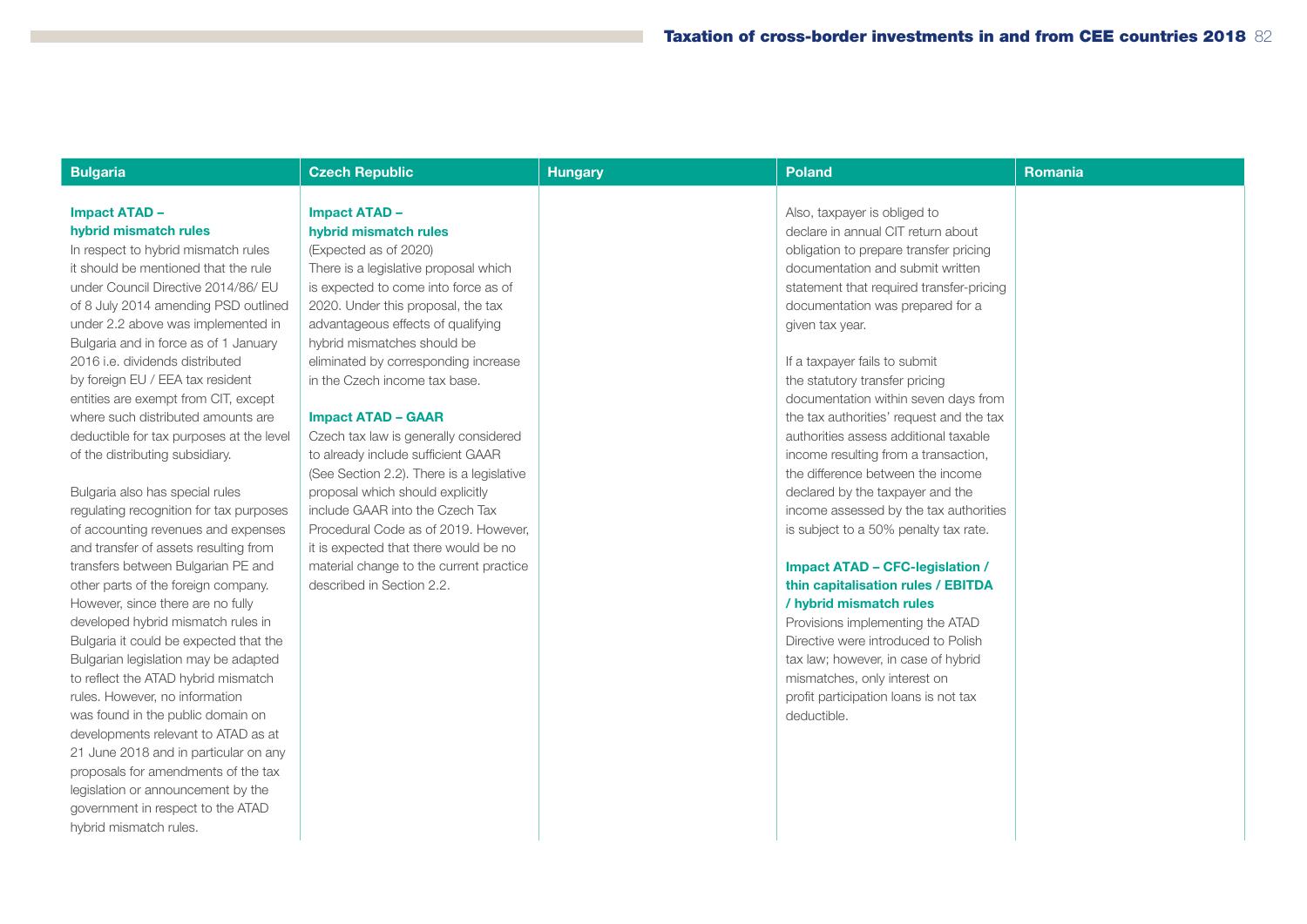| <b>Bulgaria</b>                                                                                                                                                                                                                                                                                                                                                                                                                                                                                                                                                                                                                                          | <b>Czech Republic</b> | <b>Hungary</b> | <b>Poland</b> | Romania |
|----------------------------------------------------------------------------------------------------------------------------------------------------------------------------------------------------------------------------------------------------------------------------------------------------------------------------------------------------------------------------------------------------------------------------------------------------------------------------------------------------------------------------------------------------------------------------------------------------------------------------------------------------------|-----------------------|----------------|---------------|---------|
| In respect to ATAD 2 regulating hybrid<br>mismatches involving third countries<br>it should be noted that pursuant to<br>bulletin of the Ministry of Finance from<br>December 2016 Bulgaria upheld the<br>common approach in respect to ATAD<br>2 with the understanding that<br>a compromise suggestion would<br>cover most of the possible ways for<br>using the inconsistencies between<br>legislations of the states, not only on<br>EU territory but also globally. Based<br>on the Bulgarian position on the MLI,<br>it should be mentioned that Bulgaria<br>has chosen not to apply the hybrid<br>mismatch rules under Article 3-5<br>thereunder. |                       |                |               |         |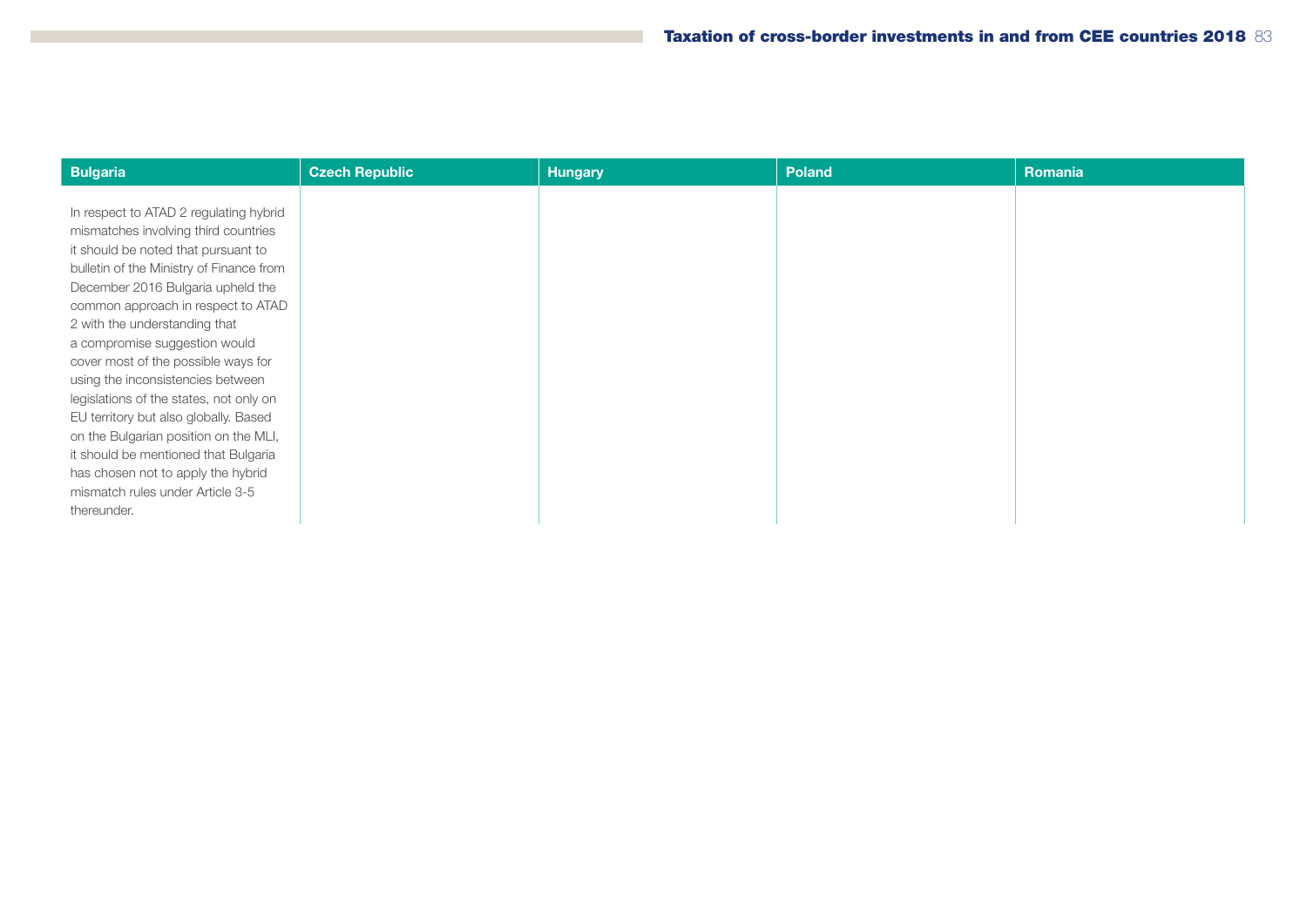# 6. Tax and investment incentives

| <b>Bulgaria</b>                                                                                                                                                                                                                                                                                                                                                                                                                                                                                                                                                                                                                                                                                                                                                                                                                                                                                                                                                                                                                                                                                                                                                                                                              | <b>Czech Republic</b>                                                                                                                                                                                                                                                                                                                                                                                                                                                                                                  | <b>Hungary</b>                                                                                                                                                                                                                                                                                                                                                                                                                                                                                                                                                                                                                                                                         | <b>Poland</b>                                                                                                                                                                                                                                                                                                                                                                                                                                                                                                                                                                                                                                                                                                                                                                                                                                                                                                                                                                                                                                                                                                                                                                                        | <b>Romania</b>                                                                                                                                                                                                                                                                                                                                                                                                                                                                                                                                                                                                                                                                                                                                                                                                                                                                                                                                                                                                                                                                                                                                                                    |
|------------------------------------------------------------------------------------------------------------------------------------------------------------------------------------------------------------------------------------------------------------------------------------------------------------------------------------------------------------------------------------------------------------------------------------------------------------------------------------------------------------------------------------------------------------------------------------------------------------------------------------------------------------------------------------------------------------------------------------------------------------------------------------------------------------------------------------------------------------------------------------------------------------------------------------------------------------------------------------------------------------------------------------------------------------------------------------------------------------------------------------------------------------------------------------------------------------------------------|------------------------------------------------------------------------------------------------------------------------------------------------------------------------------------------------------------------------------------------------------------------------------------------------------------------------------------------------------------------------------------------------------------------------------------------------------------------------------------------------------------------------|----------------------------------------------------------------------------------------------------------------------------------------------------------------------------------------------------------------------------------------------------------------------------------------------------------------------------------------------------------------------------------------------------------------------------------------------------------------------------------------------------------------------------------------------------------------------------------------------------------------------------------------------------------------------------------------|------------------------------------------------------------------------------------------------------------------------------------------------------------------------------------------------------------------------------------------------------------------------------------------------------------------------------------------------------------------------------------------------------------------------------------------------------------------------------------------------------------------------------------------------------------------------------------------------------------------------------------------------------------------------------------------------------------------------------------------------------------------------------------------------------------------------------------------------------------------------------------------------------------------------------------------------------------------------------------------------------------------------------------------------------------------------------------------------------------------------------------------------------------------------------------------------------|-----------------------------------------------------------------------------------------------------------------------------------------------------------------------------------------------------------------------------------------------------------------------------------------------------------------------------------------------------------------------------------------------------------------------------------------------------------------------------------------------------------------------------------------------------------------------------------------------------------------------------------------------------------------------------------------------------------------------------------------------------------------------------------------------------------------------------------------------------------------------------------------------------------------------------------------------------------------------------------------------------------------------------------------------------------------------------------------------------------------------------------------------------------------------------------|
| Bulgaria has tax and investment<br>incentives for both resident and non-<br>resident investors for investments in<br>municipalities with unemployment,<br>which is higher than the average, as<br>qualified by the Minister of Finance.<br>A generally available incentive not<br>restricted by the type of investment<br>activity performed is related to hiring of<br>unemployed individuals. A legal entity<br>is entitled to decrease its financial<br>result with certain amounts provided<br>it has hired a person under an<br>employment relationship for not less<br>than twelve successive months who.<br>at the time of hiring, was:<br>registered as unemployed for more<br>than one year; or<br>a registered unemployed person<br>over the age of 50 years; or<br>an unemployed person with<br>reduced working capacity.<br>The authorised by law one-time<br>deduction from the financial result of<br>the company refers to the amounts<br>paid for labour remuneration and the<br>contributions remitted on the account<br>of the employer to the public social<br>security funds and the National Health<br>Insurance Fund during the first twelve<br>months after the employment of<br>specified employees. | Certain limited costs for research<br>and development and for vocational<br>education, which have already been<br>included in the accounting profit<br>and considered tax deductible, may<br>be deducted from the tax base for<br>the second time as a special tax<br>allowance.<br>Other tax incentives are provided in<br>a form of up to 10 year tax holiday<br>(tax relief) based on the approved<br>investment project in manufacturing<br>industry, building of technological<br>centres and strategic services. | A large number of incentives are<br>available e.g. relating to material<br>investments, investments in intangible<br>assets (e.g. IP rights), investment in<br>certain under- developed regions,<br>environmental investments.<br>employment enhancing investments,<br>etc.<br>Some of these incentives take the<br>form of a tax credit applicable for a<br>given percentage of the qualifying<br>investment (e.g. development<br>incentives); while others trigger a<br>special allowance which is deductible<br>from the taxable base in addition<br>to the investment costs which have<br>already been recognised in the<br>company's accounting profits (e.g.<br>R&D incentives). | There are very attractive CIT incentives<br>for investors in special economic<br>zones (SEZ) in Poland. A SEZ is a<br>demarcated, greenfield / brownfield<br>area where business activities may be<br>conducted under special conditions.<br>Currently, there are 14 SEZs in Poland.<br>The main benefit of operating in a<br>SEZ is the possibility of obtaining an<br>exemption from the 19% Polish CIT.<br>Depending on the given SEZ location,<br>the CIT exemption cannot exceed the<br>maximum intensity of public aid, i.e.<br>up to 50% (60% or 70% for SMEs)<br>(although in the most popular SEZ<br>areas the intensities would typically<br>be much lower, ranging between 20%<br>(15 or, as from 2018, 10 percent in<br>Warsaw) and 35% of the eligible costs)<br>of the higher amount of:<br>the eligible investment cost; or<br>$-$<br>the two-year labour costs of new<br>$\overline{\phantom{0}}$<br>staff employed for the purposes of<br>the investment.<br>The value calculated as mentioned<br>above indicates the amount of CIT that<br>may not be paid by an investor. The<br>amount of CIT exemption may be used<br>until the end of SEZs, i.e. currently the<br>end of 2026. | No significant tax incentives are<br>currently provided under Romanian<br>law. The Romanian legislation<br>contains a general framework for<br>stimulating investments in certain<br>fields of activity and provides for<br>certain regional state aid schemes.<br>The Romanian legislation provides for<br>the following main incentives:<br>The profit reinvested in<br>$\overline{\phantom{0}}$<br>technological equipment<br>produced and/or purchased after<br>1 July 2014 is exempt from CIT,<br>under certain conditions.<br>A supplementary deduction<br>$\overline{\phantom{0}}$<br>may be claimed, for profits tax<br>purposes, amounting to 50%<br>of research and development<br>expenses.<br>The accelerated depreciation<br>method may also be applied for<br>machinery and equipment used<br>for research and development<br>activities.<br>Taxpayers have the possibility<br>to reschedule the payment of<br>tax liabilities for a maximum<br>period of five years, under certain<br>conditions.<br>Taxpayers performing exclusively<br>innovation, research and<br>development activities are<br>exempt from corporate tax in the<br>first 10 years of activity. |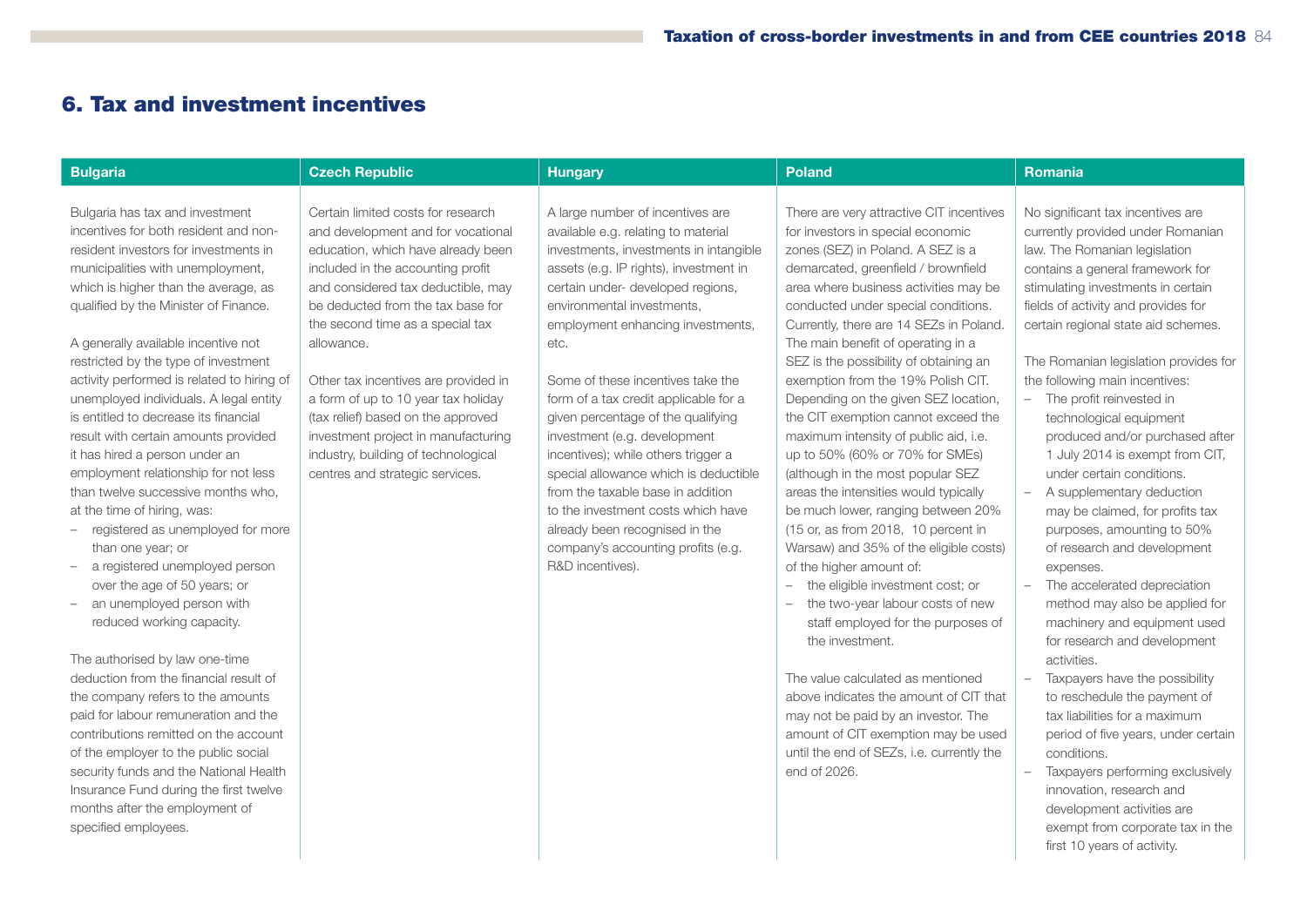| <b>Bulgaria</b>                          | <b>Czech Republic</b> | <b>Hungary</b>                           | <b>Poland</b>                            | <b>Romania</b> |
|------------------------------------------|-----------------------|------------------------------------------|------------------------------------------|----------------|
|                                          |                       |                                          |                                          |                |
| Investors may enjoy tax incentives of    |                       | One of the incentives to note is the     | An investor may benefit from the CIT     |                |
| 100% deferral of the CIT due for the     |                       | incentive available for IP investment.   | exemption by obtaining a permit for      |                |
| manufacturing activity upon meeting a    |                       | Similar to the participation exemption   | business activities within a SEZ.        |                |
| number of criteria provided for by the   |                       | rules on the taxation of capital gains   |                                          |                |
| law. Briefly, said requirements include: |                       | from the alienation of 'reported         | Several types of activity do not qualify |                |
| the investor should perform              |                       | shares', capital gains derived by a      | for a permit, e.g. manufacturing         |                |
| manufacturing activity only              |                       | Hungarian company on the disposal of     | explosives or tobacco.                   |                |
| in municipalities having                 |                       | certain qualifying valuable rights (e.g. |                                          |                |
| unemployment rate for the                |                       | IP rights) could be exempt from CIT,     | There are certain conditions for         |                |
| previous year exceeding with 25%         |                       | under the following conditions:          | eligibility for the CIT exemption.       |                |
| or more the average rate in the          |                       | - the rights are owned for at least      |                                          |                |
| country for the previous year (for       |                       | one year; and                            | As a rule, the SEZ permit is granted     |                |
| minimal aid), respectively for the       |                       | - the acquisition of the rights          | for business activities to be performed  |                |
| year preceding the year of filing of     |                       | has been duly reported to the            | on a plot of land already located within |                |
| the standard form aid application        |                       | Hungarian Tax Authority within           | the SEZ. Alternatively, the territory of |                |
| (for state aid for regional              |                       | 60 days from the acquisition /           | a SEZ may be extended. In addition,      |                |
| development); and                        |                       | transfer of the place of effective       | the work on the project must not start   |                |
| certain requirements for granting        |                       | management to Hungary.                   | before the application for the SEZ       |                |
| of a tax incentive representing de       |                       |                                          | permit is filed. The SEZ tax exemption   |                |
| minimis aid or the requirements          |                       | This incentive allows a tax free step-   | is treated as compatible state aid for   |                |
| for granting of a tax incentive          |                       | up in asset value.                       | investments under EU rules.              |                |
| representing state aid for regional      |                       |                                          |                                          |                |
| development are fulfilled.               |                       | With the above incentive, together with  | The total amount of public aid for       |                |
|                                          |                       | the incentives on royalty income (see    | investments from various sources,        |                |
| Incentives regarding donations and       |                       | Section 2.1) and the lack of domestic    | including SEZs and grants, cannot        |                |
| provision of scholarship are also        |                       | WHT on royalty payments, Hungary         | exceed the above limits of the           |                |
| available upon fulfillment of the        |                       | offers an attractive IP regime.          | maximum intensity of public aid.         |                |
| eligibility requirements therefore.      |                       |                                          |                                          |                |
|                                          |                       |                                          | It is planned to amend above             |                |
|                                          |                       |                                          | regulations during 2018. The main        |                |
|                                          |                       |                                          | aim of the changes is to grant state     |                |
|                                          |                       |                                          | aid in a form of CIT exemption to        |                |
|                                          |                       |                                          | entrepreneurs, which plan to introduce   |                |
|                                          |                       |                                          | "new investments".                       |                |
|                                          |                       |                                          |                                          |                |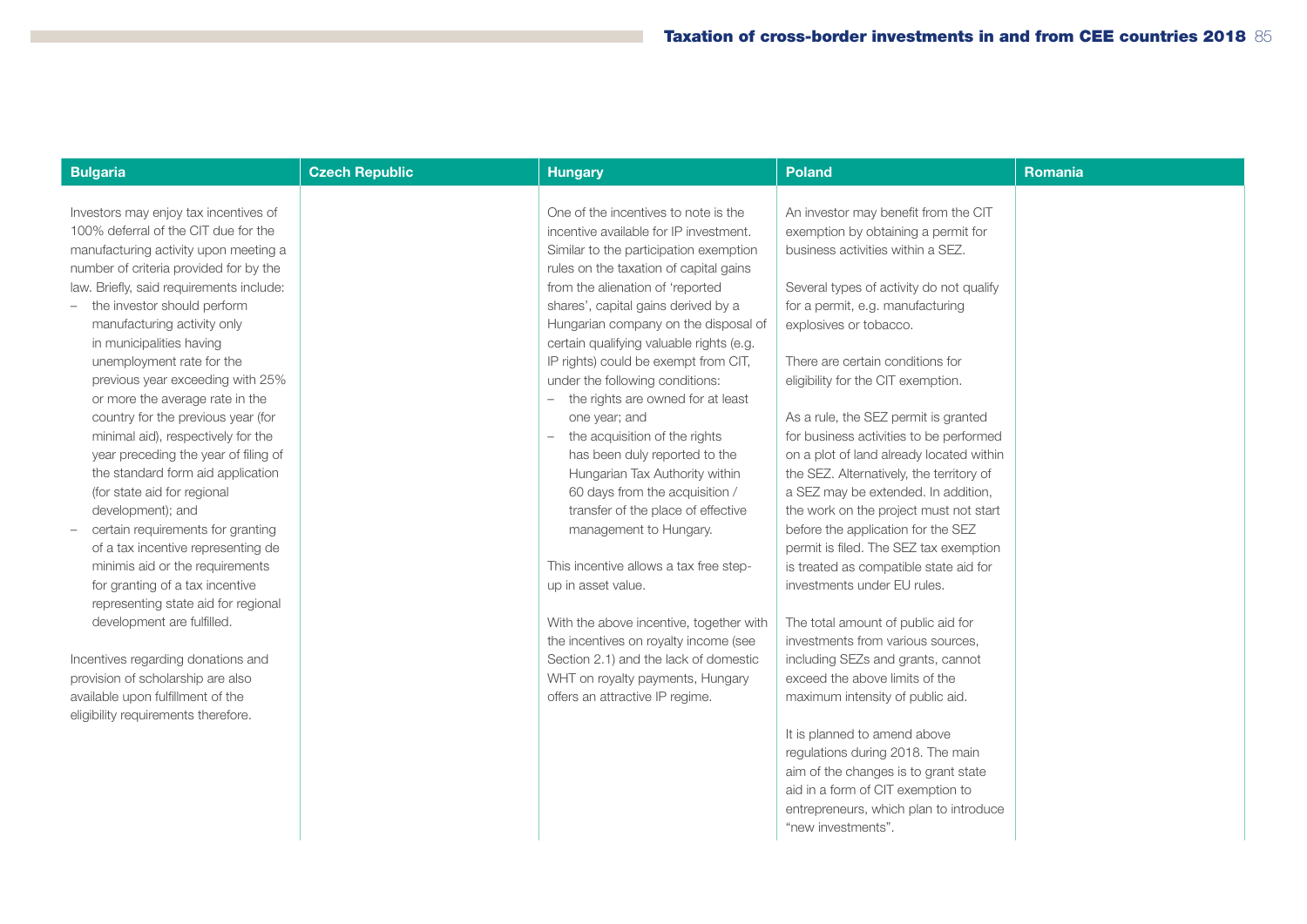| <b>Bulgaria</b> | <b>Czech Republic</b> | <b>Hungary</b> | <b>Poland</b>                                                                                                                                                                                                                                                                                                                                                                                              | Romania |
|-----------------|-----------------------|----------------|------------------------------------------------------------------------------------------------------------------------------------------------------------------------------------------------------------------------------------------------------------------------------------------------------------------------------------------------------------------------------------------------------------|---------|
|                 |                       |                | Basis of granting the CIT exemption<br>shall be individual decision issued by<br>Minister of Economy to entrepreneur.<br>Decision will grant CIT exemption<br>for period no shorter than 10 years<br>and no longer than 15 years. In order<br>to obtain CIT exemption, planned<br>investment should meet qualitative and<br>quantitative evaluation criteria which<br>will be stipulated in separated law. |         |
|                 |                       |                | <b>Research and development</b><br>incentive<br>It is possible to deduct from the<br>taxable base certain qualified<br>expenditures incurred for R&D<br>activities (notwithstanding their prior<br>deduction as an ordinary cost under<br>the general rules), if the taxpayer<br>earned income other than income<br>classified to capital gains source.<br>The provisions contain a closed list of         |         |
|                 |                       |                | such expenditures, which should also<br>qualify as tax-deductible costs under<br>the general tax rules.                                                                                                                                                                                                                                                                                                    |         |
|                 |                       |                | The provisions are very complex,<br>however in total the deductions may<br>be made up to:<br>- 150 percent for categories of<br>eligible costs for taxpayers having<br>the status of a research and<br>development center (R&D Center)<br>or in case of micro/small/medium<br>entrepreneurs;                                                                                                               |         |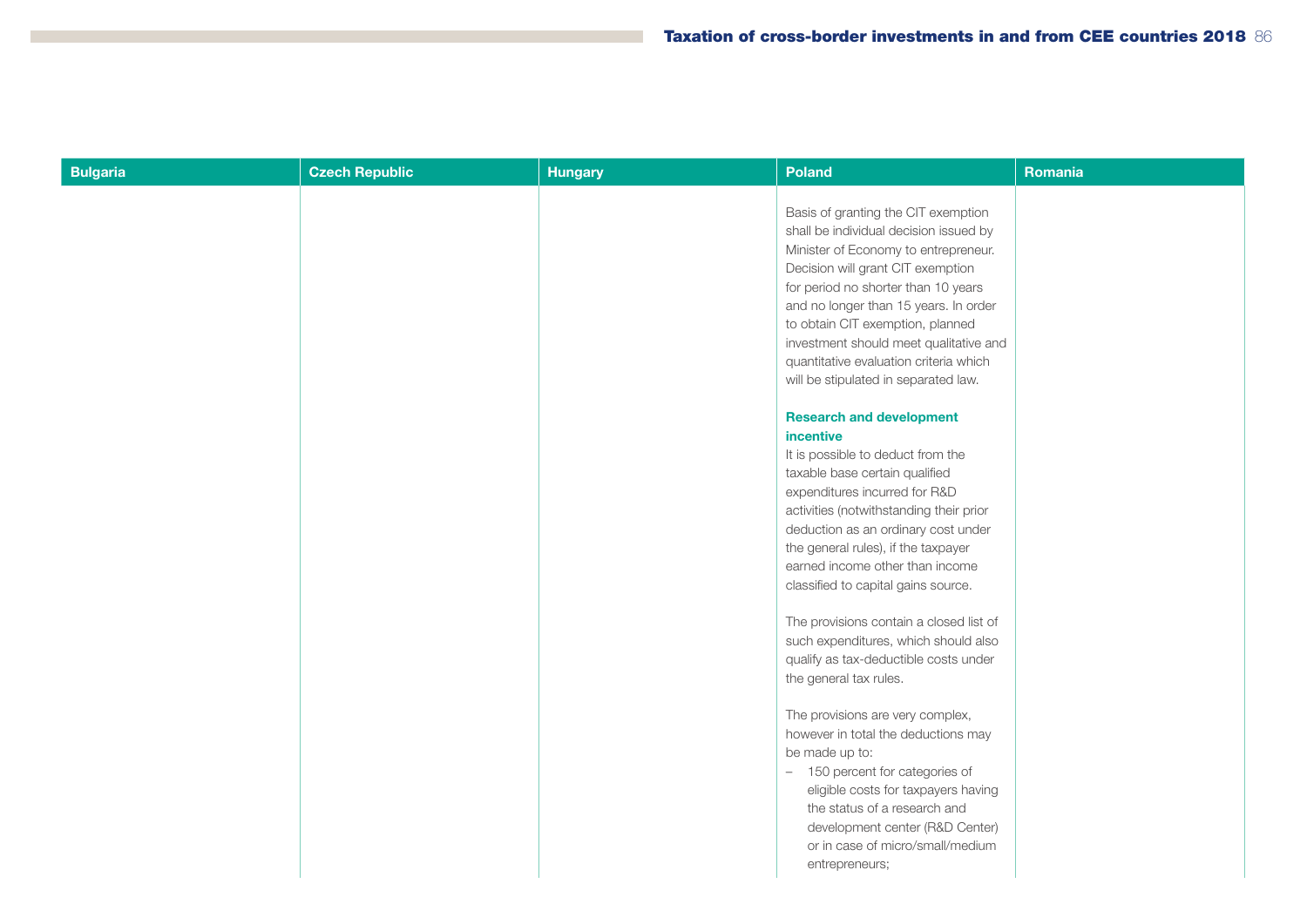| <b>Bulgaria</b> | <b>Czech Republic</b> | <b>Hungary</b> | Poland                                                                                                                                                                                                                                                                                           | Romania |
|-----------------|-----------------------|----------------|--------------------------------------------------------------------------------------------------------------------------------------------------------------------------------------------------------------------------------------------------------------------------------------------------|---------|
|                 |                       |                | 100 percent for all categories<br>$-$<br>of eligible costs for others<br>enterprises.                                                                                                                                                                                                            |         |
|                 |                       |                | Qualified expenditures ought to be<br>deducted in the year in which they<br>were incurred, and if the taxpayer<br>does not generate sufficient income<br>or incurs a loss in this particular year,<br>in the period of six consecutive fiscal<br>years directly following the aforesaid<br>year. |         |
|                 |                       |                | There are several conditions requested<br>for an application of R&D tax relief.                                                                                                                                                                                                                  |         |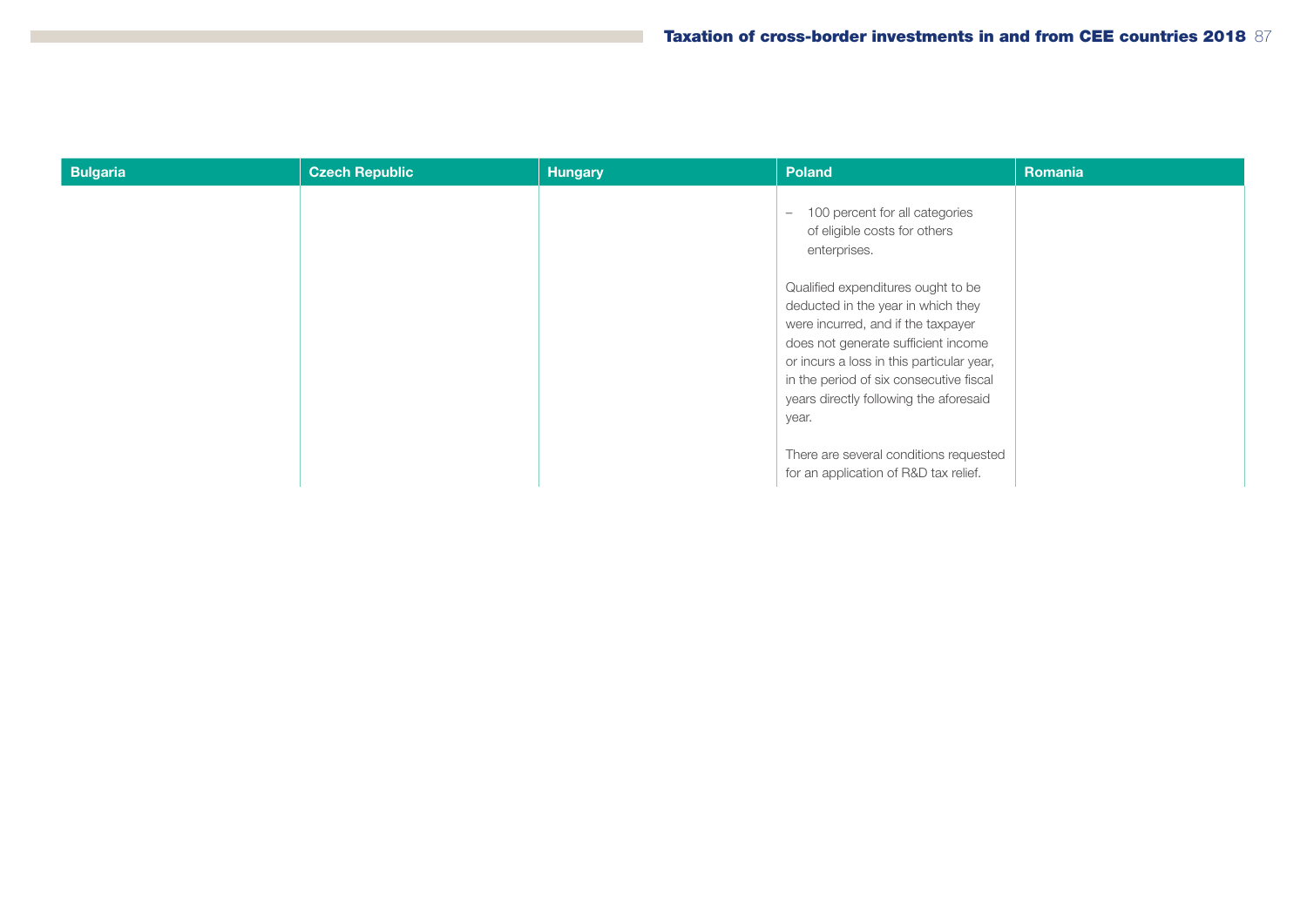# 7. MLI and income tax treaties

| <b>Bulgaria</b>                                                                                                                                                                                                                                                                                                                                                                                                                                                                                                                                                                                                                                                                                                                                                                                                                                                                                                                                                                                                                                                                                                                                                                                                                                                                    | <b>Czech Republic</b>                                                                                                                                                                                                                                                             | <b>Hungary</b>                                                                                                                  | <b>Poland</b>                                                                                                                                                                                                                                                                                                                                                                                                                                                                                                                                                                                                                                                                                                                                                           | <b>Romania</b>                                                                                                                                                                                                                                                                                                                                                                                                                                                                                                                                                                                                                                                                                                                                                                                                                                                                                                                                                                                                                                                                                                                            |
|------------------------------------------------------------------------------------------------------------------------------------------------------------------------------------------------------------------------------------------------------------------------------------------------------------------------------------------------------------------------------------------------------------------------------------------------------------------------------------------------------------------------------------------------------------------------------------------------------------------------------------------------------------------------------------------------------------------------------------------------------------------------------------------------------------------------------------------------------------------------------------------------------------------------------------------------------------------------------------------------------------------------------------------------------------------------------------------------------------------------------------------------------------------------------------------------------------------------------------------------------------------------------------|-----------------------------------------------------------------------------------------------------------------------------------------------------------------------------------------------------------------------------------------------------------------------------------|---------------------------------------------------------------------------------------------------------------------------------|-------------------------------------------------------------------------------------------------------------------------------------------------------------------------------------------------------------------------------------------------------------------------------------------------------------------------------------------------------------------------------------------------------------------------------------------------------------------------------------------------------------------------------------------------------------------------------------------------------------------------------------------------------------------------------------------------------------------------------------------------------------------------|-------------------------------------------------------------------------------------------------------------------------------------------------------------------------------------------------------------------------------------------------------------------------------------------------------------------------------------------------------------------------------------------------------------------------------------------------------------------------------------------------------------------------------------------------------------------------------------------------------------------------------------------------------------------------------------------------------------------------------------------------------------------------------------------------------------------------------------------------------------------------------------------------------------------------------------------------------------------------------------------------------------------------------------------------------------------------------------------------------------------------------------------|
| Bulgaria has chosen 66 of its double<br>tax treaties to be covered by the MLI<br>(Netherlands, Malta and Finland are<br>missing from the list) i.e. to be Covered<br>Tax Agreements (CTAs).<br>Pursuant to the official position<br>provided at the time of signature of<br>MLI, Bulgaria reserved the right for<br>the entirety of Art. 8 Dividend Transfer<br>Transactions provision from MLI not to<br>apply to its CTAs. Hence, MLI would<br>not impact distribution of dividends by<br>requiring a minimum holding period of<br>365 days.<br>Further, Bulgaria adopted the "principal<br>purpose test plus simplified limitation<br>of benefits" option. Supplementing<br>the principal purpose test with a<br>simplified LOB would make obtaining<br>of treaty reliefs under the CTAs difficult<br>and provide the tax authorities with<br>more options to deny treaty reliefs on<br>dividends.<br>It should also be noted that the<br>Simplified Limitation on Benefits<br>Provision will apply only to those CTAs<br>where all Contracting Jurisdictions<br>have chosen to apply it. The Simplified<br>Limitation on Benefits Provision<br>however, was chosen not to apply to<br>the Covered Tax Agreement with USA<br>because this agreement contains such<br>provision. | The Czech Republic acceded to the<br>MLI and the Czech position is to<br>implement the minimum standard<br>prescribed by the MLI.<br>Under the Czech position, the MLI<br>should apply to all Czech double<br>taxation treaties with exception of the<br>treaty with South Korea. | Hungary signed the MLI on 7 June<br>2017. However since the Convention<br>was not ratified, it did not enter into<br>force yet. | On 23rd January 2018, Poland<br>became the fourth country to deposit<br>its instrument of ratification for MLI.<br>As of July 1st, 2018 MLI will entry into<br>force in Poland.<br>Poland accepted the application<br>of Article 7(1) of MLI (i.e. "principal<br>purpose test") as an interim measure,<br>and intends where possible to adopt<br>a limitation on benefits provision,<br>in addition to or in replacement of<br>Article 7(1) of MLI (through bilateral<br>negotiation).<br>In respect of dividends, Poland<br>reserved the right for the Article 8 of<br>MLI (Dividend Transactions) not to<br>apply to its Covered Tax Agreements<br>to the extent that the provisions<br>described in Article 8(1) of MLI already<br>include a minimum holding period. | As signatory of the MLI, Romania<br>opted to implement the provisions<br>regarding Prevention of Treaty<br>Abuse, whereby a benefit under a<br>double tax treaty shall not be granted<br>if obtaining it was one of the principal<br>purposes of the arrangement/<br>transaction that resulted directly<br>in that benefit. Hence, it could<br>be reasonably expected that the<br>tax authorities' scrutiny on the<br>transactions' economic substance<br>will become more frequent and<br>thorough. With respect to dividends,<br>Romania has opted to implement the<br>MLI provisions concerning Dividend<br>Transfer Transactions. Hence,<br>where Romania's double tax treaties<br>provide for a minimum shareholding<br>quota in order to apply the treaty<br>rate/exemption, a minimum 365-<br>day shareholding period shall be<br>considered for this purpose.<br>The applicability of MLI provisions<br>at the level of treaties signed by<br>Romania shall be assessed on a<br>case-by-case basis, depending<br>on whether and on how the other<br>contracting state implemented the<br>relevant MLI provisions in its treaties. |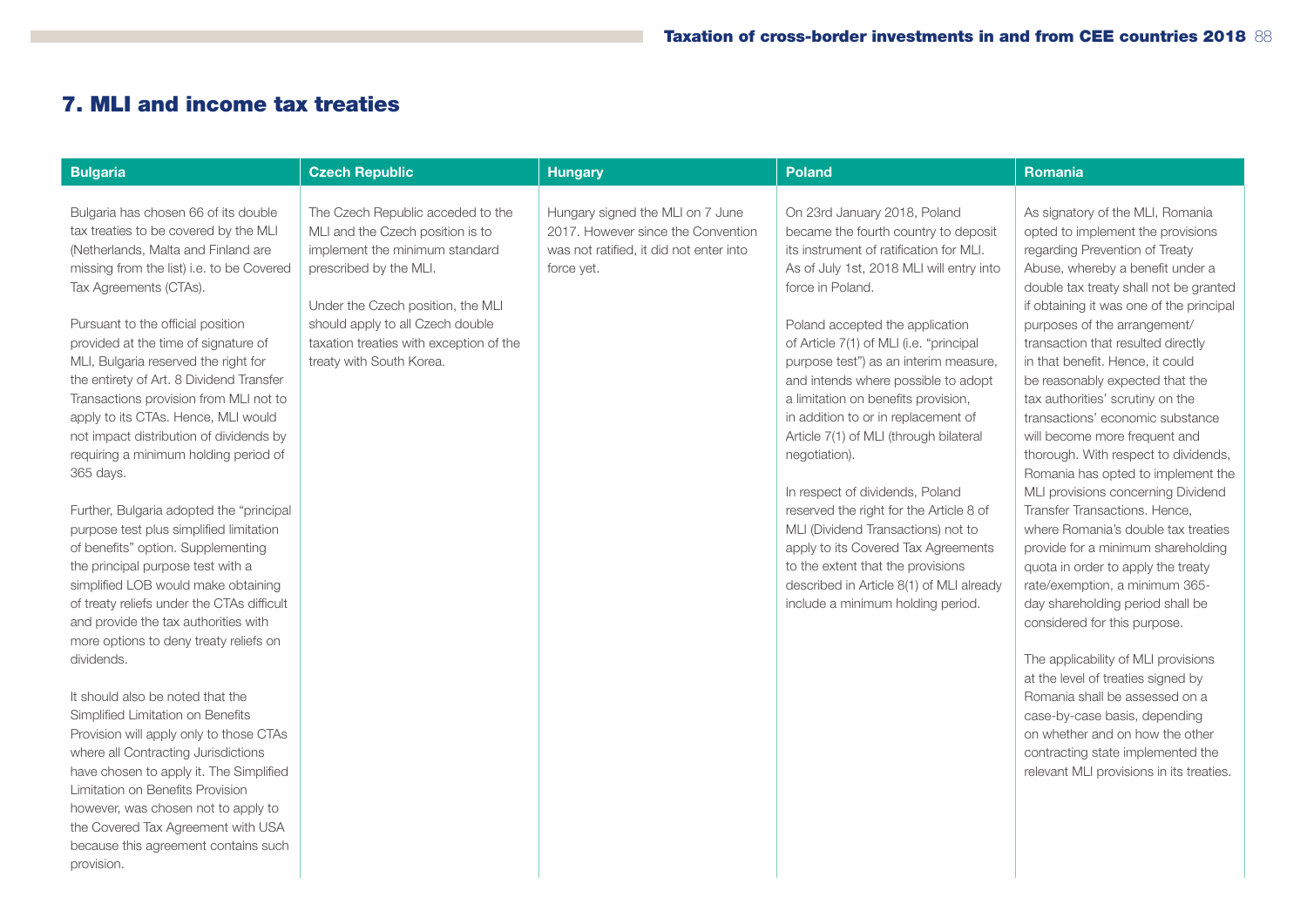| <b>Bulgaria</b>                                                                                                                                                                                                                                                                                                                                                                                                                                                                                                                                                                                                                                                                         | <b>Czech Republic</b> | <b>Hungary</b> | <b>Poland</b>                                                                                                                                                                                                                                                                                                                                                                                                                                                                                                                                                            | <b>Romania</b> |
|-----------------------------------------------------------------------------------------------------------------------------------------------------------------------------------------------------------------------------------------------------------------------------------------------------------------------------------------------------------------------------------------------------------------------------------------------------------------------------------------------------------------------------------------------------------------------------------------------------------------------------------------------------------------------------------------|-----------------------|----------------|--------------------------------------------------------------------------------------------------------------------------------------------------------------------------------------------------------------------------------------------------------------------------------------------------------------------------------------------------------------------------------------------------------------------------------------------------------------------------------------------------------------------------------------------------------------------------|----------------|
| Bulgaria has notified for 12 CTAs<br>containing principal purpose<br>clauses. To the extent that the other<br>Contracting Jurisdiction have made<br>such a notification with respect to the<br>respective provision of a Covered Tax<br>Agreement the provisions containing<br>principal purpose clauses of the<br>respective CTAs will be replaced by<br>the principal purpose test under Art. 7<br>$(1)$ from MLI.<br>So far we have identified that<br>the principal purpose part of the<br>Dividends provisions of 4 Covered<br>Tax Agreements (Norway, Romania,<br>South Africa, UK) from those 12 will be<br>replaced by the principal purpose test<br>under Art. 7 (1) from MLI. |                       |                | Anti-abuse rules regarding permanent<br>establishment have not been chosen.<br>In respect of dual resident entities<br>(Article 4) Poland has notified some<br>of the Covered Tax Agreements as<br>to not to apply to its Covered Tax<br>Agreements that already address<br>cases where a person other than<br>an individual is a resident of more<br>than one Contracting Jurisdiction by<br>requiring the competent authorities<br>of the Contracting Jurisdictions to<br>endeavour to reach mutual agreement<br>on a single Contracting Jurisdiction of<br>residence. |                |
| It should be noted that the Simplified<br>Limitation on Benefits Provision will<br>apply only to those CTAs where all<br>Contracting Jurisdictions have chosen<br>to apply it. The Simplified Limitation<br>on Benefits Provision however, was<br>chosen not to apply to the Covered<br>Tax Agreement with USA because this<br>agreement contains such provision.<br>Bulgaria has reserved the right for the<br>entirety of MLI's Art. 10 Anti-abuse<br>Rule for Permanent Establishments<br>Situated in Third Jurisdictions not to<br>apply to its Covered Tax Agreements.                                                                                                             |                       |                |                                                                                                                                                                                                                                                                                                                                                                                                                                                                                                                                                                          |                |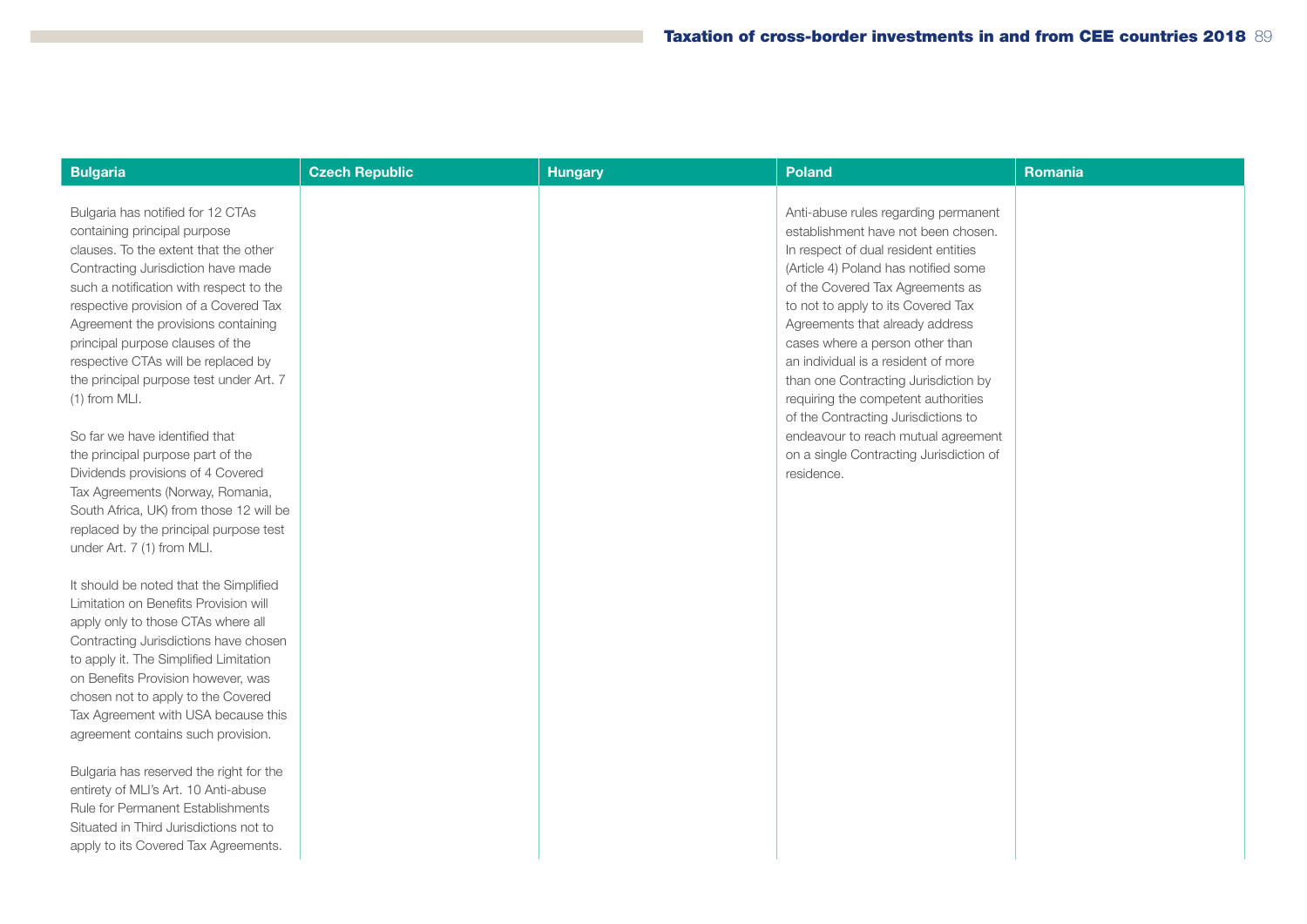**LOYENS** & LOEFF

# Part III

# Slovakia, Cyprus, Estonia, Latvia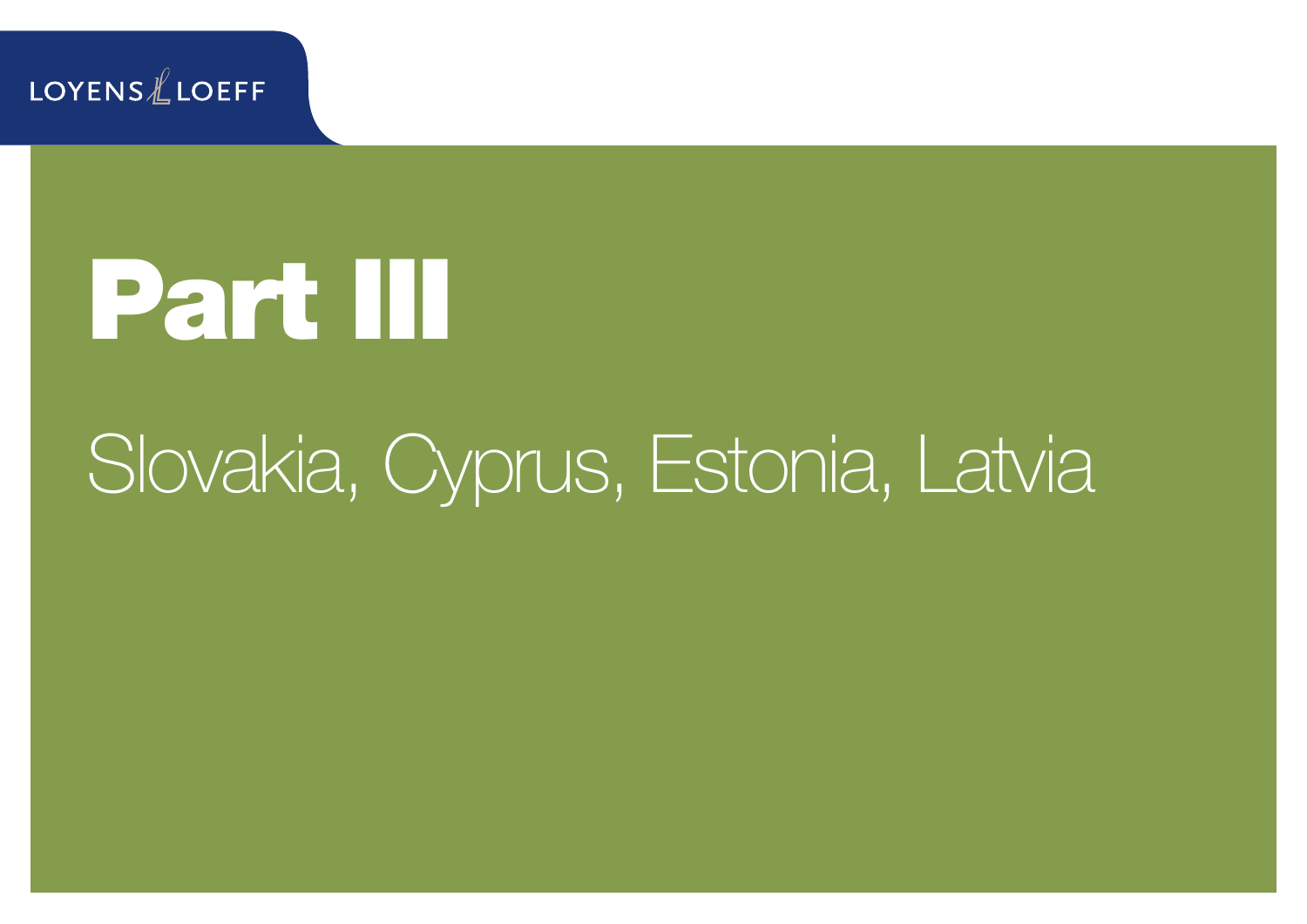# 1. Capital tax / stamp duty / real estate transfer tax / real estate tax

| <b>Slovakia</b>                                                                                                                                                                                                                                                                                                                                                                                                                                                                                                                                                                                                                                                                                                                                                                                                                                                                                                                                                                                                                                                                                                                                                                                                                    | <b>Cyprus</b>                                                                                                                                                                                                                                                                                                                                                                                                                                                                                                                                                                                                                                                                                                                                                                                                                                                                                                                                                                                                                                                                                                                                                                                                                                                                                                                                                     | <b>Estonia</b>                                                                                                                                                                                                                                                                                                                                                                                                                                                                                                                                                                                                                                                                                                                                                                                                                                                 | Latvia                                                                                                                                                                                                                                                                                                                                                                                                                                                                                                                                                                                                                                                                                                                                                                                                                                                                                                                                                                                                                                                                                                                            |
|------------------------------------------------------------------------------------------------------------------------------------------------------------------------------------------------------------------------------------------------------------------------------------------------------------------------------------------------------------------------------------------------------------------------------------------------------------------------------------------------------------------------------------------------------------------------------------------------------------------------------------------------------------------------------------------------------------------------------------------------------------------------------------------------------------------------------------------------------------------------------------------------------------------------------------------------------------------------------------------------------------------------------------------------------------------------------------------------------------------------------------------------------------------------------------------------------------------------------------|-------------------------------------------------------------------------------------------------------------------------------------------------------------------------------------------------------------------------------------------------------------------------------------------------------------------------------------------------------------------------------------------------------------------------------------------------------------------------------------------------------------------------------------------------------------------------------------------------------------------------------------------------------------------------------------------------------------------------------------------------------------------------------------------------------------------------------------------------------------------------------------------------------------------------------------------------------------------------------------------------------------------------------------------------------------------------------------------------------------------------------------------------------------------------------------------------------------------------------------------------------------------------------------------------------------------------------------------------------------------|----------------------------------------------------------------------------------------------------------------------------------------------------------------------------------------------------------------------------------------------------------------------------------------------------------------------------------------------------------------------------------------------------------------------------------------------------------------------------------------------------------------------------------------------------------------------------------------------------------------------------------------------------------------------------------------------------------------------------------------------------------------------------------------------------------------------------------------------------------------|-----------------------------------------------------------------------------------------------------------------------------------------------------------------------------------------------------------------------------------------------------------------------------------------------------------------------------------------------------------------------------------------------------------------------------------------------------------------------------------------------------------------------------------------------------------------------------------------------------------------------------------------------------------------------------------------------------------------------------------------------------------------------------------------------------------------------------------------------------------------------------------------------------------------------------------------------------------------------------------------------------------------------------------------------------------------------------------------------------------------------------------|
| <b>Capital tax</b><br>There is no capital contribution tax in Slovakia.<br><b>Stamp duty</b><br>The incorporation of a new company is subject<br>to a registration fee depending on the form of the<br>company (EUR 750 for a joint stock company<br>and EUR 300 for any other form) and a duty<br>payable upon the registration of the change in<br>the registered capital of a company (EUR 66) (the<br>fee is reduced by 50% if the respective petition if<br>filed electronically).<br>Non-monetary contribution to the registered<br>capital of a company must be evaluated by the<br>expert opinion or by audited financial statements.<br>Real estate transfer tax<br>Real estate transfer tax has been abolished as<br>per 1 January 2005.<br><b>Real estate tax</b><br>Real estate located on the territory of the Slovak<br>Republic is subject to real estate tax, which<br>is levied on buildings, land and apartments.<br>In general, the owner of a real property is<br>obliged to submit a tax return for the calendar<br>year immediately following the year in which the<br>real estate was purchased. The tax is payable<br>on the basis of the tax assessment issued and<br>distributed by the tax authorities. | <b>Capital tax</b><br>Registration of a limited company is subject to<br>a registration fee of EUR 105 plus capital duty<br>of 0.6% of the authorised capital. Capital duty is<br>payable at 0.6% on any subsequent increases in<br>authorised capital.<br><b>Exemptions</b><br>All contributions with regard to a merger or<br>reorganisation are exempt. This also applies<br>where non-EU member states are involved.<br><b>Notional interest deduction</b><br>For 2015 and subsequent tax years a notional<br>interest deduction (NID) is available for corporate<br>income tax purposes on new equity capital<br>introduced into companies and permanent<br>establishments of foreign companies. The NID<br>is limited to 80% of the taxable profit before<br>deducting the NID and no NID will be allowed<br>in the event of losses. Unutilised NID cannot be<br>carried forward to be offset against future years'<br>profits.<br><b>Stamp duty</b><br>Stamp duty is payable on contracts relating to<br>property or business in Cyprus.<br>The rates of stamp duty are as follows:<br>- For transactions with a consideration up to<br>EUR 5,000 no stamp duty is payable;<br>For transactions with a consideration in<br>excess of EUR 5,000 but not exceeding<br>EUR 170,000, stamp duty of EUR 1.50 for<br>every EUR 1,000 or part thereof is payable; | <b>Capital tax</b><br>There is no capital contribution tax in Estonia.<br><b>Stamp duty</b><br>The incorporation of a new company or changes<br>in the share capital is subject to a stamp duty.<br>Stamp duty for the incorporation is EUR 145 (or<br>EUR 190 for a speed-up procedure). Changes<br>in share capital are subject to stamp duty of<br><b>EUR 18.</b><br>Real estate transfer tax<br>No special real estate transfer taxes are levied.<br>However, a notary fee and a state fee are<br>due upon the transfer of real estate. The rate<br>depends on the value of the transaction and<br>could be up to 0.5% of the transaction value.<br><b>Real estate tax</b><br>There is a land tax which varies from 0.1% to<br>2.5% of the cadastral value of land excluding<br>buildings. Rate is set by local municipalities by<br>31 January each year. | <b>Capital tax</b><br>There is no capital contribution tax in Latvia.<br><b>Stamp duty</b><br>Stamp duty for registration of a company is from<br>EUR 180 to EUR 480. Changes in the share<br>capital is from EUR 40 to EUR 120.<br>2% - 6% stamp duty applies upon registration<br>of the ownership of real estate with the Land<br>Book. Stamp duty is normally levied based on<br>the price of the transaction. 1% duty applies on<br>contribution of property into share capital. Minor<br>notary fees apply.<br><b>Real estate tax</b><br>Real estate tax is currently applied at a rate<br>of 1.5% and is levied on an annual basis.<br>Unused agricultural land is subject to a 3% rate.<br>Real estate tax is calculated based on cadastral<br>value of the real estate. Real estate tax is also<br>applied to residential buildings and apartments<br>with the following progressive rates:<br>- 0.2% - for cadastral value not exceeding<br>EUR 56,915;<br>$-$ 0.4% – for cadastral value from EUR 56,915<br>to EUR 106,715;<br>$-$ 0.6% – for cadastral value exceeding<br>EUR 106,715.<br>- EUR 7 minimum is payable. |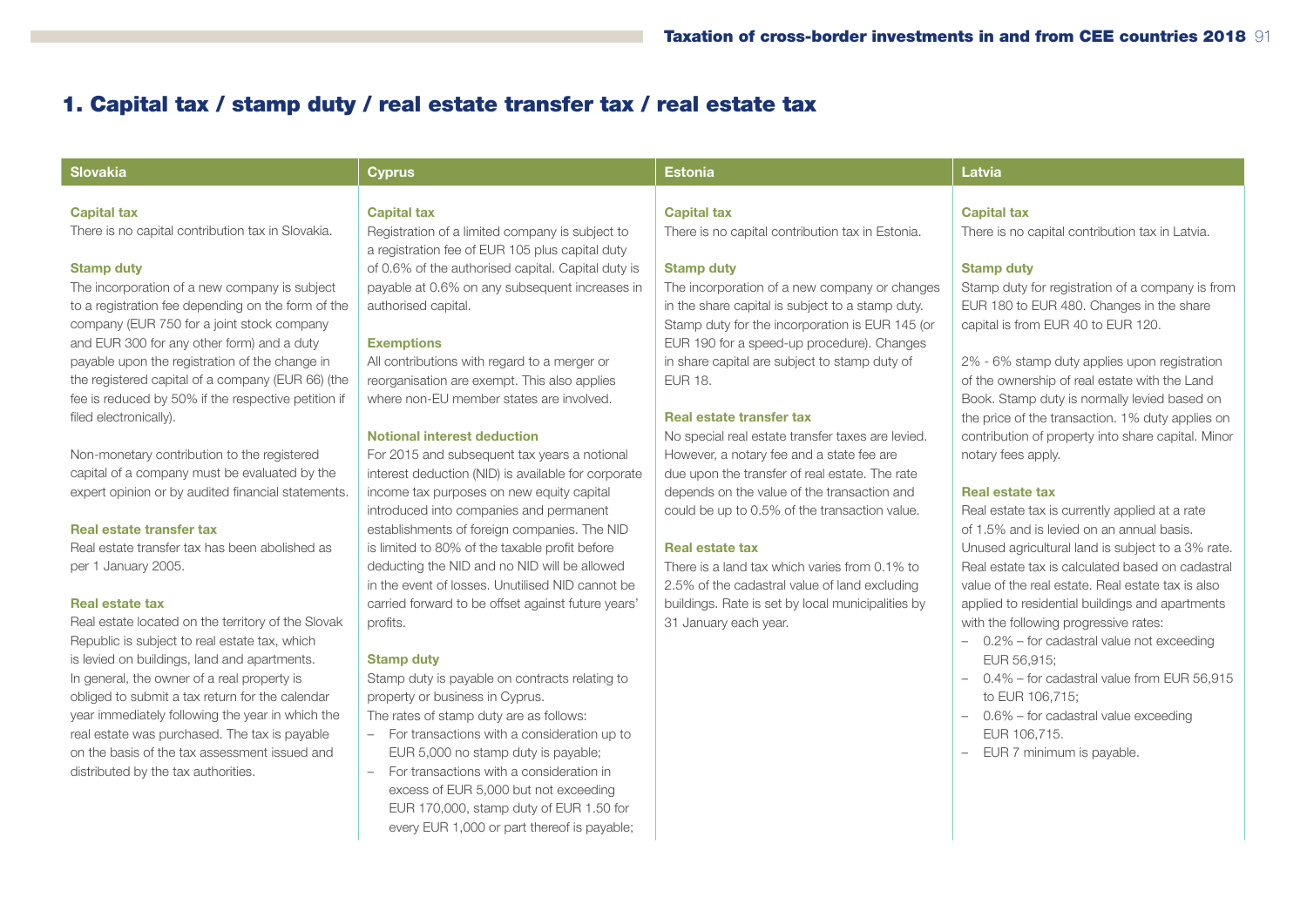| <b>Slovakia</b>                                                                                                                                                                                                                                                                                                                                                                                                                        | <b>Cyprus</b>                                                                                                                                                                                                                                                                                                                                                                                                                                                                                                                                                                                                                                                                                                                                                                                                                                                                                                                                                                                                                                                                                                                                                                                                                                                                                                                                                                                                                                                          | <b>Estonia</b> | Latvia                                                                                                                                                                                                                                                                                                         |
|----------------------------------------------------------------------------------------------------------------------------------------------------------------------------------------------------------------------------------------------------------------------------------------------------------------------------------------------------------------------------------------------------------------------------------------|------------------------------------------------------------------------------------------------------------------------------------------------------------------------------------------------------------------------------------------------------------------------------------------------------------------------------------------------------------------------------------------------------------------------------------------------------------------------------------------------------------------------------------------------------------------------------------------------------------------------------------------------------------------------------------------------------------------------------------------------------------------------------------------------------------------------------------------------------------------------------------------------------------------------------------------------------------------------------------------------------------------------------------------------------------------------------------------------------------------------------------------------------------------------------------------------------------------------------------------------------------------------------------------------------------------------------------------------------------------------------------------------------------------------------------------------------------------------|----------------|----------------------------------------------------------------------------------------------------------------------------------------------------------------------------------------------------------------------------------------------------------------------------------------------------------------|
| The real estate tax base is calculated according<br>to the area in square metres on buildings and<br>apartments or the value of land. The basic tax<br>rates for buildings, land, and apartments are<br>stipulated in the Act on Municipal Taxes (0.25%<br>of the total value of the land or EUR 0,033 for<br>each square metre of building and/or apartment).<br>However, the rates can be changed by the<br>respective municipality. | For transactions with a consideration in<br>excess of EUR 170,000 stamp duty of<br>EUR 2.00 for every EUR 1,000 or part thereof<br>is payable.<br>- The maximum stamp duty payable on a<br>contract is capped at EUR 20,000.<br>Where no amount of consideration is<br>$\overline{\phantom{0}}$<br>specified in the contract the stamp duty is<br>EUR 35.<br>For a transaction which is evidenced by several<br>documents stamp duty is payable on the main<br>contract and ancillary documents are charged at<br>a flat rate of EUR 2.<br>Certain documents are exempt from stamp<br>duty, including documents relating to corporate<br>reorganisations (which are exempt from all forms<br>of taxation) and ship mortgage deeds or other<br>security documents.<br><b>Real estate transfer tax</b><br>Fees are payable to the Department of Lands<br>$\overline{\phantom{0}}$<br>and Surveys for registration of transfers of<br>real estate, based on the purchase price<br>or the current market value of the property<br>as assessed by the Department of Lands<br>and Surveys ('the consideration') as follows:<br>For the part of the consideration up to<br>EUR 85,000 the transfer fees are 1.5% of the<br>consideration.<br>For the part of the consideration between<br>$-$<br>EUR 85,000 and EUR 170,000 the transfer<br>fees are 2.5% of the consideration.<br>For the part of the consideration exceeding<br>EUR 170,000 the transfer fees are 4% of the |                | Municipalities are entitled to impose a different<br>real estate tax rate ranging from 0.2 to 3.0%<br>in accordance with regulations that must be<br>issued by the municipality no later than on<br>1 November of the pre-taxation year. Otherwise<br>the mentioned default rates of real estate tax<br>apply. |
|                                                                                                                                                                                                                                                                                                                                                                                                                                        | consideration.                                                                                                                                                                                                                                                                                                                                                                                                                                                                                                                                                                                                                                                                                                                                                                                                                                                                                                                                                                                                                                                                                                                                                                                                                                                                                                                                                                                                                                                         |                |                                                                                                                                                                                                                                                                                                                |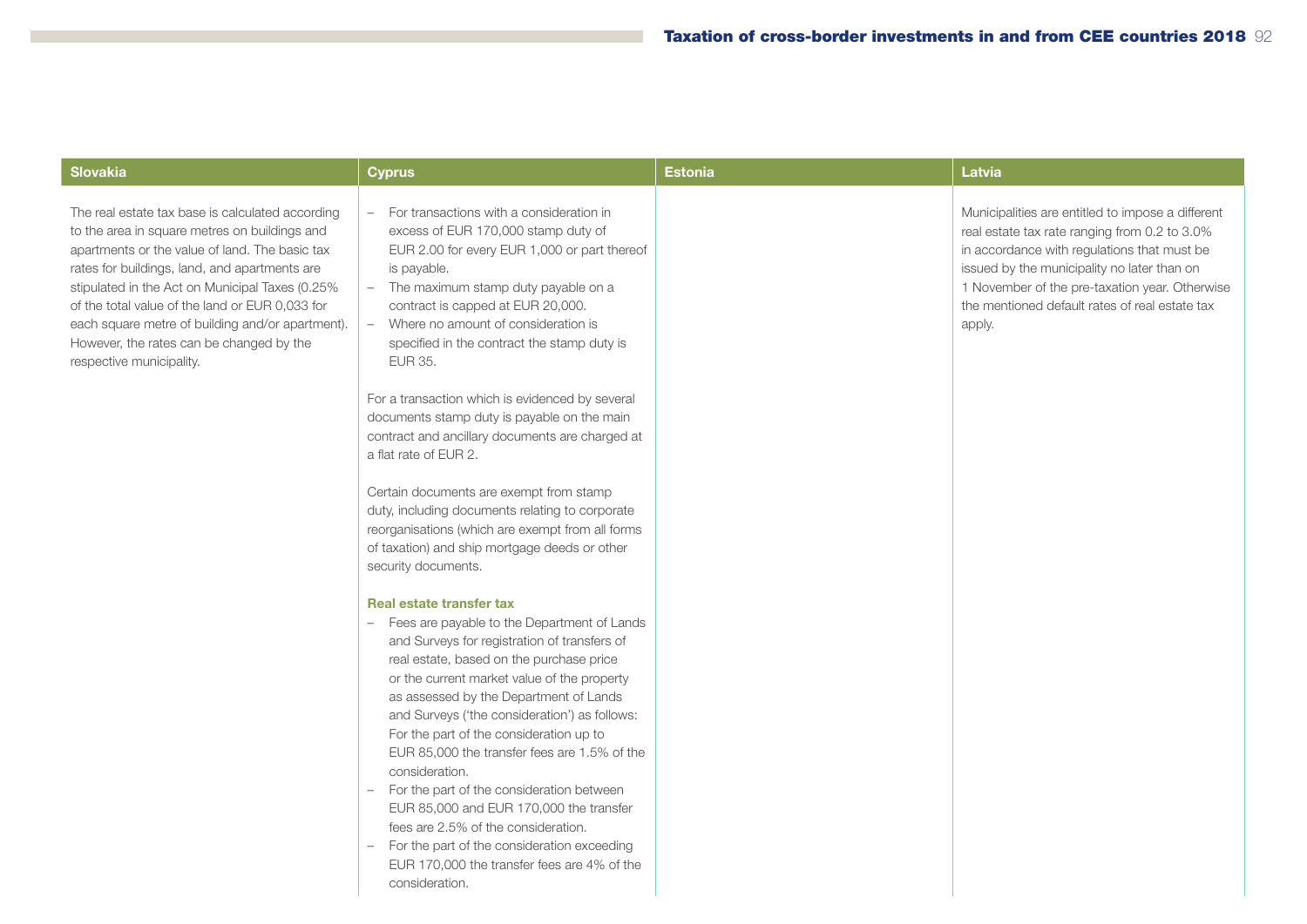#### 2. Corporate income tax (CIT) 2.1 CIT and wealth taxes

| <b>Slovakia</b>                                                                                                                                                                                 | <b>Cyprus</b>                                                                                                                                                                                                                                                                                                                                                                                                                                                                                                                                                                                                                                                                                                                                                                                                                                                                                                                                                                                                                                                                                               | <b>Estonia</b>                                                                                                                                                                                                                                                                                                                                                                                                                                                                                                                                                                                                                                                                                                                                                                                                                                                                                                                                                                                                                                                                                                                                                                                                                                                                                                                                                              | <b>Latvia</b>                                                                                                                                                                                                                                                                                                                                                                                                                                                                                                                                                                                                                                                                                                                                  |
|-------------------------------------------------------------------------------------------------------------------------------------------------------------------------------------------------|-------------------------------------------------------------------------------------------------------------------------------------------------------------------------------------------------------------------------------------------------------------------------------------------------------------------------------------------------------------------------------------------------------------------------------------------------------------------------------------------------------------------------------------------------------------------------------------------------------------------------------------------------------------------------------------------------------------------------------------------------------------------------------------------------------------------------------------------------------------------------------------------------------------------------------------------------------------------------------------------------------------------------------------------------------------------------------------------------------------|-----------------------------------------------------------------------------------------------------------------------------------------------------------------------------------------------------------------------------------------------------------------------------------------------------------------------------------------------------------------------------------------------------------------------------------------------------------------------------------------------------------------------------------------------------------------------------------------------------------------------------------------------------------------------------------------------------------------------------------------------------------------------------------------------------------------------------------------------------------------------------------------------------------------------------------------------------------------------------------------------------------------------------------------------------------------------------------------------------------------------------------------------------------------------------------------------------------------------------------------------------------------------------------------------------------------------------------------------------------------------------|------------------------------------------------------------------------------------------------------------------------------------------------------------------------------------------------------------------------------------------------------------------------------------------------------------------------------------------------------------------------------------------------------------------------------------------------------------------------------------------------------------------------------------------------------------------------------------------------------------------------------------------------------------------------------------------------------------------------------------------------|
| As from 1 January 2017, the general CIT rate is<br>21%. Legal entities seated in Slovakia are taxed<br>on their worldwide income.<br><b>Wealth taxes</b><br>There is no wealth tax in Slovakia. | The general CIT rate is 12.5%. Interest received<br>in, or closely related to, the ordinary course<br>of business is subject to CIT at 12.5% on the<br>amount received, less any costs (including<br>interest paid) incurred in earning the interest.<br>Tax paid or withheld on foreign income can be<br>credited against Cyprus tax. However, if income<br>received is exempt in Cyprus (e.g. dividends)<br>foreign tax paid cannot be credited.<br><b>Special Defense Contribution Tax (SDC tax)</b><br>Interest received other than in, or closely related<br>to, the ordinary course of business is subject to<br>a 30% special defense contribution tax (SDC tax)<br>on the amount received, without any deduction<br>for costs of earning the interest. The deduction<br>is made at source if received from Cyprus,<br>otherwise by assessment on the basis of returns.<br>Interest received in, or closely related to, the<br>ordinary course of business is not subject to<br>SDC tax, but is subject to CIT as described<br>above.<br><b>Wealth taxes</b><br>There are no wealth taxes in Cyprus. | Estonia provides a unique CIT system as resident<br>companies (and permanent establishments of<br>non-resident companies) do not pay income<br>tax for retained or reinvested earnings. The CIT<br>obligation is deferred to the moment of<br>distributing the profits. Therefore, as far as profits<br>are not distributed, there is no CIT obligation<br>for resident companies. The CIT is levied on the<br>profit distributions (dividends and gifts, fringe<br>benefits, other non-business expenditures<br>and excessive capital reductions) made by<br>companies at the gross rate of 20%. A reduced<br>rate of 14% applies to regular dividend payments<br>and other profit distributions as of 2019. As for<br>permanent establishments of foreign companies,<br>the CIT is imposed on profit attributed to the<br>permanent establishment that has been taken<br>out of the permanent establishment during a<br>period of taxation in monetary or non-monetary<br>form.<br>Due to such CIT system there is no need<br>for depreciation / amortisation rules for tax<br>purposes. In fact, the outcome is the same<br>as there was unlimited depreciation for tax<br>purposes. For the same reason there are no<br>limits on carry forward of losses.<br>The taxable period is the calendar month.<br><b>Wealth taxes</b><br>There are no wealth taxes in Estonia. | Starting from 1 January 2018 Latvia has<br>introduced new CIT system under which CIT is<br>payable at the moment of profit distribution only.<br>CIT applies to dividend distributions, deemed<br>dividends (share capital increase followed by its<br>decrease) and expenses considered deemed<br>profit distribution (e.g. non-business expenses,<br>transfer pricing adjustments, certain bad<br>debts, certain loans, etc.). Profit distribution<br>from Latvian company (as well as from PE's) is<br>subject to 20% gross CIT rate. For calculation<br>of CIT, the taxable base should be divided by a<br>coefficient of 0.8.<br>The taxable period is the calendar month.<br><b>Wealth taxes</b><br>There are no wealth taxes in Latvia. |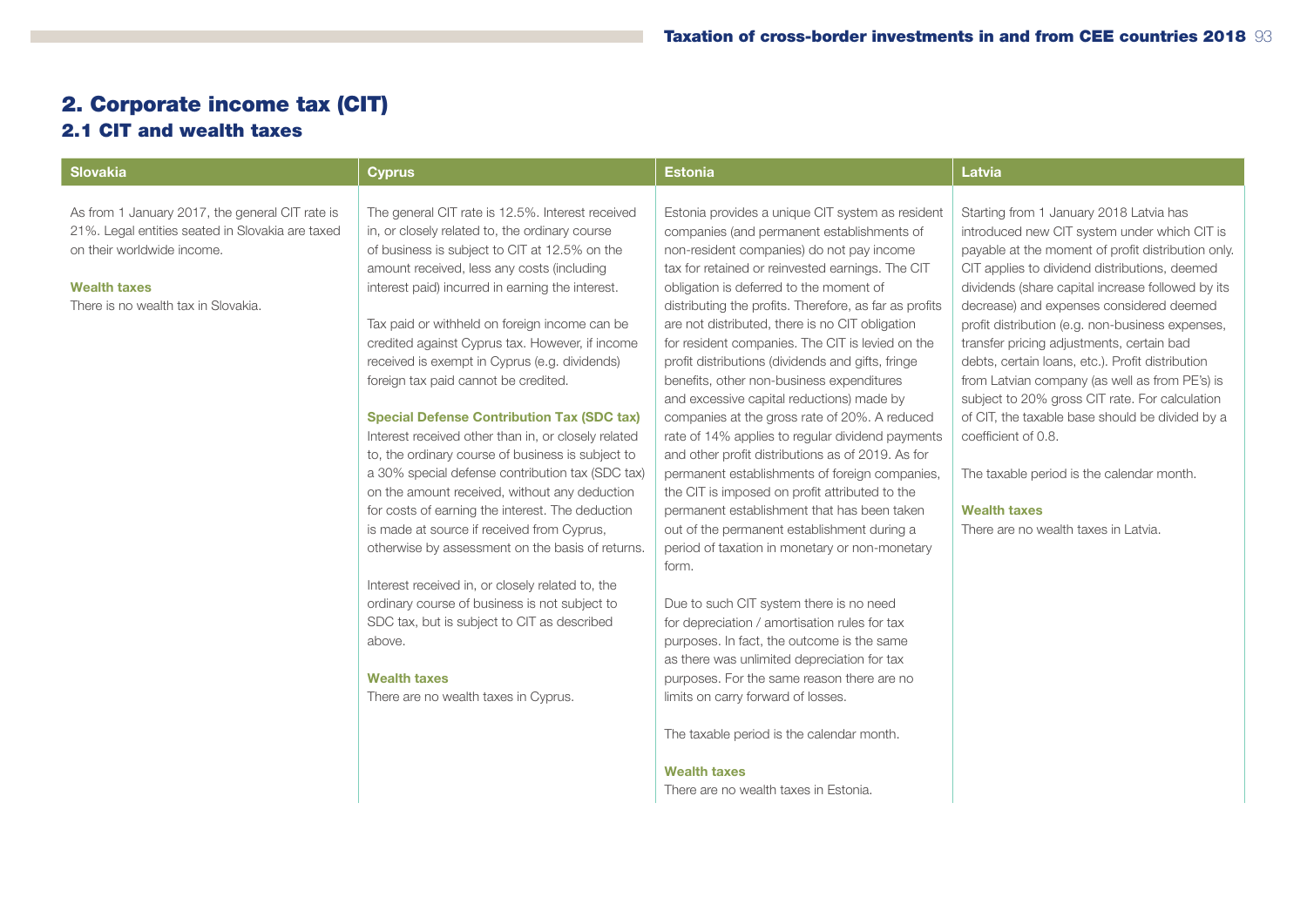# 2.2 Dividend regime (participation exemption)

| <b>Slovakia</b>                                                                                                                                                                                                                                                                                                                                                                                                                                                                                                                                                                                                                                                                                                                                                                                                                                                                                                                                                                                                                                                                                                                                              | <b>Cyprus</b>                                                                                                                                                                                                                                                                                                                                                                                                                                                                                                                                                                                                                                                                                                                                                                                                                                                                                                                                                                                                                                                                                                                                                                                                                                                                                                                                                                                                                                                | <b>Estonia</b>                                                                                                                                                                                                                                                                                                                                                                                                                                                                                                                                                                                                                                                                                                                                                                                                                                                                                                                                                                                                                                                                                                                                                                                                                                                                                                                                                                                                                       | Latvia                                                                                                                                                                                                                                                                                                                                                                                                                                                                                                                                                                                                                                                                                                                                                                                                                                                                                                                                                                                                                                    |
|--------------------------------------------------------------------------------------------------------------------------------------------------------------------------------------------------------------------------------------------------------------------------------------------------------------------------------------------------------------------------------------------------------------------------------------------------------------------------------------------------------------------------------------------------------------------------------------------------------------------------------------------------------------------------------------------------------------------------------------------------------------------------------------------------------------------------------------------------------------------------------------------------------------------------------------------------------------------------------------------------------------------------------------------------------------------------------------------------------------------------------------------------------------|--------------------------------------------------------------------------------------------------------------------------------------------------------------------------------------------------------------------------------------------------------------------------------------------------------------------------------------------------------------------------------------------------------------------------------------------------------------------------------------------------------------------------------------------------------------------------------------------------------------------------------------------------------------------------------------------------------------------------------------------------------------------------------------------------------------------------------------------------------------------------------------------------------------------------------------------------------------------------------------------------------------------------------------------------------------------------------------------------------------------------------------------------------------------------------------------------------------------------------------------------------------------------------------------------------------------------------------------------------------------------------------------------------------------------------------------------------------|--------------------------------------------------------------------------------------------------------------------------------------------------------------------------------------------------------------------------------------------------------------------------------------------------------------------------------------------------------------------------------------------------------------------------------------------------------------------------------------------------------------------------------------------------------------------------------------------------------------------------------------------------------------------------------------------------------------------------------------------------------------------------------------------------------------------------------------------------------------------------------------------------------------------------------------------------------------------------------------------------------------------------------------------------------------------------------------------------------------------------------------------------------------------------------------------------------------------------------------------------------------------------------------------------------------------------------------------------------------------------------------------------------------------------------------|-------------------------------------------------------------------------------------------------------------------------------------------------------------------------------------------------------------------------------------------------------------------------------------------------------------------------------------------------------------------------------------------------------------------------------------------------------------------------------------------------------------------------------------------------------------------------------------------------------------------------------------------------------------------------------------------------------------------------------------------------------------------------------------------------------------------------------------------------------------------------------------------------------------------------------------------------------------------------------------------------------------------------------------------|
| <b>National and international</b><br>There is no full participation exemption in<br>Slovakia.<br>As from 1 January 2017, dividends paid out<br>of profits generated in accounting period that<br>started after 1 January 2017 to individuals are<br>subject to Slovak income tax of 7% or 35%<br>withholding tax depending on the residency of<br>beneficiary. For further details see Section 3.1<br>below.<br>Dividends paid to legal entities are not subject to<br>income tax in Slovak Republic save for dividends<br>distributed to the legal entities not having their<br>registered seat in a country that is on the 'white<br>list' (see below), which are subject to 35%<br>withholding tax.<br><b>Impact EU GAAR</b><br>No changes are (currently) expected in Slovakian<br>law as a result of the introduction of the EU<br>GAAR, as there are already anti-abuse measures.<br>(Inbound) dividends received by a Slovak<br>taxpayer are not exempt from CIT if they are a<br>result of one or several measures that may not<br>be considered as based on economic reality and<br>their main (or significant) aim is to gain unjust<br>advantage. | In principle all dividends derived from a foreign<br>participation are fully exempt from tax, with no<br>minimum holding period requirement, unless<br>the 'dividend anti-tax avoidance' provisions<br>are triggered, namely if more than 50% of the<br>paying company's activities result directly or<br>indirectly in investment income and the foreign<br>tax is significantly lower than the tax rate payable<br>in Cyprus. Both these conditions must be met<br>for the provisions to be triggered, in which case<br>the dividend will be subject to 17% SDC tax;<br>otherwise the exemption is available.<br><b>EU Subsidiaries</b><br>Finance subsidiaries' financing activities fulfilling<br>the conditions set out in Section 2.1, i.e. interest<br>received in, or closely related to, the ordinary<br>course of business, are treated as trading<br>activities. Consequently, dividends derived from<br>a group financing company which fulfils the<br>conditions set out above are exempt from SDC<br>tax.<br><b>Impact EU GAAR</b><br>The Income Tax Law has been amended to<br>incorporate the latest changes to the PSD<br>by providing that after 31 December 2015<br>the current exemption from Cyprus income<br>tax on dividends received by Cyprus-resident<br>companies will not be available in cases where<br>the arrangement under which they are paid is not<br>based on valid commercial reasons that reflect<br>economic reality. | CIT is not levied on the redistribution of dividends<br>if the underlying dividends are received from a<br>subsidiary that is tax resident in an EEA member<br>state or Switzerland and the Estonian parent<br>holds at least 10% of the shares or votes in that<br>subsidiary.<br>The participation exemption also applies to<br>the dividends from other jurisdictions if the<br>Estonian company holds at least 10% of the<br>shares or votes and income tax has been paid<br>from the underlying share of profit or income tax<br>on the dividends has been withheld in foreign<br>jurisdictions.<br>Participation exemption also applies to<br>permanent establishments and certain capital<br>repayments.<br><b>Impact EU GAAR</b><br>Estonia has implemented the rules for EU PSD<br>GAAR. CIT exemption would not apply to a<br>transaction or chain of transactions, where the<br>main purpose or one of the main purposes is<br>to obtain a tax advantage. The tax exemption<br>is applicable to the extent that the transaction<br>or chain of transactions is made for business<br>purposes, reflecting appropriate and necessary<br>economic substance of business activity.<br>Holding companies are not automatically<br>qualified as companies with no economic<br>substance, but they must have a function and<br>a structure appropriated for a holding company.<br>The law does not specify the criteria further. | Dividends received by a resident company from<br>any non-resident company are exempt from<br>CIT (if CIT is paid in the country of origin).<br>The exemption, however, is not applicable to<br>dividends received from black-listed offshore<br>jurisdictions.<br><b>Impact EU GAAR</b><br>As of 1 January 2018, a new CIT law has<br>entered into force, in which Latvia has<br>implemented the EU PSD GAAR rules.<br>The respective anti-avoidance provision states<br>that the exemption from CIT for incoming<br>dividends may be denied if the main goal<br>of incorporation, existence of a company<br>or a respective transaction is the use of the<br>exemption. Thus, the dividend participation<br>exemption shall not be granted if any of the<br>involved parties is considered artificial.<br>Additionally as of 1 January 2013, Latvia has<br>introduced local GAAR under which the tax<br>administration should analyse the taxpayer's<br>transactions not only based on their legal form,<br>but also economic substance. |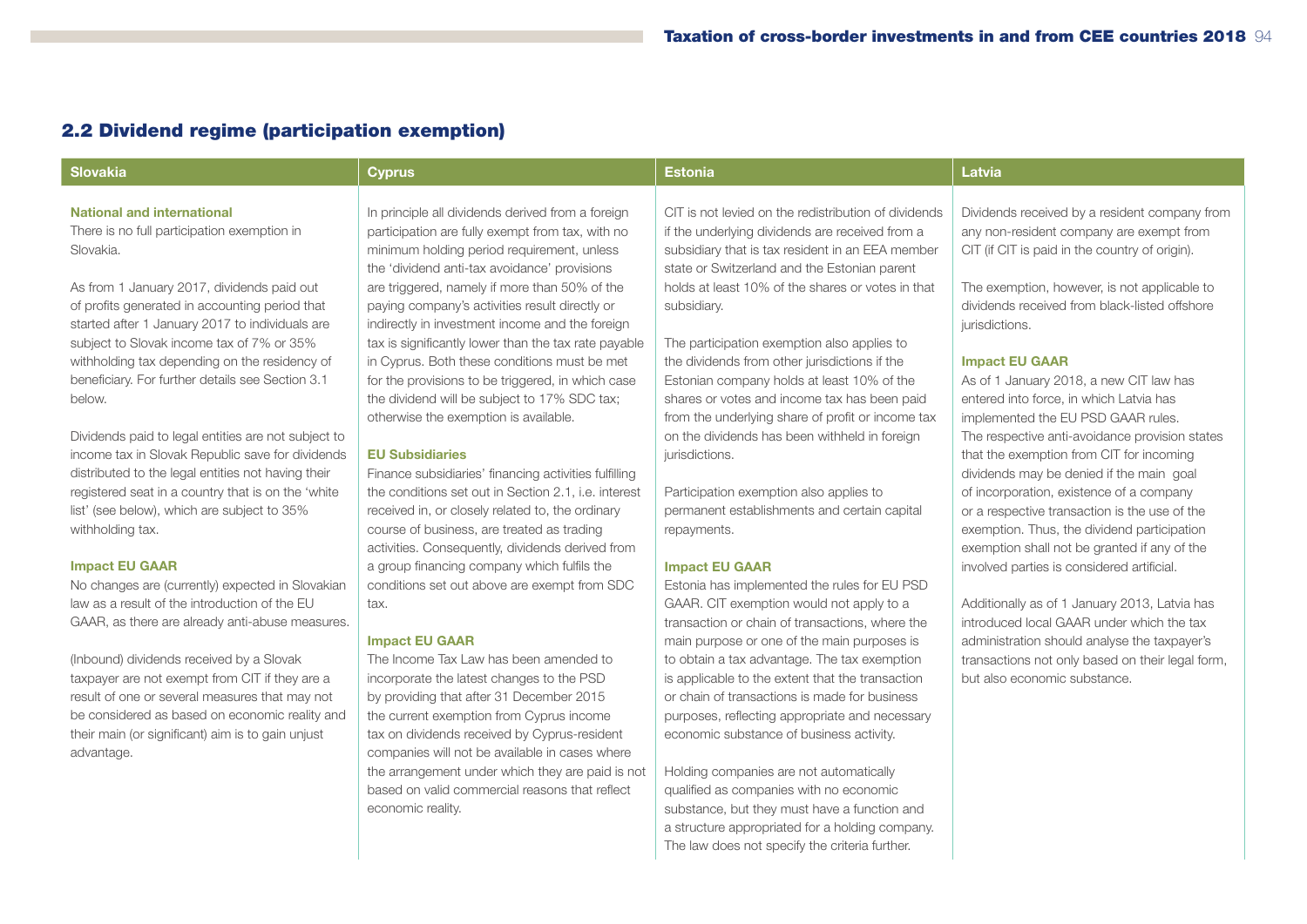| <b>Slovakia</b> | <b>Cyprus</b>                                                                                                                                                                                                                                                                                                                                                                     | <b>Estonia</b> | Latvia |
|-----------------|-----------------------------------------------------------------------------------------------------------------------------------------------------------------------------------------------------------------------------------------------------------------------------------------------------------------------------------------------------------------------------------|----------------|--------|
|                 | Moreover, sums received by a Cyprus- resident<br>company which are documented as dividends<br>but which are nevertheless treated and<br>accounted for as expenses in the accounts<br>of the entity making the distribution will not<br>be exempt from Cyprus tax following the<br>introduction of anti-avoidance provisions (on<br>hybrid arrangements) into the Income Tax Laws. |                |        |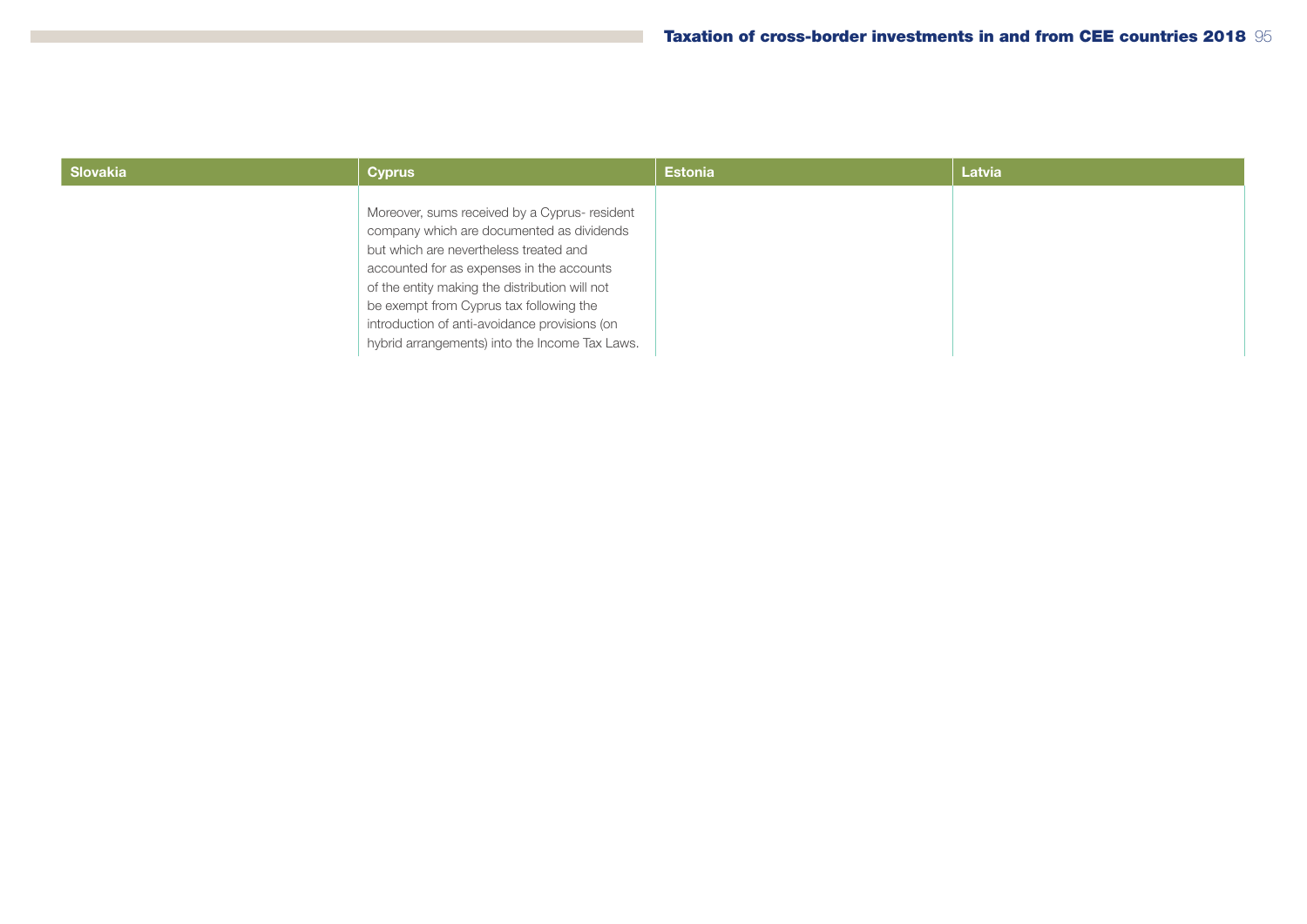# 2.3 Gains on shares (participation exemption)

| <b>Slovakia</b>                                                                                                                                                                                                                                                                                                                                                                                                                                                                                                                                                                                                                                                                                                                                                                                                                                                                                                                                                                                                                | <b>Cyprus</b>                                                                                                                                                                                                                                                                                                                                                                                                                                                                                                                                                                                                                                                                                                                                                                                                                                                                                                                                                                                                                                                                                                                                                                                                                                      | <b>Estonia</b>                                                                                                                                                                                                 | <b>Latvia</b>                                                                                                                                                                                                                                                                                                                       |
|--------------------------------------------------------------------------------------------------------------------------------------------------------------------------------------------------------------------------------------------------------------------------------------------------------------------------------------------------------------------------------------------------------------------------------------------------------------------------------------------------------------------------------------------------------------------------------------------------------------------------------------------------------------------------------------------------------------------------------------------------------------------------------------------------------------------------------------------------------------------------------------------------------------------------------------------------------------------------------------------------------------------------------|----------------------------------------------------------------------------------------------------------------------------------------------------------------------------------------------------------------------------------------------------------------------------------------------------------------------------------------------------------------------------------------------------------------------------------------------------------------------------------------------------------------------------------------------------------------------------------------------------------------------------------------------------------------------------------------------------------------------------------------------------------------------------------------------------------------------------------------------------------------------------------------------------------------------------------------------------------------------------------------------------------------------------------------------------------------------------------------------------------------------------------------------------------------------------------------------------------------------------------------------------|----------------------------------------------------------------------------------------------------------------------------------------------------------------------------------------------------------------|-------------------------------------------------------------------------------------------------------------------------------------------------------------------------------------------------------------------------------------------------------------------------------------------------------------------------------------|
| Capital gains from the disposal of shares are<br>subject to CIT at the ordinary rate (21%).<br>As from 1 January 2018, a participation<br>exemption has been introduced, under which<br>capital gains of a Slovak legal entity or of<br>a foreign legal entity having a permanent<br>establishment in Slovakia from the disposal of<br>shares are exempt from CIT (the exemption is not<br>available to individuals) if<br>i. The capital gains were generated after<br>24 months from acquisition of at least 10%<br>direct share in the company in which the<br>shares are being transferred (in any case<br>starting from 1 January 2018); and<br>ii. The taxpayer is performing in the Slovak<br>territory material functions, manages and<br>bears risks connected with ownership of<br>the shares, while at the same time it has the<br>necessary personnel and material equipment<br>and calculates tax base from profits recorded<br>in line with Slovak GAAP or IFRS (as adjusted<br>for Slovak income tax purposes). | In principle any profits from the disposal of<br>securities are exempt from taxation.<br>'Securities' are very widely defined and include<br>shares, bonds, debentures, founder's shares and<br>other company securities or instruments such<br>as preference shares, options on titles, short<br>positions on titles, futures / forwards on titles,<br>swaps on titles, depositary receipts on titles such<br>as ADR / GDR, index participations where these<br>result in titles, repurchase agreements or repos<br>on titles, participations in companies and units in<br>collective investment schemes of all types.<br>As a general rule, gains from the sale of shares<br>of unlisted companies owning immovable<br>property in Cyprus (or companies owning such<br>companies) are subject to capital gains tax at<br>20% to the extent that the gains are derived from<br>such property.<br>However, gains deriving from immovable<br>property acquired between 16 July 2015 and<br>31 December 2016 (both dates inclusive) on an<br>arm's length basis and not under the foreclosure<br>provisions of the Transfer and Mortgage of<br>Immovable Properties Law are exempt from<br>capital gains tax, regardless of the date of<br>disposal. | Capital gains from the disposal of shares are<br>subject to CIT at the gross rate of 20% if the<br>profit is distributed (see above Section 2.1).<br>There is no participation exemption for capital<br>gains. | Capital gains from the alienation of shares are<br>exempt from CIT if such profit is distributed if the<br>holding period of shares is at least 36 months<br>at the time of alienation (the exemption does<br>not apply to capital gains derived from shares<br>in a company registered in black-listed offshore<br>jurisdictions). |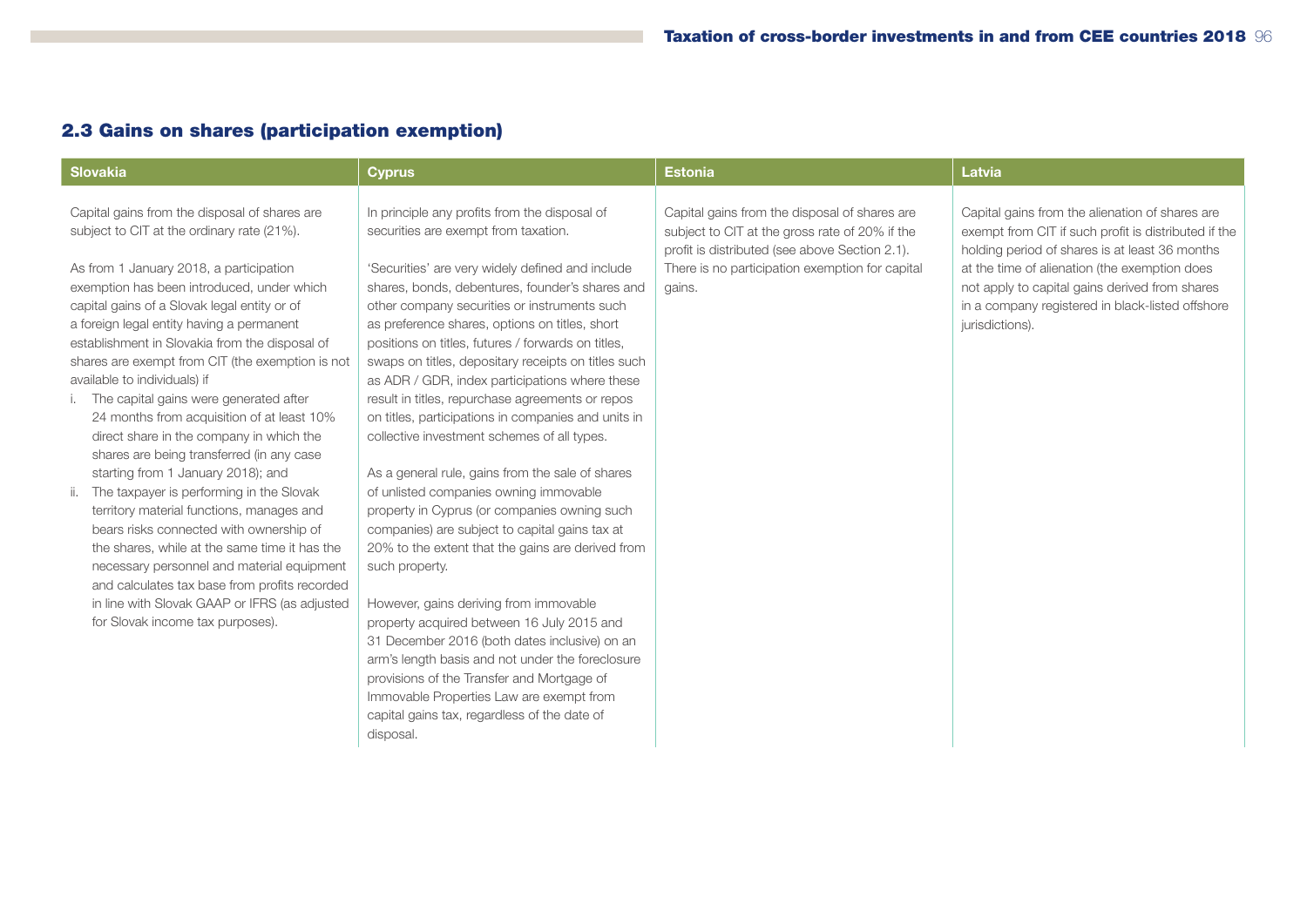#### 2.4 Losses on shares

| Slovakia                                                                                                                                                                                                                                                                 | <b>Cyprus</b>                                                                                                                                                                                                                                                                                                                            | <b>Estonia</b>                                                                                                      | Latvia                                                                                                              |
|--------------------------------------------------------------------------------------------------------------------------------------------------------------------------------------------------------------------------------------------------------------------------|------------------------------------------------------------------------------------------------------------------------------------------------------------------------------------------------------------------------------------------------------------------------------------------------------------------------------------------|---------------------------------------------------------------------------------------------------------------------|---------------------------------------------------------------------------------------------------------------------|
| A capital loss incurred from the sale of shares<br>is generally tax non-deductible. However, this<br>would not apply if the shares are traded on the<br>listed securities market and their purchase price<br>is not higher and certain specific requirements<br>are met. | Capital losses on disposal of shares are not<br>tax deductible unless the shares are in an<br>unlisted company holding real estate in Cyprus.<br>A capital loss on the shares of such a company<br>is deductible from current year capital gains<br>deriving from the disposal of:<br>Cyprus real estate; or<br>$\overline{\phantom{m}}$ | Since there is no annual CIT, deductibility of<br>capital losses incurred on the sale of shares is<br>not relevant. | Since there is no annual CIT, deductibility of<br>capital losses incurred on the sale of shares is<br>not relevant. |
| For registered security dealers a capital loss<br>incurred from the sale of shares is always<br>deductible.                                                                                                                                                              | shares of an unlisted company which holds<br>$\overline{\phantom{a}}$<br>Cyprus real estate.<br>For special provisions with regard to capital<br>losses, see Section 2.8.                                                                                                                                                                |                                                                                                                     |                                                                                                                     |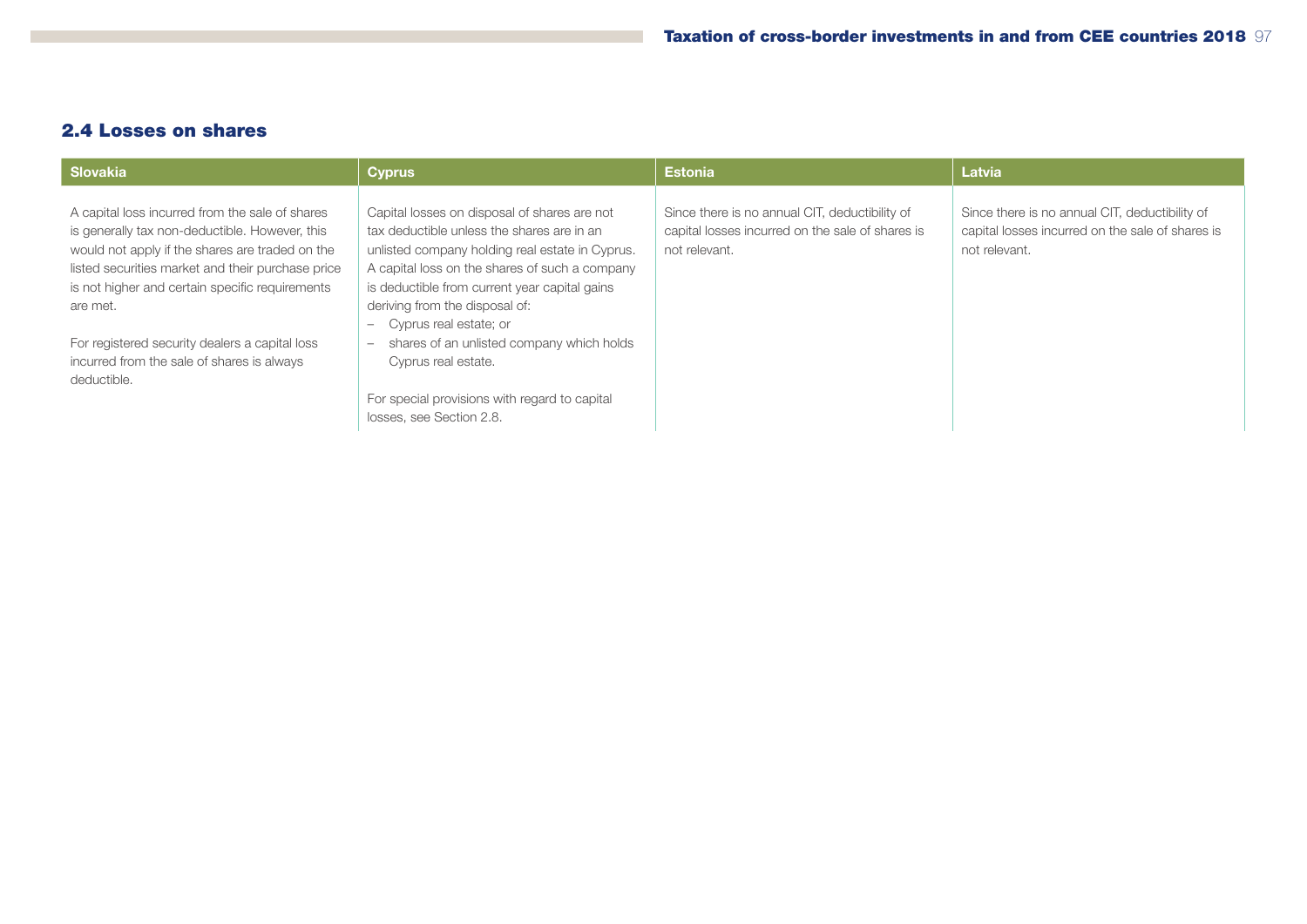# 2.5 Costs relating to the participation

| Slovakia                                                                                                                                                                                                                                                                                                                                                                                                                                                                                                                                                                                                                                                                                                                                                                                                                                                                               | <b>Cyprus</b>                                                                                                                                                                                                                                                                                                                                                                                                                                                                                                                                                                                                                                                                                                                                                                                                                                                                  | <b>Estonia</b>                                                                                                                                                                                                                                                                              | Latvia                                                                                                                                                               |
|----------------------------------------------------------------------------------------------------------------------------------------------------------------------------------------------------------------------------------------------------------------------------------------------------------------------------------------------------------------------------------------------------------------------------------------------------------------------------------------------------------------------------------------------------------------------------------------------------------------------------------------------------------------------------------------------------------------------------------------------------------------------------------------------------------------------------------------------------------------------------------------|--------------------------------------------------------------------------------------------------------------------------------------------------------------------------------------------------------------------------------------------------------------------------------------------------------------------------------------------------------------------------------------------------------------------------------------------------------------------------------------------------------------------------------------------------------------------------------------------------------------------------------------------------------------------------------------------------------------------------------------------------------------------------------------------------------------------------------------------------------------------------------|---------------------------------------------------------------------------------------------------------------------------------------------------------------------------------------------------------------------------------------------------------------------------------------------|----------------------------------------------------------------------------------------------------------------------------------------------------------------------|
| The precondition for treating costs as tax<br>deductible is that these were duly accounted<br>for in the P/L account and were incurred<br>to generate, maintain and ensure a taxable<br>income. The Slovak Income Tax Act treats those<br>expenses incurred to generate income which<br>are not included in the tax base (e.g. dividends)<br>as non-deductible. Therefore, as the holding<br>of shares in a company generates primarily<br>dividend income that is not included in the tax<br>base, it may lead to a conclusion that the interest<br>on loans used by the parent company for the<br>acquisition of a subsidiary may be considered<br>non-deductible. On the other hand, it may be<br>argued that the entity may potentially realise a<br>taxable capital gain on the sale of the shares.<br>Thus, the tax deductibility must be considered on<br>the individual basis. | The general position is that all outgoings and<br>expenses wholly and exclusively incurred<br>by a company in the production of its taxable<br>income and evidenced by adequate supporting<br>documentation will be allowed as deductible.<br>and there are no specific limitations for the<br>deduction of expenses related to the acquisition<br>of a participation.<br>The tax authorities normally argue that, since<br>the holding of shares by a holding company<br>produces no taxable income, since dividends<br>are exempt from tax, the expenses relating to<br>the acquisition and holding of the shares are<br>not tax-deductible. However, interest incurred<br>in acquiring a 100% subsidiary is tax-deductible<br>provided that the assets of the subsidiary do not<br>include assets not used in the business.<br>See Section 5 for thin capitalisation rules. | Costs related to acquisition of a participation<br>are taxed with 20% CIT at gross basis if such<br>acquisition:<br>does not relate to a business of the tax<br>payer; or<br>relates to the acquisition of securities issued<br>$\overline{\phantom{a}}$<br>by a low-tax territory company. | Latvian legislation does not provide for any<br>specific regulation with respect to costs relating<br>participation.<br>See Section 5 for thin capitalisation rules. |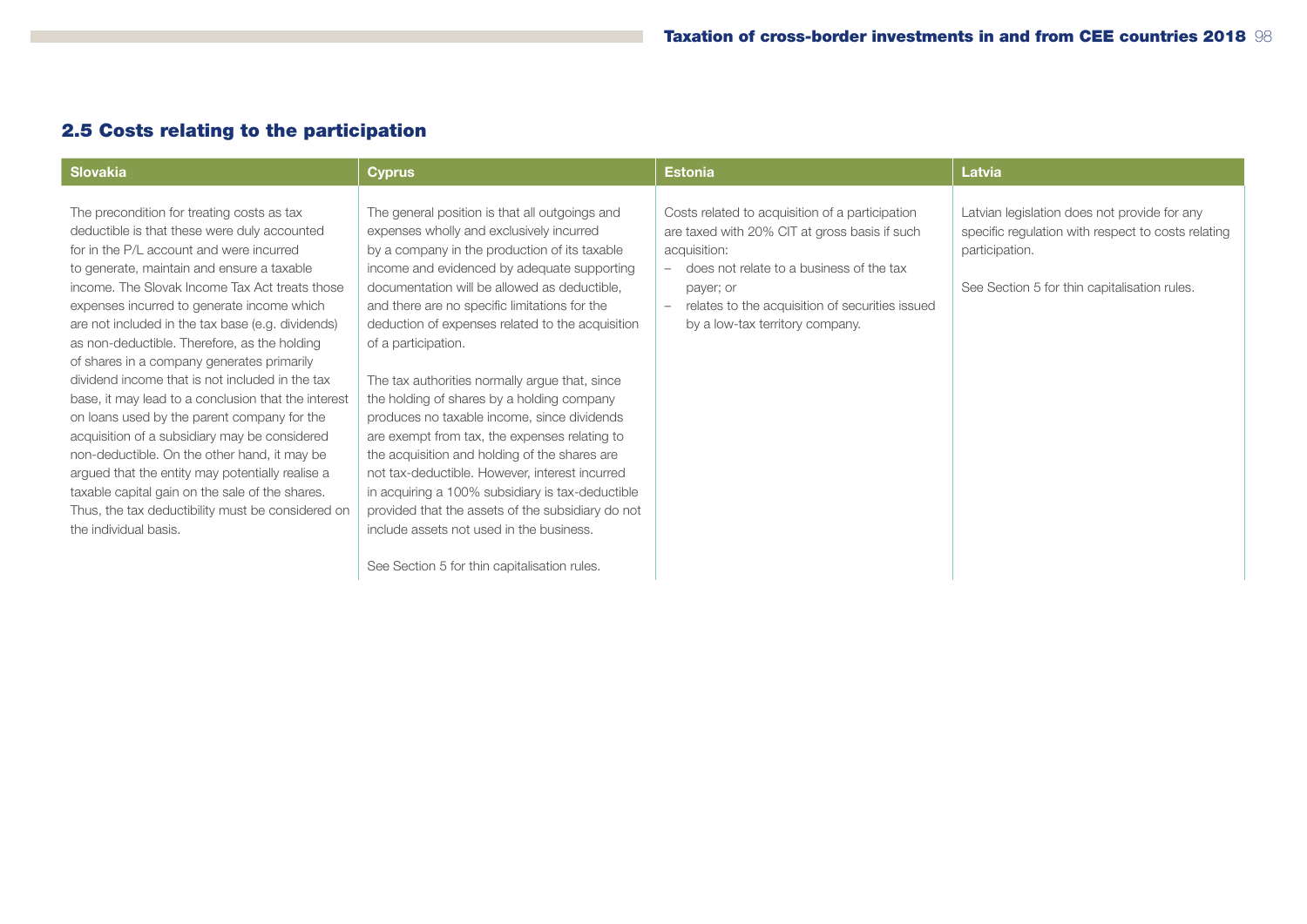# 2.6 Currency exchange results

| <b>Slovakia</b>                                                                                                                                                                                                                                                                                                                                                                      | <b>Cyprus</b>                                                                                                                                                                                                                                                                                                             | <b>Estonia</b>                                                                                                                                                         | Latvia                                                                                                                                |
|--------------------------------------------------------------------------------------------------------------------------------------------------------------------------------------------------------------------------------------------------------------------------------------------------------------------------------------------------------------------------------------|---------------------------------------------------------------------------------------------------------------------------------------------------------------------------------------------------------------------------------------------------------------------------------------------------------------------------|------------------------------------------------------------------------------------------------------------------------------------------------------------------------|---------------------------------------------------------------------------------------------------------------------------------------|
| The taxpayers may decide that 'unrealised'<br>currency exchange differences will be included<br>in the tax base in the tax period in which<br>the receivable is collected or the payment is<br>performed. From 1 January 2014 no prior<br>announcement to the relevant tax authorities is<br>required; the taxpayer will only be required to<br>declare it in the income tax return. | With effect from 1 January 2015 accounting<br>profits and losses arising from currency<br>exchange rate fluctuations are disregarded for<br>tax purposes.<br>Only gains or losses arising from actual trading in<br>foreign currencies or foreign currency derivatives<br>will be taken into account. Businesses carrying | Gains from currency exchange are subject<br>to Estonian CIT at a gross rate of 20% upon<br>distributing the profits (see Section 2.1 above).<br>Losses are deductible. | Gains from currency exchange are subject to<br>CIT only with distribution of the profit. Losses do<br>not influence the CIT position. |
| The taxation of 'realised' currency exchange<br>losses / gains are driven by accounting.                                                                                                                                                                                                                                                                                             | out such activities may irrevocably elect to be<br>taxed on the basis of only realised profits or<br>losses.                                                                                                                                                                                                              |                                                                                                                                                                        |                                                                                                                                       |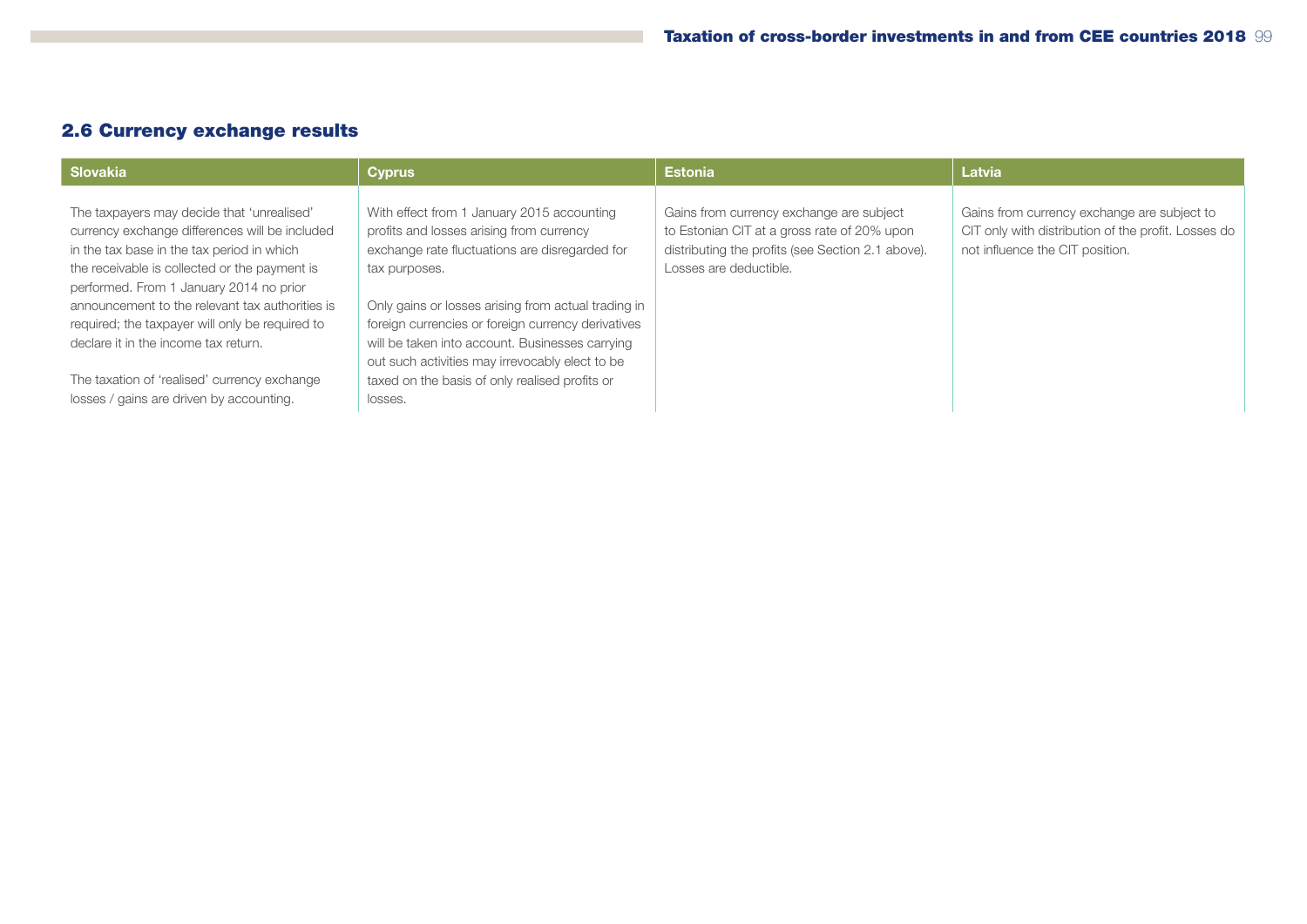# 2.7 Tax rulings

| The Tax Rulings Division of the Cyprus Tax<br>Estonian Tax and Customs Board must issue a<br>It is possible to request a binding ruling from tax<br>Department will issue advance tax rulings<br>binding ruling within 60 days (can be extended<br>authorities. However, such a request should be<br>regarding actual transactions (or series of<br>based on specific facts and relate to a specific<br>by 30 days in more complex cases) from a<br>submission of the qualifying request. Applicants<br>transaction. The ruling must be provided free of<br>transactions) relating to tax years for which<br>charge within 30 days, but the deadline can be<br>the due date for filing a tax return has not yet<br>must pay a stamp duty (state fee) of EUR 1,180<br>passed, and transactions proposed to be<br>for legal entities and EUR 300 for natural<br>extended in more complex cases.<br>undertaken by new or existing companies.<br>persons. The binding ruling cannot be appealed.<br>Requests for tax rulings must be in writing and<br>Taxpayers may apply for an advance pricing<br>must include the following information:<br>It is not possible to obtain advance pricing<br>agreement (APA) with tax authorities if the<br>the name and tax identification code of the<br>agreement (APA) for transfer pricing purposes.<br>amount of the respective related-party<br>parties involved in the relevant transaction<br>transaction or certain type of transactions<br>residents:<br>and the name of any group of companies of<br>The tax authority has the right to refuse to make<br>exceeds EUR 1.43 million per year. The fee for<br>which any parties are members;<br>a preliminary decision if:<br>an APA is EUR 7,114.<br>part;<br>- application of legal provisions regulating the<br>confirmation that all the parties have filed all<br>receivable or its part after maturity date;<br>taxation of the act is explicit under objective<br>the tax returns due;<br>a description of the circumstances, giving a<br>circumstances;<br>sufficient explanation of the tax issue under<br>the act is hypothetical; or<br>$-$<br>consideration:<br>the act is aimed at tax evasion.<br>detailed factual analysis of the transaction or<br>issued for at most five tax periods and, if<br>transactions relating to the request; and<br>A preliminary decision is binding for the tax<br>the question or questions on which a ruling<br>requested, may be extended by five more tax<br>authority if:<br>is required: references to the relevant tax<br>- the act was performed during the term<br>periods); and<br>legislation, tax circulars or practices of the<br>specified in the preliminary decision;<br>the performed act conforms to the<br>determination method (the method should<br>tax department and to any relevant case-<br>$ \,$<br>be applied at least one year and cannot be<br>law, and the applicant's opinion regarding the<br>description provided in the preliminary<br>changed during the respective tax period).<br>decision in all circumstances significant in<br>appropriate tax treatment.<br>terms of taxation: or<br>A fee of EUR 1,000 is payable for the issuance of<br>the legal provisions relevant for taxation<br>$\overline{\phantom{m}}$<br>tax rulings. The ruling can be issued on a priority<br>purposes have not been substantially<br>basis for an additional EUR 1,000.<br>amended before performance of the act. | <b>Slovakia</b>                                                                                                                                                                                                                                                                                                                                                                                                                                                                                                                                                                                                                                      | <b>Cyprus</b> | <b>Estonia</b> | Latvia |
|--------------------------------------------------------------------------------------------------------------------------------------------------------------------------------------------------------------------------------------------------------------------------------------------------------------------------------------------------------------------------------------------------------------------------------------------------------------------------------------------------------------------------------------------------------------------------------------------------------------------------------------------------------------------------------------------------------------------------------------------------------------------------------------------------------------------------------------------------------------------------------------------------------------------------------------------------------------------------------------------------------------------------------------------------------------------------------------------------------------------------------------------------------------------------------------------------------------------------------------------------------------------------------------------------------------------------------------------------------------------------------------------------------------------------------------------------------------------------------------------------------------------------------------------------------------------------------------------------------------------------------------------------------------------------------------------------------------------------------------------------------------------------------------------------------------------------------------------------------------------------------------------------------------------------------------------------------------------------------------------------------------------------------------------------------------------------------------------------------------------------------------------------------------------------------------------------------------------------------------------------------------------------------------------------------------------------------------------------------------------------------------------------------------------------------------------------------------------------------------------------------------------------------------------------------------------------------------------------------------------------------------------------------------------------------------------------------------------------------------------------------------------------------------------------------------------------------------------------------------------------------------------------------------------------------------------------------------------------------------------------------------------------------------------------------------------------------------------------------------------------------------------------------------------------------------------------------------------------------------------------------------------------------------------------------------------------------------------------------------------------------------------------------------------------------------------------------------------------------|------------------------------------------------------------------------------------------------------------------------------------------------------------------------------------------------------------------------------------------------------------------------------------------------------------------------------------------------------------------------------------------------------------------------------------------------------------------------------------------------------------------------------------------------------------------------------------------------------------------------------------------------------|---------------|----------------|--------|
|                                                                                                                                                                                                                                                                                                                                                                                                                                                                                                                                                                                                                                                                                                                                                                                                                                                                                                                                                                                                                                                                                                                                                                                                                                                                                                                                                                                                                                                                                                                                                                                                                                                                                                                                                                                                                                                                                                                                                                                                                                                                                                                                                                                                                                                                                                                                                                                                                                                                                                                                                                                                                                                                                                                                                                                                                                                                                                                                                                                                                                                                                                                                                                                                                                                                                                                                                                                                                                                                                | The Slovak tax authorities are entitled to issue<br>a binding ruling on several tax related topics if<br>requested by a taxpayer.<br>The scope of topics is, at the moment, rather<br>limited. Taxpayers may apply for a binding tax<br>ruling in relation to the following:<br>Income tax:<br>(i) The source of income of non-Slovak tax<br>(ii) the sale and purchase of an enterprise or its<br>(iii) adjustment of tax base by sum of unpaid<br>(iv) tax deductibility of expenses;<br>(v) deduction of tax loss;<br>(vi) withholding taxation;<br>(vii) transfer pricing method (the ruling could be<br>(viii) permanent establishment tax base |               |                |        |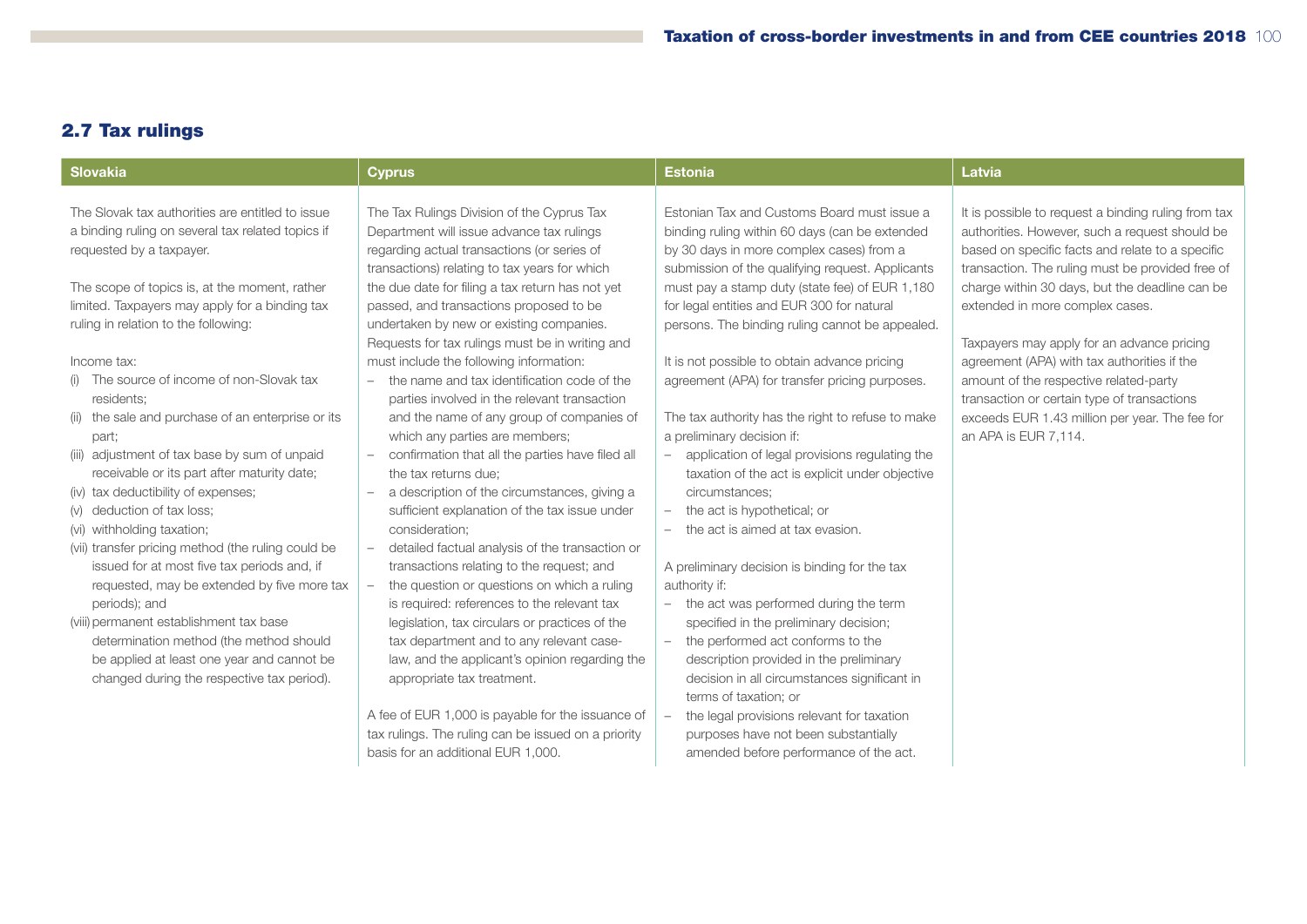| Slovakia                                                                                                                                                                                                                                                                                                                                          | <b>Cyprus</b> | <b>Estonia</b> | Latvia |
|---------------------------------------------------------------------------------------------------------------------------------------------------------------------------------------------------------------------------------------------------------------------------------------------------------------------------------------------------|---------------|----------------|--------|
| VAT:<br>(i) The existence of obligation to pay VAT;<br>(ii) VAT rates for goods;<br>(iii) which person is liable to pay VAT: and<br>(iv) fulfilment of conditions for existence of<br>permanent establishment under Slovak Act<br>on VAT.                                                                                                         |               |                |        |
| The tax ruling would be effective for one or<br>several particular transaction(s). The tax rulings<br>(with the exemption of tax ruling regarding the<br>permanent establishment tax base determination<br>method) will be subject to a fee calculated from<br>the value of contemplated transaction and<br>ranging from EUR 4,000 to EUR 30,000. |               |                |        |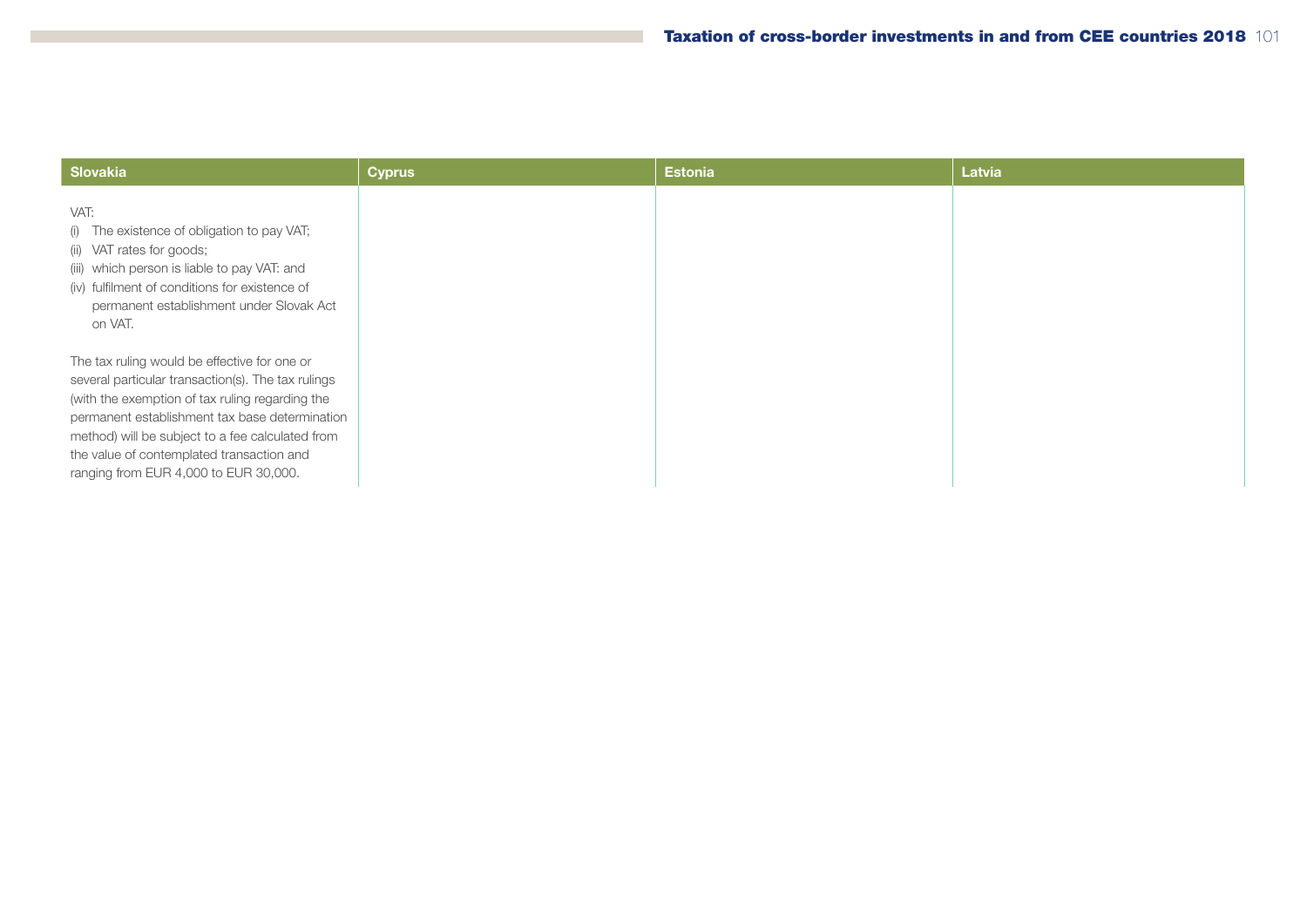# 2.8 Loss carry over rules

| <b>Slovakia</b>                                                                                                                                                                                                                                                                                                                                                                                                                                                                                                                                                                                              | <b>Cyprus</b>                                                                                                                                                                                                                                                                                                                                                                                                                                                                                                                                                                                                                                                                                                                                                                                                                                                                                                                                                                                    | <b>Estonia</b>                                                                                                                         | Latvia                                                                                                                                                                                                                                                                                                                                          |
|--------------------------------------------------------------------------------------------------------------------------------------------------------------------------------------------------------------------------------------------------------------------------------------------------------------------------------------------------------------------------------------------------------------------------------------------------------------------------------------------------------------------------------------------------------------------------------------------------------------|--------------------------------------------------------------------------------------------------------------------------------------------------------------------------------------------------------------------------------------------------------------------------------------------------------------------------------------------------------------------------------------------------------------------------------------------------------------------------------------------------------------------------------------------------------------------------------------------------------------------------------------------------------------------------------------------------------------------------------------------------------------------------------------------------------------------------------------------------------------------------------------------------------------------------------------------------------------------------------------------------|----------------------------------------------------------------------------------------------------------------------------------------|-------------------------------------------------------------------------------------------------------------------------------------------------------------------------------------------------------------------------------------------------------------------------------------------------------------------------------------------------|
| <b>Carry back</b><br>Loss carry back is not permitted in Slovakia.<br><b>Carry forward</b><br>From 1 January 2014 the tax loss can be carried<br>forward proportionally within four consecutive<br>taxation periods. New rules on tax loss carry<br>forward will apply also to tax losses suffered in<br>tax periods from 2010 through 2013 and not fully<br>claimed yet.<br>If the company started to deduct the tax losses<br>and is dissolved without being liquidated, its tax<br>losses can be deducted by its legal successor,<br>unless the sole purpose of such dissolution is<br>avoiding taxation. | <b>Carry back and carry forward</b><br>Losses may be transferred between companies<br>under group relief provisions (see below) or<br>carried forward for relief against future profits.<br>The carry-forward period for losses of a revenue<br>nature is limited to five years.<br>Losses cannot be carried forward if there is<br>a change in ownership in the company or a<br>substantial change in the company's activities<br>within three years from the year during which the<br>losses were generated. Unused capital losses<br>may be carried forward to subsequent years for<br>offset against future taxable capital gains.<br>Only 20% of any loss resulting from intellectual<br>property activities can be offset against income<br>from other sources or carried forward to be<br>offset against income of subsequent tax years,<br>reflecting the fact that Cyprus's IP box regime<br>takes account of only 20% of any profits<br>generated by the use or disposal of IP rights. | <b>Carry back</b><br>There is no loss carry back in Estonia.<br><b>Loss carry forward</b><br>There is an unlimited loss carry forward. | <b>Carry back</b><br>There is no carry back possibility in Latvia.<br><b>Carry forward</b><br>15% of tax losses accumulated as on<br>31.12.2017 can be carried forward up to five<br>years, starting from 2018. These losses can be<br>used to decrease the CIT payable for dividends,<br>but not more than 50% of CIT payable on<br>dividends. |
|                                                                                                                                                                                                                                                                                                                                                                                                                                                                                                                                                                                                              |                                                                                                                                                                                                                                                                                                                                                                                                                                                                                                                                                                                                                                                                                                                                                                                                                                                                                                                                                                                                  |                                                                                                                                        |                                                                                                                                                                                                                                                                                                                                                 |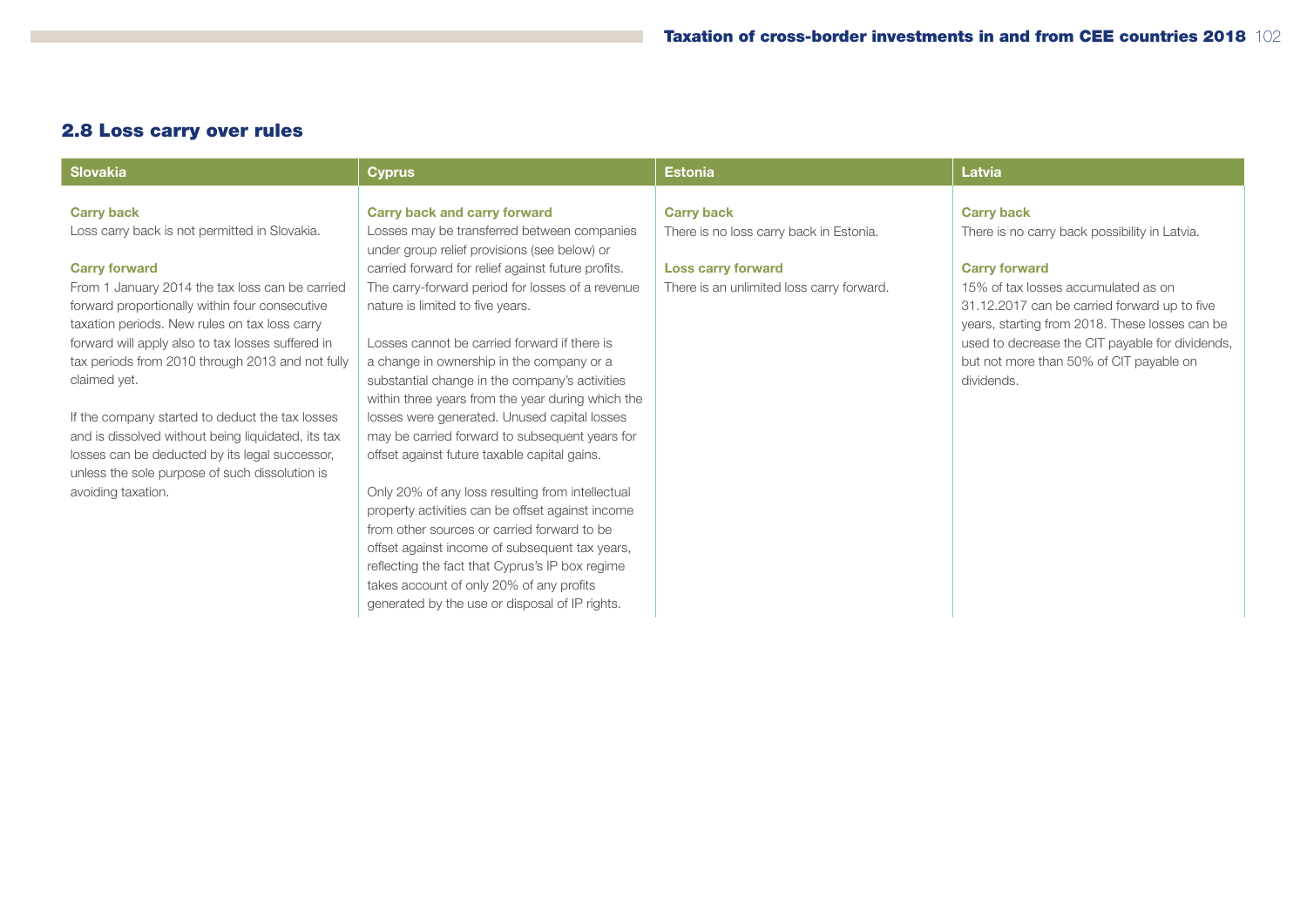# 2.9 Group taxation for CIT purposes

| <b>Slovakia</b>                                        | <b>Cyprus</b>                                                                                                                                                                                                                                                                                                                                                                                                                                                                                                                                                                                                                                                                                                                                                                                                                                                                                                                                                                                                                                                                                                                                                                                                                                                                                                      | <b>Estonia</b>                                         | Latvia                                                                            |
|--------------------------------------------------------|--------------------------------------------------------------------------------------------------------------------------------------------------------------------------------------------------------------------------------------------------------------------------------------------------------------------------------------------------------------------------------------------------------------------------------------------------------------------------------------------------------------------------------------------------------------------------------------------------------------------------------------------------------------------------------------------------------------------------------------------------------------------------------------------------------------------------------------------------------------------------------------------------------------------------------------------------------------------------------------------------------------------------------------------------------------------------------------------------------------------------------------------------------------------------------------------------------------------------------------------------------------------------------------------------------------------|--------------------------------------------------------|-----------------------------------------------------------------------------------|
| There is no group taxation regime for CIT<br>purposes. | A company that is tax resident in Cyprus or<br>another EU member state can surrender its<br>taxable losses to another group member that is<br>tax resident in Cyprus, provided the surrendering<br>company has exhausted all means of<br>surrendering or carrying forward the losses in its<br>member state of residence or to any intermediate<br>holding company.<br>The amount of taxable losses that may be<br>surrendered is calculated on the basis of the<br>Cyprus tax laws.<br>For the purpose of group relief two companies<br>are considered to be members of a group if<br>for the whole of the tax year one company is a<br>75% subsidiary of the other or a third holding<br>company has a 75% holding in each of the two<br>companies. A subsidiary incorporated during a<br>tax year (but not one acquired) and held at the<br>year-end is treated as being a member of the<br>group for the whole year.<br>A company is a 75% subsidiary of another if and<br>so long as the holding company holds directly or<br>indirectly at least 75% of the ordinary shares with<br>voting rights and has a right to 75% of:<br>- the profits available for distribution; and<br>- any assets of the subsidiary which would<br>be available for distribution in the case of<br>winding up of the subsidiary. | There is no group taxation regime for CIT<br>purposes. | Latvian tax law does not allow tax loss transfers<br>within a group of companies. |
|                                                        |                                                                                                                                                                                                                                                                                                                                                                                                                                                                                                                                                                                                                                                                                                                                                                                                                                                                                                                                                                                                                                                                                                                                                                                                                                                                                                                    |                                                        |                                                                                   |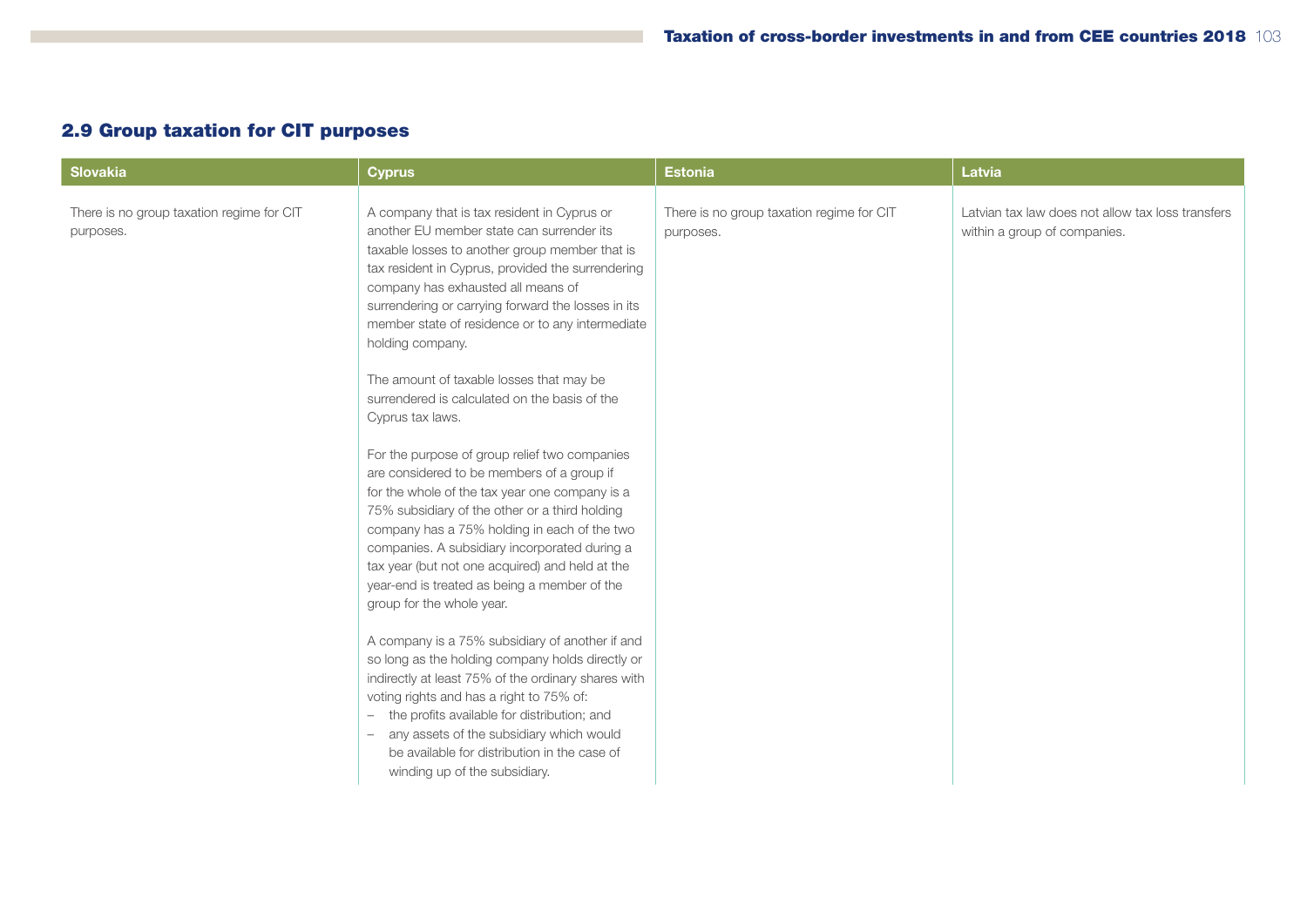| <b>Slovakia</b> | <b>Cyprus</b>                                                                                                                                                                                                                                                                                                                                                                                                                                                                                                                                                                                                                                                                             | <b>Estonia</b> | Latvia |
|-----------------|-------------------------------------------------------------------------------------------------------------------------------------------------------------------------------------------------------------------------------------------------------------------------------------------------------------------------------------------------------------------------------------------------------------------------------------------------------------------------------------------------------------------------------------------------------------------------------------------------------------------------------------------------------------------------------------------|----------------|--------|
|                 | The following cannot be taken into consideration<br>in computing the 75% holding for group relief:<br>any ordinary shares held that have no voting<br>$\overline{\phantom{0}}$<br>rights;<br>any share capital held directly or indirectly for<br>$\overline{\phantom{m}}$<br>trading purposes; and<br>any share capital held directly or indirectly<br>$\overline{\phantom{m}}$<br>in a company that is not resident in an EU<br>member state, in a state with which Cyprus<br>has concluded a double tax treaty or in a<br>state that has signed the OECD multilateral<br>convention for exchange of information<br>(Convention on Mutual Administrative<br>Assistance in Tax Matters). |                |        |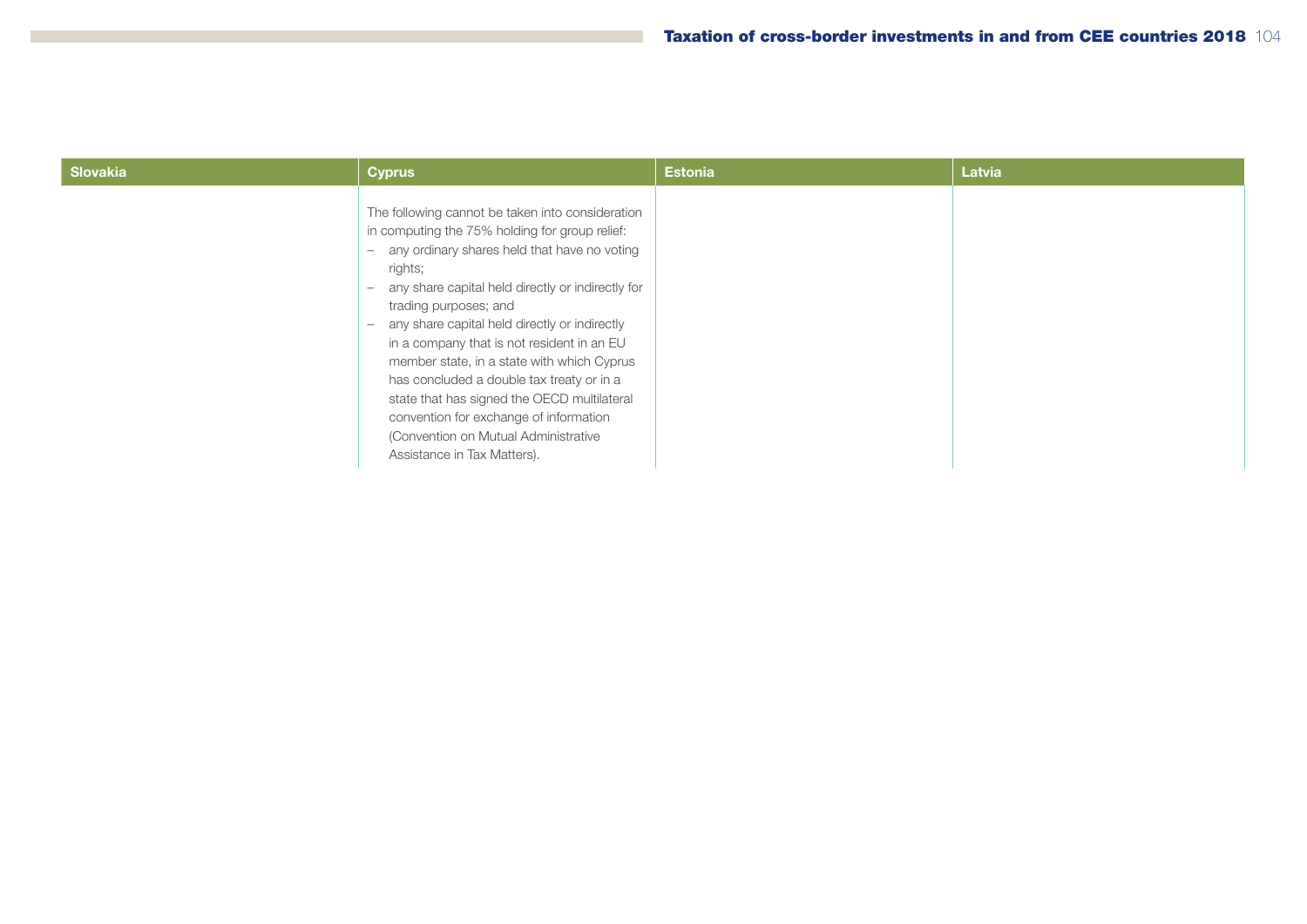## 3. Withholding taxes payable by the holding company 3.1 Withholding tax on dividends paid by the holding company

| <b>Slovakia</b>                                                                         | <b>Cyprus</b>                                                                                     | <b>Estonia</b>                                                                                       | Latvia                                                                                           |
|-----------------------------------------------------------------------------------------|---------------------------------------------------------------------------------------------------|------------------------------------------------------------------------------------------------------|--------------------------------------------------------------------------------------------------|
| Profits generated in an accounting period that                                          | No withholding tax is levied in Cyprus on                                                         | Dividends paid by resident companies to non-                                                         | No withholding tax is levied on dividend                                                         |
| started after 1 January 2017 are subject to:                                            | distributions to non-residents.                                                                   | resident persons are not (besides the 20% gross                                                      | payments to non-resident companies, except                                                       |
| - 7% withholding tax, if the dividends are                                              |                                                                                                   | rate CIT payable at Estonian company level upon                                                      | for companies established in black-listed                                                        |
| distributed by a Slovak company to a Slovak<br>or foreign resident individual (unless a | <b>Impact ATAD - GAAR</b><br>The Tax Department has recently published                            | distributing the profit) subject to withholding tax.                                                 | offshore jurisdictions (20% WHT).                                                                |
| double-tax treaty stipulates otherwise), or                                             | proposed legislation to implement ATAD for                                                        | The regular dividends taxed under 14% CIT are                                                        | <b>Impact EU GAAR</b>                                                                            |
| 35% withholding tax, if the dividends are                                               | consultation. It includes the addition of a new                                                   | subject to withholding tax at the rate of 7% (may                                                    | As of 1 January 2018, a new CIT law has                                                          |
| distributed to individuals or legal entities not                                        | Article 33(6) to the Income Tax Law which                                                         | be reduced under respective double tax treaty) if                                                    | entered into force, in which Latvia has                                                          |
| having permanent residence or registered                                                | reproduces the provisions of Article 6 of ATAD,                                                   | such regular dividends are distributed to natural                                                    | implemented the EU PSD GAAR rules.                                                               |
| seat in 'white-list' jurisdiction, i.e. countries                                       | allowing the Tax Department to disregard artificial                                               | person shareholders.                                                                                 | The respective anti-avoidance provision states                                                   |
| with which the Slovak Republic does not                                                 | arrangements (i.e., arrangements not put into                                                     |                                                                                                      | that the exemption from CIT for incoming                                                         |
| have any tax treaty.                                                                    | place for valid commercial reasons which reflect<br>economic reality) whose main purposes include | <b>Liquidation / Share repurchase</b><br>Payments (liquidation payments, payments made               | dividends may be denied if the main goal<br>of incorporation, existence of a company             |
| Save for dividends paid out to legal entities from                                      | obtaining a tax advantage that defeats the                                                        | upon reduction of share capital and payments                                                         | or a respective transaction is the use of the                                                    |
| 'non-white-list' jurisdictions referred to above,                                       | object or purpose of the tax laws. The proposed                                                   | made upon share repurchase) are subject to                                                           | exemption. Thus, the dividend participation                                                      |
| dividends paid to legal entities are not subject to                                     | effective date is January 1, 2019, in line with the                                               | income tax at the level of the company making                                                        | exemption shall not be granted if any of the                                                     |
| income tax in the Slovak Republic.                                                      | directives.                                                                                       | such payments (taxable proceeds), to the extent                                                      | involved parties is considered artificial.                                                       |
|                                                                                         |                                                                                                   | that they exceed the capital contributions paid in.                                                  |                                                                                                  |
| <b>Impact EU GAAR</b>                                                                   | Cyprus has notified the contents of the preamble                                                  |                                                                                                      | <b>Impact ATAD - GAAR</b>                                                                        |
| Currently no EU GAAR for CIT purposes with                                              | in all 61 of its covered tax treaties. Assuming that                                              | <b>Impact EU GAAR</b>                                                                                | Latvia has implemented ATAD GAAR by the                                                          |
| respect to outbound dividends is proposed.                                              | the other contracting state is also a signatory                                                   | Estonia has implemented the rules of EU PSD                                                          | previously mentioned provision of denying CIT                                                    |
| <b>Impact ATAD - GAAR</b>                                                               | to the MLI and has not made a reservation,<br>the preamble will automatically be amended to       | GAAR. The CIT exemption for dividends is not<br>applicable if the taxpayer cannot prove that         | exemption to incoming dividends if any of the<br>involved parties is considered artificial.      |
| No specific principal purpose test under ATAD                                           | expressly state that the purpose of the covered                                                   | there is actual economic reason for the use of a                                                     |                                                                                                  |
| has been implemented yet. However, as from                                              | tax agreement in question is to eliminate double                                                  | specific chain of transactions.                                                                      | Since the ATAD implementation date is                                                            |
| 1 January 2018 a new wording of GAAR applies                                            | taxation without creating opportunities for non-                                                  |                                                                                                      | 31 December 2018, additional tax law                                                             |
| (see further section 5 below).                                                          | taxation or reduced taxation through tax evasion                                                  | <b>Impact ATAD - GAAR</b>                                                                            | amendments may be introduced.                                                                    |
|                                                                                         | or avoidance, including through treaty-shopping                                                   | Estonia has not implemented the ATAD yet as                                                          |                                                                                                  |
|                                                                                         | arrangements.                                                                                     | the target date is 31 December 2018. However,                                                        | As of 1 January 2013, Latvia introduced                                                          |
|                                                                                         |                                                                                                   | Estonian government has introduced a draft bill                                                      | local GAAR which stipulates that the tax                                                         |
|                                                                                         | Article 7 sets out a general anti-abuse rule<br>based on the principal purpose of transactions    | of law on ATAD changes, including a proposal to<br>implement specific rules on taxation of exceeding | administration should analyze the taxpayer's<br>transactions not only based on their legal form, |
|                                                                                         | or arrangements. Cyprus has chosen to apply                                                       | borrowing costs, exit tax, GAAR and controlled                                                       | but also economic substance. Such provision                                                      |
|                                                                                         | Article 7(4) of the MLI, which provides for a                                                     | foreign company rule. The draft law is currently                                                     | can be considered as being in line with the                                                      |
|                                                                                         | principal purpose test ("PPT").                                                                   | discussed and not implemented yet.                                                                   | ATAD GAAR provisions.                                                                            |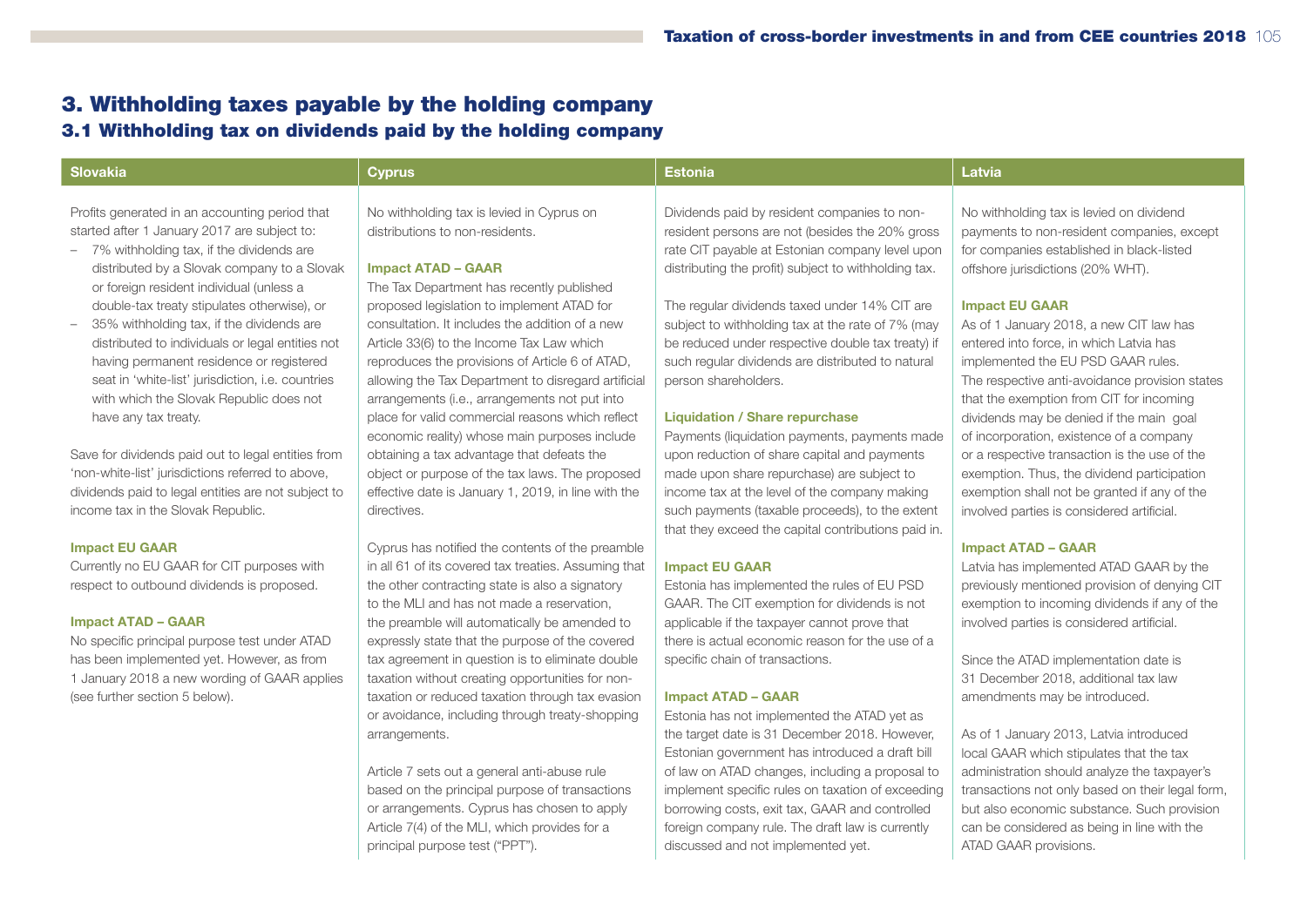| <b>Slovakia</b> | <b>Cyprus</b>                                                                                                                                                                                                                                                                                                                                                                                                                                                           | <b>Estonia</b> | Latvia                                                                                                                   |
|-----------------|-------------------------------------------------------------------------------------------------------------------------------------------------------------------------------------------------------------------------------------------------------------------------------------------------------------------------------------------------------------------------------------------------------------------------------------------------------------------------|----------------|--------------------------------------------------------------------------------------------------------------------------|
|                 | Tax benefits will be denied if one of the principal<br>purposes of a transaction or an arrangement is<br>to directly or indirectly obtain a tax benefit, unless<br>the granting of that benefit in the circumstances<br>would be in accordance with the object and<br>purpose of the relevant treaty provisions.<br>Signatories to the MLI may opt to supplement<br>the PPT with a simplified limitation-on-benefits<br>("LOB") provision. Alternatively, countries can |                | We do not have information about planned<br>amendments in national legal acts with which<br>EU ATAD will be implemented. |
|                 | negotiate bilateral detailed LOB provisions.<br>Cyprus has not made any notification to adopt a<br>LOB provision.                                                                                                                                                                                                                                                                                                                                                       |                |                                                                                                                          |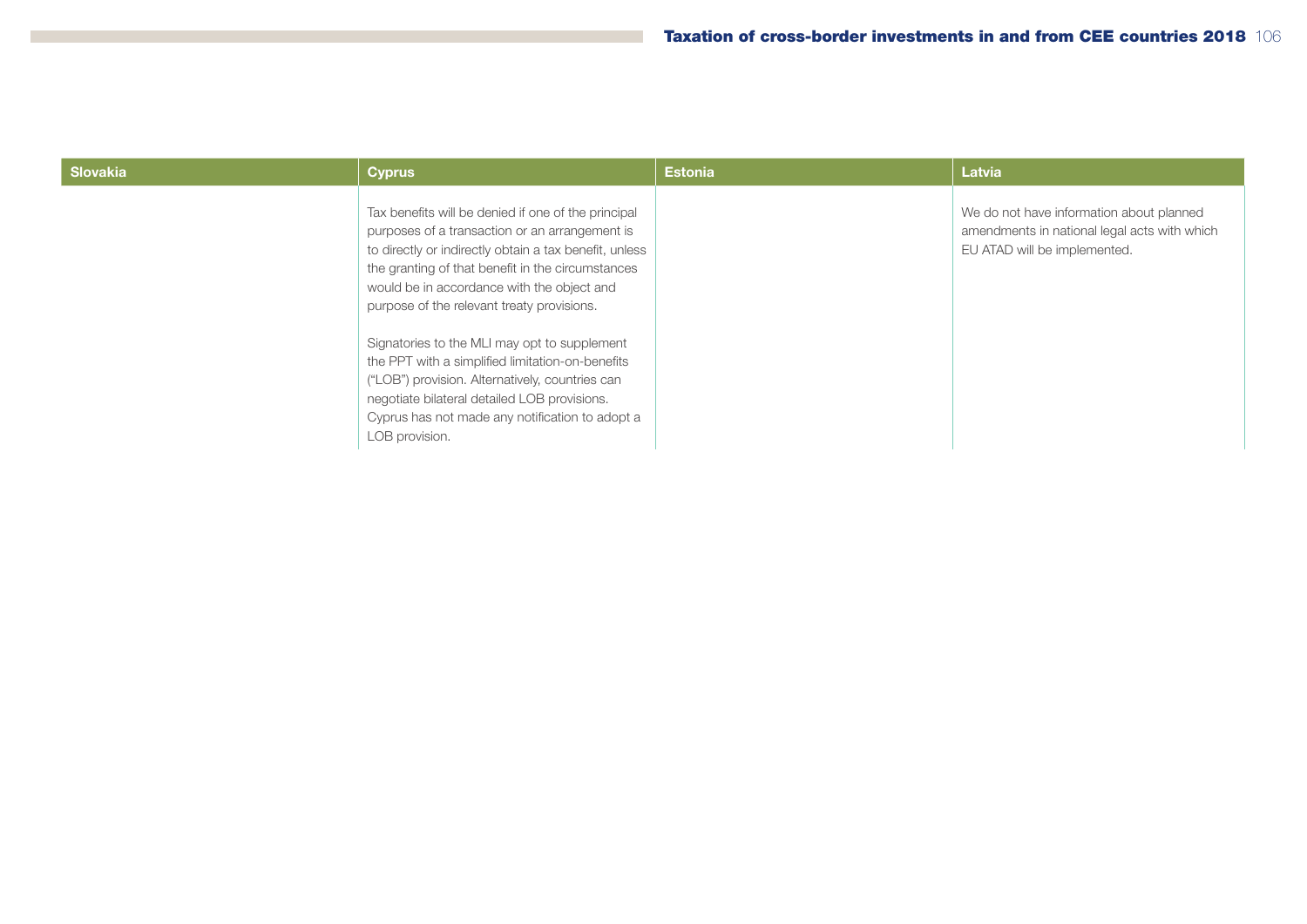# 3.2 Withholding tax on interest paid by the holding company

| <b>Slovakia</b>                                                                                                                                                                                                                                                                                                                                                                                                                                                                                                                                                                                                                                                                                                                                                                                                                                                                                                                                                                                                                                                                                                                                                                                                                                                                                                                                                                 | <b>Cyprus</b>                                                                                                                                                                                                                                                                                                                                                                                                                                                                                        | <b>Estonia</b>                                                                                                                                                                                                                                                                                                                                                                                                                                                                                                                                                                                              | Latvia                                                                                                                                                                                                                                                                                                                                                                                                                                                                                                                                                                                                                                                                                                                                                                                                                                                                                                                                                                                                            |
|---------------------------------------------------------------------------------------------------------------------------------------------------------------------------------------------------------------------------------------------------------------------------------------------------------------------------------------------------------------------------------------------------------------------------------------------------------------------------------------------------------------------------------------------------------------------------------------------------------------------------------------------------------------------------------------------------------------------------------------------------------------------------------------------------------------------------------------------------------------------------------------------------------------------------------------------------------------------------------------------------------------------------------------------------------------------------------------------------------------------------------------------------------------------------------------------------------------------------------------------------------------------------------------------------------------------------------------------------------------------------------|------------------------------------------------------------------------------------------------------------------------------------------------------------------------------------------------------------------------------------------------------------------------------------------------------------------------------------------------------------------------------------------------------------------------------------------------------------------------------------------------------|-------------------------------------------------------------------------------------------------------------------------------------------------------------------------------------------------------------------------------------------------------------------------------------------------------------------------------------------------------------------------------------------------------------------------------------------------------------------------------------------------------------------------------------------------------------------------------------------------------------|-------------------------------------------------------------------------------------------------------------------------------------------------------------------------------------------------------------------------------------------------------------------------------------------------------------------------------------------------------------------------------------------------------------------------------------------------------------------------------------------------------------------------------------------------------------------------------------------------------------------------------------------------------------------------------------------------------------------------------------------------------------------------------------------------------------------------------------------------------------------------------------------------------------------------------------------------------------------------------------------------------------------|
| There is a 19% withholding tax on loan interest<br>paid to foreign resident entities, provided they<br>have no permanent establishment deemed to<br>be created in Slovakia to which such interest is<br>attributable. As from 1 March 2014, if the loan<br>interest is paid to residents having the registered<br>seat or permanent residency in a country that is<br>not on the White List maintained and published<br>online by the Slovak Ministry of Finances, a 35%<br>rate applies. Countries with which the Slovak<br>Republic does not have any tax treaty signed<br>are not on the White List. The White List should<br>basically contain the countries with which the<br>Slovak Republic has signed the DTT.<br>However, the majority of tax treaties signed by<br>the Slovak Republic decreases or eliminates<br>the withholding tax on interest. Based on<br>the provisions implementing the EU Interest<br>and Royalties Directive, the loan interest<br>payments to a related party seated in another<br>EU member state (or other state which<br>implemented measures similar to this directive,<br>e.g. Switzerland) are exempt from withholding<br>tax if the shareholding in the Slovak subsidiary<br>of at least 25% in the share capital is held for a<br>holding period of no shorter than two years.<br><b>Impact ATAD - GAAR</b><br>See section 5 below. | No withholding tax is levied on interest paid by a<br>Cyprus company to a non-resident recipient.<br><b>Impact ATAD - GAAR</b><br>The Tax Department has recently published<br>proposed legislation to implement ATAD for<br>consultation. As detailed in 3.1 above it includes<br>the addition of a new article to the Income<br>Tax Law which allows the Tax Department to<br>disregard artificial arrangements. The proposed<br>effective date is 1 January 2019, in line with the<br>directives. | Interest paid to a non-resident company is<br>generally exempt from income tax.<br>In case of transaction between the related<br>parties, transfer pricing rules apply.<br><b>Impact ATAD - GAAR</b><br>Estonia has not implemented the ATAD yet as<br>the target date is 31 December 2018. However,<br>Estonian government has introduced a draft bill<br>of law on ATAD changes, including a proposal to<br>implement specific rules on taxation of exceeding<br>borrowing costs, exit tax, GAAR and controlled<br>foreign company rule. The draft law is currently<br>discussed and not implemented yet. | No withholding tax is levied on any outgoing<br>interest payments with the exception of interest<br>paid to entities established in blacklisted<br>offshore jurisdictions.<br><b>Impact ATAD - GAAR</b><br>Latvia has introduced the ATAD limitations<br>on interest deductibility. Namely, if interest<br>expenses exceed EUR 3 million, the excess<br>over the 30% from company's net profit before<br>tax is included into taxable base.<br>With respect to hybrid mismatches, Latvia has<br>introduced specific provisions in the new taxCIT<br>law as of 1 January 2018.<br>Since the ATAD implementation date is<br>31 December 2018, additional tax law<br>amendments may be introduced.<br>As of 1 January 2013, Latvia introduced<br>local GAAR which stipulates that the tax<br>administration should analyze the taxpayer's<br>transactions not only based on their legal form,<br>but also economic substance. Such provision<br>can be considered as being in line with the<br>ATAD GAAR provisions. |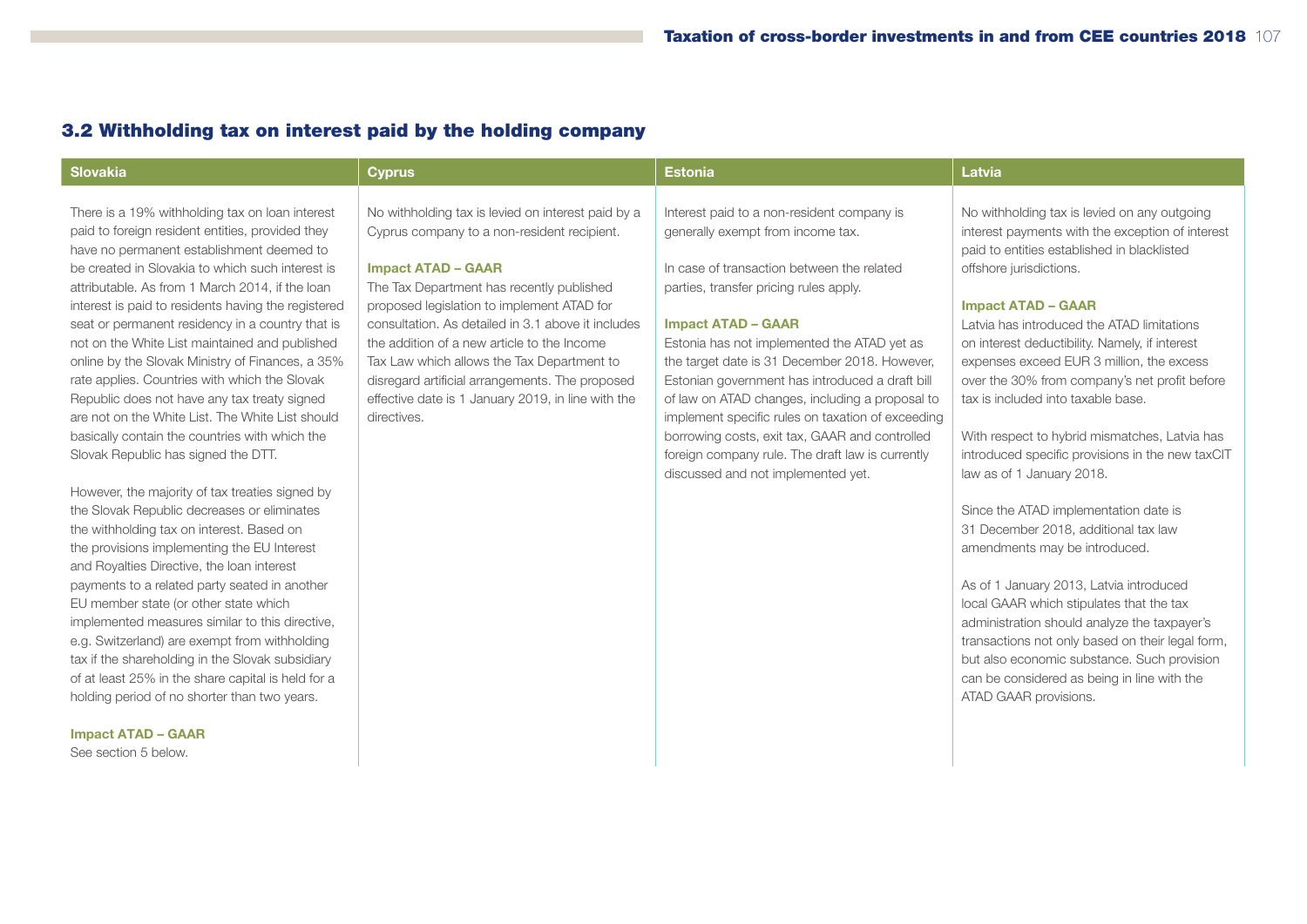# 3.3 Withholding tax on royalties paid by the holding company

| <b>Slovakia</b>                                                                                                                                                                                                                                                                                                                                                                                                                                                                                                                                                                                                                                                                                                                                                                                                                                                               | <b>Cyprus</b>                                                                                                                                                                                                                                                           | <b>Estonia</b>                                                                                                                                                                                                                                                                                                                                                                                                                                                                                                                                                                                                                                                                                                                                                                                                                                                                                                                                                                                                                                                                                                                                                                                                                                                                                                                      | Latvia                                                                                                                                                                                                                                                                                                                                                                                                                                                                                                                                                                                                                                                                                                                                                                            |
|-------------------------------------------------------------------------------------------------------------------------------------------------------------------------------------------------------------------------------------------------------------------------------------------------------------------------------------------------------------------------------------------------------------------------------------------------------------------------------------------------------------------------------------------------------------------------------------------------------------------------------------------------------------------------------------------------------------------------------------------------------------------------------------------------------------------------------------------------------------------------------|-------------------------------------------------------------------------------------------------------------------------------------------------------------------------------------------------------------------------------------------------------------------------|-------------------------------------------------------------------------------------------------------------------------------------------------------------------------------------------------------------------------------------------------------------------------------------------------------------------------------------------------------------------------------------------------------------------------------------------------------------------------------------------------------------------------------------------------------------------------------------------------------------------------------------------------------------------------------------------------------------------------------------------------------------------------------------------------------------------------------------------------------------------------------------------------------------------------------------------------------------------------------------------------------------------------------------------------------------------------------------------------------------------------------------------------------------------------------------------------------------------------------------------------------------------------------------------------------------------------------------|-----------------------------------------------------------------------------------------------------------------------------------------------------------------------------------------------------------------------------------------------------------------------------------------------------------------------------------------------------------------------------------------------------------------------------------------------------------------------------------------------------------------------------------------------------------------------------------------------------------------------------------------------------------------------------------------------------------------------------------------------------------------------------------|
| here is a 19% withholding tax on payments<br>for intellectual property rights (industrial rights,<br>software, copyrights) to non-residents unless<br>the respective tax treaty stipulates otherwise.<br>As from 1 March 2014, a 35% rate has applied to<br>residents of countries that are not on the White<br>List. For further details see Section 3.2 above.<br>Based on the provisions implementing the EU<br>Interest and Royalties Directive, the royalty<br>payments to a related party seated in another<br>EU Member State (or other state which<br>implemented measures similar to this directive,<br>e.g. Switzerland) are exempt from withholding<br>tax if the shareholding in the Slovak subsidiary<br>of at least 25% in the share capital is held for a<br>holding period of no shorter than two years.<br><b>Impact ATAD - GAAR</b><br>See section 5 below. | No withholding tax is levied on royalties paid by<br>the Cyprus company unless the rights are used<br>in Cyprus by a non-Cyprus tax resident, in which<br>case there is a 10% withholding tax (5% on film<br>royalties).<br><b>Impact ATAD - GAAR</b><br>See 3.1 above. | Royalties paid to non-resident companies are<br>subject to a withholding tax of 10% unless paid<br>to EU or Swiss resident legal persons provided<br>that:<br>- the recipient (or payer) has held at least 25%<br>of the shares in the payer (or recipient) during<br>at least a two-year period; or<br>at least 25% of the shares in the recipient<br>$\overline{\phantom{0}}$<br>and the payer have been held during at least<br>a two-year period by the same EU or Swiss<br>resident legal person.<br>When applying double-tax treaties, the most<br>favoured nation clause applies to many treaties<br>with regard to excluding the withholding tax from<br>royalty payments and changing the definition of<br>royalties.<br>The tax exemption is not applied to the<br>part of royalties which exceeds the value of<br>similar transactions conducted between non-<br>associated persons.<br><b>Impact ATAD - GAAR</b><br>Estonia has not implemented the ATAD yet as<br>the target date is 31 December 2018. However,<br>Estonian government has introduced a draft bill<br>of law on ATAD changes, including a proposal to<br>implement specific rules on taxation of exceeding<br>borrowing costs, exit tax, GAAR and controlled<br>foreign company rule. The draft law is currently<br>discussed and not implemented yet. | No withholding tax is imposed on any outgoing<br>royalty payments except for royalties paid to<br>entities established in black-listed offshore<br>jurisdictions (20% WHT).<br><b>Impact ATAD - GAAR</b><br>Since the ATAD implementation date is<br>31 December 2018, additional tax law<br>amendments may be introduced.<br>As of 1 January 2013, Latvia introduced<br>local GAAR which stipulates that the tax<br>administration should analyze the taxpayer's<br>transactions not only based on their legal form,<br>but also economic substance. Such provision<br>can be considered as being in line with the<br>ATAD GAAR provisions.<br><b>Impact MLI</b><br>Latvia has signed MLI agreement but it is not<br>yet ratified. The MLI will cover 47 double tax<br>treaties. |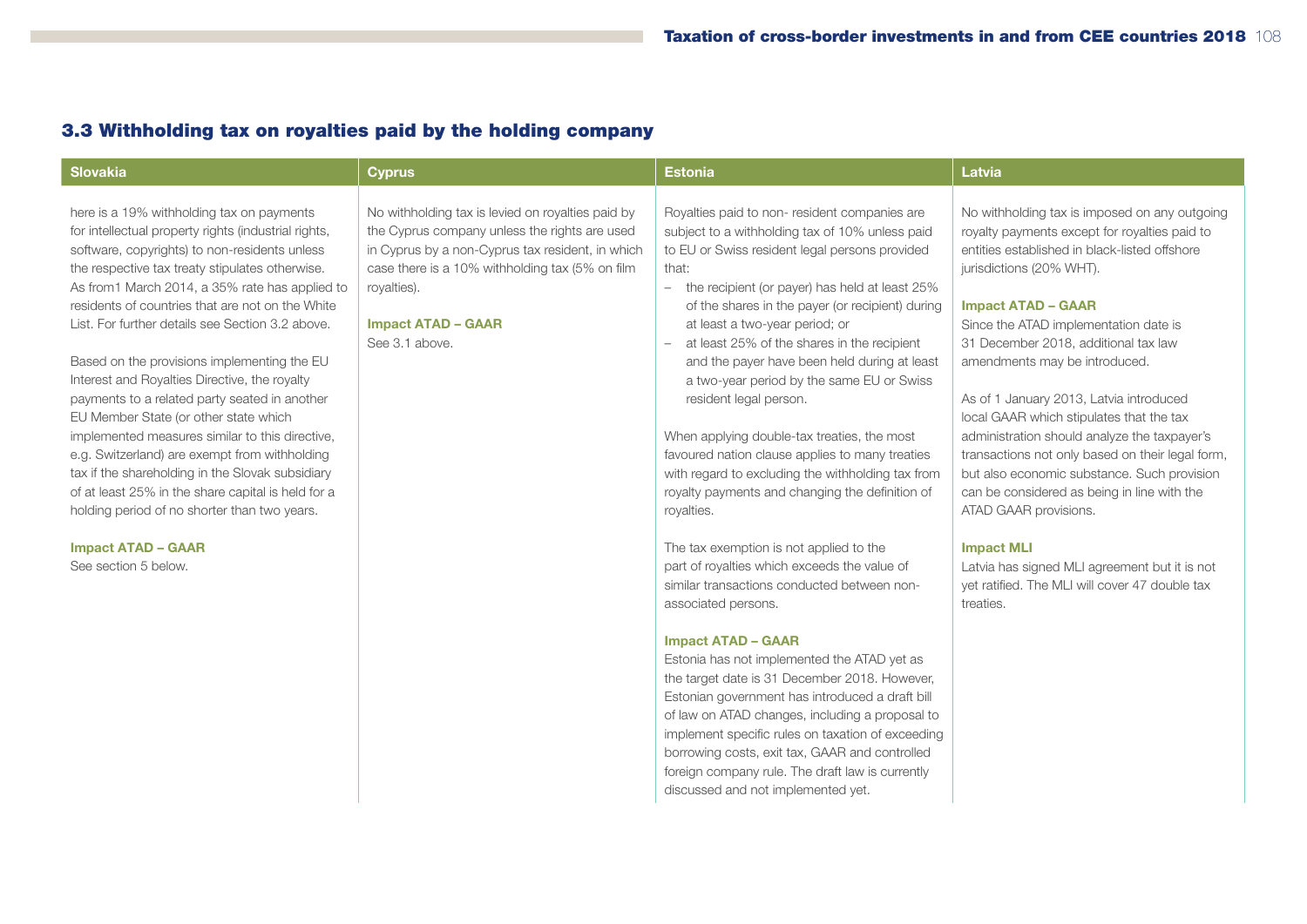| Slovakia | <b>Cyprus</b> | <b>Estonia</b>                                                                                                                                                                                                                                                                                                                                                                                                                                   | Latvia |
|----------|---------------|--------------------------------------------------------------------------------------------------------------------------------------------------------------------------------------------------------------------------------------------------------------------------------------------------------------------------------------------------------------------------------------------------------------------------------------------------|--------|
|          |               | However, under section 84 of the Estonia<br>Taxation Act, if it is evident from the content of<br>a transaction or act that the transaction or act<br>is performed for the purpose of tax evasion,<br>conditions that correspond to the actual<br>economic content of the transaction or act apply<br>upon taxation. This is a general GAAR provision<br>which is applicable to withholding taxes on<br>interest payable by the holding company. |        |
|          |               | <b>Impact MLI</b><br>Estonia signed the MLI on 29 June 2018 but it is<br>not ratified yet.                                                                                                                                                                                                                                                                                                                                                       |        |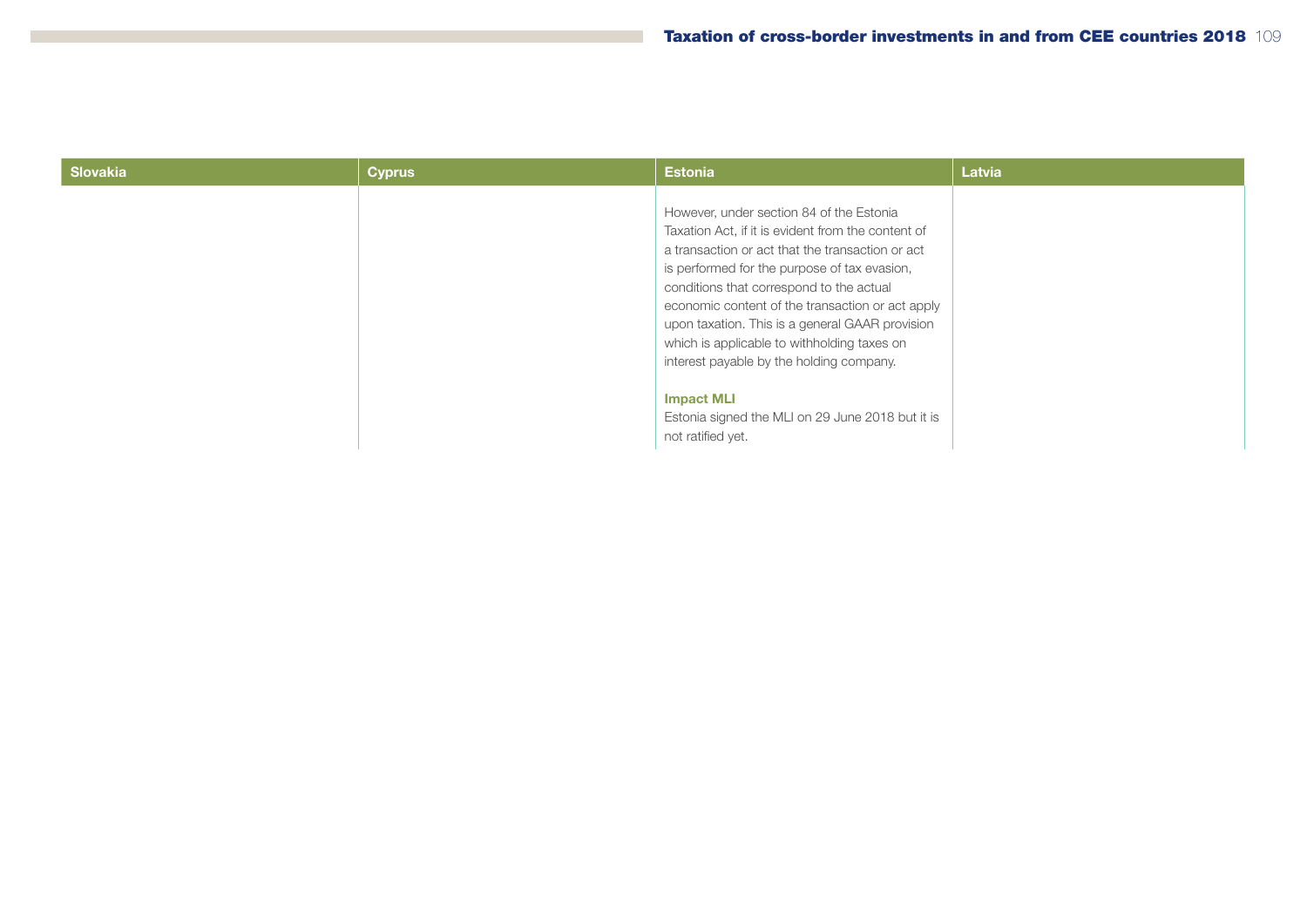#### 4. Non-resident capital gains taxation – domestic legislation and tax treaties

gain would be taxed only in the country where

the foreign entity is residing.

| <b>Slovakia</b>                                                                                                                                                                                                                                                                                                                                                                                                                                                                                                                                                                                                                                                                                                                                                                                                                                                                                                                                                                                                                                                                                                                                                                                                                                                                                                                                                         | <b>Cyprus</b>                                                                                                                                                                                                                                                                                                                                                                                                                                                                                                                                                                                                                                                                                                                                                                                                                                                                                                                                                                                                                                                            | <b>Estonia</b>                                                                                                                                                                                                                                                                                                                                                                                                                                                                                                                                                                                                                                                                                                                                                                                                                                                                                                                 | Latvia                                                                                                                                                                                                                                                                                                                                                                                                                                                                                                                                                                                                                                                                                                                                                                                                                                                                                                                                                                                                                                                                                                                                                                                                                                                    |
|-------------------------------------------------------------------------------------------------------------------------------------------------------------------------------------------------------------------------------------------------------------------------------------------------------------------------------------------------------------------------------------------------------------------------------------------------------------------------------------------------------------------------------------------------------------------------------------------------------------------------------------------------------------------------------------------------------------------------------------------------------------------------------------------------------------------------------------------------------------------------------------------------------------------------------------------------------------------------------------------------------------------------------------------------------------------------------------------------------------------------------------------------------------------------------------------------------------------------------------------------------------------------------------------------------------------------------------------------------------------------|--------------------------------------------------------------------------------------------------------------------------------------------------------------------------------------------------------------------------------------------------------------------------------------------------------------------------------------------------------------------------------------------------------------------------------------------------------------------------------------------------------------------------------------------------------------------------------------------------------------------------------------------------------------------------------------------------------------------------------------------------------------------------------------------------------------------------------------------------------------------------------------------------------------------------------------------------------------------------------------------------------------------------------------------------------------------------|--------------------------------------------------------------------------------------------------------------------------------------------------------------------------------------------------------------------------------------------------------------------------------------------------------------------------------------------------------------------------------------------------------------------------------------------------------------------------------------------------------------------------------------------------------------------------------------------------------------------------------------------------------------------------------------------------------------------------------------------------------------------------------------------------------------------------------------------------------------------------------------------------------------------------------|-----------------------------------------------------------------------------------------------------------------------------------------------------------------------------------------------------------------------------------------------------------------------------------------------------------------------------------------------------------------------------------------------------------------------------------------------------------------------------------------------------------------------------------------------------------------------------------------------------------------------------------------------------------------------------------------------------------------------------------------------------------------------------------------------------------------------------------------------------------------------------------------------------------------------------------------------------------------------------------------------------------------------------------------------------------------------------------------------------------------------------------------------------------------------------------------------------------------------------------------------------------|
| The following is treated as Slovak-sourced<br>income of a foreign entity (as from 1 January<br>$2018$ :<br>(i) for all foreign legal entities, capital gains<br>realised on a participation in a domestic<br>company;<br>(ii) for all foreign legal entities, capital gains<br>realised on a participation in a company<br>holding real estate situated in the Slovak<br>Republic, the value of which exceeds 50% of<br>equity of such company; and<br>(iii) for all foreign legal entities, capital gains<br>realised from the difference between<br>(a) the amount accounted for a non-<br>monetary contribution into the registered<br>capital of a domestic company or<br>cooperative and<br>(b) the value of the asset subject to such<br>non-monetary contribution.<br>In the abovementioned cases, such capital gain<br>should be taxed at the standard tax rate and the<br>Slovak resident payer of the income would be<br>obliged to withhold securing tax of 19% from the<br>payment for the shares (for the taxable events<br>mentioned under (i), (ii) and (iii) above) to the non-<br>EEA resident sellers unless a relevant tax treaty<br>provides otherwise. As from 1 March 2014, 35%<br>applied on payments to residents of non-treaty<br>countries. For further details see Section 3.2<br>above.<br>Under the majority of tax treaties, such capital | In general, capital gains realised on the transfer<br>of shares by non-residents are fully exempt<br>from taxation in Cyprus. Capital gains tax will<br>be payable on the transfer of the shares only if<br>and to the extent that the gain derives directly<br>or indirectly from immovable property situated<br>in Cyprus (catching so-called double-tiered<br>structures). Gains deriving from immovable<br>property acquired between 16 July 2015 and<br>31 December 2016 (both dates inclusive) at<br>arm's length and not under the foreclosure<br>provisions of the Transfer and Mortgage of<br>Immovable Properties Law, are exempt from<br>capital gains tax, regardless of the date of<br>disposal.<br>Most of Cyprus's double tax agreements provide<br>that the country in which the seller is resident has<br>taxing rights over gains on disposal of shares.<br>Some, but by no means all, of the agreements<br>provide that for disposals of shares in 'property-<br>rich' companies, the country in which the<br>property is situated has taxing rights. | Non-residents are subject to tax only on their<br>Estonian-source income taxable under the<br>Estonian law.<br>Permanent establishments, on the other hand,<br>are generally treated similarly to resident legal<br>persons, whereby they pay tax on the profit<br>distributed by them.<br>Income tax is levied on gains derived by a non-<br>resident from a transfer of property or shares<br>in a company, contractual investment fund or<br>other pool of assets which, at the time of the<br>transfer or during a period within two years prior<br>to the transfer, consisted of more than 50%<br>directly or indirectly immovable property located<br>in Estonia and in which the non-resident had a<br>holding of at least 10% at the time of conclusion<br>of the specified transaction. There is no income<br>tax charged on a share deal if tax treaty allows<br>taxation of capital gains in seller's country only. | Capital gains derived by corporate non-<br>residents are not taxable except for capital gains<br>which are derived from the alienation of real<br>estate or the shares in a qualifying real estate<br>company. If real estate or shares in a real estate<br>company are sold by a Latvian resident or<br>permanent establishment of a non-resident to<br>a non-resident, a 3% withholding tax applies to<br>the gross consideration. The vendor - resident<br>company of EU/EEA Member State or a tax<br>treaty partner country - is allowed to recalculate<br>the tax payable as 20% from profit realised<br>from the sale of real estate or shares in a real<br>estate company and request a refund if the<br>tax withheld exceeds the calculated 20% from<br>profit.<br>However, if both the vendor and purchaser<br>of shares in a Latvian real estate company<br>are non-residents and the sale is not effected<br>through the vendor's permanent establishment<br>in Latvia, the mentioned 3% withholding tax<br>does not apply.<br>Gains from alienation of shares derived by<br>non-resident individuals are not subject to<br>Latvian taxation if these are financial instruments<br>governed by the Latvian Financial Instrument<br>Market Law. |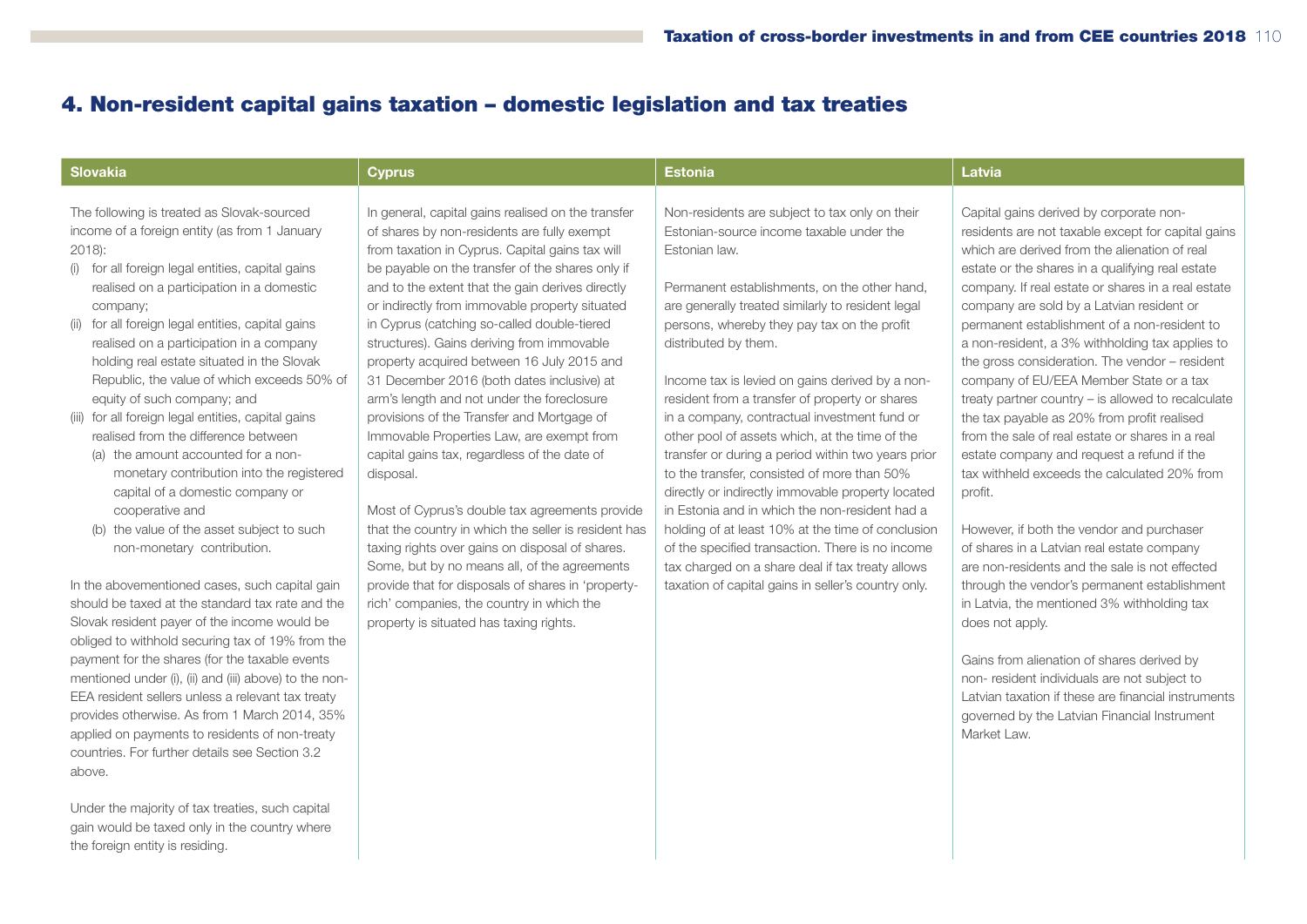### 5. Anti-abuse provisions / CFC rules

| <b>Slovakia</b>                                                                                                                                                                                                                                                                                                                                                                                                                                                                                                                                                                                                                                                                                                                                                                                                                                                                                | <b>Cyprus</b>                                                                                                                                                                                                                                                                                                                                                                                                                                                                                                                                                                                                                                                                                                                                                                                                                                                                                                                                                                                                                                                                                                                                                                                                                                                  | <b>Estonia</b>                                                                                                                                                                                                                                                                                                                                                                                                                                                                                                                                                                                                                                                                                                                                                                                                                                                             | Latvia                                                                                                                                                                                                                                                                                                                                                                                                                                                                                                                                                                                                                                                                                                     |
|------------------------------------------------------------------------------------------------------------------------------------------------------------------------------------------------------------------------------------------------------------------------------------------------------------------------------------------------------------------------------------------------------------------------------------------------------------------------------------------------------------------------------------------------------------------------------------------------------------------------------------------------------------------------------------------------------------------------------------------------------------------------------------------------------------------------------------------------------------------------------------------------|----------------------------------------------------------------------------------------------------------------------------------------------------------------------------------------------------------------------------------------------------------------------------------------------------------------------------------------------------------------------------------------------------------------------------------------------------------------------------------------------------------------------------------------------------------------------------------------------------------------------------------------------------------------------------------------------------------------------------------------------------------------------------------------------------------------------------------------------------------------------------------------------------------------------------------------------------------------------------------------------------------------------------------------------------------------------------------------------------------------------------------------------------------------------------------------------------------------------------------------------------------------|----------------------------------------------------------------------------------------------------------------------------------------------------------------------------------------------------------------------------------------------------------------------------------------------------------------------------------------------------------------------------------------------------------------------------------------------------------------------------------------------------------------------------------------------------------------------------------------------------------------------------------------------------------------------------------------------------------------------------------------------------------------------------------------------------------------------------------------------------------------------------|------------------------------------------------------------------------------------------------------------------------------------------------------------------------------------------------------------------------------------------------------------------------------------------------------------------------------------------------------------------------------------------------------------------------------------------------------------------------------------------------------------------------------------------------------------------------------------------------------------------------------------------------------------------------------------------------------------|
| General<br>According to general anti-abuse provision, the<br>actions or other circumstances that are without<br>economic substance and one of their aim is<br>to avoid tax obligations or to gain unjust tax<br>advantage are not taken into consideration by<br>the tax authorities.<br><b>CFC</b> rules<br>There is no specific CFC legislation effective yet.<br><b>Thin capitalisation rules</b><br>As from 1 January 2015, thin capitalisation rules<br>were re-introduced.<br>The interest and expenses related to loans and<br>credits between related parties are considered<br>to be a tax deductible expense only up to 25%<br>of the sum of the financial results before tax.<br>depreciation and interest from received loans and<br>credits.<br>Thin capitalisation rules do not apply to financial<br>institutions, collective investment undertakings<br>and leasing companies. | <b>CFC</b> rules<br>There are currently no CFC rules in place in<br>Cyprus. The only anti-avoidance measures<br>are provisions in the Income Tax Law and<br>the Assessment and Collection of Taxes Law<br>allowing the tax authorities to adjust transactions<br>to an arm's length basis or disregard artificial or<br>fictitious transactions.<br>Impact ATAD - CFC legislation / thin<br>capitalisation rules / EBITDA / hybrid<br>mismatch rules<br>The proposed implementing legislation published<br>for consultation in 2017 defines a CFC in the<br>same way as ATAD, namely as an overseas<br>permanent establishment or company directly<br>or indirectly controlled by a Cyprus tax resident<br>company, the corporate profit tax burden of<br>which is less than half of what it would be under<br>the Cyprus tax system.<br>It adopts the approach set out in Article 7.2(a)<br>of ATAD under which specified categories of<br>income including interest, royalties and dividends<br>receivable by the CFC are to be included as<br>current income in the tax base of the Cyprus<br>parent and taxed in accordance with Cyprus<br>rules, unless the CFC is resident in an EU or EEA<br>country and engages in substantive economic<br>activities. | General<br>There is a general anti-avoidance rule enacting<br>the principle of economic substance. Specific<br>measures to combat the erosion of the taxable<br>base through payments to low-tax countries<br>include the following:<br>- fees paid to companies resident in low-tax<br>territories for services rendered to Estonian<br>residents are subject to a 20% withholding<br>tax irrespective of where the services were<br>provided or used; and<br>various payments made, or benefits<br>provided, to recipients resident in low-tax<br>territories are regarded as non-business<br>expenses for CIT purposes.<br>CIT liability incurs for the payer acquiring<br>securities of shares of, or claims against, or<br>issuing loans to a company in a low-tax country.<br><b>CFC</b> rules<br>CFC legislation does not apply to Estonian<br>corporate taxpayers. | General<br>The general anti-avoidance rule has been<br>introduced as from 1 January 2013, specifying<br>that economic substance of a transaction<br>should be considered, not only its legal form.<br><b>CFC</b> rules<br>There are no CFC rules for corporate taxpayers.<br>However, in order to avoid the erosion of the<br>taxable base any payments to companies<br>or other persons established in black-listed<br>offshore jurisdictions are subject to 20% CIT or<br>23% personal income tax, respectively. Limited<br>exceptions apply to payments for goods and<br>payments for acquisition of EU / EEA publicly<br>traded shares made to offshore jurisdictions if<br>the price is arm's length. |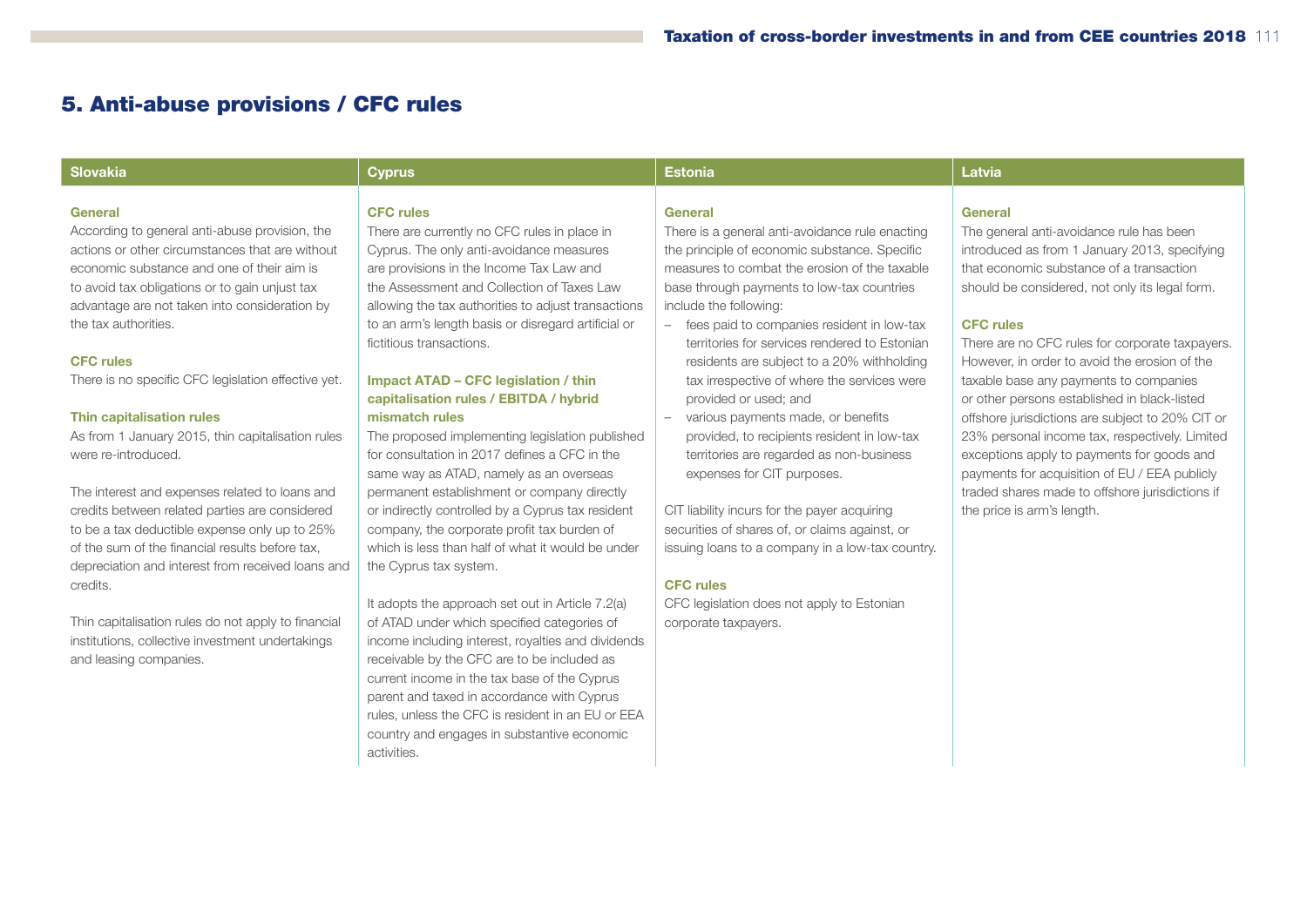| Slovakia                                                                                                                                                                                                                                                                                                                                                                                                                                                                                                                                                                                                                                                                                                                                                                                                                                                                                                                                                                                                                                                                                                                                                                               | <b>Cyprus</b>                                                                                                                                                                                                                                                                                                                                                                                                                                                                                                                                                                                                                                                                                                                                                                                                                                                                                                                                                                                                                                                                                                                                                                                                                                                                                                                                                                                                                                                                                                                                                            | <b>Estonia</b>                                                                                                                                                                                                                                                                                                                                                                                                                                                                                                                                                                                    | Latvia                                                                                                                                                                                                                                                                                                                                                                                                                                                                                                                                                                                                                                                                                                                                                                                                                                                                                                                                                                                                                     |
|----------------------------------------------------------------------------------------------------------------------------------------------------------------------------------------------------------------------------------------------------------------------------------------------------------------------------------------------------------------------------------------------------------------------------------------------------------------------------------------------------------------------------------------------------------------------------------------------------------------------------------------------------------------------------------------------------------------------------------------------------------------------------------------------------------------------------------------------------------------------------------------------------------------------------------------------------------------------------------------------------------------------------------------------------------------------------------------------------------------------------------------------------------------------------------------|--------------------------------------------------------------------------------------------------------------------------------------------------------------------------------------------------------------------------------------------------------------------------------------------------------------------------------------------------------------------------------------------------------------------------------------------------------------------------------------------------------------------------------------------------------------------------------------------------------------------------------------------------------------------------------------------------------------------------------------------------------------------------------------------------------------------------------------------------------------------------------------------------------------------------------------------------------------------------------------------------------------------------------------------------------------------------------------------------------------------------------------------------------------------------------------------------------------------------------------------------------------------------------------------------------------------------------------------------------------------------------------------------------------------------------------------------------------------------------------------------------------------------------------------------------------------------|---------------------------------------------------------------------------------------------------------------------------------------------------------------------------------------------------------------------------------------------------------------------------------------------------------------------------------------------------------------------------------------------------------------------------------------------------------------------------------------------------------------------------------------------------------------------------------------------------|----------------------------------------------------------------------------------------------------------------------------------------------------------------------------------------------------------------------------------------------------------------------------------------------------------------------------------------------------------------------------------------------------------------------------------------------------------------------------------------------------------------------------------------------------------------------------------------------------------------------------------------------------------------------------------------------------------------------------------------------------------------------------------------------------------------------------------------------------------------------------------------------------------------------------------------------------------------------------------------------------------------------------|
| <b>Transfer pricing rules</b><br>Since 1 January 2015, transfer pricing rules<br>apply to both cross-border and intra-national<br>transactions (before this date they applied only<br>to cross-border transactions). In practice the<br>tax authorities also challenge the transfer prices<br>based on other general provisions of the tax law<br>(abuse of law, substance over form).<br>The principles of Slovak transfer pricing rules<br>comply with OECD rules.<br><b>Impact ATAD - CFC-legislation</b><br>As from 1 January 2019, CFC rules based on the<br>transactional approach in ATAD will apply to legal<br>entities.<br><b>Impact ATAD - thin capitalisation rules /</b><br><b>EBITDA</b><br>No changes to the existing thin capitalisation<br>rules pursuant to ATAD have been implemented,<br>neither proposed yet. Slovak Republic has<br>claimed derogation under Article 11(6) of the<br>ATAD Directive.<br><b>Impact ATAD - hybrid mismatch rules</b><br>The hybrid mismatch rules were implemented<br>through expanding the expenses conforming to<br>the respective ATAD definition (double deduction;<br>deduction without taxation) as non-taxable<br>expenses. | The proposed legislation also includes a limit on<br>deductible exceeding borrowing costs, defined<br>in the same way as in ATAD, of 30 per cent of<br>taxable EBITDA or EUR3 million, whichever is<br>higher. This rule will be applied at the company<br>level unless the company is a member of a<br>group as defined for Cyprus tax purposes (see<br>2.9 above for qualifying criteria), in which event<br>the rule will be applied at the Cyprus group<br>level. The interest limitation rule will not apply to<br>wholly independent companies (those which,<br>on a worldwide basis, are not part of a group,<br>and have no associates and no permanent<br>establishments) or to financial institutions.<br>The proposed effective date for both these<br>measures is 1 January 2019, in line with the<br>directives.<br>The proposed implementing legislation<br>addresses hybrid mismatches by providing that<br>to the extent that a hybrid mismatch results in a<br>double deduction, any Cyprus-resident recipient<br>will be denied the deduction and any Cyprus-<br>resident payer will be denied the deduction, if<br>a deduction is given to an overseas-resident<br>recipient.<br>To the extent that a hybrid mismatch results in<br>a deduction without inclusion, if the Cyprus-<br>resident party is the payer, the deduction will<br>be denied; and if the Cyprus-resident party is<br>the recipient and a deduction is given to the<br>overseas-resident payer, the receipt will be<br>included in the Cyprus-resident party's taxable<br>income. | <b>Thin capitalisation rules</b><br>There are no traditional thin capitalisation rules.<br>Impact ATAD - CFC legislation, thin<br>capitalisation rules / EBIDTA / hybrid<br>mismatch rules<br>Estonia has not implemented the ATAD yet as<br>the target date is 31 December 2018. However,<br>Estonian government has introduced a draft bill<br>of law on ATAD changes, including a proposal to<br>implement specific rules on taxation of exceeding<br>borrowing costs, exit tax, GAAR and controlled<br>foreign company rule. The draft law is currently<br>discussed and not implemented yet. | <b>Thin capitalisation rules</b><br>Two thin capitalisation tests apply.<br>Firstly, allowable interest is calculated on a<br>maximum debt / equity ratio of 4:1. Secondly, if<br>borrowing costs exceed EUR 3 million, the<br>excess over the 30% from company's net profit<br>before tax is included into taxable base.<br>The higher amount of the excess interest<br>calculated under either method is subject to<br>CIT.<br>Financial and insurance institutions are not<br>subject to the thin capitalisation rules.<br><b>Impact ATAD - CFC legislation / thin</b><br>capitalisation rules / EBITDA / hybrid<br>mismatch rules<br>Starting from 1 January 2018 Latvia in CIT law<br>has introduced EU ATAD interest limitation rule<br>- taxpayers are allowed to deduct exceeding<br>borrowing costs up to EUR 3 million. If this<br>limitation is reached, the taxpayer must include<br>in the tax base interest amount exceeding<br>30% of the taxpayer's earnings before CIT tax,<br>interest and depreciation. |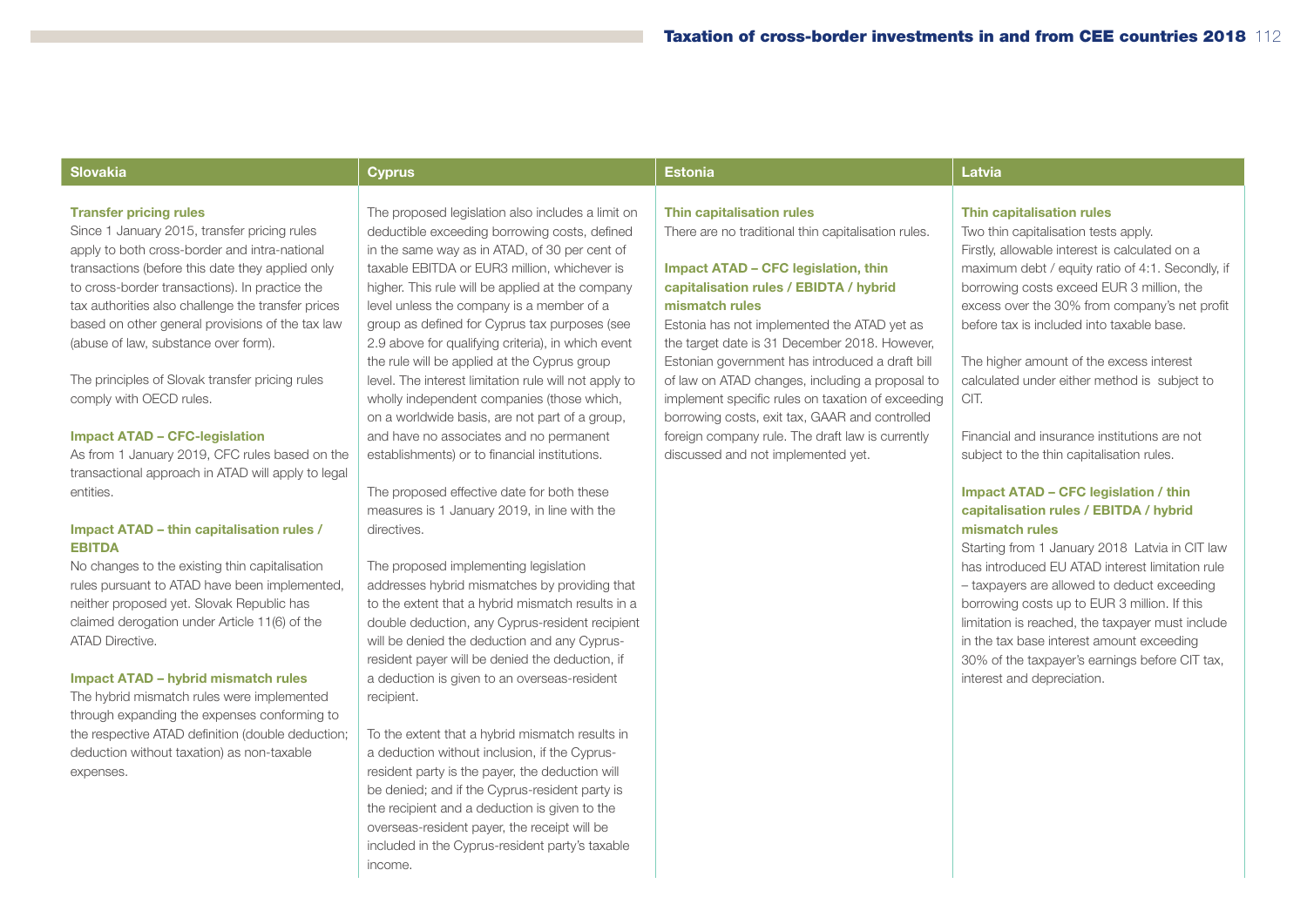| <b>Slovakia</b> | <b>Cyprus</b>                                                                                                                                                                                                                                                                                                                                                                                                                                                                                                                                                                                                                                                                                                                                                                                 | <b>Estonia</b> | Latvia |
|-----------------|-----------------------------------------------------------------------------------------------------------------------------------------------------------------------------------------------------------------------------------------------------------------------------------------------------------------------------------------------------------------------------------------------------------------------------------------------------------------------------------------------------------------------------------------------------------------------------------------------------------------------------------------------------------------------------------------------------------------------------------------------------------------------------------------------|----------------|--------|
|                 | The proposed provisions supplement similar<br>provisions introduced in 2015 to apply the<br>amended EU Parent/Subsidiary Directive.                                                                                                                                                                                                                                                                                                                                                                                                                                                                                                                                                                                                                                                           |                |        |
|                 | The effective dates for the hybrid mismatch rules<br>are identical to those set out in the directives,<br>with the provisions regarding mismatches of<br>hybrid instruments and tax residence due to take<br>effect from 1 January 2020, and those relating to<br>reverse hybrid mismatches becoming effective<br>on 1 January 2022.                                                                                                                                                                                                                                                                                                                                                                                                                                                          |                |        |
|                 | <b>Transfer pricing rules</b><br>Significant changes to the taxation of back-<br>to-back financing arrangements between<br>related companies took effect on 1 July 2017.<br>The previous minimum margin scheme, which<br>provided for a deemed interest rate to be<br>imputed for tax purposes, was abolished and<br>replaced with detailed transfer pricing legislation<br>based on the OECD transfer pricing guidelines.<br>Under the new rules, intragroup financing<br>transactions will be evaluated to ensure that the<br>agreed remuneration complies with the arm's<br>length principle. There is a simplified regime<br>for a limited range of transactions. Outside this<br>limited range, a full transfer pricing analysis must<br>be performed in order to determine arm's length |                |        |
|                 | remuneration.<br>The arm's length principle is already incorporated<br>in Article 33 of the Income Tax Law, which allows<br>the tax authorities to adjust reported taxable<br>profits if transfer prices agreed between related<br>parties differ from the prices that would have<br>been agreed between independent entities.                                                                                                                                                                                                                                                                                                                                                                                                                                                                |                |        |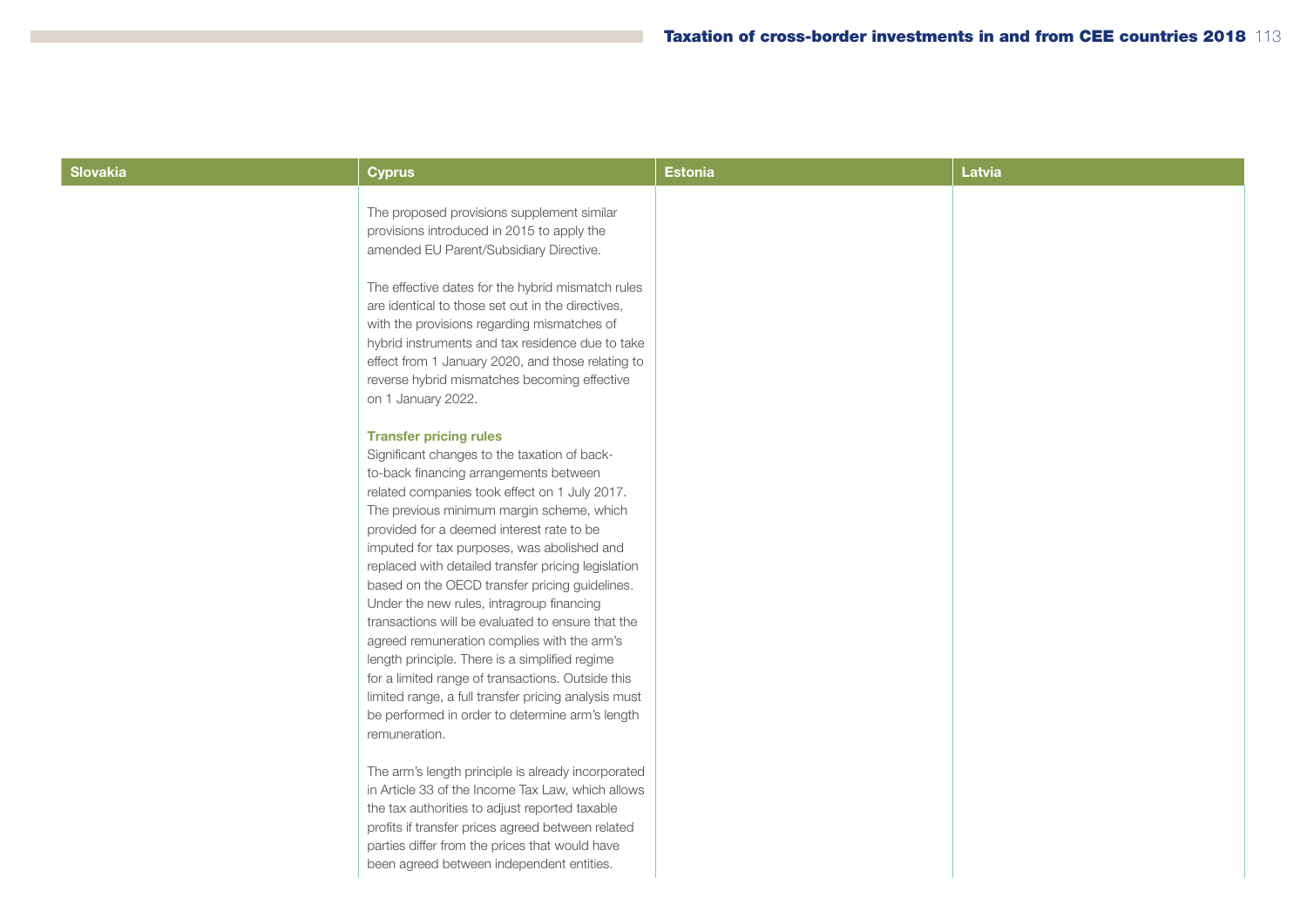#### 6. Tax and investment incentives

| <b>Slovakia</b>                                                                                                                                                                                                                                                                                                                                                                                                                                                                                                                                                                                                                                                                                                                                                                                                                                                                                                                                                                                                                                                                                                                                                                           | <b>Cyprus</b>                                                                                                                                                                                                                                                                                                                                                                                                                                                                                                                                                                                                                                                                                                                                                                                                                                                                                                                                                                                                                                                                                                                                                                                                                                                                                                             | <b>Estonia</b>                                                                                                                                                                                                                                                                                                                                                                                                                                                                                                                                                                                                                                                                                                                                                                                                                                        | Latvia                                                                                                                                                                                                                                                                                                                                                                                                                                                                                                                                                                                                                                                                                                                                                                                                                                                                                                                                           |
|-------------------------------------------------------------------------------------------------------------------------------------------------------------------------------------------------------------------------------------------------------------------------------------------------------------------------------------------------------------------------------------------------------------------------------------------------------------------------------------------------------------------------------------------------------------------------------------------------------------------------------------------------------------------------------------------------------------------------------------------------------------------------------------------------------------------------------------------------------------------------------------------------------------------------------------------------------------------------------------------------------------------------------------------------------------------------------------------------------------------------------------------------------------------------------------------|---------------------------------------------------------------------------------------------------------------------------------------------------------------------------------------------------------------------------------------------------------------------------------------------------------------------------------------------------------------------------------------------------------------------------------------------------------------------------------------------------------------------------------------------------------------------------------------------------------------------------------------------------------------------------------------------------------------------------------------------------------------------------------------------------------------------------------------------------------------------------------------------------------------------------------------------------------------------------------------------------------------------------------------------------------------------------------------------------------------------------------------------------------------------------------------------------------------------------------------------------------------------------------------------------------------------------|-------------------------------------------------------------------------------------------------------------------------------------------------------------------------------------------------------------------------------------------------------------------------------------------------------------------------------------------------------------------------------------------------------------------------------------------------------------------------------------------------------------------------------------------------------------------------------------------------------------------------------------------------------------------------------------------------------------------------------------------------------------------------------------------------------------------------------------------------------|--------------------------------------------------------------------------------------------------------------------------------------------------------------------------------------------------------------------------------------------------------------------------------------------------------------------------------------------------------------------------------------------------------------------------------------------------------------------------------------------------------------------------------------------------------------------------------------------------------------------------------------------------------------------------------------------------------------------------------------------------------------------------------------------------------------------------------------------------------------------------------------------------------------------------------------------------|
| The new tax relief rules apply to the Government<br>/ EU Commission decisions on regional<br>investment aid taken from 1 January 2008.<br>Tax relief may be obtained for a period of<br>10 years if certain conditions are satisfied<br>according to the new Investment Aid Act and<br>EU State Aid regulation, subject to the approval<br>of the Slovak Government and European<br>Commission.<br>Only proportional tax relief may be claimed.<br>The maximum limit represents the tax<br>corresponding to the part of the tax base<br>calculated as a ratio of the eligible costs (up to<br>the already incurred costs) and the sum of own<br>equity at the time of the application for state aid<br>and those eligible costs.<br>Specific rules effective as of 2010 apply to the<br>calculation of proportional tax credit granted for<br>research and development.<br>As from 1 January 2015, a new type of tax relief<br>(so-called 'super deduction') was introduced.<br>The super deduction is available to taxpayers<br>conducting research and development, and<br>consists of 'additional' deduction of expenses<br>(costs) for research and development from the<br>tax base. | The following categories of income are tax<br>exempt:<br>profit from the sale of securities;<br>dividends:<br>$\overline{\phantom{a}}$<br>income of any company formed exclusively<br>$\overline{\phantom{a}}$<br>for the purpose of promoting art, science<br>or sport, and of certain educational and<br>charitable companies;<br>profits earned or dividends paid by a Cyprus<br>shipping company which owns ships under<br>the Cyprus flag and operates in international<br>waters:<br>income of any approved pension or provident<br>$\overline{\phantom{m}}$<br>fund: and<br>profits from a permanent establishment<br>$\equiv$<br>situated entirely outside Cyprus, unless the<br>permanent establishment directly or indirectly<br>engages more than 50% in activities which<br>lead to investment income and the foreign<br>tax burden is substantially lower than the tax<br>burden in Cyprus.<br>In 2012 Cyprus introduced an 'intellectual<br>property box' regime which provides an effective<br>tax rate of less than 2.5% on income from<br>intellectual property assets. The regime was<br>amended with effect from 30 June 2016 to<br>comply with the 'modified nexus' approach, with<br>grandfathering provisions for assets already in<br>the scheme.<br>Gains on disposal are effectively tax-exempt. | Due to the nature of the Estonia CIT system,<br>there are no special tax incentives but the system<br>itself can be seen as an incentive that enables<br>indefinite deferral for taxing corporate profits.<br>Debt financing does not trigger limitations on the<br>deductibility of interest.<br>Merger, division and reorganisation are generally<br>tax neutral. Transfer of a business belonging<br>to the permanent establishment to another<br>company is not taxed with CIT and not treated<br>as distribution of profits, provided the business<br>is transferred in the form of non-monetary<br>contribution, or in the course of merger, division<br>or transformation if economic activities are<br>continued in Estonia through such enterprise.<br>No thin capitalisation or CFC rules have been<br>introduced for corporate tax payers. | There are free ports and special economic<br>zones in Latvia established to promote export<br>and providing tax relief up to 100% for real<br>estate tax, 80% for CIT, as well as extended<br>loss carry forward period and 0% VAT.<br>A specific tonnage tax applies for vessels<br>registered in Latvia and PIT reliefs to sailors'<br>salaries apply.<br>The Latvian tax system with no CIT on<br>reinvested profits can be seen as an incentive<br>that enables deferral for taxing corporate profits.<br>As from 1 January 2014, a new tax allowance to<br>facilitate research and development (R&D) was<br>introduced. Under the new provision, taxable<br>income can be reduced by expenses directly<br>attributable to personnel and costs of research<br>services purchased from specialised scientific<br>institutions, multiplied by three. The result of the<br>R&D process may not be disposed of for the<br>following three years. |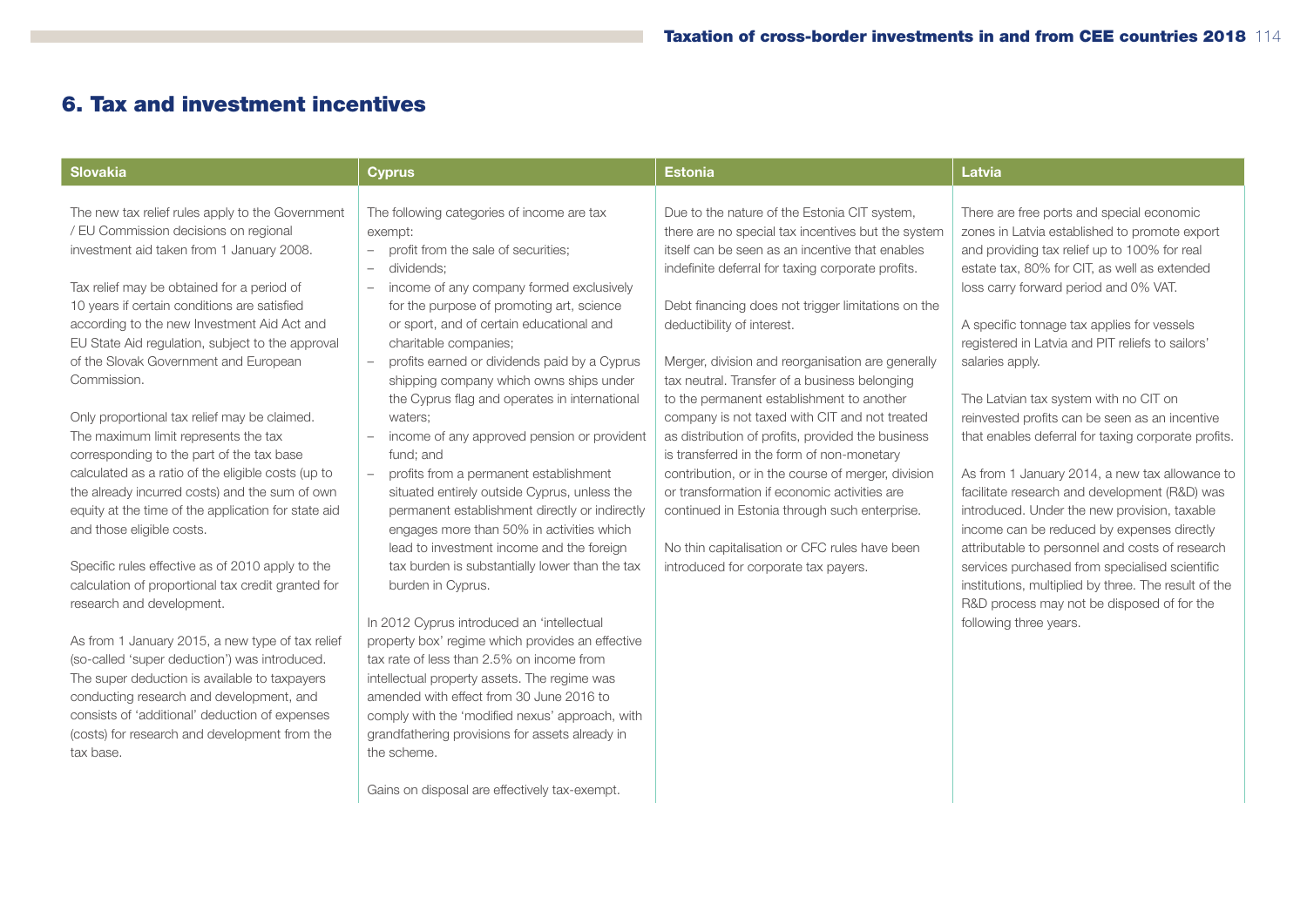| <b>Slovakia</b>                                                                                                                                                                                                                                                                                                                                                                                                                                                                                                                                                                                                                                                                                                                                                                                                                                                                                                           | <b>Cyprus</b>                                                                                                                                                                                                                                                                                                                                                                                                                                                                                                                                                                                                                                                                                                                                                                                                                                                                                                                                                                                                                                                                                                                                                                                                                                                                                                                                            | <b>Estonia</b> | Latvia |
|---------------------------------------------------------------------------------------------------------------------------------------------------------------------------------------------------------------------------------------------------------------------------------------------------------------------------------------------------------------------------------------------------------------------------------------------------------------------------------------------------------------------------------------------------------------------------------------------------------------------------------------------------------------------------------------------------------------------------------------------------------------------------------------------------------------------------------------------------------------------------------------------------------------------------|----------------------------------------------------------------------------------------------------------------------------------------------------------------------------------------------------------------------------------------------------------------------------------------------------------------------------------------------------------------------------------------------------------------------------------------------------------------------------------------------------------------------------------------------------------------------------------------------------------------------------------------------------------------------------------------------------------------------------------------------------------------------------------------------------------------------------------------------------------------------------------------------------------------------------------------------------------------------------------------------------------------------------------------------------------------------------------------------------------------------------------------------------------------------------------------------------------------------------------------------------------------------------------------------------------------------------------------------------------|----------------|--------|
| As from 1 January 2018 the available relief<br>is up to the sum of (i) 100% of expenses<br>(costs) stipulated by law and incurred in the<br>respective tax period; and (ii) 100% of the<br>(positive) difference between averages of R&D<br>expenses incurred in (a) the current (Y) and<br>immediately preceding tax period (Y-1) and (b)<br>the immediately preceding tax period (Y-1) and<br>the tax period preceding it (Y-2).<br>As from 1 January 2018 a new 'patent box'<br>regime has been introduced under which 50%<br>of royalty income related to results of research<br>and development of a taxpayer in Slovakia and<br>being a (i) patent, design, or protected technical<br>solution; or (ii) software is exempt from tax.<br>Further, under the same regime, also 50 % of<br>income generated by sale of products where<br>the above IP rights were used in the production<br>process is exempt as well. | The Merchant Shipping (Fees and Taxing<br>Provisions) Law of 2010, generally referred to<br>as 'the Tonnage Tax Law', extends the benefits<br>of the favorable tonnage tax regime and<br>exemptions from income tax previously enjoyed<br>by owners, operators and managers of Cyprus<br>flag ships to owners and charterers of non-<br>Cyprus flag vessels.<br>It widens the range of exempt gains to include<br>profits on the disposal of vessels, interest earned<br>on funds and dividends paid directly or indirectly<br>from shipping-related profits, in addition to profits<br>from shipping operations.<br>In 2015 the Income Tax Law was amended to<br>introduce a notional interest deduction (NID) for<br>tax purposes on new equity capital (paid-up<br>share capital and share premium) injected into<br>companies and permanent establishments of<br>foreign companies on or after 1 January 2015 to<br>finance business assets. The NID is calculated by<br>applying a reference rate to the new equity.<br>The reference rate is the higher of the ten-year<br>government bond yield of Cyprus or the country<br>in which the assets funded by the new equity<br>are utilized, in each case plus three percentage<br>points. The bond yield rates to be used are as at<br>December 31 of the year preceding the year of<br>assessment. |                |        |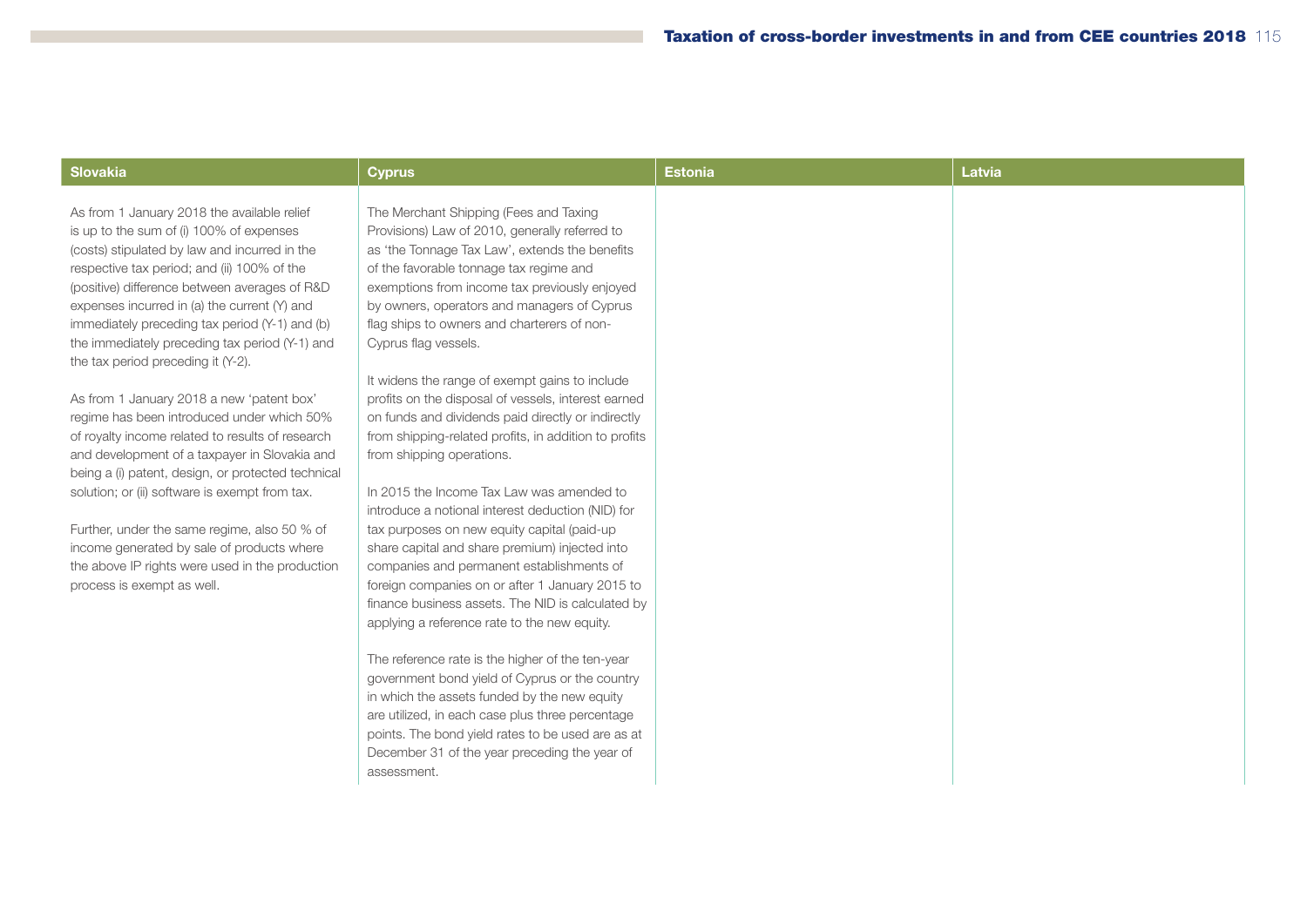#### 7. MLI and income tax treaties

| Slovakia                                                                                                                                                                                                                                                                                                    | <b>Cyprus</b>                                                                                                                                                                                                                                                                                                                                                             | <b>Estonia</b>                                                                    | Latvia                                                                                                       |
|-------------------------------------------------------------------------------------------------------------------------------------------------------------------------------------------------------------------------------------------------------------------------------------------------------------|---------------------------------------------------------------------------------------------------------------------------------------------------------------------------------------------------------------------------------------------------------------------------------------------------------------------------------------------------------------------------|-----------------------------------------------------------------------------------|--------------------------------------------------------------------------------------------------------------|
| Slovakia has opted to apply MLI to 64 (practically<br>all) of its existing DTTs but actual application of,<br>e.g. principal purpose test will depend on the<br>position of partner states. The MLI has already<br>been ratified but the ratification documents have<br>not yet been deposited by Slovakia. | Cyprus was one of the first 68 countries which<br>formally signed the MLI in June 2017. The main<br>impact on Cyprus-resident companies will result<br>from the application of Articles 6 and 7 of the<br>MLI, relating to treaty abuse.<br>Article 6 provides for the amendment of the<br>preamble of tax treaties to include the purpose of<br>a covered tax agreement. | Estonia signed a letter expressing their intent to<br>sign the MLI in the future. | Latvia has signed MLI agreement but it is not<br>yet ratified. The MLI will cover 47 double tax<br>treaties. |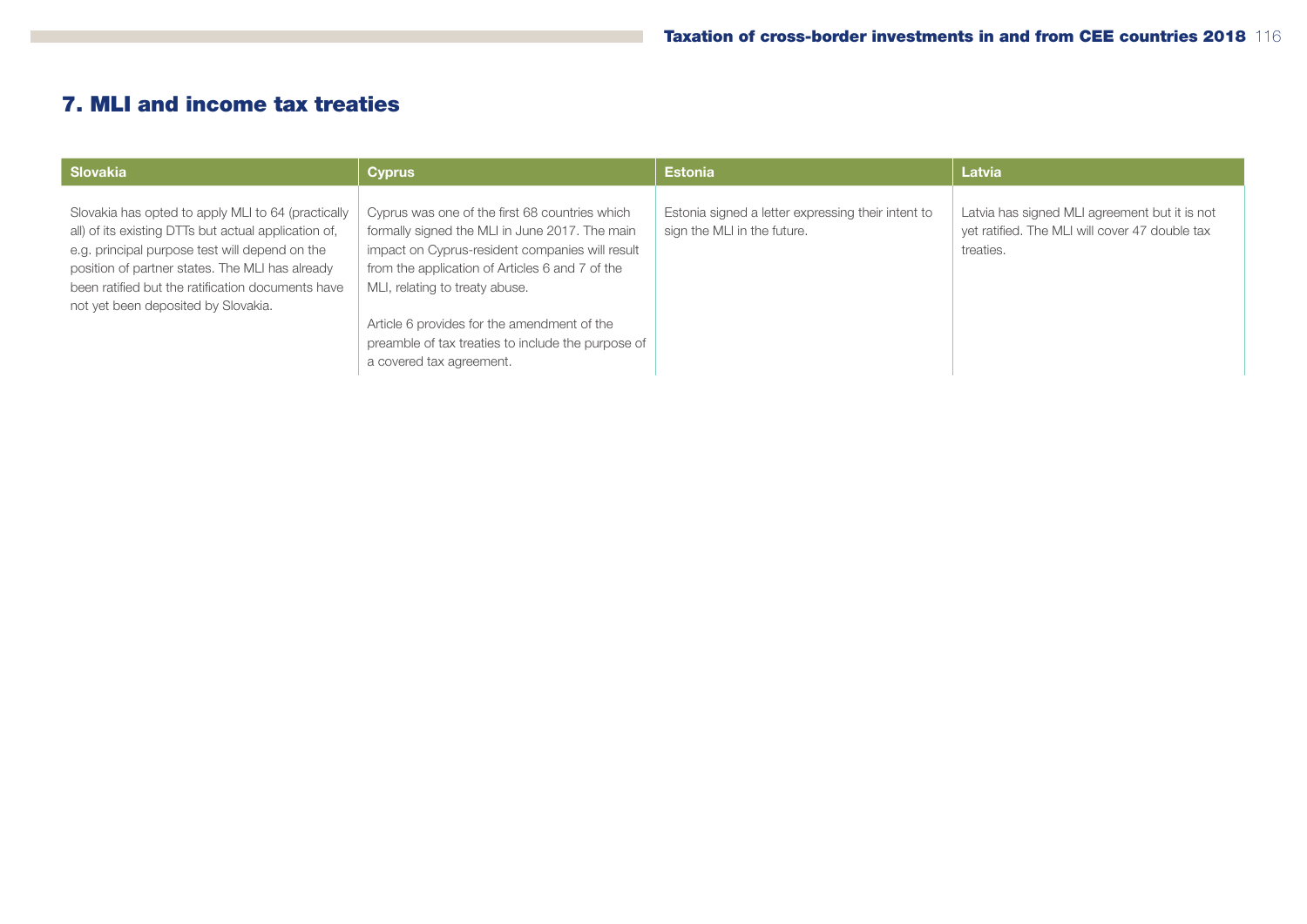**LOYENS** & LOEFF

# Part IV

## Lithuania, Malta, Slovenia, Croatia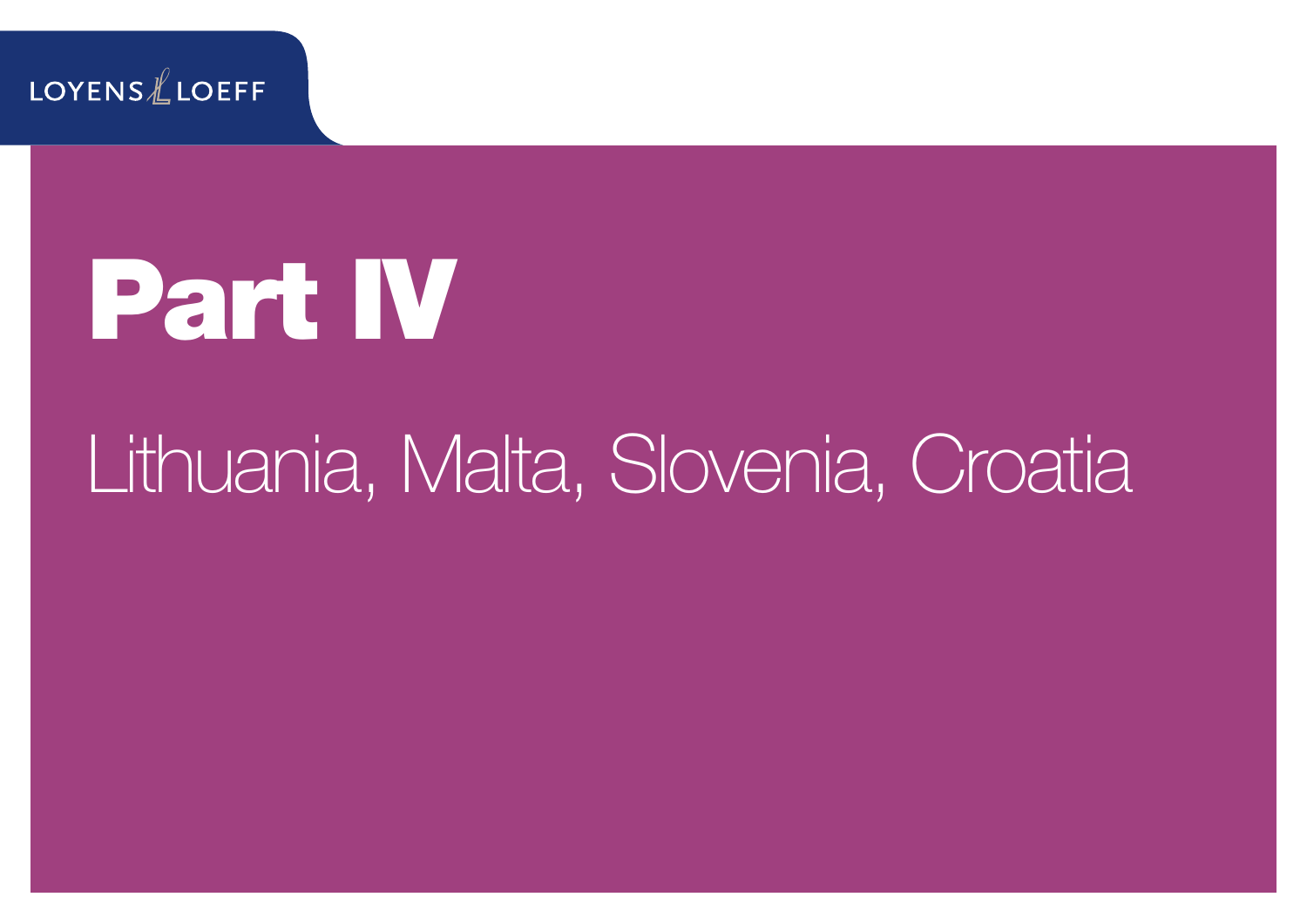### 1. Capital tax / stamp duty / real estate transfer tax / real estate tax

| Lithuania                                                                                                                                                                                                                                                                                                                                                                                                                                                                                                                                                                                                                                                                                                                                                                                                                                                                                                                                                                                                                                                                                                                                                                                                                                                                                                                                                                                             | <b>Malta</b>                                                                                                                                                                                                                                                                                                                                                                                                                                                                                                                                                                                                                                                                                                                                                                                                                                                                                                                                                                                                                                  | <b>Slovenia</b>                                                                                                                                                                                                                                                                                                                                                                                                                                                                                                                                                                                                                                                                                                                                                                                                                                                                                                                                                                                                                                                                                                                                                                                                                                         | <b>Croatia</b>                                                                                                                                                                                                                                                                                                                                                                                                                                                                                                                                                                                                                                                                                                                                                                                                                                                                                                                                                                                                                                                                                                                                                                                                                                                                                                                       |
|-------------------------------------------------------------------------------------------------------------------------------------------------------------------------------------------------------------------------------------------------------------------------------------------------------------------------------------------------------------------------------------------------------------------------------------------------------------------------------------------------------------------------------------------------------------------------------------------------------------------------------------------------------------------------------------------------------------------------------------------------------------------------------------------------------------------------------------------------------------------------------------------------------------------------------------------------------------------------------------------------------------------------------------------------------------------------------------------------------------------------------------------------------------------------------------------------------------------------------------------------------------------------------------------------------------------------------------------------------------------------------------------------------|-----------------------------------------------------------------------------------------------------------------------------------------------------------------------------------------------------------------------------------------------------------------------------------------------------------------------------------------------------------------------------------------------------------------------------------------------------------------------------------------------------------------------------------------------------------------------------------------------------------------------------------------------------------------------------------------------------------------------------------------------------------------------------------------------------------------------------------------------------------------------------------------------------------------------------------------------------------------------------------------------------------------------------------------------|---------------------------------------------------------------------------------------------------------------------------------------------------------------------------------------------------------------------------------------------------------------------------------------------------------------------------------------------------------------------------------------------------------------------------------------------------------------------------------------------------------------------------------------------------------------------------------------------------------------------------------------------------------------------------------------------------------------------------------------------------------------------------------------------------------------------------------------------------------------------------------------------------------------------------------------------------------------------------------------------------------------------------------------------------------------------------------------------------------------------------------------------------------------------------------------------------------------------------------------------------------|--------------------------------------------------------------------------------------------------------------------------------------------------------------------------------------------------------------------------------------------------------------------------------------------------------------------------------------------------------------------------------------------------------------------------------------------------------------------------------------------------------------------------------------------------------------------------------------------------------------------------------------------------------------------------------------------------------------------------------------------------------------------------------------------------------------------------------------------------------------------------------------------------------------------------------------------------------------------------------------------------------------------------------------------------------------------------------------------------------------------------------------------------------------------------------------------------------------------------------------------------------------------------------------------------------------------------------------|
| <b>Capital tax</b><br>There is no capital contribution tax in Lithuania.<br><b>Stamp duty</b><br>Stamp duty in case of registration of the<br>company or changes in the share capital is not<br>substantial (up to EUR 60).<br>Noteworthy that registration of the company<br>or changes in the share capital is subject to<br>notarisation requirement. Currently, notary fees<br>may vary from EUR 72 to EUR 290.<br>Real estate transfer tax<br>There is no real estate transfer tax in Lithuania.<br>However, one should take into account stamp<br>duty related to the registration of the ownership<br>to the real estate and costs of the notarisation of<br>the real estate transfer.<br>The state duties for the registration of title to real<br>estate are calculated separately for each real<br>estate object and vary depending on the market<br>value of the property and the acquirer (whether<br>the owner is a natural or a legal person).<br>Registration duties for legal persons are<br>capped at EUR 1,450 per object and for natural<br>persons EUR 290 per object. The notary fee for<br>certification of real estate transfer amounts to<br>0.45% of the value of the transaction, however<br>not more than EUR 5,800 for transactions that<br>involve one real estate object and not more than<br>EUR 14,490 for transactions involving two or<br>more real estate objects. | <b>Capital tax</b><br>There is no capital contribution tax in Malta.<br>There is, however, a company registration fee<br>of EUR 245 to EUR 2,250, depending on the<br>amount of the authorised share capital.<br><b>Stamp duty</b><br>No stamp duty is chargeable upon the<br>incorporation of a company or a change of share<br>capital.<br>Generally, any transfer of shares / marketable<br>securities or issue and allotment of shares /<br>marketable securities is subject to duty of two<br>Euro for every Euro 100 or part thereof (i.e. 2%)<br>of the amount or value of the consideration or<br>the real value, whichever is the higher, of the<br>marketable security.<br>However, certain exemptions may apply should<br>certain requirements be met.<br>Real estate transfer tax<br>Stamp duty is payable by the buyer of immovable<br>property situated in Malta, generally at the rate<br>of 5% of the higher between the consideration<br>and the market value, subject to exemptions and<br>reductions as may be applicable. | <b>Capital tax</b><br>There is no capital tax or stamp duty in Slovenia.<br>Real estate transfer tax<br>There is a real estate transfer tax of 2% of the<br>market value (if the VAT has been paid, no real<br>estate transfer tax is imposed).<br>Tax on profit from land use change<br>It is levied on the profit from the sale of land of<br>which the use, since the time of the acquisition,<br>has been altered into building use.<br>The person liable for the tax is the person<br>(individual or company) selling the land.<br>The taxable amount is the difference between the<br>value of the land at the disposal and the value of<br>the land at the acquisition (taking into account<br>certain expenses incurred upon acquisition /<br>disposal). If the land was acquired before 1 June<br>2012, the acquisition value will be determined as<br>of 1 June 2012 based on the fair market value.<br>Tax rates depend on duration from change of<br>use until sale:<br>- 25% for less than 1 year<br>- 15% from 1 to less than 3 years<br>5% from 3 to including 10 years<br>0% more than 10 years.<br>Taxable persons are obliged to submit a tax<br>return to the tax authorities within 15 days after<br>concluding the sales contract. | <b>Capital tax</b><br>There is no capital tax or stamp duty in Croatia.<br>Real estate transfer tax<br>Real estate transactions are subject to Real<br>Estate Transfer Tax (RETT). The Croatian<br>legislation defines a real estate transaction as<br>every acquisition of ownership of property.<br>Under the Croatian legislation real estate is<br>defined as:<br>Land – whether used for building purposes<br>or used for agricultural purposes;<br>Buildings - whether residential buildings,<br>$ \,$<br>business buildings or other buildings.<br>The tax base is defined as the market value of<br>the property at the moment of acquisition, or<br>the market value that could be obtained at the<br>moment of acquisition (e.g. if the property is<br>transferred without consideration). The market<br>value of the property is obtained from the<br>acquisition certificate (e.g. Purchase Agreement,<br>Condemnation, etc.). Furthermore, if the market<br>value stated in the contract is questioned by the<br>tax authorities, they are authorised to determine<br>the market value by assessment. In this case<br>the taxpayer is obliged to cooperate fully with<br>the tax authorities.<br>RETT is paid at a rate of 4% and the taxpayer<br>is the person who acquired the property (e.g.<br>buyer or successor). |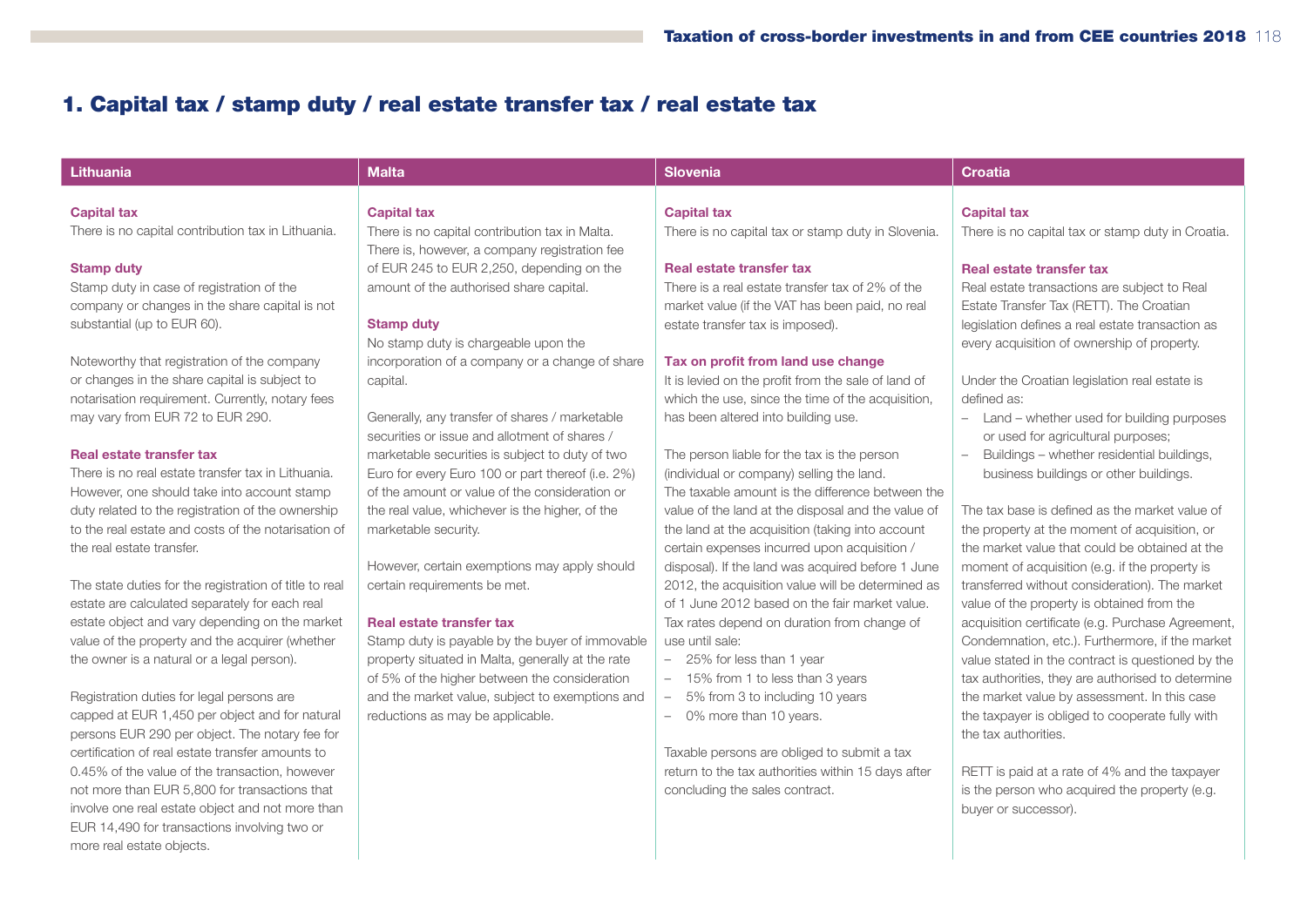**Contract** 

| Lithuania                                            | <b>Malta</b>                                        | <b>Slovenia</b>                                      | <b>Croatia</b>                                                                                     |
|------------------------------------------------------|-----------------------------------------------------|------------------------------------------------------|----------------------------------------------------------------------------------------------------|
|                                                      |                                                     |                                                      |                                                                                                    |
| <b>Real estate tax</b>                               | A transfer tax is payable by the seller of          | The statutory provisions on tax assessment of        | Public notaries, courts and other public entities                                                  |
| Annual real estate tax rate (applicable on the real  | immovable property situated in Malta at the flat    | tax on profit from land use change will expire on    | are obliged to report transactions to the relevant                                                 |
| estate other than land) varies from 0.3% to 3% of    | rate of 8% on the higher of the market value        | 1 August 2019.                                       | tax office, according to the location of the real                                                  |
| taxable value of the real estate, depending on the   | of the property and the consideration paid for      |                                                      | estate. The tax must be paid within 15 days of                                                     |
| decision of the particular municipality which has    | the transfer (net of brokerage fees). Certain       | <b>Real estate tax</b>                               | delivery of the decision on RETT. The taxpayers                                                    |
| to determine the exact rate(s) of the tax within     | exemptions are applicable say in the case of sale   | There is no general real estate tax. In 2013, the    | are obliged to report real estate transactions in                                                  |
| its territory. Taxable value of the real estate is   | of one's ordinary residence.                        | Government enacted the new real estate tax           | case none of the above mentioned entities are                                                      |
| determined based on the market value.                |                                                     | replacing all current taxes and duties related       | able to report it.                                                                                 |
|                                                      | The transfer tax is a final tax.                    | to real estate ownership, but the Constitutional     |                                                                                                    |
| Individuals owning residential real estate, value of |                                                     | Court declared it unconstitutional. Accordingly,     | If real estate transactions (building and building                                                 |
| which in total exceeds EUR 220,000, are taxed        | In certain prescribed circumstances, the seller     | the current taxes and duties related to real estate  | land) are subject to VAT in accordance with the                                                    |
| with 0.5 % real estate tax on the exceeding          | is entitled to opt out of the transfer tax system   | ownership will apply also in the future.             | provisions of VAT Law, no RETT will be levied.                                                     |
| value.                                               | and is entitled to opt to be charged to tax on      |                                                      | In accordance with the VAT Law, buildings that                                                     |
|                                                      | the capital gains made on the sale. In such         | A land and building compensation duty is             | are subject to VAT include those that have not                                                     |
| Annual land tax rate varies from 0.01% to 4%         | case, the capital gain derived from the transfer is | imposed on owners or users (renters, etc.) of        | been inhabited or those where two years have                                                       |
| of taxable value of the land, depending on the       | computed by deducting allowable expenses from       | plots of land and buildings. The obligations         | passed since the date of first occupation or                                                       |
| decision of the particular municipality, which has   | consideration received and is charged to tax at     | as such and tax rates are set up by the              | use. Similarly, building land that is subject to                                                   |
| to determine the exact rate(s) of the tax within its | the rate of tax applicable to the seller.           | municipalities. For individuals, the duty is         | VAT is land for which a building permit or similar                                                 |
| territory. Taxable value of the land is determined   |                                                     | deductible if the property is used as business       | building document has been issued. In the case                                                     |
| based on the market value.                           | <b>Real estate tax</b>                              | property.                                            | of VAT exempt supplies, there is a possibility to                                                  |
|                                                      | Malta does not levy real estate tax.                |                                                      | opt for VAT, presuming that the recipient of the                                                   |
|                                                      |                                                     | In addition, a property tax is levied on individuals | supply is a taxable person with the full right to                                                  |
|                                                      |                                                     | who own premises (including plots of land and        | input VAT deduction. The right to opt must be                                                      |
|                                                      |                                                     | buildings that are also subject to the above duty).  | exercised at the time of supply.                                                                   |
|                                                      |                                                     | The tax rates are progressive and depend on the      |                                                                                                    |
|                                                      |                                                     | type of premise and its value.                       | If the seller of the real estate is not registered for                                             |
|                                                      |                                                     |                                                      | VAT purposes, RETT is paid on the market value<br>of the real estate and land. RETT is a final tax |
|                                                      |                                                     |                                                      | and cannot be reclaimed.                                                                           |
|                                                      |                                                     |                                                      |                                                                                                    |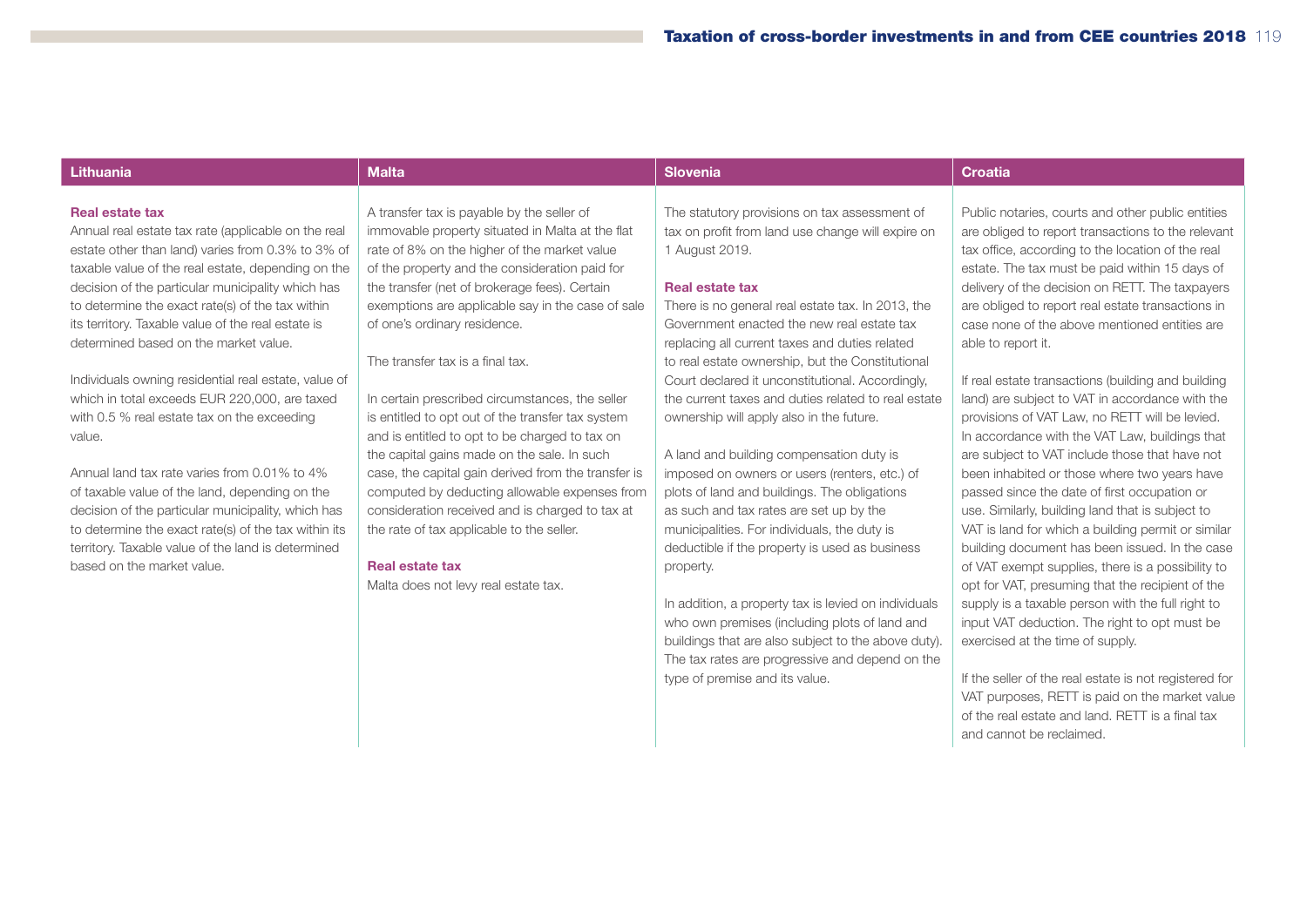moment.

#### 2. Corporate income tax (CIT) 2.1 CIT and wealth taxes

| Lithuania                                                                                                                                                                                                                                                                                                                                                                                                                                                                                                                                                                                                                                                                                                                                                                                                                                                                                                                                                                                                                                                                                                                                                                                                                                                                                                                  | <b>Malta</b>                                                                                                                                                                                                                                                                                                                                                                                                                                                                                                                                                                                                                                                                                                                                                                                                                                                                                                                                                                                                                                                                                                                                                                                                                                                                                                                                                                                                            | <b>Slovenia</b>                                                                                                                                                                                                                                                                                                                                                                                                                                                                                                                                                                         | <b>Croatia</b>                                                                                                                                                                                                                                                                                                                                                                                                                                                                                                                                                                                                                                                                                                                                                                                                                                                                                                                                                                                                                                                                                                                                                                                                                                                                                                                                                                                               |
|----------------------------------------------------------------------------------------------------------------------------------------------------------------------------------------------------------------------------------------------------------------------------------------------------------------------------------------------------------------------------------------------------------------------------------------------------------------------------------------------------------------------------------------------------------------------------------------------------------------------------------------------------------------------------------------------------------------------------------------------------------------------------------------------------------------------------------------------------------------------------------------------------------------------------------------------------------------------------------------------------------------------------------------------------------------------------------------------------------------------------------------------------------------------------------------------------------------------------------------------------------------------------------------------------------------------------|-------------------------------------------------------------------------------------------------------------------------------------------------------------------------------------------------------------------------------------------------------------------------------------------------------------------------------------------------------------------------------------------------------------------------------------------------------------------------------------------------------------------------------------------------------------------------------------------------------------------------------------------------------------------------------------------------------------------------------------------------------------------------------------------------------------------------------------------------------------------------------------------------------------------------------------------------------------------------------------------------------------------------------------------------------------------------------------------------------------------------------------------------------------------------------------------------------------------------------------------------------------------------------------------------------------------------------------------------------------------------------------------------------------------------|-----------------------------------------------------------------------------------------------------------------------------------------------------------------------------------------------------------------------------------------------------------------------------------------------------------------------------------------------------------------------------------------------------------------------------------------------------------------------------------------------------------------------------------------------------------------------------------------|--------------------------------------------------------------------------------------------------------------------------------------------------------------------------------------------------------------------------------------------------------------------------------------------------------------------------------------------------------------------------------------------------------------------------------------------------------------------------------------------------------------------------------------------------------------------------------------------------------------------------------------------------------------------------------------------------------------------------------------------------------------------------------------------------------------------------------------------------------------------------------------------------------------------------------------------------------------------------------------------------------------------------------------------------------------------------------------------------------------------------------------------------------------------------------------------------------------------------------------------------------------------------------------------------------------------------------------------------------------------------------------------------------------|
| The general CIT rate is 15%. Resident<br>companies are taxed on their worldwide income<br>(income generated through a foreign permanent<br>establishment organised in EEA states or other<br>states with which a tax treaty is concluded and<br>taxed in the foreign jurisdiction is exempt from<br>CIT in Lithuania). The CIT Act stipulates that<br>gross revenue (total of sales and non-operating<br>revenue) is the basis for computing the amount<br>of taxable profit.<br>The tax is applicable on an annual basis.<br>A reduced rate of 5% applies to smaller<br>taxable units with maximum 10 employees<br>and maximum income during the taxable year<br>of EUR 300,000. Such micro-companies that<br>are newly established enjoy 0% CIT during<br>the first tax period, provided that shareholders<br>of the micro-company are natural persons<br>and in the three tax periods (including the first<br>one) the operations of the micro-company<br>are not stopped, the micro-company is not<br>liquidated or reorganized, and the shares of<br>the micro-company are not transferred to new<br>shareholders. In case the micro-company does<br>not fulfil the established conditions for the 0% tax<br>rate, the reduced 5% tax rate applies.<br><b>Wealth taxes</b><br>There are no wealth taxes in Lithuania. | The general CIT rate is 35%, but the combined<br>overall effective rate may be reduced by<br>application of Malta's full imputation system and<br>refund mechanism.<br>Malta operates a full imputation system such that<br>dividends distributed carry a credit in favour of a<br>recipient shareholder (resident or non-resident)<br>equivalent to the amount of underlying CIT paid<br>by the distributing company on the profits out of<br>which the dividend was distributed. Additionally,<br>part of that underlying CIT paid may be refunded<br>to the recipient shareholder (resident or non-<br>resident), depending on the nature and source<br>of the profits out of which the dividend was<br>distributed.<br><b>Foreign tax credit</b><br>Foreign tax actually paid or deemed to have<br>been paid may be credited against Malta tax due<br>on the foreign income. The tax credit cannot be<br>higher than the Malta tax on that income. The<br>claim of relief for foreign tax paid/ deemed to<br>be paid, affects the level of refund that may be<br>claimed by the shareholder upon a distribution<br>of profits.<br>Income from permanent establishments<br>Any income or gains derived by a Malta company<br>from a permanent establishment (including<br>a branch) situated outside Malta or to the<br>transfer of such permanent establishment may<br>be exempt from tax in Malta at the company's | From 1 January 2017 the general CIT rate is<br>19%.<br>Slovenian resident companies (corporations<br>and partnerships) are subject to tax on their<br>worldwide income. In general, tax follows<br>accounting books with adjustment for tax<br>purposes, e.g. generous depreciation periods<br>and non-deductible costs.<br><b>Foreign tax credit</b><br>Unilateral relief in the form of ordinary tax credit<br>for foreign-sourced income is available. The<br>excess tax credit may not be carried forward.<br><b>Wealth taxes</b><br>There are no wealth taxes in place at present. | Any profit derived by a corporation or $-$ under<br>certain conditions - individual entrepreneurs<br>is subject to CIT at a flat rate of 12% (in the<br>event of revenue amounting to HRK 3 million in<br>a tax period) or 18% otherwise, regardless of<br>whether the profit is distributed to shareholders<br>or retained.<br>Taxable income is computed on the basis<br>of the accounting regulations (the Croatian<br>Financial Reporting Standards (CFRS)), which<br>are applicable for small and medium-sized<br>companies and the International Financial<br>Reporting Standards (IFRS), which are<br>applicable for large companies as the difference<br>between revenues and expenditures before<br>CIT, which is increased or decreased under the<br>provisions of the CIT Law. As a result of the<br>adjustment, the taxable income of a company<br>differs from its accounting profits.<br>The tax base also includes a profit derived from<br>the liquidation, sale, change in the legal form<br>and division of a taxpayer and is determined<br>at the market value of assets unless the CIT<br>Law provides otherwise. Taxable income is<br>computed on an accrual basis.<br><b>Foreign tax credit</b><br>Foreign tax actually paid abroad may be<br>credited against the tax liability on the foreign<br>income. The tax credit cannot be higher than<br>the domestic tax on such an income. |
|                                                                                                                                                                                                                                                                                                                                                                                                                                                                                                                                                                                                                                                                                                                                                                                                                                                                                                                                                                                                                                                                                                                                                                                                                                                                                                                            | choice.                                                                                                                                                                                                                                                                                                                                                                                                                                                                                                                                                                                                                                                                                                                                                                                                                                                                                                                                                                                                                                                                                                                                                                                                                                                                                                                                                                                                                 |                                                                                                                                                                                                                                                                                                                                                                                                                                                                                                                                                                                         | <b>Wealth taxes</b>                                                                                                                                                                                                                                                                                                                                                                                                                                                                                                                                                                                                                                                                                                                                                                                                                                                                                                                                                                                                                                                                                                                                                                                                                                                                                                                                                                                          |
|                                                                                                                                                                                                                                                                                                                                                                                                                                                                                                                                                                                                                                                                                                                                                                                                                                                                                                                                                                                                                                                                                                                                                                                                                                                                                                                            | <b>Wealth taxes</b>                                                                                                                                                                                                                                                                                                                                                                                                                                                                                                                                                                                                                                                                                                                                                                                                                                                                                                                                                                                                                                                                                                                                                                                                                                                                                                                                                                                                     |                                                                                                                                                                                                                                                                                                                                                                                                                                                                                                                                                                                         | There are no wealth taxes in place at the                                                                                                                                                                                                                                                                                                                                                                                                                                                                                                                                                                                                                                                                                                                                                                                                                                                                                                                                                                                                                                                                                                                                                                                                                                                                                                                                                                    |

There are no wealth taxes in Malta.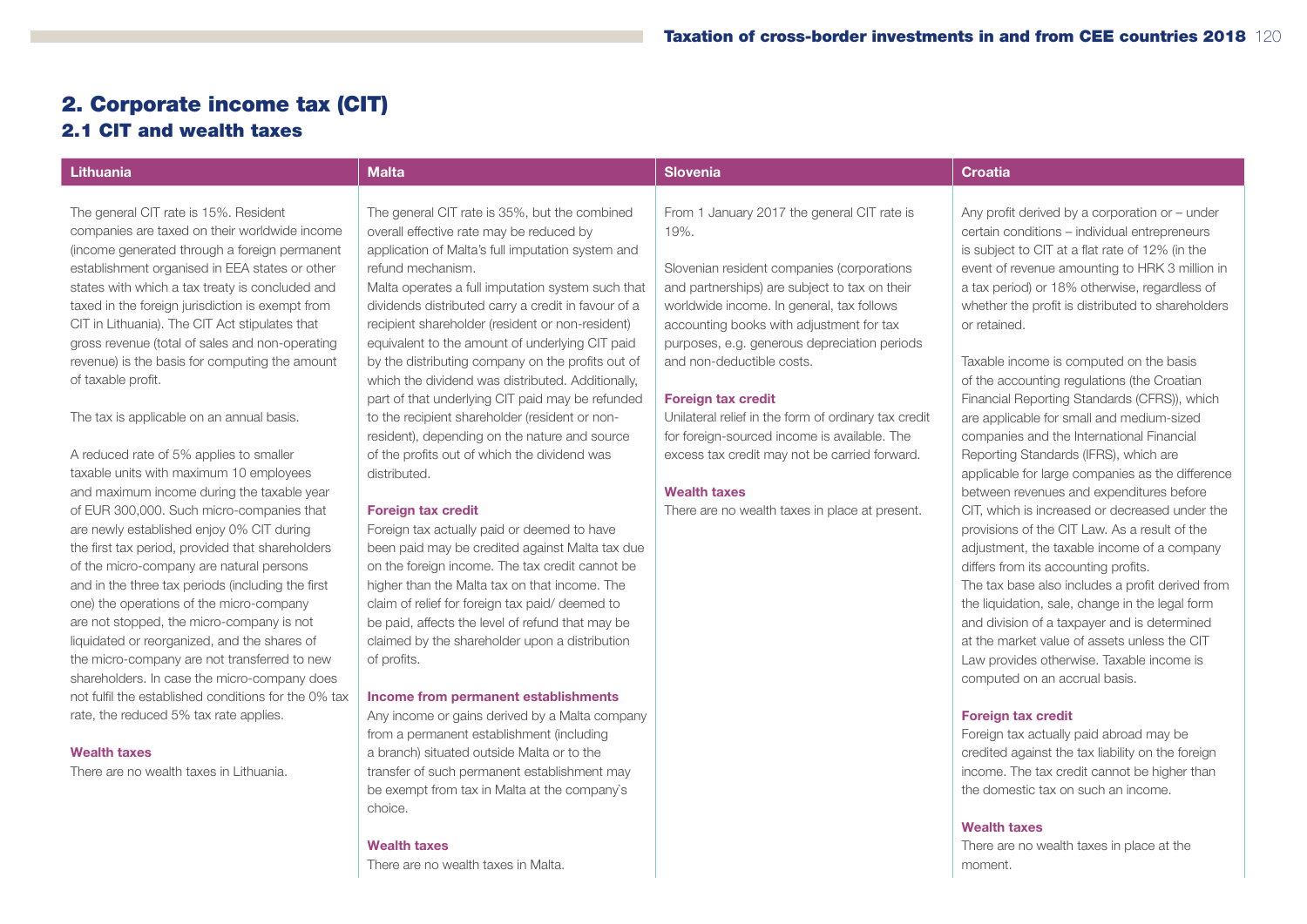#### 2.2 Dividend regime (participation exemption)

| Lithuania                                                                                                                                                                                                                                            | <b>Malta</b>                                                                                                                                                                                                                                                                                             | <b>Slovenia</b>                                                                                                                                                                                                                                   | <b>Croatia</b>                                                                                                                                                                                                                                                                                        |
|------------------------------------------------------------------------------------------------------------------------------------------------------------------------------------------------------------------------------------------------------|----------------------------------------------------------------------------------------------------------------------------------------------------------------------------------------------------------------------------------------------------------------------------------------------------------|---------------------------------------------------------------------------------------------------------------------------------------------------------------------------------------------------------------------------------------------------|-------------------------------------------------------------------------------------------------------------------------------------------------------------------------------------------------------------------------------------------------------------------------------------------------------|
|                                                                                                                                                                                                                                                      |                                                                                                                                                                                                                                                                                                          |                                                                                                                                                                                                                                                   |                                                                                                                                                                                                                                                                                                       |
| Dividends received by the resident company from<br>Lithuanian companies and from non-resident<br>companies are taxed in Lithuania with 15% CIT.                                                                                                      | In general all dividends received are subject to<br>35% CIT.<br>However, in case of a company receiving                                                                                                                                                                                                  | Domestic exemption: Under the domestic<br>participation exemption regime, dividends<br>and income similar to dividends derived by                                                                                                                 | Participation exemption: Dividends payable to<br>Croatian resident companies are not treated<br>as taxable income for Croatian tax purposes.                                                                                                                                                          |
| However, dividends will not be taxed in<br>Lithuania, if the recipient company or permanent<br>establishment has held at least 10% of the voting<br>shares in the distributing company continuously<br>for at least 12 months. Commentaries prepared | dividends from a 'participating holding' in<br>companies resident outside Malta, (provided<br>certain anti-abuse provisions are also satisfied:<br>see below) there are two options:<br>benefiting from the participation exemption,<br>$\overline{\phantom{0}}$<br>in which case no tax is paid on such | a resident corporation from participation in<br>another Slovenian corporation (except hidden<br>reserves that have not been taxed at the payer)<br>are exempt from CIT, regardless of the capital<br>ownership percentage and the holding period. | The above stated is applicable regardless of the<br>capital ownership percentage and the holding<br>period. Please note that the Croatian CIT Law<br>provides a list of documents that need to be<br>submitted if respective exemption is going to<br>be utilised (the purpose of the documents is to |
| by the Lithuanian tax authorities interpret this<br>12-month rule broadly and also apply it in cases                                                                                                                                                 | dividends; or<br>paying tax at the rate of 35%, in which case,                                                                                                                                                                                                                                           | International exemption: When calculating the<br>tax base, the taxpayer may exempt received                                                                                                                                                       | prove the nature of the receipt).                                                                                                                                                                                                                                                                     |
| where the shares are held for the period shorter<br>than 12 months but the recipient company plans<br>to hold shares for such or longer period.                                                                                                      | upon a distribution of dividends by the Malta<br>company from the dividends derived from a<br>'participating holding', the share- holder can<br>claim a 100% refund of the tax paid by the                                                                                                               | dividends and other similar income, (except<br>hidden reserves that have not been taxed at the<br>payer), if the dividend payer is:<br>- a resident of an EU Member State for tax                                                                 | <b>Impact EU GAAR</b><br>Croatian CIT Law implemented Council Directive<br>2014/86/EU of 8 July 2014 which amended the<br>Council Directive 2011/96/EU on the common                                                                                                                                  |
| This participation exemption satisfies the<br>requirements of the EU Parent-Subsidiary                                                                                                                                                               | company on such dividends.                                                                                                                                                                                                                                                                               | purposes under the law of that Member<br>State and is not deemed to be a resident                                                                                                                                                                 | system of taxation applicable in the case of<br>parent companies and subsidiaries of different                                                                                                                                                                                                        |
| Directive. The exemption also applies to<br>dividends paid by non-EU foreign companies,<br>except those registered or organised in a listed<br>tax haven. Dividends paid by EEA foreign<br>companies are exempt from CIT in Lithuania                | Therefore, Malta tax on dividends received from<br>a 'participating holding' is, in both scenarios,<br>effectively nil.<br>Dividends that are not derived from a                                                                                                                                         | outside the EU due to a tax treaty with a<br>non-Member State; and shall be subject<br>to one of the taxes to which the common<br>system of taxation, applicable in the case<br>of parent companies and subsidiaries of                           | Member States by prescribing that the CIT base<br>can be reduced for income from dividends and<br>shares in profit which were not treated as tax<br>deductible expenses by their payer.                                                                                                               |
| irrespective of the holding period or number of<br>shares.                                                                                                                                                                                           | 'participating holding' are taxed at the rate of<br>35% and upon a distribution of dividend by<br>the Malta company, the shareholder may claim                                                                                                                                                           | different Members States applies, without the<br>possibility of an option or of being exempt; or<br>a resident of non-EU Member State liable<br>$\overline{\phantom{a}}$                                                                          | Furthermore, CIT Law also specifically defines<br>the tax and legal status of the dividends and<br>shares in profit.                                                                                                                                                                                  |
| Where dividends paid between two Lithuanian<br>companies do not enjoy participation exemption<br>and are taxed with 15% CIT, the recipient                                                                                                           | a 6/7 or 2/3 refund of the Malta tax paid (as<br>applicable).                                                                                                                                                                                                                                            | to tax comparable to the Slovenian CIT and<br>not resident in a country or in the case of<br>a business unit not situated in a country                                                                                                            |                                                                                                                                                                                                                                                                                                       |
| company is entitled to settle the CIT withheld<br>from dividends with CIT payable on other profit.<br>Where CIT paid on dividends exceeds CIT to be                                                                                                  | A 'participating holding' is held if the equity<br>shareholding in the company satisfies any one of<br>six conditions, the most commonly used being:                                                                                                                                                     | in which the general, average nominal<br>corporate tax rate is less than 12.5% and if<br>the state is mentioned on a list published by                                                                                                            |                                                                                                                                                                                                                                                                                                       |
| paid on other profit of the recipient company,<br>the latter is entitled to a refund of CIT from the                                                                                                                                                 | - a direct holding of at least 5% of the<br>equity shares or capital which confers an                                                                                                                                                                                                                    | the Slovenian Ministry of Finance.                                                                                                                                                                                                                |                                                                                                                                                                                                                                                                                                       |
| revenue authorities. Therefore, dividends paid<br>between Lithuanian companies are effectively<br>exempt from CIT.                                                                                                                                   | entitlement of at least 5% of any two of:<br>right to vote;<br>profits available for distribution; and<br>$\sim$                                                                                                                                                                                         | The above provisions also apply to a non-<br>resident recipient if the recipient's participation in<br>the equity capital or management of the person                                                                                             |                                                                                                                                                                                                                                                                                                       |

distributing profits is connected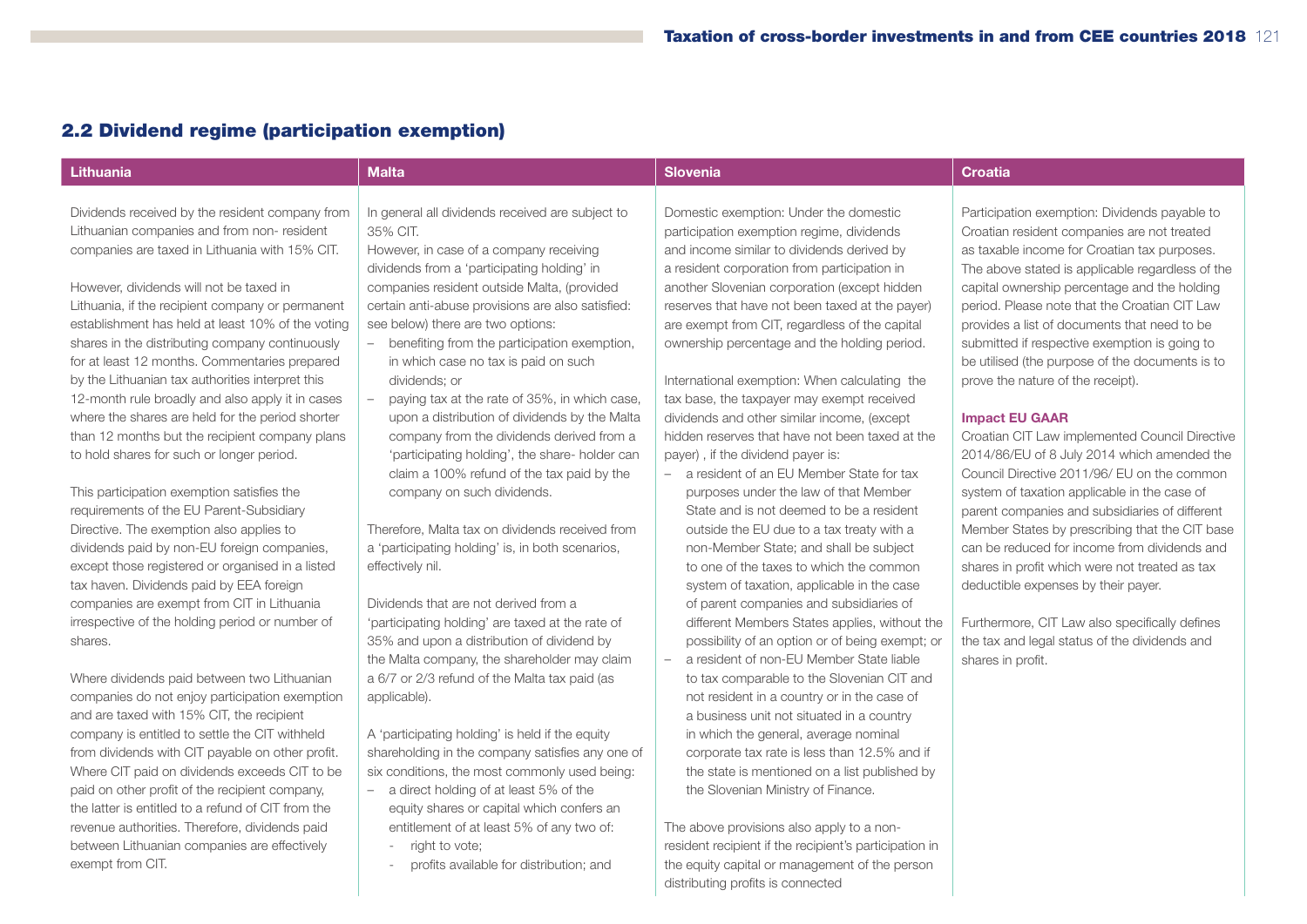| Lithuania                                                                                                                                                                                                                                                                                                                                                                                                                                                                                                                                                                                                                                                                                                                                                                                                                                                                                                                                                                                                                                                                     | <b>Malta</b>                                                                                                                                                                                                                                                                                                                                                                                                                                                                                                                                                                                                                                                                                                                                                                                                                                                                                                                                                                                                                                                                                                                                                                                                                                                                                                                                                                                              | <b>Slovenia</b>                                                                                                                                                                                                                                                                                                                                                                                                                                                                                                                                                                                                                                                                                                                                                                                                                                                                                                                                                                                                                                                                                                                                                                                                                                                                                                                                                                                                                   | <b>Croatia</b> |
|-------------------------------------------------------------------------------------------------------------------------------------------------------------------------------------------------------------------------------------------------------------------------------------------------------------------------------------------------------------------------------------------------------------------------------------------------------------------------------------------------------------------------------------------------------------------------------------------------------------------------------------------------------------------------------------------------------------------------------------------------------------------------------------------------------------------------------------------------------------------------------------------------------------------------------------------------------------------------------------------------------------------------------------------------------------------------------|-----------------------------------------------------------------------------------------------------------------------------------------------------------------------------------------------------------------------------------------------------------------------------------------------------------------------------------------------------------------------------------------------------------------------------------------------------------------------------------------------------------------------------------------------------------------------------------------------------------------------------------------------------------------------------------------------------------------------------------------------------------------------------------------------------------------------------------------------------------------------------------------------------------------------------------------------------------------------------------------------------------------------------------------------------------------------------------------------------------------------------------------------------------------------------------------------------------------------------------------------------------------------------------------------------------------------------------------------------------------------------------------------------------|-----------------------------------------------------------------------------------------------------------------------------------------------------------------------------------------------------------------------------------------------------------------------------------------------------------------------------------------------------------------------------------------------------------------------------------------------------------------------------------------------------------------------------------------------------------------------------------------------------------------------------------------------------------------------------------------------------------------------------------------------------------------------------------------------------------------------------------------------------------------------------------------------------------------------------------------------------------------------------------------------------------------------------------------------------------------------------------------------------------------------------------------------------------------------------------------------------------------------------------------------------------------------------------------------------------------------------------------------------------------------------------------------------------------------------------|----------------|
| <b>Impact EU GAAR</b><br>The Law on Corporate Income Tax was<br>amended at the end of March 2016 (and<br>came into effect 26 March 2016), stating that<br>provisions establishing exemptions for inbound<br>and outbound cross-boarded dividends "shall<br>not apply when the sole or one of the main<br>objectives is obtaining tax benefit". This new<br>provision "shall apply to the extent the situation<br>relates to seeking of tax benefit without having<br>reasonable commercial reasons representing<br>the economic reality". Lithuanian tax authority<br>provides an official commentary on how this<br>provision should be interpreted and applied<br>in practice, and lists exemplary criteria and<br>circumstances which are taken into account<br>when assessing whether the arrangement is<br>artificial.<br>Furthermore, the provision allowing non taxation<br>of inbound dividends from foreign companies<br>was amended, including a condition that such<br>dividends were not tax deductible for the paying<br>entity (hybrid mismatched elimination). | assets available for distribution on a<br>winding up;<br>the company is an equity shareholder<br>$\overline{\phantom{0}}$<br>which holds an investment representing<br>at least EUR 1,164,000 and is held for an<br>uninterrupted period of at least 183 days.<br>In all the above cases, an 'equity shareholding' is<br>a participation in the share capital of a company<br>(other than a property company) which entitles<br>the holder to at least two of:<br>right to vote;<br>$-$<br>right to profits available for distribution; and<br>$\overline{\phantom{m}}$<br>right to assets available for distribution on a<br>winding up.<br>Other considerations:<br>The income of the company in which the<br>'participating holding' is held does not need<br>to be subject to tax in any foreign jurisdiction<br>(subject to the anti-abuse provisions<br>mentioned hereunder).<br>There is no minimum holding period (with the<br>exception of a 'participating holding' which<br>qualifies as such on the basis of the minimum<br>investment of EUR 1,164,000).<br>The Malta company is not required to<br>become involved in the management of the<br>company.<br>The participating holding may also be in a<br>partnership en commandite (limited partnership),<br>the capital of which is not divided into shares if<br>this holding satisfies any one of the six conditions<br>mentioned above. | with business activities performed by the non-<br>resident in or through a permanent establishment<br>in Slovenia.<br><b>Anti-abuse rules</b><br>The anti-abuse rule provides that under<br>certain conditions dividends received or other<br>participations on profit are not excluded from the<br>tax base of the recipient.<br>The anti-abuse rule applies in case the dividend<br>payer is resident or the permanent establishment<br>is located in a state where the general or average<br>nominal corporate tax rate is lower than 12.5%<br>and if the state is mentioned on a list published<br>by the Slovenian Ministry of Finance. Not<br>applicable to an EU member.<br>In addition to the abovementioned SAAR,<br>domestic general anti-abuse rules (see Section<br>5) exist.<br><b>Impact EU GAAR</b><br>EU GAAR was implemented as per 1 January<br>2016. Dividend exemption shall not be granted,<br>if:<br>dividend income is considered as deductible<br>$-$<br>expense at the level of the payer or reduces<br>his tax base, or<br>circumstances pursuant to domestic general<br>$-$<br>anti-abuse rule (see Section 5) exist, or<br>in the case of an arrangement or series of<br>$-$<br>arrangements, having been put into place<br>for the main or one of the main purposes of<br>obtaining a tax advantage, whereby non-<br>recognition of benefits may affect only one<br>step or part of the arrangement. |                |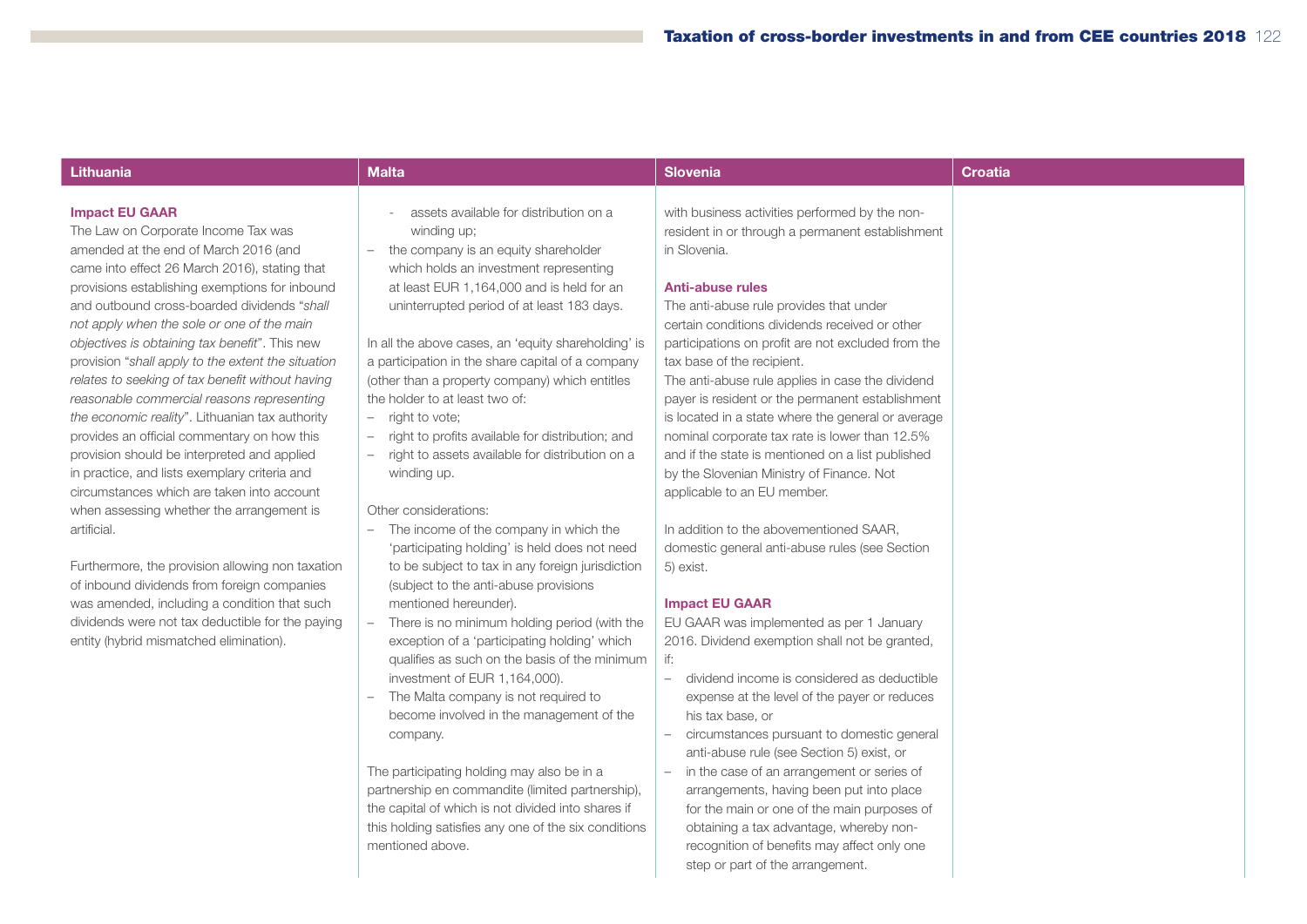| Lithuania | <b>Malta</b>                                                                                                                                                                                                                                                                                                                                                                                                                                                                                                                                                                                                                                                                                                                                                                                                                                                                                                                                                                                                                                                                                                                                                                                   | <b>Slovenia</b> | <b>Croatia</b> |
|-----------|------------------------------------------------------------------------------------------------------------------------------------------------------------------------------------------------------------------------------------------------------------------------------------------------------------------------------------------------------------------------------------------------------------------------------------------------------------------------------------------------------------------------------------------------------------------------------------------------------------------------------------------------------------------------------------------------------------------------------------------------------------------------------------------------------------------------------------------------------------------------------------------------------------------------------------------------------------------------------------------------------------------------------------------------------------------------------------------------------------------------------------------------------------------------------------------------|-----------------|----------------|
|           | The participation exemption and the full refund<br>are applicable if certain anti-abuse provisions<br>are satisfied namely the company in which the<br>participation is held must satisfy any one of the<br>following conditions:<br>- the company is resident or incorporated in<br>country or territory that forms part of the EU;<br><b>or</b><br>the company is subject to tax at a rate of at<br>$\overline{\phantom{0}}$<br>least 15%; or<br>the company does not derive more than<br>$\sim$<br>50% of its income from passive interest or<br>royalties.<br>Alternatively, if none of the above three<br>conditions are met, two other conditions must be<br>met cumulatively.<br>Dividends from a participating holding that<br>does not satisfy the anti-abuse provisions are<br>not entitled to benefit from the participation<br>exemption or the full refund and are taxed at the<br>rate of 35%. Upon the distribution of dividends<br>by the Malta company, the shareholder may<br>claim a 5/7 or a 2/3 refund of the Malta tax paid<br>(as applicable).<br>No immovable property situated in Malta or real<br>rights thereon should be in/directly held within<br>the structure. |                 |                |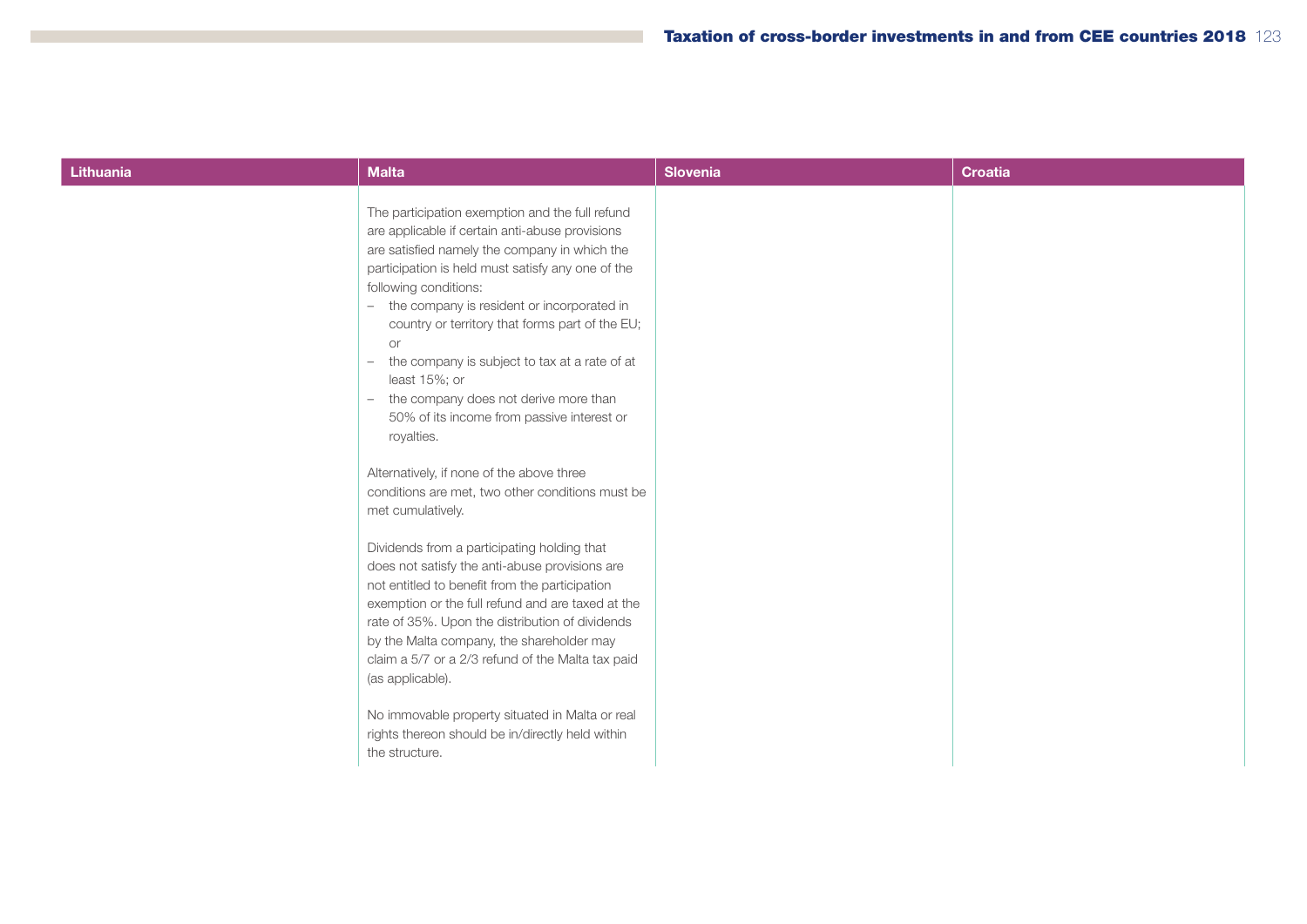| Lithuania | <b>Malta</b>                                                                                                                                                                                                                                                                                                                                                                                                                                                                                                                           | <b>Slovenia</b> | <b>Croatia</b> |
|-----------|----------------------------------------------------------------------------------------------------------------------------------------------------------------------------------------------------------------------------------------------------------------------------------------------------------------------------------------------------------------------------------------------------------------------------------------------------------------------------------------------------------------------------------------|-----------------|----------------|
|           | <b>Impact EU GAAR</b><br>An additional anti-abuse provision applies as<br>from 1 January 2016. Pursuant thereto, the<br>participation exemption does not apply with<br>respect to a profit distribution received from a<br>participating holding in a company resident in the<br>EU by a Malta resident parent company or by the<br>Malta permanent establishment of an EU resident<br>parent company, in case (i) such distribution is<br>exempt from withholding tax pursuant to the<br>EU Parent-Subsidiary Directive and (ii) such |                 |                |
|           | distribution is deductible by the EU participating<br>holding company in that other EU member state.                                                                                                                                                                                                                                                                                                                                                                                                                                   |                 |                |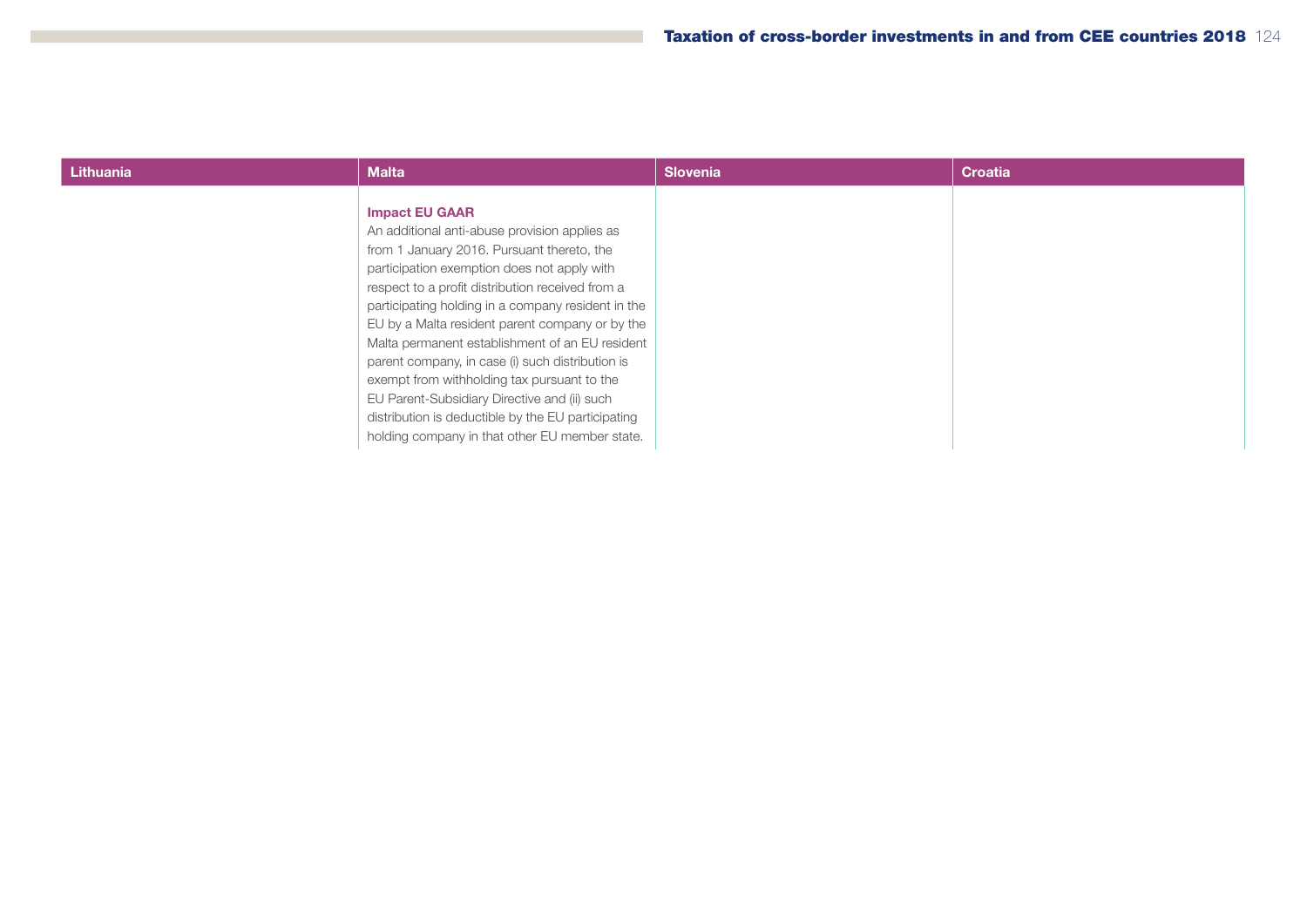|  |  |  |  | 2.3 Gains on shares (participation exemption) |  |
|--|--|--|--|-----------------------------------------------|--|
|--|--|--|--|-----------------------------------------------|--|

| <b>Lithuania</b>                                                                                                                                                                                                                                                                                                                                                                                                                                                                                                                                                                           | <b>Malta</b>                                                                                                                                                                                                                                                                                                                                                                                                                                                                          | <b>Slovenia</b>                                                                                                                                                                                                                                                                                                                                                                                                                                                                                                                                                                                                                                                                                                                                                                                                                                                                                                                                                                                                                                                                                                                                                                                                                                                                                                                                   | <b>Croatia</b>                                                                                                                                                                                                                                                                                                                                                                                                                                                                                                                         |
|--------------------------------------------------------------------------------------------------------------------------------------------------------------------------------------------------------------------------------------------------------------------------------------------------------------------------------------------------------------------------------------------------------------------------------------------------------------------------------------------------------------------------------------------------------------------------------------------|---------------------------------------------------------------------------------------------------------------------------------------------------------------------------------------------------------------------------------------------------------------------------------------------------------------------------------------------------------------------------------------------------------------------------------------------------------------------------------------|---------------------------------------------------------------------------------------------------------------------------------------------------------------------------------------------------------------------------------------------------------------------------------------------------------------------------------------------------------------------------------------------------------------------------------------------------------------------------------------------------------------------------------------------------------------------------------------------------------------------------------------------------------------------------------------------------------------------------------------------------------------------------------------------------------------------------------------------------------------------------------------------------------------------------------------------------------------------------------------------------------------------------------------------------------------------------------------------------------------------------------------------------------------------------------------------------------------------------------------------------------------------------------------------------------------------------------------------------|----------------------------------------------------------------------------------------------------------------------------------------------------------------------------------------------------------------------------------------------------------------------------------------------------------------------------------------------------------------------------------------------------------------------------------------------------------------------------------------------------------------------------------------|
| As a general rule gains on shares are included in<br>the taxable base and taxed as ordinary income.<br>Capital gains from alienation of securities in<br>entities registered or otherwise organised in EEA<br>states or other states with which a tax treaty is<br>concluded and which is a payer of the corporate<br>profit or similar tax, in which transferring party<br>has more than 10% of voting shares for at least<br>two years continuously before the sale (three<br>years in case the shares were acquired by way<br>of (de)merger or reorganisation), are exempt from<br>CIT. | The same rules apply to capital gains as to<br>dividends, except that the anti-abuse provisions<br>referred to under Section 2.2 above (with the<br>exception relating to immovable property situated<br>in Malta) do not apply in the context of capital<br>gains.<br>The latter would also apply to capital gains<br>derived by a Malta resident company from a<br>participating holding in another Malta resident<br>company other than a 'property company' as<br>defined by law. | Generally, capital gains on shares are included<br>in the taxable basis as ordinary income. There is<br>no exemption for capital gains realised on<br>participations either in domestic or foreign<br>companies.<br>The CIT Act provides for an exemption based<br>on which 50% of realised capital gains may be<br>exempt from taxation if the recipient company<br>or permanent establishment has held more than<br>8% of the shares or voting rights in a company<br>continuously for at least six months and at least<br>one person was employed at this company full-<br>time.<br>In case the capital gains were realised from a<br>company resident in a low tax jurisdiction (see<br>criteria from participation exemption above) this<br>exemption is not granted.<br>In the case of liquidation or dissolution of<br>a taxpayer or non-resident's business unit<br>in Slovenia within a period of 10 years of<br>establishment, at the time of dissolution the tax<br>base shall be increased by the exempt share<br>of profit for the period of the five previous tax<br>periods.<br>Legislation also provides for an exemption in the<br>case where the company realises capital gains<br>with the exchange of shares of a bank in Slovenia<br>for shares in another Slovenian company (only<br>the part received in cash is taxable). | Generally, capital gains on shares are included<br>in the taxable basis as ordinary income (based<br>on the accounting regulations). There is<br>no exemption for capital gains realised on<br>participations either in domestic or foreign<br>companies.<br>On the other hand, if the holder of the shares of<br>a company is not a Croatian tax resident, any<br>capital gains may be exempt from taxation in<br>Croatia as Croatia does not tax gains of non-<br>resident legal entities that are not subject to CIT<br>in Croatia. |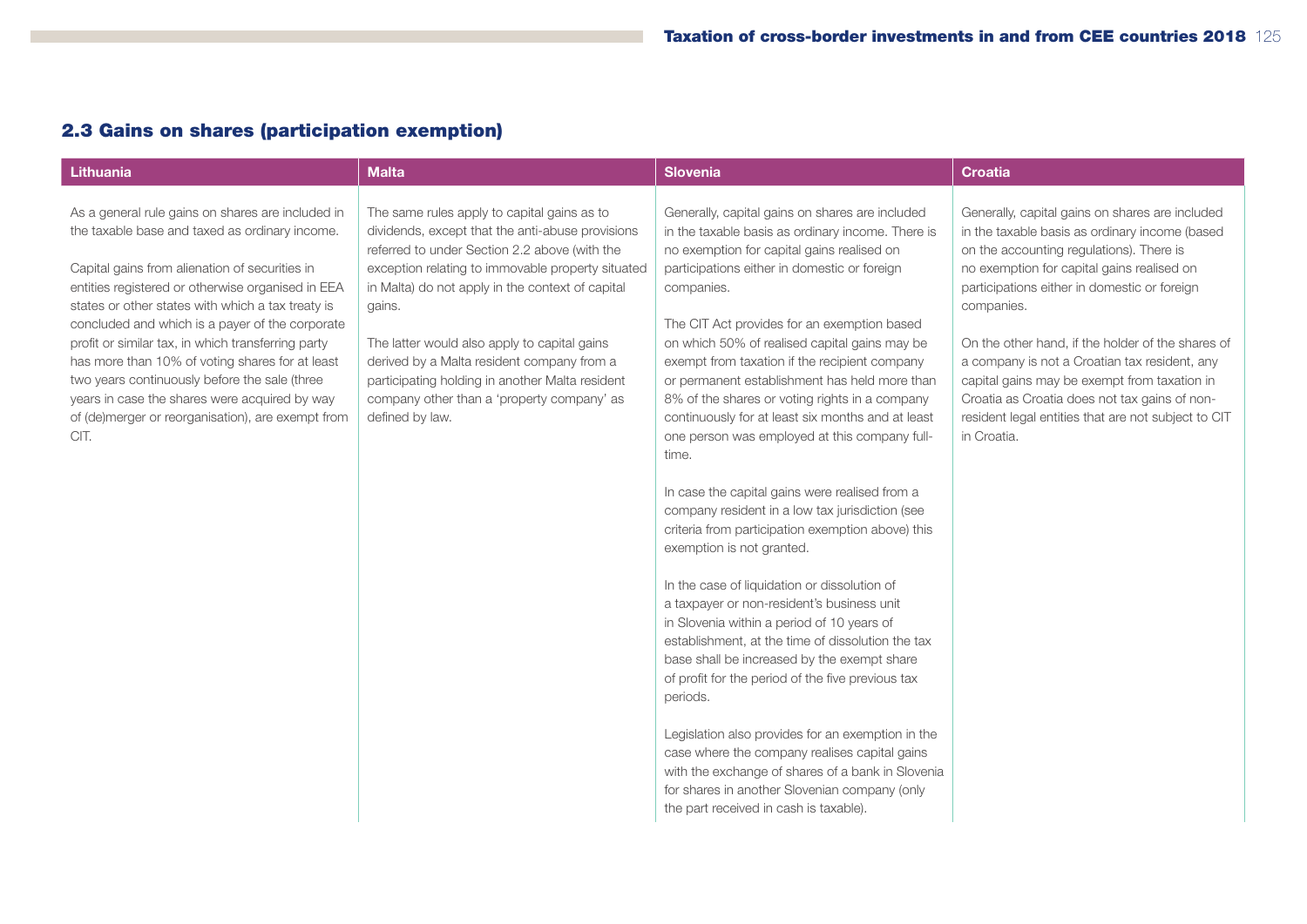| Lithuania | <b>Malta</b> | <b>Slovenia</b>                                                                                                                                                                                                                                                                                                                                                                                                                                                                                                                                                                                                                                              | <b>Croatia</b> |
|-----------|--------------|--------------------------------------------------------------------------------------------------------------------------------------------------------------------------------------------------------------------------------------------------------------------------------------------------------------------------------------------------------------------------------------------------------------------------------------------------------------------------------------------------------------------------------------------------------------------------------------------------------------------------------------------------------------|----------------|
|           |              | There is also an exemption on taxation of<br>capital gains realised with the disposal of<br>shares, acquired on the basis of venture capital<br>investments in a venture capital company,<br>established by law which regulates venture<br>capital companies. Such a profit is exempt<br>from the tax base of the taxable person, if this<br>company had the status of a venture capital<br>company throughout the whole tax period and if<br>this company held the status of venture capital<br>company over the whole period of holding<br>such a share of the taxpayer. The loss from the<br>disposal of equity from this paragraph is not<br>recognised. |                |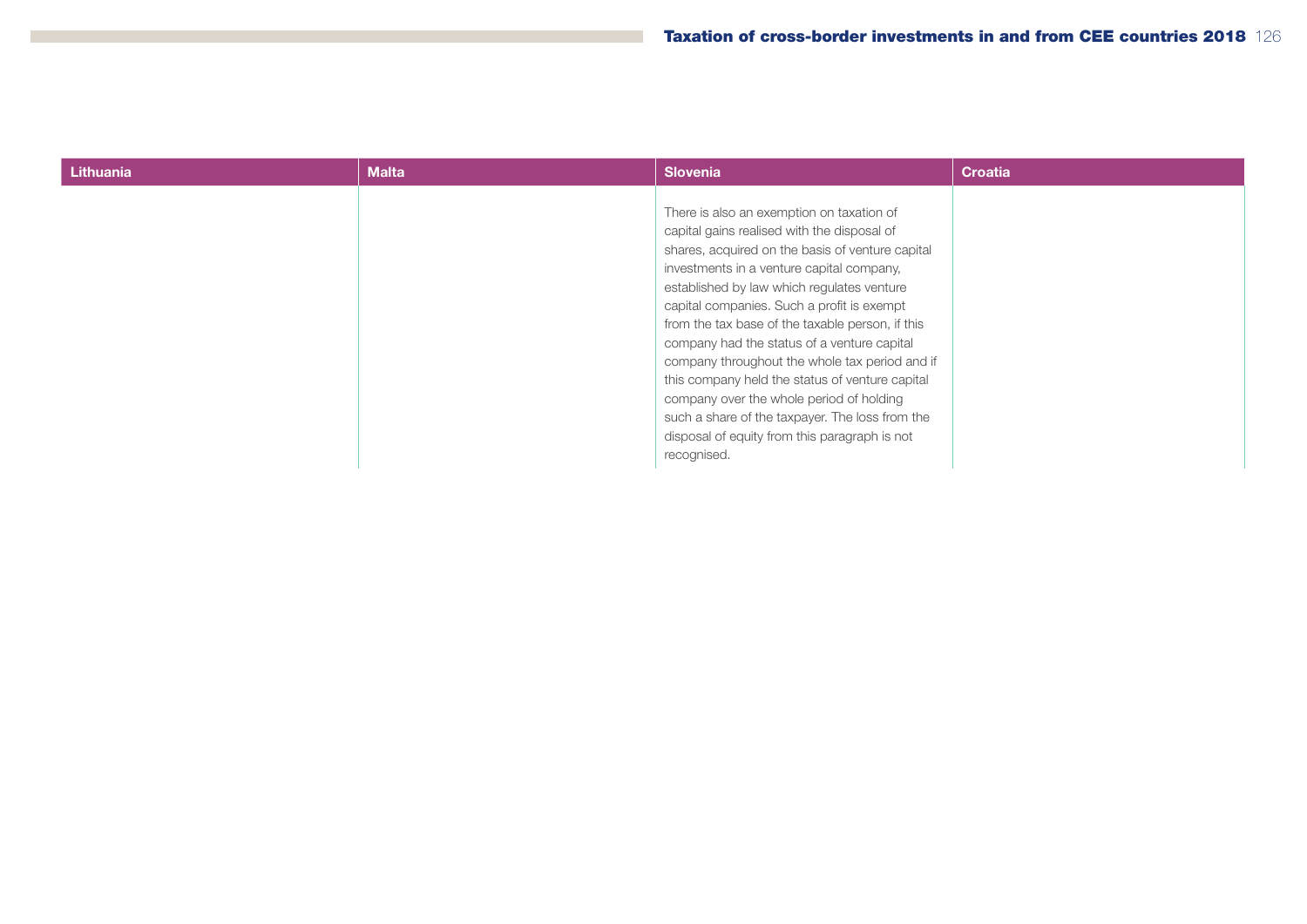#### 2.4 Losses on shares

| Lithuania                                                                                                                                                                                                                                                                                                                                                                                                                     | <b>Malta</b>                                                                                                                                                                     | <b>Slovenia</b>                                                                                                                                                                                                              | Croatia                                                                                                                                                         |
|-------------------------------------------------------------------------------------------------------------------------------------------------------------------------------------------------------------------------------------------------------------------------------------------------------------------------------------------------------------------------------------------------------------------------------|----------------------------------------------------------------------------------------------------------------------------------------------------------------------------------|------------------------------------------------------------------------------------------------------------------------------------------------------------------------------------------------------------------------------|-----------------------------------------------------------------------------------------------------------------------------------------------------------------|
| Capital losses incurred as a result of a transfer<br>of securities may be carried forward only for five<br>consecutive years. Those losses are accounted<br>separately and may be offset only against profits<br>gained from transfer of securities.                                                                                                                                                                          | Deductible capital losses may only be offset<br>against chargeable capital gains realised in the<br>current and following years.<br>Capital losses incurred by a company may not | Capital losses on the sale or transfer of shares<br>are deductible. Please note that as in case of<br>capital gains in certain cases (see criteria above)<br>only 50% of tax losses is recognised as tax<br>deductible cost. | Realised capital losses are tax deductible.<br>Non-realised capital losses that are generated<br>by the impairment of shares are not tax<br>deductible expense. |
| No carry forward of the capital losses is available,<br>if they result from alienation of securities in an<br>entity registered or otherwise organised in EEA<br>state or other state with which a tax treaty is<br>concluded and which is a payer of the corporate<br>profit or similar tax, if the seller has held more<br>than 10% of voting shares of such entity for at<br>least two years continuously before the sale. | be used to offset capital losses incurred by<br>another company that belongs to the same<br>group of companies.                                                                  | Tax losses may be carried forward for an<br>unlimited number of years (subject to certain<br>conditions).                                                                                                                    |                                                                                                                                                                 |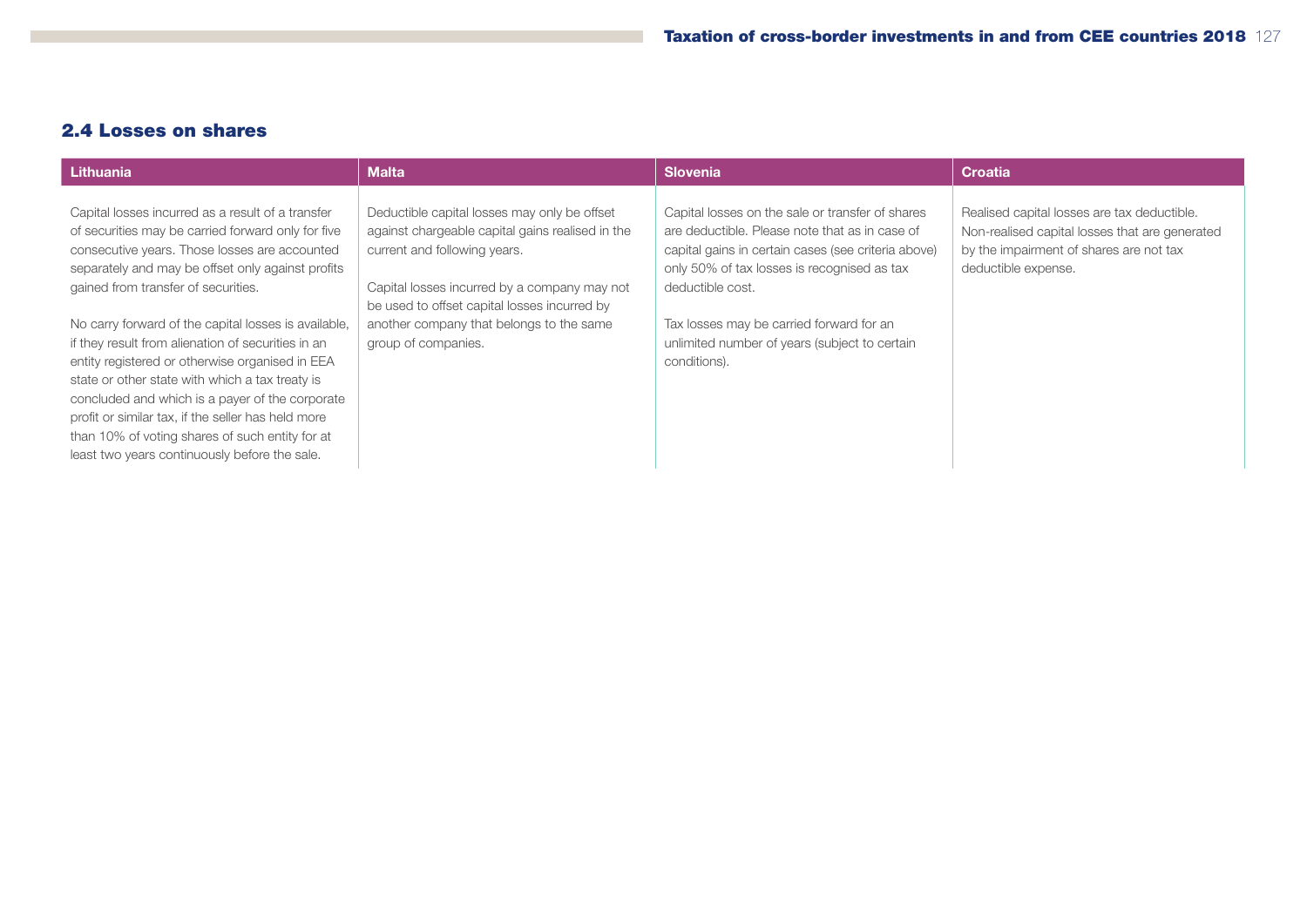#### 2.5 Costs relating to the participation

| <b>Lithuania</b>                                                                                                                                                    | <b>Malta</b>                                                                                                                                                                                                                                                                                                                                                                                                                                                                                                                                                                                                                                                                                                           | <b>Slovenia</b>                                                                                                                                                                                                                                                              | <b>Croatia</b>                                                                                                                                                                                                                                                                                                                                                                                                                                                                                                                                                                                                                                                                                                                                                                                                                                                                                                                                                                                                                                                                                                                                                                                                                                                                                                                                   |
|---------------------------------------------------------------------------------------------------------------------------------------------------------------------|------------------------------------------------------------------------------------------------------------------------------------------------------------------------------------------------------------------------------------------------------------------------------------------------------------------------------------------------------------------------------------------------------------------------------------------------------------------------------------------------------------------------------------------------------------------------------------------------------------------------------------------------------------------------------------------------------------------------|------------------------------------------------------------------------------------------------------------------------------------------------------------------------------------------------------------------------------------------------------------------------------|--------------------------------------------------------------------------------------------------------------------------------------------------------------------------------------------------------------------------------------------------------------------------------------------------------------------------------------------------------------------------------------------------------------------------------------------------------------------------------------------------------------------------------------------------------------------------------------------------------------------------------------------------------------------------------------------------------------------------------------------------------------------------------------------------------------------------------------------------------------------------------------------------------------------------------------------------------------------------------------------------------------------------------------------------------------------------------------------------------------------------------------------------------------------------------------------------------------------------------------------------------------------------------------------------------------------------------------------------|
| Expenses in relation to the tax exempt income<br>(e.g. capital gains on shares transfer) are not<br>deductible.<br>See Section 5 for the thin capitalisation rules. | The general rule is that an expense is deductible<br>if it is wholly and exclusively incurred in the<br>production of the company's income and it is<br>not on a list of expenses that are specifically<br>disallowed in terms of Malta law.<br>Interest expenses are generally deductible if the<br>Revenue Authorities are satisfied that the interest<br>was payable on capital employed in acquiring<br>the income. If in any year, the interest expense<br>exceeds the income derived from the investment.<br>the excess interest expense may not be carried<br>forward to subsequent years to deduct income<br>generated in subsequent years.<br>See Section 5 with respect to the thin<br>capitalisation rules. | Expenses in relation to the tax exempt dividend<br>or capital gains income are not deductible in an<br>amount equaling 5% of the amount of dividends<br>and profits which are exempt from the tax base<br>of a taxpayer.<br>See Section 5 for the thin capitalisation rules. | The legislation does not provide for a specific<br>regulation.<br>The general rule is that an expense is generally<br>deductible if it is wholly and exclusively incurred<br>for the business activities of the company and in<br>order to make profit (the law does not provide a<br>distinction between taxable and<br>non-taxable profit).<br>See Section 5 with respect to the thin<br>capitalisation restrictions.<br><b>Excessive interest</b><br>In accordance with the CIT Law, interest that is<br>paid by a CIT taxpayer to a non-resident-related<br>party is considered to be at arm's length (i.e.<br>deductible for profit tax purposes) up to the rate<br>prescribed by the Minister of Finance. For FY<br>2018, the Minister of Finance prescribed arm's<br>length interest rate for related party financing of<br>4.55%, p.a. The respective interest rate applies<br>to existing loans as well.<br>Following from the above, any interest charged<br>to a corporate profit taxpayer by a non-resident-<br>related party which is in excess of the current<br>4.55% rate would not be deductible for Croatian<br>CIT purposes.<br>Additionally, the taxpayer can prove the arm's<br>length character of interest charges (different<br>from the published interest rates) in accordance<br>with general transfer pricing rules. |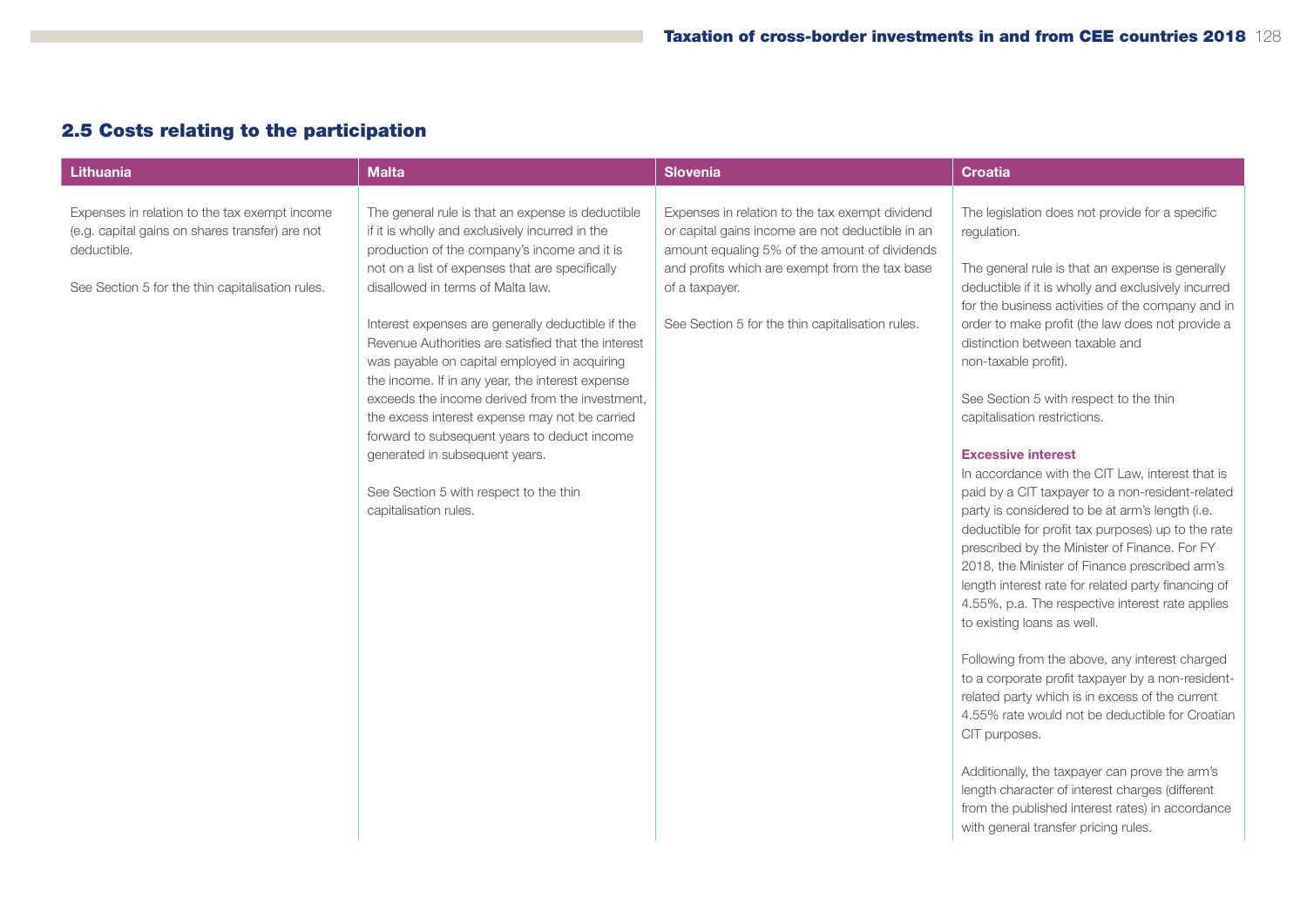#### 2.6 Currency exchange results

| Lithuania                                                                             | <b>Malta</b>                                                                                                                                                                                                                             | <b>Slovenia</b>                                                    | <b>Croatia</b>                                                                                                                                                                 |
|---------------------------------------------------------------------------------------|------------------------------------------------------------------------------------------------------------------------------------------------------------------------------------------------------------------------------------------|--------------------------------------------------------------------|--------------------------------------------------------------------------------------------------------------------------------------------------------------------------------|
| Currency exchange results are included in the<br>taxable income (or may be deducted). | Currency exchange differences are included<br>in the computation of chargeable income (as<br>taxable profits or deductible expenses), provided<br>that such differences are realised and are<br>ancillary to chargeable income or gains. | Currency exchange results are fully included in<br>taxable income. | Currency exchange results are included in<br>taxable income. The tax treatment of the<br>realised / non-realised FX differences basically<br>follows the accounting treatment. |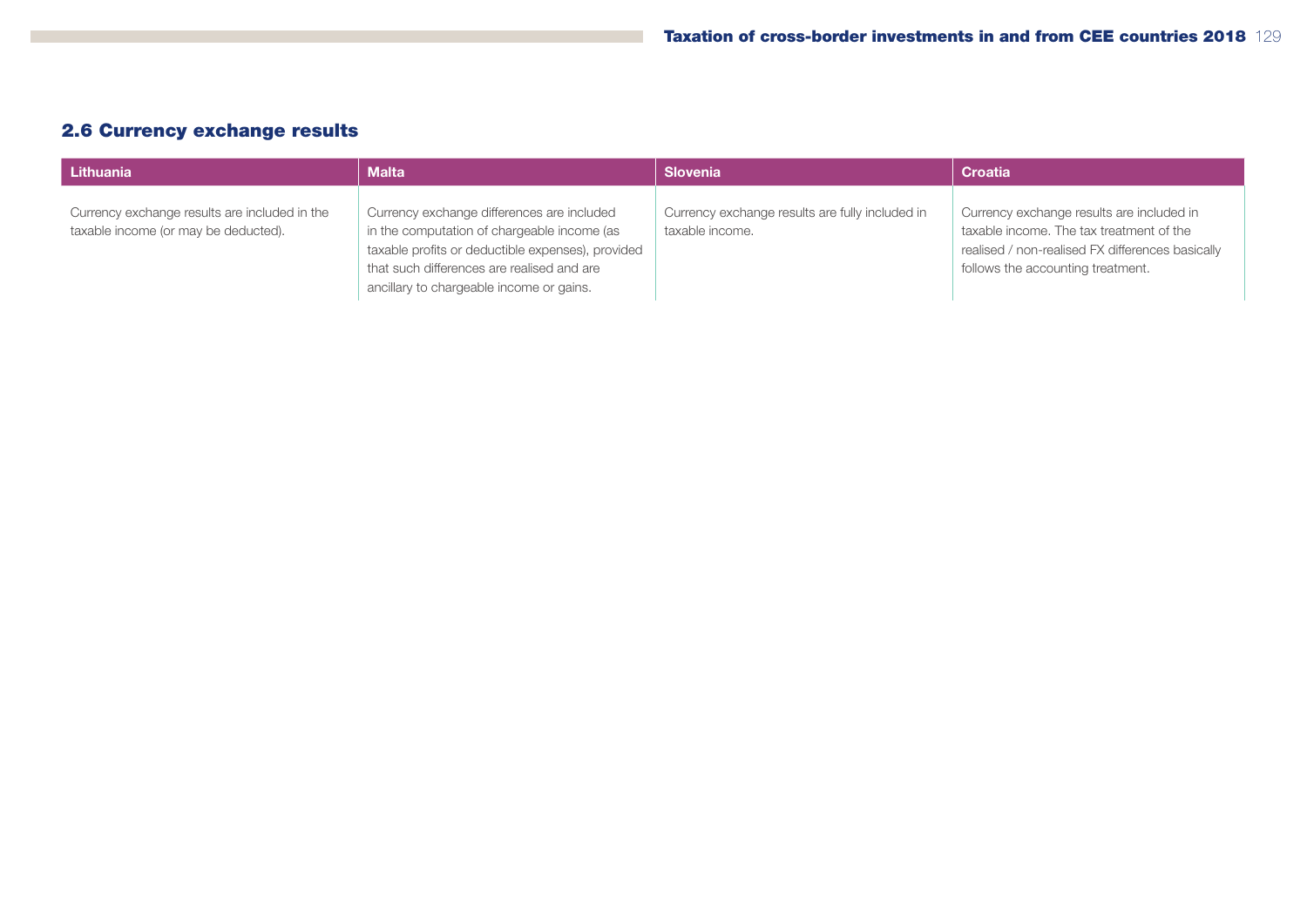#### 2.7 Tax rulings

| <b>Lithuania</b>                                                                                                                                                                                                                                                                                                                                                                                                                                                                                                                          | <b>Malta</b>                                                                                                                                                                                                                                                                                                                                                                                                                                                                                                                                                                                                                                                                                                                                                                                                                                                                                                                                                                                                                                                                                                                      | <b>Slovenia</b>                                                                                                                                                                                                                                                                                                                                                                                                                                                                       | <b>Croatia</b>                                                                                                                                                                                                                                                                        |
|-------------------------------------------------------------------------------------------------------------------------------------------------------------------------------------------------------------------------------------------------------------------------------------------------------------------------------------------------------------------------------------------------------------------------------------------------------------------------------------------------------------------------------------------|-----------------------------------------------------------------------------------------------------------------------------------------------------------------------------------------------------------------------------------------------------------------------------------------------------------------------------------------------------------------------------------------------------------------------------------------------------------------------------------------------------------------------------------------------------------------------------------------------------------------------------------------------------------------------------------------------------------------------------------------------------------------------------------------------------------------------------------------------------------------------------------------------------------------------------------------------------------------------------------------------------------------------------------------------------------------------------------------------------------------------------------|---------------------------------------------------------------------------------------------------------------------------------------------------------------------------------------------------------------------------------------------------------------------------------------------------------------------------------------------------------------------------------------------------------------------------------------------------------------------------------------|---------------------------------------------------------------------------------------------------------------------------------------------------------------------------------------------------------------------------------------------------------------------------------------|
| Binding rulings and advance pricing agreements<br>are available in Lithuania.<br>The taxpayers have to provide details of the<br>future transaction as well as description of<br>Lithuanian legislation provisions or transfer<br>pricing principles applicable to the future<br>transaction, which, if approved by the tax<br>authorities, is binding for the tax authorities for up<br>to five calendar years after the year in which the<br>ruling is issued.<br>Binding rulings and advance pricing agreements<br>are free of charge. | It is possible to seek an advance revenue ruling<br>from the Revenue Authorities on, inter alia, the<br>following issues:<br>confirmation that certain domestic general<br>anti-avoidance provisions do not apply to a<br>given transaction;<br>confirmation that an equity shareholding<br>qualifies as a participating holding on<br>the basis that it is or will be held for the<br>furtherance of the business of the Malta<br>company;<br>the tax treatment of a transaction concerning<br>a particular financial instrument or other<br>security:<br>the tax treatment of any transaction which<br>involves international business.<br>These rulings guarantee the tax position for a<br>period of five years and may be renewed for a<br>further five-year period. They will also survive any<br>changes of legislation for a period of two years<br>after the entry into force of a new law.<br>Additionally, an informal guidance procedure<br>has been developed in practice whereunder a<br>taxpayer may obtain written guidance from the<br>local tax authorities in respect of one or more<br>specific transactions. | General opinions issued by the General Financial<br>Office are considered to be an interpretation of<br>tax legislation by the Financial Administration. In<br>practice, financial offices follow general opinions.<br>Binding tax rulings issued by the financial<br>authorities may be requested in a concrete<br>and identified transaction (in advance) and are<br>payable by the tax payer. It is not possible to<br>obtain a binding information regarding transfer<br>pricing. | Opinions issued by the Ministry of Finance or tax<br>authorities are binding for the tax authorities.<br>Binding information issued by the tax authorities<br>may be requested in a concrete and identified<br>transaction and is generally applicable only to<br>such a transaction. |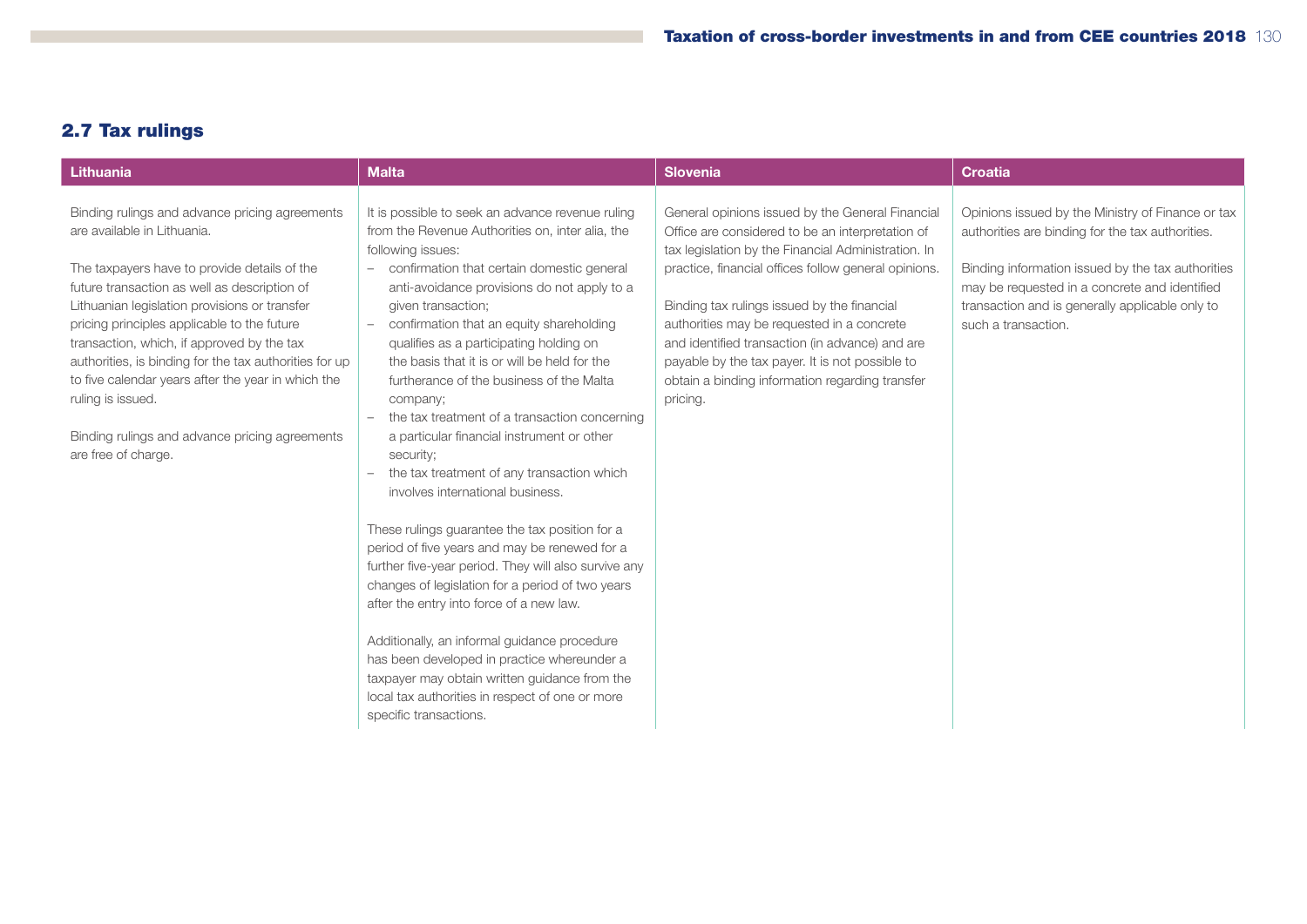#### 2.8 Loss carry over rules

| Lithuania                                                                                                                                                                                                                                                                                                                                                                                                                                                                                                                                                                                                                                                          | <b>Malta</b>                                                                                                                                                                                                                                                                                                                                                                                                               | <b>Slovenia</b>                                                                                                                                                                                                                                                                                                                                                                                                                                                                                                                                                                                                                                                                                                                                                                                                                                                                                                                                              | <b>Croatia</b>                                                                                                                                                                                                                                                                                                                                                                                                                                                                                                                                                                                                                                                                                                                                                                                                                                                                                                                                                                                                                                            |
|--------------------------------------------------------------------------------------------------------------------------------------------------------------------------------------------------------------------------------------------------------------------------------------------------------------------------------------------------------------------------------------------------------------------------------------------------------------------------------------------------------------------------------------------------------------------------------------------------------------------------------------------------------------------|----------------------------------------------------------------------------------------------------------------------------------------------------------------------------------------------------------------------------------------------------------------------------------------------------------------------------------------------------------------------------------------------------------------------------|--------------------------------------------------------------------------------------------------------------------------------------------------------------------------------------------------------------------------------------------------------------------------------------------------------------------------------------------------------------------------------------------------------------------------------------------------------------------------------------------------------------------------------------------------------------------------------------------------------------------------------------------------------------------------------------------------------------------------------------------------------------------------------------------------------------------------------------------------------------------------------------------------------------------------------------------------------------|-----------------------------------------------------------------------------------------------------------------------------------------------------------------------------------------------------------------------------------------------------------------------------------------------------------------------------------------------------------------------------------------------------------------------------------------------------------------------------------------------------------------------------------------------------------------------------------------------------------------------------------------------------------------------------------------------------------------------------------------------------------------------------------------------------------------------------------------------------------------------------------------------------------------------------------------------------------------------------------------------------------------------------------------------------------|
| <b>Carry back</b><br>There is no carry back possibility in Lithuania.<br><b>Carry forward</b><br>Losses may be carried forward for an unlimited<br>period of time provided that the activity from<br>which the losses resulted is not terminated.<br>Losses sustained from the transfer of securities<br>and the derivative financial instruments may<br>be carried forward only for five consecutive tax<br>years (see also Section 2.4). The number of<br>losses carried forward cannot exceed 70% of<br>entity's profits received during a fiscal year. This<br>restriction is not applicable to entities that are<br>entitled to apply reduced CIT rate of 5%. | <b>Carry back</b><br>There is no carry back possibility in Malta.<br><b>Carry forward</b><br>All trading losses incurred by companies wholly<br>and exclusively in the production of the income<br>may be carried forward indefinitely and offset<br>against future income.<br>Capital losses may be carried forward and offset<br>against future capital gains.<br>Excess interest expenses cannot be carried<br>forward. | <b>Carry back</b><br>There is no carry back possibility in Slovenia.<br><b>Carry forward</b><br>Losses may be carried forward for an unlimited<br>period. The reduction of the tax base due to tax<br>losses from previous tax periods is allowed to the<br>maximum amount of 50% of the tax base of the<br>current tax period.<br>However, losses from the current and previous<br>years cannot be carried forward if a direct or<br>indirect ownership of capital or voting power of<br>the taxpayer changes for at least 50% during the<br>tax period and taxable person entitled to loss<br>carry forward:<br>does not carry on a business for at least two<br>years before the change of ownership; or<br>substantially changes its business two years<br>$-$<br>before or after change of the ownership<br>(unless the change of business is done in<br>course of restructuring necessary to save<br>employment relationships or business as<br>such). | <b>Carry back</b><br>There is no carry back possibility in Croatia.<br><b>Carry forward</b><br>Losses may be carried forward for a maximum<br>period of five years, unless otherwise provided<br>for in the CIT Law. If the right to offset losses<br>incurred in the process of mergers, acquisitions<br>or divisions is transferred to legal successors<br>during a tax period, the right to carry forward<br>the loss begins after the expiry of the period in<br>which the legal successor acquired the right to<br>carry forward the loss.<br>In the case of statutory changes (acquisitions,<br>mergers, demergers, etc.) the legal successor<br>is not entitled to utilise the tax losses carried<br>forward of the legal predecessor if:<br>- the legal predecessor did not perform any<br>business activity for two tax periods before<br>the statutory change; or<br>the business activity of the legal<br>$\overline{\phantom{m}}$<br>predecessor substantially changes in the<br>course of two tax periods following the<br>statutory change. |
|                                                                                                                                                                                                                                                                                                                                                                                                                                                                                                                                                                                                                                                                    |                                                                                                                                                                                                                                                                                                                                                                                                                            |                                                                                                                                                                                                                                                                                                                                                                                                                                                                                                                                                                                                                                                                                                                                                                                                                                                                                                                                                              | The above rule also applies where there is<br>a change of more than 50% in a company's<br>ownership structure.                                                                                                                                                                                                                                                                                                                                                                                                                                                                                                                                                                                                                                                                                                                                                                                                                                                                                                                                            |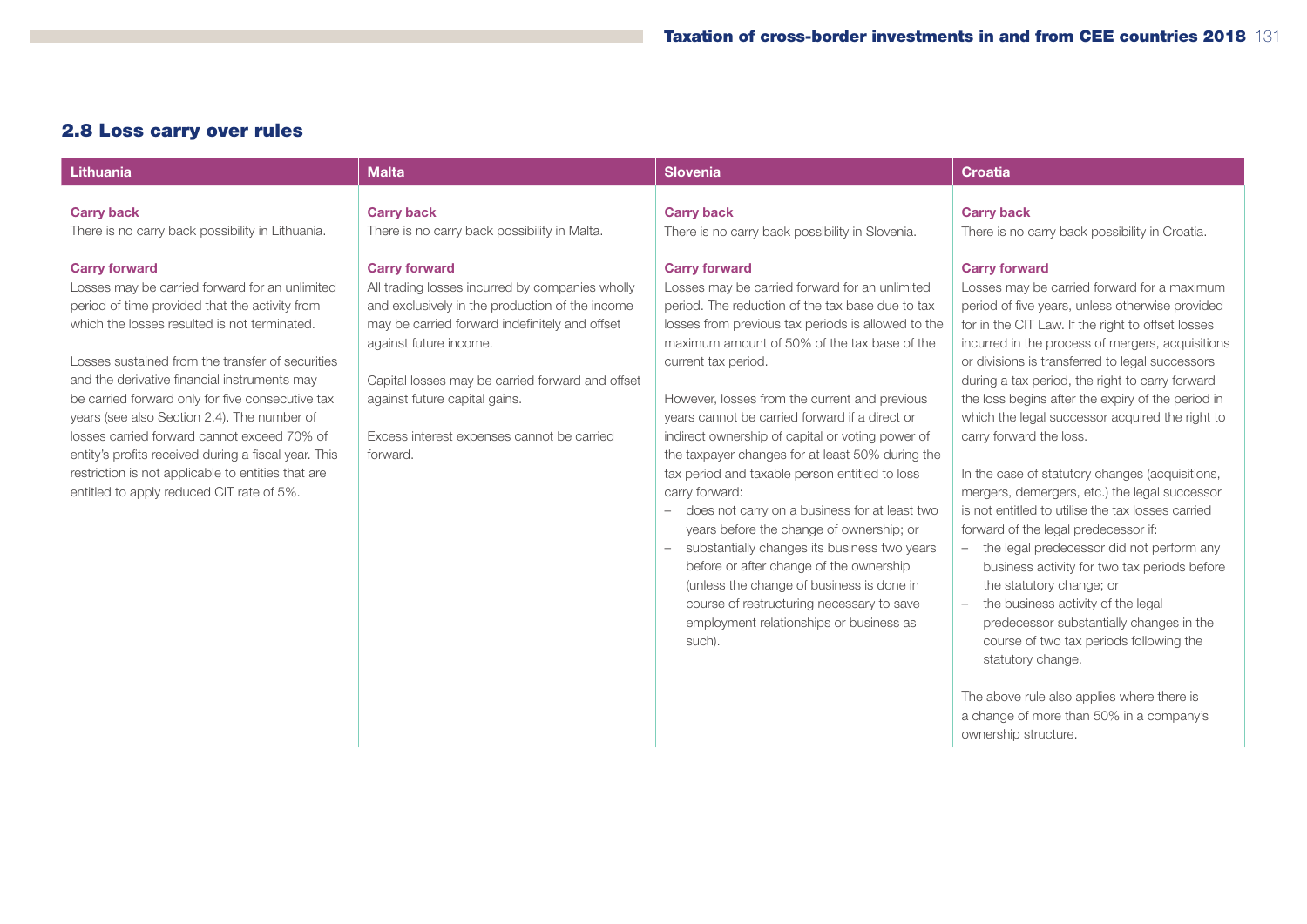#### 2.9 Group taxation for CIT purposes

| <b>Lithuania</b>                                                                                                                                                                                                                                                                                                                                                                                                                                                                                                                                                                                                                                                                                                                                                                                                                                                                                                                      | <b>Malta</b>                                                                                                                                                                                                                                                                                                                                                                                                                                                                                                                                                                                                                                                                                                                                                                                                                                                                                                                                                                                                                                                                                                                                                                                                                                                                                                  | <b>Slovenia</b>                                        | <b>Croatia</b>                                                    |
|---------------------------------------------------------------------------------------------------------------------------------------------------------------------------------------------------------------------------------------------------------------------------------------------------------------------------------------------------------------------------------------------------------------------------------------------------------------------------------------------------------------------------------------------------------------------------------------------------------------------------------------------------------------------------------------------------------------------------------------------------------------------------------------------------------------------------------------------------------------------------------------------------------------------------------------|---------------------------------------------------------------------------------------------------------------------------------------------------------------------------------------------------------------------------------------------------------------------------------------------------------------------------------------------------------------------------------------------------------------------------------------------------------------------------------------------------------------------------------------------------------------------------------------------------------------------------------------------------------------------------------------------------------------------------------------------------------------------------------------------------------------------------------------------------------------------------------------------------------------------------------------------------------------------------------------------------------------------------------------------------------------------------------------------------------------------------------------------------------------------------------------------------------------------------------------------------------------------------------------------------------------|--------------------------------------------------------|-------------------------------------------------------------------|
| There is no group taxation regime for CIT<br>purposes in Lithuania.<br>There is an opportunity to transfer losses<br>between several entities of the same group.<br>Intra-group transfer of losses are subject to the<br>following requirements:<br>- the parent company of the group must<br>hold directly or indirectly at least 2/3 of the<br>shares in both entities participating in the loss<br>transfer (or loss may be transferred to the<br>parent company); and<br>both entities participating in the loss transfer<br>are required to comply with this requirement<br>for at least two years: or<br>entities participating in a loss transfer<br>transaction need to be within the group from<br>its formation and have to remain in the group<br>for at least two years.<br>Cross-border transfer of losses between<br>EU entities is also available, but due to strict<br>requirements is hardly applicable in practice. | Malta does not operate a group taxation system.<br>However, a Malta company may surrender its<br>tax losses to a group company where both<br>companies are members of the same group<br>throughout the year preceding the year of<br>assessment in which relief is claimed. Two<br>companies are deemed to form part of the same<br>group where they are both resident in Malta and<br>not resident for tax purposes in any other country<br>and one is at least the 51% subsidiary of the<br>other or both are at least 51% subsidiary of a<br>third company resident in Malta.<br>Losses of the surrendering company may<br>be set off against the total income of the<br>claimant company for the corresponding year<br>of assessment and for subsequent periods,<br>where applicable, provided in the year in which<br>surrendering company has incurred losses both<br>companies have accounting periods which begin<br>and end on the same date. There are exceptions<br>in respect of new companies and companies<br>which are being wound up.<br>Companies may only surrender losses incurred<br>in the year preceding a year of assessment to<br>other group companies - losses brought forward<br>cannot be used either within a newly formed tax<br>group or within an already existing tax group. | There is no group taxation regime for CIT<br>purposes. | There is no group taxation regime for CIT<br>purposes in Croatia. |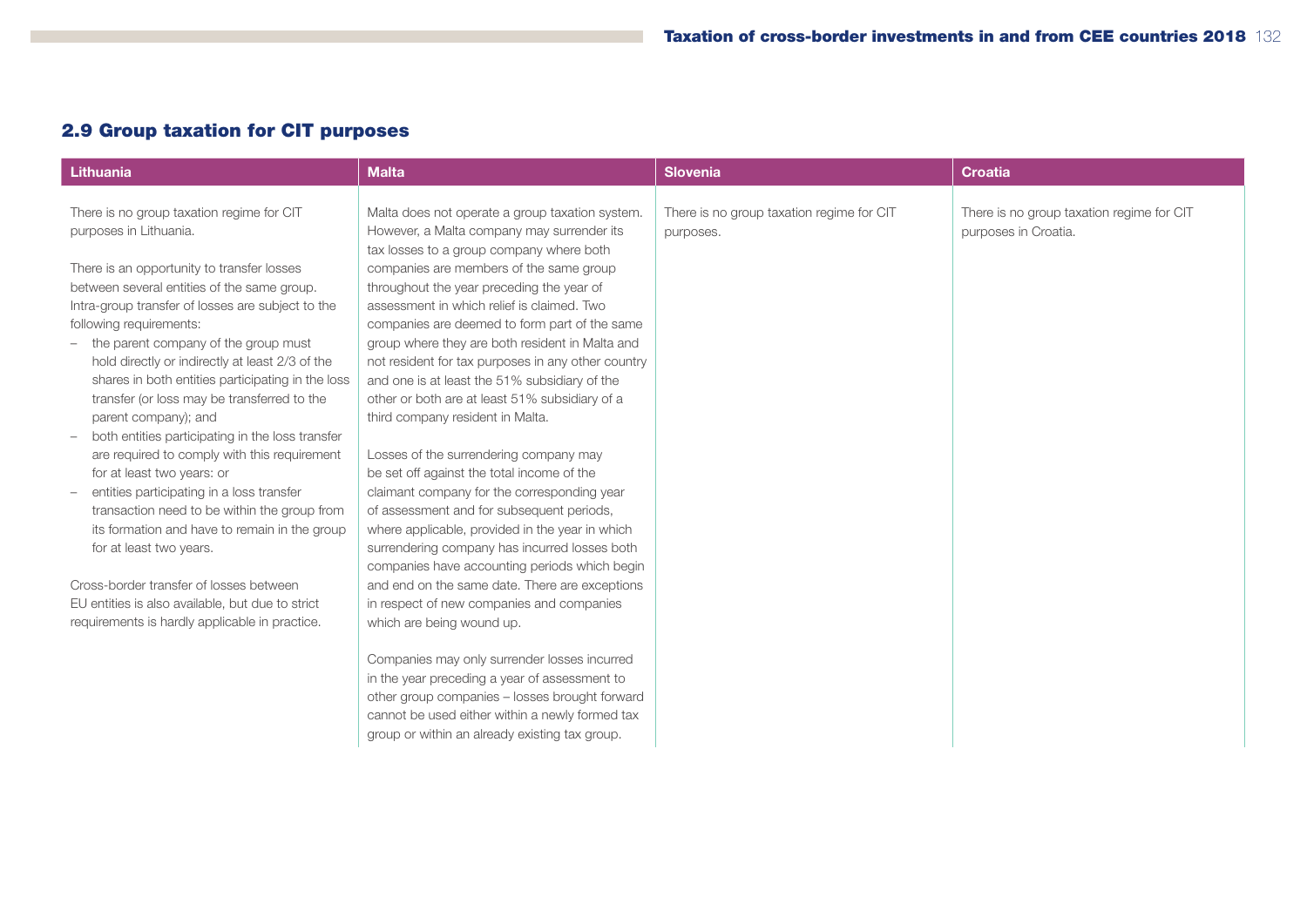| Lithuania | <b>Malta</b>                                                                                                                                                                                                                                                                                                                                                                                                                                                                                                                | <b>Slovenia</b> | <b>Croatia</b> |
|-----------|-----------------------------------------------------------------------------------------------------------------------------------------------------------------------------------------------------------------------------------------------------------------------------------------------------------------------------------------------------------------------------------------------------------------------------------------------------------------------------------------------------------------------------|-----------------|----------------|
|           | By virtue of an anti-abuse provision, if a company<br>is a member of a group of companies, and<br>arrangements are in existence the sole or main<br>purpose of which is to reduce any company's tax<br>liability, and were it not for the said arrangements<br>that company would not qualify to be a member<br>of that group of companies, then that company<br>shall be treated as not being a member of<br>that group for any year preceding a year of<br>assessment in which the said arrangements are<br>in existence. |                 |                |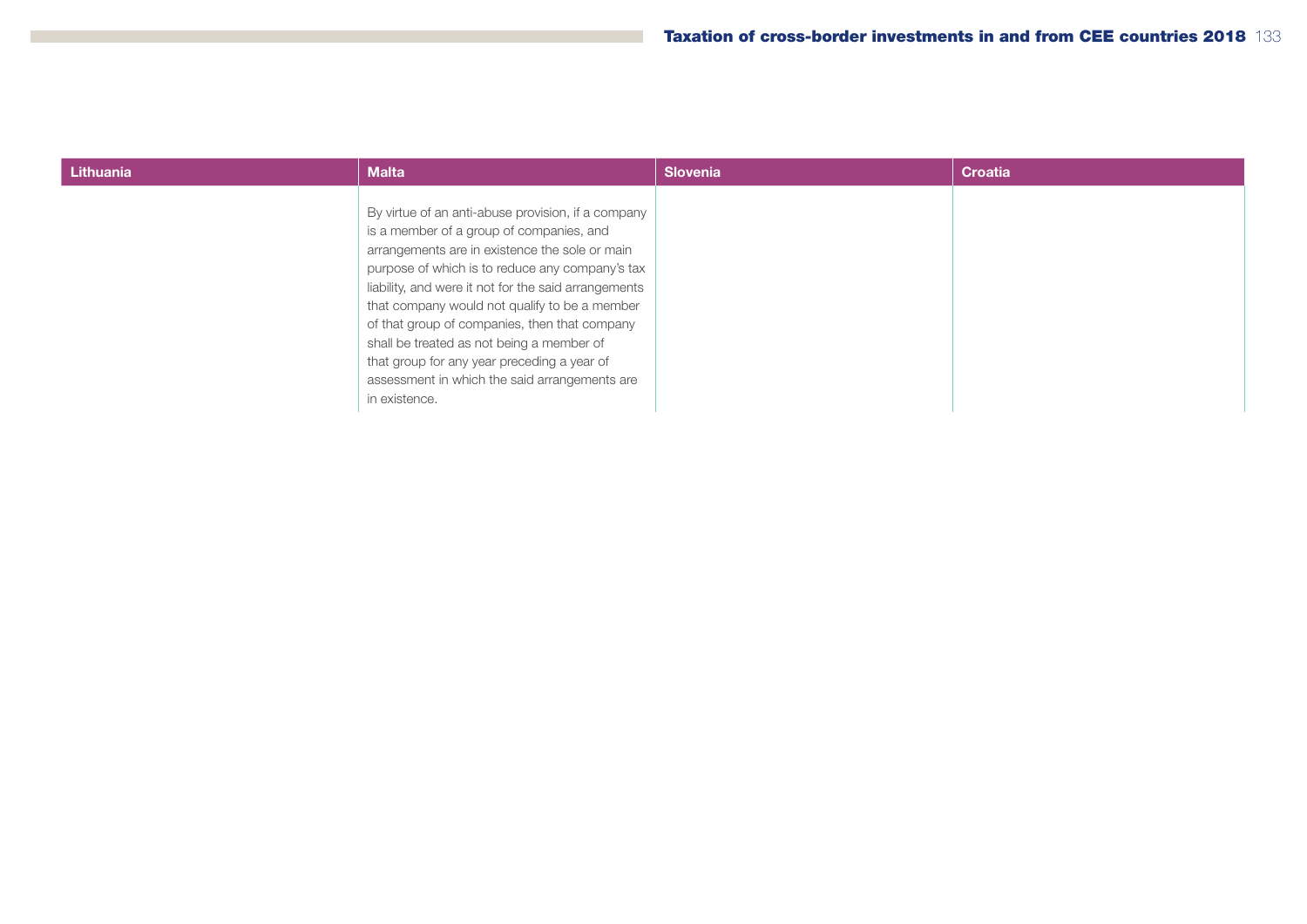#### 3. Withholding taxes payable by the holding company 3.1 Withholding tax on dividends paid by the holding company

in this case.

| Lithuania                                                                                                                                                                                                                                                                                                                                                                                                                                                                                                                                | <b>Malta</b>                                                                                                                                                                                                                                                                                                                                                                                                                                                                                                                                 | <b>Slovenia</b>                                                                                                                                                                                                                                                                                                                                                                                                                                                                                                          | <b>Croatia</b>                                                                                                                                                                                                                                                                                                                                                                                                                                                                                                                                                 |
|------------------------------------------------------------------------------------------------------------------------------------------------------------------------------------------------------------------------------------------------------------------------------------------------------------------------------------------------------------------------------------------------------------------------------------------------------------------------------------------------------------------------------------------|----------------------------------------------------------------------------------------------------------------------------------------------------------------------------------------------------------------------------------------------------------------------------------------------------------------------------------------------------------------------------------------------------------------------------------------------------------------------------------------------------------------------------------------------|--------------------------------------------------------------------------------------------------------------------------------------------------------------------------------------------------------------------------------------------------------------------------------------------------------------------------------------------------------------------------------------------------------------------------------------------------------------------------------------------------------------------------|----------------------------------------------------------------------------------------------------------------------------------------------------------------------------------------------------------------------------------------------------------------------------------------------------------------------------------------------------------------------------------------------------------------------------------------------------------------------------------------------------------------------------------------------------------------|
| Dividends paid by resident companies to<br>residents and non-residents are subject to<br>withholding tax at a rate of 15%.<br>An exemption of dividend withholding tax applies<br>if the shareholder holds at least 10% of the<br>voting shares in the distributing company for an<br>uninterrupted period of 12 months, unless the<br>shareholder is registered in territory included in<br>the Black List (tax haven). The Black List includes<br>most of the typical offshore jurisdictions (approx.<br>60 jurisdictions are listed). | No withholding tax is levied in Malta on dividend<br>distributions to a non-resident shareholder,<br>provided that such shareholder is not directly or<br>indirectly owned and controlled by, and does not<br>act on behalf of, an individual who is ordinarily<br>resident and domiciled in Malta.<br><b>Impact EU GAAR</b><br>A GAAR is already included in Malta income tax<br>legislation. In those cases where a scheme is<br>artificial or fictitious the commissioner of inland<br>revenue has the power to disregard such artificial | Paid to tax residents or to permanent<br>establishments: dividends paid to domestic<br>recipients (resident or permanent establishment<br>of a non-resident company) are subject to a<br>15% withholding tax, but may be exempt from<br>withholding tax if the recipient provides his tax<br>number.<br>Paid abroad: dividends paid to foreign recipients<br>are subject to a 15% withholding tax.<br>Under the EU Parent-Subsidiary Directive,                                                                          | In accordance with the CIT Law, a with-<br>holding tax of 12% is generally required to be<br>deducted in respect of dividend payments to<br>non-residents. This rule applies to all dividends<br>except dividends and shares in profit realised<br>before 31 December 2000 and in the period<br>from 1 January 2005 to 29 February 2012,<br>regardless of when the payment is actually<br>made.<br>However, a valid DTT may reduce or eliminate<br>any withholding tax liability if the foreign entity is<br>seated in a jurisdiction with which Croatia has a |
| According to the official commentaries prepared<br>by the Lithuanian tax authorities, the dividends<br>may enjoy the above 'participation exemption'<br>even if the shares are held for the period shorter<br>than 12 months, but the shareholder intends to<br>hold them for such or longer period.<br>This participation exemption satisfies the<br>requirements of the EU Parent-Subsidiary<br>Directive.                                                                                                                             | or fictitious scheme and assess the person<br>accordingly.<br>As mentioned above, Malta does not levy<br>dividend withholding tax and therefore no<br>changes are expected to Malta legislation to<br>implement specific EU (PSD) GAAR.<br><b>Impact ATAD - GAAR</b><br>A GAAR is already included in Malta as set out<br>above. Legislative changes on this point are                                                                                                                                                                       | dividends will be exempt from the withholding tax<br>if the participation / share of a parent company<br>in a subsidiary accounts for at least 10% for an<br>uninterrupted period of 24 months. If dividends<br>are paid before the expiration of the 24-month<br>term, the exemption is granted if a bank<br>guarantee for the withholding tax is provided.<br>The EU Parent-Subsidiary Directive is applicable<br>also to limited partnerships (k.d.), since they are<br>treated as corporations for tax purposes. The | DTT in effect.<br>In addition, please note that under the EU<br>Parent-Subsidiary Directive, dividends will<br>be exempt from the withholding tax if the<br>participation / share of a parent company in<br>a subsidiary accounts for at least 10% for an<br>uninterrupted period of 24 months.<br><b>Impact EU GAAR</b><br>As regards the taxation on distribution of                                                                                                                                                                                         |
| The above rules apply irrespective of whether<br>the dividends are distributed from the profits<br>accumulated in periods prior to accession to the<br>EU.<br><b>Liquidation / Share repurchase</b><br>In case of liquidation of the company and/or<br>share repurchase the shareholder is treated as<br>selling the shares to the issuer and the resulting<br>capital gain is subject to taxation as ordinary<br>income. Participation exemption is not applicable                                                                      | expected in the future.                                                                                                                                                                                                                                                                                                                                                                                                                                                                                                                      | exemption also applies to profit reserves that<br>stem from the period before accession to the EU.<br>Slovenian companies may pay out dividends to a<br>company resident in other EU countries without<br>charging withholding tax on dividends even if<br>the criteria defined in the EU Parent- Subsidiary<br>Directive (in Slovenia - at least 10%, at least<br>24 months) are not met, if the dividends received<br>by the foreign company are subject to exemption<br>from taxation in the country of residence.    | dividends and shares of profit between parent<br>companies and subsidiaries of different Member<br>States, a withholding tax shall not be due if<br>dividends and shares of profit are distributed to<br>a company having one of the forms subject to<br>the common taxation system provided that the<br>recipient is holding a minimum of 10% in the<br>capital of a company distributing the dividend or<br>shares of profit, and this percentage is held for<br>an uninterrupted period of 24 months.                                                       |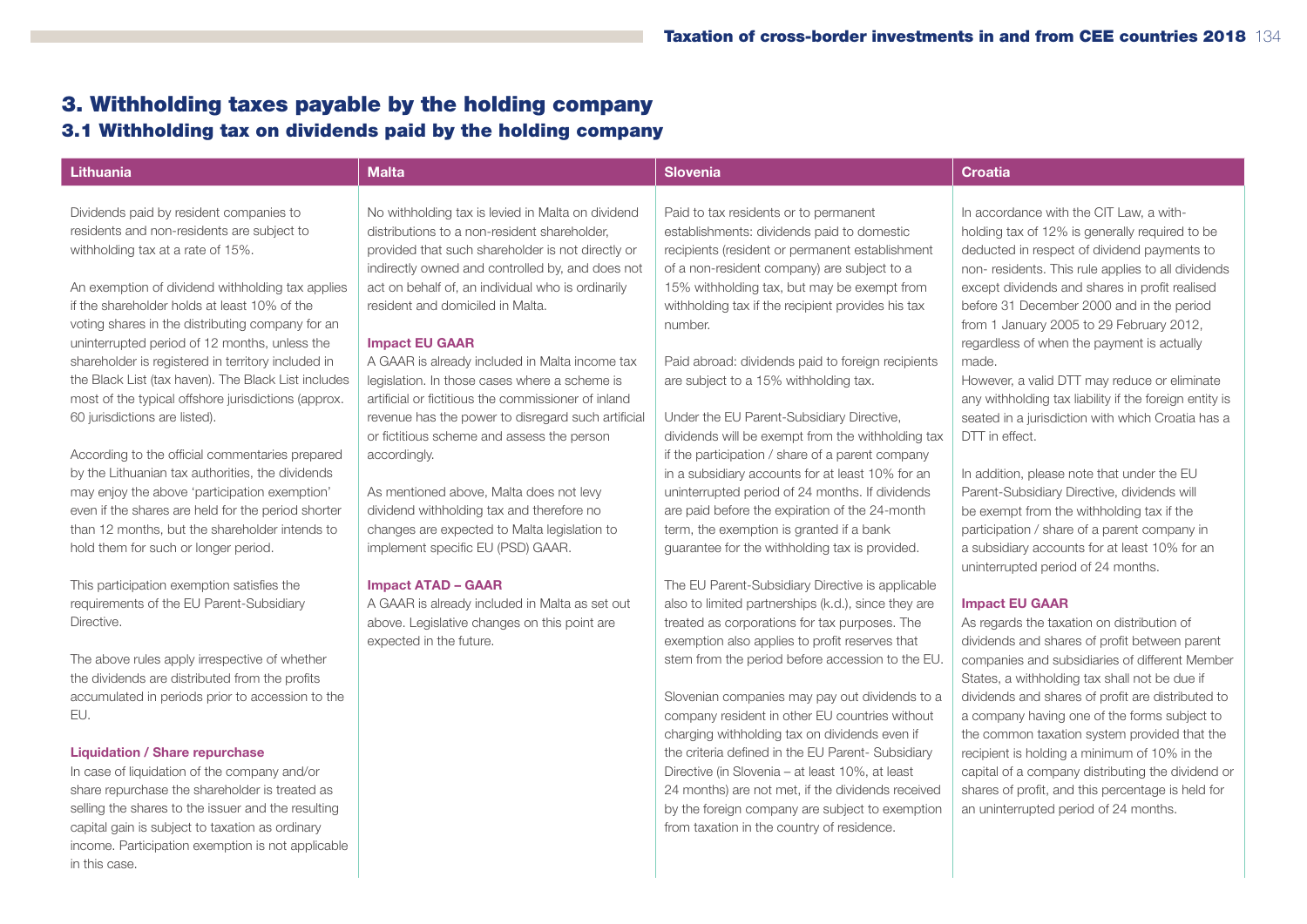and the con-

| Lithuania                                                                                                                                                                                                                                                                                                                                                                                                                                                                                                                                                                                                                                                                                                                                                                                                                              | <b>Malta</b> | <b>Slovenia</b>                                                                                                                                                                                                                                                                                                                                                                                                                                                                                                                                                                                                                                                                                                                                                                                                                                                                                                    | <b>Croatia</b>                                                                                                                                                                                                                                                                                                                                                                                                                                                                                         |
|----------------------------------------------------------------------------------------------------------------------------------------------------------------------------------------------------------------------------------------------------------------------------------------------------------------------------------------------------------------------------------------------------------------------------------------------------------------------------------------------------------------------------------------------------------------------------------------------------------------------------------------------------------------------------------------------------------------------------------------------------------------------------------------------------------------------------------------|--------------|--------------------------------------------------------------------------------------------------------------------------------------------------------------------------------------------------------------------------------------------------------------------------------------------------------------------------------------------------------------------------------------------------------------------------------------------------------------------------------------------------------------------------------------------------------------------------------------------------------------------------------------------------------------------------------------------------------------------------------------------------------------------------------------------------------------------------------------------------------------------------------------------------------------------|--------------------------------------------------------------------------------------------------------------------------------------------------------------------------------------------------------------------------------------------------------------------------------------------------------------------------------------------------------------------------------------------------------------------------------------------------------------------------------------------------------|
| Non-monetary distribution upon liquidation of the<br>company under liquidation is treated as a sale<br>and capital gains received from such transfer will<br>increase the taxable base of the company under<br>liquidation.<br><b>Impact EU GAAR</b><br>See Section 2.2.<br><b>Impact ATAD - GAAR</b><br>EU GAAR aimed at denying withholding tax<br>exemption for dividends that are paid to artificial<br>arrangement having been put into place for the<br>main purpose (or one of the main purpose) to<br>gain tax benefit, is already implemented (see<br>Section 2.2).<br>Also, the special anti-avoidance rule called<br>'substance over the form' has for a long time<br>been incorporated in Lithuanian legislation.<br>Under this rule for the purpose of tax calculation<br>tax authorities may disregard formal expression |              | The criteria that should be met in such a case<br>by the Slovenian company paying the dividends<br>are that it receives a statement by the recipient<br>company that it may exempt the dividends paid<br>from Slovenia from its taxable basis (e.g. it will<br>not be able to deduct the withholding tax paid<br>in Slovenia from the tax liability in the resident<br>country) and that the certificate of the recipient<br>tax residency in another EU member state is<br>attached.<br>Treaty rates may be used if the payer of<br>dividends receives a decision of tax office that<br>the recipient is entitled to treaty benefits before<br>the payment is made. Otherwise the refund must<br>be requested by the recipient of the dividends.<br><b>Liquidation / Share repurchase</b><br>Liquidation proceeds may be treated as dividend<br>and are subject to dividend withholding tax upon<br>distribution. | These provisions shall not apply when it is<br>obvious that tax fraud or tax evasion is the main<br>purpose or one of the main purposes of the<br>distribution of dividends or shares in profit.<br><b>Impact ATAD - GAAR</b><br>Croatian CIT Regulations provide general<br>provision pursuant to which rights provided<br>by the CIT legislation will not be applicable to<br>non-authentic arrangements (arrangements set<br>up to avoid payment of taxes and not for valid<br>commercial reasons). |
| of the taxpayer's activity, if after recreating the<br>distorted or hidden circumstances, the tax<br>administrator identifies that the transaction.<br>economic operation or any combination thereof<br>was concluded to gain the tax benefits (e.g. defer<br>the tax payment deadline, reduce or fully avoid<br>the amount of tax payable, increase the tax<br>overpayment, etc.).                                                                                                                                                                                                                                                                                                                                                                                                                                                    |              | <b>Impact EU GAAR</b><br>EU GAAR was implemented as per 1 January<br>2016. No dividend withholding tax exemption will<br>be granted, if:<br>- circumstances pursuant to domestic general<br>anti-abuse rule (see Section 5) exist; or<br>- in the case of an arrangement or series of<br>arrangements, having been put into place<br>for the main or one of the main purposes of<br>obtaining a tax advantage, whereby non-<br>recognition of benefits may affect only one<br>step or part of the arrangement.                                                                                                                                                                                                                                                                                                                                                                                                     |                                                                                                                                                                                                                                                                                                                                                                                                                                                                                                        |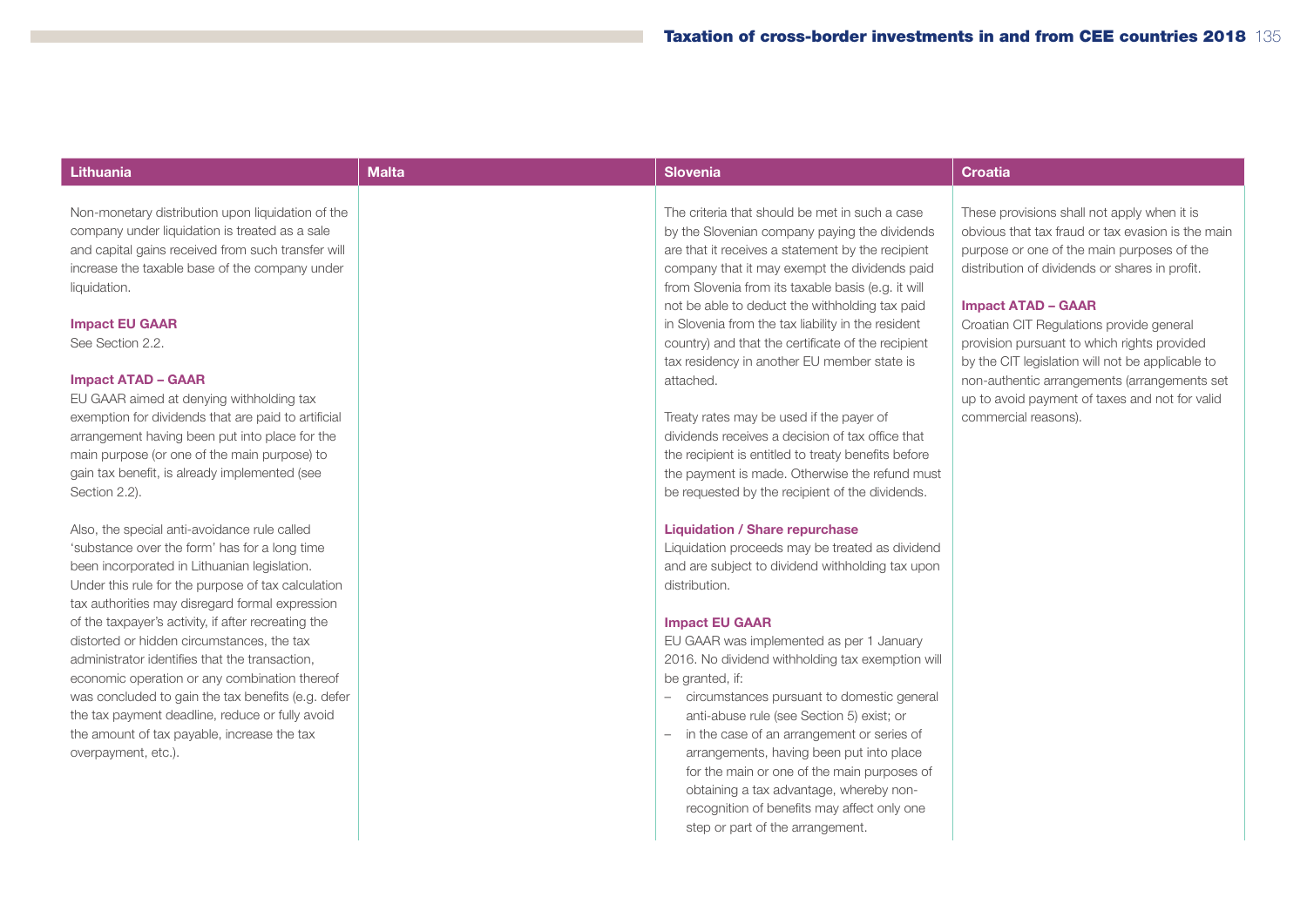| Lithuania                                                                                                                                                                                                                                                                                                                                                                                                                                | <b>Malta</b> | <b>Slovenia</b>                                                                                                                                                                     | <b>Croatia</b> |
|------------------------------------------------------------------------------------------------------------------------------------------------------------------------------------------------------------------------------------------------------------------------------------------------------------------------------------------------------------------------------------------------------------------------------------------|--------------|-------------------------------------------------------------------------------------------------------------------------------------------------------------------------------------|----------------|
| Moreover, Lithuania will join the Multilateral<br>Convention to Implement the Tax Treaty Related<br>Measures to Prevent Base Erosion and Profit<br>Shifting and will implement the principal purpose<br>test in its treaty network. Under the principal<br>purpose test the tax treaty benefits will not<br>be granted to income or capital if obtaining<br>a tax benefit was the principal purpose of an<br>arrangement or transaction. |              | <b>Impact ATAD - GAAR</b><br>A GAAR is already included in legislation as<br>set out above. No official proposals regarding<br>amendments of existing rules have been<br>published. |                |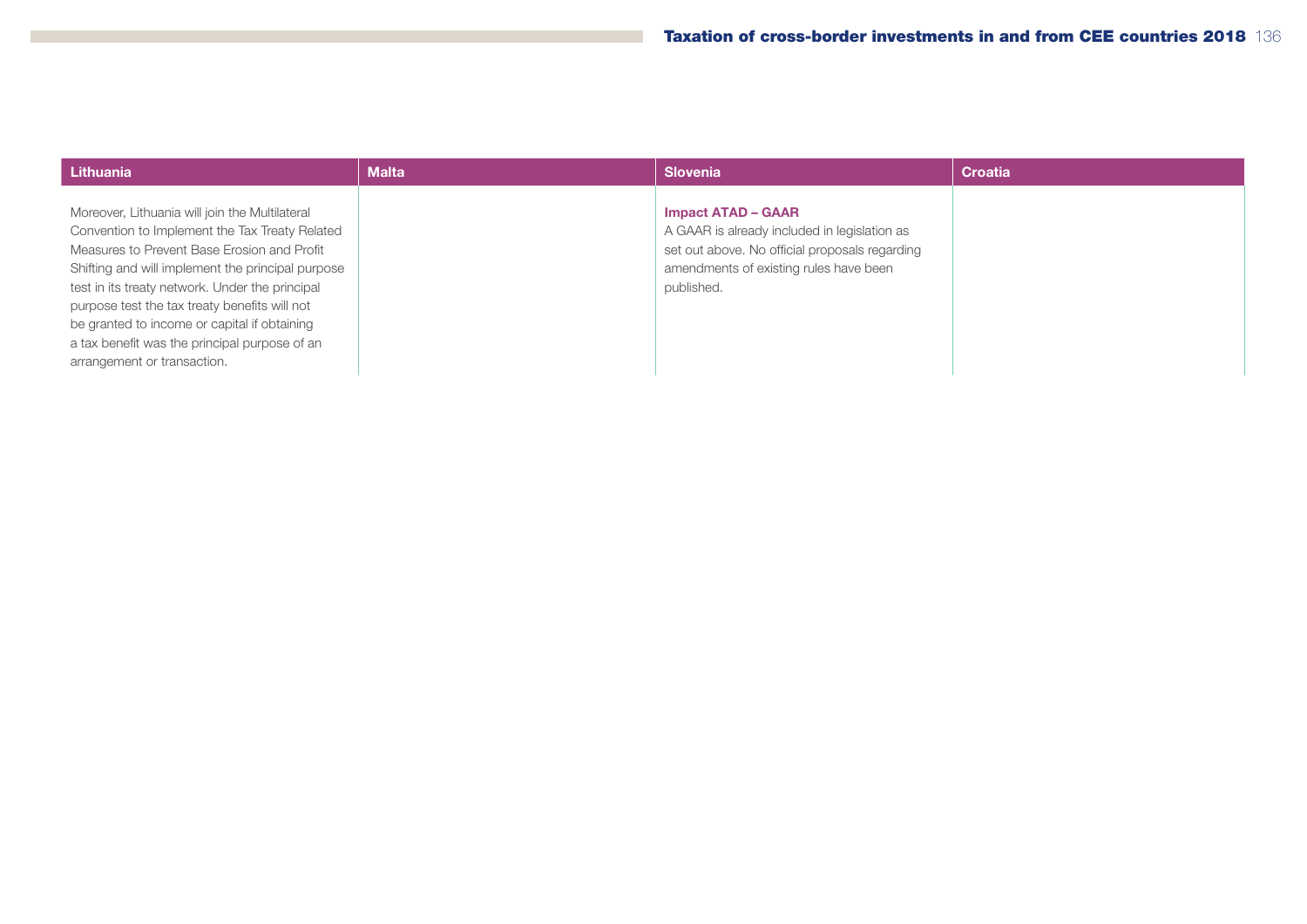#### 3.2 Withholding tax on interest paid by the holding company

| Lithuania                                                                                                                                                                                                                                                                                                                                                                                                                                                                                                                                    | <b>Malta</b>                                                                                                                                                                                                                                                                                                                                                                                                                                                                                                                                                                                 | <b>Slovenia</b>                                                                                                                                                                                                                                                                                                                                                                                                                                                                                                                                                                                                                                                            | <b>Croatia</b>                                                                                                                                                                                                                                                                                                                                                                                                                                                                                                                                                                                                                                                                                                                                                                                                                                                                                                                                                         |
|----------------------------------------------------------------------------------------------------------------------------------------------------------------------------------------------------------------------------------------------------------------------------------------------------------------------------------------------------------------------------------------------------------------------------------------------------------------------------------------------------------------------------------------------|----------------------------------------------------------------------------------------------------------------------------------------------------------------------------------------------------------------------------------------------------------------------------------------------------------------------------------------------------------------------------------------------------------------------------------------------------------------------------------------------------------------------------------------------------------------------------------------------|----------------------------------------------------------------------------------------------------------------------------------------------------------------------------------------------------------------------------------------------------------------------------------------------------------------------------------------------------------------------------------------------------------------------------------------------------------------------------------------------------------------------------------------------------------------------------------------------------------------------------------------------------------------------------|------------------------------------------------------------------------------------------------------------------------------------------------------------------------------------------------------------------------------------------------------------------------------------------------------------------------------------------------------------------------------------------------------------------------------------------------------------------------------------------------------------------------------------------------------------------------------------------------------------------------------------------------------------------------------------------------------------------------------------------------------------------------------------------------------------------------------------------------------------------------------------------------------------------------------------------------------------------------|
| Interest paid to companies resident in an EU<br>or EEA Member State or in a country, with<br>which Lithuania has an effective tax treaty, is<br>not subject to withholding tax. In other cases,<br>withholding tax at the rate of 10% applies.<br>No other requirements need to be fulfilled.<br><b>Impact ATAD - GAAR</b><br>See Section 3.1 for an explanation of the<br>'substance over form' principle set forth in<br>Lithuanian legislation and the principal purpose<br>test to be implemented into the Lithuanian treaty<br>network. | No withholding tax is levied on interest payments<br>by a Malta company to a non-resident unless:<br>the said non-resident is engaged in trade<br>$\overline{\phantom{0}}$<br>or business in Malta through a permanent<br>establishment situated in Malta and the<br>interest is effectively connected therewith; or<br>the said non-resident is owned and<br>$\overline{\phantom{0}}$<br>controlled by, directly or indirectly, or acts on<br>behalf of an individual or individuals who are<br>ordinarily resident and domiciled in Malta.<br><b>Impact ATAD - GAAR</b><br>Refer to above. | Interest paid to non-residents is subject to a<br>withholding tax of 15%.<br>Under the EU Interest and Royalties Directive<br>the interest payments may be exempt from<br>withholding tax provided that at least 25%<br>participation is held for a period of at least 24<br>months.<br>Treaty rates may be used if the payer of interest<br>receives a decision of financial office that the<br>recipient is entitled to treaty benefits before the<br>payment is made. Otherwise the refund must be<br>requested by the recipient of the interests.<br><b>Impact ATAD - GAAR</b><br>No official proposals regarding amendments of<br>existing rules have been published. | In accordance with the CIT Law, a with-holding<br>tax of 15% is generally required to be deducted<br>in respect of payments made for interest on<br>borrowings (excluding borrowings from financial<br>institutions) to non-residents.<br>However, a valid DTT may reduce or eliminate<br>any withholding tax liability if the foreign entity is<br>seated in a jurisdiction with which Croatia has a<br>DTT in effect.<br>In addition, please note that under the EU<br>Interest and Royalties Directive the interest<br>payments may be exempt from withholding tax<br>provided that at least 25% participation is held<br>for a period of at least 24 months.<br><b>Impact ATAD - GAAR</b><br>Croatian CIT Regulations provide general<br>provision pursuant to which rights provided<br>by the CIT legislation will not be applicable to<br>non-authentic arrangements (arrangements set<br>up to avoid payment of taxes and not for valid<br>commercial reasons). |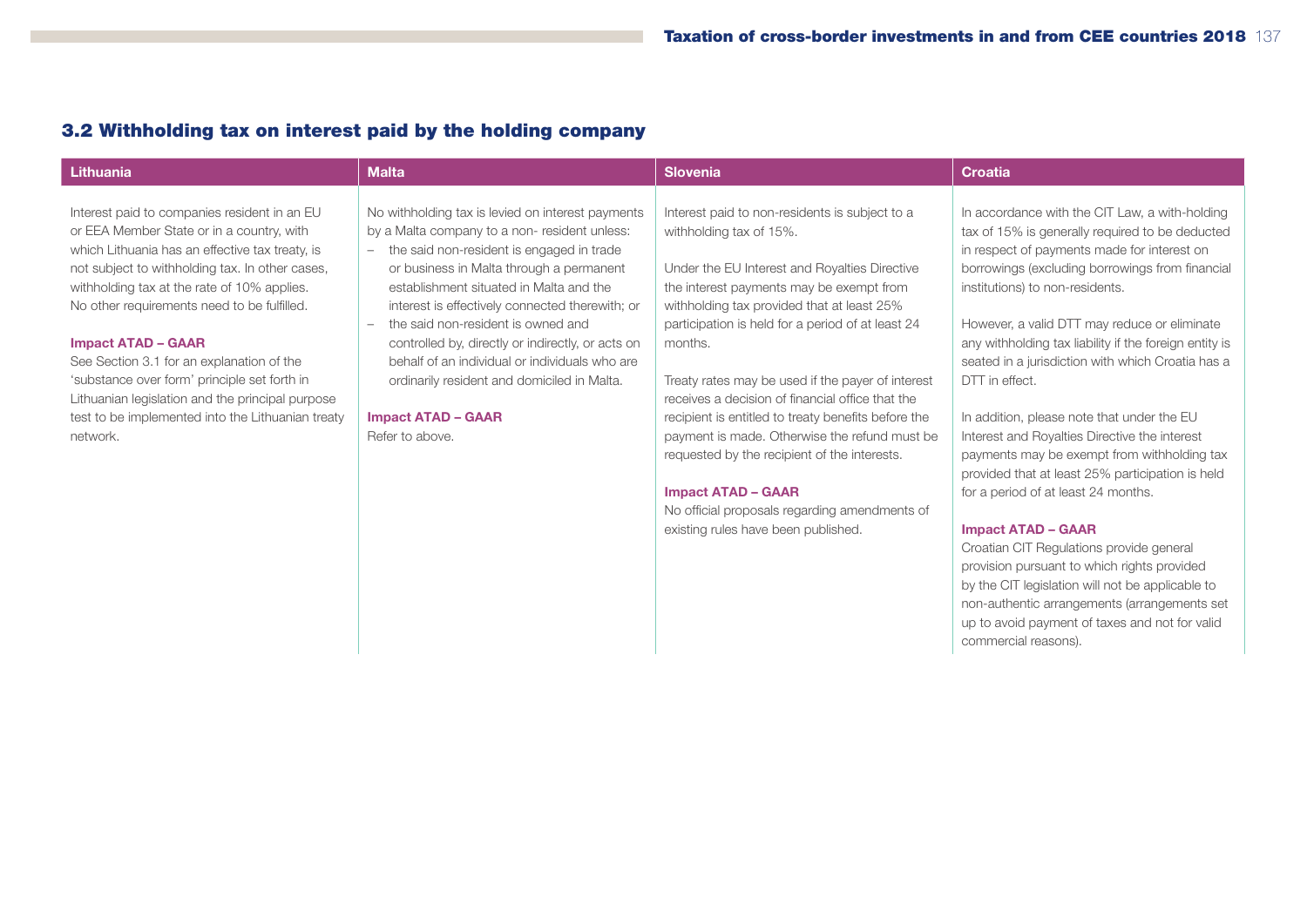#### 3.3 Withholding tax on royalties paid by the holding company

| Lithuania                                                                                                                                                                                                                                                                                                                                                                                                                                                                                                                                                                                                                                                                                                                                                                                                                                                                                                                                                                                                                                                 | <b>Malta</b>                                                                                                                                                                                                                                                                                                                                                                                                                                                                                                                                                                | <b>Slovenia</b>                                                                                                                                                                                                                                                                                                                                                                                                                                                                                                                                                                                                                                                                                               | <b>Croatia</b>                                                                                                                                                                                                                                                                                                                                                                                                                                                                                                                                                                                                                                                                                                                                                                                                                                                                                                                                     |
|-----------------------------------------------------------------------------------------------------------------------------------------------------------------------------------------------------------------------------------------------------------------------------------------------------------------------------------------------------------------------------------------------------------------------------------------------------------------------------------------------------------------------------------------------------------------------------------------------------------------------------------------------------------------------------------------------------------------------------------------------------------------------------------------------------------------------------------------------------------------------------------------------------------------------------------------------------------------------------------------------------------------------------------------------------------|-----------------------------------------------------------------------------------------------------------------------------------------------------------------------------------------------------------------------------------------------------------------------------------------------------------------------------------------------------------------------------------------------------------------------------------------------------------------------------------------------------------------------------------------------------------------------------|---------------------------------------------------------------------------------------------------------------------------------------------------------------------------------------------------------------------------------------------------------------------------------------------------------------------------------------------------------------------------------------------------------------------------------------------------------------------------------------------------------------------------------------------------------------------------------------------------------------------------------------------------------------------------------------------------------------|----------------------------------------------------------------------------------------------------------------------------------------------------------------------------------------------------------------------------------------------------------------------------------------------------------------------------------------------------------------------------------------------------------------------------------------------------------------------------------------------------------------------------------------------------------------------------------------------------------------------------------------------------------------------------------------------------------------------------------------------------------------------------------------------------------------------------------------------------------------------------------------------------------------------------------------------------|
| Royalties are subject to a withholding tax of 10%.<br>Royalties paid to the associated enterprises<br>covered by the Interest and Royalties Directive<br>(EU companies) are exempt from withholding<br>tax provided that the recipient of the interest<br>payment is an associated company of the paying<br>company, is resident in another EU Member<br>State and is compliant with the criteria set forth<br>in the Directive regarding business form, being a<br>tax payer and a beneficial owner of the royalties.<br>Two companies are 'associated companies' if<br>(a) one of them holds directly at least 25% of the<br>capital of the other or (b) a third EU company<br>holds directly at least 25% of the capital of the<br>two companies. A minimum holding period of<br>two years is required.<br><b>Impact ATAD - GAAR</b><br>See Section 3.1 for an explanation of the<br>'substance over form' principle set forth in<br>Lithuanian legislation and the principal purpose<br>test to be implemented into the Lithuanian treaty<br>network. | No withholding tax is levied on royalty payments<br>by a Malta company to a non-resident unless:<br>the said non-resident is engaged in trade<br>or business in Malta through a permanent<br>establishment situated in Malta and the<br>royalties are effectively connected therewith;<br><b>or</b><br>the said non-resident is owned and<br>$\overline{\phantom{0}}$<br>controlled by, directly or indirectly, or acts on<br>behalf of an individual or individuals who are<br>ordinarily resident and domiciled in Malta.<br><b>Impact ATAD - GAAR</b><br>Refer to above. | Royalties paid to non-residents are subject to<br>15% withholding tax, unless reduced by virtue of<br>tax treaties.<br>Under the EU Interest and Royalties Directive<br>the royalty payments may be exempt from<br>withholding tax provided that a 25% participation<br>is held for a period of at least 24 months.<br>Treaty rates may be used if the payer of royalties<br>receives a decision of financial office that the<br>recipient is entitled to treaty benefits before the<br>payment is made.<br>Otherwise the refund must be requested by the<br>recipient of the royalties.<br><b>Impact ATAD - GAAR</b><br>No official proposals regarding amendments of<br>existing rules have been published. | In accordance with the CIT Law, a with-holding<br>tax of 15% is generally required to be deducted<br>in respect to the payments made for royalties<br>and other intellectual property rights to non-<br>residents.<br>However, a valid DTT may reduce or eliminate<br>any withholding tax liability if the foreign entity is<br>seated in a jurisdiction with which Croatia has a<br>DTT in effect.<br>In addition, please note that under the EU<br>Interest and Royalties Directive the interest<br>payments may be exempt from withholding tax<br>provided that at least 25% participation is held<br>for a period of at least 24 months.<br><b>Impact ATAD - GAAR</b><br>Croatian CIT Regulations provide general<br>provision pursuant to which rights provided by<br>the CIT legislation will not be applicable<br>to non-authentic arrangements (arrangements<br>set up to avoid payment of taxes and not for<br>valid commercial reasons). |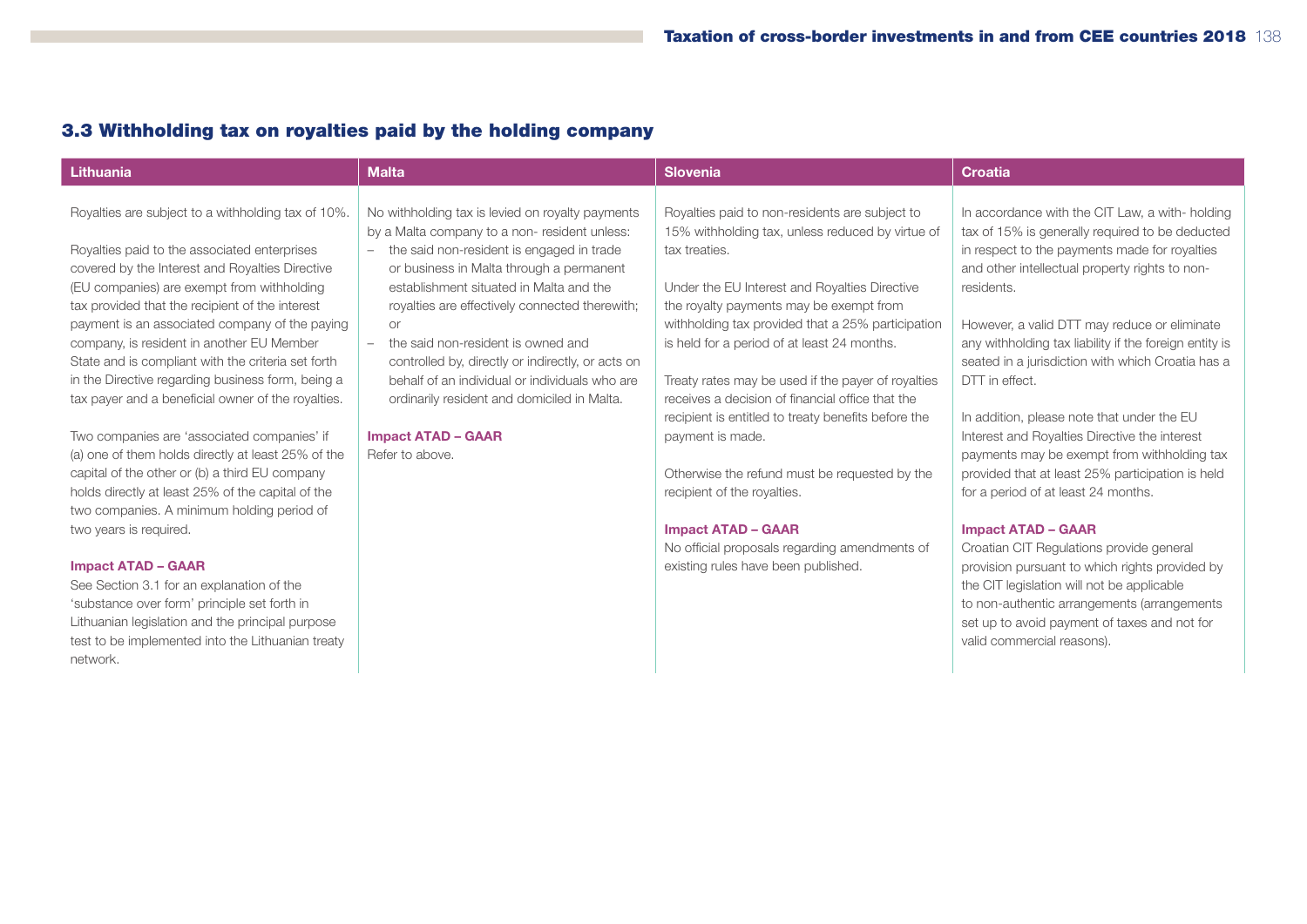### 4. Non-resident capital gains taxation – domestic legislation and tax treaties

| Lithuania                                                                                                                                                                                                                                                                                                                                                                                                                                                                                                                                                                                                                                                                                                                                                                                                                                                                                                                                                                                                                                                                                              | <b>Malta</b>                                                                                                                                                                                                                                                                                                                                                                                                                                                                                                                                                                                                                                                                        | <b>Slovenia</b>                                                                                                                                                                                                                                                                                                                                                                                                                                                                                                                                                                                                                                                                                                                                                                                                        | <b>Croatia</b>                                                                                                                                              |
|--------------------------------------------------------------------------------------------------------------------------------------------------------------------------------------------------------------------------------------------------------------------------------------------------------------------------------------------------------------------------------------------------------------------------------------------------------------------------------------------------------------------------------------------------------------------------------------------------------------------------------------------------------------------------------------------------------------------------------------------------------------------------------------------------------------------------------------------------------------------------------------------------------------------------------------------------------------------------------------------------------------------------------------------------------------------------------------------------------|-------------------------------------------------------------------------------------------------------------------------------------------------------------------------------------------------------------------------------------------------------------------------------------------------------------------------------------------------------------------------------------------------------------------------------------------------------------------------------------------------------------------------------------------------------------------------------------------------------------------------------------------------------------------------------------|------------------------------------------------------------------------------------------------------------------------------------------------------------------------------------------------------------------------------------------------------------------------------------------------------------------------------------------------------------------------------------------------------------------------------------------------------------------------------------------------------------------------------------------------------------------------------------------------------------------------------------------------------------------------------------------------------------------------------------------------------------------------------------------------------------------------|-------------------------------------------------------------------------------------------------------------------------------------------------------------|
| The business profits of foreign entities will be<br>taxable only in their home countries, unless<br>foreign entities carry on business in Lithuania<br>through a permanent establishment situated in<br>Lithuania (in which case the taxation rules are<br>similar to those attributable to resident entities),<br>or receive income via cross-border transfers<br>that are subject to withholding taxes (including<br>income received from lease or transfer of real<br>estate, interest, dividends, royalties or annual<br>bonuses for members of a supervisory board).<br>Therefore, a non-resident company is subject<br>to income tax in respect of income and capital<br>gains that are attributable to a permanent<br>establishment.<br>Capital gains on the sale of securities in a<br>resident company are not taxable for non-<br>residents.<br>Under the general rule, capital gains of a non-<br>resident company should be taxable only in its<br>home country, except transfer of real estate<br>and transfer of the assets attributable to the<br>permanent establishment in Lithuania. | Capital gains realised by a non-resident on the<br>transfer of chargeable shares or securities in a<br>Malta company would be exempt from Malta<br>income tax on capital gains unless:<br>- it is a 'property company' as defined by law;<br>or<br>the said non-resident is owned and<br>$\overline{\phantom{m}}$<br>controlled by, directly or indirectly, or acts on<br>behalf of an individual or individuals who are<br>ordinarily resident and domiciled in Malta.<br>In general (with the exception of real estate<br>companies), taxation will be attributed to the<br>country where the non-resident shareholder is<br>tax resident by virtue of the applicable tax treaty. | Non-resident companies are subject to income<br>tax in respect of Slovenian sourced income.<br>Permanent establishments of foreign<br>corporations are taxed on their income having<br>source in Slovenia (costs attributable to the<br>permanent establishment are also recognised).<br>Capital gains from the sale of a participation in<br>a company resident in Slovenia are considered<br>as Slovenian-sourced income. However, to the<br>extent the capital gains are not attributable to<br>a permanent establishment, the capital gain<br>is effectively not taxed, since there are no<br>procedural rules on how the tax should be levied.<br>Under most tax treaties concluded by Slovenia<br>the right to tax the capital gains from the<br>alienation of the shares is allocated to the<br>resident state. | Capital gains of a non-resident corporation<br>resulting from the alienation of a participation<br>in a Croatian corporation are not taxable in<br>Croatia. |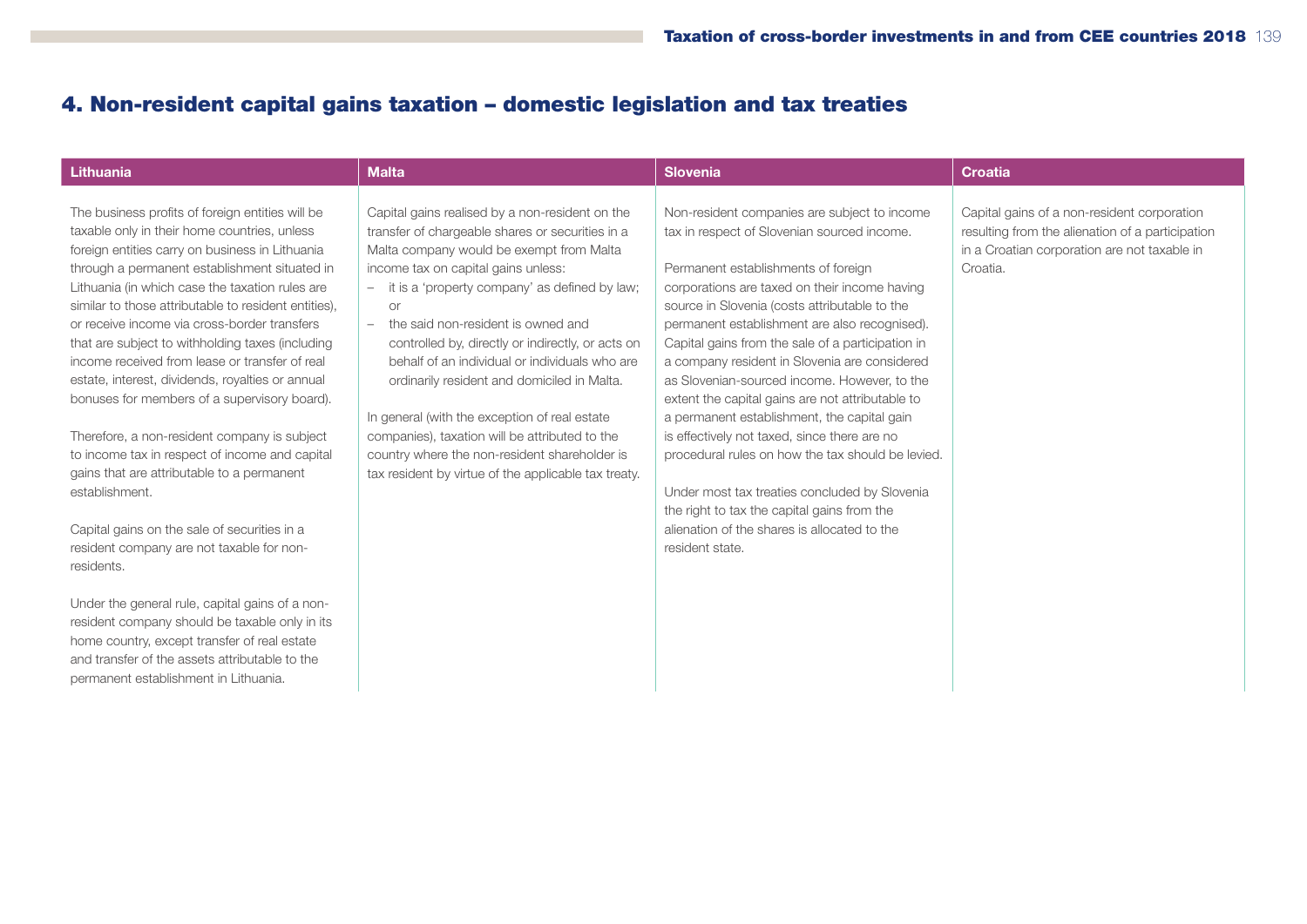#### 5. Anti-abuse provisions / CFC rules

#### Lithuania (Groatia Malta Slovenia Description of the Slovenia Croatia Croatia Croatia Croatia Croatia Descripti CFC rules The CFC regulations apply to Lithuanian companies that: (i) directly or indirectly hold more than 50% of shares in the foreign company, or (ii) together with related parties, hold more than 50% of the shares or rights (options) in respect of dividends and the controlling company's holding is not less than 10%, provided that a foreign subsidiary is registered in: – an offshore territory or zone, i.e. included in the Black List; – a territory included in the White List, but enjoying special privileged income tax regime in its home country; or – in its home country is taxed at an income tax rate constituting less than 3/4 of the Lithuanian CIT, i.e. less than 11,25%. Lithuanian CFC rules are applicable both to active income and income gained from financial activity (loan interest, financial lease, copyright remuneration, etc.). However, active income of a foreign subsidiary is not attributed to income of the Lithuanian parent company provided that it satisfies the established requirements. CFC rules In general, there are no CFC rules or thin capitalisation rules. Anti-abuse provisions However, the Malta Income Tax Act and subsidiary legislation provides for a number of anti-avoidance measures (such as in Articles 12(1)(u)(2) provisio 1, 19, 42, 43, 46, 51 and 95). Probably the most encompassing provision is Article 51, which is of general application and states that artificial or fictitious schemes can be disregarded. It is possible, however, to obtain advance certainty on whether Article 51 will be invoked by the Revenue. Article 42 contains an 'abuse of law' concept in the limited context of domestic investment income provisions. Within this context, should the Malta tax authorities consider that a series of transactions are made with the sole or main purpose of reducing the amount of tax payable, the said person would be assessed as though the investment income provisions (which provide for a flat rate of taxation) are not applicable. Article 46 provides, inter alia, for the recharacterisation into dividends of amounts advanced by a company to shareholders, any distribution of assets made to the shareholders CFC rules There are no specific CFC rules. Anti-abuse rule General anti-abuse rule is prescribed in the Tax procedure Act. Subjects of taxation, the circumstances and facts that are essential for taxation shall be evaluated according to their economic substance. Legal form of the transaction might be ignored where the main purpose of establishing such a legal form is reducing tax liability. Thus, artificial or fictitious structures shall be disregarded for tax purposes. Transfer pricing rules Transactions between associated entities must be at arm's length. The transfer pricing rules basically follow the OECD Transfer Pricing Guidelines. Thin capitalisation rules The thin capitalisation rule is applicable. The debt-equity ratio is 4:1. Interest exceeding the ratio is not deductible for CIT purposes. The thin capitalisation rule is applicable for associated enterprises that directly or indirectly hold at least 25% of business share or voting rights in a tax payer. From 1 January 2014 the thin capitalisation rule applies also for sister companies. CFC rules There are no specific CFC rules. Transfer pricing rules The Croatian CIT Law prescribes that all business transactions between related parties, one of which is a resident while the other is a non-resident, must be effected at arm's length, that is, at 'fair market value'. Following from this principle, should a company through a transfer pricing transaction pay more for a service to a non-resident-related party than what would be considered a 'fair market value' in accordance with the Croatian CIT law, then the excess amount of the transaction would not be a deductible expense for the resident company for CIT purposes. Please note that the Croatian taxation legislation contains a very broad definition of 'related party', as it defines 'related parties' as parties whereby one directly, or indirectly, participates in the management, supervision or capital of the other (and on that basis may control and/ or influence the prices to be agreed upon in a certain transaction); or, where the same persons (one of which is a Croatian resident company and the other one is a non-resident company) participate in the management, supervision or capital of another company.

or any amounts repaid by the company in settlement of amounts due by shareholders.

The transfer pricing rules basically follow the OECD Transfer Pricing Guidelines.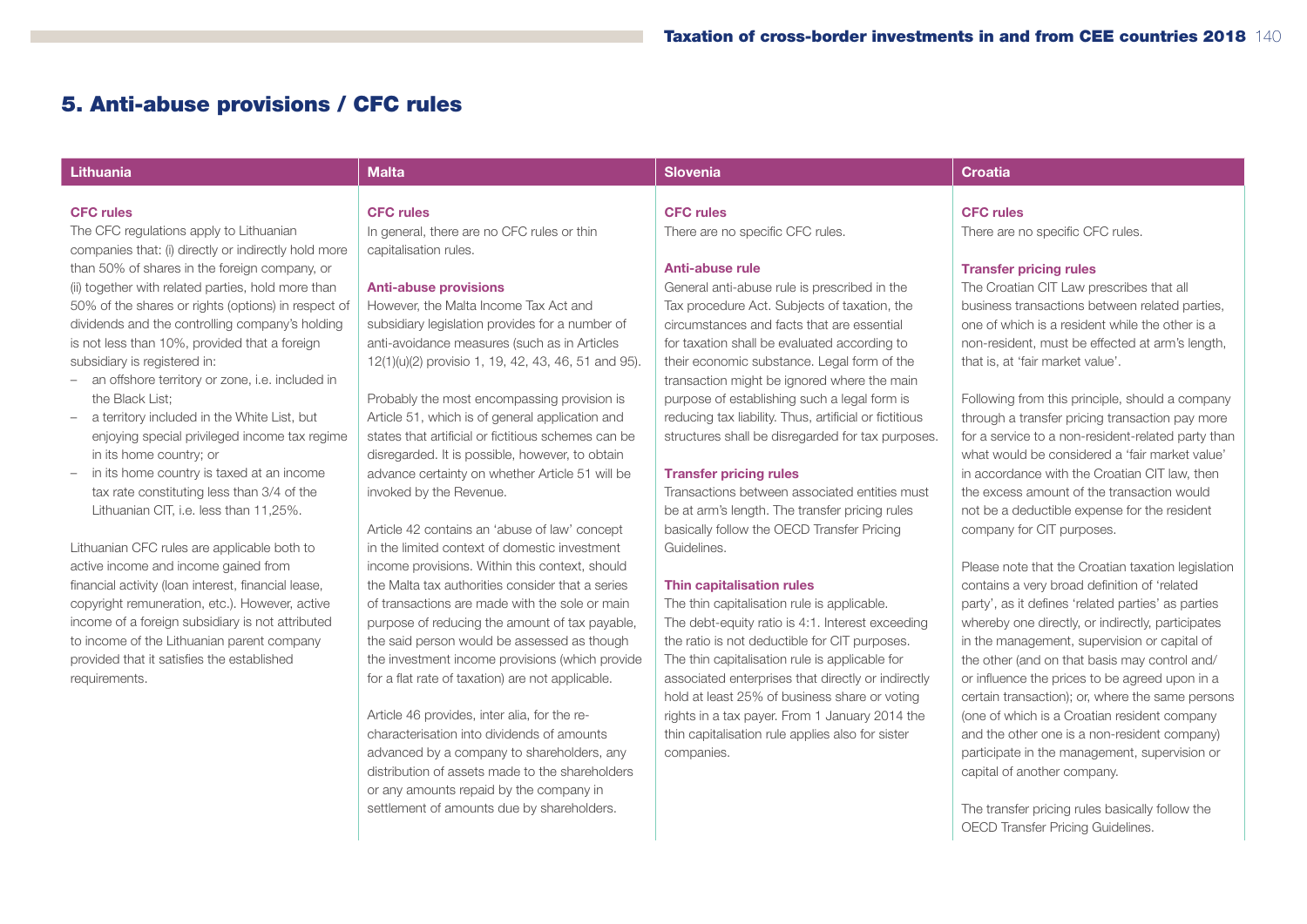| Lithuania                                                                                                                                                                                                                                                                                                                                                                                                                                                                                                                                                                                                                                                                                                                                                                                                                                                                                                                                                                                                                                                 | <b>Malta</b>                                                                                                                                                                                                                                                                                                                                                                                                                                                                                                                                                                                                                                                                                                                                                                                                                                                                                                                                                                                               | Slovenia                                                                                                                                                                                                                                                                                                                                                                                                                                                                                                                                                                                                                                                                                                                                                                                                                                                                                                                            | <b>Croatia</b>                                                                                                                                                                                                                                                                                                                                                                                                                                                                                                                                                                                                                                                                                                                                                                                                                                                                                                                                                                                        |
|-----------------------------------------------------------------------------------------------------------------------------------------------------------------------------------------------------------------------------------------------------------------------------------------------------------------------------------------------------------------------------------------------------------------------------------------------------------------------------------------------------------------------------------------------------------------------------------------------------------------------------------------------------------------------------------------------------------------------------------------------------------------------------------------------------------------------------------------------------------------------------------------------------------------------------------------------------------------------------------------------------------------------------------------------------------|------------------------------------------------------------------------------------------------------------------------------------------------------------------------------------------------------------------------------------------------------------------------------------------------------------------------------------------------------------------------------------------------------------------------------------------------------------------------------------------------------------------------------------------------------------------------------------------------------------------------------------------------------------------------------------------------------------------------------------------------------------------------------------------------------------------------------------------------------------------------------------------------------------------------------------------------------------------------------------------------------------|-------------------------------------------------------------------------------------------------------------------------------------------------------------------------------------------------------------------------------------------------------------------------------------------------------------------------------------------------------------------------------------------------------------------------------------------------------------------------------------------------------------------------------------------------------------------------------------------------------------------------------------------------------------------------------------------------------------------------------------------------------------------------------------------------------------------------------------------------------------------------------------------------------------------------------------|-------------------------------------------------------------------------------------------------------------------------------------------------------------------------------------------------------------------------------------------------------------------------------------------------------------------------------------------------------------------------------------------------------------------------------------------------------------------------------------------------------------------------------------------------------------------------------------------------------------------------------------------------------------------------------------------------------------------------------------------------------------------------------------------------------------------------------------------------------------------------------------------------------------------------------------------------------------------------------------------------------|
| <b>Thin capitalisation rules</b><br>Interest and currency exchange losses on the<br>debt in excess of the debt / equity ratio of 4:1<br>are non-deductible for CIT purposes. This is<br>applicable in respect of the debt capital provided<br>by a creditor, who:<br>directly or indirectly holds more than 50% of<br>$ \,$<br>shares or rights (options) to dividends;<br>together with related parties, holds more<br>$\overline{\phantom{m}}$<br>than 50% of shares or rights (options) to<br>dividends, and the holding of that creditor is<br>not less than 10%; or<br>belongs to the same group of entities as a<br>borrower.<br>This rule is not applicable if a taxpayer proves<br>that the same loan could exist between unrelated<br>parties under the same conditions. Financial<br>institutions providing financial leasing services are<br>not affected by this rule.<br>Notably, thin capitalisation also applies to interest<br>variable depending on the profits or turnover of<br>the company and costs of currency exchange<br>results. | Anti-abuse provisions as set out in Section<br>2.2. above, apply for the purpose of determining<br>the eligibility for participation exemption or full<br>refund of tax.<br>The anti-abuse provisions in article 51 extend<br>also to the benefits of EU Council Directive<br>2011/96/EU on the common system of taxation<br>applicable in the case of parent companies<br>and subsidiaries of different Member States<br>(as amended) and the said benefits shall not<br>be granted to any arrangement or a series<br>of arrangements which, having been put into<br>place for the main purpose or one of the<br>main purposes of obtaining a tax advantage<br>that defeats the object or purpose of the said<br>EU Council Directive 2011/96/EU, are not<br>genuine having regard to all relevant facts and<br>circumstances.<br>Impact ATAD - CFC legislation / thin<br>capitalisation rules / EBITDA / hybrid<br>mismatch rules<br>Legislative changes are expected on these<br>matters in the future. | The thin capitalisation rule applies also in<br>cases where an associated enterprise gives a<br>guarantee for loans received by a Bank or third<br>party.<br>The thin capitalisation rule is not applicable if a<br>taxpayer is able to prove that he may get the<br>loan from a non-associated enterprise under<br>comparable conditions.<br><b>Impact ATAD - CFC legislation</b><br>Slovenian law currently does not stipulate a CFC<br>rule. No official proposals have been published.<br>Impact ATAD - thin capitalisation rules /<br><b>EBITDA</b><br>Slovenian law stipulates a thin capitalisation rule.<br>According to Article 11 para 6 EU ATAD,<br>Member States stipulating national rules to<br>prevent BEPS which are equally effective in<br>this regard are granted a transitional period<br>until 1 January 2024. Slovenia might invoke the<br>transitional period. No official proposals have<br>been published. | Please note, TP rules also apply to transactions<br>effected between domestic-related parties if one<br>of the parties:<br>- is in a tax loss position; or<br>has a preferential tax rate.<br>$\overline{\phantom{0}}$<br>As of 2017, there is a possibility of concluding<br>APAs in Croatia.<br><b>Thin capitalisation rules</b><br>The Croatian CIT Law provides that interest<br>on loans provided by shareholders with a 25%<br>or more holding in a Croatian company is not<br>deductible for CIT purposes if the amount of<br>the loan exceeds four times the amount of the<br>equity holding for that shareholder (i.e. a 4:1<br>safe harbour). The Croatian CIT regulations<br>clarify that the non-deductibility treatment is<br>applicable to interest that corresponds to the<br>amount of a shareholder's loan in excess of the<br>safe harbour.<br>The thin capitalisation provisions also apply<br>to loans granted from third parties that are<br>guaranteed by a direct shareholder. |
| Furthermore, it should be noted that under<br>Lithuanian company law, the interest rate on<br>shareholders' loans may not exceed the<br>average bank interest rate valid in the location of<br>the lender's business.<br>Transfer pricing rules: transactions between<br>associated entities must be at arm's length.<br>The regulations have been prepared following the                                                                                                                                                                                                                                                                                                                                                                                                                                                                                                                                                                                                                                                                                 |                                                                                                                                                                                                                                                                                                                                                                                                                                                                                                                                                                                                                                                                                                                                                                                                                                                                                                                                                                                                            | <b>Impact ATAD - hybrid mismatch rules</b><br>Slovenia already stipulates a provision to counter<br>special forms of hybrid mismatch arrangements<br>as laid down in Parent-Subsidiary Directive.<br>It is unclear whether Slovenia will implement<br>additional rules in this respect.                                                                                                                                                                                                                                                                                                                                                                                                                                                                                                                                                                                                                                             | The above-mentioned thin capitalisation rules<br>do not apply to shareholders that are financial<br>institutions (as defined by Croatian legislation).<br>Please note that as of 2014, thin capitalisation<br>provisions apply to financing provided by<br>all related parties (and not only to direct<br>shareholders).                                                                                                                                                                                                                                                                                                                                                                                                                                                                                                                                                                                                                                                                              |

OECD Transfer Pricing Guidelines.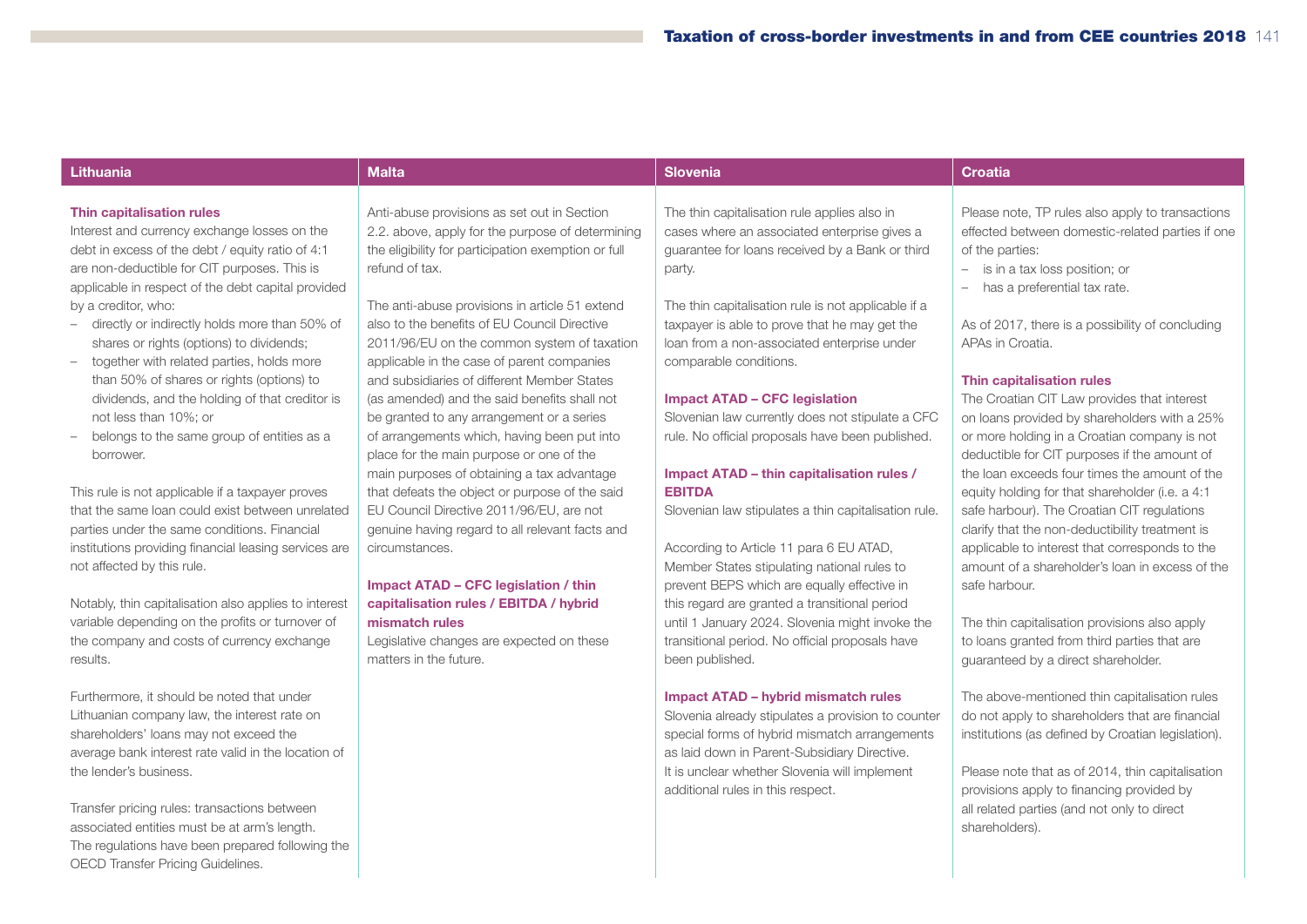| Lithuania                                                                                             | <b>Malta</b> | <b>Slovenia</b> | <b>Croatia</b>                                                                                   |
|-------------------------------------------------------------------------------------------------------|--------------|-----------------|--------------------------------------------------------------------------------------------------|
| <b>Impact ATAD – CFC legislation</b><br>No official proposals have been published.                    |              |                 | Impact ATAD – CFC legislation / thin<br>capitalisation rules / EBITDA / hybrid<br>mismatch rules |
| Impact ATAD – thin capitalisation rules /                                                             |              |                 | No impact yet                                                                                    |
| <b>EBITDA</b>                                                                                         |              |                 |                                                                                                  |
| No official proposals have been published,                                                            |              |                 |                                                                                                  |
| but the tax authorities are of the opinion that<br>Lithuania has effective thin capitalisation rules, |              |                 |                                                                                                  |
| therefore plan to apply them until 2024 as it is                                                      |              |                 |                                                                                                  |
| allowed under Article 11 (6) of ATAD.                                                                 |              |                 |                                                                                                  |
|                                                                                                       |              |                 |                                                                                                  |
| <b>Impact ATAD - hybrid mismatch rules</b>                                                            |              |                 |                                                                                                  |
| For hybrid mismatches related to dividends, see                                                       |              |                 |                                                                                                  |
| Section 2.2. No other official proposals have                                                         |              |                 |                                                                                                  |
| been published.                                                                                       |              |                 |                                                                                                  |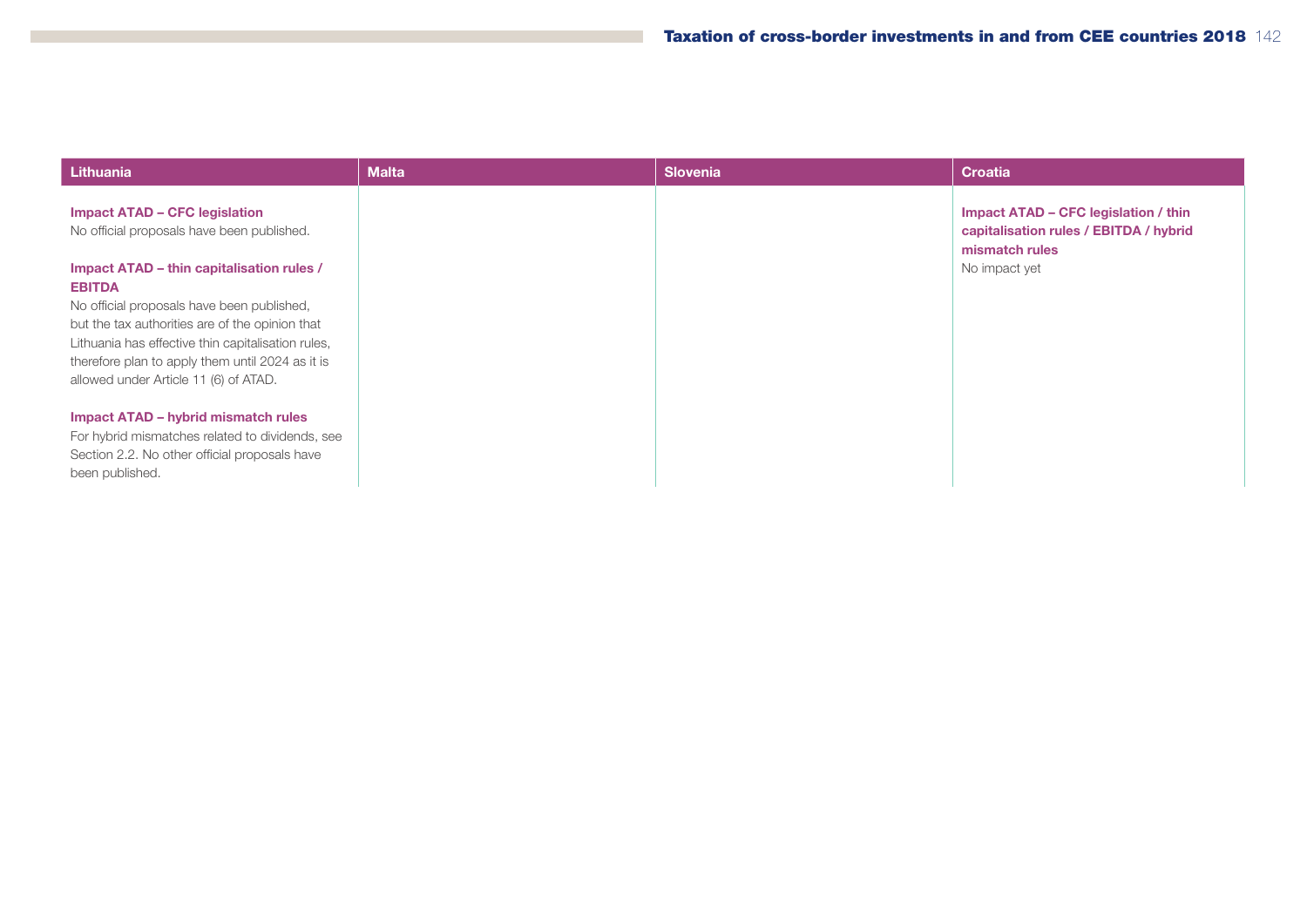#### 6. Tax and investment incentives

| <b>Lithuania</b>                                                                                                                                                                                                                                                                                                                                                                                                                                                                                                                                                                                                                                                                                                                                                                                                                                                                                                                                                                                                                                                                                                                                                                                                                                                                                                                                                                                                                                                                                                                         | <b>Malta</b>                                                                                                                                                                                                                                                                                                                                                                                                                                                                                                                                                                                                                                                                                                                                                                                                                                                                                                                                                                                                                                                                                                                                                                                                                                                                                                                 | <b>Slovenia</b>                                                                                                                                                                                                                                                                                                                                      | <b>Croatia</b>                                                                                                                                                                                                                                                                                                                                                                                                                                                                                                                                                                                                                                                                                                                                                                                                                                                                                                                                                                                                                                                                                                                                                                                                                                                                                                                                                 |
|------------------------------------------------------------------------------------------------------------------------------------------------------------------------------------------------------------------------------------------------------------------------------------------------------------------------------------------------------------------------------------------------------------------------------------------------------------------------------------------------------------------------------------------------------------------------------------------------------------------------------------------------------------------------------------------------------------------------------------------------------------------------------------------------------------------------------------------------------------------------------------------------------------------------------------------------------------------------------------------------------------------------------------------------------------------------------------------------------------------------------------------------------------------------------------------------------------------------------------------------------------------------------------------------------------------------------------------------------------------------------------------------------------------------------------------------------------------------------------------------------------------------------------------|------------------------------------------------------------------------------------------------------------------------------------------------------------------------------------------------------------------------------------------------------------------------------------------------------------------------------------------------------------------------------------------------------------------------------------------------------------------------------------------------------------------------------------------------------------------------------------------------------------------------------------------------------------------------------------------------------------------------------------------------------------------------------------------------------------------------------------------------------------------------------------------------------------------------------------------------------------------------------------------------------------------------------------------------------------------------------------------------------------------------------------------------------------------------------------------------------------------------------------------------------------------------------------------------------------------------------|------------------------------------------------------------------------------------------------------------------------------------------------------------------------------------------------------------------------------------------------------------------------------------------------------------------------------------------------------|----------------------------------------------------------------------------------------------------------------------------------------------------------------------------------------------------------------------------------------------------------------------------------------------------------------------------------------------------------------------------------------------------------------------------------------------------------------------------------------------------------------------------------------------------------------------------------------------------------------------------------------------------------------------------------------------------------------------------------------------------------------------------------------------------------------------------------------------------------------------------------------------------------------------------------------------------------------------------------------------------------------------------------------------------------------------------------------------------------------------------------------------------------------------------------------------------------------------------------------------------------------------------------------------------------------------------------------------------------------|
| Exemption from CIT for the first ten years and<br>reduction of CIT by 50% for the next 6 years<br>may be enjoyed by companies established and<br>operating in Lithuanian free economic zones.<br>The taxable profit of legal entities running<br>investment projects, i.e. investing in the fixed<br>assets intended for the production of new,<br>additional products or the provision of new,<br>additional services or for the increase of<br>production (or service provision) capacities, or for<br>the introduction of a new production (or<br>service provision) process, or for the substantial<br>change of an existing process (or its part), as well<br>as for the introduction of technologies protected<br>by international invention patents, may be<br>reduced by up to 100%. The balance of unused<br>relief may be carried forward to the subsequent<br>four years. Taxable profits may be reduced by<br>the expenses incurred during 2009-2023 tax<br>periods.<br>Expenses, except for depreciation or<br>amortisation costs of fixed assets, incurred in<br>terms of research and development may be<br>deducted from taxable income in triple amount<br>in the corresponding tax year, provided that the<br>R&D activities are in accordance with the usual<br>activities or intended activities of the entity from<br>which income or other economic benefit is or<br>will be derived. Fixed assets that are used for<br>R&D may be depreciated (amortised) under<br>accelerated depreciation (amortisation) rates. | A number of investment incentives are available<br>to enterprises conducting certain prescribed<br>qualifying business activities such as the<br>manufacturing or processing of goods in Malta<br>or the production of feature or television films,<br>advertising programmes, commercials, and/or<br>documentaries.<br>Malta Enterprise offers the following incentives:<br>an incentive for foreign investors already<br>operating in Malta to increase the scope<br>of their existing operations to such areas<br>as legal, financial, back office, logistical,<br>research and development, marketing and<br>sales and prototyping services;<br>an incentive to attract new foreign companies<br>to set up shared services centres in areas<br>such as call centres, software development,<br>digital gaming, human resources, accounts<br>and finance management, market research<br>and internet publication;<br>There is also an exemption in the case<br>$\overline{\phantom{a}}$<br>of royalty or similar income derived from<br>patents in respect of inventions, copyright or<br>trademarks.<br>Tax incentives aimed at particular sectors such<br>as the aviation sector provide specific legislation<br>catering for allowances, exemptions and<br>investment tax credits that are specific to the<br>industry. | Investment incentive of 40% for the investments<br>in certain equipment or intangible assets.<br>100% investments or costs in R&D are<br>recognised as incentive and lower the taxable<br>base.<br>For the unused part of the incentives in the tax<br>period concerned, the taxpayer may reduce the<br>tax base in the subsequent five tax periods. | The investment incentives are prescribed by the<br>Investment Promotion Law (IP Law). The goal of<br>the IP Law is to stimulate economic growth in<br>Croatia and to promote economic development,<br>as well as to increase competitiveness within<br>the Croatian business community by granting<br>certain tax, customs and monetary incentives as<br>listed below.<br>The law is harmonised with the EU Guidelines<br>on National Regional Aid (OJ C 1998,<br>OJ C 2000, OJ C 2006) and the European<br>Commission's Multi-sectorial Framework on<br>Regional Aid for Large Investment Projects<br>(OJ C 2002, OJ C 2003).<br>Investment incentives apply to investments and<br>improvements in the following sectors:<br>Production and processing activities;<br>Development and innovation activities;<br>Business support activities; and<br>High added-value activities.<br>The IP Law provides for preferential CIT rates,<br>depending on the value of the investment and<br>the number of newly employed personnel. The<br>law also provides for the following incentives,<br>amongst others:<br>Customs incentives:<br>Employment incentives;<br>Incentives for the development and inno-<br>vation activities, business support activities<br>and high added-value activities; and<br>Incentives for capital expenses of investment<br>projects. |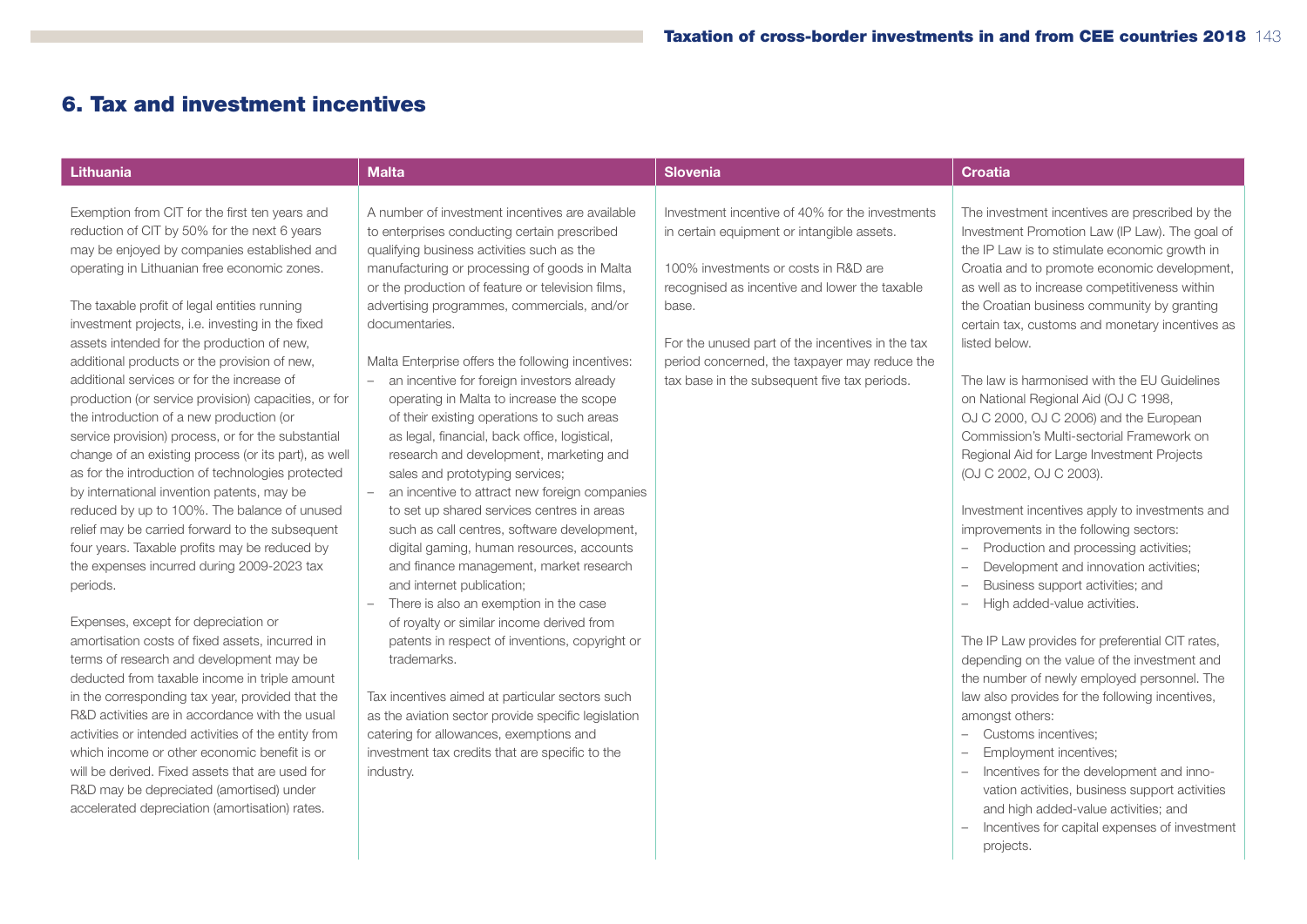| Lithuania                                                                                                                                                                                                                                                                                                                                                                                                                                                                                                                                                                                    | <b>Malta</b> | Slovenia | <b>Croatia</b> |
|----------------------------------------------------------------------------------------------------------------------------------------------------------------------------------------------------------------------------------------------------------------------------------------------------------------------------------------------------------------------------------------------------------------------------------------------------------------------------------------------------------------------------------------------------------------------------------------------|--------------|----------|----------------|
| Moreover, the portion of taxable profit from the<br>use or sale of assets created by the company<br>itself in terms of research and development<br>activities (including royalties and compensations<br>for infringing intellectual property rights), after<br>allowable deductions, is taxable at a rate of 5%.                                                                                                                                                                                                                                                                             |              |          |                |
| Lithuanian entities and permanent<br>establishments situated in Lithuania and donating<br>to the film industry may deduct up to 75% of<br>donation from its taxable income provided that<br>the following conditions are met: (i) at least 80%<br>of the expenses of the film or its part are incurred<br>in Lithuania; and (ii) all expenses incurred in<br>Lithuania are not less than EUR 43,000; and<br>(iii) no more than 20% of the expenses of the<br>film are financed from donations. Moreover, the<br>taxable profit may be reduced by the donated<br>amount but no more than 75%. |              |          |                |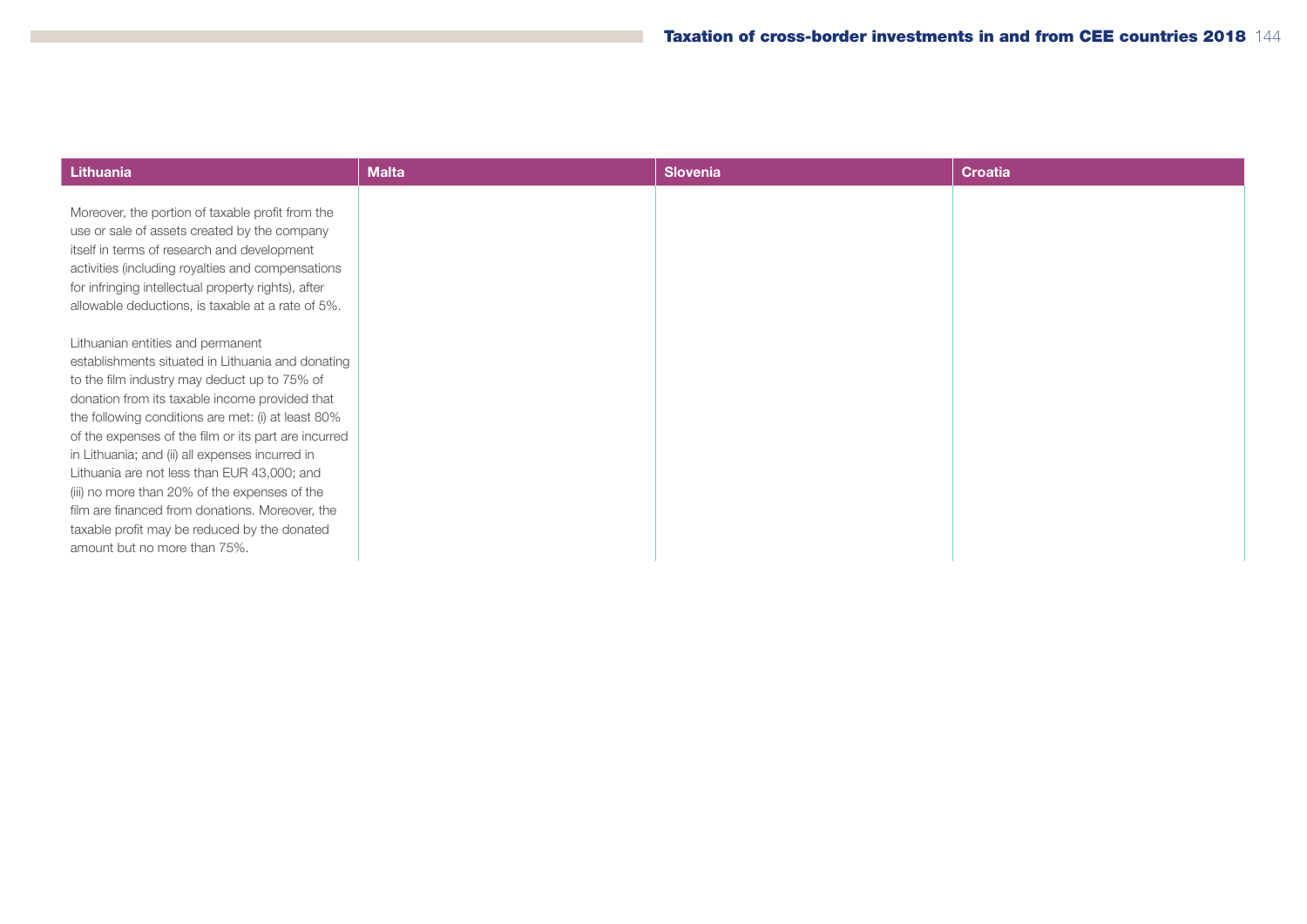## 7. MLI and income tax treaties

| Lithuania                                                                                                                                                                                                                                                                                                                                                                                             | <b>Malta</b>                                                             | <b>Slovenia</b>                                                                                                                                                                                           | <b>Croatia</b> |
|-------------------------------------------------------------------------------------------------------------------------------------------------------------------------------------------------------------------------------------------------------------------------------------------------------------------------------------------------------------------------------------------------------|--------------------------------------------------------------------------|-----------------------------------------------------------------------------------------------------------------------------------------------------------------------------------------------------------|----------------|
| Lithuania signed the MLI on 7 June 2017 and<br>submitted a preliminary positions which may be<br>subject to changes. The definitive MLI positions<br>for Lithuania will be provided upon the ratification<br>of the MLI. The Lithuanian Parliament is already<br>considering a draft bill for the ratification of the<br>MLI. All 54 Lithuania's double-tax agreements will<br>be covered by the MLI. | Malta is currently in the process leading to the<br>ratification of MLI. | There have been no public announcements with<br>respect to implementation of MLI in national<br>legislation yet. The principle purpose test has<br>been implemented in almost all double tax<br>treaties. | No impact yet  |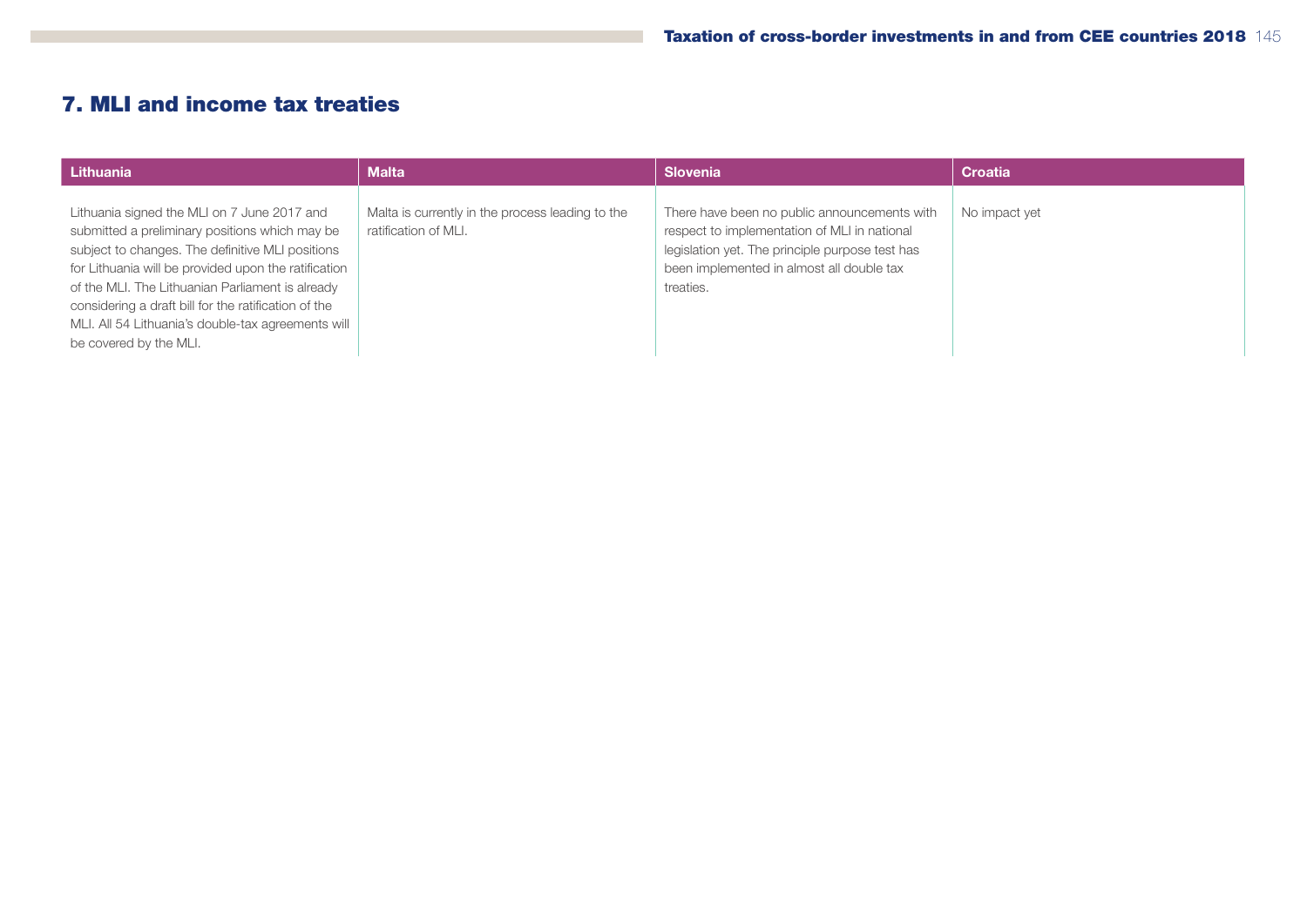# **LOYENS** & LOEFF

#### Amsterdam

P.O. Box 71170 1008 BD Amsterdam Fred. Roeskestraat 100 1076 ED Amsterdam The Netherlands T +31 20 578 57 85

#### London

26 Throgmorton Street London EC2N 2AN United Kingdom T +44 20 7826 30 70

#### Paris

1, Avenue Franklin D. Roosevelt 75008 Paris France T +33 1 49 53 91 25

#### **Tokyo**

15F, Tokyo Bankers Club Bldg. 1-3-1 Marunouchi Chiyoda-ku Tokyo 100-0005 Japan T +81 3 32 16 73 24

#### **Brussels**

Woluwe Atrium Atrium Neerveldstraat 101-103 1200 Brussels Belgium T +32 2 743 43 43

## Luxembourg

18-20, rue Edward Steichen 2540 Luxembourg T +352 46 62 30

## Rotterdam

P.O. Box 2888 3000 CW Rotterdam Blaak 31 3011 GA Rotterdam The Netherlands T +31 10 224 62 24

### **Zurich**

Alfred-Escher-Strasse 50 8002 Zurich **Switzerland** T +41 43 434 67 00

## Hong Kong

28/F, 8 Wyndham Street Central, Hong Kong China T +852 3763 9300

## New York

555 Madison Avenue, 27th Floor New York, NY 10022 USA T +1 212 489 06 20

## Singapore

80 Raffles Place # 14-06 UOB Plaza 1 Singapore 048624 Singapore T +65 6532 30 70